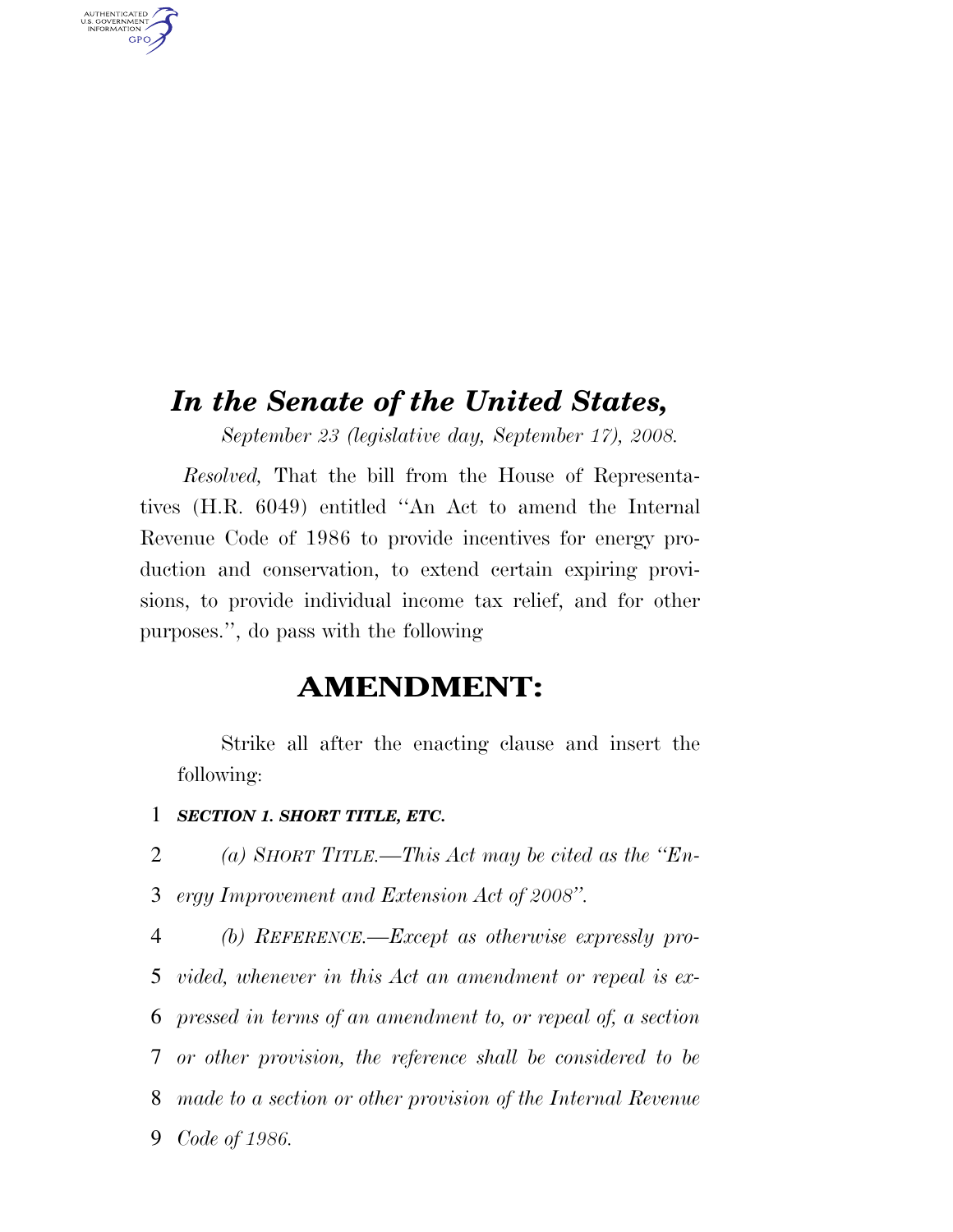## 1 *(c) TABLE OF CONTENTS.—The table of contents for*

## 2 *this Act is as follows:*

*Sec. 1. Short title, etc.* 

### *TITLE I—ENERGY PRODUCTION INCENTIVES*

*Subtitle A—Renewable Energy Incentives* 

- *Sec. 101. Renewable energy credit.*
- *Sec. 102. Production credit for electricity produced from marine renewables.*
- *Sec. 103. Energy credit.*
- *Sec. 104. Energy credit for small wind property.*
- *Sec. 105. Energy credit for geothermal heat pump systems.*
- *Sec. 106. Credit for residential energy efficient property.*
- *Sec. 107. New clean renewable energy bonds.*
- *Sec. 108. Credit for steel industry fuel.*
- *Sec. 109. Special rule to implement FERC and State electric restructuring policy.*

*Subtitle B—Carbon Mitigation and Coal Provisions* 

- *Sec. 111. Expansion and modification of advanced coal project investment credit.*
- *Sec. 112. Expansion and modification of coal gasification investment credit.*
- *Sec. 113. Temporary increase in coal excise tax; funding of Black Lung Disability Trust Fund.*
- *Sec. 114. Special rules for refund of the coal excise tax to certain coal producers and exporters.*
- *Sec. 115. Tax credit for carbon dioxide sequestration.*
- *Sec. 116. Certain income and gains relating to industrial source carbon dioxide treated as qualifying income for publicly traded partnerships.*
- *Sec. 117. Carbon audit of the tax code.*

### *TITLE II—TRANSPORTATION AND DOMESTIC FUEL SECURITY PROVISIONS*

- *Sec. 201. Inclusion of cellulosic biofuel in bonus depreciation for biomass ethanol plant property.*
- *Sec. 202. Credits for biodiesel and renewable diesel.*
- *Sec. 203. Clarification that credits for fuel are designed to provide an incentive for United States production.*
- *Sec. 204. Extension and modification of alternative fuel credit.*
- *Sec. 205. Credit for new qualified plug-in electric drive motor vehicles.*
- *Sec. 206. Exclusion from heavy truck tax for idling reduction units and advanced insulation.*
- *Sec. 207. Alternative fuel vehicle refueling property credit.*
- *Sec. 208. Certain income and gains relating to alcohol fuels and mixtures, biodiesel fuels and mixtures, and alternative fuels and mixtures treated as qualifying income for publicly traded partnerships.*
- *Sec. 209. Extension and modification of election to expense certain refineries.*
- *Sec. 210. Extension of suspension of taxable income limit on percentage depletion for oil and natural gas produced from marginal properties.*
- *Sec. 211. Transportation fringe benefit to bicycle commuters.*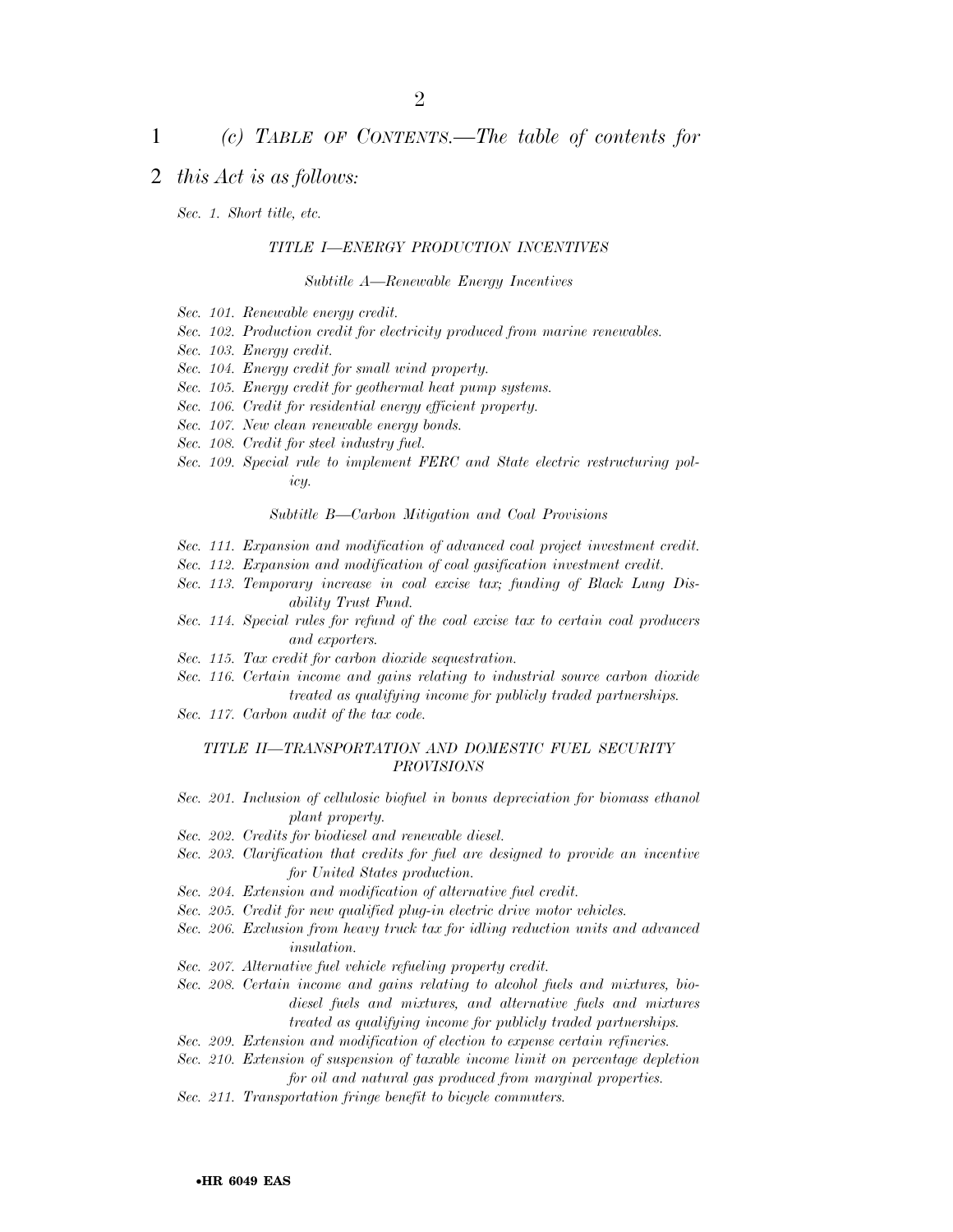#### *TITLE III—ENERGY CONSERVATION AND EFFICIENCY PROVISIONS*

- *Sec. 301. Qualified energy conservation bonds.*
- *Sec. 302. Credit for nonbusiness energy property.*
- *Sec. 303. Energy efficient commercial buildings deduction.*
- *Sec. 304. New energy efficient home credit.*
- *Sec. 305. Modifications of energy efficient appliance credit for appliances produced after 2007.*
- *Sec. 306. Accelerated recovery period for depreciation of smart meters and smart grid systems.*
- *Sec. 307. Qualified green building and sustainable design projects.*
- *Sec. 308. Special depreciation allowance for certain reuse and recycling property.*

#### *TITLE IV—REVENUE PROVISIONS*

- *Sec. 401. Limitation of deduction for income attributable to domestic production of oil, gas, or primary products thereof.*
- *Sec. 402. Elimination of the different treatment of foreign oil and gas extraction income and foreign oil related income for purposes of the foreign tax credit.*
- *Sec. 403. Broker reporting of customer's basis in securities transactions.*
- *Sec. 404. 0.2 percent FUTA surtax.*

*Sec. 405. Increase and extension of Oil Spill Liability Trust Fund tax.* 

# 1 *TITLE I—ENERGY PRODUCTION*  2 *INCENTIVES*

- 3 *Subtitle A—Renewable Energy*
- 

## 4 *Incentives*

5 *SEC. 101. RENEWABLE ENERGY CREDIT.* 

6 *(a) EXTENSION OF CREDIT.—* 

7 *(1) 1-YEAR EXTENSION FOR WIND AND REFINED*

8 *COAL FACILITIES.—Paragraphs (1) and (8) of section* 

- 9 *45(d) are each amended by striking ''January 1,*
- 10 *2009'' and inserting ''January 1, 2010''.*
- 11 *(2) 2-YEAR EXTENSION FOR CERTAIN OTHER FA-*
- 12 *CILITIES.—Each of the following provisions of section*
- 13 *45(d) is amended by striking ''January 1, 2009'' and*
- 14 *inserting ''January 1, 2011'':*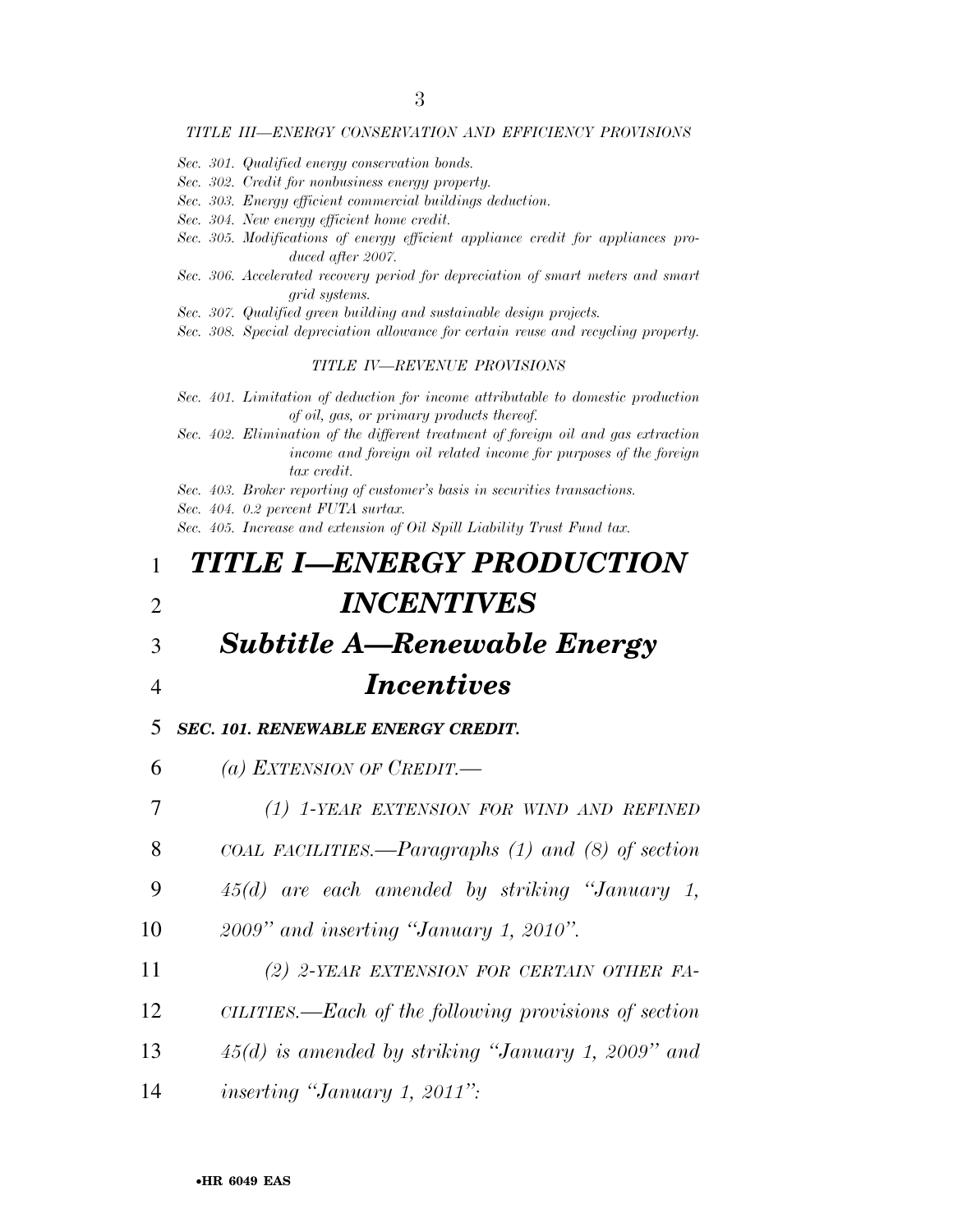| 1              | $(A)$ Clauses $(i)$ and $(ii)$ of paragraph                   |
|----------------|---------------------------------------------------------------|
| $\overline{2}$ | (2)(A).                                                       |
| 3              | $(B)$ Clauses $(i)(I)$ and $(ii)$ of paragraph                |
| $\overline{4}$ | (3)(A).                                                       |
| 5              | $(C)$ Paragraph $(4)$ .                                       |
| 6              | $(D)$ Paragraph $(5)$ .                                       |
| 7              | $(E)$ Paragraph $(6)$ .                                       |
| 8              | $(F)$ Paragraph $(7)$ .                                       |
| 9              | $(G)$ Subparagraphs $(A)$ and $(B)$ of para-                  |
| 10             | $graph(9)$ .                                                  |
| 11             | (b) MODIFICATION OF REFINED COAL AS A QUALIFIED               |
| 12             | <b>ENERGY RESOURCE.</b>                                       |
| 13             | (1) ELIMINATION OF INCREASED MARKET VALUE                     |
| 14             | TEST.—Section $45(c)(7)(A)(i)$ (defining refined coal),       |
| 15             | as amended by section 108, is amended—                        |
| 16             | $(A)$ by striking subclause $(IV)$ ,                          |
| 17             | $(B)$ by adding "and" at the end of subclause                 |
| 18             | $(II)$ , and                                                  |
| 19             | $(C)$ by striking ", and" at the end of sub-                  |
| 20             | clause (III) and inserting a period.                          |
| 21             | (2) INCREASE IN REQUIRED EMISSION REDUC-                      |
| 22             | $TION. \text{—Section 45}(c)(7)(B)$ (defining qualified emis- |
| 23             | sion reduction) is amended by inserting "at least 40          |
| 24             | percent of the emissions of" after "nitrogen oxide"           |
| 25             | $and$ ".                                                      |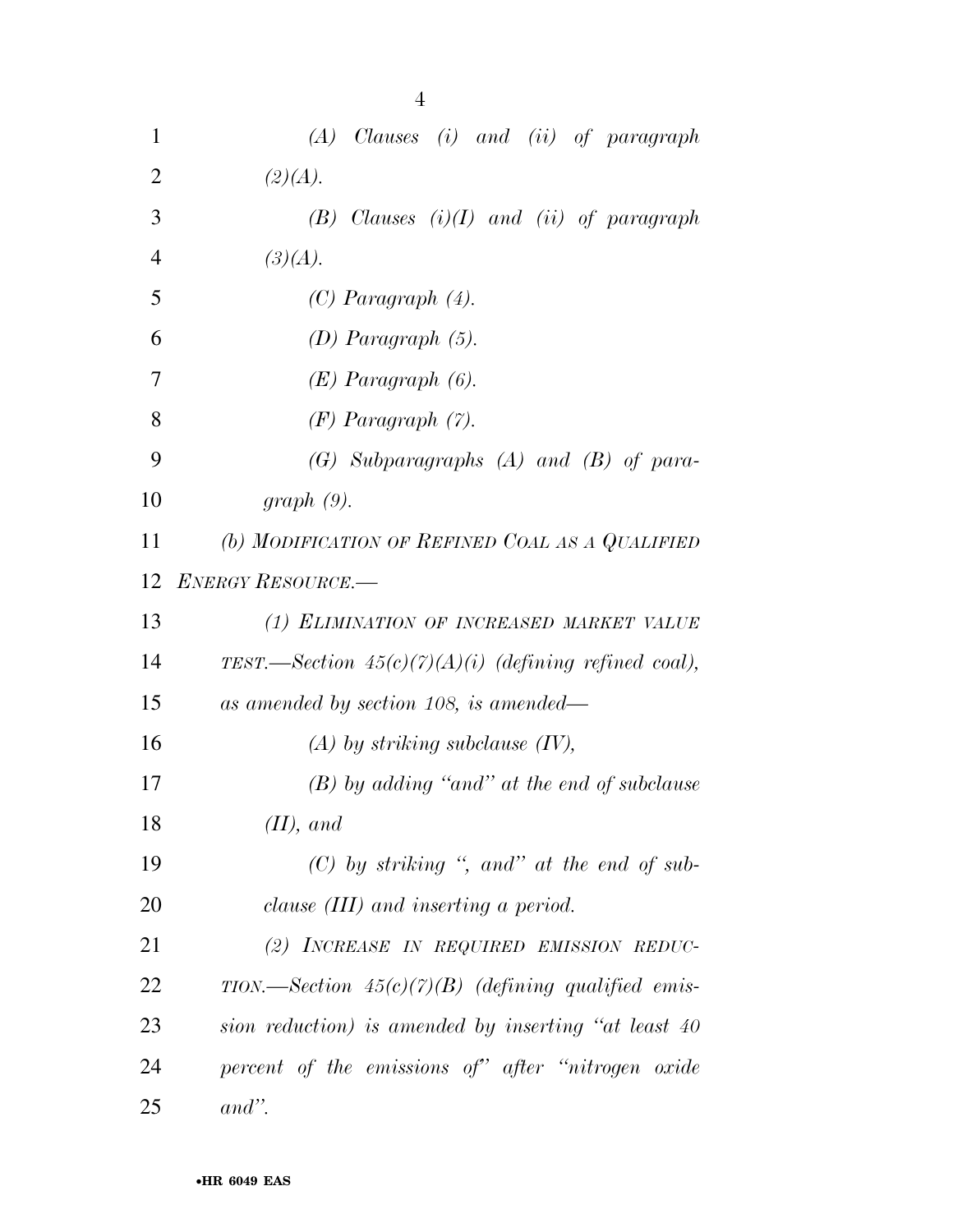*(c) TRASH FACILITY CLARIFICATION.—Paragraph (7) of section 45(d) is amended—* 

 *(1) by striking ''facility which burns'' and in- serting ''facility (other than a facility described in paragraph (6)) which uses'', and (2) by striking ''COMBUSTION''. (d) EXPANSION OF BIOMASS FACILITIES.— (1) OPEN-LOOP BIOMASS FACILITIES.—Para- graph (3) of section 45(d) is amended by redesig- nating subparagraph (B) as subparagraph (C) and by inserting after subparagraph (A) the following new subparagraph: ''(B) EXPANSION OF FACILITY.—Such term shall include a new unit placed in service after the date of the enactment of this subparagraph in connection with a facility described in sub- paragraph (A), but only to the extent of the in- creased amount of electricity produced at the fa- cility by reason of such new unit.''. (2) CLOSED-LOOP BIOMASS FACILITIES.—Para- graph (2) of section 45(d) is amended by redesig- nating subparagraph (B) as subparagraph (C) and inserting after subparagraph (A) the following new* 

*subparagraph:*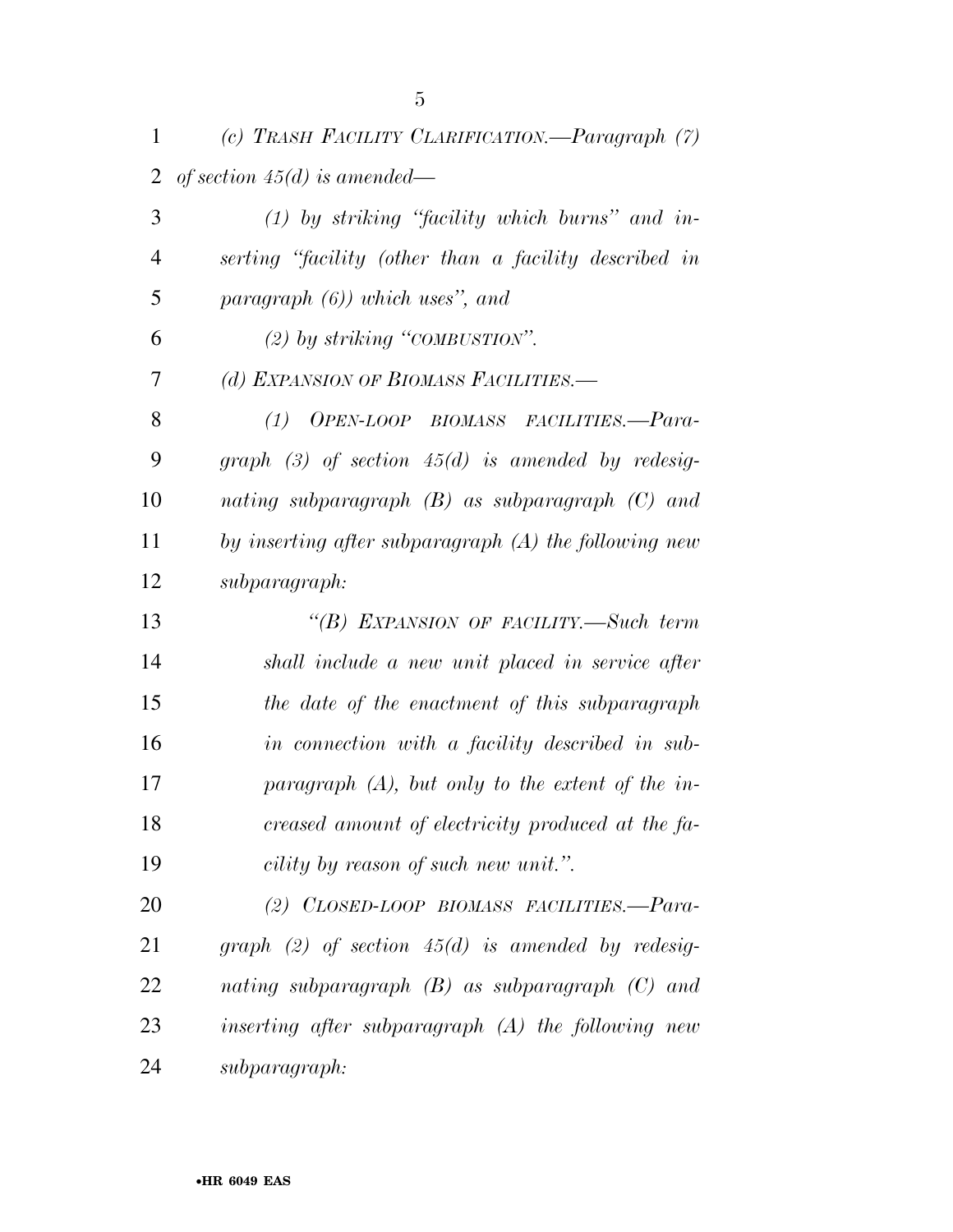| $\mathbf{1}$   | "(B) EXPANSION OF FACILITY.—Such term                     |
|----------------|-----------------------------------------------------------|
| $\overline{2}$ | shall include a new unit placed in service after          |
| 3              | the date of the enactment of this subparagraph            |
| $\overline{4}$ | in connection with a facility described in sub-           |
| 5              | paragraph $(A)(i)$ , but only to the extent of the        |
| 6              | increased amount of electricity produced at the           |
| 7              | <i>facility by reason of such new unit."</i> .            |
| 8              | (e) MODIFICATION OF RULES FOR HYDROPOWER PRO-             |
| 9              | DUCTION.—Subparagraph (C) of section $45(c)(8)$ is amend- |
| 10             | ed to read as follows:                                    |
| 11             | "(C) NONHYDROELECTRIC DAM.-For pur-                       |
| 12             | poses of subparagraph $(A)$ , a facility is described     |
| 13             | in this subparagraph if—                                  |
| 14             | $``(i)$ the hydroelectric project installed               |
| 15             | on the nonhydroelectric dam is licensed by                |
| 16             | the Federal Energy Regulatory Commission                  |
| 17             | and meets all other applicable environ-                   |
| 18             | mental, licensing, and regulatory require-                |
| 19             | ments,                                                    |
| 20             | $``(ii)$ the nonhydroelectric dam was                     |
| 21             | placed in service before the date of the en-              |
| 22             | actment of this paragraph and operated for                |
| 23             | flood control, navigation, or water supply                |
| 24             | purposes and did not produce hydroelectric                |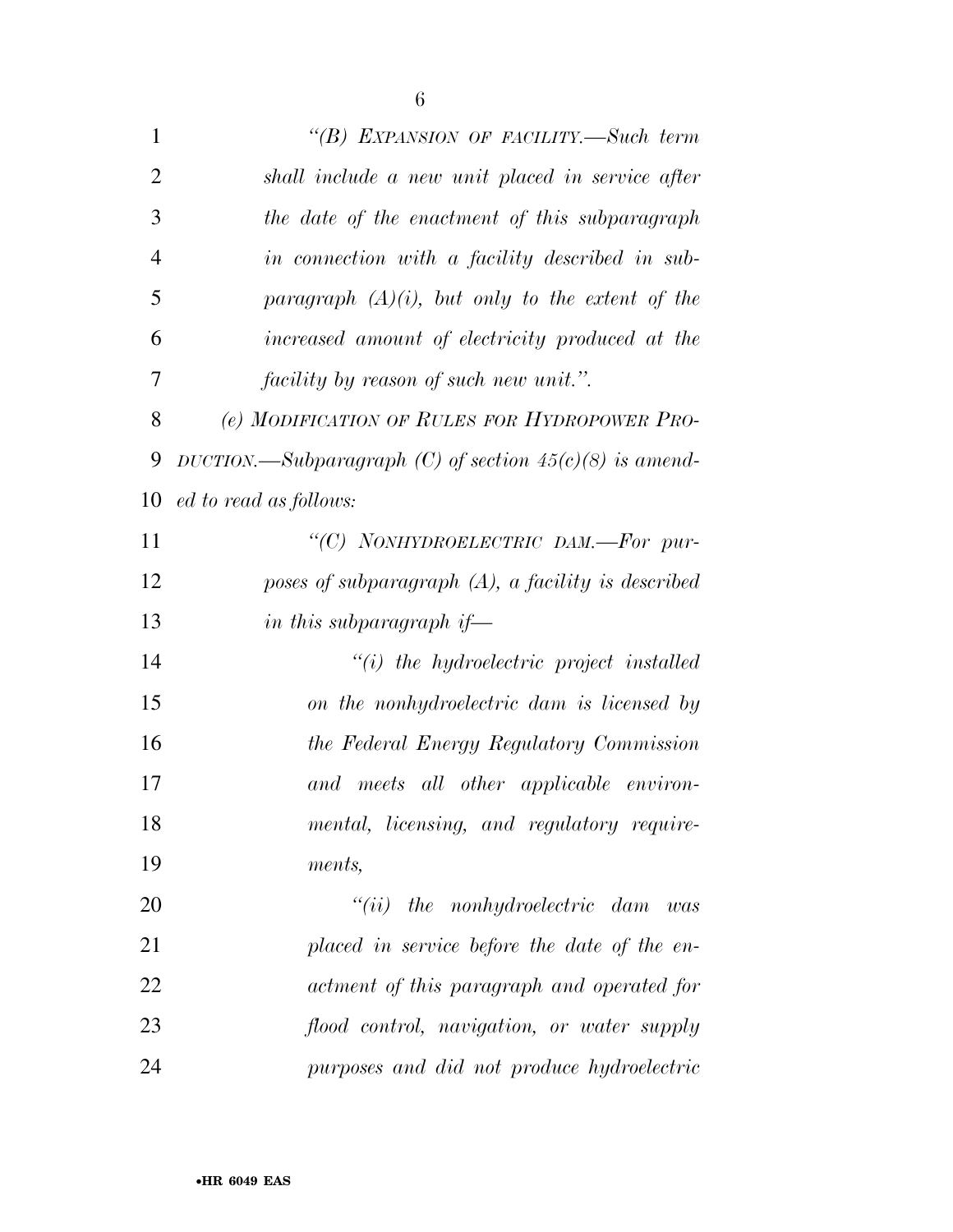| $\mathbf{1}$   | power on the date of the enactment of this         |
|----------------|----------------------------------------------------|
| $\overline{2}$ | paragraph, and                                     |
| 3              | $``(iii)$ the hydroelectric project is oper-       |
| $\overline{4}$ | ated so that the water surface elevation at        |
| 5              | any given location and time that would             |
| 6              | have occurred in the absence of the hydro-         |
| 7              | electric project is maintained, subject to any     |
| 8              | license requirements imposed under applica-        |
| 9              | ble law that change the water surface ele-         |
| 10             | vation for the purpose of improving envi-          |
| 11             | ronmental quality of the affected waterway.        |
| 12             | The Secretary, in consultation with the Federal    |
| 13             | Energy Regulatory Commission, shall certify if a   |
| 14             | hydroelectric project licensed at a nonhydro-      |
| 15             | electric dam meets the criteria in clause (iii).   |
| 16             | Nothing in this section shall affect the standards |
| 17             | under which the Federal Energy Regulatory          |
| 18             | Commission issues licenses for and regulates hy-   |
| 19             | dropower projects under part I of the Federal      |
| 20             | Power Act.".                                       |
| 21             | (f) EFFECTIVE DATE.—                               |

 *(1) IN GENERAL.—Except as otherwise provided in this subsection, the amendments made by this sec- tion shall apply to property originally placed in serv-ice after December 31, 2008.*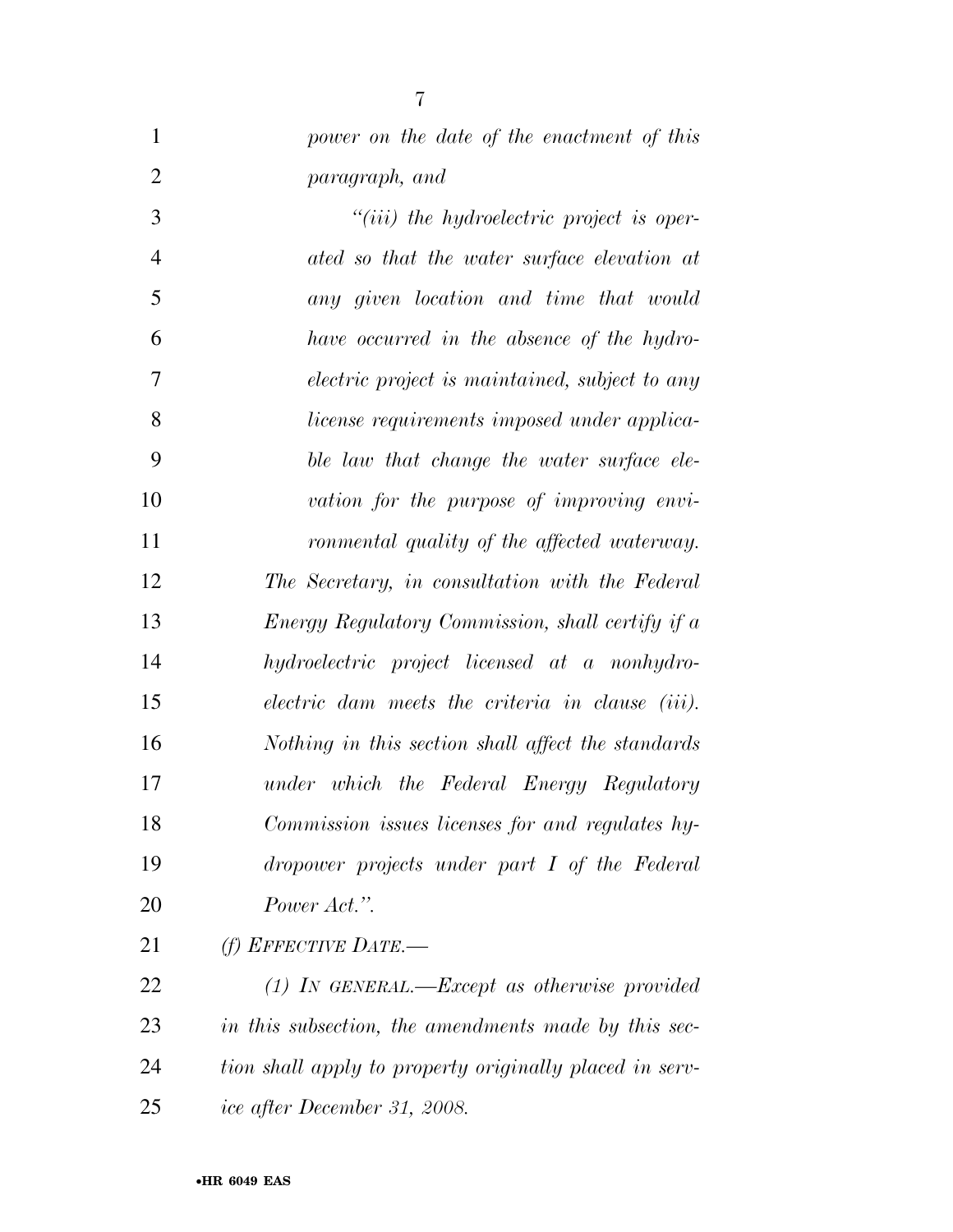| $\mathbf{1}$   | (2) REFINED COAL.—The amendments made by                     |
|----------------|--------------------------------------------------------------|
| 2              | subsection (b) shall apply to coal produced and sold         |
| 3              | from facilities placed in service after December 31,         |
| $\overline{4}$ | 2008.                                                        |
| 5              | (3)<br>TRASH FACILITY CLARIFICATION.—The                     |
| 6              | amendments made by subsection (c) shall apply to             |
| 7              | electricity produced and sold after the date of the en-      |
| 8              | actment of this Act.                                         |
| 9              | (4) EXPANSION OF BIOMASS FACILITIES.-The                     |
| 10             | amendments made by subsection (d) shall apply to             |
| 11             | property placed in service after the date of the enact-      |
| 12             | ment of this Act.                                            |
|                |                                                              |
| 13             | SEC. 102. PRODUCTION CREDIT FOR ELECTRICITY PRO-             |
| 14             | <b>DUCED FROM MARINE RENEWABLES.</b>                         |
| 15             | (a) IN GENERAL.—Paragraph (1) of section $45(c)$ is          |
| 16             | amended by striking "and" at the end of subparagraph $(G)$ , |
| 17             | by striking the period at the end of subparagraph $(H)$ and  |
|                | 18 inserting ", and", and by adding at the end the following |
| 19             | new subparagraph:                                            |
| 20             | $\lq (I)$ marine and hydrokinetic renewable en-              |
| 21             | $ergy.$ ".                                                   |
| 22             | (b) MARINE RENEWABLES.—Subsection (c) of section             |
| 23             | 45 is amended by adding at the end the following new para-   |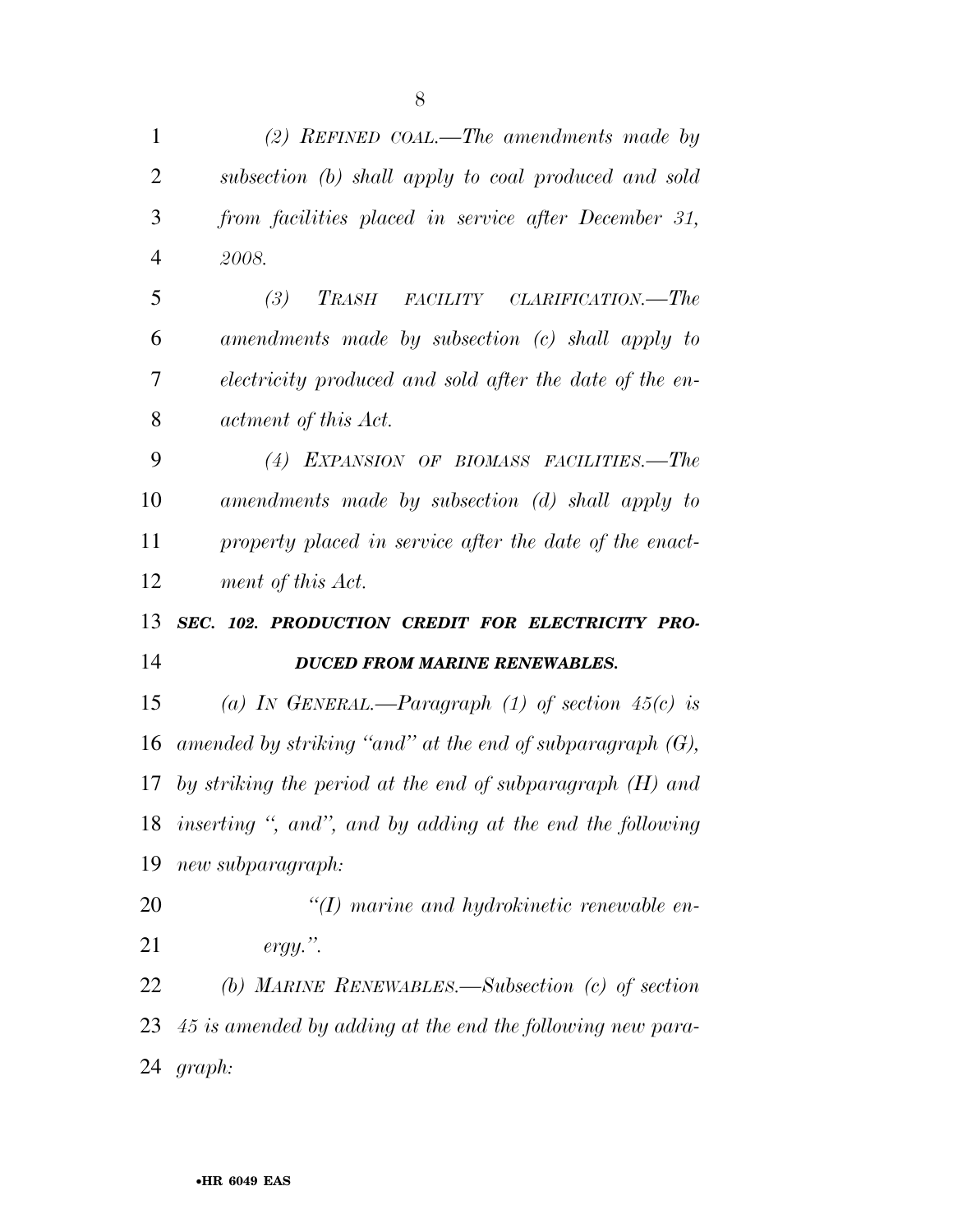| $\mathbf{1}$   | "(10) MARINE AND HYDROKINETIC RENEWABLE             |
|----------------|-----------------------------------------------------|
| $\overline{2}$ | $ENERGY$ .                                          |
| 3              | "(A) IN GENERAL.—The term 'marine and               |
| $\overline{4}$ | hydrokinetic renewable energy' means energy de-     |
| 5              | rived from—                                         |
| 6              | $\tilde{u}(i)$ waves, tides, and currents<br>in     |
| 7              | oceans, estuaries, and tidal areas,                 |
| 8              | $"(ii)$ free flowing water in rivers, lakes,        |
| 9              | and streams,                                        |
| 10             | $``(iii)$ free flowing water in an irriga-          |
| 11             | tion system, canal, or other man-made               |
| 12             | channel, including projects that utilize non-       |
| 13             | mechanical structures to accelerate the flow        |
| 14             | of water for electric power production pur-         |
| 15             | poses, or                                           |
| 16             | $``(iv)$ differentials in ocean temperature         |
| 17             | (ocean thermal energy conversion).                  |
| 18             | "(B) EXCEPTIONS.—Such term shall not in-            |
| 19             | clude any energy which is derived from any          |
| 20             | source which utilizes a dam, diversionary struc-    |
| 21             | (except as provided in subparagraph)<br>ture        |
| 22             | $(A)(iii)$ , or impoundment for electric power pro- |
| 23             | duction purposes.".                                 |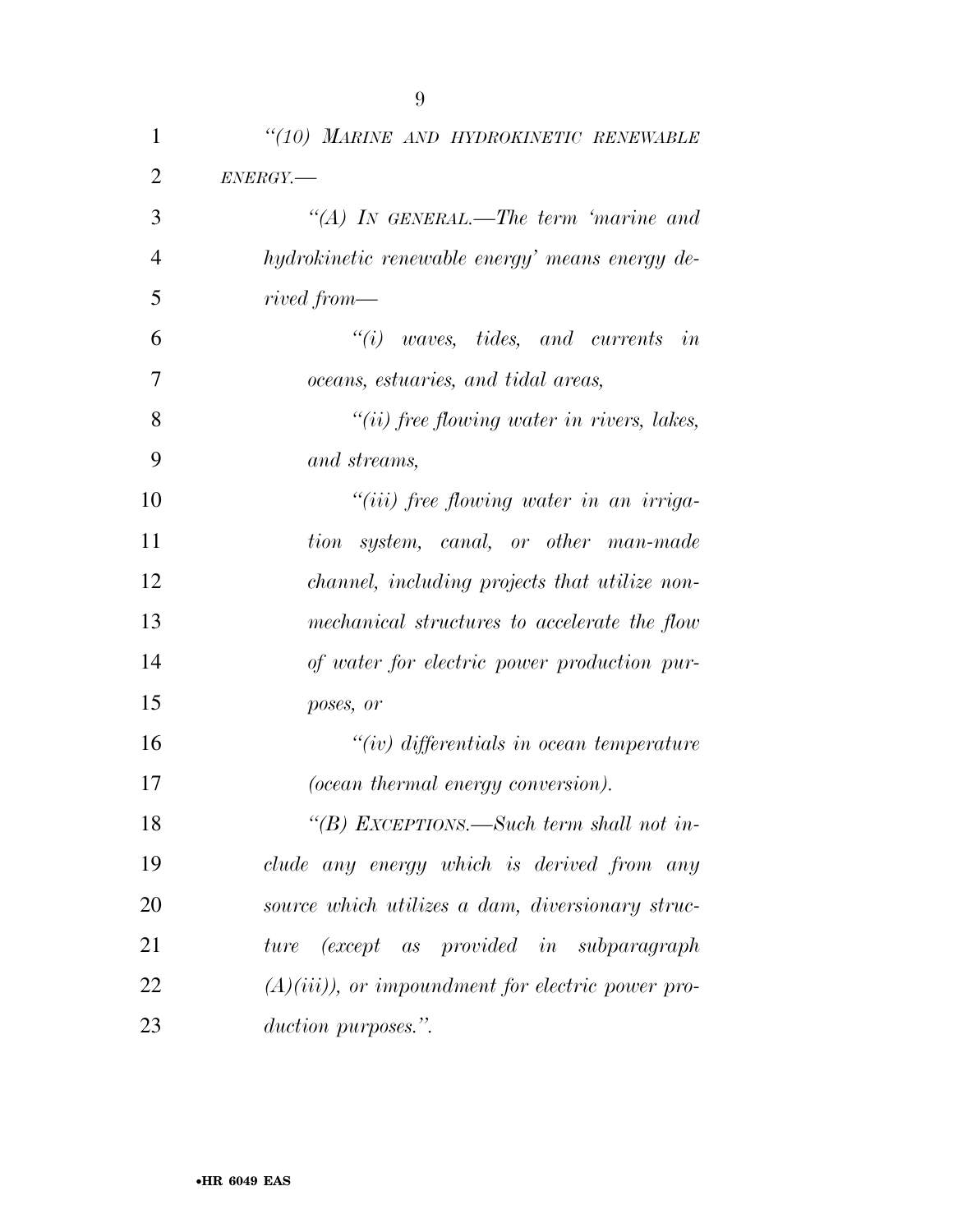*(c) DEFINITION OF FACILITY.—Subsection (d) of sec- tion 45 is amended by adding at the end the following new paragraph:* 

 *''(11) MARINE AND HYDROKINETIC RENEWABLE ENERGY FACILITIES.—In the case of a facility pro- ducing electricity from marine and hydrokinetic re- newable energy, the term 'qualified facility' means any facility owned by the taxpayer—* 

 *''(A) which has a nameplate capacity rat-ing of at least 150 kilowatts, and* 

 *''(B) which is originally placed in service on or after the date of the enactment of this paragraph and before January 1, 2012.''.* 

 *(d) CREDIT RATE.—Subparagraph (A) of section*  15  $45(b)(4)$  is amended by striking "or  $(9)$ " and inserting " $(9)$ , *or (11)''.* 

 *(e) COORDINATION WITH SMALL IRRIGATION POWER.—Paragraph (5) of section 45(d), as amended by section 101, is amended by striking ''January 1, 2012'' and inserting ''the date of the enactment of paragraph (11)''. (f) EFFECTIVE DATE.—The amendments made by this section shall apply to electricity produced and sold after the date of the enactment of this Act, in taxable years end-ing after such date.*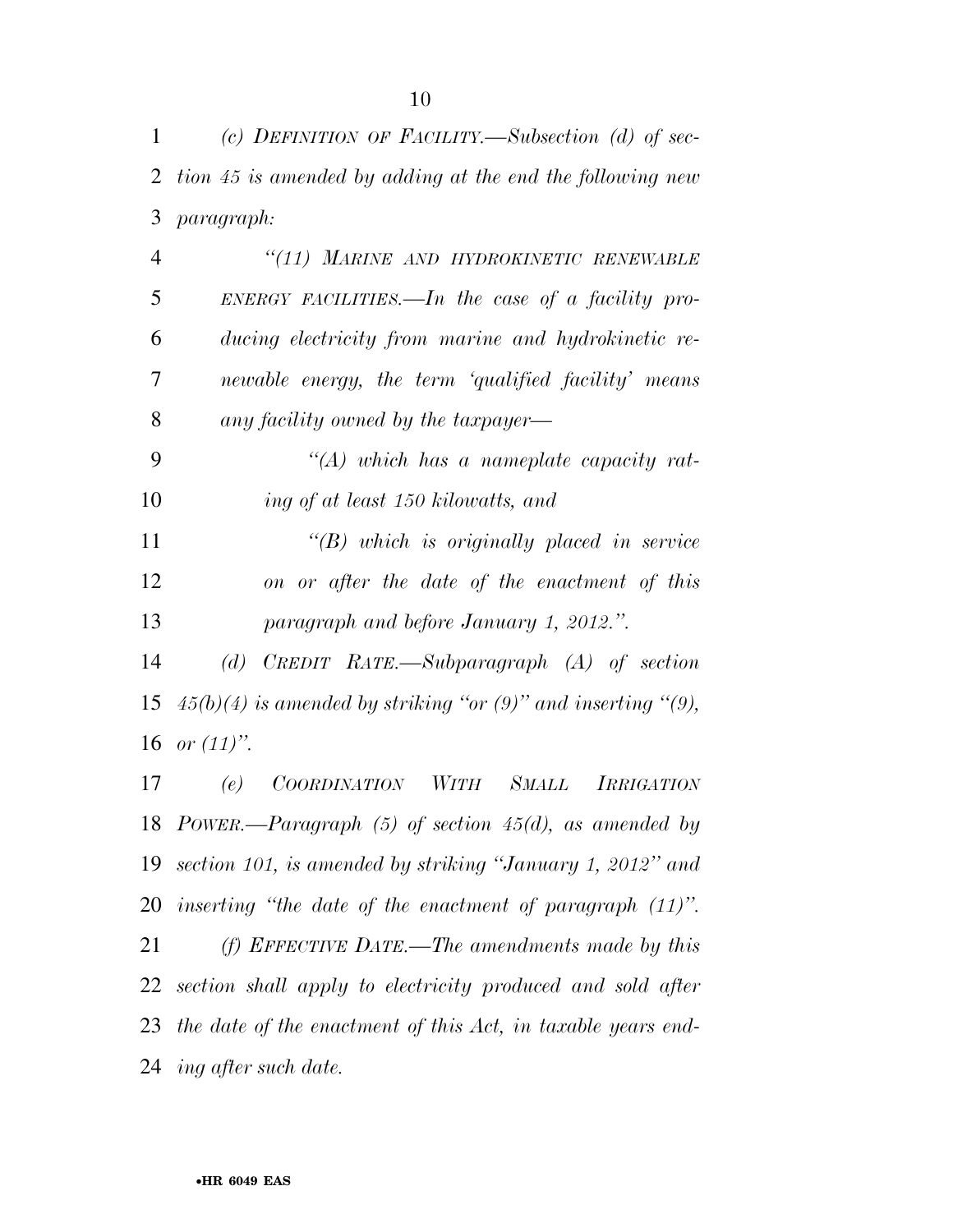| $\overline{2}$ | (a) EXTENSION OF CREDIT. $-$                               |
|----------------|------------------------------------------------------------|
| 3              | (1) SOLAR ENERGY PROPERTY.-Paragraphs                      |
| $\overline{4}$ | $(2)(A)(i)(II)$ and $(3)(A)(ii)$ of section 48(a) are each |
| 5              | amended by striking "January 1, 2009" and insert-          |
| 6              | <i>ing "January 1, 2017".</i>                              |
| 7              | (2) FUEL CELL PROPERTY.—Subparagraph $(E)$                 |
| 8              | of section $48(c)(1)$ is amended by striking "December"    |
| 9              | 31, 2008" and inserting "December 31, 2016".               |
| 10             | (3) MICROTURBINE PROPERTY.—Subparagraph                    |
| 11             | $(E)$ of section 48(c)(2) is amended by striking "De-      |
| 12             | cember 31, 2008" and inserting "December 31, 2016".        |
| 13             | (b) ALLOWANCE OF ENERGY CREDIT AGAINST ALTER-              |
| 14             | NATIVE MINIMUM TAX.-                                       |
| 15             | (1) IN GENERAL.—Subparagraph $(B)$ of section              |
| 16             | $38(c)(4)$ , as amended by the Housing Assistance Tax      |
| 17             | Act of 2008, is amended by redesignating clause $(vi)$     |
| 18             | as clause (vi) and (vii), respectively, and by inserting   |
| 19             | after clause (iv) the following new clause:                |
| 20             | $``(v)$ the credit determined under sec-                   |
| 21             | tion 46 to the extent that such credit is at-              |
| 22             | tributable to the energy credit determined                 |
| 23             | under section $48$ ,".                                     |
| 24             | (2) TECHNICAL AMENDMENT.—Clause (vi) of sec-               |
| 25             | tion $38(c)(4)(B)$ , as redesignated by paragraph (1), is  |
| 26             |                                                            |
|                | amended by striking "section 47 to the extent attrib-      |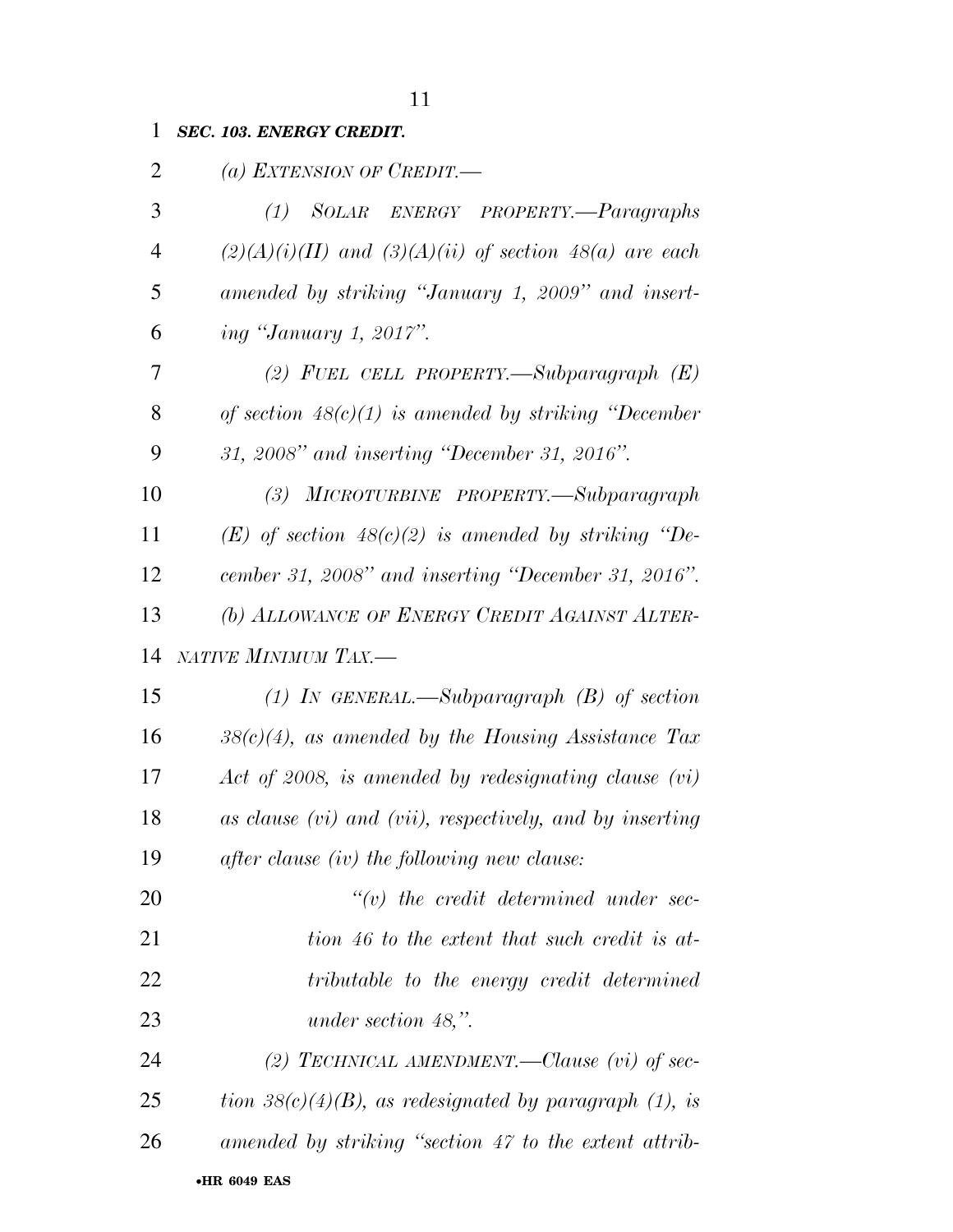| $\mathbf{1}$   | utable to" and inserting "section 46 to the extent that      |
|----------------|--------------------------------------------------------------|
| $\overline{2}$ | such credit is attributable to the rehabilitation credit     |
| 3              | under section 47, but only with respect to".                 |
| $\overline{4}$ | (c) ENERGY CREDIT FOR COMBINED HEAT AND                      |
| 5              | POWER SYSTEM PROPERTY.-                                      |
| 6              | (1) In GENERAL.—Section $48(a)(3)(A)$ is amend-              |
| 7              | ed by striking "or" at the end of clause (iii), by in-       |
| 8              | serting "or" at the end of clause (iv), and by adding        |
| 9              | at the end the following new clause:                         |
| 10             | $``(v)$ combined heat and power system                       |
| 11             | property,".                                                  |
| 12             | (2) COMBINED HEAT AND POWER SYSTEM PROP-                     |
| 13             | $ERTY. \rightarrow Subsection$ (c) of section 48 is amended— |
| 14             | $(A)$ by striking "QUALIFIED FUEL CELL                       |
| 15             | PROPERTY; QUALIFIED MICROTURBINE PROP-                       |
| 16             | ERTY" in the heading and inserting "DEFINI-                  |
| 17             | TIONS", and                                                  |
| 18             | $(B)$ by adding at the end the following new                 |
| 19             | <i>paragraph:</i>                                            |
| 20             | "(3) COMBINED HEAT AND POWER SYSTEM PROP-                    |
| 21             | $ERTY$ .                                                     |
| 22             | "(A) COMBINED HEAT AND POWER SYSTEM                          |
| 23             | <b>PROPERTY.—The term 'combined heat and power</b>           |
| 24             | system property' means property comprising a                 |
| 25             | $system$ —                                                   |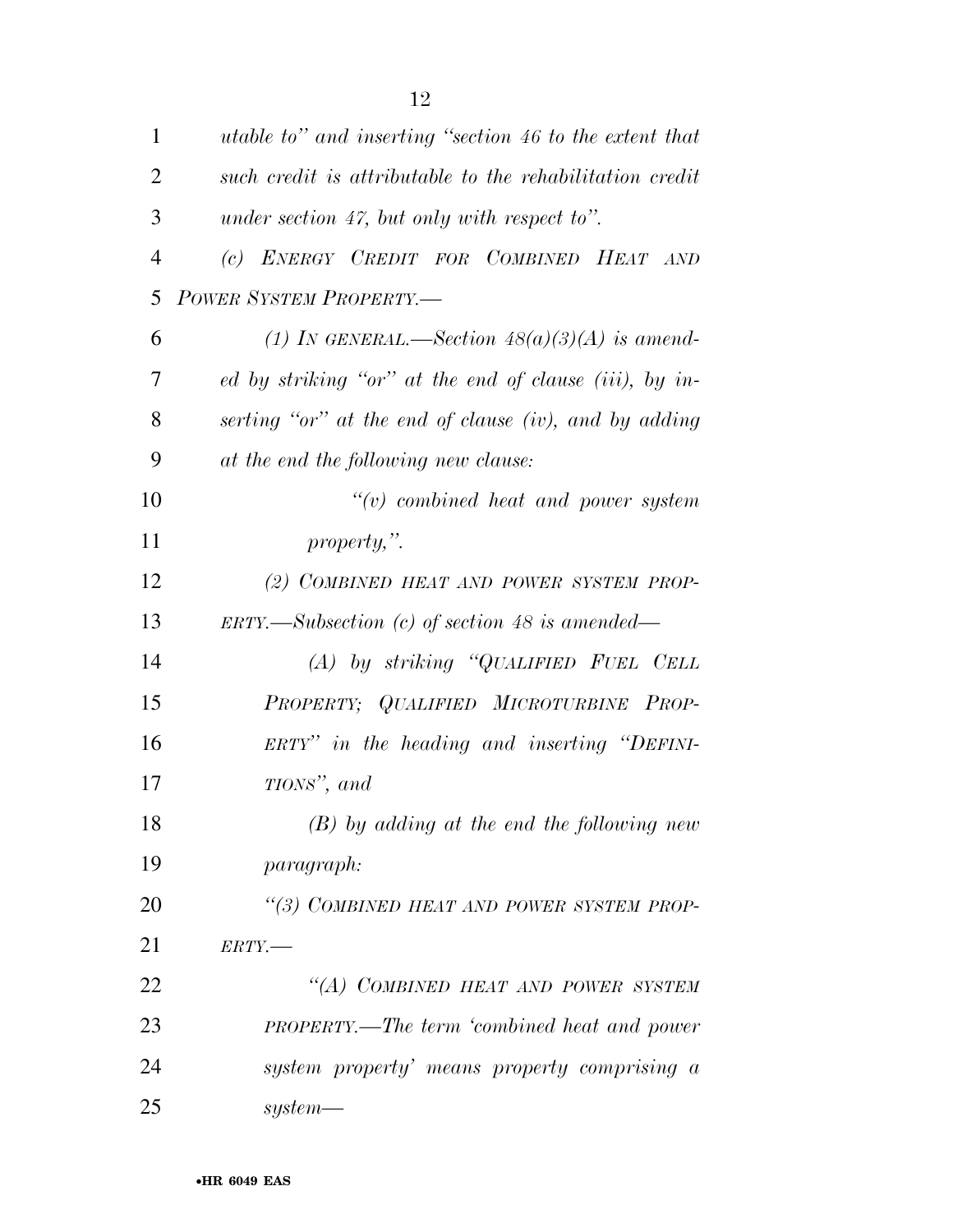| $\mathbf{1}$   | $\degree$ (i) which uses the same energy source |
|----------------|-------------------------------------------------|
| $\overline{2}$ | for the simultaneous or sequential genera-      |
| 3              | tion of electrical power, mechanical shaft      |
| $\overline{4}$ | power, or both, in combination with the         |
| 5              | generation of steam or other forms of useful    |
| 6              | thermal energy (including heating and cool-     |
| 7              | <i>ing applications)</i> ,                      |
| 8              | ``(ii) which produces                           |
| 9              | "(I) at least 20 percent of its total           |
| 10             | useful energy in the form of thermal            |
| 11             | energy which is not used to produce             |
| 12             | <i>electrical</i> or mechanical power (or com-  |
| 13             | bination thereof), and                          |
| 14             | $``(II)$ at least 20 percent of its             |
| 15             | total useful energy in the form of elec-        |
| 16             | trical or mechanical power (or com-             |
| 17             | bination thereof),                              |
| 18             | "(iii) the energy efficiency percentage         |
| 19             | of which exceeds 60 percent, and                |
| 20             | $``(iv)$ which is placed in service before      |
| 21             | <i>January 1, 2017.</i>                         |
| 22             | "(B) LIMITATION.—                               |
| 23             | "(i) IN GENERAL.—In the case of com-            |
| 24             | bined heat and power system property with       |
| 25             | an electrical capacity in excess of the appli-  |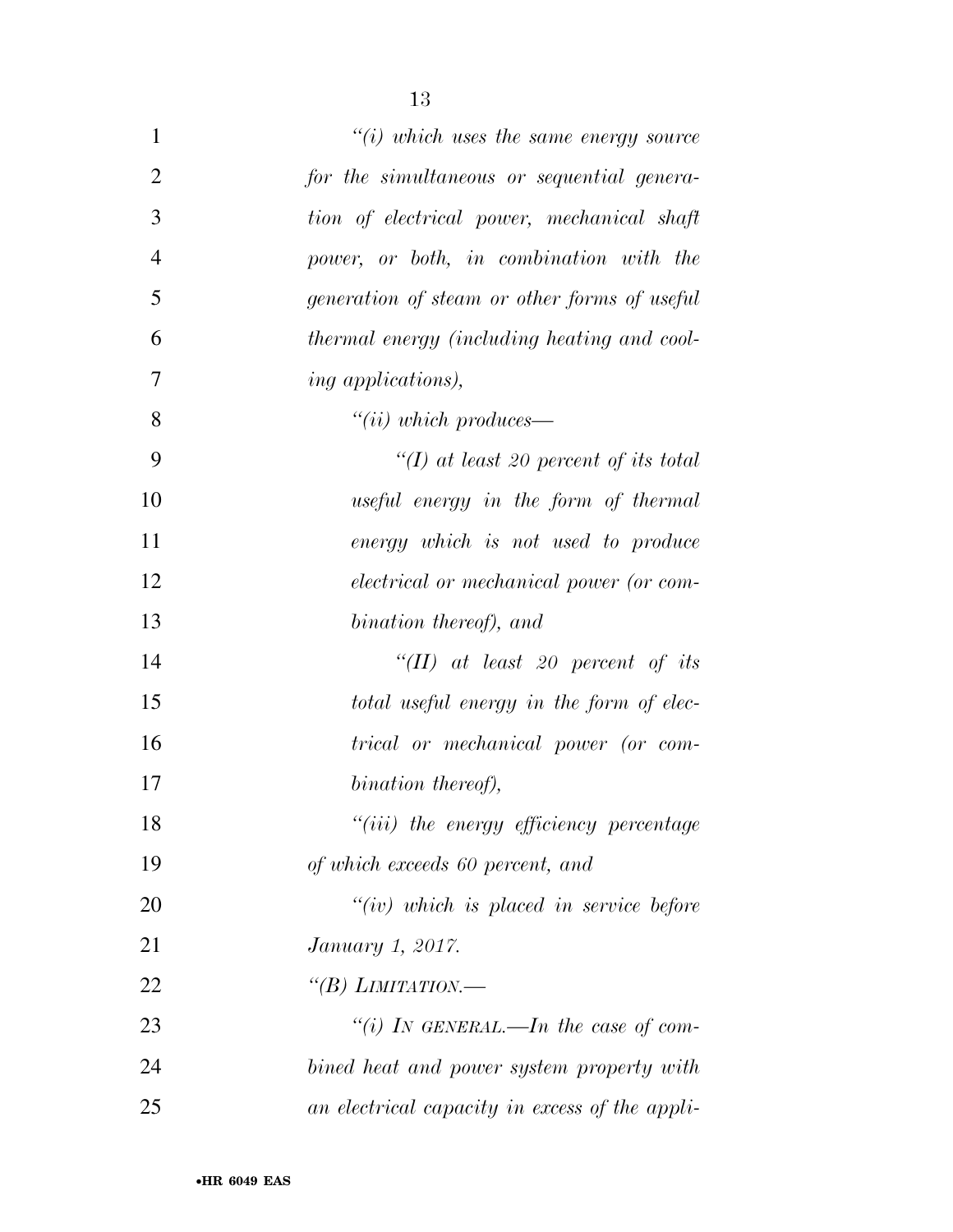| 1              | cable capacity placed in service during the  |
|----------------|----------------------------------------------|
| $\overline{2}$ | taxable year, the credit under subsection    |
| 3              | $(a)(1)$ (determined without regard to this  |
| $\overline{4}$ | paragraph) for such year shall be equal to   |
| 5              | the amount which bears the same ratio to     |
| 6              | such credit as the applicable capacity bears |
| 7              | to the capacity of such property.            |
| 8              | $``(ii)$ APPLICABLE CAPACITY.—For            |
| 9              | purposes of clause (i), the term 'applicable |
| 10             | capacity' means 15 megawatts or a me-        |
| 11             | chanical energy capacity of more than        |
| 12             | 20,000 horsepower or an equivalent com-      |
| 13             | bination of electrical and mechanical energy |
| 14             | <i>capacities.</i>                           |
| 15             | "(iii) MAXIMUM CAPACITY.—The term            |
| 16             | 'combined heat and power system property'    |
| 17             | shall not include any property comprising a  |
| 18             | system if such system has a capacity in ex-  |
| 19             | cess of 50 megawatts or a mechanical en-     |
| 20             | ergy capacity in excess of 67,000 horsepower |
| 21             | or an equivalent combination of electrical   |
| 22             | and mechanical energy capacities.            |
| 23             | "(C) SPECIAL RULES.—                         |
| 24             | "(i) ENERGY EFFICIENCY PERCENT-              |
| 25             | AGE.—For purposes of this paragraph, the     |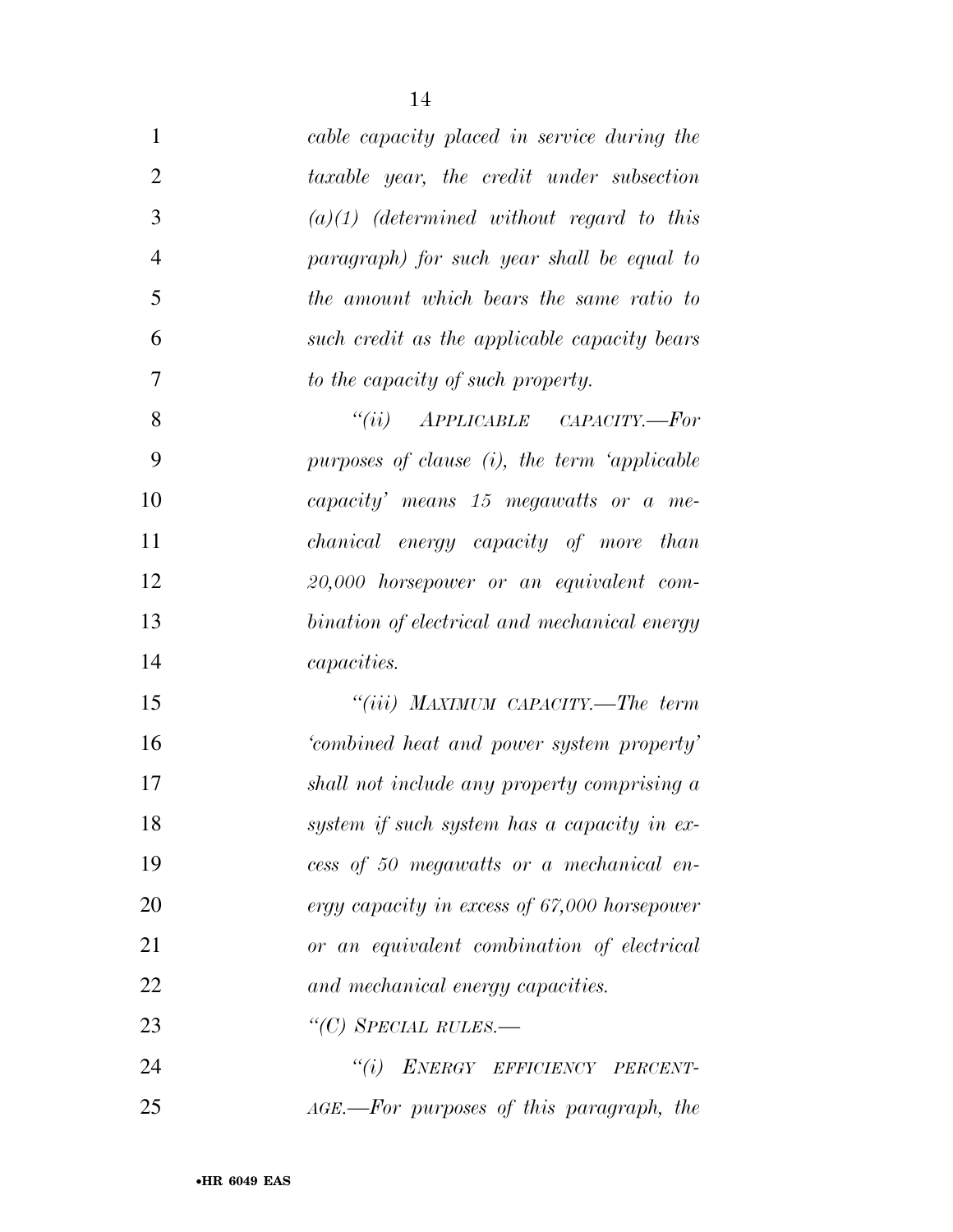| 1              | energy efficiency percentage of a system is      |
|----------------|--------------------------------------------------|
| $\overline{2}$ | the fraction—                                    |
| 3              | $\lq (I)$ the numerator of which is the          |
| $\overline{4}$ | total useful electrical, thermal, and me-        |
| 5              | <i>chanical power produced by the system</i>     |
| 6              | at normal operating rates, and ex-               |
| 7              | pected to be consumed in its normal              |
| 8              | <i>application, and</i>                          |
| 9              | $H(H)$ the denominator of which is               |
| 10             | the lower heating value of the fuel              |
| 11             | sources for the system.                          |
| 12             | "(ii) DETERMINATIONS MADE ON BTU                 |
| 13             | BASIS.—The energy efficiency percentage          |
| 14             | and the percentages under subparagraph           |
| 15             | $(A)(ii)$ shall be determined on a Btu basis.    |
| 16             | "(iii) INPUT AND OUTPUT PROPERTY                 |
| 17             | NOT INCLUDED.—The term 'combined heat            |
| 18             | and power system property' does not in-          |
| 19             | clude property used to transport the energy      |
| 20             | source to the facility or to distribute energy   |
| 21             | produced by the facility.                        |
| 22             | "(D) SYSTEMS USING BIOMASS.—If a sys-            |
| 23             | tem is designed to use biomass (within the mean- |
| 24             | ing of paragraphs (2) and (3) of section $45(c)$ |
| 25             | without regard to the last sentence of paragraph |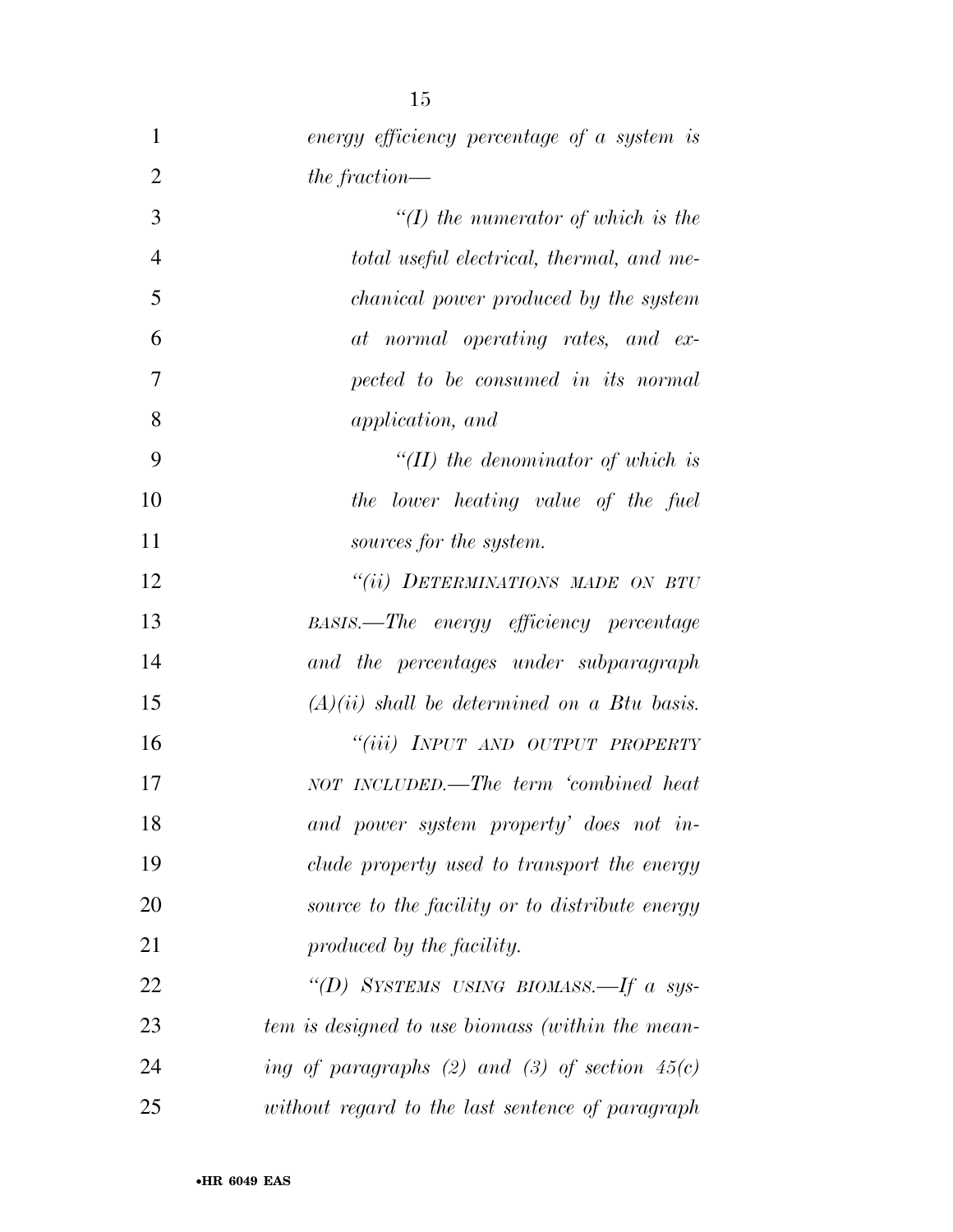| $\mathbf{1}$   | $(3)(A)$ ) for at least 90 percent of the energy           |
|----------------|------------------------------------------------------------|
| $\overline{2}$ | source-                                                    |
| 3              | "(i) subparagraph $(A)(iii)$ shall not                     |
| $\overline{4}$ | <i>apply</i> , but                                         |
| 5              | $``(ii)$ the amount of credit determined                   |
| 6              | under subsection $(a)$ with respect to such                |
| 7              | system shall not exceed the amount which                   |
| 8              | bears the same ratio to such amount of cred-               |
| 9              | <i>it (determined without regard to this sub-</i>          |
| 10             | paragraph) as the energy efficiency percent-               |
| 11             | age of such system bears to 60 percent.".                  |
| 12             | (3) CONFORMING AMENDMENT. Section $48(a)(1)$               |
| 13             | is amended by striking "paragraphs $(1)(B)$ and            |
| 14             | $(2)(B)$ " and inserting "paragraphs $(1)(B)$ , $(2)(B)$ , |
| 15             | and $(3)(B)$ ".                                            |
| 16             | (d) INCREASE OF CREDIT LIMITATION FOR FUEL CELL            |
| 17             | PROPERTY.—Subparagraph $(B)$ of section $48(c)(1)$ is      |
|                | 18 amended by striking "\$500" and inserting "\$1,500".    |
| 19             | (e) PUBLIC UTILITY PROPERTY TAKEN INTO AC-                 |
| 20             | COUNT.                                                     |
| 21             | $(1)$ IN GENERAL.—Paragraph $(3)$ of section               |
| 22             | $48(a)$ is amended by striking the second sentence         |
| 23             | <i>thereof.</i>                                            |
| 24             | (2) CONFORMING AMENDMENTS.-                                |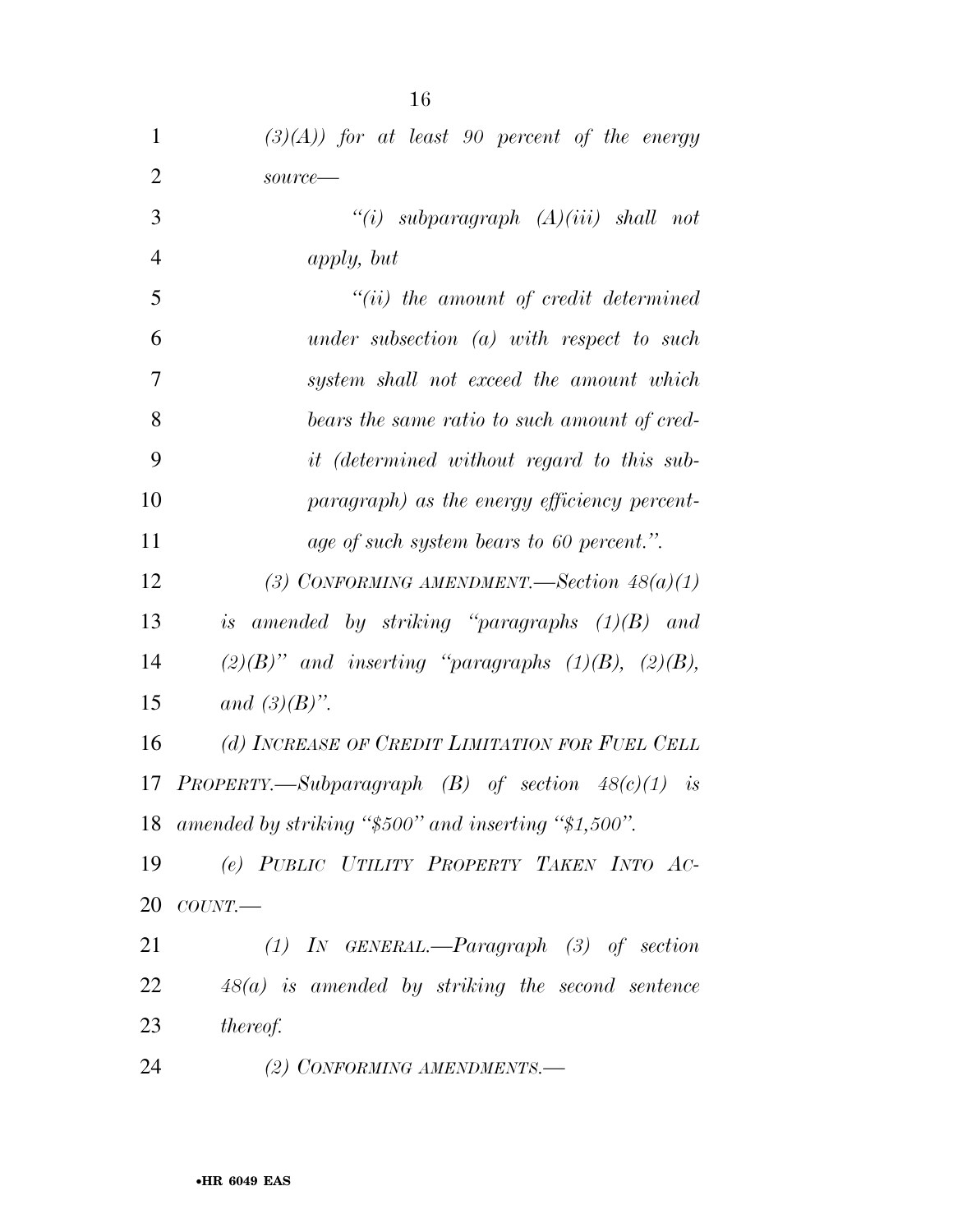| $\mathbf{1}$   | $(A)$ Paragraph $(1)$ of section $48(c)$ is               |
|----------------|-----------------------------------------------------------|
| $\overline{2}$ | amended by striking subparagraph $(D)$ and re-            |
| 3              | $designating \; subparagnath \; (E) \; as \; subparagnph$ |
| $\overline{4}$ | (D).                                                      |
| 5              | $(B)$ Paragraph $(2)$ of section $48(c)$ is               |
| 6              | amended by striking subparagraph $(D)$ and re-            |
| 7              | designating subparagraph $(E)$ as subparagraph            |
| 8              | (D).                                                      |
| 9              | (f) EFFECTIVE DATE.—                                      |
| 10             | $(1)$ IN GENERAL.—Except as otherwise provided            |
| 11             | in this subsection, the amendments made by this sec-      |
| 12             | tion shall take effect on the date of the enactment of    |
| 13             | this Act.                                                 |
| 14             | (2) ALLOWANCE AGAINST ALTERNATIVE MINIMUM                 |
| 15             | TAX.—The amendments made by subsection (b) shall          |
| 16             | apply to credits determined under section 46 of the       |
| 17             | Internal Revenue Code of 1986 in taxable years begin-     |
| 18             | ning after the date of the enactment of this Act and      |
| 19             | to carrybacks of such credits.                            |
| 20             | (3) COMBINED HEAT AND POWER AND FUEL                      |
| 21             | CELL PROPERTY.—The amendments made by sub-                |
| 22             | sections (c) and (d) shall apply to periods after the     |
| 23             | date of the enactment of this Act, in taxable years       |
| 24             | ending after such date, under rules similar to the        |
| 25             | rules of section $48(m)$ of the Internal Revenue Code     |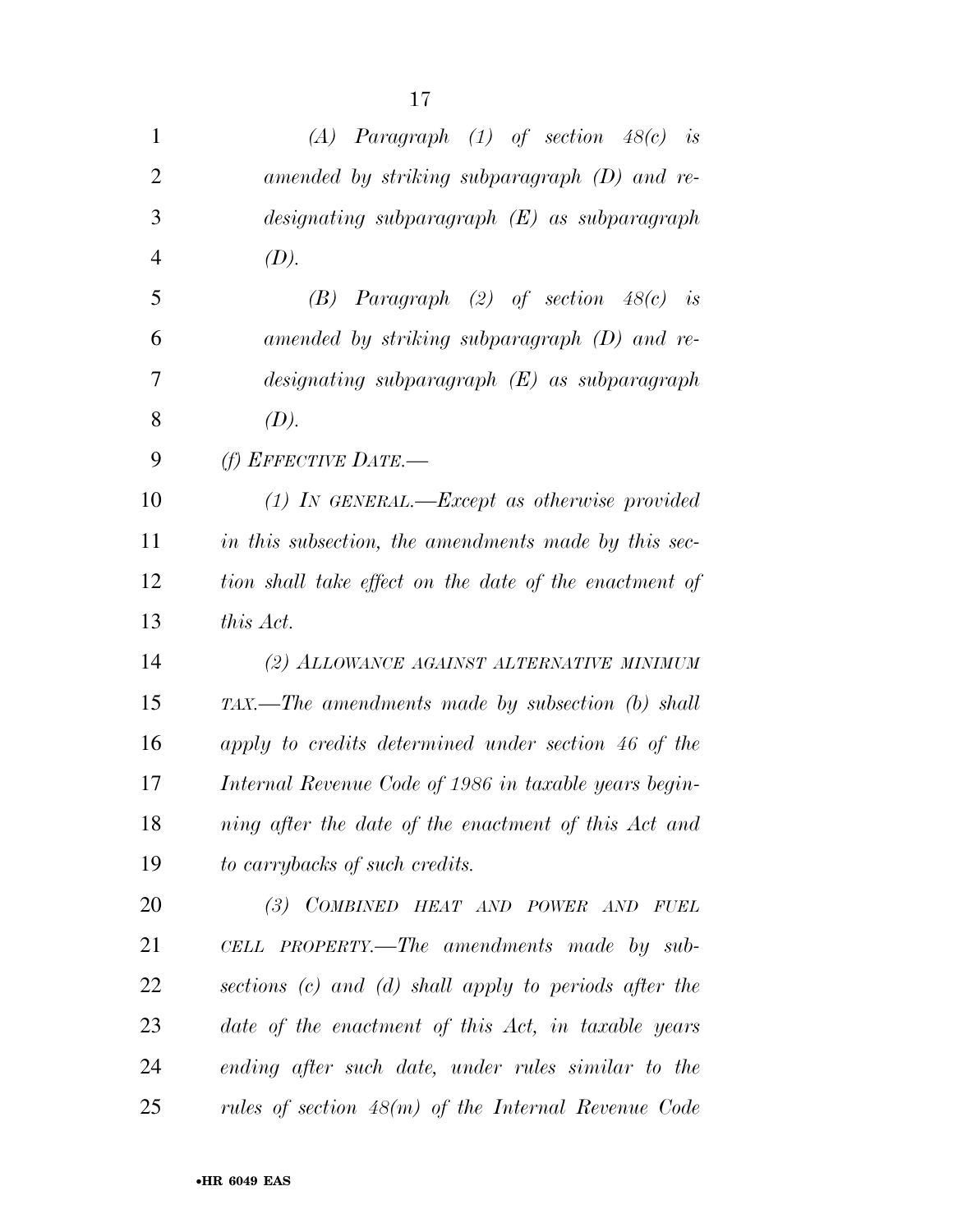| 1              | of 1986 (as in effect on the day before the date of the             |
|----------------|---------------------------------------------------------------------|
| $\overline{2}$ | enactment of the Revenue Reconciliation Act of 1990).               |
| 3              | (4) PUBLIC UTILITY PROPERTY.—The amend-                             |
| $\overline{4}$ | ments made by subsection $(e)$ shall apply to periods               |
| 5              | after February 13, 2008, in taxable years ending after              |
| 6              | such date, under rules similar to the rules of section              |
| 7              | $48(m)$ of the Internal Revenue Code of 1986 (as in ef-             |
| 8              | fect on the day before the date of the enactment of the             |
| 9              | Revenue Reconciliation Act of 1990).                                |
| 10             | SEC. 104. ENERGY CREDIT FOR SMALL WIND PROPERTY.                    |
| 11             | (a) IN GENERAL.—Section $48(a)(3)(A)$ , as amended by               |
| 12             | section 103, is amended by striking "or" at the end of clause       |
| 13             | $(iv)$ , by adding "or" at the end of clause $(v)$ , and by insert- |
| 14             | ing after clause $(v)$ the following new clause:                    |
| 15             | $``(vi) \quad qualified \quad small \quad wind \quad energy$        |
| 16             | property,".                                                         |
| 17             | (b) 30 PERCENT CREDIT.—Section $48(a)(2)(A)(i)$ is                  |
|                | 18 amended by striking "and" at the end of subclause (II) and       |
|                | 19 by inserting after subclause (III) the following new sub-        |
| 20             | clause:                                                             |
| 21             | " $(IV)$ qualified small wind energy                                |
| 22             | property, and".                                                     |
| 23             | (c) QUALIFIED SMALL WIND ENERGY PROPERTY.-                          |
|                | 24 Section $48(c)$ , as amended by section 103, is amended by       |
|                | 25 adding at the end the following new paragraph:                   |
|                |                                                                     |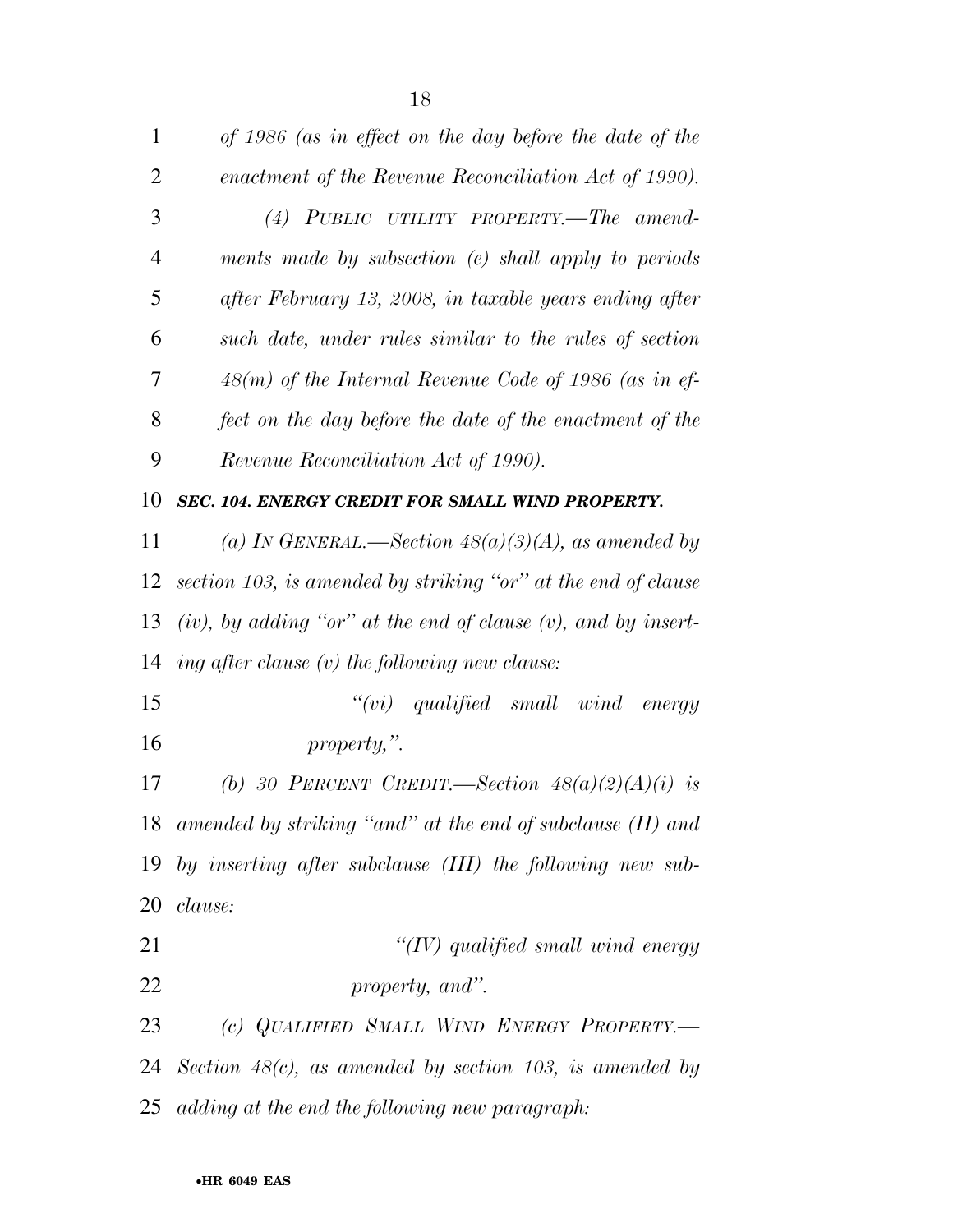| 1              | "(4) QUALIFIED SMALL WIND ENERGY PROP-                           |
|----------------|------------------------------------------------------------------|
| $\overline{2}$ | $ERTY$ .                                                         |
| 3              | "(A) IN GENERAL.—The term 'qualified                             |
| $\overline{4}$ | small wind energy property' means property                       |
| 5              | which uses a qualifying small wind turbine to                    |
| 6              | <i>generate electricity.</i>                                     |
| 7              | "(B) LIMITATION.—In the case of qualified                        |
| 8              | small wind energy property placed in service                     |
| 9              | during the taxable year, the credit otherwise de-                |
| 10             | termined under subsection $(a)(1)$ for such year                 |
| 11             | with respect to all such property of the taxpayer                |
| 12             | shall not exceed $$4,000$ .                                      |
| 13             | "(C) QUALIFYING SMALL WIND TURBINE.—                             |
| 14             | The term 'qualifying small wind turbine' means                   |
| 15             | a wind turbine which has a nameplate capacity                    |
| 16             | of not more than 100 kilowatts.                                  |
| 17             | "(D) TERMINATION.—The term 'qualified                            |
| 18             | small wind energy property' shall not include                    |
| 19             | any property for any period after December 31,                   |
| 20             | 2016."                                                           |
| 21             | (d) CONFORMING AMENDMENT. Section $48(a)(1)$ , as                |
| 22             | amended by section 103, is amended by striking "para-            |
| 23             | graphs $(1)(B)$ , $(2)(B)$ , and $(3)(B)$ " and inserting "para- |
|                | 24 graphs $(1)(B)$ , $(2)(B)$ , $(3)(B)$ , and $(4)(B)$ ".       |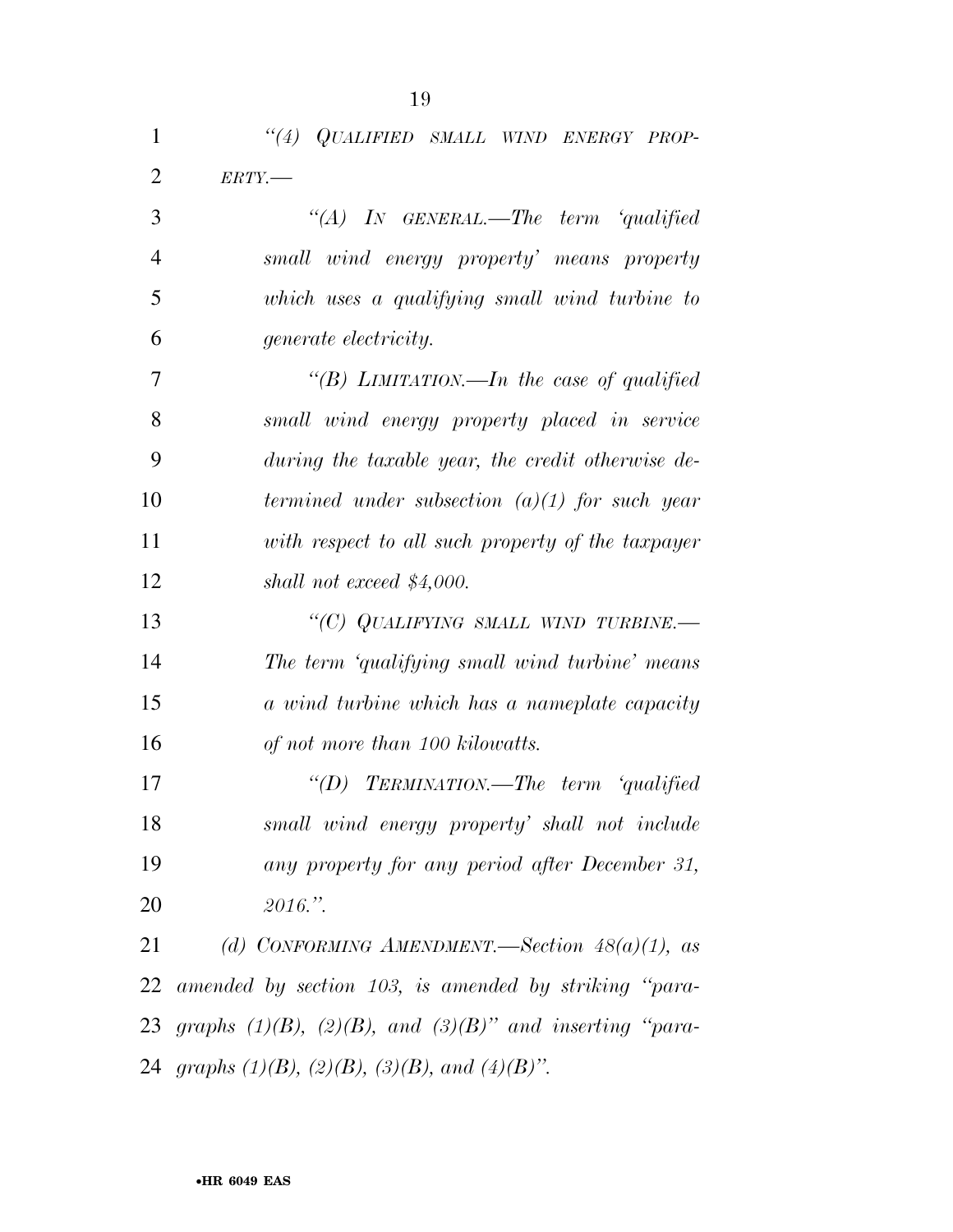*(e) EFFECTIVE DATE.—The amendments made by this section shall apply to periods after the date of the enactment of this Act, in taxable years ending after such date, under rules similar to the rules of section 48(m) of the Internal Revenue Code of 1986 (as in effect on the day before the date of the enactment of the Revenue Reconciliation Act of 1990).* 

## *SEC. 105. ENERGY CREDIT FOR GEOTHERMAL HEAT PUMP SYSTEMS.*

 *(a) IN GENERAL.—Subparagraph (A) of section 48(a)(3), as amended by this Act, is amended by striking ''or'' at the end of clause (v), by inserting ''or'' at the end of clause (vi), and by adding at the end the following new clause:* 

 *''(vii) equipment which uses the ground or ground water as a thermal en- ergy source to heat a structure or as a ther- mal energy sink to cool a structure, but only with respect to periods ending before January 1, 2017,''.* 

 *(b) EFFECTIVE DATE.—The amendments made by this section shall apply to periods after the date of the enactment of this Act, in taxable years ending after such date, under rules similar to the rules of section 48(m) of the Internal Revenue Code of 1986 (as in effect on the day before the*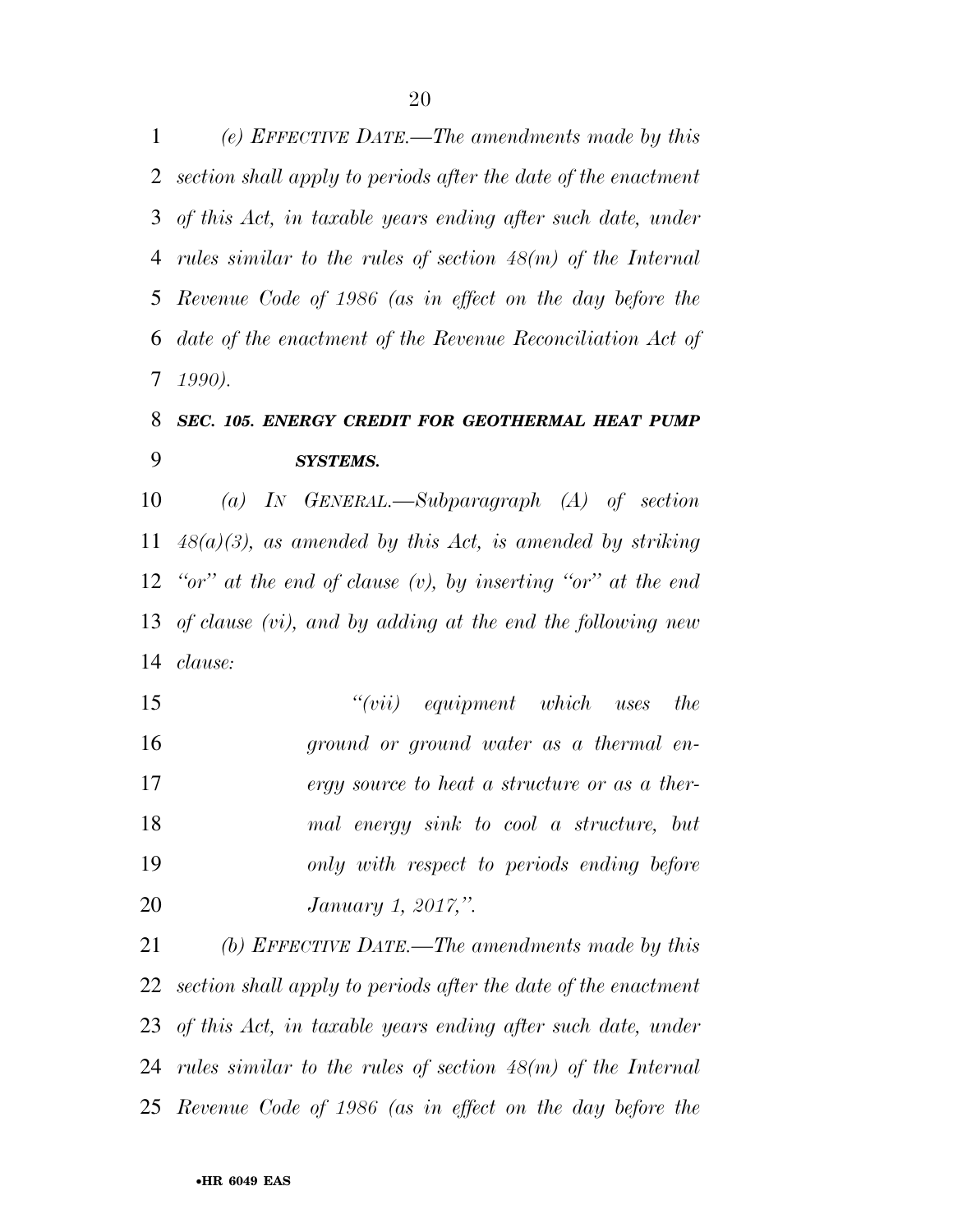|                | 1 date of the enactment of the Revenue Reconciliation Act of |
|----------------|--------------------------------------------------------------|
| 2              | 1990).                                                       |
| 3              | SEC. 106. CREDIT FOR RESIDENTIAL ENERGY EFFICIENT            |
| $\overline{4}$ | <b>PROPERTY.</b>                                             |
| 5              | (a) EXTENSION.—Section 25D(g) is amended by strik-           |
| 6              | ing "December 31, 2008" and inserting "December 31,          |
| $\tau$         | $2016"$ .                                                    |
| 8              | (b) REMOVAL OF LIMITATION FOR SOLAR ELECTRIC                 |
| 9              | PROPERTY.-                                                   |
| 10             | (1) IN GENERAL.—Section $25D(b)(1)$ , as amend-              |
| 11             | ed by subsections $(c)$ and $(d)$ , is amended—              |
| 12             | $(A)$ by striking subparagraph $(A)$ , and                   |
| 13             | $(B)$ by redesignating subparagraphs $(B)$                   |
| 14             | through $(E)$ as subparagraphs $(A)$ through and             |
| 15             | $(D)$ , respectively.                                        |
| 16             | CONFORMING AMENDMENT.-Section<br>(2)                         |
| 17             | $25D(e)(4)(A)$ , as amended by subsections (c) and (d),      |
| 18             | <i>is amended—</i>                                           |
| 19             | $(A)$ by striking clause (i), and                            |
| 20             | $(B)$ by redesignating clauses (ii) through $(v)$            |
| 21             | as clauses $(i)$ and $(iv)$ , respectively.                  |
| 22             | (c) CREDIT FOR RESIDENTIAL WIND PROPERTY.-                   |
| 23             | (1) IN GENERAL.—Section 25D(a) is amended by                 |
| 24             | striking "and" at the end of paragraph (2), by strik-        |
| 25             | ing the period at the end of paragraph (3) and insert-       |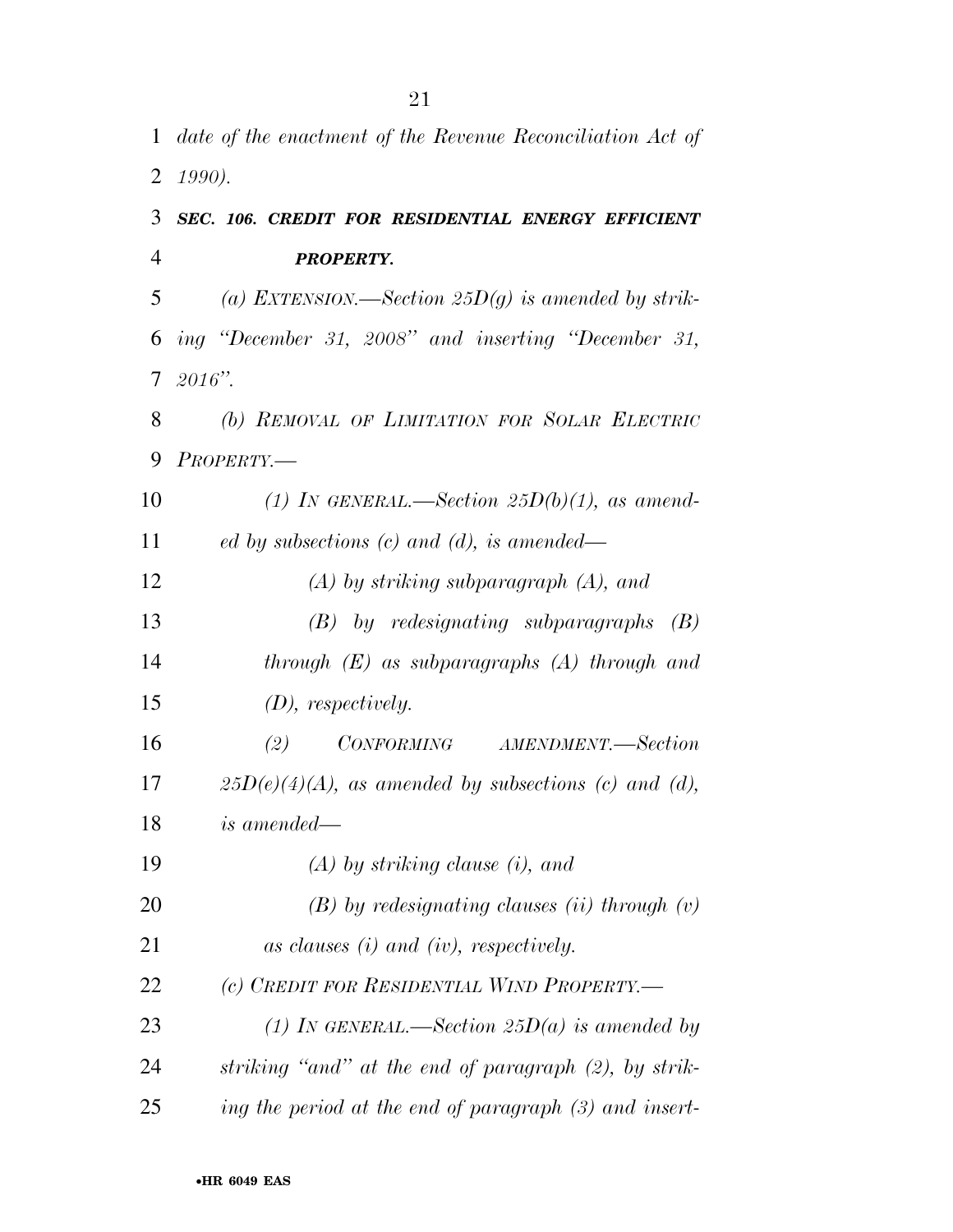| $\mathbf{1}$   | ing ", and", and by adding at the end the following    |
|----------------|--------------------------------------------------------|
| $\overline{2}$ | new paragraph:                                         |
| 3              | $\lq(4)$ 30 percent of the qualified small wind en-    |
| $\overline{4}$ | ergy property expenditures made by the taxpayer        |
| 5              | during such year.".                                    |
| 6              | (2) LIMITATION.—Section $25D(b)(1)$ is amended         |
| 7              | by striking "and" at the end of subparagraph (B), by   |
| 8              | striking the period at the end of subparagraph $(C)$   |
| 9              | and inserting ", and", and by adding at the end the    |
| 10             | following new subparagraph:                            |
| 11             | "(D) \$500 with respect to each half kilowatt          |
| 12             | of capacity (not to exceed $$4,000$ ) of wind tur-     |
| 13             | bines for which qualified small wind energy            |
| 14             | property expenditures are made.".                      |
| 15             | (3) QUALIFIED SMALL WIND ENERGY PROPERTY               |
| 16             | EXPENDITURES.-                                         |
| 17             | (A)<br>$IN$ GENERAL.—Section 25 $D(d)$<br>is           |
| 18             | amended by adding at the end the following new         |
| 19             | <i>paragraph:</i>                                      |
| 20             | "(4) QUALIFIED SMALL WIND ENERGY PROPERTY              |
| 21             | $EXPENDITURE.$ The term 'qualified small wind en-      |
| 22             | ergy property expenditure' means an expenditure for    |
| 23             | property which uses a wind turbine to generate elec-   |
| 24             | tricity for use in connection with a dwelling unit lo- |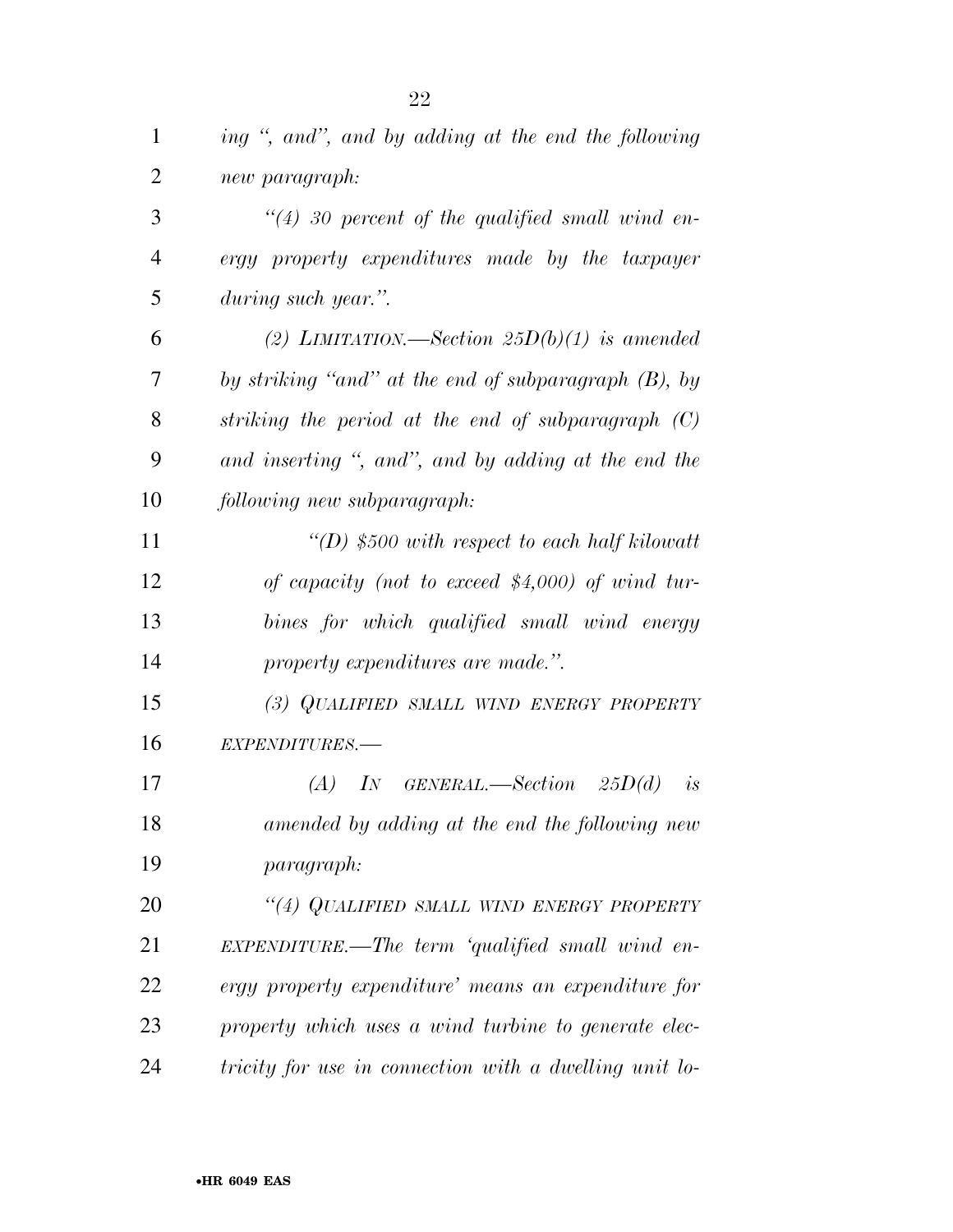*cated in the United States and used as a residence by the taxpayer.''.* 

| 3              | NO DOUBLE BENEFIT.—Section<br>(B)                               |
|----------------|-----------------------------------------------------------------|
| $\overline{4}$ | $45(d)(1)$ is amended by adding at the end the                  |
| 5              | following new sentence: "Such term shall not in-                |
| 6              | clude any facility with respect to which any                    |
| 7              | qualified small wind energy property expendi-                   |
| 8              | ture (as defined in subsection $(d)(4)$ of section              |
| 9              | $(25D)$ is taken into account in determining the                |
| 10             | <i>credit under such section.</i> ".                            |
| 11             | (4) MAXIMUM EXPENDITURES IN CASE OF JOINT                       |
| 12             | $OCCUPANCY. \text{—Section}$ $25D(e)(4)(A)$ is amended by       |
| 13             | striking "and" at the end of clause (ii), by striking           |
| 14             | the period at the end of clause (iii) and inserting $\degree$ , |
| 15             | and", and by adding at the end the following new                |
| 16             | <i>clause:</i>                                                  |

 *''(iv) \$1,667 in the case of each half kilowatt of capacity (not to exceed \$13,333) of wind turbines for which qualified small wind energy property expenditures are made.''.* 

 *(d) CREDIT FOR GEOTHERMAL HEAT PUMP SYS-TEMS.—* 

 *(1) IN GENERAL.—Section 25D(a), as amended by subsection (c), is amended by striking ''and'' at the*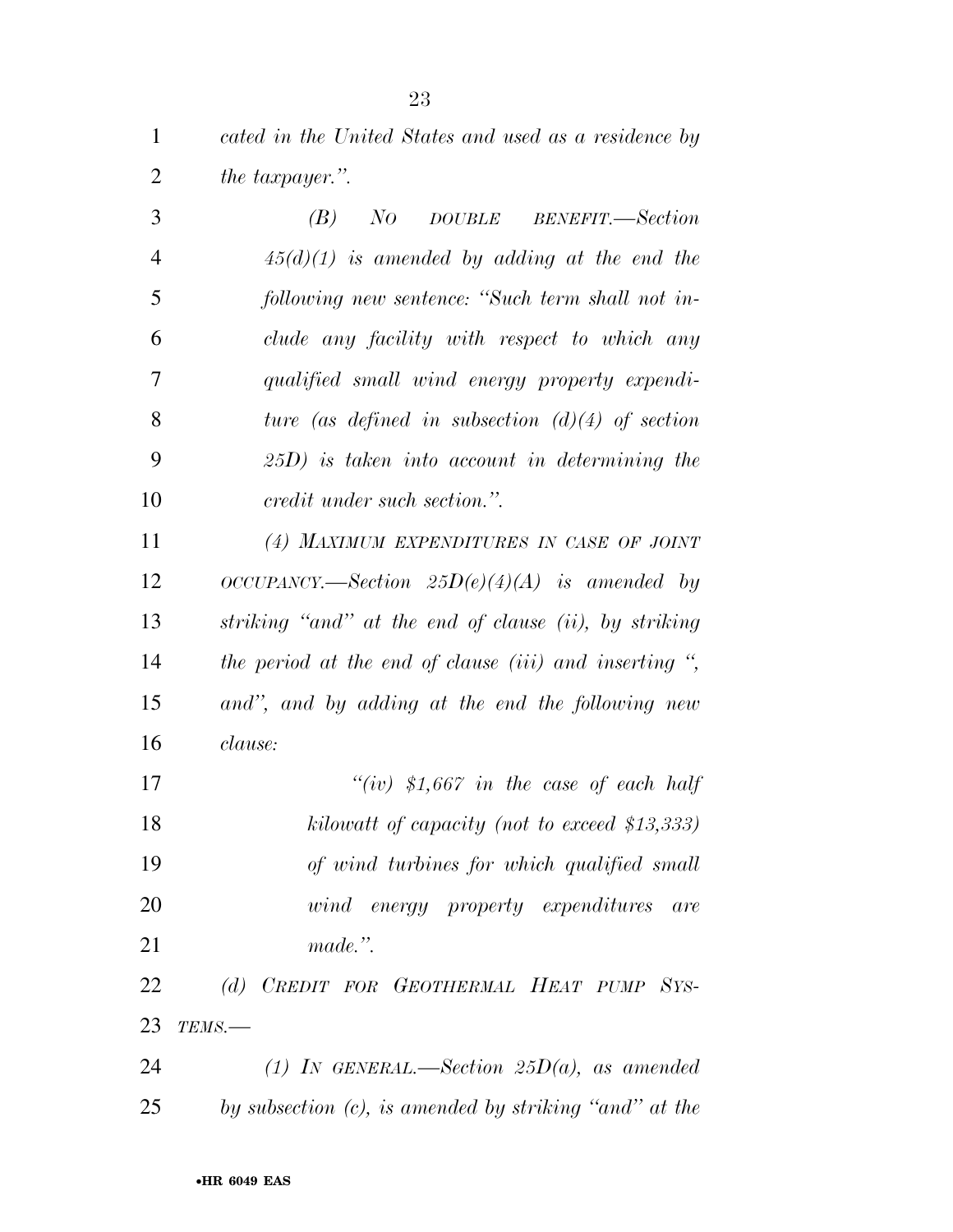| $\mathbf{1}$   | end of paragraph $(3)$ , by striking the period at the   |
|----------------|----------------------------------------------------------|
| $\overline{2}$ | end of paragraph (4) and inserting ", and", and by       |
| 3              | adding at the end the following new paragraph:           |
| $\overline{4}$ | $\lq(5)$ 30 percent of the qualified geothermal heat     |
| 5              | pump property expenditures made by the taxpayer          |
| 6              | during such year.".                                      |
| 7              | (2) LIMITATION.—Section 25 $D(b)(1)$ , as amend-         |
| 8              | ed by subsection $(c)$ , is amended by striking "and" at |
| 9              | the end of subparagraph $(C)$ , by striking the period   |
| 10             | at the end of subparagraph $(D)$ and inserting ",        |
| 11             | and", and by adding at the end the following new         |
| 12             | subparagraph:                                            |
| 13             | "(E) \$2,000 with respect to any qualified               |
| 14             | <i>geothermal heat pump property expenditures.".</i>     |
| 15             | (3) QUALIFIED GEOTHERMAL HEAT PUMP PROP-                 |
| 16             | ERTY EXPENDITURE.—Section 25 $D(d)$ , as amended by      |
| 17             | subsection $(c)$ , is amended by adding at the end the   |
| 18             | following new paragraph:                                 |
| 19             | "(5) QUALIFIED GEOTHERMAL HEAT<br><i>PUMP</i>            |
| 20             | PROPERTY EXPENDITURE.-                                   |
| 21             | "(A) In GENERAL.—The term 'qualified geo-                |
| 22             | thermal heat pump property expenditure' means            |
| 23             | an expenditure for qualified geothermal heat             |
| 24             | pump property installed on or in connection              |

•**HR 6049 EAS**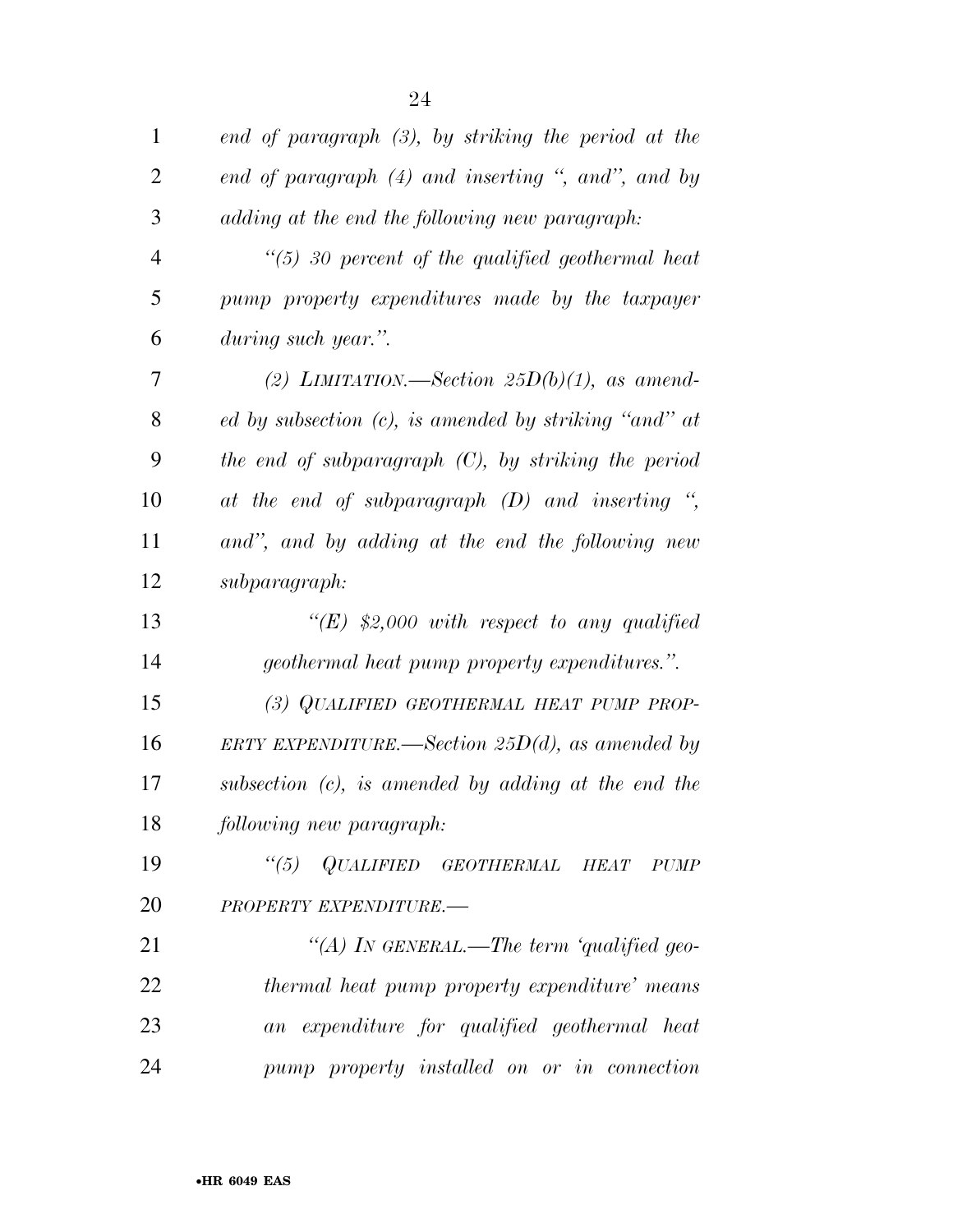| $\mathbf{1}$   | with a dwelling unit located in the United States      |
|----------------|--------------------------------------------------------|
| $\overline{2}$ | and used as a residence by the taxpayer.               |
| 3              | "(B) QUALIFIED GEOTHERMAL HEAT PUMP                    |
| $\overline{4}$ | <b>PROPERTY.—The term 'qualified geothermal heat</b>   |
| 5              | pump property' means any equipment which—              |
| 6              | $``(i)$ uses the ground or ground water                |
| 7              | as a thermal energy source to heat the                 |
| 8              | dwelling unit referred to in subparagraph              |
| 9              | $(A)$ or as a thermal energy sink to cool such         |
| 10             | dwelling unit, and                                     |
| 11             | "(ii) meets the requirements of the $En-$              |
| 12             | ergy Star program which are in effect at               |
| 13             | the time that the expenditure for such                 |
| 14             | equipment is made.".                                   |
| 15             | (4) MAXIMUM EXPENDITURES IN CASE OF JOINT              |
| 16             | $OCCUPANCY.$ Section $25D(e)(4)(A)$ , as amended by    |
| 17             | subsection (c), is amended by striking "and" at the    |
| 18             | end of clause (iii), by striking the period at the end |
| 19             | of clause (iv) and inserting ", and", and by adding    |
| 20             | at the end the following new clause:                   |
| 21             | "(v) $$6,667$ in the case of any qualified             |
| 22             | geothermal heat pump property expendi-                 |
| 23             | tures.".                                               |
| 24             | (e) CREDIT ALLOWED AGAINST ALTERNATIVE MIN-            |
| 25             | IMUM TAX.-                                             |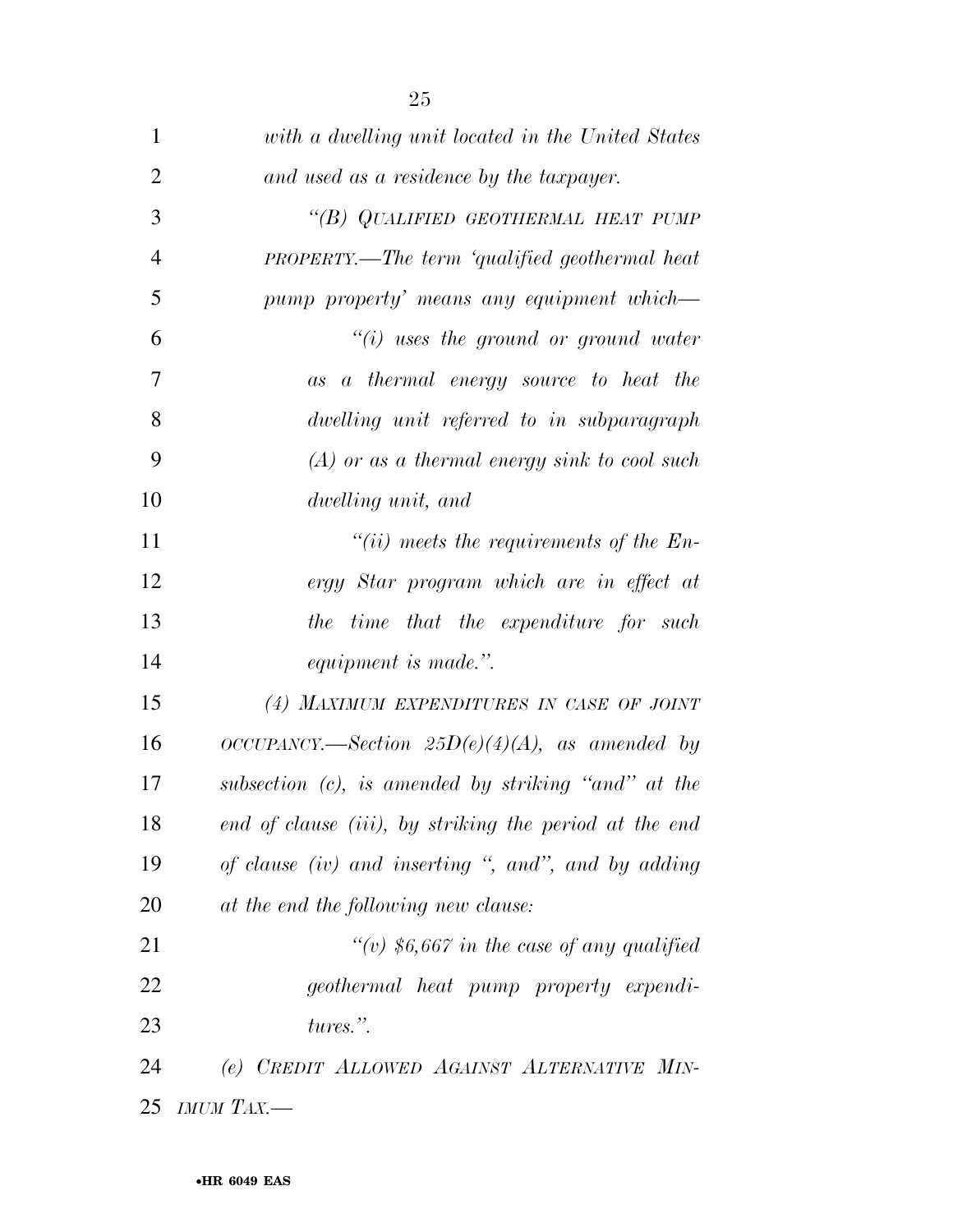| $\mathbf{1}$   | (1) IN GENERAL.—Subsection (c) of section $25D$           |
|----------------|-----------------------------------------------------------|
| $\overline{2}$ | <i>is amended to read as follows:</i>                     |
| 3              | "(c) LIMITATION BASED ON AMOUNT OF TAX;                   |
| $\overline{4}$ | CARRYFORWARD OF UNUSED CREDIT.-                           |
| 5              | "(1) LIMITATION BASED ON AMOUNT OF TAX.-                  |
| 6              | In the case of a taxable year to which section $26(a)(2)$ |
| 7              | does not apply, the credit allowed under subsection       |
| 8              | $(a)$ for the taxable year shall not exceed the excess    |
| 9              | $of-$                                                     |
| 10             | "(A) the sum of the regular tax liability (as             |
| 11             | defined in section $26(b)$ ) plus the tax imposed by      |
| 12             | section 55, over                                          |
| 13             | $\lq\lq(B)$ the sum of the credits allowable under        |
| 14             | this subpart (other than this section) and section        |
| 15             | 27 for the taxable year.                                  |
| 16             | "(2) CARRYFORWARD OF UNUSED CREDIT.-                      |
| 17             | "(A) RULE FOR YEARS IN WHICH ALL PER-                     |
| 18             | SONAL<br>CREDITS ALLOWED AGAINST<br><b>REGULAR</b>        |
| 19             | AND ALTERNATIVE MINIMUM TAX.—In the case of               |
| 20             | a taxable year to which section $26(a)(2)$ applies,       |
| 21             | if the credit allowable under subsection $(a)$ ex-        |
| 22             | ceeds the limitation imposed by section $26(a)(2)$        |
| 23             | for such taxable year reduced by the sum of the           |
| 24             | credits allowable under this subpart (other than          |
| 25             | this section), such excess shall be carried to the        |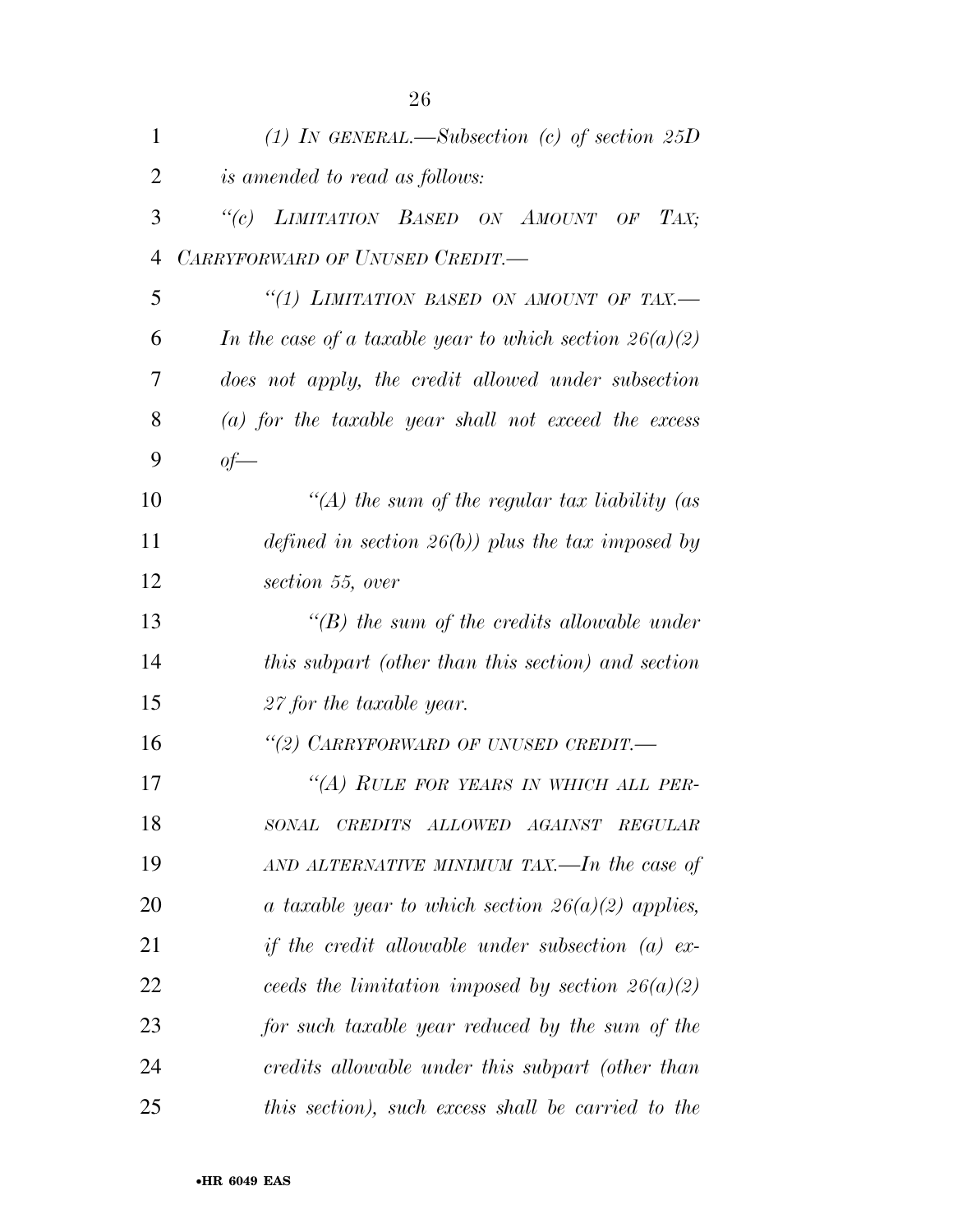| 1              | succeeding taxable year and added to the credit         |
|----------------|---------------------------------------------------------|
| $\overline{2}$ | allowable under subsection $(a)$ for such suc-          |
| 3              | <i>ceeding taxable year.</i>                            |
| $\overline{4}$ | "(B) RULE FOR OTHER YEARS.—In the case                  |
| 5              | of a taxable year to which section $26(a)(2)$ does      |
| 6              | not apply, if the credit allowable under sub-           |
| 7              | section (a) exceeds the limitation imposed by           |
| 8              | $paramph (1)$ for such taxable year, such excess        |
| 9              | shall be carried to the succeeding taxable year         |
| 10             | and added to the credit allowable under sub-            |
| 11             | section (a) for such succeeding taxable year.".         |
| 12             | (2) CONFORMING AMENDMENTS.-                             |
| 13             | (A) Section $23(b)(4)(B)$ is amended by in-             |
| 14             | serting "and section $25D$ " after "this section".      |
| 15             | $(B)$ Section $24(b)(3)(B)$ is amended by               |
| 16             | striking "and 25B" and inserting ", 25B, and            |
| 17             | $25D$ ".                                                |
| 18             | (C) Section $25B(g)(2)$ is amended by strik-            |
| 19             | ing "section 23" and inserting "sections 23 and         |
| 20             | $25D$ ".                                                |
| 21             | (D) Section 26(a)(1) is amended by striking             |
| 22             | "and $25B$ " and inserting " $25B$ , and $25D$ ".       |
| 23             | (f) EFFECTIVE DATE.—                                    |
| 24             | $(1)$ IN GENERAL.—Except as provided in para-           |
| 25             | $graph (2)$ , the amendments made by this section shall |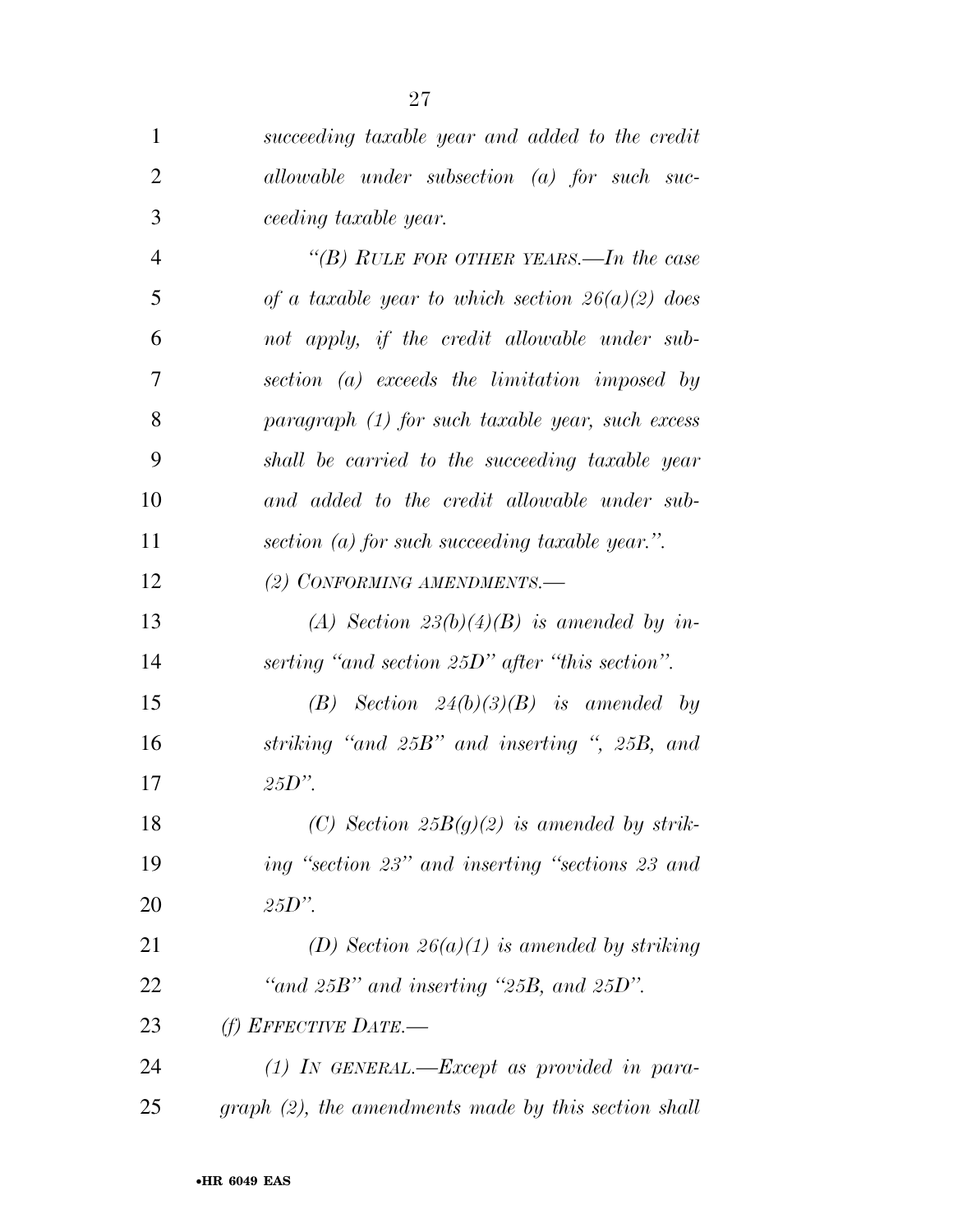*apply to taxable years beginning after December 31, 2007.* 

| 3              | (2) SOLAR ELECTRIC PROPERTY LIMITATION.                    |
|----------------|------------------------------------------------------------|
| 4              | The amendments made by subsection (b) shall apply          |
| $\mathfrak{S}$ | to taxable years beginning after December 31, 2008.        |
| 6              | (3) APPLICATION OF EGTRRA SUNSET.—The                      |
| 7              | amendments made by subparagraphs $(A)$ and $(B)$ of        |
| 8              | subsection (e)(2) shall be subject to title IX of the Eco- |
| 9              | nomic Growth and Tax Relief Reconciliation Act of          |
| 10             | $2001$ in the same manner as the provisions of such        |
| 11             | Act to which such amendments relate.                       |

### *SEC. 107. NEW CLEAN RENEWABLE ENERGY BONDS.*

 *(a) IN GENERAL.—Subpart I of part IV of subchapter A of chapter 1 is amended by adding at the end the fol-lowing new section:* 

## *''SEC. 54C. NEW CLEAN RENEWABLE ENERGY BONDS.*

 *''(a) NEW CLEAN RENEWABLE ENERGY BOND.—For purposes of this subpart, the term 'new clean renewable en-ergy bond' means any bond issued as part of an issue if—* 

 *''(1) 100 percent of the available project proceeds of such issue are to be used for capital expenditures incurred by governmental bodies, public power pro- viders, or cooperative electric companies for one or more qualified renewable energy facilities,* 

*''(2) the bond is issued by a qualified issuer, and*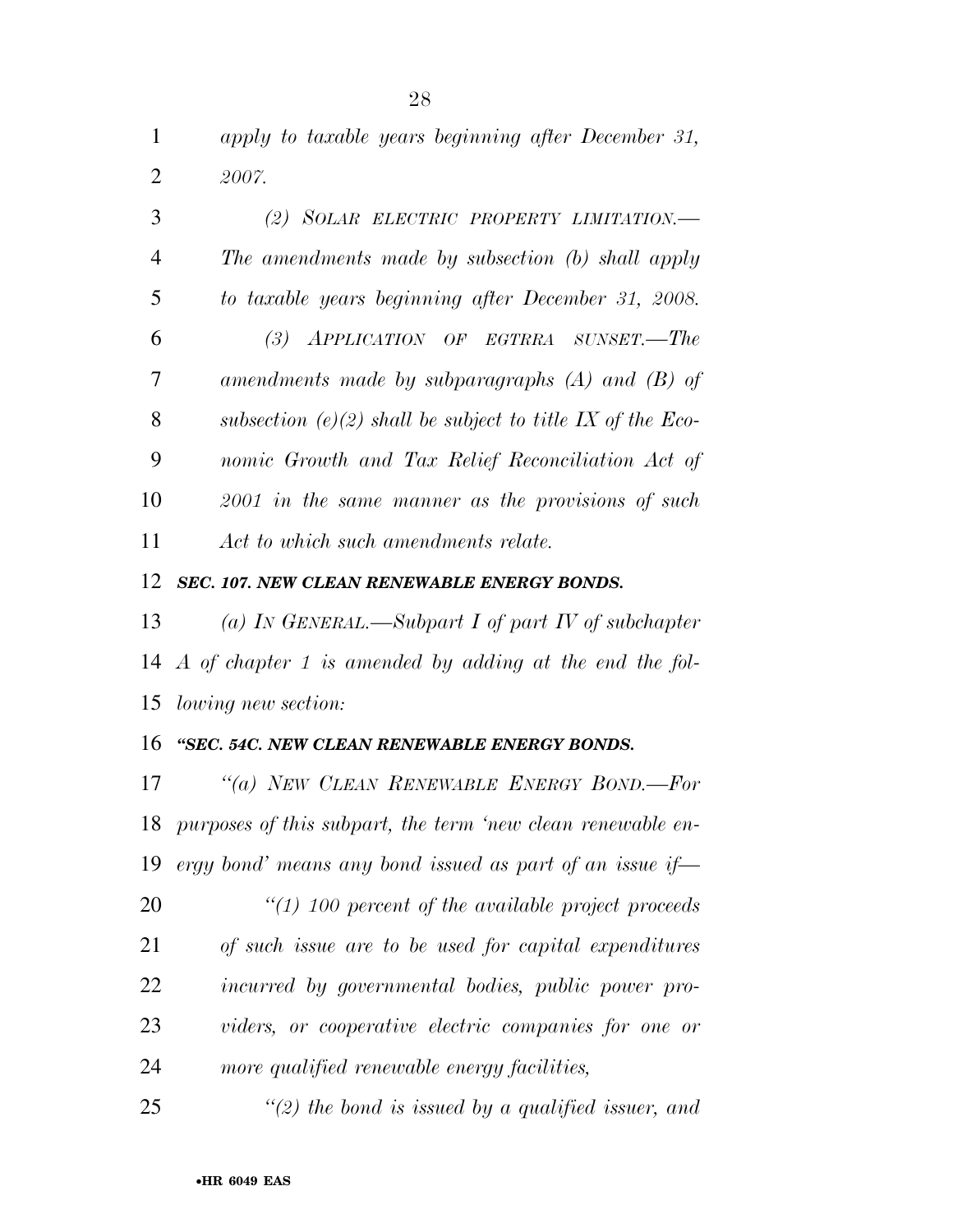| $\mathbf{1}$   | $\lq(3)$ the issuer designates such bond for purposes     |
|----------------|-----------------------------------------------------------|
| $\overline{2}$ | of this section.                                          |
| 3              | "(b) REDUCED CREDIT AMOUNT.—The annual credit             |
| 4              | determined under section $54A(b)$ with respect to any new |
| 5              | clean renewable energy bond shall be 70 percent of the    |
| 6              | amount so determined without regard to this subsection.   |
| 7              | "(c) LIMITATION ON AMOUNT OF BONDS DES-                   |
| 8              | IGNATED.                                                  |
| 9              | "(1) In GENERAL.—The maximum aggregate                    |
| 10             | face amount of bonds which may be designated under        |
| 11             | subsection (a) by any issuer shall not exceed the $limi$  |
| 12             | tation amount allocated under this subsection to such     |
| 13             | <i>issuer.</i>                                            |
| 14             | "(2) NATIONAL LIMITATION ON AMOUNT OF                     |
| 15             | BONDS DESIGNATED.—There is a national new clean           |
| 16             | renewable energy bond limitation of \$800,000,000         |
| 17             | which shall be allocated by the Secretary as provided     |
| 18             | in paragraph $(3)$ , except that—                         |
| 19             | "(A) not more than $33\frac{1}{3}$ percent thereof        |
| 20             | may be allocated to qualified projects of public          |
| 21             | <i>power providers,</i>                                   |
| 22             | "(B) not more than $33^{1/3}$ percent thereof             |
| 23             | may be allocated to qualified projects of govern-         |
| 24             | mental bodies, and                                        |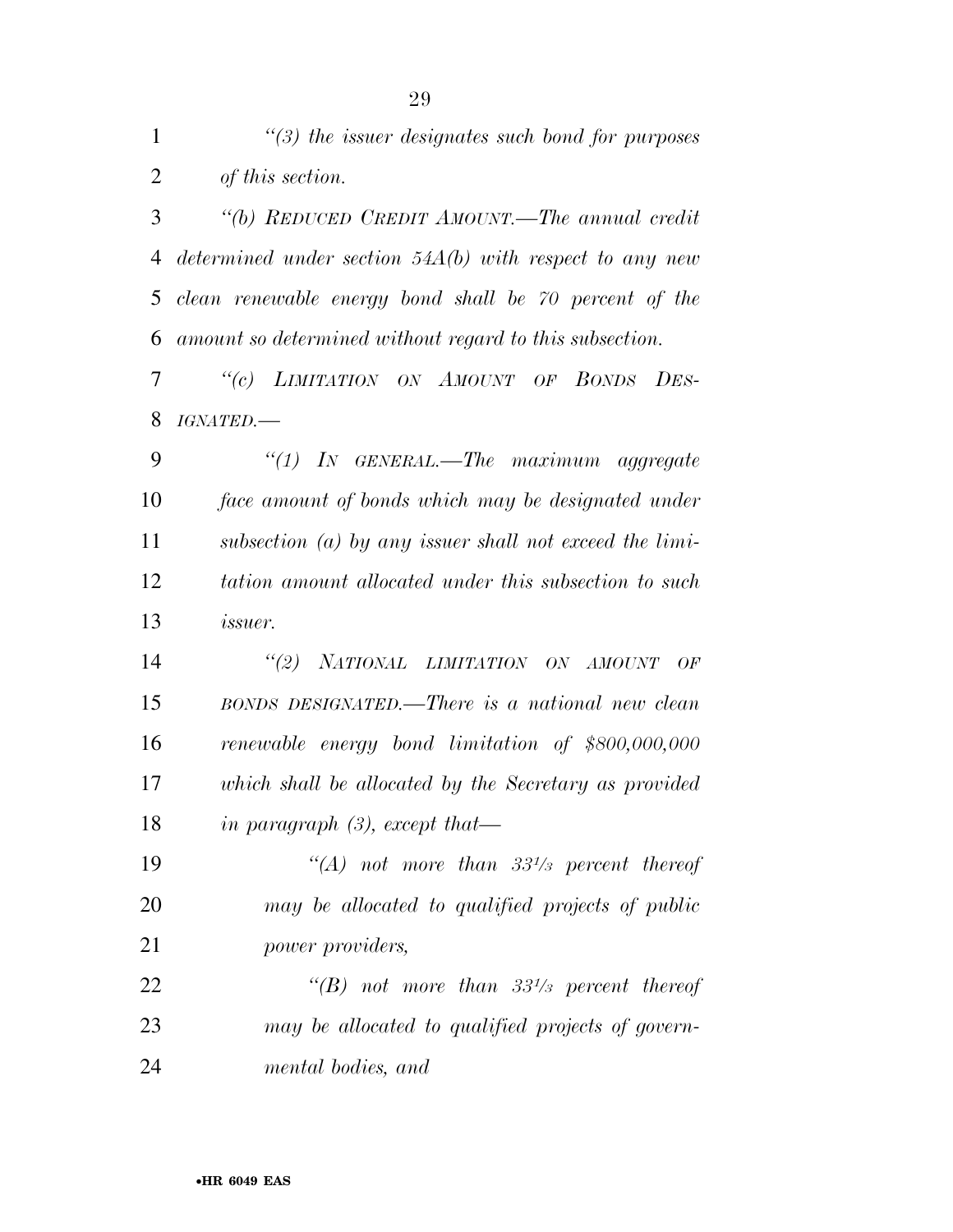| $\mathbf{1}$   | "(C) not more than $33\frac{1}{3}$ percent thereof  |
|----------------|-----------------------------------------------------|
| $\overline{2}$ | may be allocated to qualified projects of coopera-  |
| 3              | tive electric companies.                            |
| $\overline{4}$ | "(3) METHOD OF ALLOCATION.-                         |
| 5              | "(A) ALLOCATION AMONG PUBLIC POWER                  |
| 6              | PROVIDERS.—After the Secretary determines the       |
| 7              | qualified projects of public power providers        |
| 8              | which are appropriate for receiving an alloca-      |
| 9              | tion of the national new clean renewable energy     |
| 10             | bond limitation, the Secretary shall, to the max-   |
| 11             | <i>imum</i> extent practicable, make allocations    |
| 12             | among such projects in such manner that the         |
| 13             | amount allocated to each such project bears the     |
| 14             | same ratio to the cost of such project as the limi- |
| 15             | tation under paragraph $(2)(A)$ bears to the cost   |
| 16             | of all such projects.                               |
| 17             | "(B) ALLOCATION AMONG GOVERNMENTAL                  |
| 18             | BODIES AND COOPERATIVE ELECTRIC COMPA-              |
| 19             | NIES.—The Secretary shall make allocations of       |
| 20             | the amount of the national new clean renewable      |
| 21             | energy bond limitation described in paragraphs      |
| 22             | $(2)(B)$ and $(2)(C)$ among qualified projects of   |
| 23             | governmental bodies and cooperative electric        |
| 24             | companies, respectively, in such manner as the      |
| 25             | Secretary determines appropriate.                   |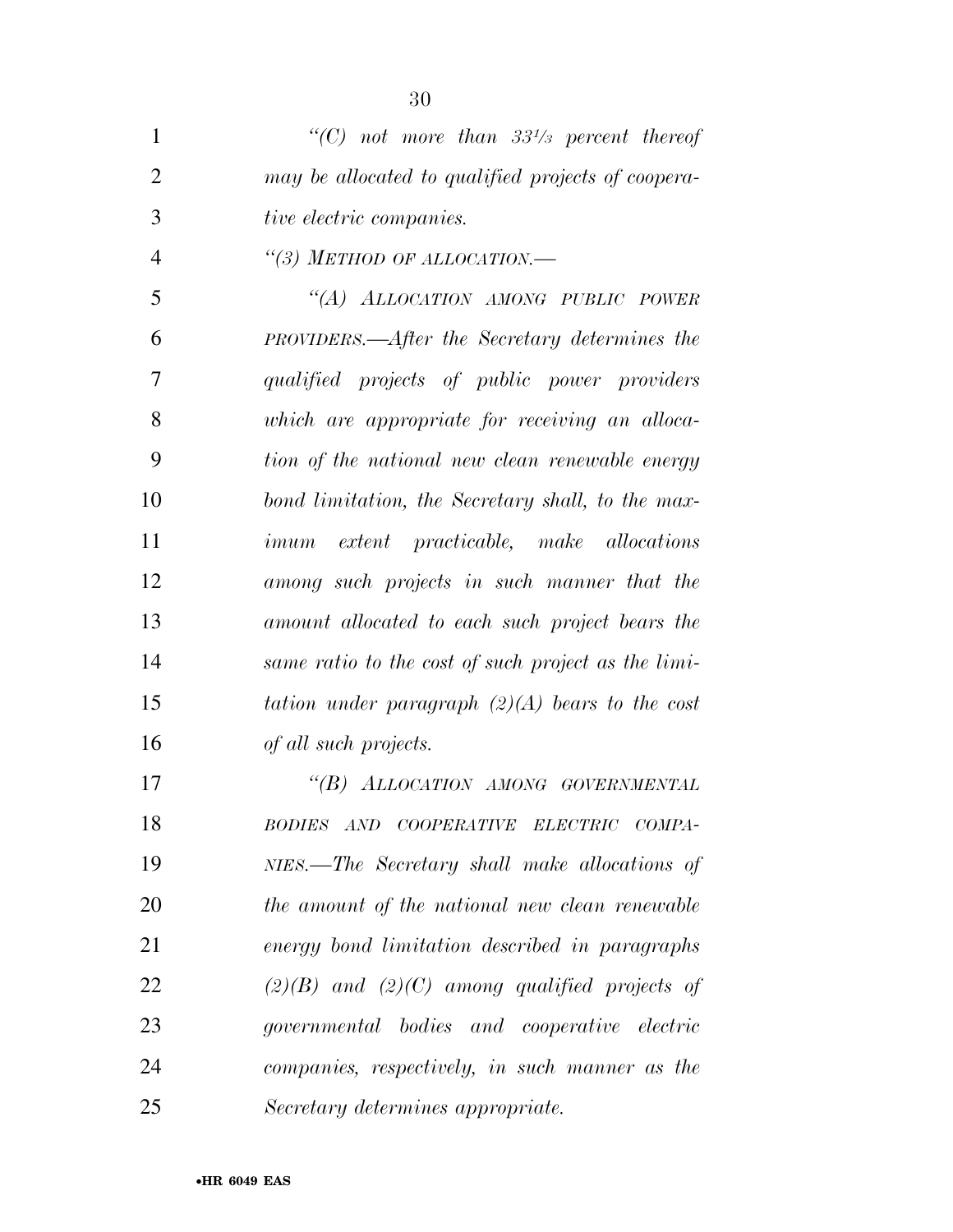| 1              | "(d) DEFINITIONS.—For purposes of this section—            |
|----------------|------------------------------------------------------------|
| $\overline{2}$ | "(1) QUALIFIED RENEWABLE ENERGY FACIL-                     |
| 3              | $ITY.$ The term 'qualified renewable energy facility'      |
| 4              | means a qualified facility (as determined under sec-       |
| 5              | tion $45(d)$ without regard to paragraphs $(8)$ and $(10)$ |
| 6              | thereof and to any placed in service date) owned by        |
| 7              | a public power provider, a governmental body, or a         |
| 8              | <i>cooperative electric company.</i>                       |
| 9              | "(2) PUBLIC POWER PROVIDER.—The term 'pub-                 |
| 10             | lic power provider' means a State utility with a serv-     |
| 11             | ice obligation, as such terms are defined in section       |
| 12             | 217 of the Federal Power Act (as in effect on the date     |
| 13             | of the enactment of this paragraph).                       |
| 14             | "(3) GOVERNMENTAL BODY.—The term 'govern-                  |
| 15             | mental body' means any State or Indian tribal gov-         |
| 16             | ernment, or any political subdivision thereof.             |
| 17             | COOPERATIVE ELECTRIC COMPANY.-The<br>``(4)                 |
| 18             | term 'cooperative electric company' means a mutual         |
| 19             | or cooperative electric company described in section       |
| 20             | $501(c)(12)$ or section $1381(a)(2)(C)$ .                  |
| 21             | "(5) CLEAN RENEWABLE ENERGY BOND LEND-                     |
| 22             | $ER.$ The term 'clean renewable energy bond lender'        |
| 23             | means a lender which is a cooperative which is owned       |
| 24             | by, or has outstanding loans to, 100 or more coopera-      |
| 25             | tive electric companies and is in existence on Feb-        |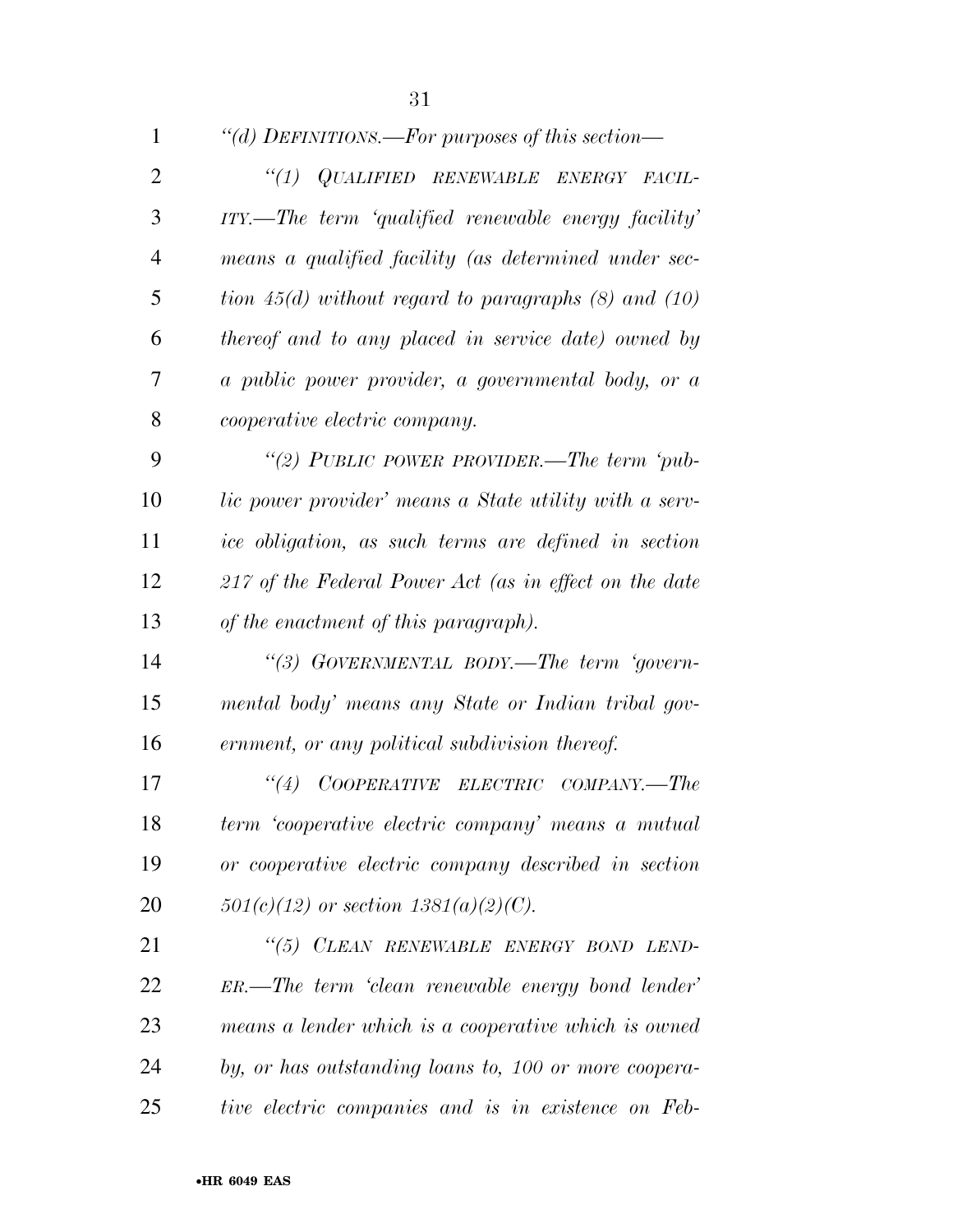| $\mathbf{1}$   | ruary 1, 2002, and shall include any affiliated entity       |
|----------------|--------------------------------------------------------------|
| $\overline{2}$ | which is controlled by such lender.                          |
| 3              | "(6) QUALIFIED ISSUER.—The term 'qualified                   |
| $\overline{4}$ | <i>issuer</i> ' means a public power provider, a cooperative |
| 5              | electric company, a governmental body, a clean re-           |
| 6              | newable energy bond lender, or a not-for-profit elec-        |
| 7              | tric utility which has received a loan or loan guar-         |
| 8              | antee under the Rural Electrification Act.".                 |
| 9              | (b) CONFORMING AMENDMENTS.-                                  |
| 10             | (1) Paragraph (1) of section $54A(d)$ is amended             |
| 11             | to read as follows:                                          |
| 12             | "(1) QUALIFIED TAX CREDIT BOND.—The term                     |
| 13             | 'qualified tax credit bond' means—                           |
| 14             | $\lq (A)$ a qualified forestry conservation bond,            |
| 15             | or                                                           |
| 16             | $\lq\lq(B)$ a new clean renewable energy bond,               |
| 17             | which is part of an issue that meets requirements of         |
| 18             | paragraphs $(2)$ , $(3)$ , $(4)$ , $(5)$ , and $(6)$ .".     |
| 19             | (2) Subparagraph (C) of section $54A(d)(2)$ is               |
| 20             | amended to read as follows:                                  |
| 21             | "(C) QUALIFIED PURPOSE.-For purposes                         |
| 22             | of this paragraph, the term 'qualified purpose'              |
| 23             | $means$ —                                                    |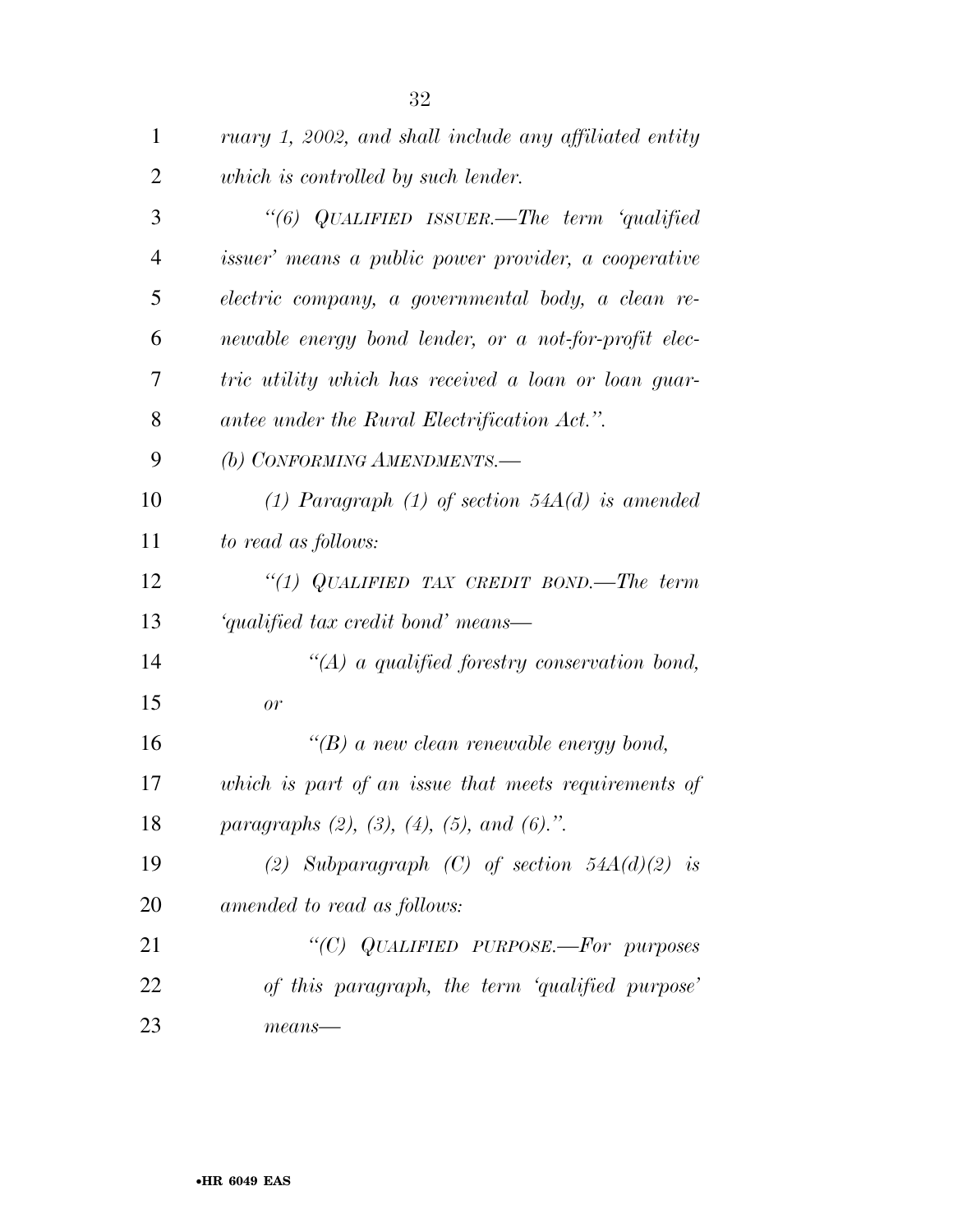| $\mathbf{1}$   | $``(i)$ in the case of a qualified forestry                   |
|----------------|---------------------------------------------------------------|
| $\overline{2}$ | conservation bond, a purpose specified in                     |
| 3              | section $54B(e)$ , and                                        |
| $\overline{4}$ | $``(ii)$ in the case of a new clean renew-                    |
| 5              | able energy bond, a purpose specified in sec-                 |
| 6              | <i>tion</i> $54C(a)(1)$ .".                                   |
| 7              | (3) The table of sections for subpart $I$ of part $IV$        |
| 8              | of subchapter $A$ of chapter 1 is amended by adding           |
| 9              | at the end the following new item:                            |
|                | "Sec. 54C. Qualified clean renewable energy bonds.".          |
| 10             | EXTENSION FOR CLEAN RENEWABLE ENERGY<br>(c)                   |
| 11             | $BONDS.$ —Subsection $(m)$ of section 54 is amended by strik- |
| 12             | ing "December 31, 2008" and inserting "December 31,           |
| 13             | $2009$ ".                                                     |
| 14             | (d) EFFECTIVE DATE.—The amendments made by this               |
| 15             | section shall apply to obligations issued after the date of   |
|                | 16 the enactment of this Act.                                 |
|                | 17 SEC. 108. CREDIT FOR STEEL INDUSTRY FUEL.                  |
| 18             | (a) TREATMENT AS REFINED COAL.—                               |
| 19             | (1) In GENERAL.—Subparagraph (A) of section                   |
| 20             | $45(c)(7)$ of the Internal Revenue Code of 1986 (relat-       |
| 21             | ing to refined coal), as amended by this Act, is              |
| 22             | amended to read as follows:                                   |
| 23             | "(A) IN GENERAL.—The term 'refined coal'                      |
| 24             | means a fuel—                                                 |
| 25             | $``(i) which \_\_$                                            |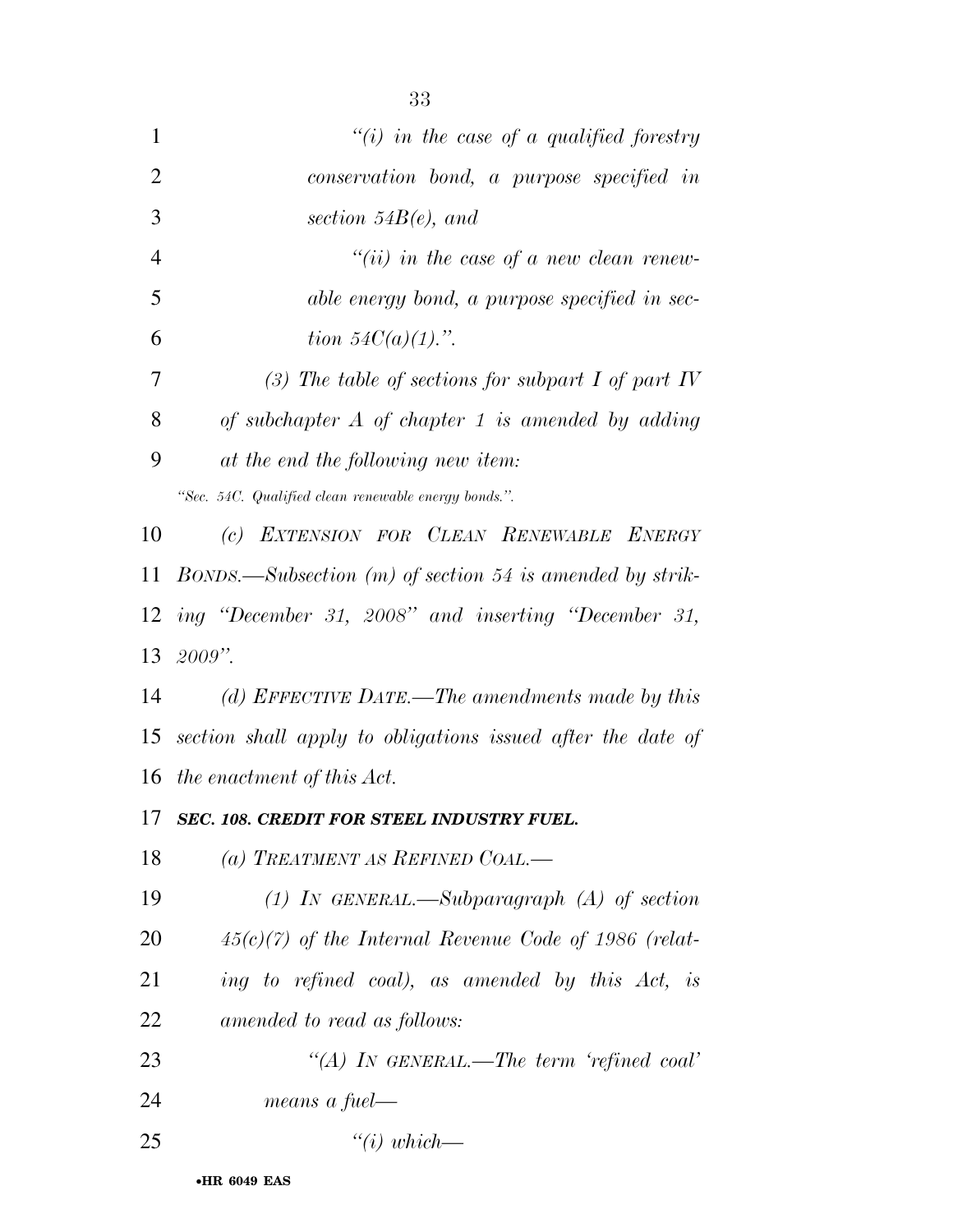| $\mathbf{1}$   | "(I) is a liquid, gaseous, or solid                        |
|----------------|------------------------------------------------------------|
| $\overline{2}$ | fuel produced from coal (including lig-                    |
| 3              | nite) or high carbon fly ash, including                    |
| 4              | such fuel used as a feedstock,                             |
| 5              | "(II) is sold by the taxpayer with                         |
| 6              | the reasonable expectation that it will                    |
| 7              | be used for purpose of producing                           |
| 8              | steam,                                                     |
| 9              | "(III) is certified by the taxpayer                        |
| 10             | as resulting (when used in the produc-                     |
| 11             | tion of steam) in a qualified emission                     |
| 12             | <i>reduction, and</i>                                      |
| 13             | "(IV) is produced in such a man-                           |
| 14             | ner as to result in an increase of at                      |
| 15             | least 50 percent in the market value of                    |
| 16             | the refined coal (excluding any in-                        |
| 17             | crease caused by materials combined or                     |
| 18             | added during the production process),                      |
| 19             | as compared to the value of the feed-                      |
| 20             | stock coal, or                                             |
| 21             | $"(ii)$ which is steel industry fuel.".                    |
| 22             | STEEL INDUSTRY FUEL DEFINED.-Para-<br>(2)                  |
| 23             | graph $(7)$ of section 45 $(c)$ of such Code is amended by |
| 24             | adding at the end the following new subparagraph:          |
| 25             | "(C) STEEL INDUSTRY FUEL.—                                 |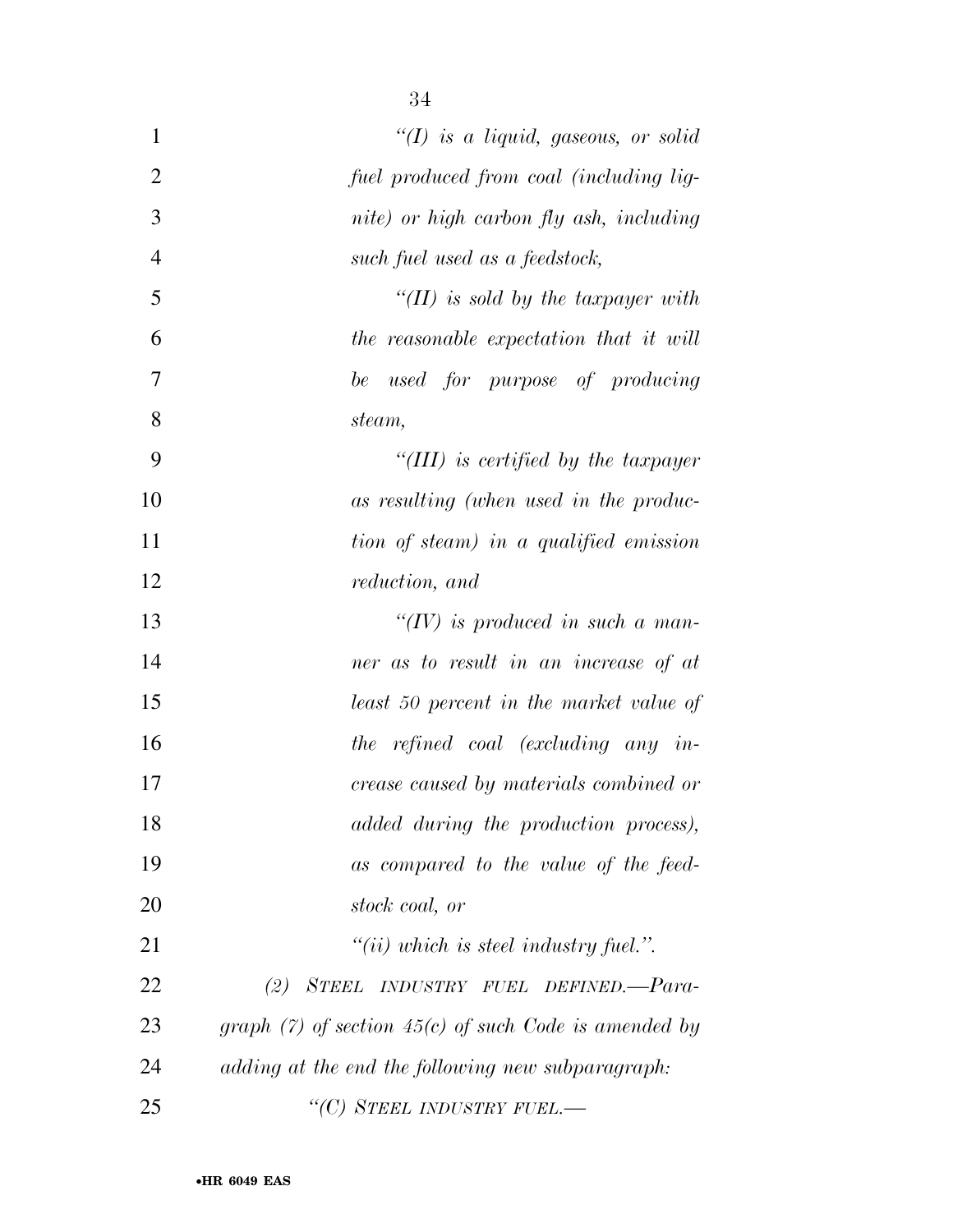| $\mathbf{1}$   | "(i) IN GENERAL.—The term 'steel in-                   |
|----------------|--------------------------------------------------------|
| $\overline{2}$ | dustry fuel' means a fuel which—                       |
| 3              | $\lq (I)$ is produced through a process                |
| $\overline{4}$ | of liquifying coal waste sludge and dis-               |
| 5              | tributing it on coal, and                              |
| 6              | "(II) is used as a feedstock for the                   |
| 7              | manufacture of coke.                                   |
| 8              | "(ii) COAL WASTE SLUDGE.—The term                      |
| 9              | 'coal waste sludge' means the tar decanter             |
| 10             | sludge and related byproducts of the coking            |
| 11             | process, including such materials that have            |
| 12             | been stored in ground, in tanks and in la-             |
| 13             | goons, that have been treated as hazardous             |
| 14             | wastes under applicable Federal environ-               |
| 15             | mental rules absent liquefaction and proc-             |
| 16             | essing with coal into a feedstock for the              |
| 17             | manufacture of coke.".                                 |
| 18             | (b) CREDIT AMOUNT.—                                    |
| 19             | (1) In GENERAL.—Paragraph (8) of section $45(e)$       |
| 20             | of the Internal Revenue Code of 1986 (relating to re-  |
| 21             | fined coal production facilities) is amended by adding |
| 22             | at the end the following new subparagraph              |
| 23             | "(D) SPECIAL RULE FOR STEEL INDUSTRY                   |
| 24             | $FUEL$ .                                               |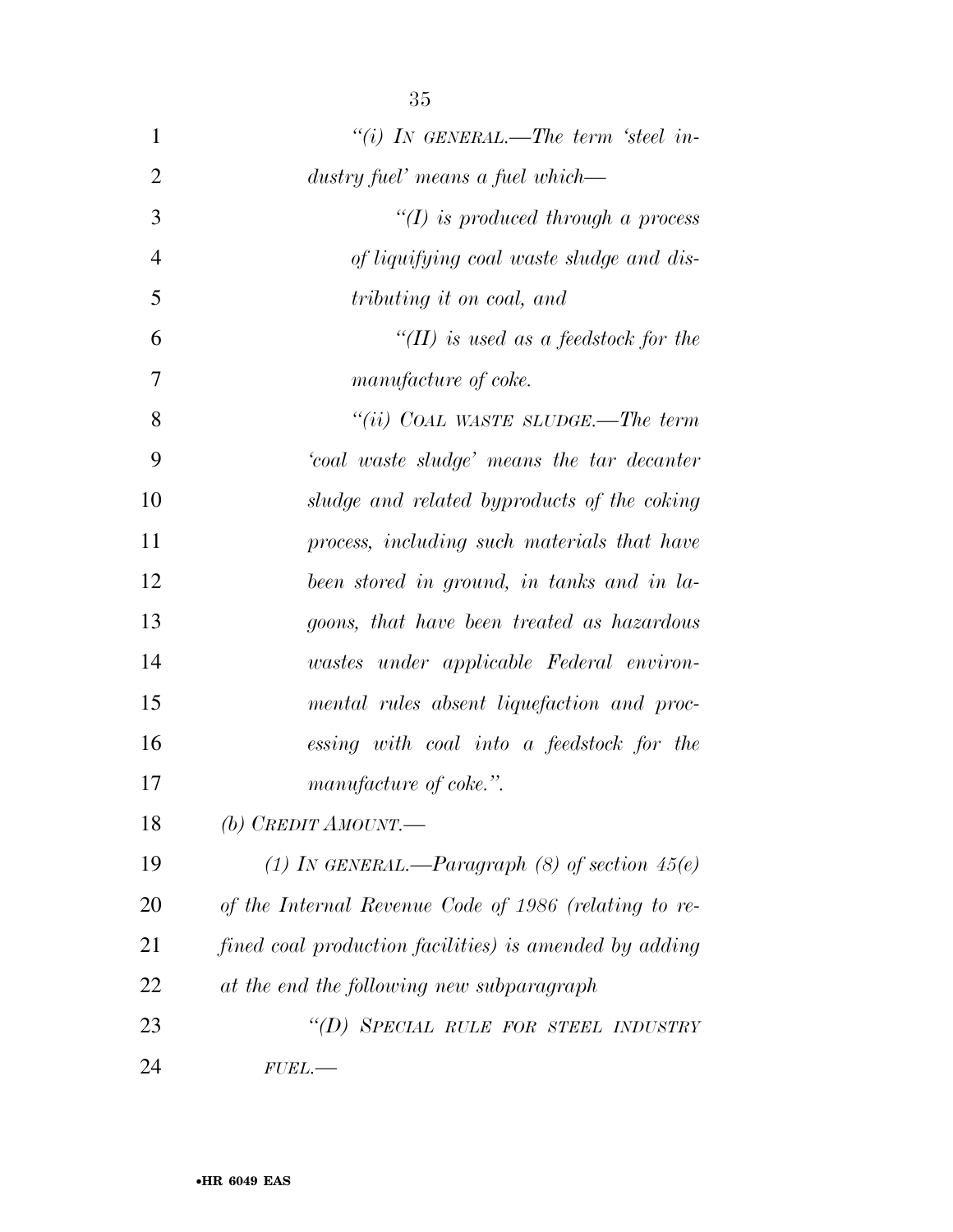| $\mathbf{1}$   | "(i) IN GENERAL.—In the case of $a$             |
|----------------|-------------------------------------------------|
| $\overline{2}$ | taxpayer who produces steel industry fuel—      |
| 3              | "(I) this paragraph shall be ap-                |
| $\overline{4}$ | plied separately with respect to steel          |
| 5              | industry fuel and other refined coal,           |
| 6              | and                                             |
| $\overline{7}$ | "(II) in applying this paragraph"               |
| 8              | to steel industry fuel, the modifications       |
| 9              | <i>in clause (ii) shall apply.</i>              |
| 10             | "(ii) MODIFICATIONS.—                           |
| 11             | "(I) CREDIT AMOUNT.-Subpara-                    |
| 12             | $graph (A) shall be applied by sub-$            |
| 13             | stituting '\$2 per barrel-of-oil equiva-        |
| 14             | lent' for $$4.375$ per ton'.                    |
| 15             | "(II) CREDIT PERIOD.—In lieu of                 |
| 16             | the 10-year period referred to in               |
| 17             | clauses (i) and (ii)( $II$ ) of subpara-        |
| 18             | $graph$ $(A)$ , the credit period shall be      |
| 19             | the period beginning on the later of the        |
| 20             | date such facility was originally placed        |
| 21             | in service, the date the modifications          |
| 22             | described in clause <i>(iii)</i> were placed in |
| 23             | service, or October 1, 2008, and ending         |
| 24             | on the later of December 31, 2009, or           |
| 25             | the date which is 1 year after the date         |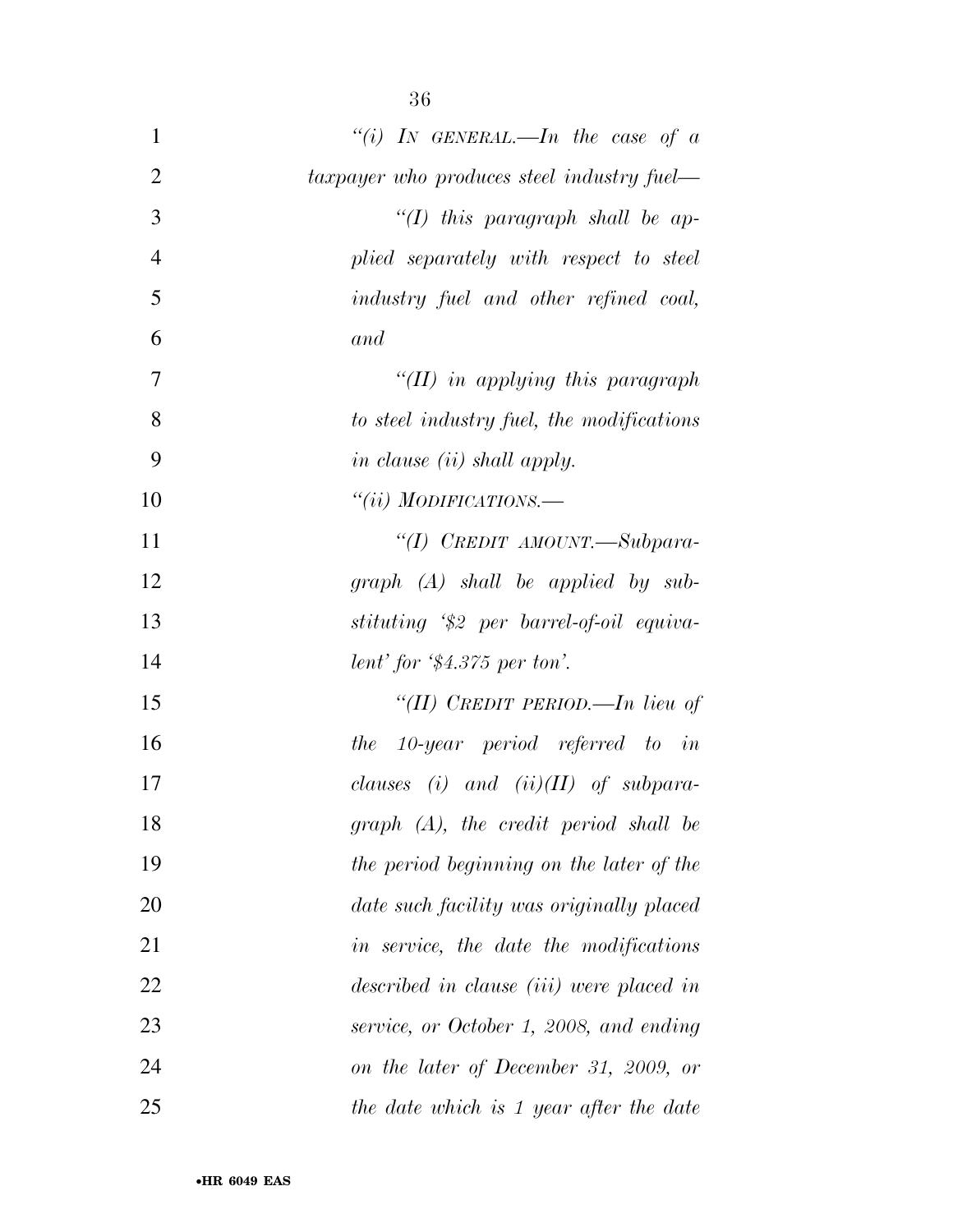| $\mathbf{1}$   | such facility or the modifications de-                      |
|----------------|-------------------------------------------------------------|
| $\overline{2}$ | scribed in clause (iii) were placed in                      |
| 3              | service.                                                    |
| $\overline{4}$ | "(III) NO PHASEOUT.—Subpara-                                |
| 5              | $graph(B)$ shall not apply.                                 |
| 6              | "(iii) MODIFICATIONS.—The modifica-                         |
| 7              | tions described in this clause are modifica-                |
| 8              | tions to an existing facility which allow                   |
| 9              | such facility to produce steel industry fuel.               |
| 10             | "(iv) $BARREL-OF-OL$ $EQUIVALENT$ .                         |
| 11             | For purposes of this subparagraph, a bar-                   |
| 12             | rel-of-oil equivalent is the amount of steel                |
| 13             | industry fuel that has a Btu content of                     |
| 14             | 5,800,000 Btus.".                                           |
| 15             | (2) INFLATION ADJUSTMENT.—Paragraph $(2)$ of                |
| 16             | section $45(b)$ of such Code is amended by inserting        |
| 17             | "the \$3 amount in subsection $(e)(8)(D)(ii)(I)$ ," after   |
| 18             | "subsection $(e)(8)(A)$ ,".                                 |
| 19             | (c) TERMINATION.—Paragraph $(8)$ of section 45(d) of        |
| 20             | the Internal Revenue Code of 1986 (relating to refined coal |
| 21             | production facility), as amended by this Act, is amended    |
| 22             | to read as follows:                                         |
| 23             | "(8) REFINED COAL PRODUCTION FACILITY.-In                   |
| 24             | the case of a facility that produces refined coal, the      |
| 25             | term 'refined coal production facility' means—              |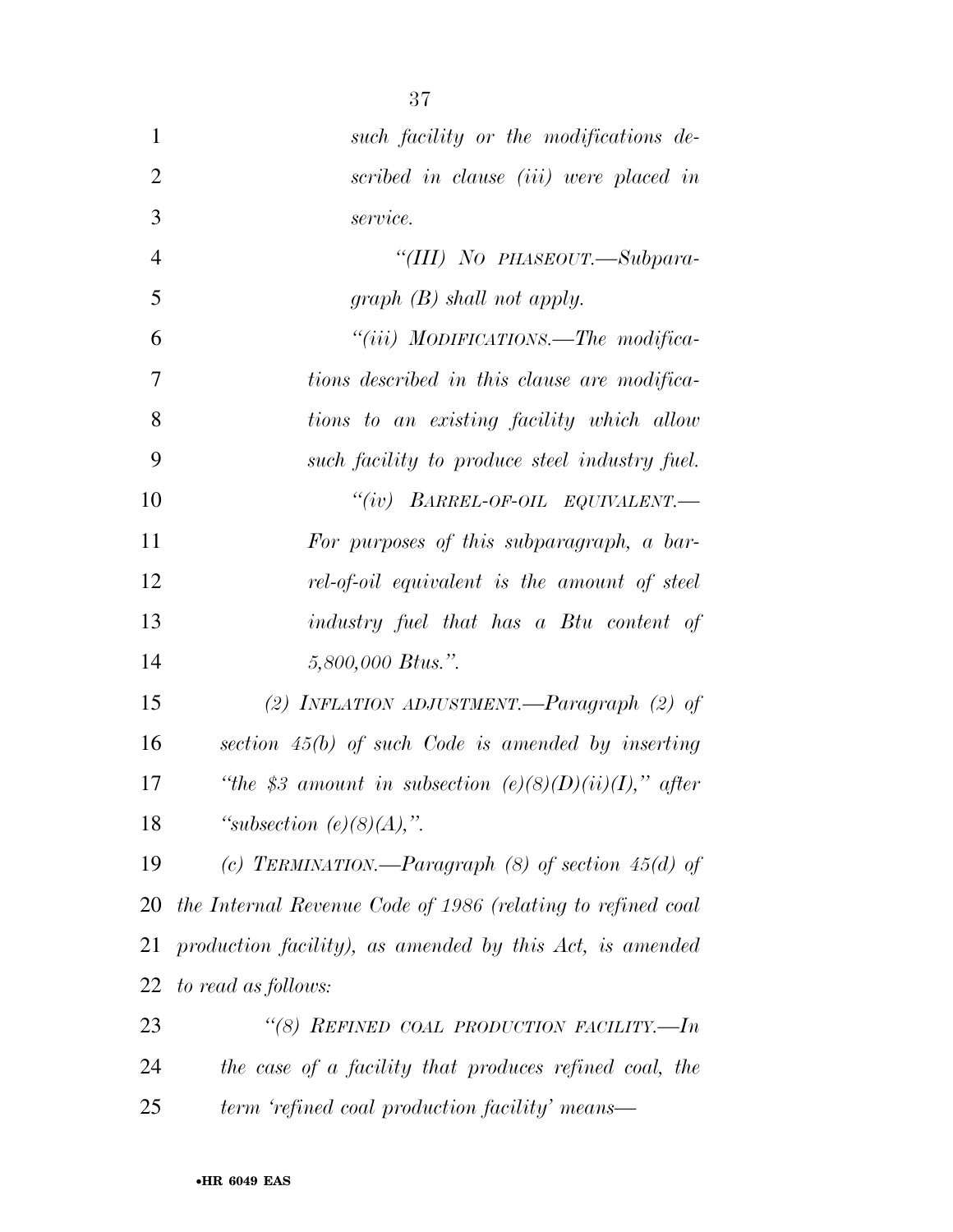| $\mathbf{1}$   | $\lq (A)$ with respect to a facility producing     |
|----------------|----------------------------------------------------|
| $\overline{2}$ | steel industry fuel, any facility (or any modi-    |
| 3              | fication to a facility) which is placed in service |
| $\overline{4}$ | before January 1, 2010, and                        |
| 5              | "(B) with respect to any other facility pro-       |
| 6              | ducing refined coal, any facility placed in serv-  |
| 7              | ice after the date of the enactment of the Amer-   |
| 8              | ican Jobs Creation Act of 2004 and before Janu-    |
| 9              | ary 1, 2010.".                                     |
| 10             | (d) COORDINATION WITH CREDIT FOR PRODUCING         |
| 11             | <b>FUEL FROM A NONCONVENTIONAL SOURCE.</b>         |
| 12             | (1) IN GENERAL.—Subparagraph $(B)$ of section      |
| 13             | $45(e)(9)$ of the Internal Revenue Code of 1986 is |
| 14             | $amended-$                                         |
| 15             | $(A)$ by striking "The term" and inserting         |
| 16             | <i>the following:</i>                              |
| 17             | "(i) IN GENERAL.—The term", and                    |
| 18             | $(B)$ by adding at the end the following new       |
| 19             | <i>clause:</i>                                     |
| 20             | "(ii) EXCEPTION FOR STEEL INDUSTRY                 |
| 21             | $coAL$ —In the case of a facility producing        |
| 22             | steel industry fuel, clause (i) shall not apply    |
| 23             | to so much of the refined coal produced at         |
| 24             | such facility as is steel industry fuel.".         |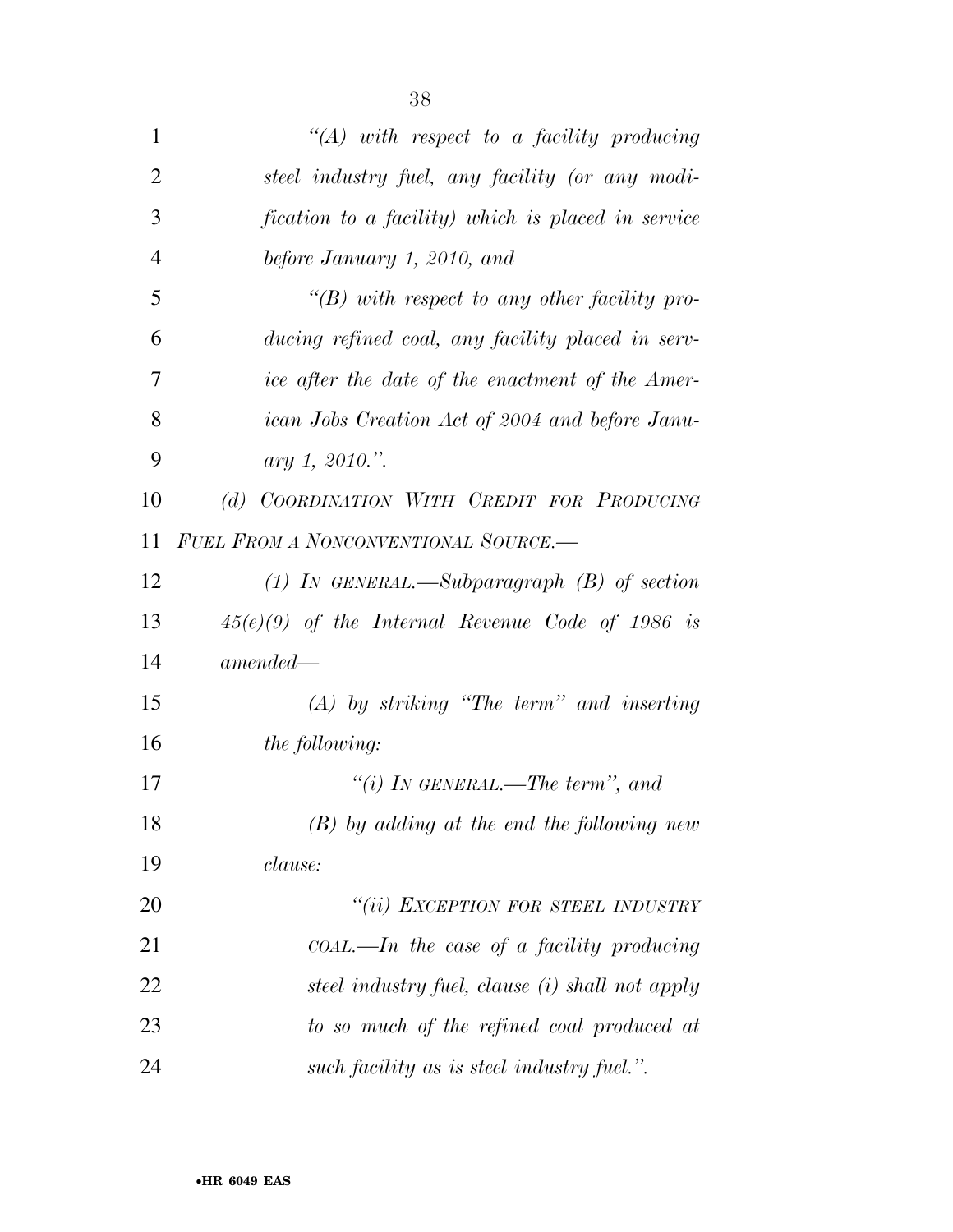| 1              | (2) NO DOUBLE BENEFIT.—Section $45K(g)(2)$ of                |
|----------------|--------------------------------------------------------------|
| $\overline{2}$ | such Code is amended by adding at the end the fol-           |
| 3              | lowing new subparagraph:                                     |
| $\overline{4}$ | "(E) COORDINATION WITH SECTION 45.— $No$                     |
| 5              | credit shall be allowed with respect to any quali-           |
| 6              | fied fuel which is steel industry fuel (as defined           |
| 7              | in section $45(c)(7)$ if a credit is allowed to the          |
| 8              | <i>taxpayer for such fuel under section 45.".</i>            |
| 9              | (e) EFFECTIVE DATE.—The amendments made by this              |
| 10             | section shall apply to fuel produced and sold after Sep-     |
| 11             | tember 30, 2008.                                             |
| 12             | SEC. 109. SPECIAL RULE TO IMPLEMENT FERC AND STATE           |
|                |                                                              |
|                | <b>ELECTRIC RESTRUCTURING POLICY.</b>                        |
|                | (a) EXTENSION FOR QUALIFIED ELECTRIC UTILI-                  |
| 13<br>14<br>15 | $TIES$ .                                                     |
| 16             | $(1)$ IN GENERAL.—Paragraph $(3)$ of section                 |
| 17             | $451(i)$ is amended by inserting "(before January 1,         |
| 18             | $2010$ , in the case of a qualified electric utility)" after |
| 19             | "January 1, 2008".                                           |
| 20             | (2) QUALIFIED ELECTRIC UTILITY.—Subsection                   |
| 21             | $(i)$ of section 451 is amended by redesignating para-       |
| 22             | graphs $(6)$ through $(10)$ as paragraphs $(7)$ through      |
| 23             | $(11)$ , respectively, and by inserting after paragraph      |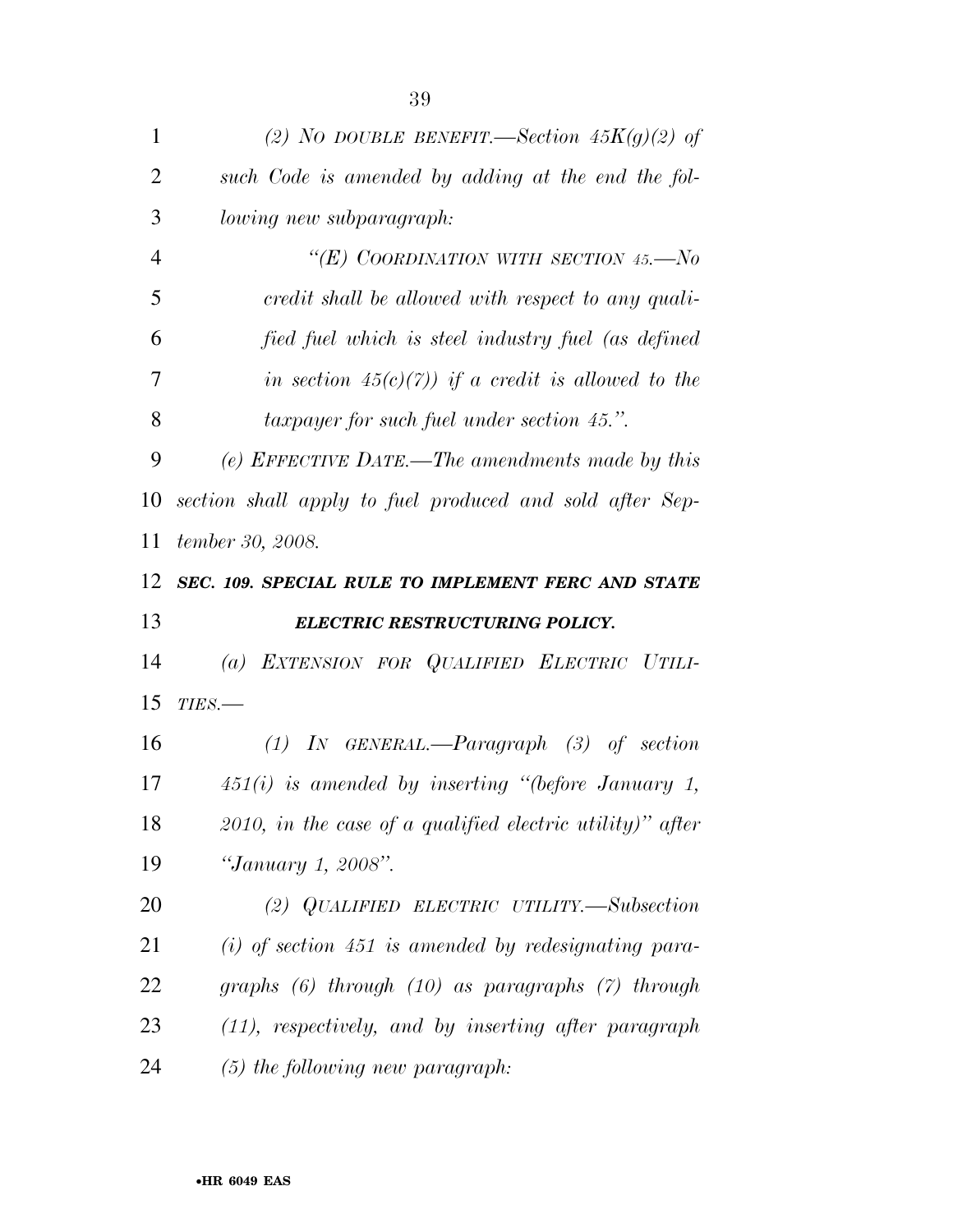| $\mathbf{1}$   | "(6) QUALIFIED ELECTRIC UTILITY.—For pur-                      |
|----------------|----------------------------------------------------------------|
| $\overline{2}$ | poses of this subsection, the term 'qualified electric         |
| 3              | utility' means a person that, as of the date of the            |
| $\overline{4}$ | qualifying electric transmission transaction, is               |
| 5              | vertically integrated, in that it is both—                     |
| 6              | "(A) a transmitting utility (as defined in                     |
| 7              | section $3(23)$ of the Federal Power Act (16                   |
| 8              | U.S.C. $796(23)$ ) with respect to the transmission            |
| 9              | facilities to which the election under this sub-               |
| 10             | section applies, and                                           |
| 11             | $\lq\lq(B)$ an electric utility (as defined in sec-            |
| 12             | tion $3(22)$ of the Federal Power Act (16 U.S.C.               |
| 13             | $796(22))$ .                                                   |
| 14             | (b) EXTENSION OF PERIOD FOR TRANSFER OF OPER-                  |
| 15             | ATIONAL CONTROL AUTHORIZED BY FERC.—Clause (ii) of             |
|                | 16 section $451(i)(4)(B)$ is amended by striking "December 31, |
| 17             | $2007"$ and inserting "the date which is 4 years after the     |
|                | 18 close of the taxable year in which the transaction occurs". |
| 19             | PROPERTY LOCATED OUTSIDE<br>(c)<br><b>UNITED</b><br><b>THE</b> |
| 20             | STATES NOT TREATED AS EXEMPT UTILITY PROPERTY.-                |
| 21             | Paragraph $(5)$ of section $451(i)$ is amended by adding at    |
| 22             | the end the following new subparagraph:                        |
| 23             | "(C) EXCEPTION FOR PROPERTY LOCATED                            |
| 24             | OUTSIDE THE UNITED STATES.—The term 'ex-                       |

*empt utility property' shall not include any*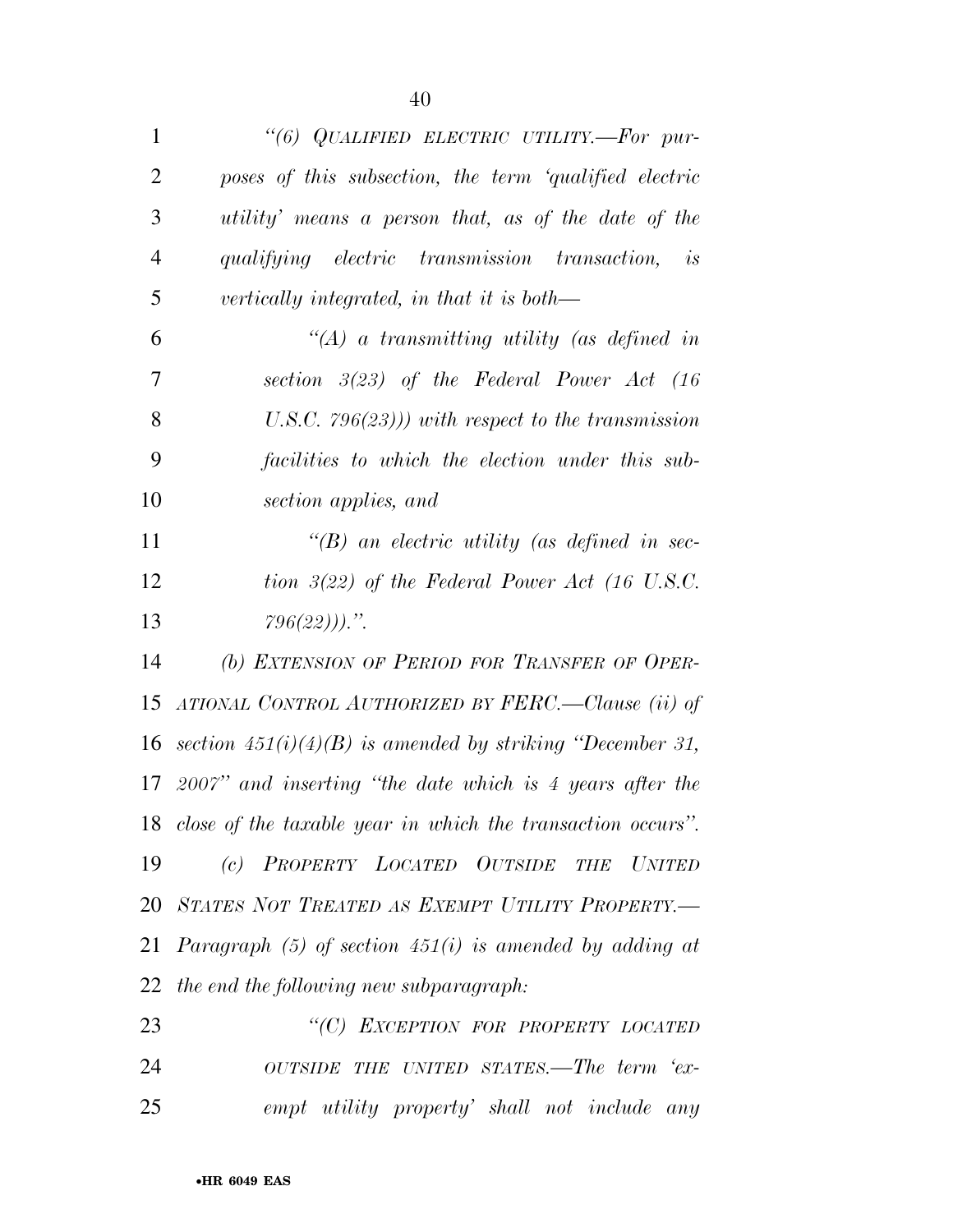| 1              | property which is located outside the United                 |
|----------------|--------------------------------------------------------------|
| $\overline{2}$ | States.".                                                    |
| 3              | (d) EFFECTIVE DATES.—                                        |
| $\overline{4}$ | $(1)$ EXTENSION.—The amendments made by sub-                 |
| 5              | section (a) shall apply to transactions after December       |
| 6              | 31, 2007.                                                    |
| 7              | (2) TRANSFERS OF OPERATIONAL CONTROL.-                       |
| 8              | The amendment made by subsection (b) shall take ef-          |
| 9              | fect as if included in section 909 of the American Jobs      |
| 10             | Creation Act of 2004.                                        |
| 11             | (3) EXCEPTION FOR PROPERTY LOCATED OUT-                      |
| 12             | SIDE THE UNITED STATES.—The amendment made by                |
| 13             | subsection (c) shall apply to transactions after the         |
| 14             | date of the enactment of this Act.                           |
| 15             | <b>Subtitle B-Carbon Mitigation and</b>                      |
| 16             | <b>Coal Provisions</b>                                       |
| 17             | SEC. 111. EXPANSION AND MODIFICATION OF ADVANCED             |
| 18             | COAL PROJECT INVESTMENT CREDIT.                              |
| 19             | (a) MODIFICATION OF CREDIT AMOUNT.-Section                   |
|                | 20 $48A(a)$ is amended by striking "and" at the end of para- |
| 21             | $graph (1)$ , by striking the period at the end of paragraph |
|                | $22$ (2) and inserting ", and", and by adding at the end the |
|                | 23 following new paragraph:                                  |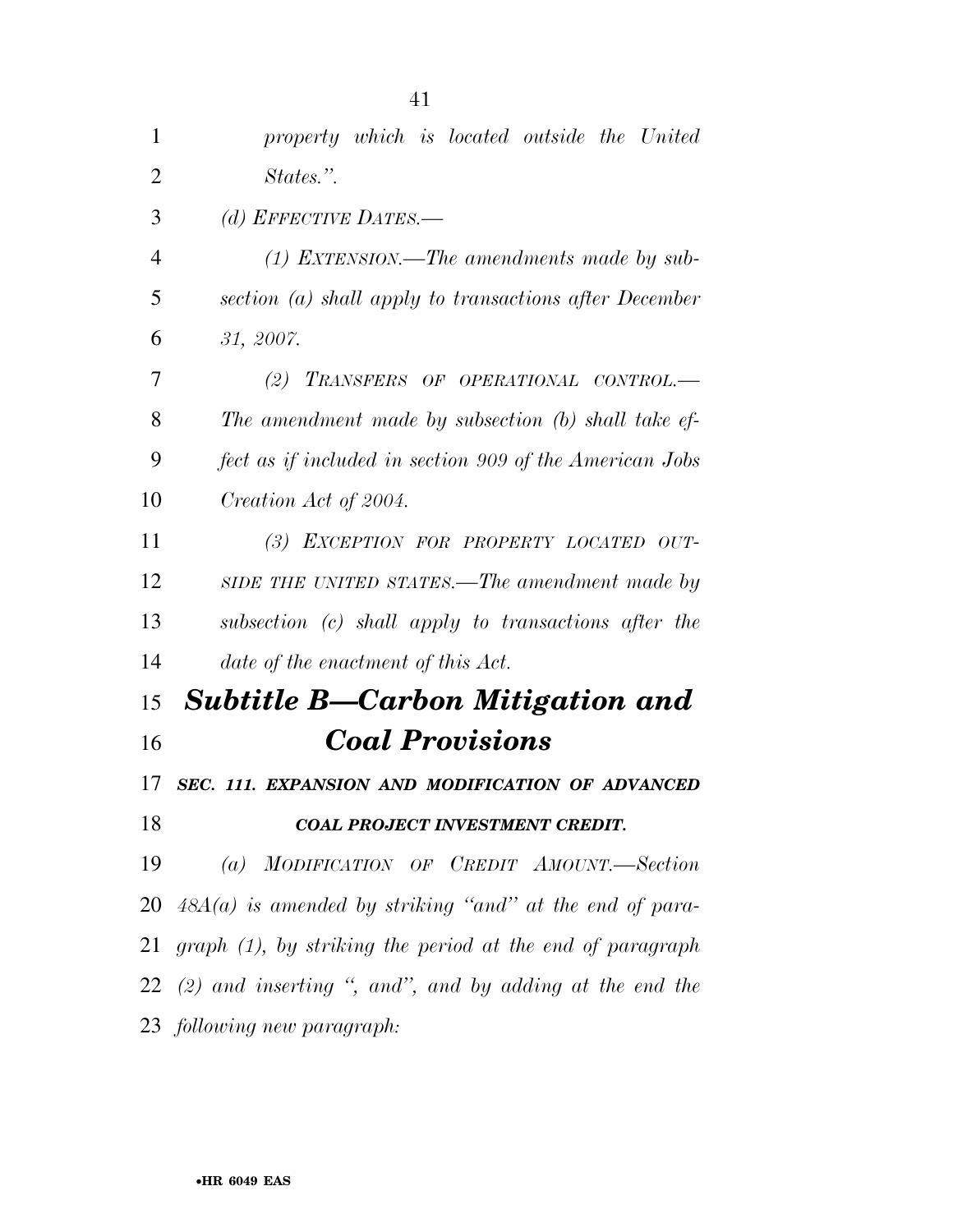| 1              | $\lq(3)$ 30 percent of the qualified investment for         |
|----------------|-------------------------------------------------------------|
| $\overline{2}$ | such taxable year in the case of projects described in      |
| 3              | clause (iii) of subsection (d)(3)(B).".                     |
| $\overline{4}$ | (b) EXPANSION OF AGGREGATE CREDITS.-Section                 |
| 5              | $48A(d)(3)(A)$ is amended by striking "\$1,300,000,000" and |
| 6              | inserting " $$2,550,000,000"$ .                             |
| 7              | (c) AUTHORIZATION OF ADDITIONAL PROJECTS.-                  |
| 8              | (1) In GENERAL.—Subparagraph $(B)$ of section               |
| 9              | $48A(d)(3)$ is amended to read as follows:                  |
| 10             | "(B) PARTICULAR PROJECTS.—Of the dollar                     |
| 11             | amount in subparagraph $(A)$ , the Secretary is             |
| 12             | authorized to certify—                                      |
| 13             | "(i) $$800,000,000$ for integrated gasifi-                  |
| 14             | cation combined cycle projects the applica-                 |
| 15             | tion for which is submitted during the pe-                  |
| 16             | riod described in paragraph $(2)(A)(i)$ ,                   |
| 17             | $``(ii)$ \$500,000,000 for projects which                   |
| 18             | use other advanced coal-based generation                    |
| 19             | <i>technologies</i> the application for which is            |
| 20             | submitted during the period described in                    |
| 21             | paragraph $(2)(A)(i)$ , and                                 |
| 22             | $``(iii)$ \$1,250,000,000 for advanced                      |
| 23             | coal-based generation technology projects the               |
| 24             | application for which is submitted during                   |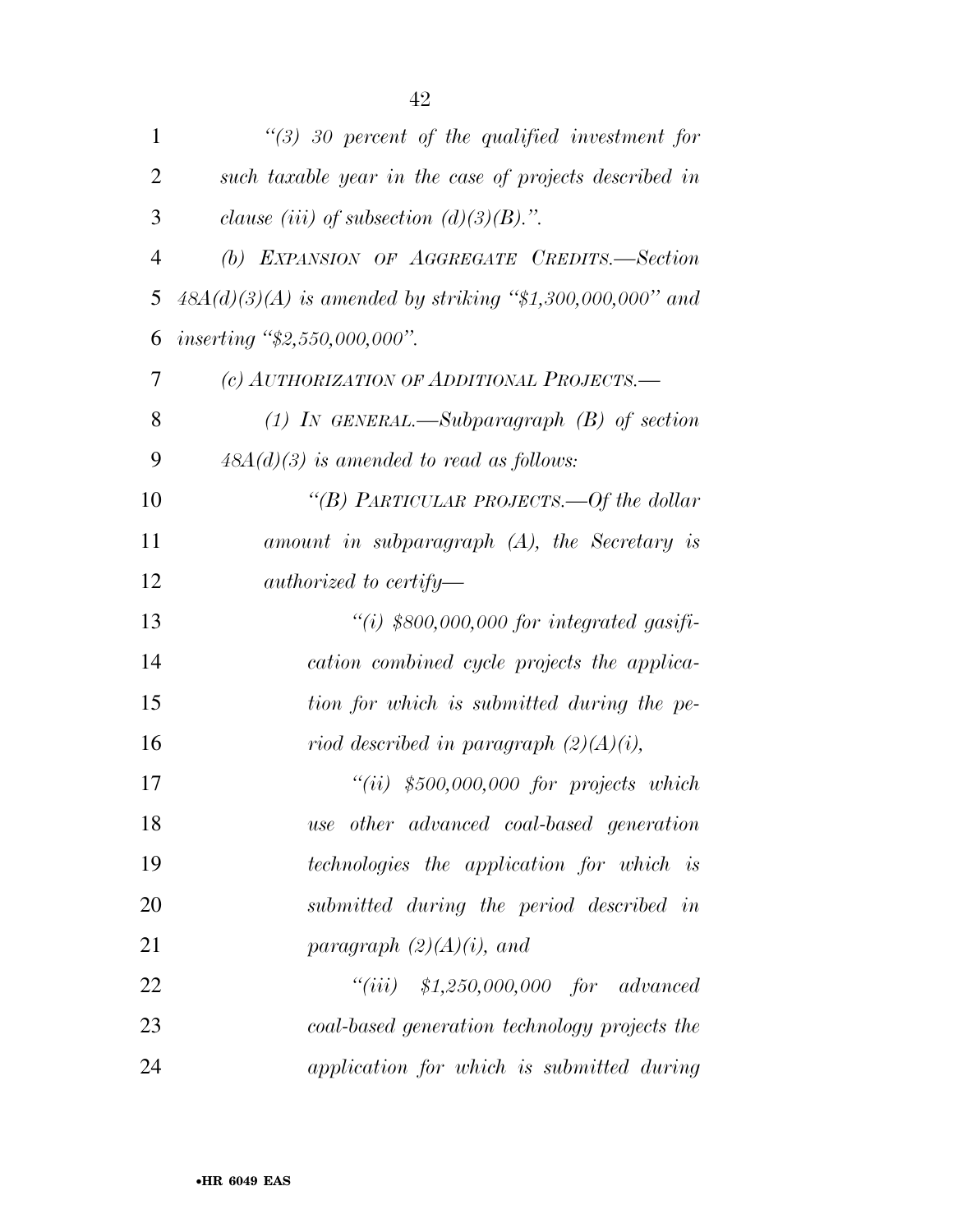| 1              | <i>period described in paragraph</i><br>the       |
|----------------|---------------------------------------------------|
| $\overline{2}$ | $(2)(A)(ii)$ .".                                  |
| 3              | (2)<br>APPLICATION PERIOD FOR<br>ADDITIONAL       |
| $\overline{4}$ | PROJECTS.—Subparagraph (A) of section $48A(d)(2)$ |
| 5              | <i>is amended to read as follows:</i>             |
| 6              | "(A) APPLICATION PERIOD.—Each appli-              |
| 7              | cant for certification under this paragraph shall |
| 8              | submit an application meeting the requirements    |
| 9              | of subparagraph $(B)$ . An applicant may only     |
| 10             | submit an application—                            |
| 11             | "(i) for an allocation from the dollar            |
| 12             | amount specified in clause (i) or (ii) of         |
| 13             | paragraph $(3)(B)$ during the 3-year period       |
| 14             | beginning on the date the Secretary estab-        |
| 15             | lishes the program under paragraph (1),           |
| 16             | and                                               |
| 17             | "(ii) for an allocation from the dollar           |
| 18             | amount specified in paragraph $(3)(B)(iii)$       |
| 19             | during the 3-year period beginning at the         |
| 20             | earlier of the termination of the period de-      |
| 21             | scribed in clause (i) or the date prescribed      |
| 22             | by the Secretary.".                               |
| 23             | (3) CAPTURE AND SEQUESTRATION OF CARBON           |
| 24             | DIOXIDE EMISSIONS REQUIREMENT.-                   |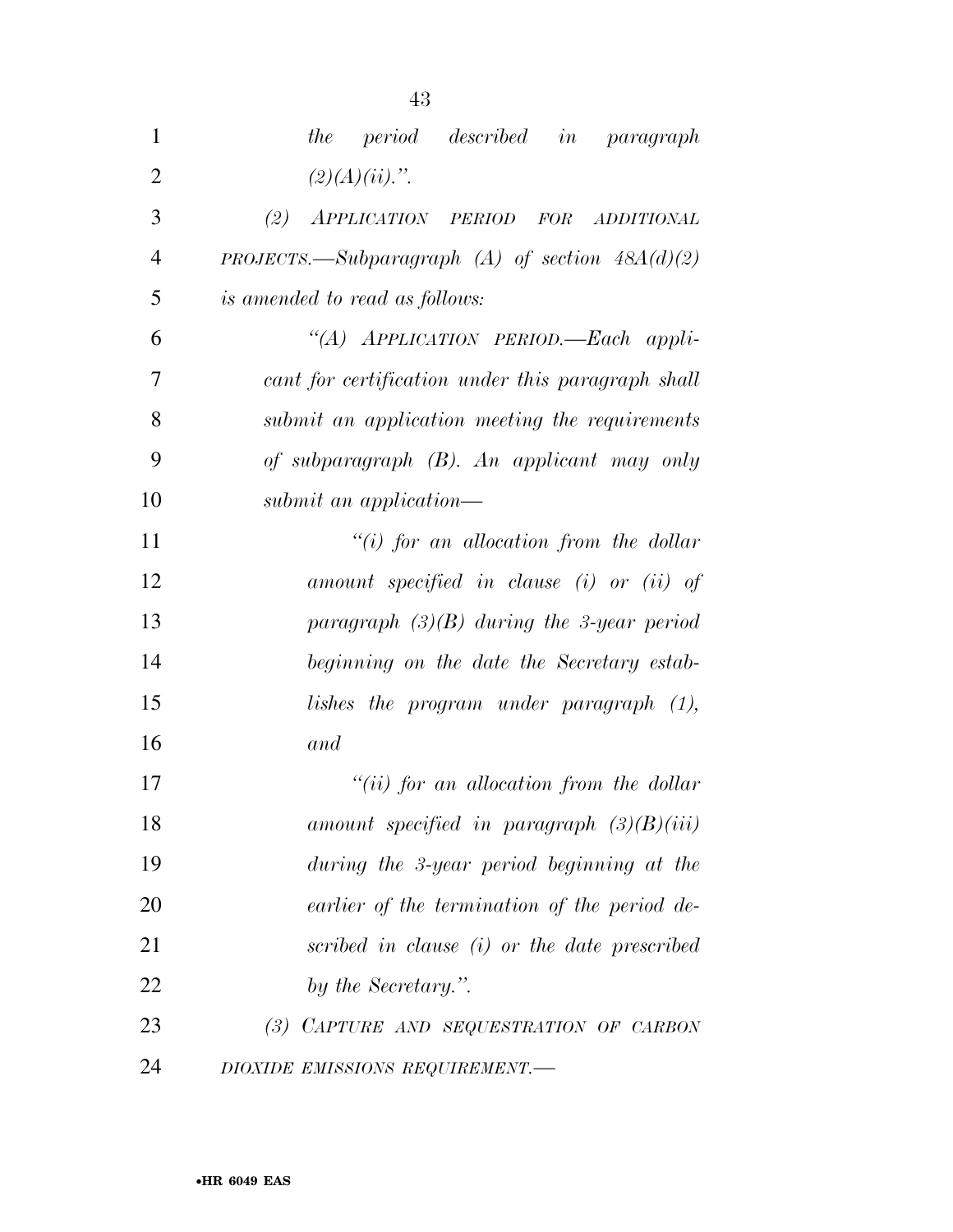| $\mathbf{1}$   | (A) IN GENERAL.—Section $48A(e)(1)$ is                      |
|----------------|-------------------------------------------------------------|
| $\overline{2}$ | amended by striking "and" at the end of sub-                |
| 3              | paragraph $(E)$ , by striking the period at the end         |
| $\overline{4}$ | of subparagraph $(F)$ and inserting "; and", and            |
| 5              | by adding at the end the following new subpara-             |
| 6              | graph:                                                      |
| 7              | $\lq\lq(G)$ in the case of any project the applica-         |
| 8              | tion for which is submitted during the period de-           |
| 9              | scribed in subsection $(d)(2)(A)(ii)$ , the project in-     |
| 10             | cludes equipment which separates and sequesters             |
| 11             | at least 65 percent (70 percent in the case of an           |
| 12             | application for reallocated credits under sub-              |
| 13             | section $(d)(4)$ of such project's total carbon diox-       |
| 14             | <i>ide emissions.</i> ".                                    |
| 15             | (B)<br>HIGHEST<br>PRIORITY FOR<br><b>PROJECTS</b>           |
| 16             | SEQUESTER CARBON<br><b>DIOXIDE</b><br><b>WHICH</b><br>EMIS- |
| 17             | $SIONS.$ Section $48A(e)(3)$ is amended by strik-           |
| 18             | ing "and" at the end of subparagraph $(A)(iii)$ ,           |
| 19             | by striking the period at the end of subpara-               |
| 20             | graph $(B)(iii)$ and inserting ", and", and by              |
| 21             | adding at the end the following new subpara-                |
| 22             | graph:                                                      |
| 23             | $"$ (C) give highest priority to projects with              |
| 24             | the greatest separation and sequestration per-              |
| 25             | centage of total carbon dioxide emissions.".                |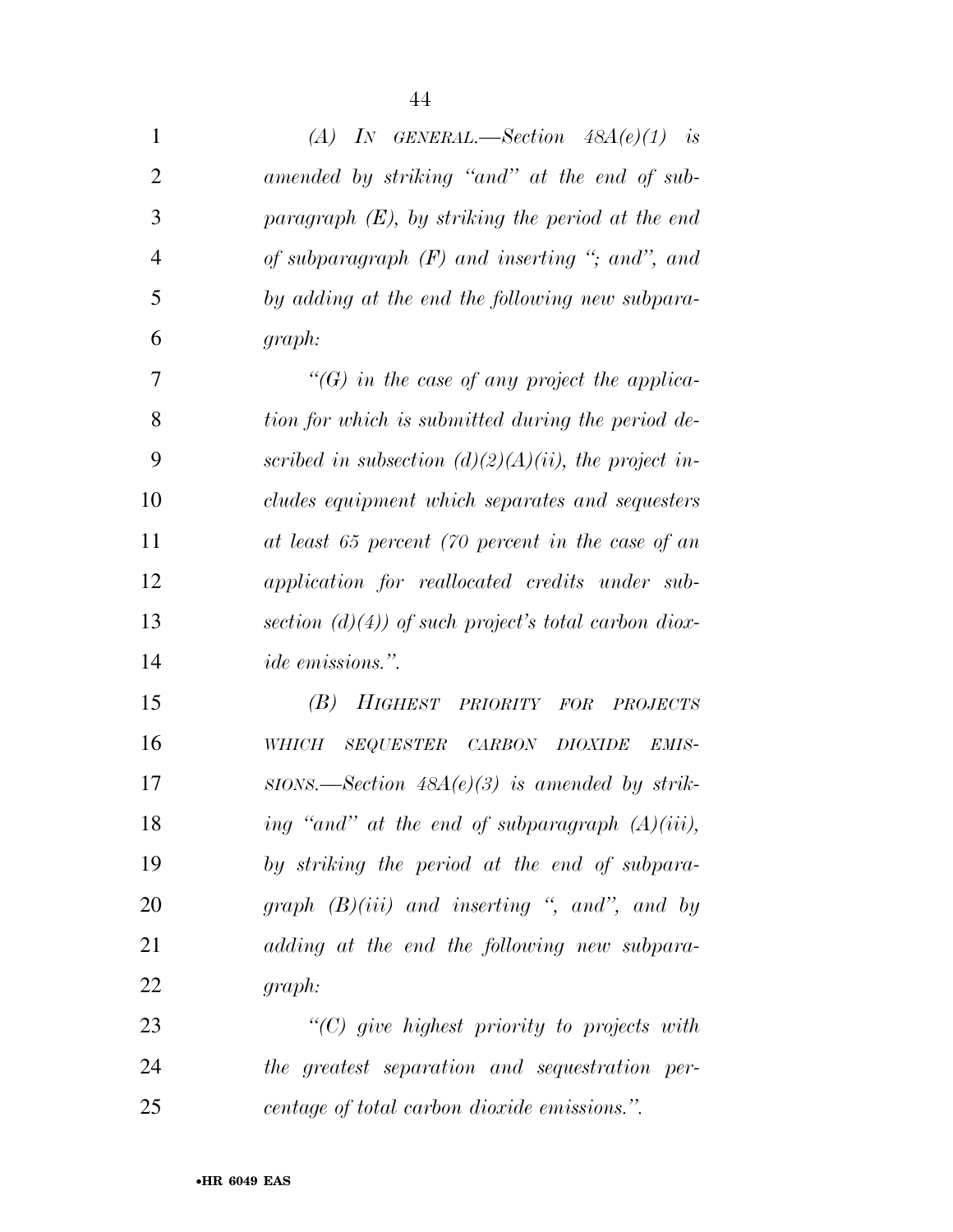| $\mathbf{1}$   | (C) RECAPTURE OF CREDIT FOR FAILURE                         |
|----------------|-------------------------------------------------------------|
| $\overline{2}$ | TO SEQUESTER.—Section 48A is amended by                     |
| 3              | adding at the end the following new subsection:             |
| $\overline{4}$ | "(i) RECAPTURE OF CREDIT FOR FAILURE TO SE-                 |
| 5              | QUESTER.—The Secretary shall provide for recapturing the    |
| 6              | benefit of any credit allowable under subsection (a) with   |
| 7              | respect to any project which fails to attain or maintain    |
| 8              | the separation and sequestration requirements of subsection |
| 9              | $(e)(1)(G)$ .".                                             |
| 10             | (4) ADDITIONAL PRIORITY FOR RESEARCH PART-                  |
| 11             | NERSHIPS.—Section $48A(e)(3)(B)$ , as amended by            |
| 12             | paragraph $(3)(B)$ , is amended—                            |
| 13             | $(A)$ by striking "and" at the end of clause                |
| 14             | (ii),                                                       |
| 15             | $(B)$ by redesignating clause (iii) as clause               |
| 16             | $(iv)$ , and                                                |
| 17             | $(C)$ by inserting after clause (ii) the fol-               |
| 18             | <i>lowing new clause:</i>                                   |
| 19             | "(iii) applicant participants who have                      |
| 20             | a research partnership with an eligible edu-                |
| 21             | cational institution (as defined in section                 |
| 22             | $529(e)(5)$ , and".                                         |
| 23             | (5) CLERICAL AMENDMENT.—Section $48A(e)(3)$                 |
| 24             | is amended by striking "INTEGRATED GASIFICATION             |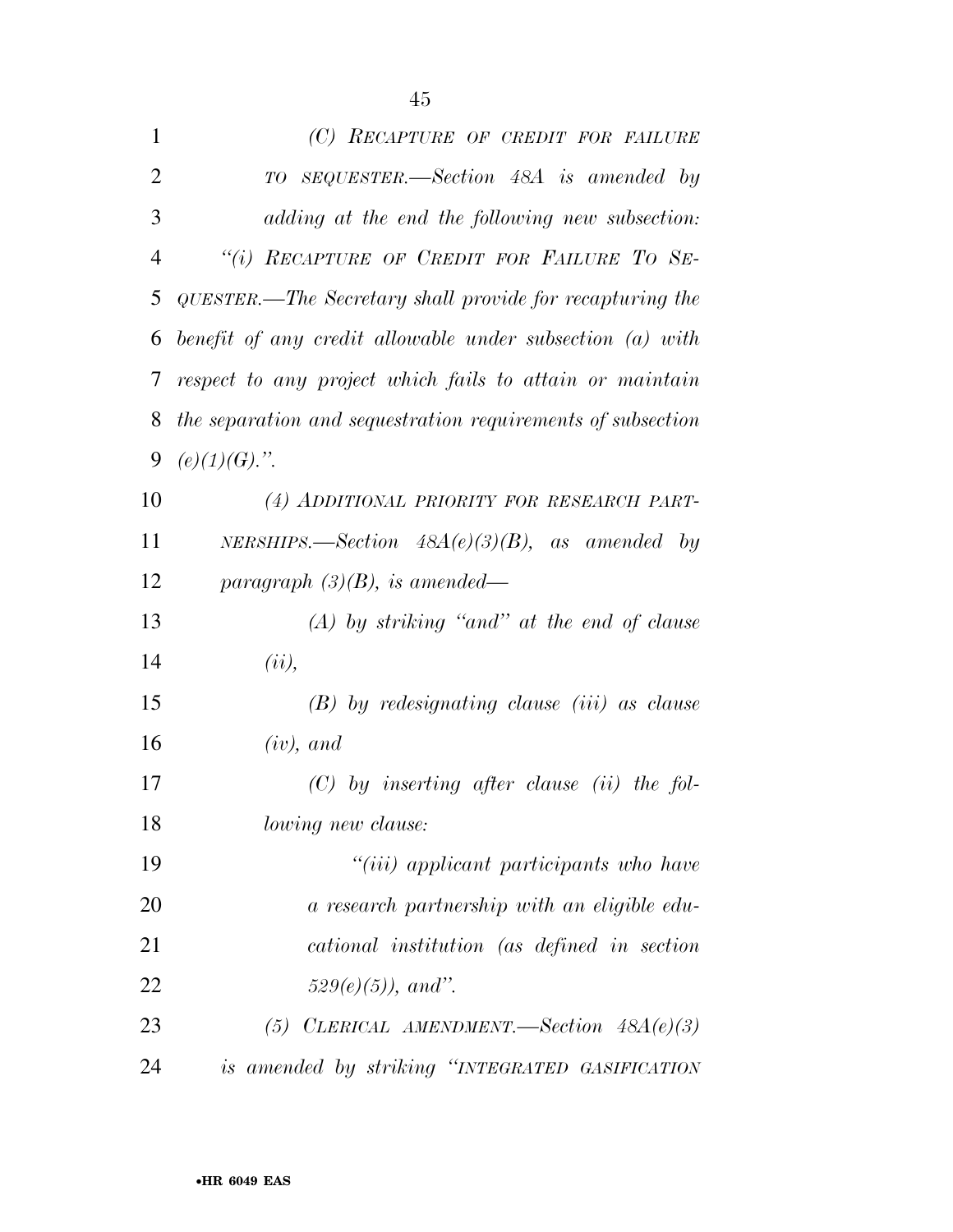| $\mathbf{1}$   | COMBINED CYCLE" in the heading and inserting                  |
|----------------|---------------------------------------------------------------|
| $\overline{2}$ | "CERTAIN".                                                    |
| 3              | (d) DISCLOSURE OF ALLOCATIONS.—Section $48A(d)$ is            |
| $\overline{4}$ | amended by adding at the end the following new paragraph:     |
| 5              | "(5) DISCLOSURE OF ALLOCATIONS.—The Sec-                      |
| 6              | retary shall, upon making a certification under this          |
| 7              | subsection or section $48B(d)$ , publicly disclose the        |
| 8              | <i>identity of the applicant and the amount of the credit</i> |
| 9              | certified with respect to such applicant.".                   |
| 10             | (e) EFFECTIVE DATES.-                                         |
| 11             | $(1)$ In GENERAL.—Except as otherwise provided                |
| 12             | in this subsection, the amendments made by this sec-          |
| 13             | tion shall apply to credits the application for which         |
| 14             | is submitted during the period described in section           |
| 15             | $48A(d)(2)(A)(ii)$ of the Internal Revenue Code of 1986       |
| 16             | and which are allocated or reallocated after the date         |
| 17             | of the enactment of this Act.                                 |
| 18             | (2) DISCLOSURE OF ALLOCATIONS.—The amend-                     |
| 19             | ment made by subsection (d) shall apply to certifi-           |
| 20             | cations made after the date of the enactment of this          |
| 21             | Act.                                                          |
| 22             | (3) CLERICAL AMENDMENT.—The amendment                         |
| 23             | made by subsection $(c)(5)$ shall take effect as if in-       |
| 24             | cluded in the amendment made by section $1307(b)$ of          |
| 25             | the Energy Tax Incentives Act of 2005.                        |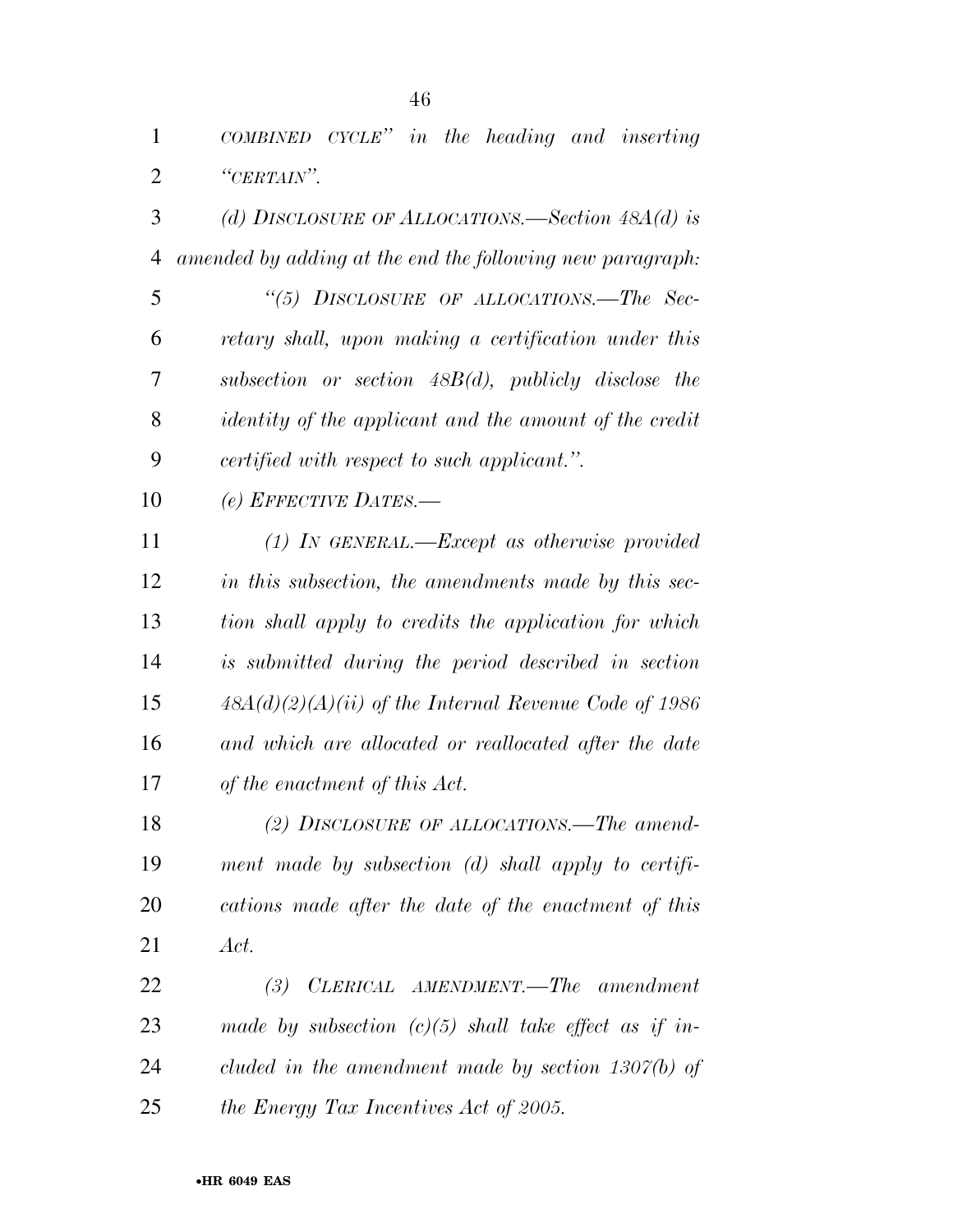## *SEC. 112. EXPANSION AND MODIFICATION OF COAL GASIFI-CATION INVESTMENT CREDIT.*

 *(a) MODIFICATION OF CREDIT AMOUNT.—Section 48B(a) is amended by inserting ''(30 percent in the case of credits allocated under subsection (d)(1)(B))'' after ''20 percent''.* 

 *(b) EXPANSION OF AGGREGATE CREDITS.—Section 48B(d)(1) is amended by striking ''shall not exceed \$350,000,000'' and all that follows and inserting ''shall not exceed—* 

*''(A) \$350,000,000, plus* 

 *''(B) \$250,000,000 for qualifying gasifi- cation projects that include equipment which separates and sequesters at least 75 percent of such project's total carbon dioxide emissions.''.* 

 *(c) RECAPTURE OF CREDIT FOR FAILURE TO SEQUES- TER.—Section 48B is amended by adding at the end the following new subsection:* 

 *''(f) RECAPTURE OF CREDIT FOR FAILURE TO SE- QUESTER.—The Secretary shall provide for recapturing the benefit of any credit allowable under subsection (a) with respect to any project which fails to attain or maintain the separation and sequestration requirements for such project under subsection (d)(1).''.* 

•**HR 6049 EAS**  *(d) SELECTION PRIORITIES.—Section 48B(d) is amended by adding at the end the following new paragraph:*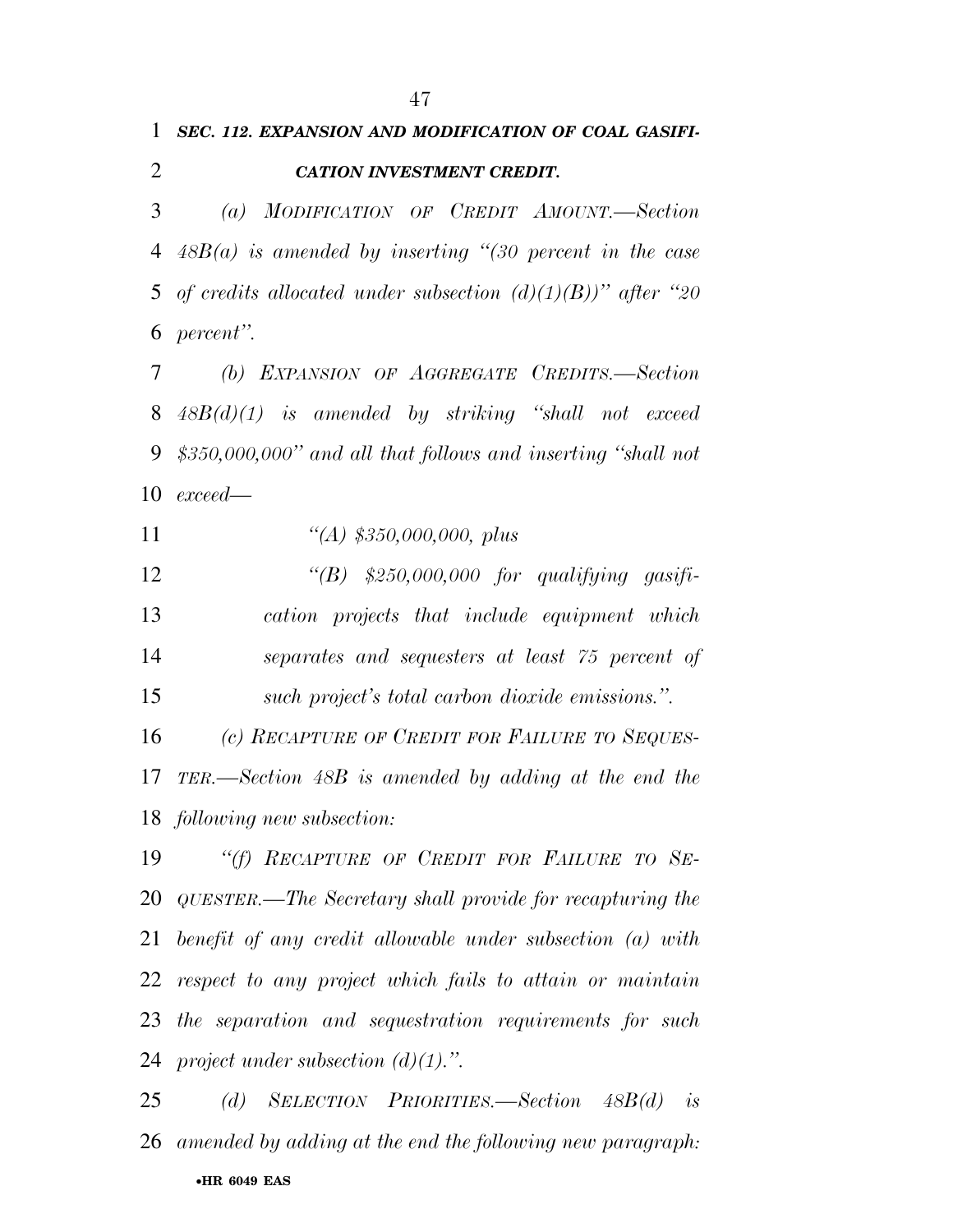| 1              | "(4) SELECTION PRIORITIES.—In determining                         |
|----------------|-------------------------------------------------------------------|
| $\overline{2}$ | which qualifying gasification projects to certify under           |
| 3              | this section, the Secretary shall—                                |
| $\overline{4}$ | $\lq (A)$ give highest priority to projects with                  |
| 5              | the greatest separation and sequestration per-                    |
| 6              | centage of total carbon dioxide emissions, and                    |
| 7              | "(B) give high priority to applicant par-                         |
| 8              | ticipants who have a research partnership with                    |
| 9              | an eligible educational institution (as defined in                |
| 10             | section $529(e)(5)$ .".                                           |
| 11             | (e) ELIGIBLE PROJECTS INCLUDE TRANSPORTATION                      |
| 12             | GRADE LIQUID FUELS.—Section $48B(c)(7)$ (defining eligi-          |
| 13             | ble entity) is amended by striking "and" at the end of sub-       |
| 14             | paragraph $(F)$ , by striking the period at the end of subpara-   |
| 15             | graph $(G)$ and inserting ", and", and by adding at the end       |
| 16             | the following new subparagraph:                                   |
| 17             | "(H) transportation grade liquid fuels.".                         |
|                | 18 (f) EFFECTIVE DATE.—The amendments made by this                |
|                | 19 section shall apply to credits described in<br>section         |
|                | $20\quad 48B(d)(1)(B)$ of the Internal Revenue Code of 1986 which |
| 21             | are allocated or reallocated after the date of the enactment      |
|                | 22 of this Act.                                                   |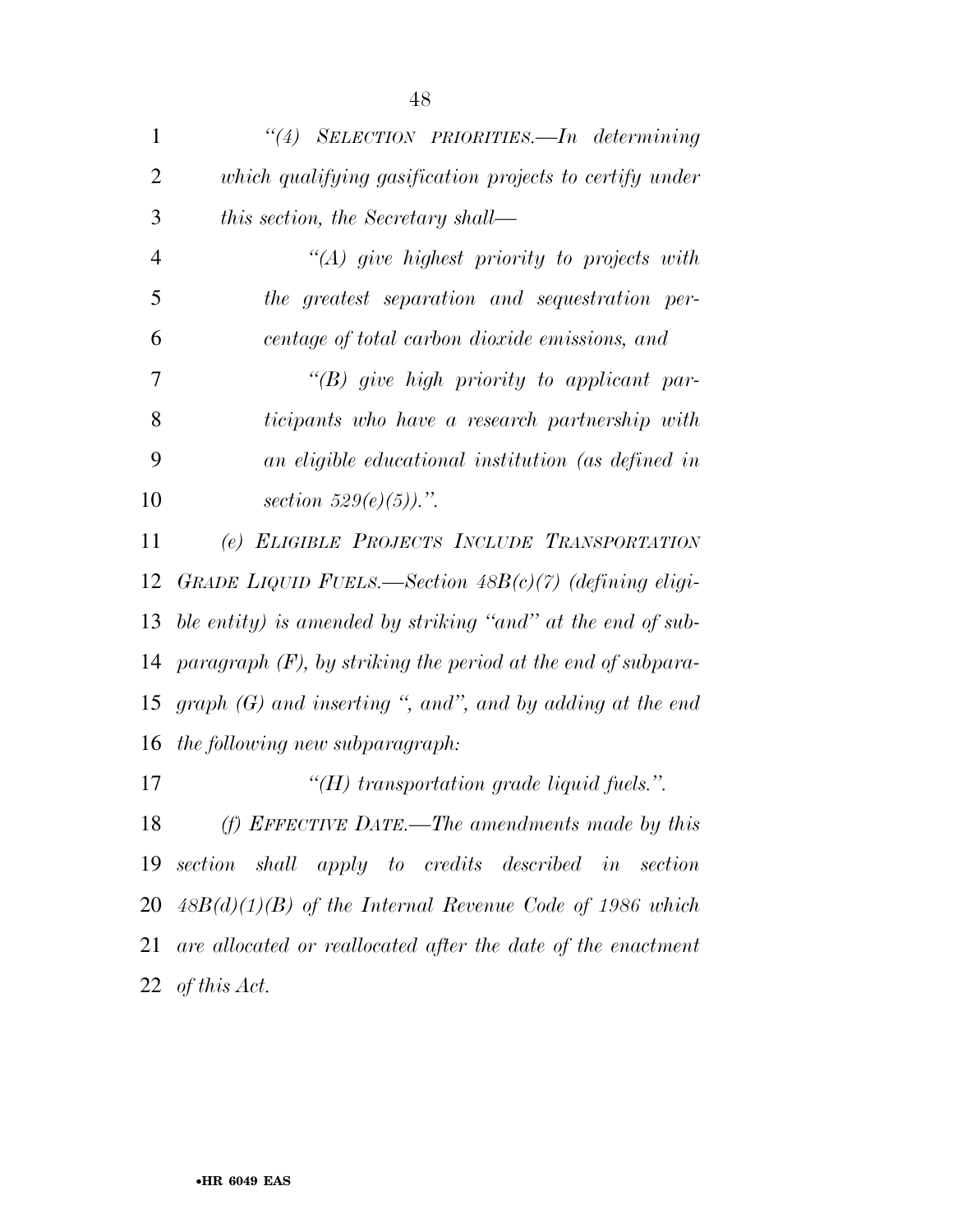| 1              | SEC. 113. TEMPORARY INCREASE IN COAL EXCISE TAX;   |
|----------------|----------------------------------------------------|
| $\overline{2}$ | FUNDING OF BLACK LUNG DISABILITY TRUST             |
| 3              | <b>FUND.</b>                                       |
| 4              | (a) EXTENSION OF TEMPORARY INCREASE.-Para-         |
| 5              | graph (2) of section $4121(e)$ is amended—         |
| 6              | $(1)$ by striking "January 1, 2014" in subpara-    |
| 7              | graph (A) and inserting "December 31, 2018", and   |
| 8              | $(2)$ by striking "January 1 after 1981" in sub-   |
| 9              | paragraph (B) and inserting "December 31 after     |
| 10             | 2007".                                             |
| 11             | (b) RESTRUCTURING OF TRUST FUND DEBT.-             |
| 12             | $(1)$ DEFINITIONS.—For purposes of this sub-       |
| 13             | section—                                           |
| 14             | (A) MARKET VALUE OF THE OUTSTANDING                |
| 15             | REPAYABLE ADVANCES, PLUS ACCRUED INTER-            |
| 16             | EST.—The term "market value of the out-            |
| 17             | standing repayable advances, plus accrued inter-   |
| 18             | est" means the present value (determined by the    |
| 19             | Secretary of the Treasury as of the refinancing    |
| 20             | date and using the Treasury rate as the discount   |
| 21             | rate) of the stream of principal and interest pay- |
| 22             | ments derived assuming that each repayable ad-     |
| 23             | vance that is outstanding on the refinancing       |
| 24             | date is due on the 30th anniversary of the end     |
| 25             | of the fiscal year in which the advance was made   |
| 26             | to the Trust Fund, and that all such principal     |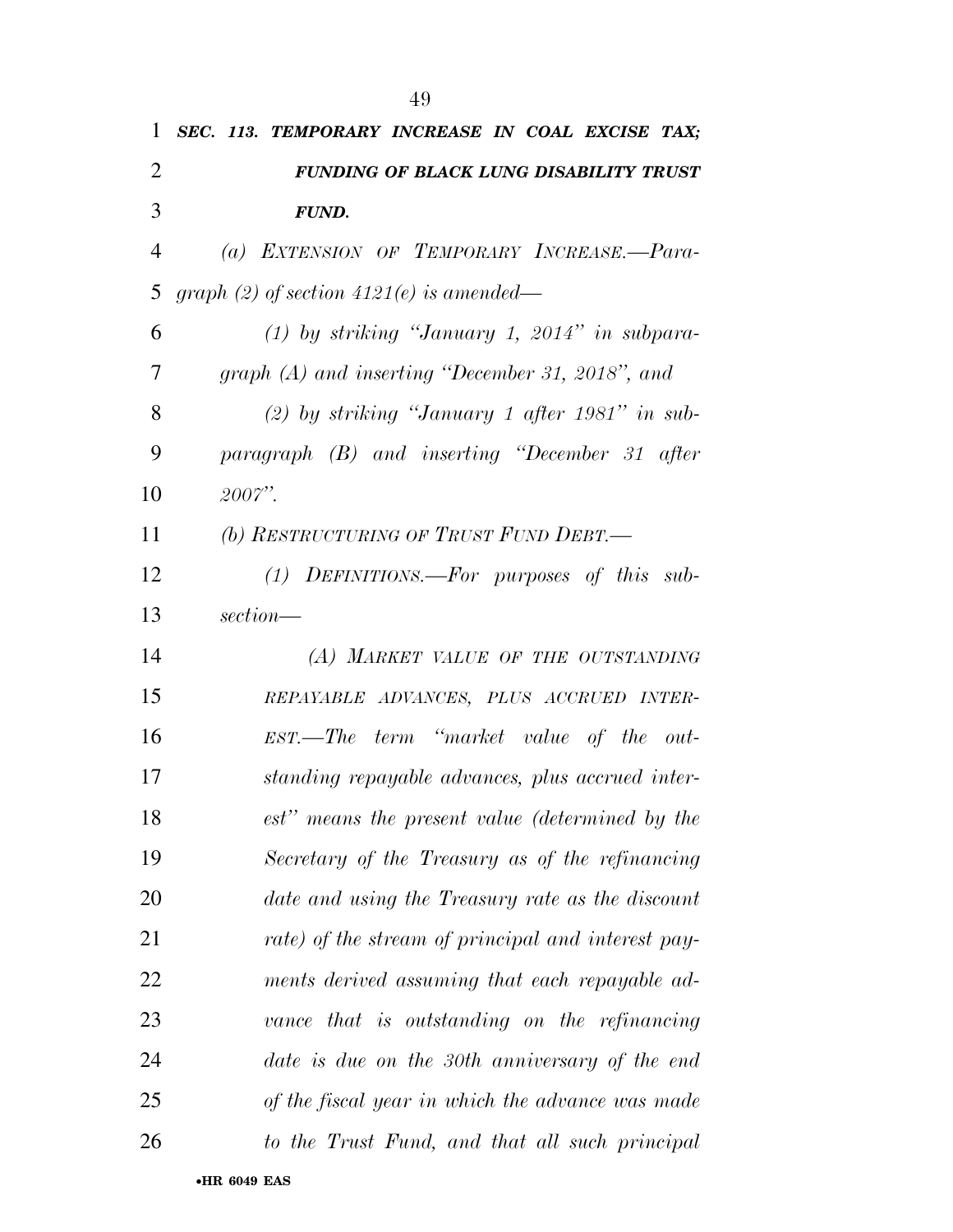| $\mathbf{1}$   | and interest payments are made on September       |
|----------------|---------------------------------------------------|
| 2              | 30 of the applicable fiscal year.                 |
| 3              | $(B)$ REFINANCING DATE.—The term "refi-           |
| $\overline{4}$ | nancing date" means the date occurring 2 days     |
| 5              | after the enactment of this Act.                  |
| 6              | $(C)$ REPAYABLE ADVANCE.—The term "re-            |
| 7              | payable advance" means an amount that has         |
| 8              | been appropriated to the Trust Fund in order to   |
| 9              | make benefit payments and other expenditures      |
| 10             | that are authorized under section 9501 of the In- |
| 11             | ternal Revenue Code of 1986 and are required to   |
| 12             | be repaid when the Secretary of the Treasury de-  |
| 13             | termines that monies are available in the Trust   |
| 14             | Fund for such purpose.                            |
| 15             | (D) TREASURY RATE.—The term "Treasury             |
| 16             | rate" means a rate determined by the Secretary    |
| 17             | of the Treasury, taking into consideration cur-   |
| 18             | rent market yields on outstanding marketable ob-  |
| 19             | ligations of the United States of comparable ma-  |
| 20             | turities.                                         |
| 21             | $(E)$ TREASURY 1-YEAR RATE.—The term              |
| 22             | "Treasury 1-year rate" means a rate determined    |
| 23             | by the Secretary of the Treasury, taking into     |
| 24             | consideration current market yields on out-       |
| 25             | standing marketable obligations of the United     |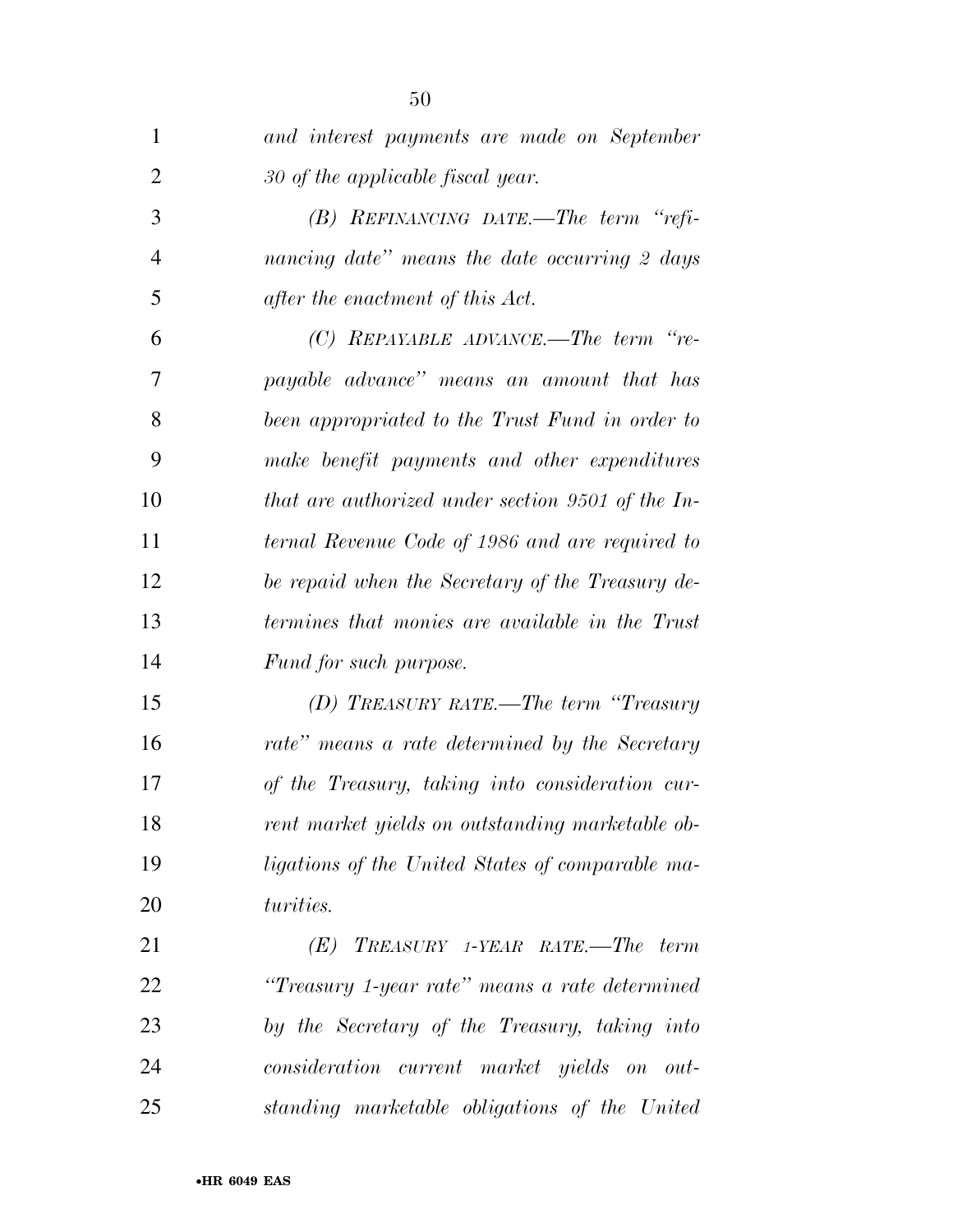| 1              | States with remaining periods to maturity of     |
|----------------|--------------------------------------------------|
| $\overline{2}$ | approximately 1 year, to have been in effect as  |
| 3              | of the close of business 1 business day prior to |
| $\overline{4}$ | the date on which the Trust Fund issues obliga-  |
| 5              | tions to the Secretary of the Treasury under     |
| 6              | paragraph $(2)(B)$ .                             |
| 7              | (2) REFINANCING OF OUTSTANDING PRINCIPAL         |
| 8              | OF REPAYABLE ADVANCES AND UNPAID INTEREST ON     |
| 9              | SUCH ADVANCES.-                                  |
| 10             | (A) TRANSFER TO GENERAL FUND.—On the             |
| 11             | refinancing date, the Trust Fund shall repay the |
| 12             | market value of the outstanding repayable ad-    |
| 13             | vances, plus accrued interest, by transferring   |
| 14             | into the general fund of the Treasury the fol-   |
| 15             | lowing sums:                                     |
| 16             | $(i)$ The proceeds from obligations that         |
| 17             | the Trust Fund shall issue to the Secretary      |
| 18             | of the Treasury in such amounts as the Sec-      |
| 19             | retaries of Labor and the Treasury shall de-     |
| 20             | termine and bearing interest at the Treas-       |
| 21             | ury rate, and that shall be in such forms        |
| 22             | and denominations and be subject to such         |
| 23             | other terms and conditions, including matu-      |
| 24             | rity, as the Secretary of the Treasury shall     |
| 25             | <i>prescribe.</i>                                |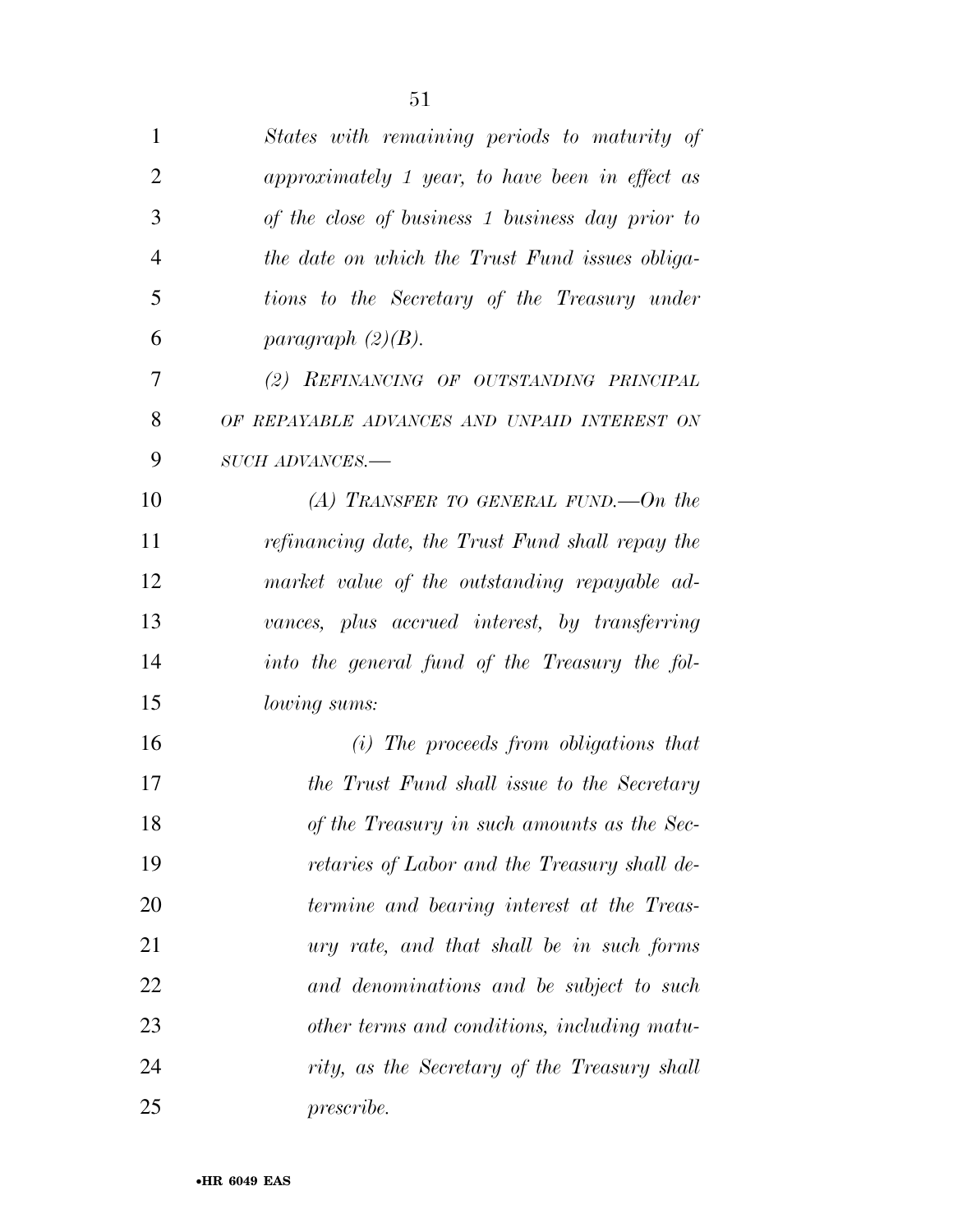| $\mathbf{1}$   | $(ii)$ All, or that portion, of the appro-         |
|----------------|----------------------------------------------------|
| $\overline{2}$ | priation made to the Trust Fund pursuant           |
| 3              | to paragraph $(3)$ that is needed to cover the     |
| $\overline{4}$ | difference defined in that paragraph.              |
| 5              | $(B)$ REPAYMENT OF OBLIGATIONS.—In the             |
| 6              | event that the Trust Fund is unable to repay the   |
| 7              | obligations that it has issued to the Secretary of |
| 8              | the Treasury under subparagraph $(A)(i)$ and       |
| 9              | this subparagraph, or is unable to make benefit    |
| 10             | payments and other authorized expenditures, the    |
| 11             | Trust Fund shall issue obligations to the Sec-     |
| 12             | retary of the Treasury in such amounts as may      |
| 13             | be necessary to make such repayments, pay-         |
| 14             | ments, and expenditures, with a maturity of 1      |
| 15             | year, and bearing interest at the Treasury 1-year  |
| 16             | rate. These obligations shall be in such forms and |
| 17             | denominations and be subject to such other terms   |
| 18             | and conditions as the Secretary of the Treasury    |
| 19             | shall prescribe.                                   |
| 20             | (C) AUTHORITY TO ISSUE OBLIGATIONS.—               |

 *The Trust Fund is authorized to issue obliga- tions to the Secretary of the Treasury under sub- paragraphs (A)(i) and (B). The Secretary of the Treasury is authorized to purchase such obliga-tions of the Trust Fund. For the purposes of*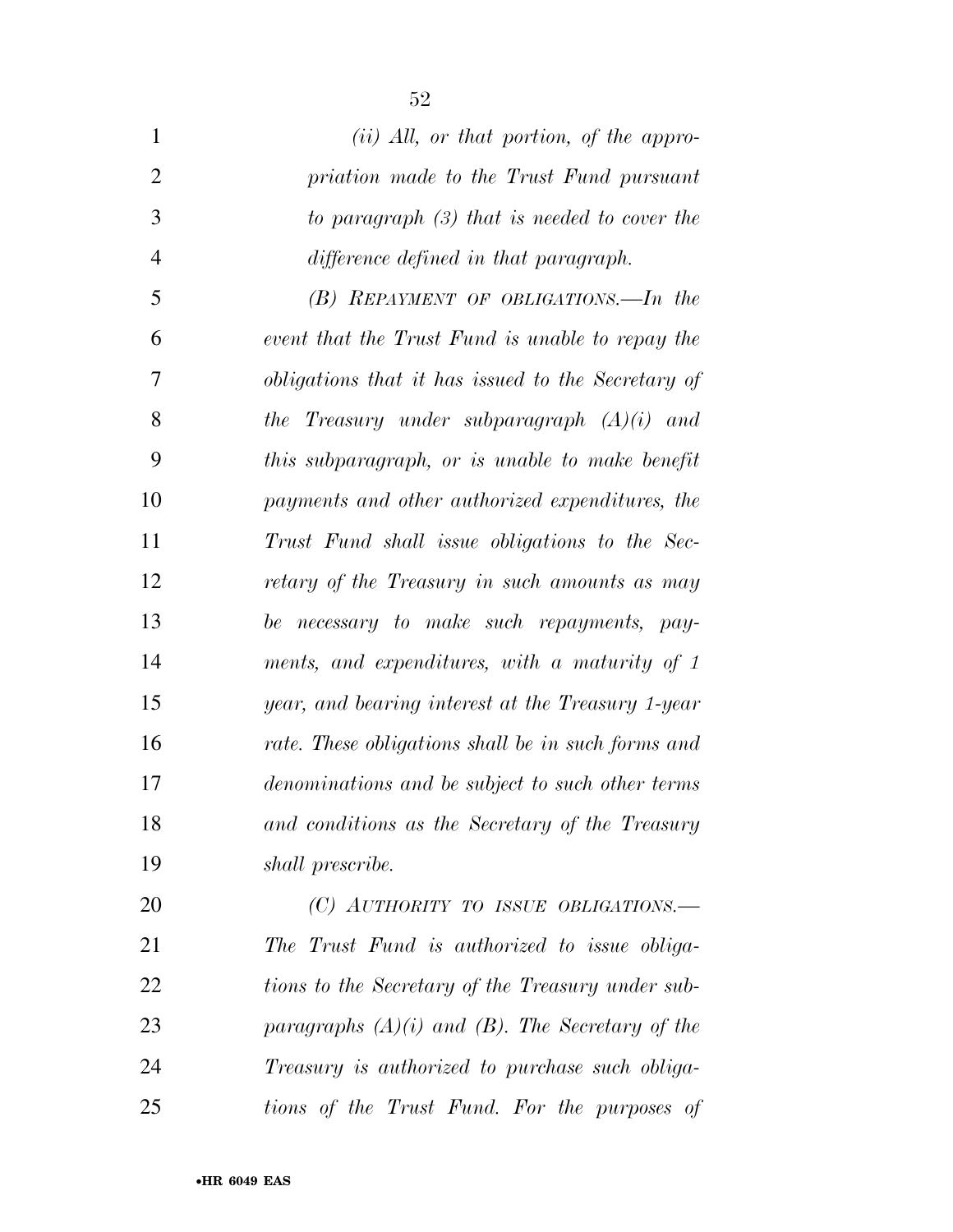| 1              | making such purchases, the Secretary of the               |
|----------------|-----------------------------------------------------------|
| $\overline{2}$ | Treasury may use as a public debt transaction             |
| 3              | the proceeds from the sale of any securities issued       |
| $\overline{4}$ | under chapter 31 of title 31, United States Code,         |
| 5              | and the purposes for which securities may be              |
| 6              | issued under such chapter are extended to in-             |
| 7              | clude any purchase of such Trust Fund obliga-             |
| 8              | tions under this subparagraph.                            |
| 9              | (3) ONE-TIME APPROPRIATION.—There is hereby               |
| 10             | appropriated to the Trust Fund an amount sufficient       |
| 11             | to pay to the general fund of the Treasury the dif-       |
| 12             | ference between—                                          |
| 13             | $(A)$ the market value of the outstanding re-             |
| 14             | payable advances, plus accrued interest; and              |
| 15             | $(B)$ the proceeds from the obligations issued            |
| 16             | by the Trust Fund to the Secretary of the Treas-          |
| 17             | <i>ury under paragraph</i> $(2)(A)(i)$ .                  |
| 18             | (4) PREPAYMENT OF TRUST FUND OBLIGA-                      |
| 19             | TIONS.—The Trust Fund is authorized to repay any          |
| 20             | <i>obligation issued to the Secretary of the Treasury</i> |
| 21             | under subparagraphs $(A)(i)$ and $(B)$ of paragraph $(2)$ |
| 22             | prior to its maturity date by paying a prepayment         |
| 23             | price that would, if the obligation being prepaid (in-    |
| 24             | cluding all unpaid interest accrued thereon through       |
| 25             | the date of prepayment) were purchased by a third         |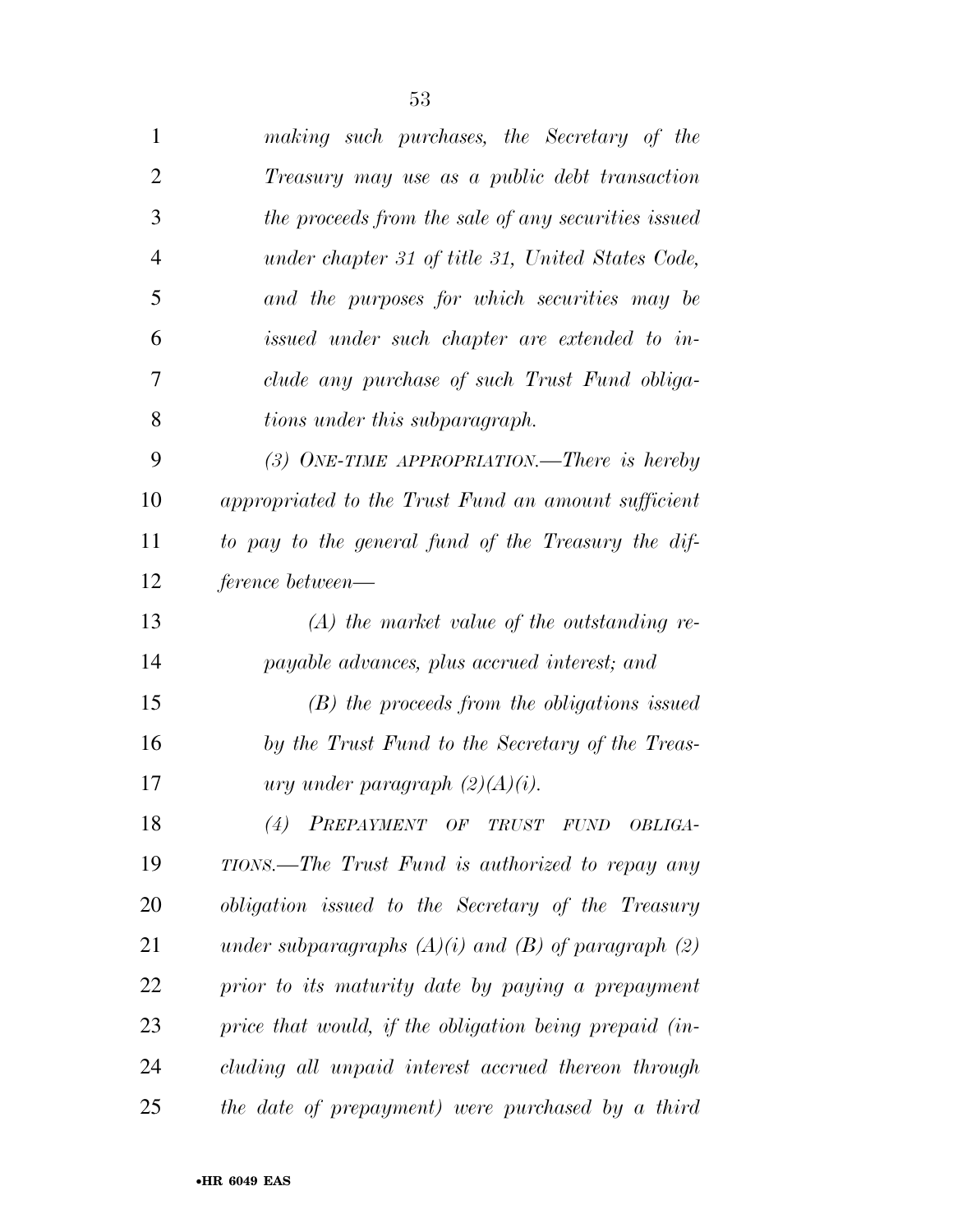| 1              | party and held to the maturity date of such obliga-    |
|----------------|--------------------------------------------------------|
| 2              | tion, produce a yield to the third-party purchaser for |
| 3              | the period from the date of purchase to the maturity   |
| $\overline{4}$ | date of such obligation substantially equal to the     |
| 5              | Treasury yield on outstanding marketable obligations   |
| 6              | of the United States having a comparable maturity to   |
| 7              | this period.                                           |
| 8              | SEC. 114. SPECIAL RULES FOR REFUND OF THE COAL EX-     |
| 9              | CISE TAX TO CERTAIN COAL PRODUCERS AND                 |
| 10             | <b>EXPORTERS.</b>                                      |
| 11             | (a) REFUND.—                                           |
| 12             | $(1)$ COAL PRODUCERS.—                                 |
| 13             | $(A)$ In GENERAL.—Notwithstanding sub-                 |
| 14             | sections $(a)(1)$ and $(c)$ of section 6416 and sec-   |
| 15             | tion 6511 of the Internal Revenue Code of 1986,        |
| 16             | $if-$                                                  |
| 17             | a coal producer establishes that<br>(i)                |
| 18             | such coal producer, or a party related to              |
| 19             | such coal producer, exported coal produced             |
| 20             | by such coal producer to a foreign country             |
| 21             | or shipped coal produced by such coal pro-             |
| 22             | ducer to a possession of the United States,            |
| 23             | or caused such coal to be exported or                  |
| 24             | shipped, the export or shipment of which               |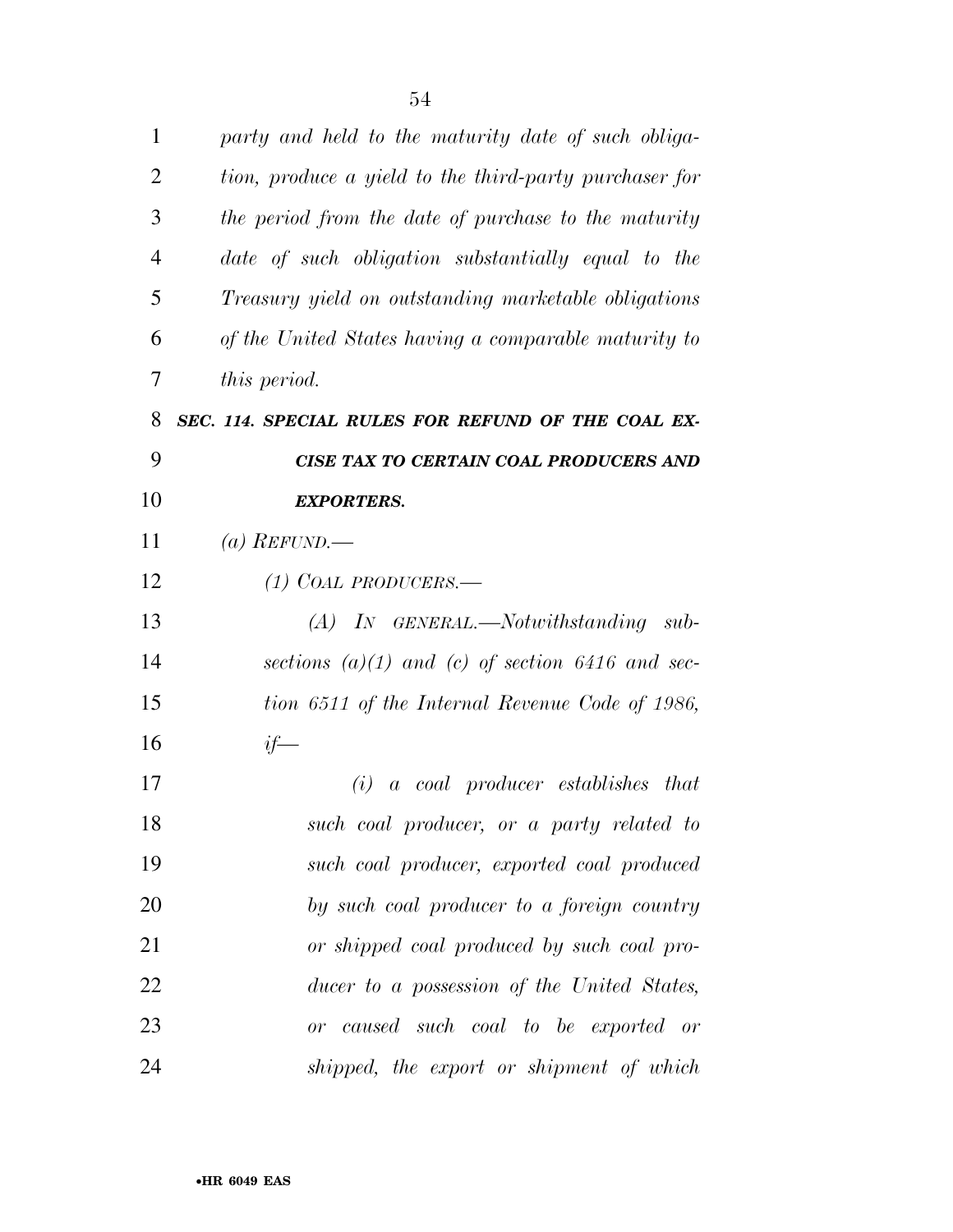| $\mathbf{1}$   | was other than through an exporter who             |
|----------------|----------------------------------------------------|
| $\overline{2}$ | meets the requirements of paragraph $(2)$ ,        |
| 3              | (ii) such coal producer filed an excise            |
| $\overline{4}$ | tax return on or after October 1, 1990, and        |
| 5              | on or before the date of the enactment of this     |
| 6              | Act, and                                           |
| 7              | ( <i>iii</i> ) such coal producer files a claim    |
| 8              | for refund with the Secretary not later than       |
| 9              | the close of the 30-day period beginning on        |
| 10             | the date of the enactment of this Act,             |
| 11             | then the Secretary shall pay to such coal pro-     |
| 12             | ducer an amount equal to the tax paid under        |
| 13             | section 4121 of such Code on such coal exported    |
| 14             | or shipped by the coal producer or a party re-     |
| 15             | lated to such coal producer, or caused by the coal |
| 16             | producer or a party related to such coal producer  |
| 17             | to be exported or shipped.                         |
| 18             | (B) SPECIAL RULES FOR CERTAIN TAX-                 |
| 19             | PAYERS.—For purposes of this section—              |
| 20             | (i) IN GENERAL.—If a coal producer or              |
| 21             | a party related to a coal producer has re-         |
| 22             | ceived a judgment described in clause (iii),       |
| 23             | such coal producer shall be deemed to have         |
| 24             | established the export of coal to a foreign        |
| 25             | country or shipment of coal to a possession        |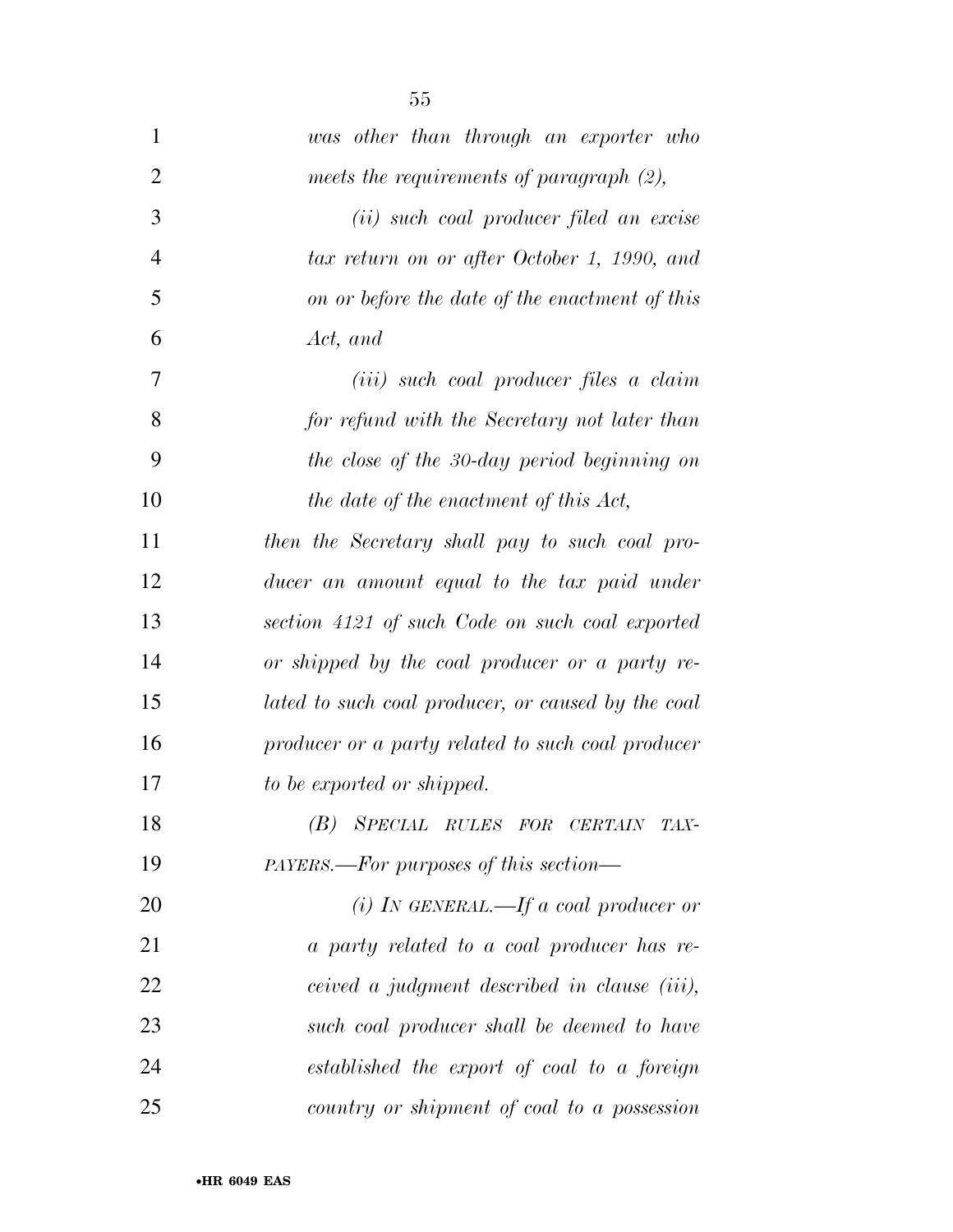| $\mathbf{1}$   | of the United States under subparagraph                    |
|----------------|------------------------------------------------------------|
| $\overline{2}$ | (A)(i).                                                    |
| 3              | (ii) AMOUNT OF PAYMENT.—If a tax-                          |
| $\overline{4}$ | payer described in clause (i) is entitled to               |
| 5              | a payment under subparagraph (A), the                      |
| 6              | amount of such payment shall be reduced by                 |
| 7              | any amount paid pursuant to the judgment                   |
| 8              | described in clause (iii).                                 |
| 9              | $(iii)$ JUDGMENT DESCRIBED.— $A$ judg-                     |
| 10             | ment is described in this subparagraph if                  |
| 11             | such judgment—                                             |
| 12             | $(I)$ is made by a court of com-                           |
| 13             | petent jurisdiction within the United                      |
| 14             | States,                                                    |
| 15             | $(II)$ relates to the constitutionality                    |
| 16             | of any tax paid on exported coal under                     |
| 17             | section 4121 of the Internal Revenue                       |
| 18             | Code of 1986, and                                          |
| 19             | $(III)$ is in favor of the coal pro-                       |
| 20             | ducer or the party related to the coal                     |
| 21             | producer.                                                  |
| 22             | EXPORTERS.—Notwithstanding subsections<br>(2)              |
| 23             | $(a)(1)$ and $(c)$ of section 6416 and section 6511 of the |
| 24             | Internal Revenue Code of 1986, and a judgment de-          |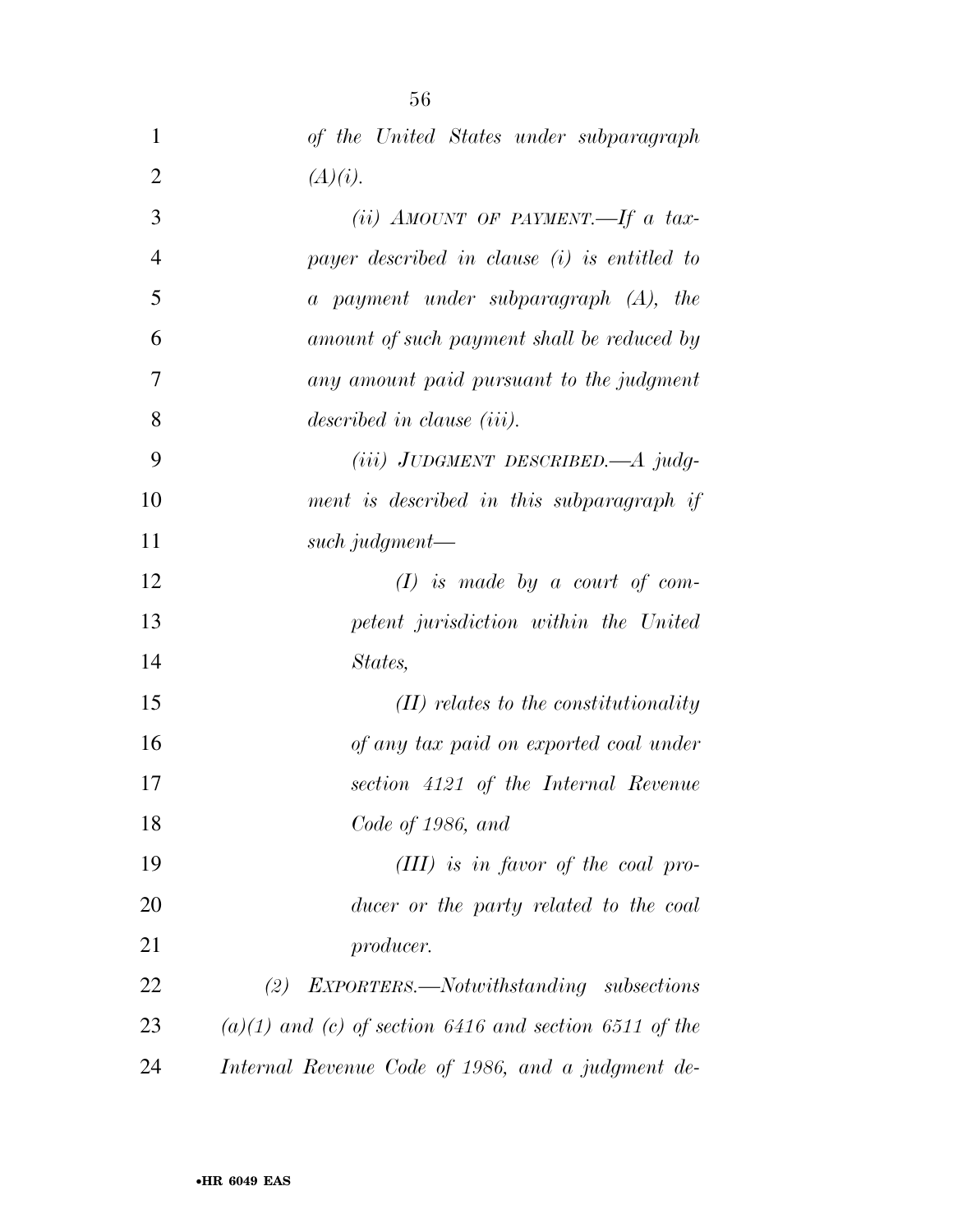| $\mathbf{1}$   | scribed in paragraph $(1)(B)(iii)$ of this subsection, |
|----------------|--------------------------------------------------------|
| $\overline{2}$ | $if-$                                                  |
| 3              | $(A)$ an exporter establishes that such ex-            |
| $\overline{4}$ | porter exported coal to a foreign country or           |
| 5              | shipped coal to a possession of the United States,     |
| 6              | or caused such coal to be so exported or shipped,      |
| 7              | $(B)$ such exporter filed a tax return on or           |
| 8              | after October 1, 1990, and on or before the date       |
| 9              | of the enactment of this Act, and                      |
| 10             | $(C)$ such exporter files a claim for refund           |
| 11             | with the Secretary not later than the close of the     |
| 12             | $30$ -day period beginning on the date of the enact-   |
| 13             | ment of this Act,                                      |
| 14             | then the Secretary shall pay to such exporter an       |

 *amount equal to \$0.825 per ton of such coal exported by the exporter or caused to be exported or shipped, or caused to be exported or shipped, by the exporter. (b) LIMITATIONS.—Subsection (a) shall not apply with respect to exported coal if a settlement with the Federal Government has been made with and accepted by, the coal producer, a party related to such coal producer, or the ex- porter, of such coal, as of the date that the claim is filed under this section with respect to such exported coal. For purposes of this subsection, the term ''settlement with the Federal Government'' shall not include any settlement or*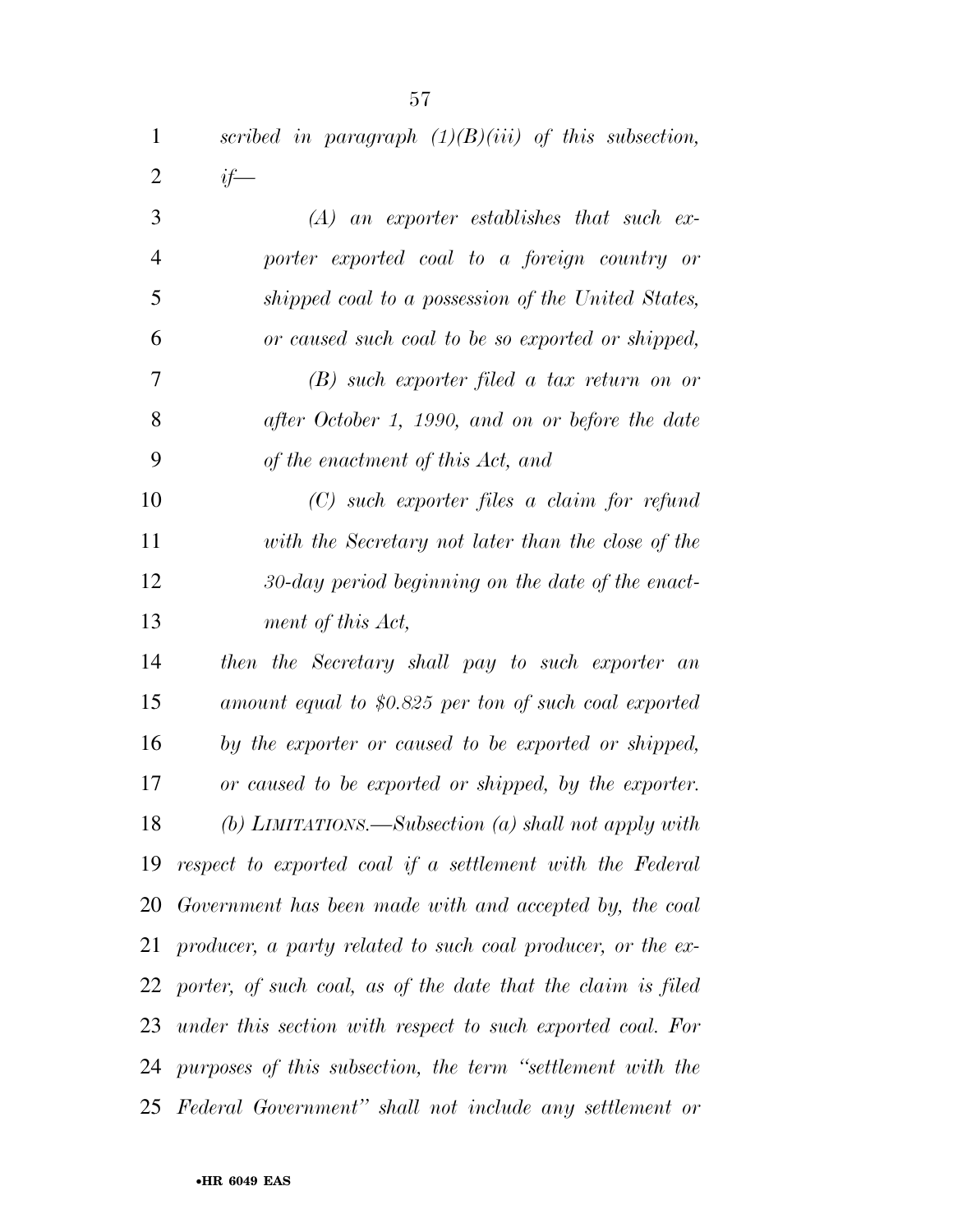*stipulation entered into as of the date of the enactment of this Act, the terms of which contemplate a judgment con- cerning which any party has reserved the right to file an appeal, or has filed an appeal.* 

 *(c) SUBSEQUENT REFUND PROHIBITED.—No refund shall be made under this section to the extent that a credit or refund of such tax on such exported or shipped coal has been paid to any person.* 

*(d) DEFINITIONS.—For purposes of this section—* 

 *(1) COAL PRODUCER.—The term ''coal producer'' means the person in whom is vested ownership of the coal immediately after the coal is severed from the ground, without regard to the existence of any con- tractual arrangement for the sale or other disposition of the coal or the payment of any royalties between the producer and third parties. The term includes any person who extracts coal from coal waste refuse piles or from the silt waste product which results from the wet washing (or similar processing) of coal.* 

 *(2) EXPORTER.—The term ''exporter'' means a person, other than a coal producer, who does not have a contract, fee arrangement, or any other agreement with a producer or seller of such coal to export or ship such coal to a third party on behalf of the pro-ducer or seller of such coal and—*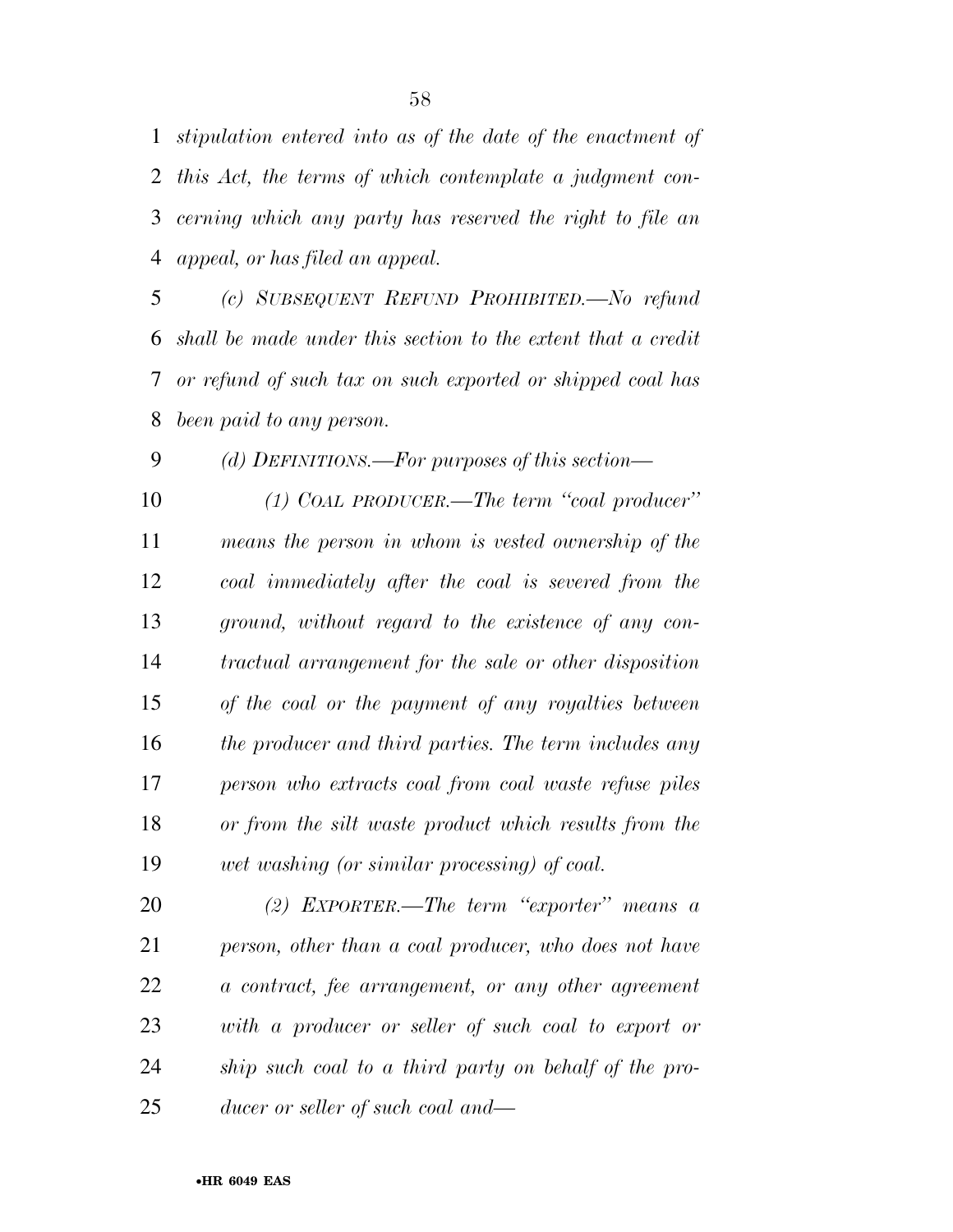| $\mathbf{1}$   | $(A)$ is indicated in the shipper's export dec-                |
|----------------|----------------------------------------------------------------|
| $\overline{2}$ | laration or other documentation as the exporter                |
| 3              | of record, or                                                  |
| $\overline{4}$ | $(B)$ actually exported such coal to a foreign                 |
| 5              | country or shipped such coal to a possession of                |
| 6              | the United States, or caused such coal to be so                |
| 7              | exported or shipped.                                           |
| 8              | (3) RELATED PARTY.—The term "a party related                   |
| 9              | to such coal producer" means a person who-                     |
| 10             | $(A)$ is related to such coal producer through                 |
| 11             | any degree of common management, stock owner-                  |
| 12             | ship, or voting control,                                       |
| 13             | $(B)$ is related (within the meaning of sec-                   |
| 14             | tion $144(a)(3)$ of the Internal Revenue Code of               |
| 15             | 1986) to such coal producer, or                                |
| 16             | $(C)$ has a contract, fee arrangement, or any                  |
| 17             | other agreement with such coal producer to sell                |
| 18             | such coal to a third party on behalf of such coal              |
| 19             | producer.                                                      |
| 20             | (4) SECRETARY.—The term "Secretary" means                      |
| 21             | the Secretary of Treasury or the Secretary's designee.         |
| 22             | (e) TIMING OF REFUND.—With respect to any claim                |
| 23             | for refund filed pursuant to this section, the Secretary shall |
| 24             | determine whether the requirements of this section are met     |
| 25             | not later than 180 days after such claim is filed. If the Sec- |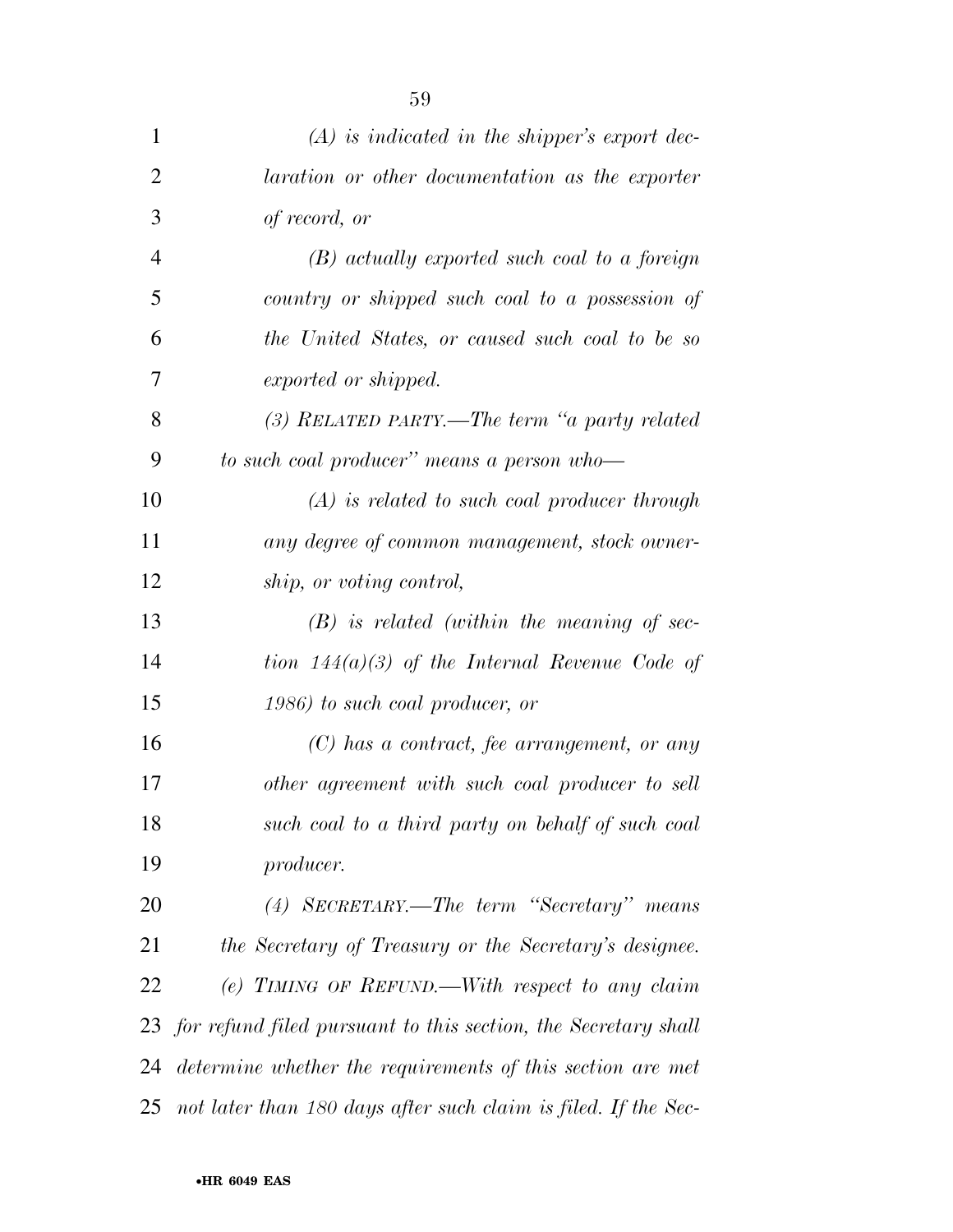*retary determines that the requirements of this section are met, the claim for refund shall be paid not later than 180 days after the Secretary makes such determination.* 

 *(f) INTEREST.—Any refund paid pursuant to this sec- tion shall be paid by the Secretary with interest from the date of overpayment determined by using the overpayment rate and method under section 6621 of the Internal Revenue Code of 1986.* 

 *(g) DENIAL OF DOUBLE BENEFIT.—The payment under subsection (a) with respect to any coal shall not ex-ceed—* 

 *(1) in the case of a payment to a coal producer, the amount of tax paid under section 4121 of the In- ternal Revenue Code of 1986 with respect to such coal by such coal producer or a party related to such coal producer, and* 

 *(2) in the case of a payment to an exporter, an amount equal to \$0.825 per ton with respect to such coal exported by the exporter or caused to be exported by the exporter.* 

 *(h) APPLICATION OF SECTION.—This section applies only to claims on coal exported or shipped on or after Octo- ber 1, 1990, through the date of the enactment of this Act. (i) STANDING NOT CONFERRED.—*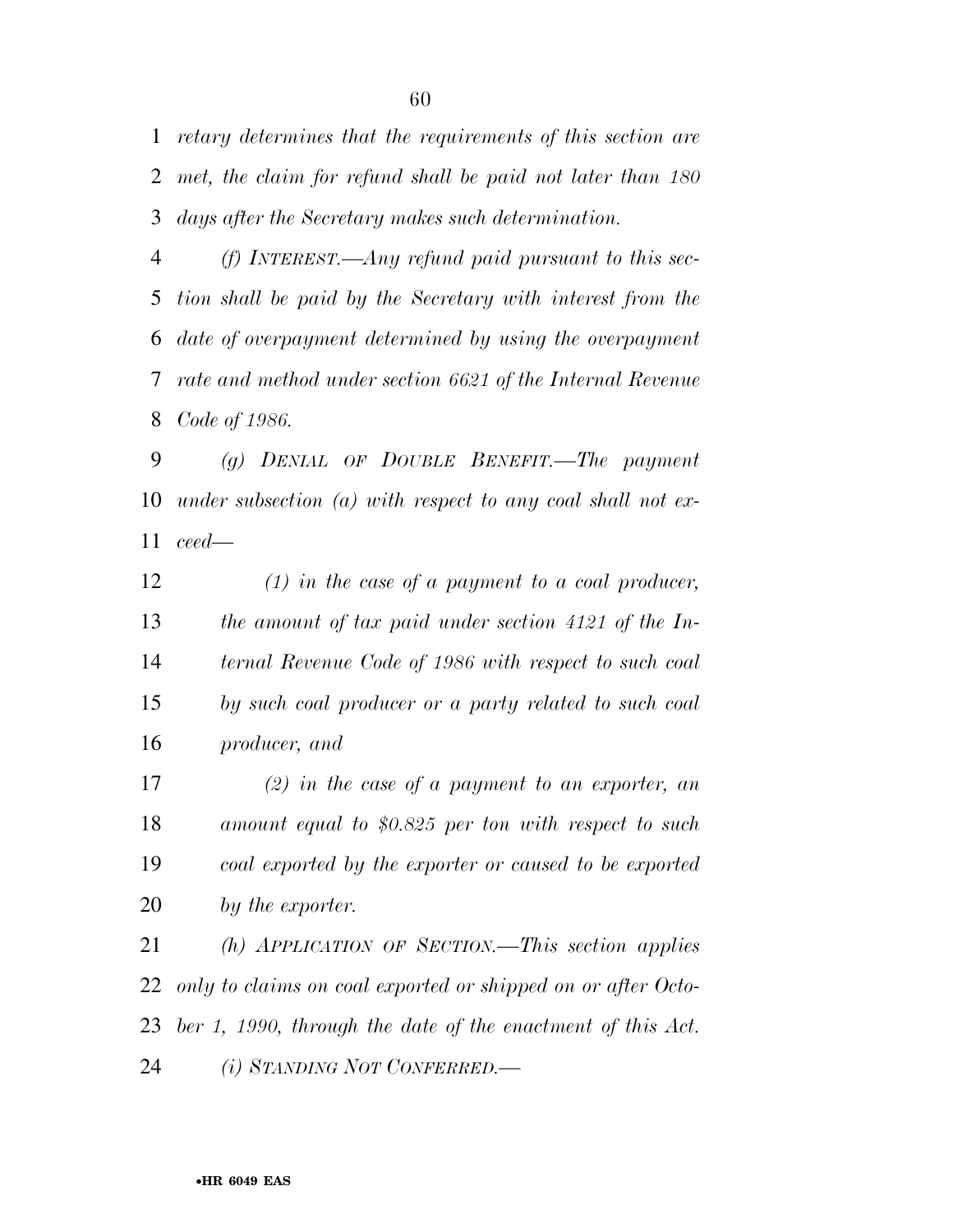| 1              | $(1)$ EXPORTERS.—With respect to exporters, this               |
|----------------|----------------------------------------------------------------|
| $\overline{2}$ | section shall not confer standing upon an exporter to          |
| 3              | commence, or intervene in, any judicial or adminis-            |
| $\overline{4}$ | trative proceeding concerning a claim for refund by            |
| 5              | a coal producer of any Federal or State tax, fee, or           |
| 6              | royalty paid by the coal producer.                             |
| 7              | (2) COAL PRODUCERS.—With respect to coal pro-                  |
| 8              | ducers, this section shall not confer standing upon a          |
| 9              | coal producer to commence, or intervene in, any judi-          |
| 10             | cial or administrative proceeding concerning a claim           |
| 11             | for refund by an exporter of any Federal or State tax,         |
| 12             | fee, or royalty paid by the producer and alleged to            |
| 13             | have been passed on to an exporter.                            |
| 14             | SEC. 115. TAX CREDIT FOR CARBON DIOXIDE SEQUESTRA-             |
| 15             | TION.                                                          |
| 16             | (a) IN GENERAL.—Subpart D of part IV of subchapter             |
|                | 17 A of chapter 1 (relating to business credits) is amended by |
|                | 18 adding at the end the following new section:                |
| 19             | "SEC. 45Q. CREDIT FOR CARBON DIOXIDE SEQUESTRATION.            |
| 20             | "(a) GENERAL RULE.—For purposes of section 38, the             |
| 21             | carbon dioxide sequestration credit for any taxable year is    |
| 22             | an amount equal to the sum of $-$                              |
| 23             | $\lq(1)$ \$20 per metric ton of qualified carbon diox-         |

*ide which is—*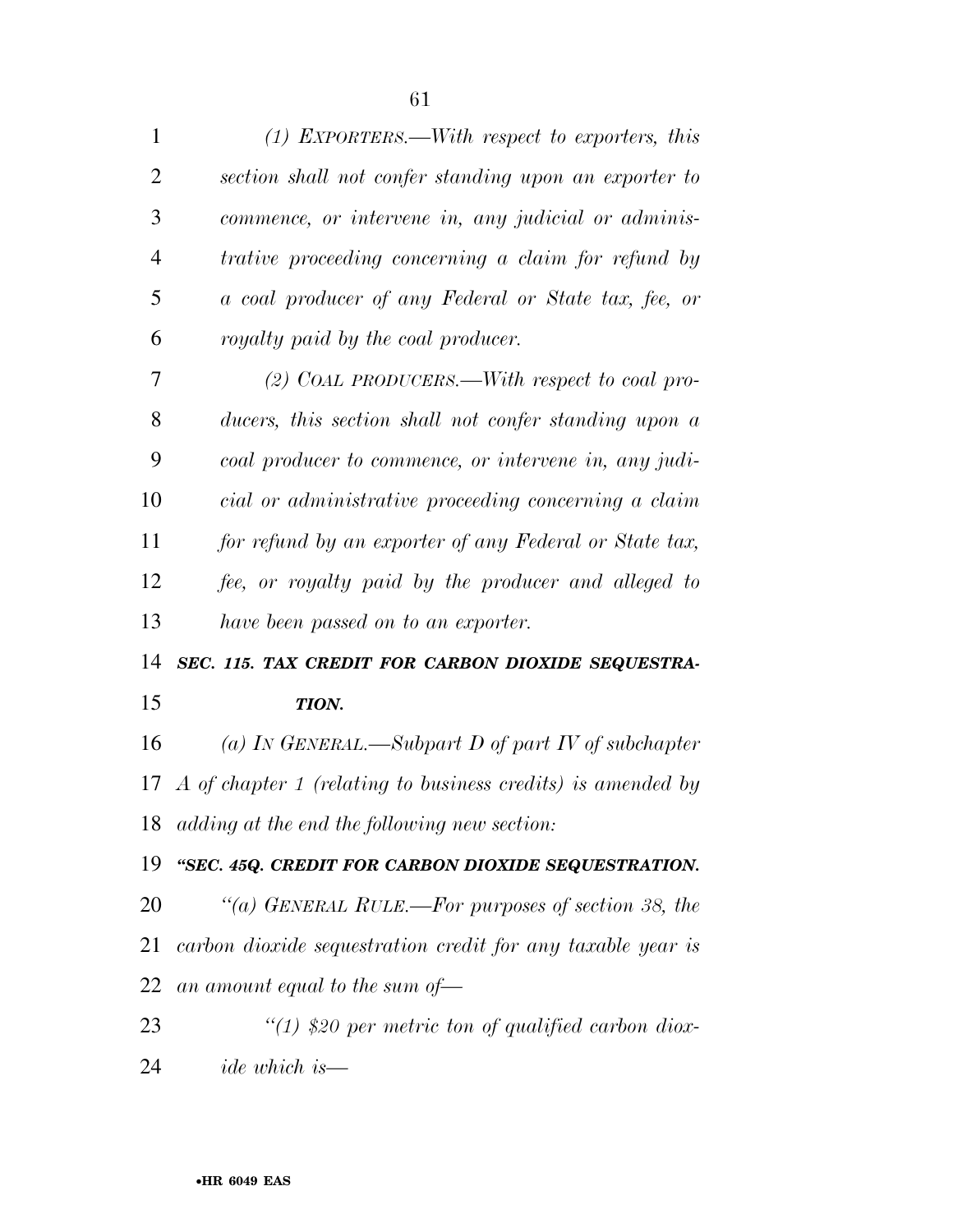| 1              | "(A) captured by the taxpayer at a quali-               |
|----------------|---------------------------------------------------------|
| $\overline{2}$ | fied facility, and                                      |
| 3              | $\lq (B)$ disposed of by the taxpayer in secure         |
| $\overline{4}$ | geological storage, and                                 |
| 5              | $\lq(2)$ \$10 per metric ton of qualified carbon diox-  |
| 6              | $ide$ which is —                                        |
| 7              | $\lq (A)$ captured by the taxpayer at a quali-          |
| 8              | fied facility, and                                      |
| 9              | "(B) used by the taxpayer as a tertiary                 |
| 10             | injectant in a qualified enhanced oil or natural        |
| 11             | gas recovery project.                                   |
| 12             | "(b) QUALIFIED CARBON DIOXIDE.—For purposes of          |
| 13             | this section—                                           |
| 14             | "(1) IN GENERAL.—The term 'qualified carbon             |
| 15             | dioxide' means carbon dioxide captured from an in-      |
| 16             | dustrial source which—                                  |
| 17             | $\lq\lq (A)$ would otherwise be released into the       |
| 18             | atmosphere as industrial emission of greenhouse         |
| 19             | gas, and                                                |
| 20             | $\lq\lq(B)$ is measured at the source of capture        |
| 21             | and verified at the point of disposal or injection.     |
| 22             | "(2) $RECYCLED$ CARBON DIOXIDE.—The term                |
| 23             | 'qualified carbon dioxide' includes the initial deposit |
| 24             | of captured carbon dioxide used as a tertiary           |
| 25             | injectant. Such term does not include carbon dioxide    |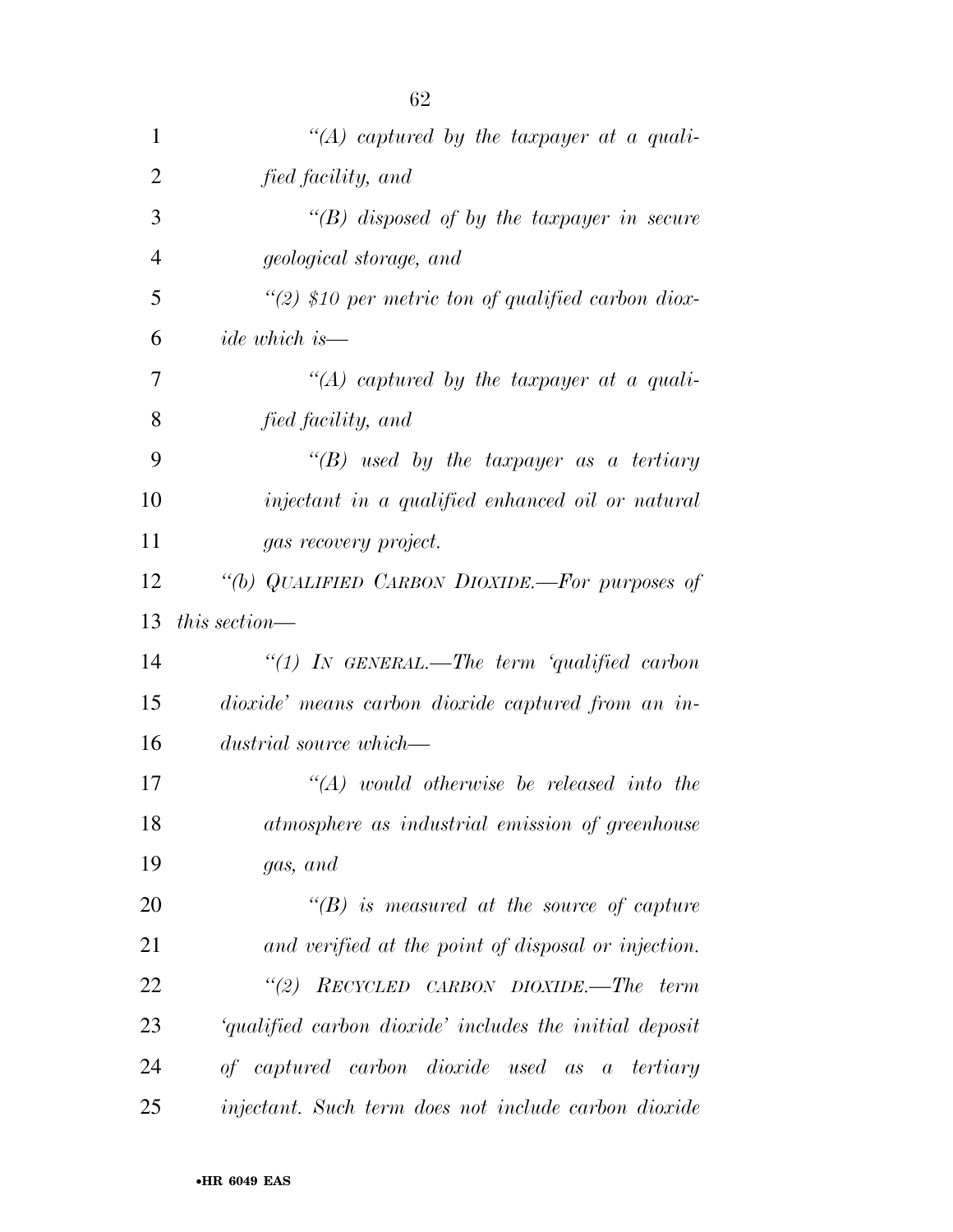| $\mathbf{1}$ | that is re-captured, recycled, and re-injected as part       |
|--------------|--------------------------------------------------------------|
| 2            | of the enhanced oil and natural gas recovery process.        |
| 3            | "(c) QUALIFIED FACILITY.—For purposes of this sec-           |
| 4            | tion, the term 'qualified facility' means any industrial fa- |
| 5            | $cility-$                                                    |
| 6            | $\lq(1)$ which is owned by the taxpayer,                     |
| 7            | $\lq(2)$ at which carbon capture equipment<br>is             |
| 8            | placed in service, and                                       |
| 9            | $\lq(3)$ which captures not less than 500,000 metric         |
| 10           | tons of carbon dioxide during the taxable year.              |
| 11           | "(d) SPECIAL RULES AND OTHER DEFINITIONS.—For                |
| 12           | purposes of this section—                                    |
| 13           | "(1) ONLY CARBON DIOXIDE CAPTURED AND DIS-                   |
| 14           | POSED OF OR USED WITHIN THE UNITED STATES                    |
| 15           | TAKEN INTO ACCOUNT.—The credit under this section            |
| 16           | shall apply only with respect to qualified carbon di-        |
| 17           | oxide the capture and disposal or use of which is            |
| 18           | $within-$                                                    |
| 19           | $\lq (A)$ the United States (within the meaning              |
| <b>20</b>    | of section $638(1)$ , or                                     |
| 21           | "(B) a possession of the United States                       |
| 22           | (within the meaning of section $638(2)$ ).                   |
| 23           | "(2) SECURE GEOLOGICAL STORAGE.—The Sec-                     |
| 24           | retary, in consultation with the Administrator of the        |
| 25           | Environmental Protection Agency, shall establish reg-        |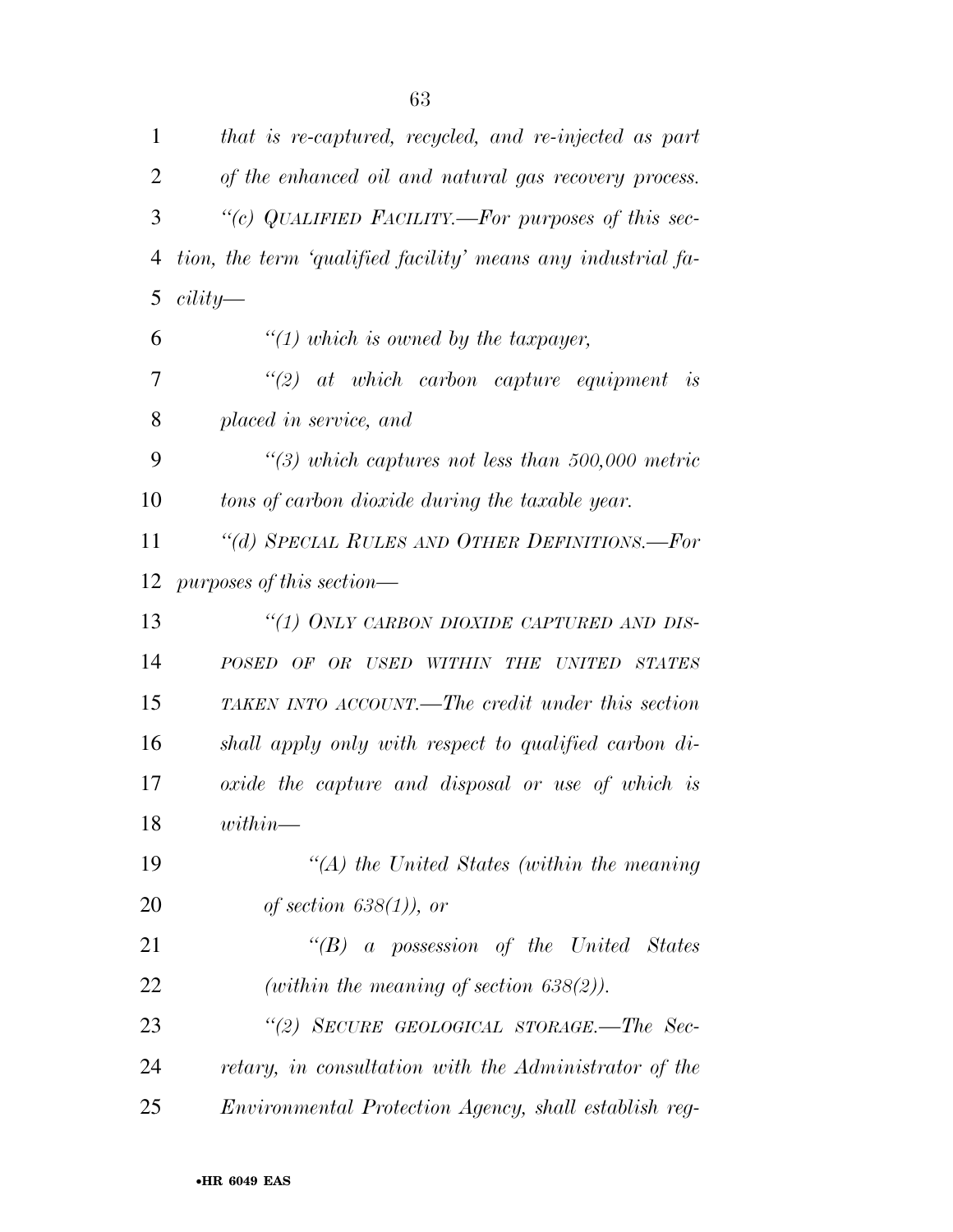*ulations for determining adequate security measures for the geological storage of carbon dioxide under sub- section (a)(1)(B) such that the carbon dioxide does not escape into the atmosphere. Such term shall in- clude storage at deep saline formations and unminable coal seems under such conditions as the Secretary may determine under such regulations.* 

 *''(3) TERTIARY INJECTANT.—The term 'tertiary injectant' has the same meaning as when used within section 193(b)(1).* 

 *''(4) QUALIFIED ENHANCED OIL OR NATURAL GAS RECOVERY PROJECT.—The term 'qualified en- hanced oil or natural gas recovery project' has the meaning given the term 'qualified enhanced oil recov- ery project' by section 43(c)(2), by substituting 'crude oil or natural gas' for 'crude oil' in subparagraph (A)(i) thereof.* 

 *''(5) CREDIT ATTRIBUTABLE TO TAXPAYER.— Any credit under this section shall be attributable to the person that captures and physically or contrac- tually ensures the disposal of or the use as a tertiary injectant of the qualified carbon dioxide, except to the extent provided in regulations prescribed by the Sec-retary.*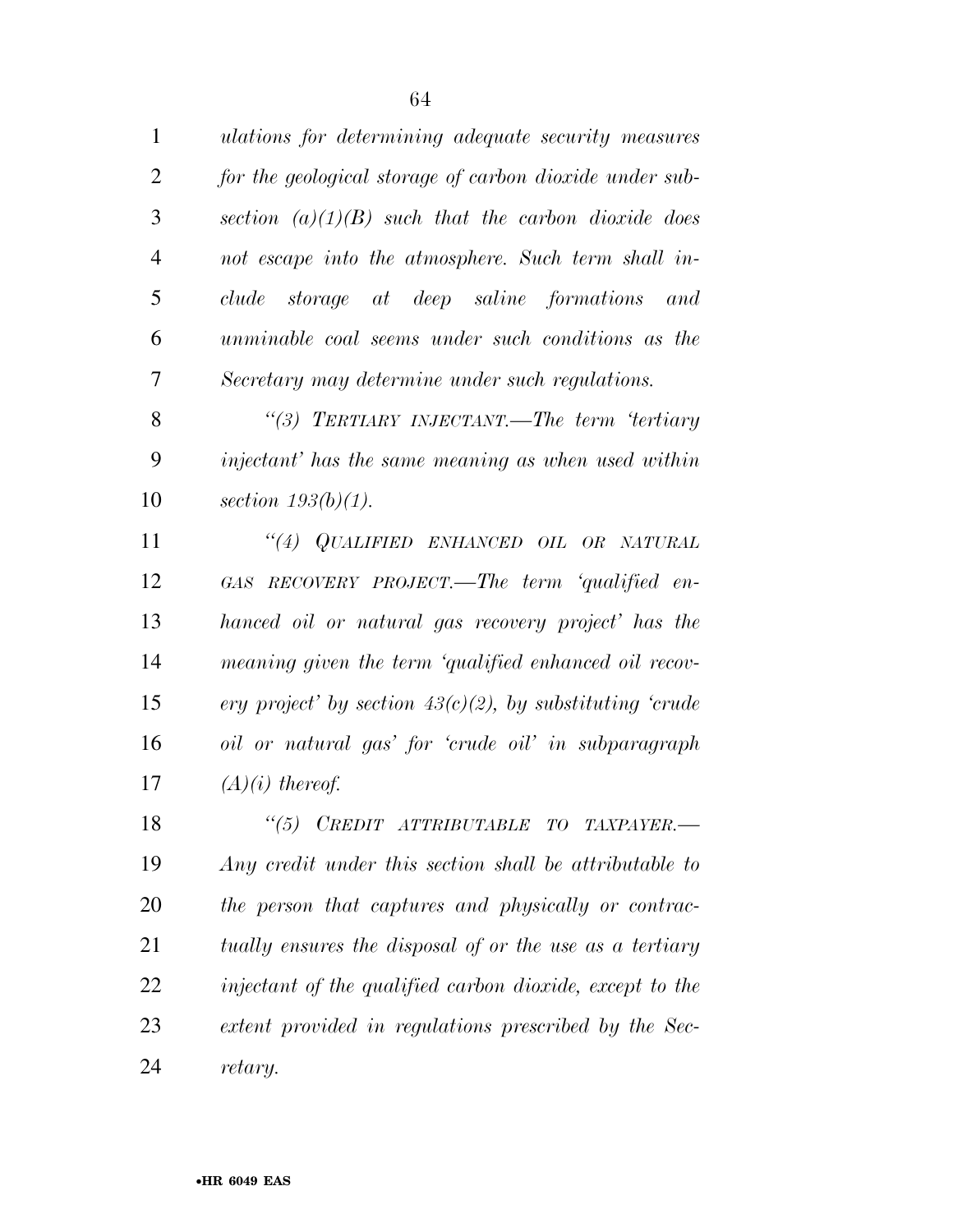| $\mathbf{1}$   | "(6) RECAPTURE.—The Secretary shall, by regu-                       |
|----------------|---------------------------------------------------------------------|
| $\overline{2}$ | lations, provide for recapturing the benefit of any                 |
| 3              | credit allowable under subsection $(a)$ with respect to             |
| $\overline{4}$ | any qualified carbon dioxide which ceases to be cap-                |
| 5              | tured, disposed of, or used as a tertiary injectant in              |
| 6              | a manner consistent with the requirements of this sec-              |
| 7              | tion.                                                               |
| 8              | "(7) INFLATION ADJUSTMENT.—In the case of                           |
| 9              | any taxable year beginning in a calendar year after                 |
| 10             | 2009, there shall be substituted for each dollar amount             |
| 11             | contained in subsection $(a)$ an amount equal to the                |
| 12             | product of                                                          |
| 13             | " $(A)$ such dollar amount, multiplied by                           |
| 14             | $\lq\lq B$ the inflation adjustment factor for                      |
| 15             | such calendar year determined under section                         |
| 16             | $43(b)(3)(B)$ for such calendar year, determined                    |
| 17             | by substituting $\langle 2008 \rangle$ for $\langle 1990 \rangle$ . |
| 18             | "(e) APPLICATION OF SECTION.—The credit under this                  |
| 19             | section shall apply with respect to qualified carbon dioxide        |
| 20             | before the end of the calendar year in which the Secretary,         |
| 21             | in consultation with the Administrator of the Environ-              |
| 22             | mental Protection Agency, certifies that 75,000,000 metric          |
|                | 23 tons of qualified carbon dioxide have been captured and dis-     |
|                | 24 posed of or used as a tertiary injectant.".                      |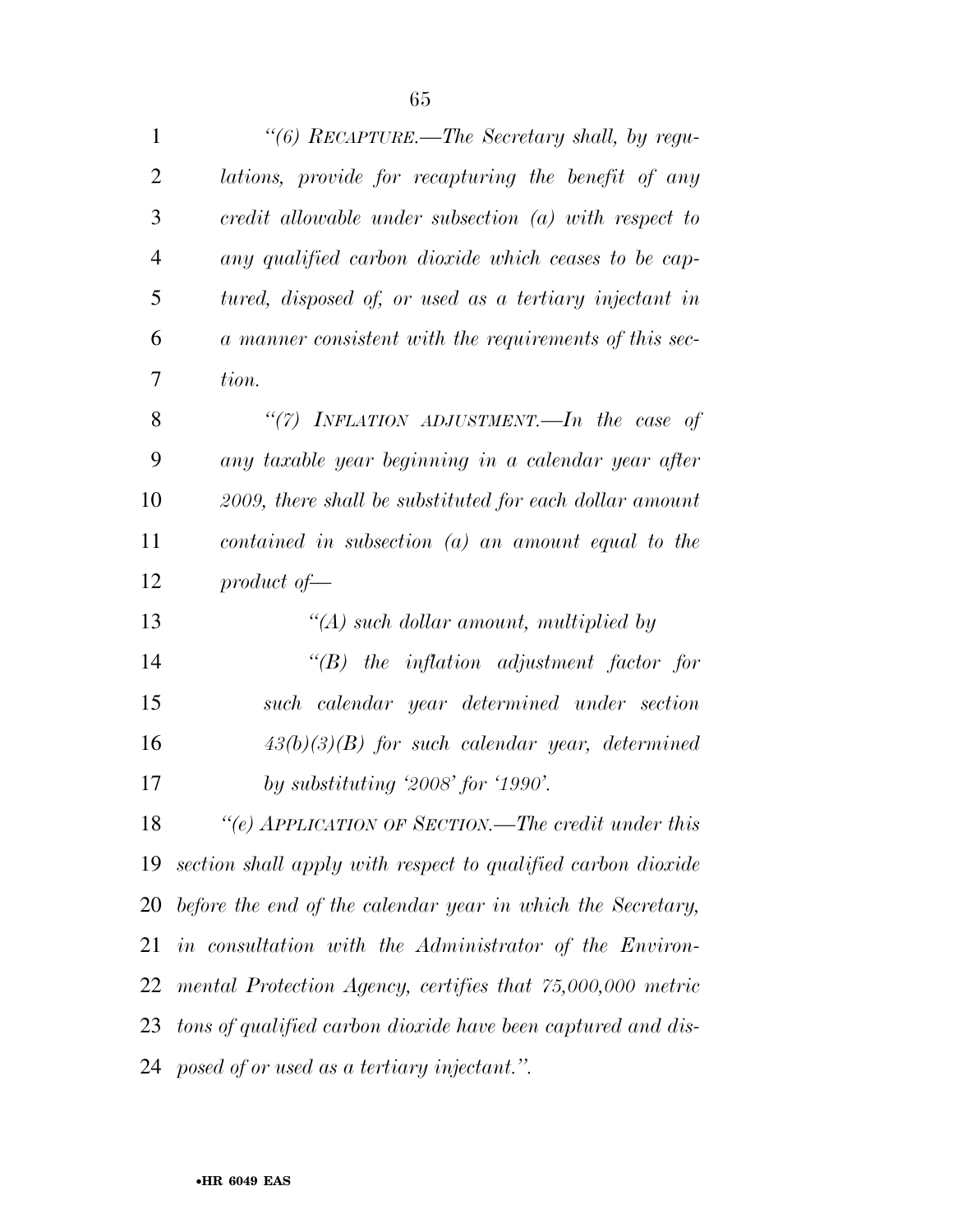*(b) CONFORMING AMENDMENT.—Section 38(b) (relat- ing to general business credit) is amended by striking ''plus'' at the end of paragraph (32), by striking the period at the end of paragraph (33) and inserting '', plus'', and by adding at the end of following new paragraph: ''(34) the carbon dioxide sequestration credit de-termined under section 45Q(a).''.* 

 *(c) CLERICAL AMENDMENT.—The table of sections for subpart B of part IV of subchapter A of chapter 1 (relating to other credits) is amended by adding at the end the fol- lowing new section: ''Sec. 45Q. Credit for carbon dioxide sequestration.''.* 

 *(d) EFFECTIVE DATE.—The amendments made by this section shall apply to carbon dioxide captured after the date of the enactment of this Act.* 

 *SEC. 116. CERTAIN INCOME AND GAINS RELATING TO IN- DUSTRIAL SOURCE CARBON DIOXIDE TREAT- ED AS QUALIFYING INCOME FOR PUBLICLY TRADED PARTNERSHIPS.* 

 *(a) IN GENERAL.—Subparagraph (E) of section 7704(d)(1) (defining qualifying income) is amended by in- serting ''or industrial source carbon dioxide'' after ''tim-ber)''.* 

 *(b) EFFECTIVE DATE.—The amendment made by this section shall take effect on the date of the enactment of this Act, in taxable years ending after such date.*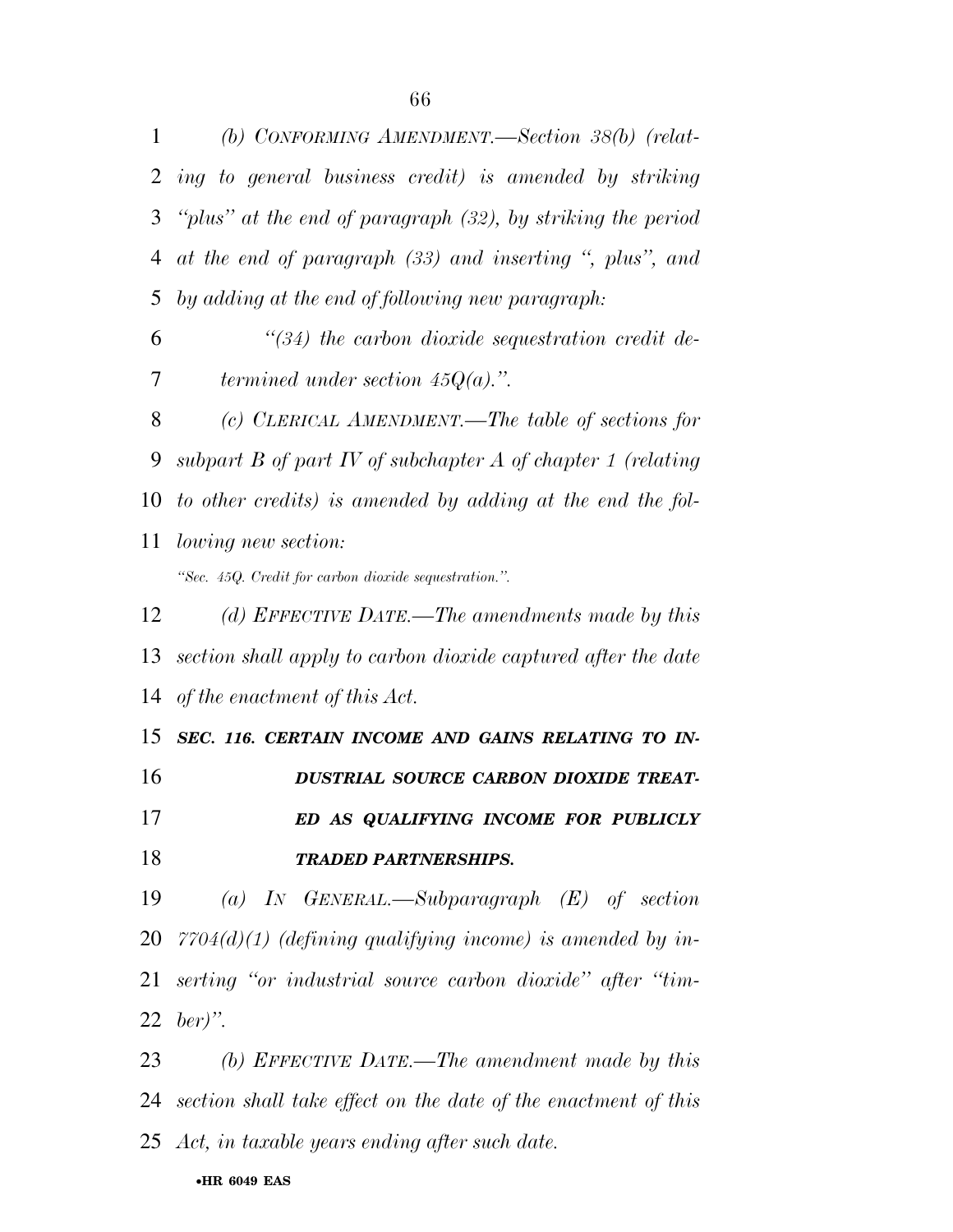## *SEC. 117. CARBON AUDIT OF THE TAX CODE.*

 *(a) STUDY.—The Secretary of the Treasury shall enter into an agreement with the National Academy of Sciences to undertake a comprehensive review of the Internal Rev- enue Code of 1986 to identify the types of and specific tax provisions that have the largest effects on carbon and other greenhouse gas emissions and to estimate the magnitude of those effects.* 

 *(b) REPORT.—Not later than 2 years after the date of enactment of this Act, the National Academy of Sciences shall submit to Congress a report containing the results of study authorized under this section.* 

 *(c) AUTHORIZATION OF APPROPRIATIONS.—There is authorized to be appropriated to carry out this section \$1,500,000 for the period of fiscal years 2009 and 2010.* 

## *TITLE II—TRANSPORTATION AND DOMESTIC FUEL SECU-RITY PROVISIONS*

 *SEC. 201. INCLUSION OF CELLULOSIC BIOFUEL IN BONUS DEPRECIATION FOR BIOMASS ETHANOL PLANT PROPERTY.* 

 *(a) IN GENERAL.—Paragraph (3) of section 168(l) is amended to read as follows:* 

 *''(3) CELLULOSIC BIOFUEL.—The term 'cellulosic biofuel' means any liquid fuel which is produced from*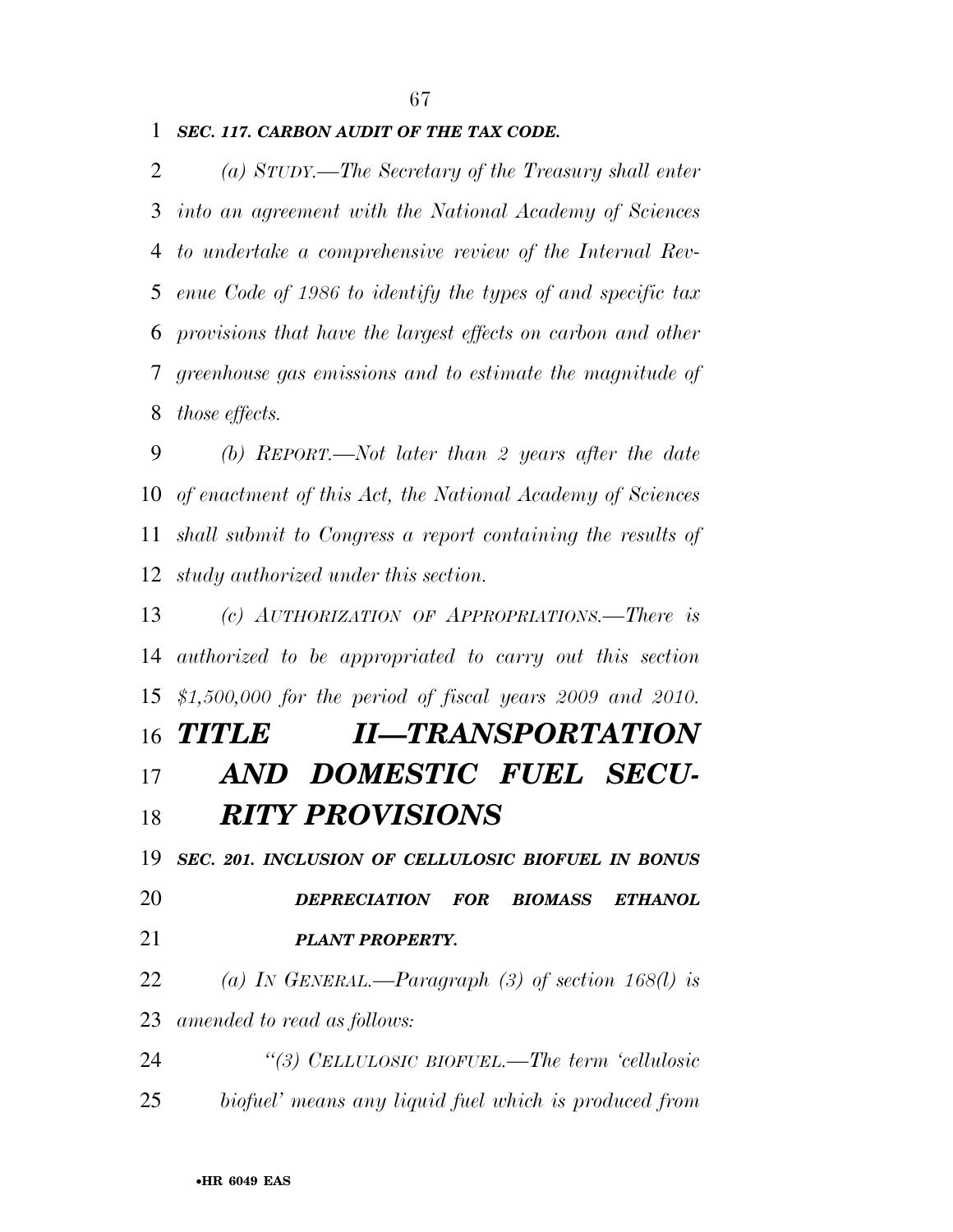| 1              | any lignocellulosic or hemicellulosic matter that is        |
|----------------|-------------------------------------------------------------|
| $\overline{2}$ | <i>available on a renewable or recurring basis.</i> ".      |
| 3              | (b) CONFORMING AMENDMENTS.—Subsection (l) of sec-           |
| $\overline{4}$ | $tion\ 168\ is\ amended$ —                                  |
| 5              | $(1)$ by striking "cellulosic biomass ethanol" each         |
| 6              | place it appears and inserting "cellulosic biofuel",        |
| 7              | (2) by striking "CELLULOSIC BIOMASS ETH-                    |
| 8              | ANOL" in the heading of such subsection and inserting       |
| 9              | "CELLULOSIC BIOFUEL", and                                   |
| 10             | (3) by striking "CELLULOSIC BIOMASS ETHANOL"                |
| 11             | in the heading of paragraph (2) thereof and inserting       |
| 12             | "CELLULOSIC BIOFUEL".                                       |
| 13             | (c) EFFECTIVE DATE.—The amendments made by this             |
| 14             | section shall apply to property placed in service after the |
| 15             | date of the enactment of this Act, in taxable years ending  |
| 16             | after such date.                                            |
| 17             | SEC. 202. CREDITS FOR BIODIESEL AND RENEWABLE DIE-          |
| 18             | SEL.                                                        |
| 19             | (a) IN GENERAL.—Sections $40A(g)$ , $6426(c)(6)$ , and      |
| 20             | $6427(e)(5)(B)$ are each amended by striking "December 31,  |
| 21             | 2008" and inserting "December 31, 2009".                    |
| 22             | (b) INCREASE IN RATE OF CREDIT.—                            |
| 23             | (1) INCOME TAX CREDIT.—Paragraphs $(1)(A)$                  |
| 24             | and $(2)(A)$ of section $40A(b)$ are each amended by        |
| 25             | striking "50 cents" and inserting "\$1.00".                 |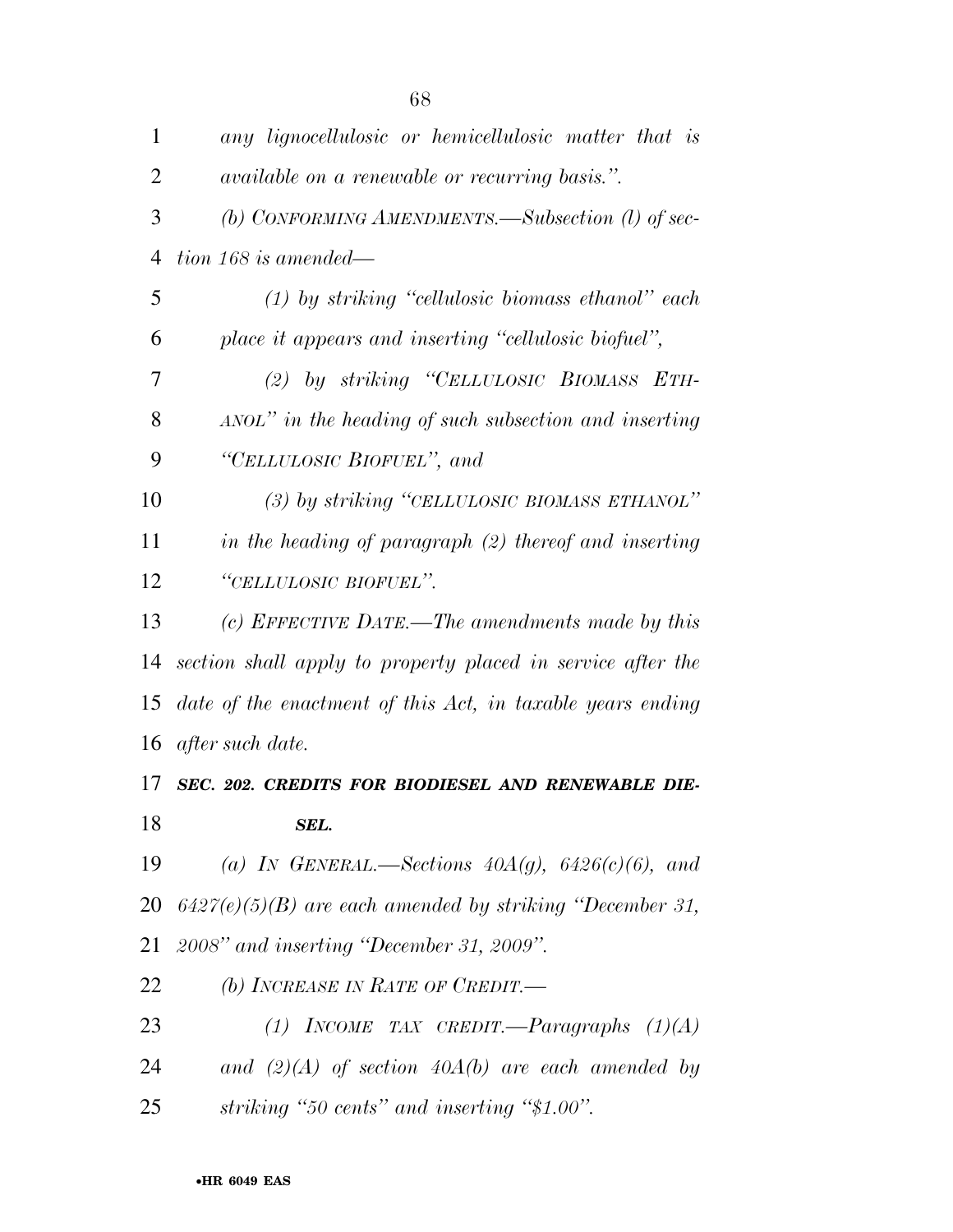| $\mathbf{1}$   | (2) EXCISE TAX CREDIT.—Paragraph (2) of sec-           |
|----------------|--------------------------------------------------------|
| $\overline{2}$ | tion $6426(c)$ is amended to read as follows:          |
| 3              | "(2) APPLICABLE AMOUNT.—For purposes of this           |
| $\overline{4}$ | subsection, the applicable amount is $$1.00."$ .       |
| 5              | (3) CONFORMING AMENDMENTS.-                            |
| 6              | $(A)$ Subsection $(b)$ of section 40A is amend-        |
| 7              | ed by striking paragraph (3) and by redesig-           |
| 8              | nating paragraphs $(4)$ and $(5)$ as paragraphs        |
| 9              | $(3)$ and $(4)$ , respectively.                        |
| 10             | (B) Paragraph (2) of section $40A(f)$ is               |
| 11             | amended to read as follows:                            |
| 12             | "(2) EXCEPTION.—Subsection $(b)(4)$ shall not          |
| 13             | apply with respect to renewable diesel.".              |
| 14             | $(C)$ Paragraphs $(2)$ and $(3)$ of section            |
| 15             | $40A(e)$ are each amended by striking "subsection"     |
| 16             | $(b)(5)(C)$ " and inserting "subsection $(b)(4)(C)$ ". |
| 17             | (D) Clause (ii) of section $40A(d)(3)(C)$ is           |
| 18             | amended by striking "subsection $(b)(5)(B)$ " and      |
| 19             | inserting "subsection $(b)(4)(B)$ ".                   |
| 20             | (c) UNIFORM TREATMENT OF DIESEL PRODUCED               |
| 21             | FROM BIOMASS.—Paragraph $(3)$ of section $40A(f)$ is   |
| 22             | $amended-$                                             |
| 23             | $(1)$ by striking "diesel fuel" and inserting "liq-    |
| 24             | uid fuel",                                             |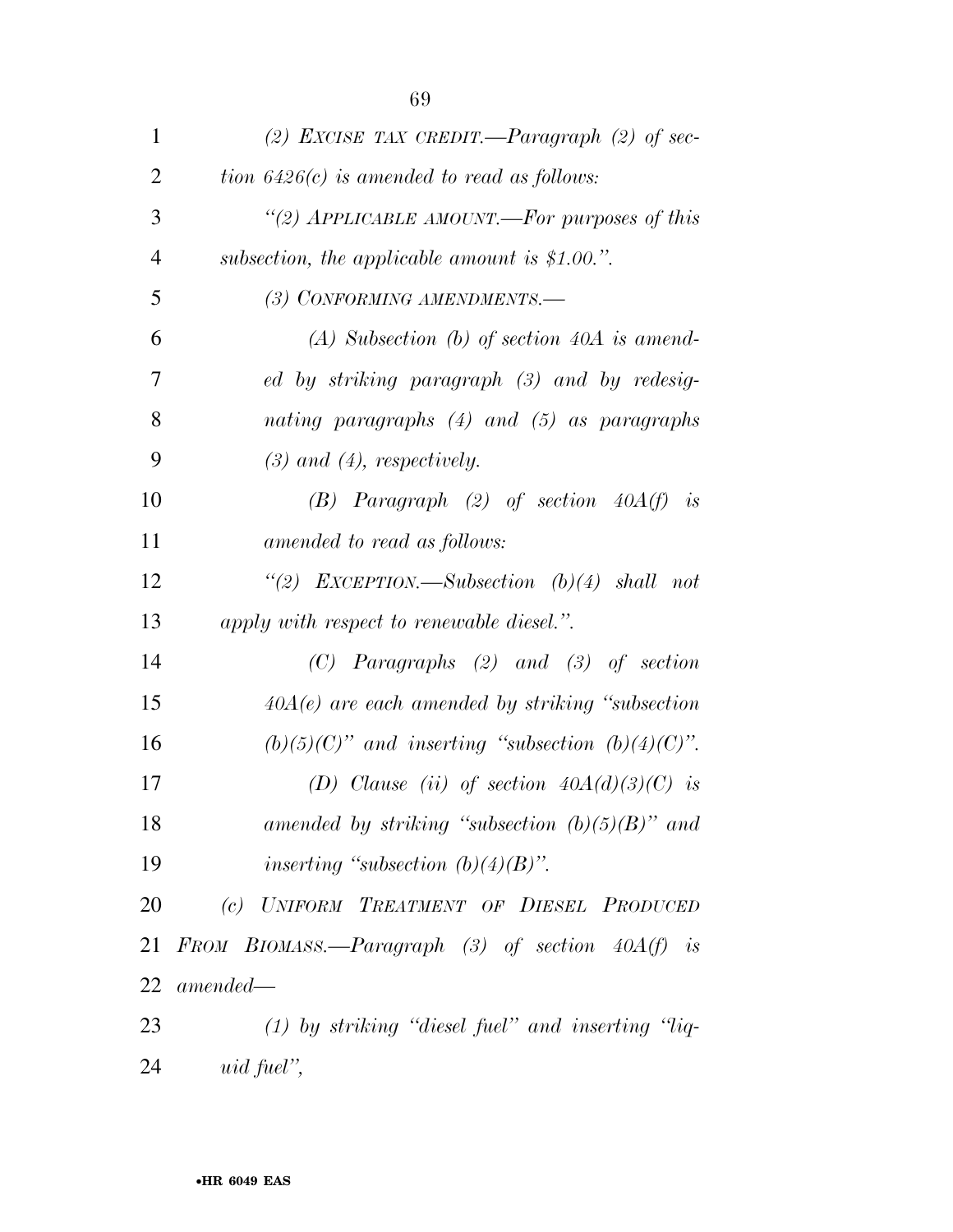| $\mathbf{1}$   | ``using<br>(2)<br>by striking<br><i>thermal</i><br>$\boldsymbol{a}$ |
|----------------|---------------------------------------------------------------------|
| $\overline{2}$ | depolymerization process", and                                      |
| 3              | $(3)$ by inserting ", or other equivalent standard                  |
| $\overline{4}$ | approved by the Secretary" after "D396".                            |
| 5              | (d) COPRODUCTION OF RENEWABLE DIESEL WITH PE-                       |
| 6              | <b>TROLEUM FEEDSTOCK.—</b>                                          |
| 7              | $(1)$ IN GENERAL.—Paragraph $(3)$ of section                        |
| 8              | $40A(f)$ is amended by adding at the end the following              |
| 9              | new sentences: "Such term does not include any fuel                 |
| 10             | derived from coprocessing biomass with a feedstock                  |
| 11             | which is not biomass. For purposes of this paragraph,               |
| 12             | the term biomass' has the meaning given such term                   |
| 13             | by section $45K(c)(3)$ .".                                          |
| 14             | (2) CONFORMING AMENDMENT.—Paragraph $(3)$                           |
| 15             | of section $40A(f)$ is amended by striking "(as defined             |
| 16             | in section $45K(c)(3)$ ".                                           |
| 17             | (e) ELIGIBILITY OF CERTAIN AVIATION FUEL.-Sub-                      |
| 18             | section (f) of section $40A$ (relating to renewable diesel) is      |
| 19             | amended by adding at the end the following new paragraph:           |
| 20             | "(4) CERTAIN AVIATION FUEL.-                                        |
| 21             | "(A) IN GENERAL.—Except as provided in                              |
| 22             | the last 3 sentences of paragraph $(3)$ , the term                  |
| 23             | 'renewable diesel' shall include fuel derived from                  |
| 24             | biomass which meets the requirements of a De-                       |
| 25             | partment of Defense specification for military jet                  |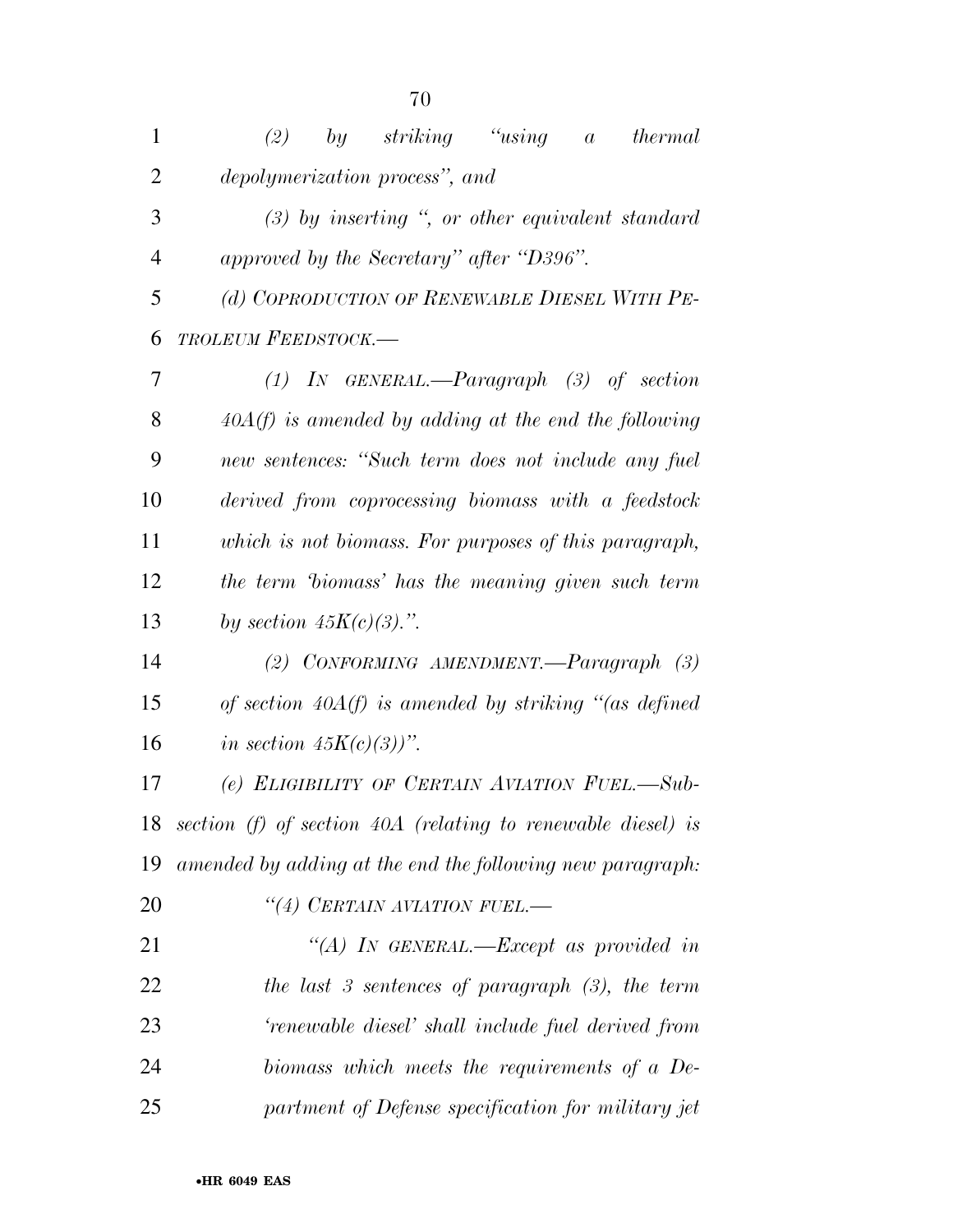| 1              | fuel or an American Society of Testing and Ma-             |
|----------------|------------------------------------------------------------|
| $\overline{2}$ | terials specification for aviation turbine fuel.           |
| 3              | "(B) APPLICATION OF MIXTURE CREDITS.-                      |
| $\overline{4}$ | In the case of fuel which is treated as renewable          |
| 5              | diesel solely by reason of subparagraph (A), sub-          |
| 6              | section $(b)(1)$ and section 6426(c) shall be ap-          |
| 7              | plied with respect to such fuel by treating ker-           |
| 8              | osene as though it were diesel fuel.".                     |
| 9              | (f) MODIFICATION RELATING TO DEFINITION OF AGRI-           |
| 10             | BIODIESEL.—Paragraph (2) of section $40A(d)$ (relating to  |
| 11             | agri-biodiesel) is amended by striking "and mustard seeds" |
| 12             | and inserting "mustard seeds, and camelina".               |
| 13             | (g) EFFECTIVE DATE.—                                       |
| 14             | $(1)$ IN GENERAL.—Except as otherwise provided             |
| 15             | in this subsection, the amendments made by this sec-       |
| 16             | tion shall apply to fuel produced, and sold or used,       |
| 17             | after December 31, 2008.                                   |
| 18             | (2) COPRODUCTION OF RENEWABLE DIESEL                       |
| 19             | PETROLEUM FEEDSTOCK.—The<br>amendment<br>WITH              |
| 20             | made by subsection (d) shall apply to fuel produced,       |
| 21             | and sold or used, after the date of the enactment of       |
| 22             | this Act.                                                  |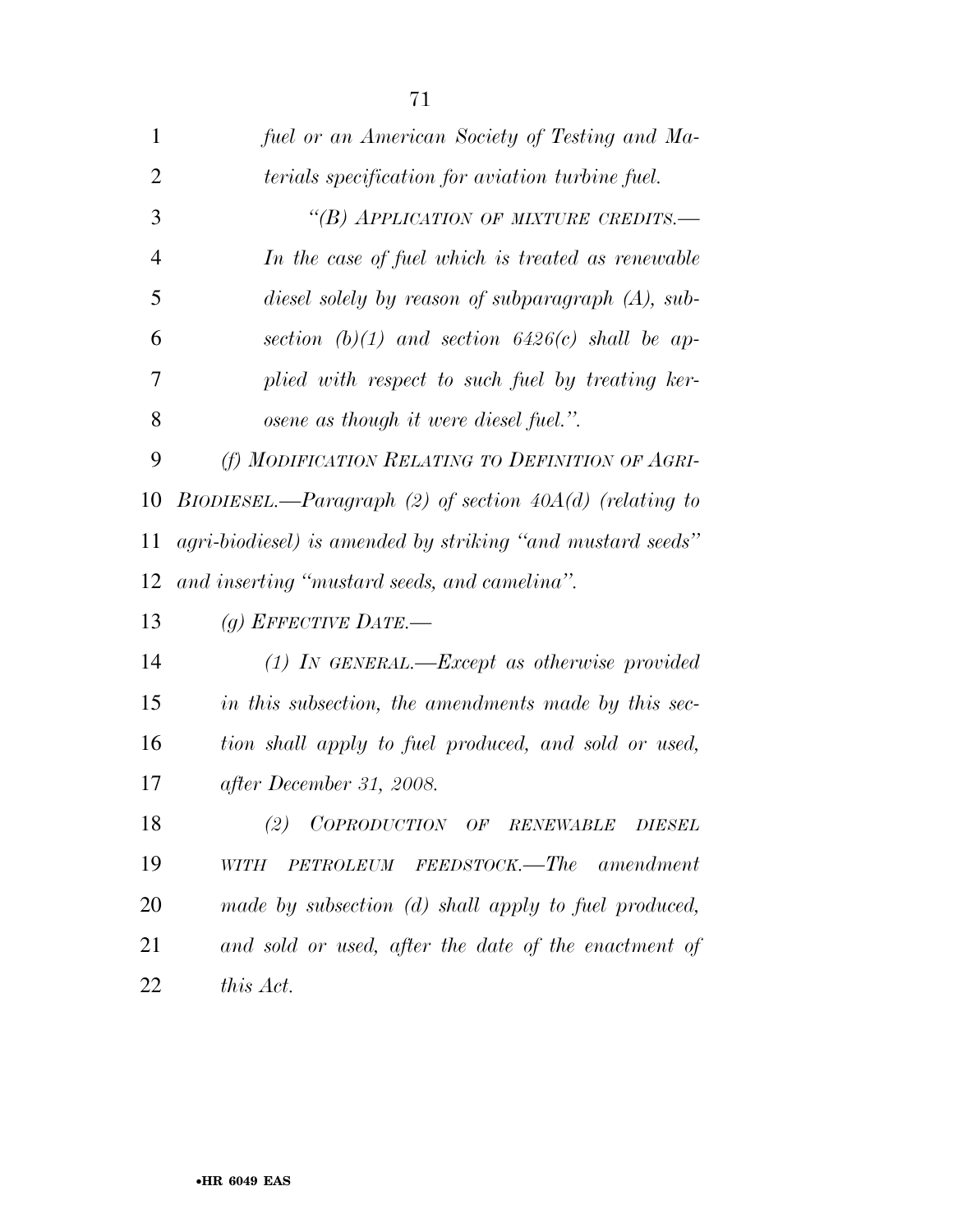*possession of the United States.''.* 

 *(b) BIODIESEL FUELS CREDIT.—Subsection (d) of sec- tion 40A is amended by adding at the end the following new paragraph:* 

 *''(5) LIMITATION TO BIODIESEL WITH CONNEC- TION TO THE UNITED STATES.—No credit shall be de- termined under this section with respect to any bio- diesel which is produced outside the United States for use as a fuel outside the United States. For purposes of this paragraph, the term 'United States' includes any possession of the United States.''.* 

*(c) EXCISE TAX CREDIT.—* 

 *(1) IN GENERAL.—Section 6426 is amended by adding at the end the following new subsection:*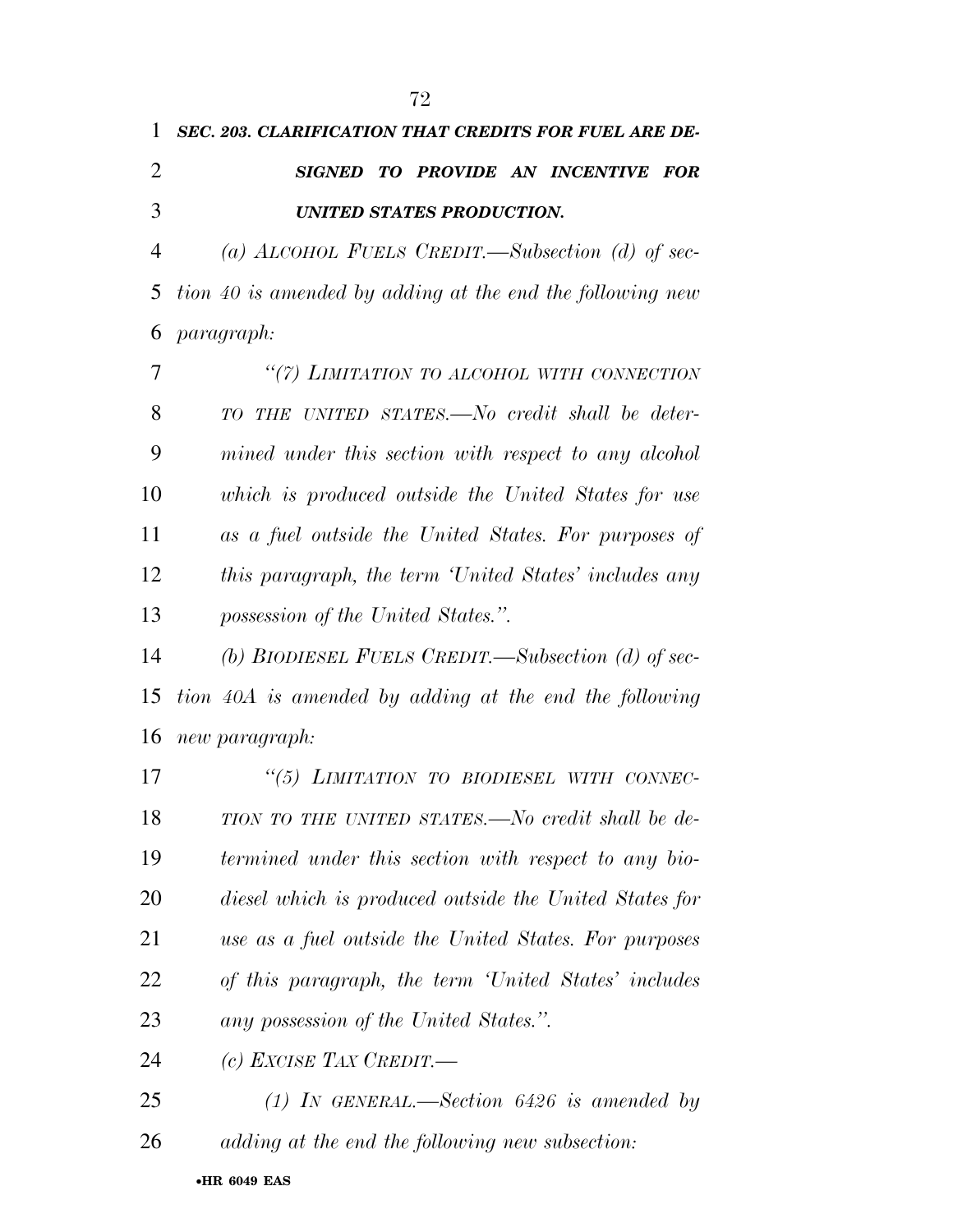*''(i) LIMITATION TO FUELS WITH CONNECTION TO THE UNITED STATES.—* 

 *''(1) ALCOHOL.—No credit shall be determined under this section with respect to any alcohol which is produced outside the United States for use as a fuel outside the United States. ''(2) BIODIESEL AND ALTERNATIVE FUELS.—No credit shall be determined under this section with re- spect to any biodiesel or alternative fuel which is pro- duced outside the United States for use as a fuel out- side the United States. For purposes of this subsection, the term 'United States' in- cludes any possession of the United States.''. (2) CONFORMING AMENDMENT.—Subsection (e) of section 6427 is amended by redesignating para- graph (5) as paragraph (6) and by inserting after paragraph (4) the following new paragraph: ''(5) LIMITATION TO FUELS WITH CONNECTION TO THE UNITED STATES.—No amount shall be pay- able under paragraph (1) or (2) with respect to any mixture or alternative fuel if credit is not allowed with respect to such mixture or alternative fuel by reason of section 6426(i).''.*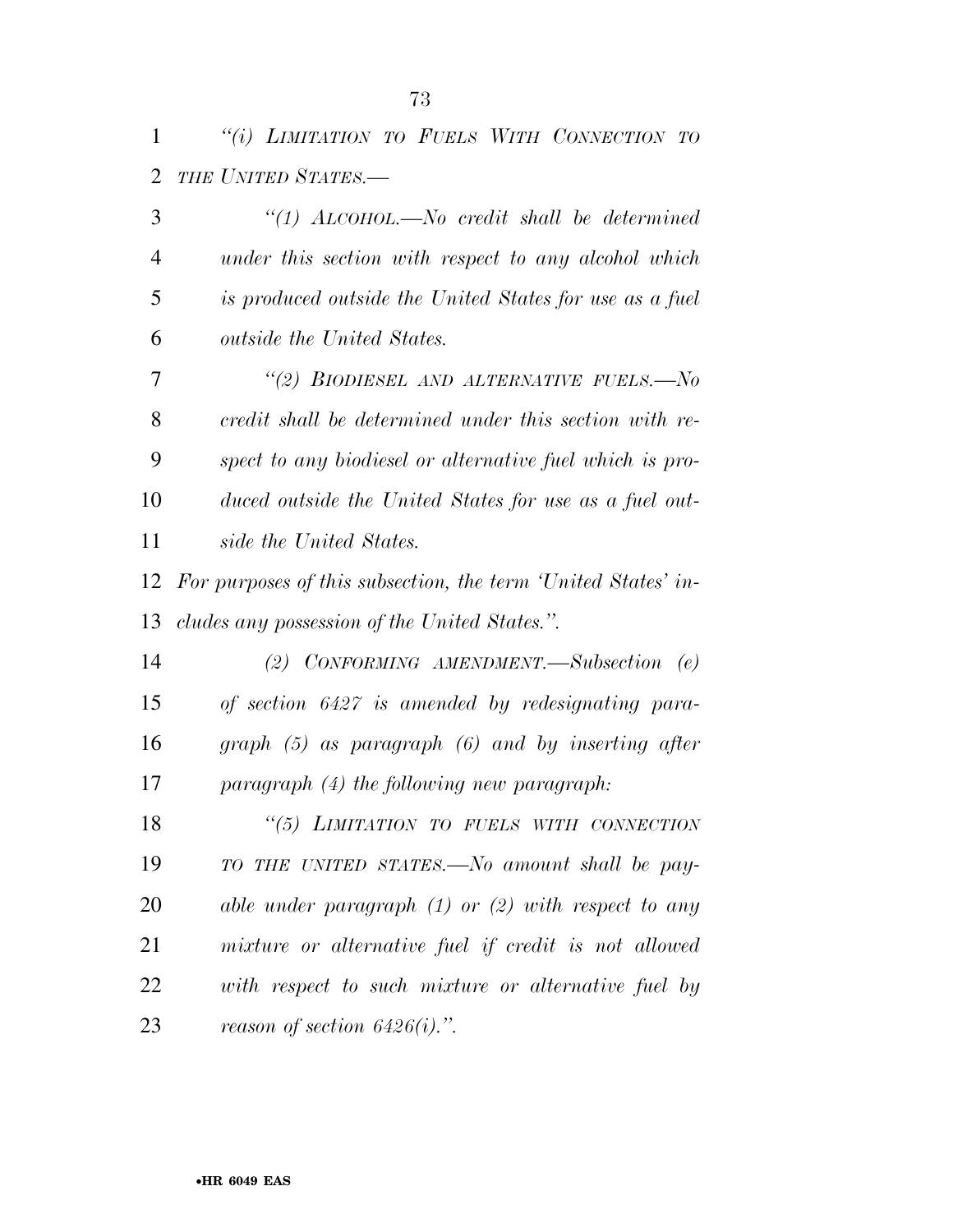| 1  | (d) EFFECTIVE DATE.—The amendments made by this            |
|----|------------------------------------------------------------|
| 2  | section shall apply to claims for credit or payment made   |
| 3  | on or after May 15, 2008.                                  |
| 4  | SEC. 204. EXTENSION AND MODIFICATION OF ALTERNATIVE        |
| 5  | <b>FUEL CREDIT.</b>                                        |
| 6  | (a) EXTENSION.—                                            |
| 7  | (1) ALTERNATIVE FUEL CREDIT.—Paragraph $(4)$               |
| 8  | of section $6426(d)$ (relating to alternative fuel credit) |
| 9  | is amended by striking "September 30, 2009" and in-        |
| 10 | serting "December 31, 2009".                               |
| 11 | (2) ALTERNATIVE FUEL MIXTURE<br>CREDIT.                    |
| 12 | Paragraph $(3)$ of section $6426(e)$ (relating to alter-   |
| 13 | native fuel mixture credit) is amended by striking         |
| 14 | "September 30, 2009" and inserting "December 31,           |
| 15 | $2009$ ".                                                  |
| 16 | (3) PAYMENTS.—Subparagraph $(C)$ of section                |
| 17 | $6427(e)(5)$ (relating to termination) is amended by       |
| 18 | striking "September 30, 2009" and inserting "Decem-        |
| 19 | ber 31, 2009".                                             |
| 20 | (b) MODIFICATIONS.—                                        |
| 21 | (1) ALTERNATIVE FUEL TO INCLUDE<br>$COM-$                  |
| 22 | PRESSED OR LIQUIFIED BIOMASS GAS.-Paragraph                |
| 23 | $(2)$ of section 6426(d) (relating to alternative fuel     |
| 24 | credit) is amended by striking "and" at the end of         |
| 25 | $subparagraph$ $(E)$ , by redesignating subparagraph       |
|    |                                                            |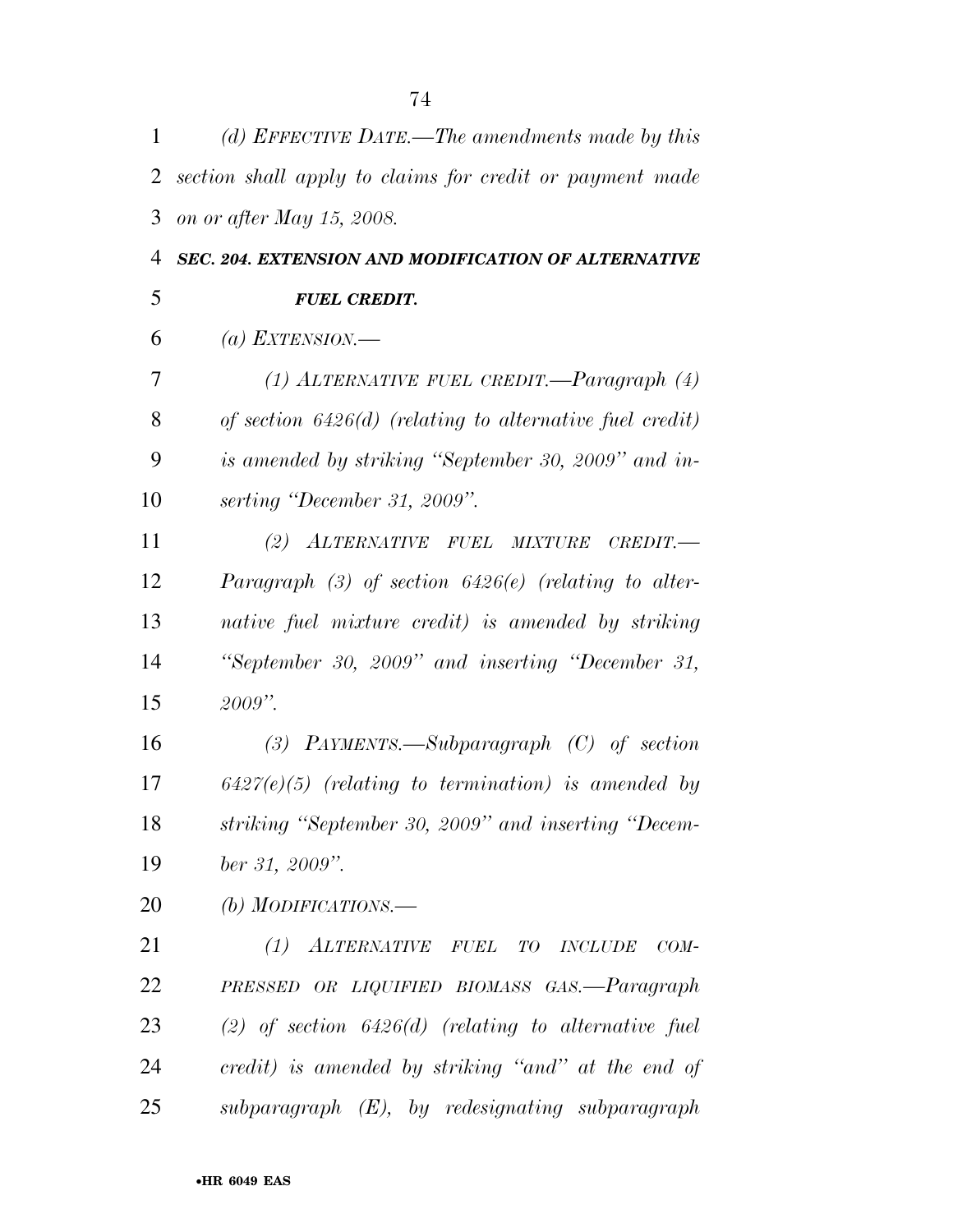| $\mathbf{1}$   | $(F)$ as subparagraph $(G)$ , and by inserting after sub- |
|----------------|-----------------------------------------------------------|
| $\overline{2}$ | paragraph $(E)$ the following new subparagraph:           |
| 3              | $\lq\lq(F)$ compressed or liquefied gas derived           |
| $\overline{4}$ | from biomass (as defined in section $45K(c)(3)$ ),        |
| 5              | $and$ ".                                                  |
| 6              | (2) CREDIT ALLOWED FOR AVIATION USE<br>OF                 |
| 7              | FUEL.—Paragraph $(1)$ of section 6426(d) is amended       |
| 8              | by inserting "sold by the taxpayer for use as a fuel      |
| 9              | in aviation," after "motorboat,".                         |
| 10             | (c) CARBON CAPTURE REQUIREMENT FOR CERTAIN                |
| 11             | $FUELS$ .                                                 |
| 12             | $(1)$ IN GENERAL.—Subsection $(d)$ of section             |
| 13             | $6426$ , as amended by subsection $(a)$ , is amended by   |
| 14             | redesignating paragraph $(4)$ as paragraph $(5)$ and by   |
| 15             | inserting after paragraph (3) the following new para-     |
| 16             | graph:                                                    |
| 17             | "(4) CARBON CAPTURE REQUIREMENT.-                         |
| 18             | $\lq\lq (A)$ IN GENERAL.—The requirements of              |
| 19             | this paragraph are met if the fuel is certified,          |
| 20             | under such procedures as required by the Sec-             |
| 21             | retary, as having been derived from coal pro-             |
| 22             | duced at a gasification facility which separates          |
| 23             | and sequesters not less than the applicable per-          |
| 24             | centage of such facility's total carbon dioxide           |
| 25             | emissions.                                                |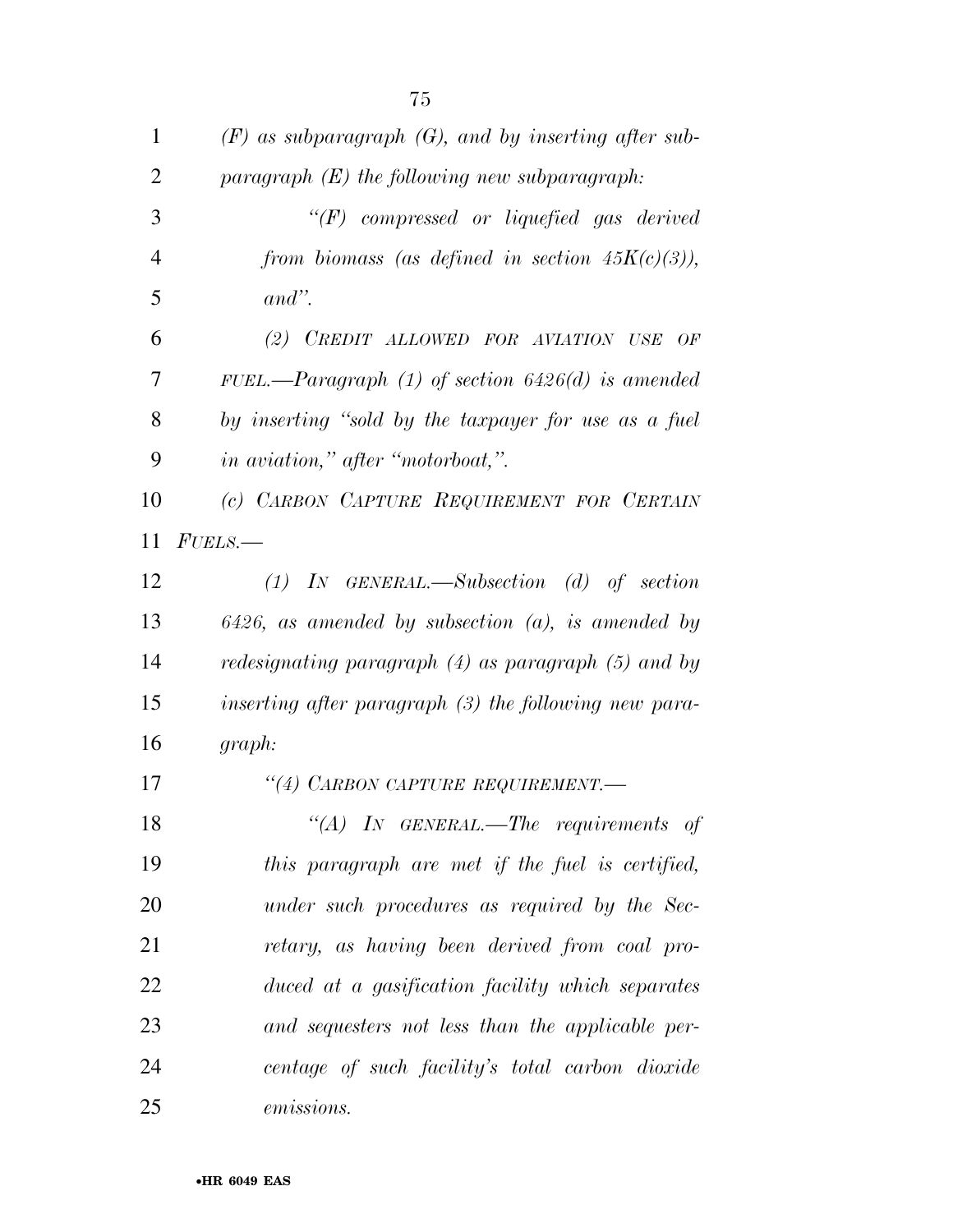| 1              | "(B) APPLICABLE PERCENTAGE.-For pur-                           |
|----------------|----------------------------------------------------------------|
| $\overline{2}$ | poses of subparagraph $(A)$ , the applicable per-              |
| 3              | centage is—                                                    |
| $\overline{4}$ | "(i) 50 percent in the case of fuel pro-                       |
| 5              | duced after September 30, 2009, and on or                      |
| 6              | before December 30, 2009, and                                  |
| 7              | "(ii) $75$ percent in the case of fuel pro-                    |
| 8              | duced after December 30, 2009.".                               |
| 9              | (2) CONFORMING AMENDMENT.—Subparagraph                         |
| 10             | $(E)$ of section 6426(d)(2) is amended by inserting            |
| 11             | "which meets the requirements of paragraph (4) and             |
| 12             | which is" after "any liquid fuel".                             |
| 13             | (d) EFFECTIVE DATE.—The amendments made by this                |
| 14             | section shall apply to fuel sold or used after the date of the |
| 15             | enactment of this Act.                                         |
| 16             | SEC. 205. CREDIT FOR NEW QUALIFIED PLUG-IN ELECTRIC            |
| 17             | <b>DRIVE MOTOR VEHICLES.</b>                                   |
| 18             | (a) PLUG-IN ELECTRIC DRIVE MOTOR VEHICLE CRED-                 |
| 19             | IT.—Subpart B of part IV of subchapter A of chapter 1          |
| 20             | (relating to other credits) is amended by adding at the end    |
| 21             | the following new section:                                     |
| 22             | "SEC. 30D. NEW QUALIFIED PLUG-IN ELECTRIC DRIVE                |
| 23             | <b>MOTOR VEHICLES.</b>                                         |
| 24             | "(a) ALLOWANCE OF CREDIT.—                                     |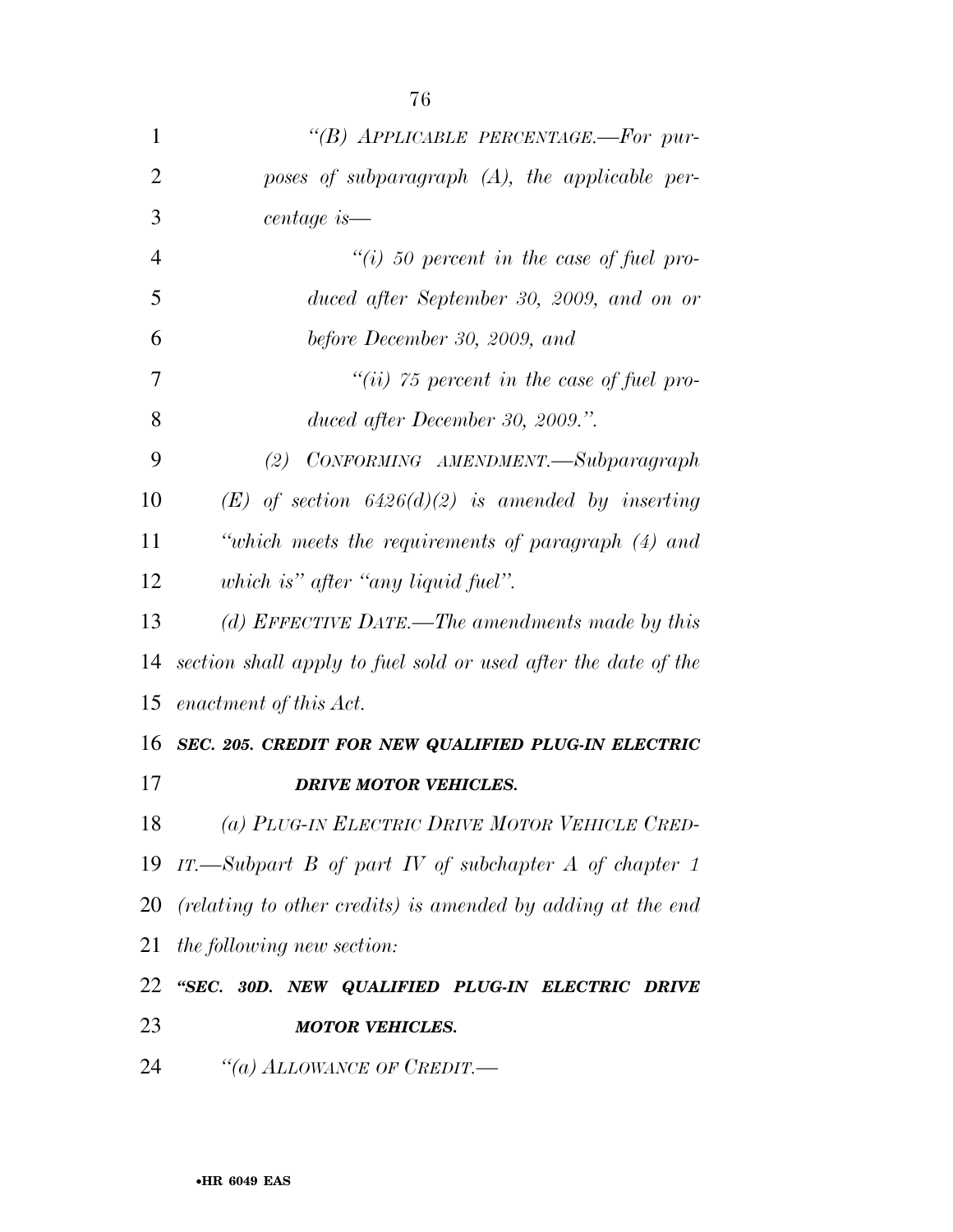| $\mathbf{1}$   | "(1) IN GENERAL.—There shall be allowed as a           |
|----------------|--------------------------------------------------------|
| $\overline{2}$ | credit against the tax imposed by this chapter for the |
| 3              | taxable year an amount equal to the applicable         |
| $\overline{4}$ | amount with respect to each new qualified plug-in      |
| 5              | electric drive motor vehicle placed in service by the  |
| 6              | taxpayer during the taxable year.                      |
| 7              | "(2) APPLICABLE AMOUNT.—For purposes<br>- of           |
| 8              | paragraph $(1)$ , the applicable amount is sum of-     |
| 9              | "(A) $$2,500, plus$                                    |
| 10             | "(B) $$417$ for each kilowatt hour of traction         |
| 11             | battery capacity in excess of 4 kilowatt hours.        |
| 12             | "(b) LIMITATIONS.—                                     |
| 13             | $``(1)$ LIMITATION BASED<br>ON<br>WEIGHT.—The          |
| 14             | amount of the credit allowed under subsection (a) by   |
| 15             | reason of subsection $(a)(2)$ shall not exceed—        |
| 16             | "(A) \$7,500, in the case of any new quali-            |
| 17             | fied plug-in electric drive motor vehicle with a       |
| 18             | gross vehicle weight rating of not more than           |
| 19             | 10,000 pounds,                                         |
| 20             | "(B) \$10,000, in the case of any new quali-           |
| 21             | fied plug-in electric drive motor vehicle with a       |
| 22             | gross vehicle weight rating of more than 10,000        |
| 23             | pounds but not more than 14,000 pounds,                |
| 24             | "(C) $$12,500$ , in the case of any new quali-         |
| 25             | fied plug-in electric drive motor vehicle with a       |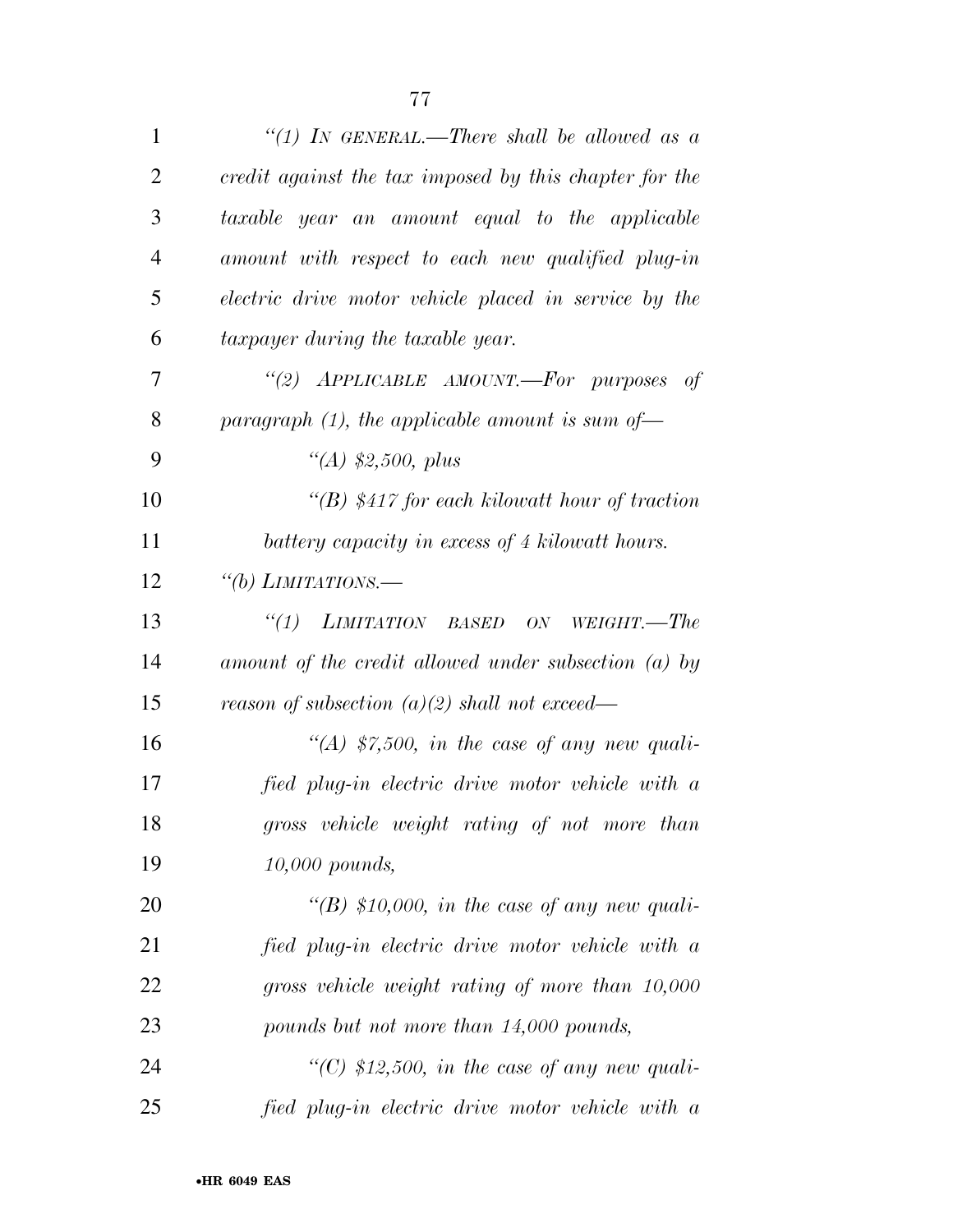| $\mathbf{1}$   | gross vehicle weight rating of more than 14,000     |
|----------------|-----------------------------------------------------|
| $\overline{2}$ | pounds but not more than 26,000 pounds, and         |
| 3              | "(D) \$15,000, in the case of any new quali-        |
| $\overline{4}$ | fied plug-in electric drive motor vehicle with a    |
| 5              | gross vehicle weight rating of more than 26,000     |
| 6              | pounds.                                             |
| $\overline{7}$ | "(2) LIMITATION ON NUMBER OF PASSENGER VE-          |
| 8              | HICLES AND LIGHT TRUCKS ELIGIBLE FOR CREDIT.-       |
| 9              | "(A) IN GENERAL.—In the case of a new               |
| 10             | qualified plug-in electric drive motor vehicle sold |
| 11             | during the phaseout period, only the applicable     |
| 12             | percentage of the credit otherwise allowable        |
| 13             | under subsection $(a)$ shall be allowed.            |
| 14             | "(B) PHASEOUT PERIOD.—For purposes of               |
| 15             | this subsection, the phaseout period is the period  |
| 16             | beginning with the second calendar quarter fol-     |
| 17             | lowing the calendar quarter which includes the      |
| 18             | first date on which the total number of such new    |
| 19             | qualified plug-in electric drive motor vehicles     |
| 20             | sold for use in the United States after December    |
| 21             | 31, 2008, is at least 250,000.                      |
| 22             | "(C) APPLICABLE PERCENTAGE.-For pur-                |
| 23             | poses of subparagraph $(A)$ , the applicable per-   |
| 24             | centage is—                                         |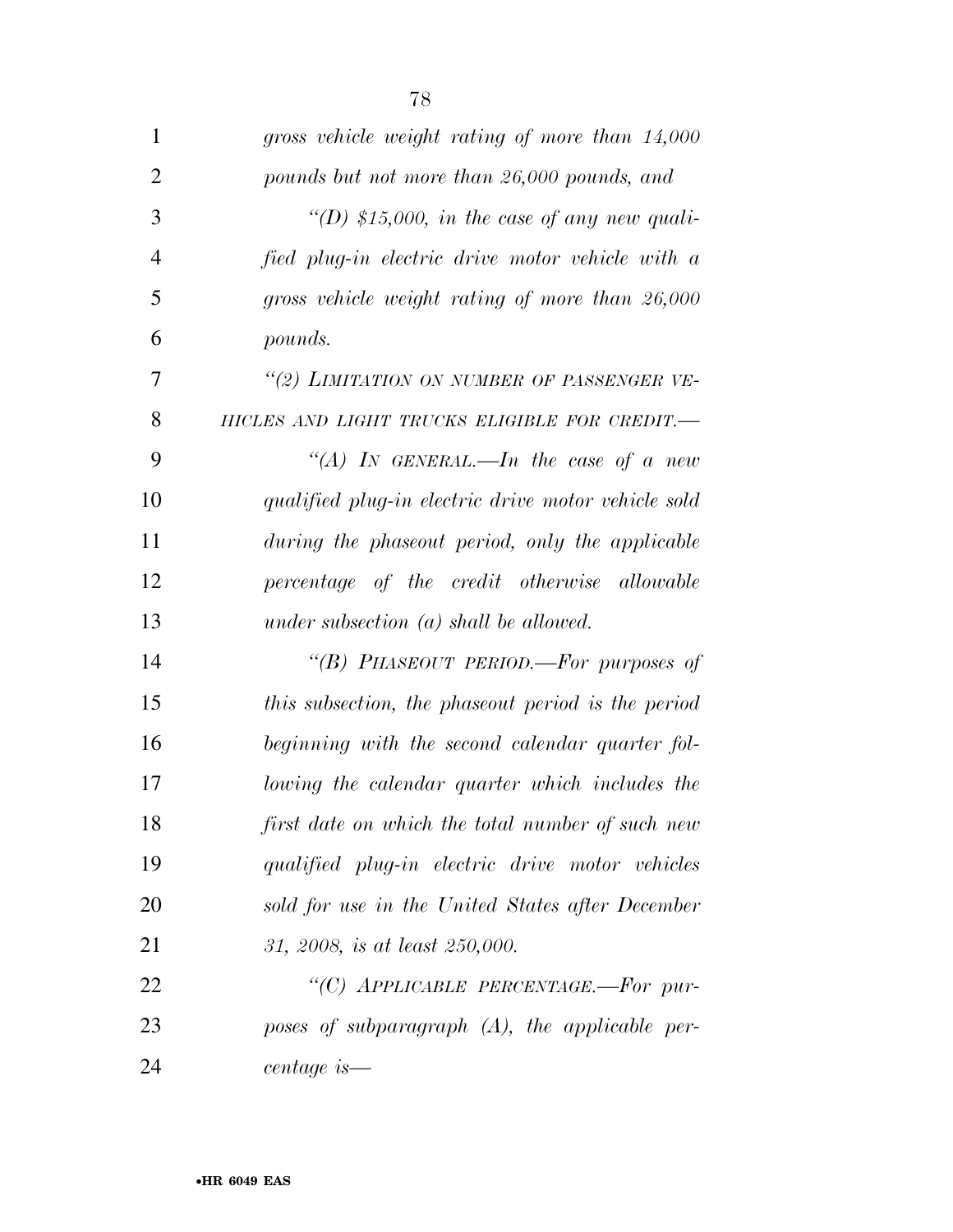| 1              | "(i) 50 percent for the first 2 calendar                   |
|----------------|------------------------------------------------------------|
| $\overline{2}$ | quarters of the phaseout period,                           |
| 3              | "(ii) 25 percent for the 3d and 4th cal-                   |
| 4              | endar quarters of the phaseout period, and                 |
| 5              | $``(iii)$ 0 percent for each calendar quar-                |
| 6              | ter thereafter.                                            |
| 7              | "(D) CONTROLLED GROUPS.—Rules similar                      |
| 8              | to the rules of section $30B(f)(4)$ shall apply for        |
| 9              | purposes of this subsection.                               |
| 10             | "(c) NEW QUALIFIED PLUG-IN ELECTRIC DRIVE                  |
| 11             | MOTOR VEHICLE.—For purposes of this section, the term      |
| 12             | 'new qualified plug-in electric drive motor vehicle' means |
| 13             | a motor vehicle-                                           |
| 14             | $\lq(1)$ which draws propulsion using a traction           |
| 15             | battery with at least 4 kilowatt hours of capacity,        |
| 16             | "(2) which uses an offboard source of energy to            |
| 17             | recharge such battery,                                     |
| 18             | "(3) which, in the case of a passenger vehicle or          |
| 19             | light truck which has a gross vehicle weight rating of     |
| 20             | not more than 8,500 pounds, has received a certificate     |
| 21             | of conformity under the Clean Air Act and meets or         |
| 22             | exceeds the equivalent qualifying California low emis-     |
| 23             | sion vehicle standard under section $243(e)(2)$ of the     |
| 24             | Clean Air Act for that make and model year, and            |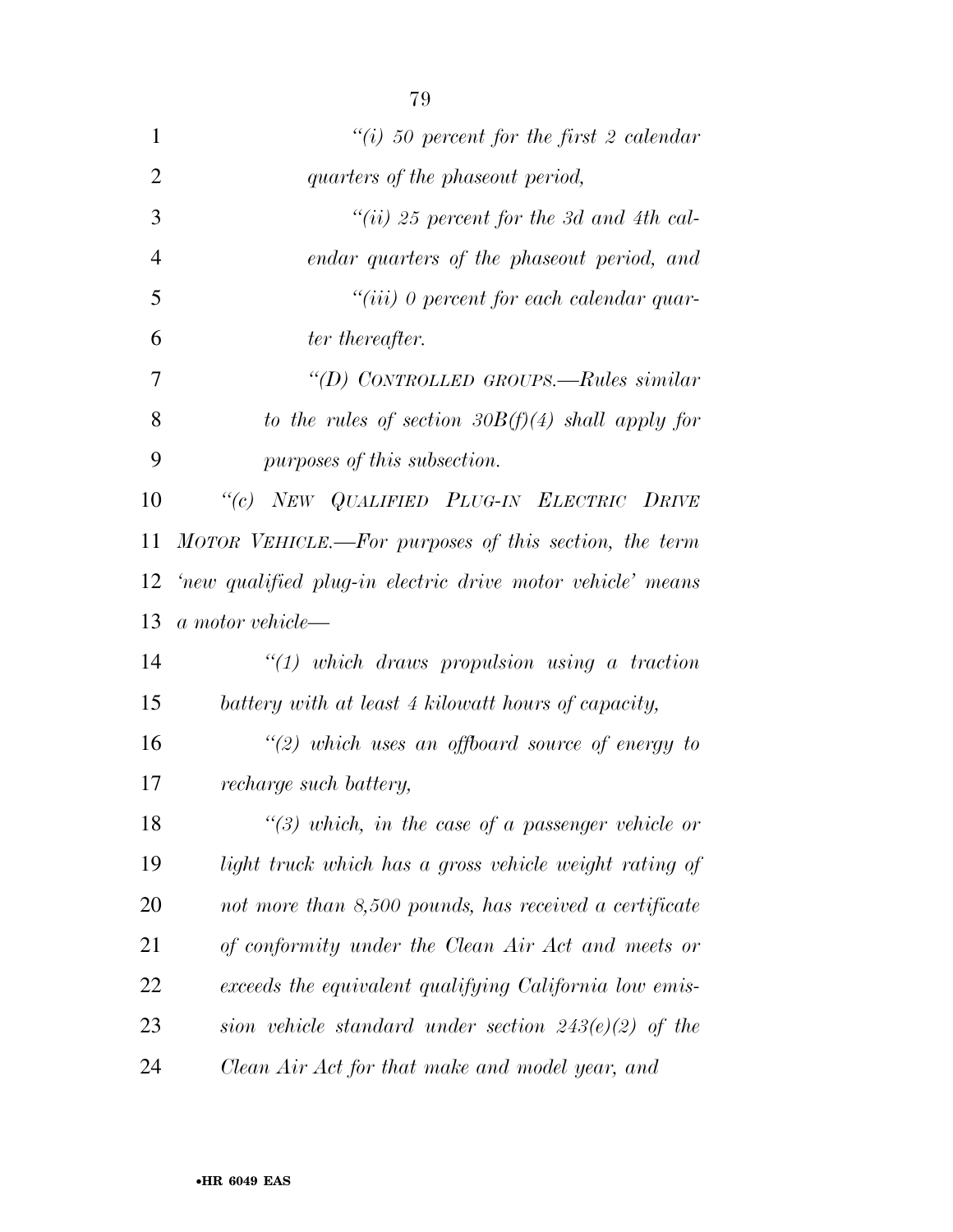| $\mathbf{1}$   | "(A) in the case of a vehicle having a gross             |
|----------------|----------------------------------------------------------|
| $\overline{2}$ | vehicle weight rating of $6,000$ pounds or less, the     |
| 3              | Bin 5 Tier II emission standard established in           |
| $\overline{4}$ | regulations prescribed by the Administrator of           |
| 5              | the Environmental Protection Agency under sec-           |
| 6              | tion $202(i)$ of the Clean Air Act for that make         |
| 7              | and model year vehicle, and                              |
| 8              | "(B) in the case of a vehicle having a gross             |
| 9              | vehicle weight rating of more than 6,000 pounds          |
| 10             | but not more than 8,500 pounds, the Bin 8 Tier           |
| 11             | II emission standard which is so established,            |
| 12             | $\lq(4)$ the original use of which commences with        |
| 13             | <i>the taxpayer,</i>                                     |
| 14             | $\lq(5)$ which is acquired for use or lease by the       |
| 15             | taxpayer and not for resale, and                         |
| 16             | $\lq(6)$ which is made by a manufacturer.                |
| 17             | "(d) APPLICATION WITH OTHER CREDITS.-                    |
| 18             | "(1) BUSINESS CREDIT TREATED AS PART OF                  |
| 19             | GENERAL BUSINESS CREDIT.—So much of the credit           |
| 20             | which would be allowed under subsection $(a)$ for any    |
| 21             | taxable year (determined without regard to this sub-     |
| 22             | section) that is attributable to property of a character |
| 23             | subject to an allowance for depreciation shall be treat- |
| 24             | ed as a credit listed in section 38(b) for such taxable  |
| 25             | <i>year</i> (and not allowed under subsection $(a)$ ).   |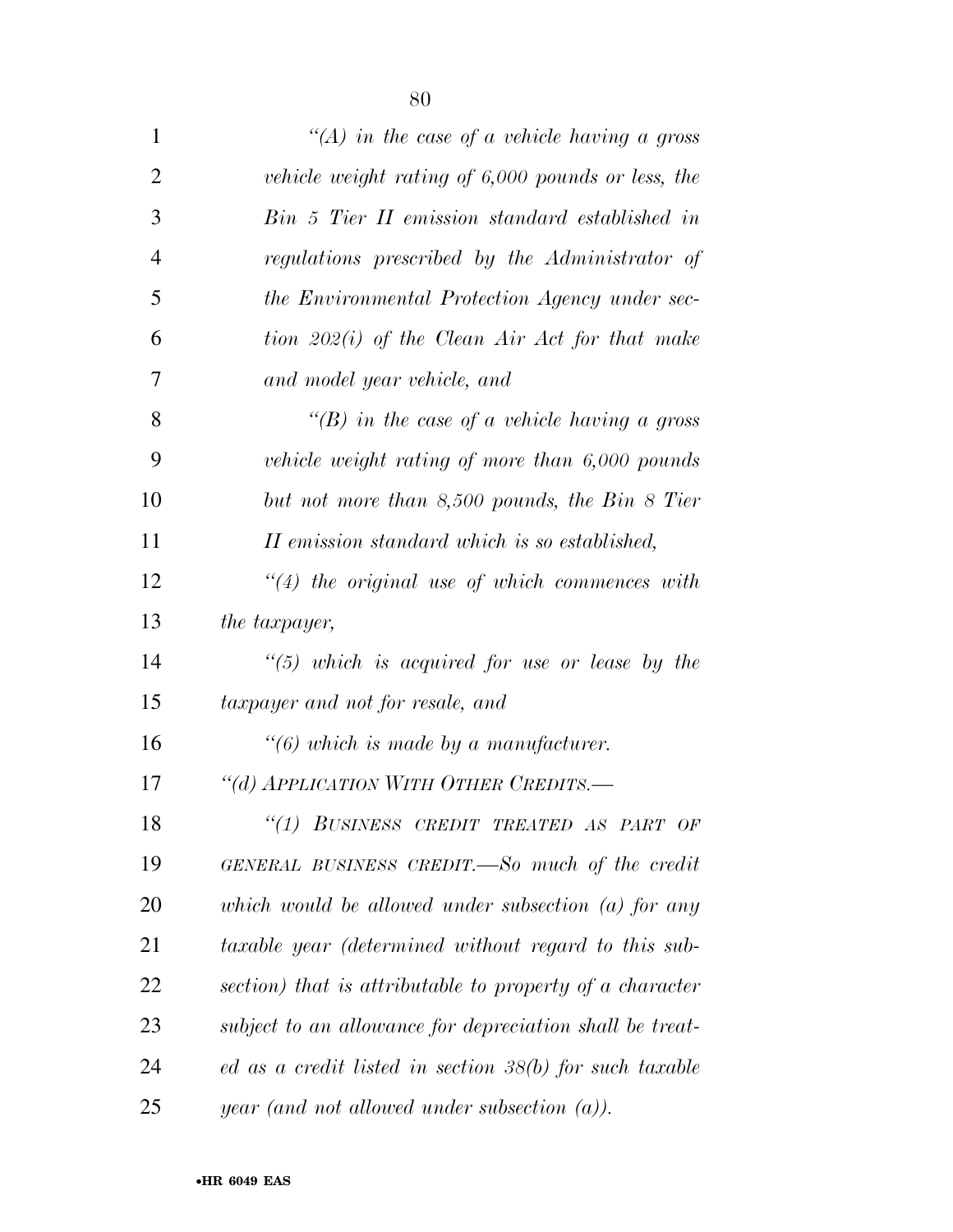| $\mathbf{1}$   | "(2) PERSONAL CREDIT.—                                  |
|----------------|---------------------------------------------------------|
| $\overline{2}$ | "(A) IN GENERAL.—For purposes of this                   |
| 3              | title, the credit allowed under subsection (a) for      |
| $\overline{4}$ | any taxable year (determined after application          |
| 5              | of paragraph $(1)$ ) shall be treated as a credit al-   |
| 6              | lowable under subpart A for such taxable year.          |
| 7              | "(B) LIMITATION BASED ON AMOUNT OF                      |
| 8              | $TAX$ —In the case of a taxable year to which sec-      |
| 9              | tion $26(a)(2)$ does not apply, the credit allowed      |
| 10             | under subsection (a) for any taxable year (deter-       |
| 11             | mined after application of paragraph $(1)$ ) shall      |
| 12             | not exceed the excess of $-$                            |
| 13             | "(i) the sum of the regular tax liability               |
| 14             | (as defined in section $26(b)$ ) plus the tax           |
| 15             | imposed by section 55, over                             |
| 16             | $``(ii)$ the sum of the credits allowable               |
| 17             | under subpart $A$ (other than this section              |
| 18             | and sections 23 and 25D) and section $27$               |
| 19             | for the taxable year.                                   |
| 20             | "(e) OTHER DEFINITIONS AND SPECIAL RULES.-For           |
| 21             | $purposes$ of this section—                             |
| 22             | "(1) MOTOR VEHICLE.—The term 'motor vehicle'            |
| 23             | has the meaning given such term by section $30(c)(2)$ . |
| 24             | "(2) OTHER TERMS.—The terms 'passenger auto-            |
| 25             | mobile', 'light truck', and 'manufacturer' have the     |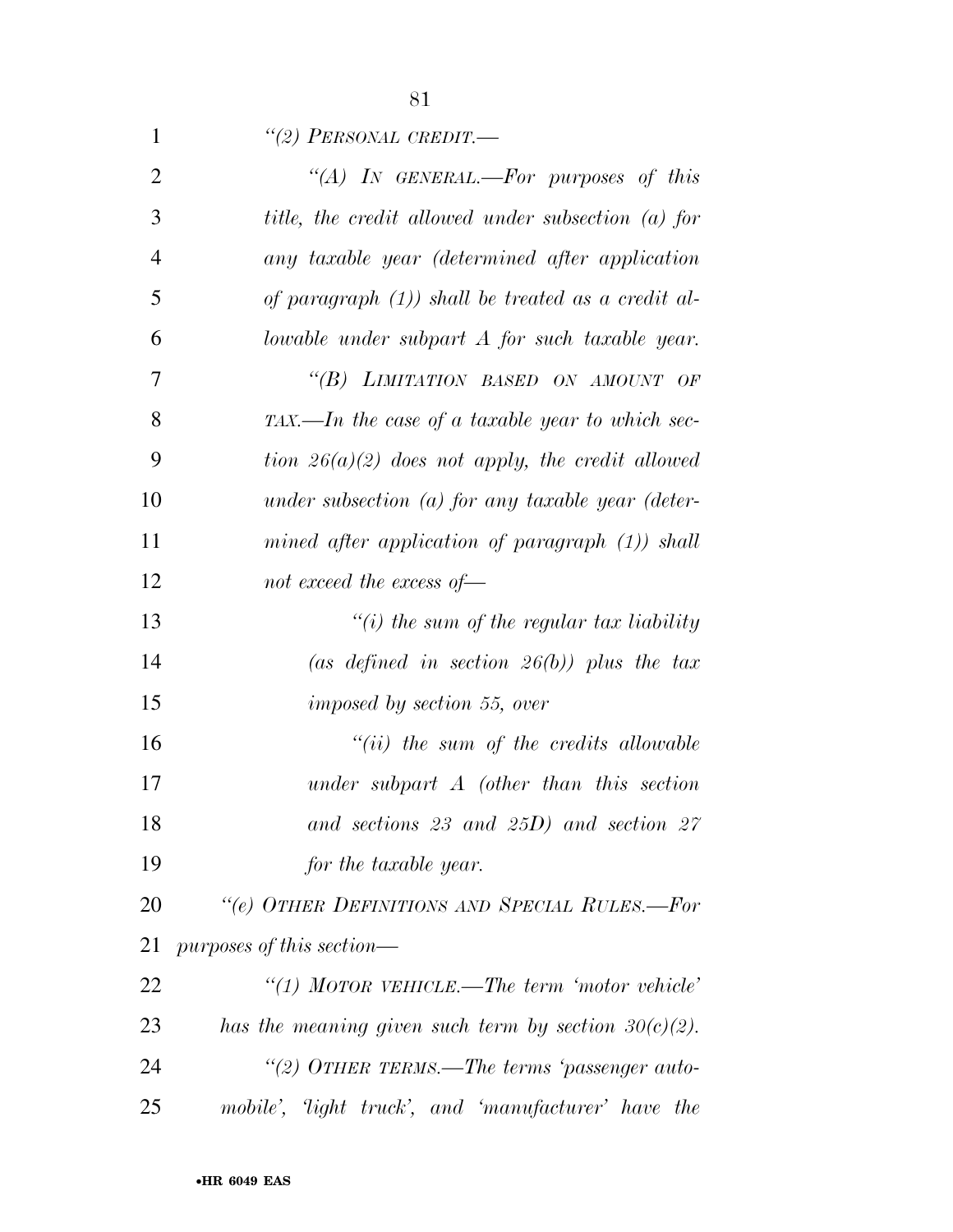| $\mathbf{1}$   | meanings given such terms in regulations prescribed               |
|----------------|-------------------------------------------------------------------|
| $\overline{2}$ | by the Administrator of the Environmental Protection              |
| 3              | Agency for purposes of the administration of title II             |
| $\overline{4}$ | of the Clean Air Act $(42 \text{ U.S.C. } 7521 \text{ et seq.}).$ |
| 5              | (3)<br>TRACTION BATTERY CAPACITY.-Traction                        |
| 6              | battery capacity shall be measured in kilowatt hours              |
| 7              | from a 100 percent state of charge to a zero percent              |
| 8              | state of charge.                                                  |
| 9              | "(4) REDUCTION IN BASIS.—For purposes of this                     |
| 10             | subtitle, the basis of any property for which a credit            |
| 11             | is allowable under subsection $(a)$ shall be reduced by           |
| 12             | the amount of such credit so allowed.                             |
| 13             | "(5) NO DOUBLE BENEFIT.—The amount of any                         |
| 14             | deduction or other credit allowable under this chapter            |
| 15             | for a new qualified plug-in electric drive motor vehi-            |
| 16             | cle shall be reduced by the amount of credit allowed              |
| 17             | under subsection $(a)$ for such vehicle for the taxable           |
| 18             | year.                                                             |
| 19             | "(6) PROPERTY USED BY TAX-EXEMPT ENTITY.-                         |
| <b>20</b>      | In the case of a vehicle the use of which is described            |
| 21             | in paragraph $(3)$ or $(4)$ of section 50(b) and which            |
| 22             | is not subject to a lease, the person who sold such ve-           |
| 23             | hicle to the person or entity using such vehicle shall            |
| 24             | be treated as the taxpayer that placed such vehicle in            |
| 25             | service, but only if such person clearly discloses to             |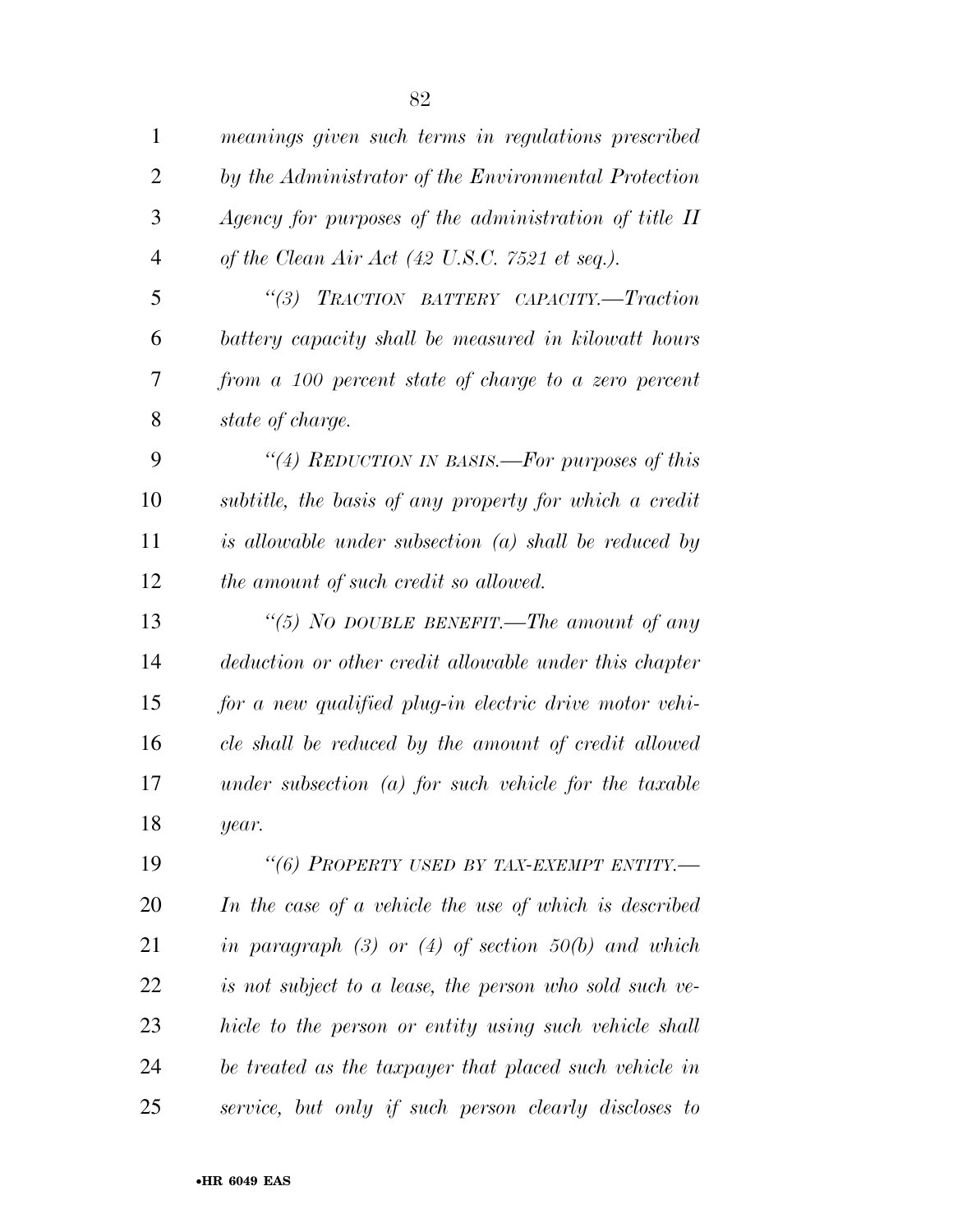| $\mathbf{1}$   | such person or entity in a document the amount of        |
|----------------|----------------------------------------------------------|
| $\overline{2}$ | any credit allowable under subsection $(a)$ with respect |
| 3              | to such vehicle (determined without regard to sub-       |
| $\overline{4}$ | section $(b)(2)$ ).                                      |
| 5              | "(7) PROPERTY USED OUTSIDE UNITED STATES,                |
| 6              | $ETC$ , NOT QUALIFIED.—No credit shall be allowable      |
| 7              | under subsection (a) with respect to any property re-    |
| 8              | ferred to in section $50(b)(1)$ or with respect to the   |
| 9              | portion of the cost of any property taken into account   |
| 10             | under section 179.                                       |
| 11             | "(8) RECAPTURE.—The Secretary shall, by regu-            |
| 12             | lations, provide for recapturing the benefit of any      |
| 13             | credit allowable under subsection $(a)$ with respect to  |
| 14             | any property which ceases to be property eligible for    |
| 15             | such credit (including recapture in the case of a lease  |
| 16             | period of less than the economic life of a vehicle).     |
| 17             | "(9) ELECTION TO NOT TAKE CREDIT.-No credit              |
| 18             | shall be allowed under subsection $(a)$ for any vehicle  |
| 19             | if the taxpayer elects not to have this section apply    |
| 20             | to such vehicle.                                         |
| 21             | "(10) INTERACTION WITH AIR QUALITY AND                   |
| 22             | MOTOR VEHICLE SAFETY STANDARDS.—Unless other-            |
| 23             | wise provided in this section, a motor vehicle shall     |
| 24             | not be considered eligible for a credit under this sec-  |
| 25             | tion unless such vehicle is in compliance with—          |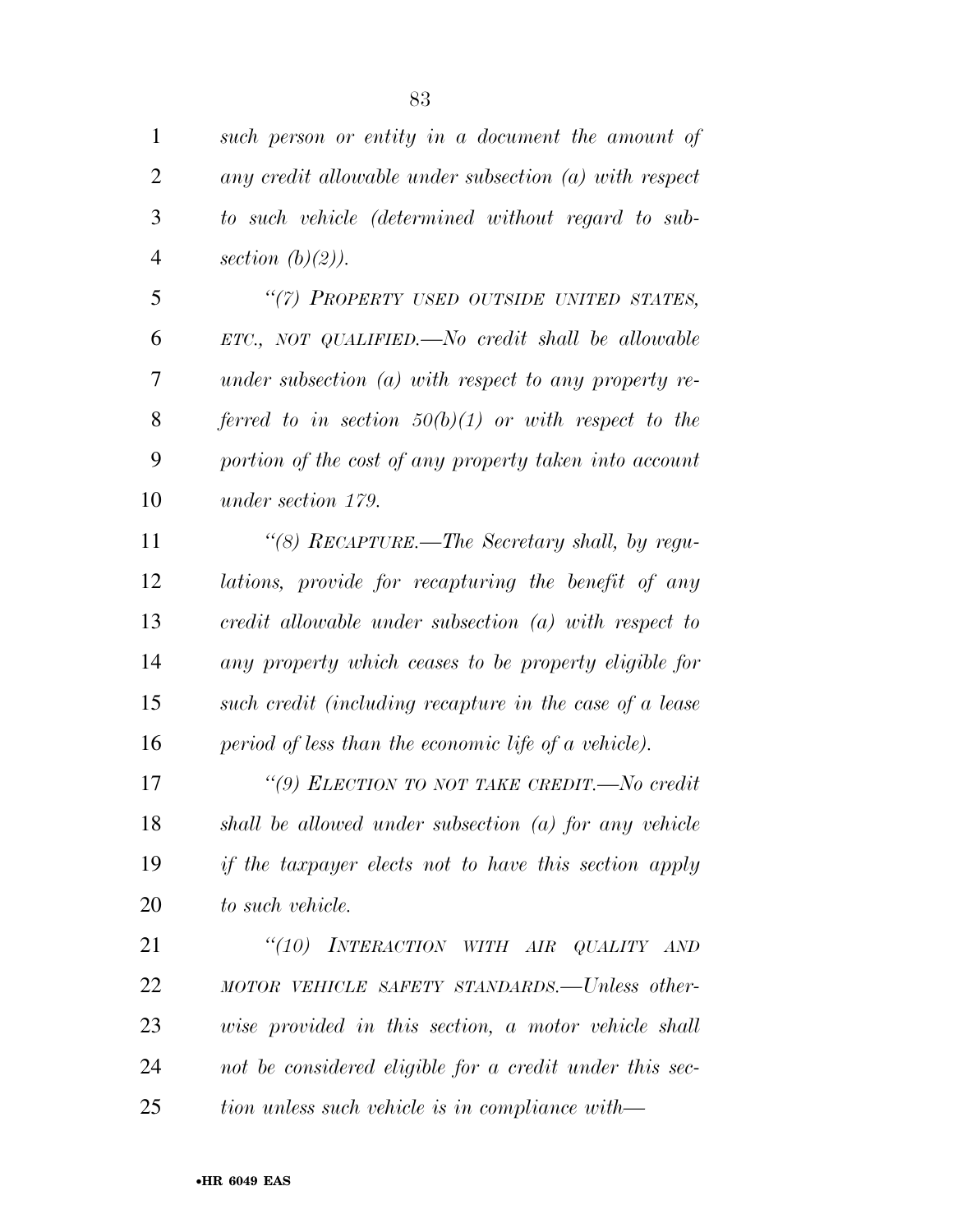| $\mathbf{1}$   | "(A) the applicable provisions of the Clean              |
|----------------|----------------------------------------------------------|
| $\overline{2}$ | Air Act for the applicable make and model year           |
| 3              | of the vehicle (or applicable air quality provi-         |
| $\overline{4}$ | sions of State law in the case of a State which          |
| 5              | has adopted such provision under a waiver                |
| 6              | under section 209(b) of the Clean Air Act), and          |
| 7              | $\lq\lq B$ the motor vehicle safety provisions of        |
| 8              | sections 30101 through 30169 of title 49, United         |
| 9              | States Code.                                             |
| 10             | "(f) REGULATIONS.—                                       |
| 11             | "(1) In GENERAL.—Except as provided in para-             |
| 12             | graph (2), the Secretary shall promulgate such regula-   |
| 13             | tions as necessary to carry out the provisions of this   |
| 14             | section.                                                 |
| 15             | "(2) COORDINATION IN PRESCRIPTION OF CER-                |
| 16             | TAIN REGULATIONS.—The Secretary of the Treasury,         |
| 17             | in coordination with the Secretary of Transportation     |
| 18             | and the Administrator of the Environmental Protec-       |
| 19             | tion Agency, shall prescribe such regulations as nec-    |
| 20             | essary to determine whether a motor vehicle meets the    |
| 21             | requirements to be eligible for a credit under this sec- |
| 22             | tion.                                                    |
| 23             | "(g) TERMINATION.—This section shall not apply to        |
| 24             | property purchased after December 31, 2014.".            |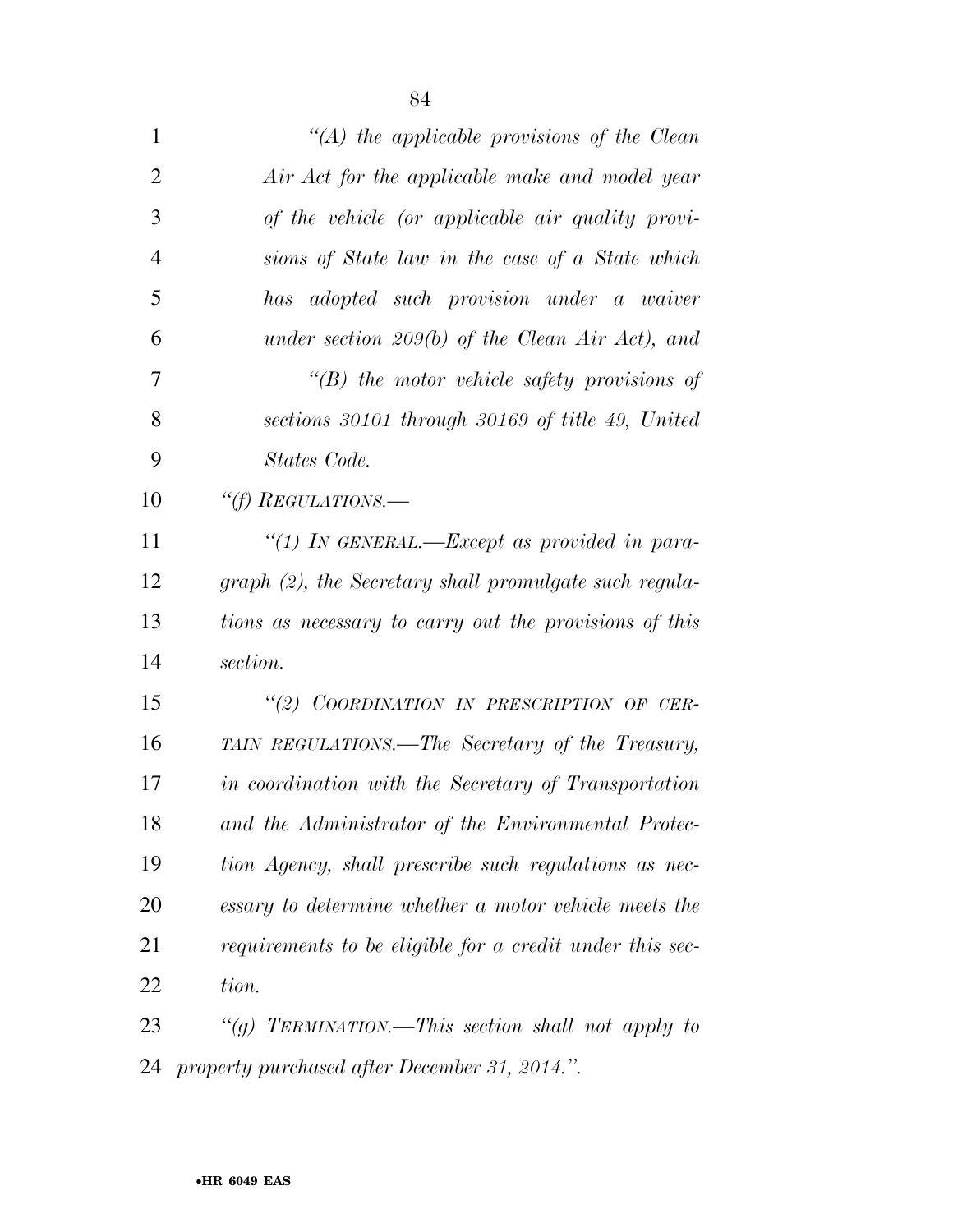*(b) COORDINATION WITH ALTERNATIVE MOTOR VEHI- CLE CREDIT.—Section 30B(d)(3) is amended by adding at the end the following new subparagraph:* 

 *''(D) EXCLUSION OF PLUG-IN VEHICLES.— Any vehicle with respect to which a credit is al- lowable under section 30D (determined without regard to subsection (d) thereof) shall not be taken into account under this section.''.* 

 *(c) CREDIT MADE PART OF GENERAL BUSINESS CREDIT.—Section 38(b), as amended by this Act, is amend- ed by striking ''plus'' at the end of paragraph (33), by strik- ing the period at the end of paragraph (34) and inserting ''plus'', and by adding at the end the following new para-graph:* 

 *''(35) the portion of the new qualified plug-in electric drive motor vehicle credit to which section 30D(d)(1) applies.''.* 

*(d) CONFORMING AMENDMENTS.—* 

 *(1)(A) Section 24(b)(3)(B), as amended by sec- tion 106, is amended by striking ''and 25D'' and in-serting ''25D, and 30D''.* 

 *(B) Section 25(e)(1)(C)(ii) is amended by insert-ing ''30D,'' after ''25D,''.*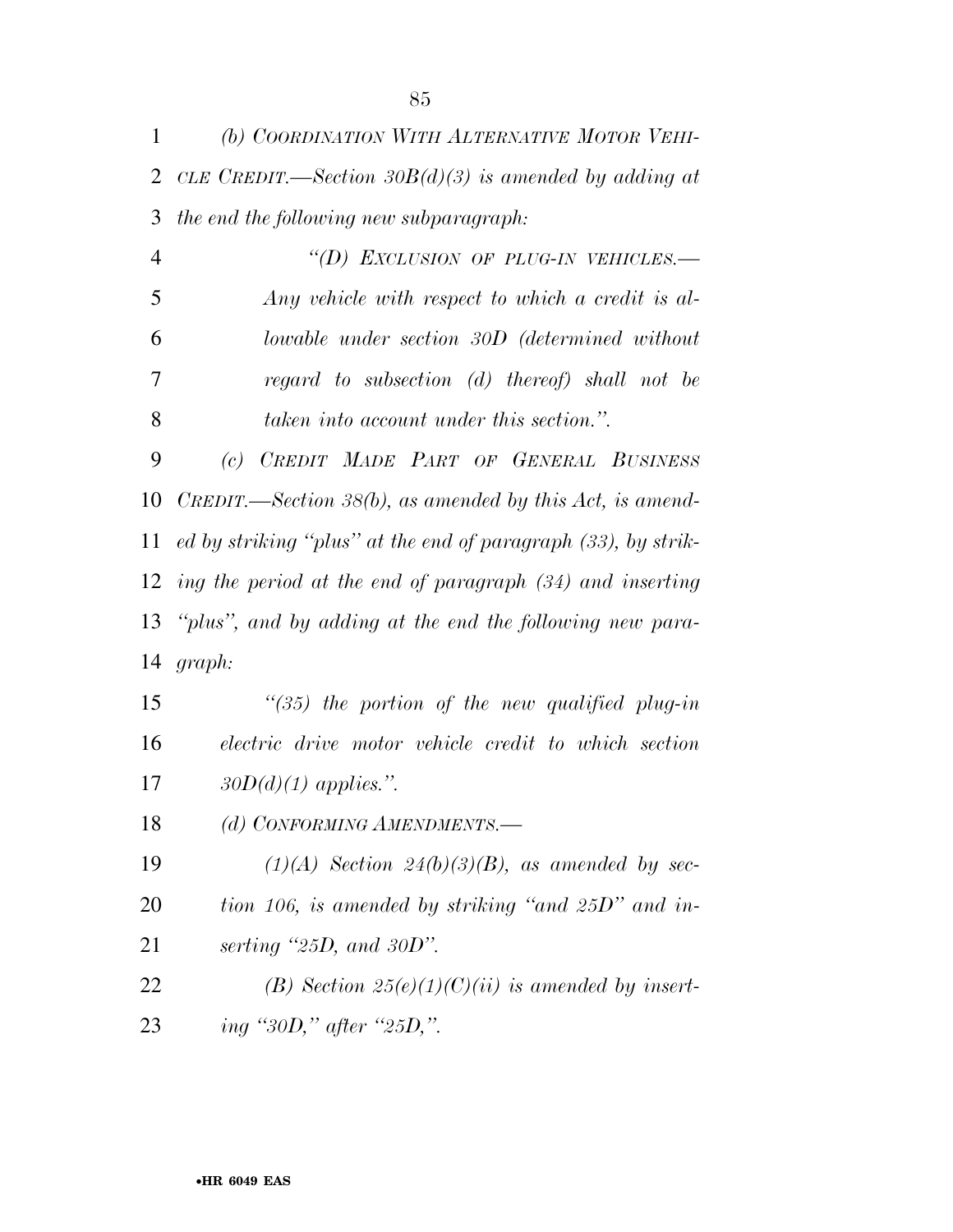| $\mathbf{1}$   | (C) Section $25B(g)(2)$ , as amended by section                   |
|----------------|-------------------------------------------------------------------|
| $\overline{2}$ | 106, is amended by striking "and $25D$ " and inserting            |
| 3              | ", $25D$ , and $30D$ ".                                           |
| $\overline{4}$ | (D) Section 26(a)(1), as amended by section 106,                  |
| 5              | is amended by striking "and 25D" and inserting                    |
| 6              | " $25D$ , and $30D$ ".                                            |
| 7              | $(E)$ Section 1400C(d)(2) is amended by striking                  |
| 8              | "and $25D$ " and inserting " $25D$ , and $30D$ ".                 |
| 9              | $(2)$ Section 1016 $(a)$ is amended by striking                   |
| 10             | "and" at the end of paragraph $(35)$ , by striking the            |
| 11             | period at the end of paragraph $(36)$ and inserting ",            |
| 12             | and", and by adding at the end the following new                  |
| 13             | paragraph:                                                        |
| 14             | $\lq(37)$ to the extent provided in section                       |
| 15             | $30D(e)(4)$ .".                                                   |
| 16             | $(3)$ Section 6501(m) is amended by inserting                     |
| 17             | "30D(e)(9)," after "30C(e)(5),".                                  |
| 18             | (4) The table of sections for subpart B of part IV                |
| 19             | of subchapter $A$ of chapter 1 is amended by adding               |
| 20             | at the end the following new item:                                |
|                | "Sec. 30D. New qualified plug-in electric drive motor vehicles.". |
| 21             | (e) EFFECTIVE DATE.—The amendments made by this                   |
| 22             | section shall apply to taxable years beginning after Decem-       |
| 23             | ber 31, 2008.                                                     |
| 24             | $(f)$ APPLICATION OF EGTRRA SUNSET.—The amend-                    |
|                | 25 ment made by subsection $(d)(1)(A)$ shall be subject to title  |

•**HR 6049 EAS**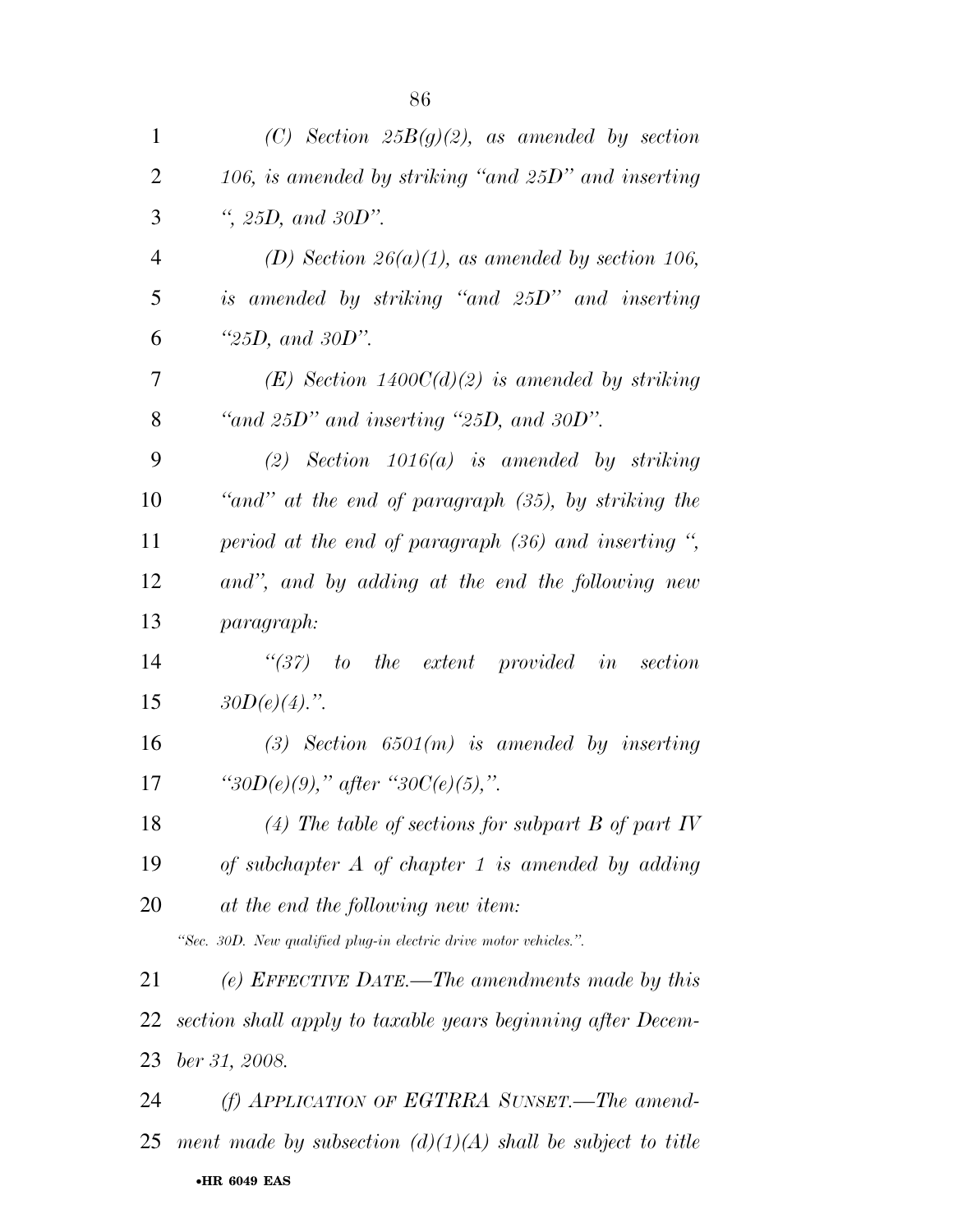|    | 1 IX of the Economic Growth and Tax Relief Reconciliation |
|----|-----------------------------------------------------------|
|    | 2 Act of 2001 in the same manner as the provision of such |
| 3  | Act to which such amendment relates.                      |
| 4  | SEC. 206. EXCLUSION FROM HEAVY TRUCK TAX FOR IDLING       |
| 5  | REDUCTION UNITS AND ADVANCED INSULA-                      |
| 6  | TION.                                                     |
| 7  | (a) In GENERAL.—Section 4053 is amended by adding         |
| 8  | at the end the following new paragraphs:                  |
| 9  | "(9) IDLING REDUCTION DEVICE.—Any device or               |
| 10 | system of devices which—                                  |
| 11 | $\lq\lq (A)$ is designed to provide to a vehicle          |
| 12 | those services (such as heat, air conditioning, or        |
| 13 | electricity) that would otherwise require the oper-       |
| 14 | ation of the main drive engine while the vehicle          |
| 15 | <i>is temporarily parked or remains stationary</i>        |
| 16 | using one or more devices affixed to a tractor,           |
| 17 | and                                                       |
| 18 | $\lq\lq(B)$ is determined by the Administrator of         |
| 19 | the Environmental Protection Agency, in con-              |
| 20 | sultation with the Secretary of Energy and the            |
| 21 | Secretary of Transportation, to reduce idling of          |
| 22 | such vehicle at a motor vehicle rest stop or other        |
| 23 | location where such vehicles are temporarily              |
| 24 | parked or remain stationary.                              |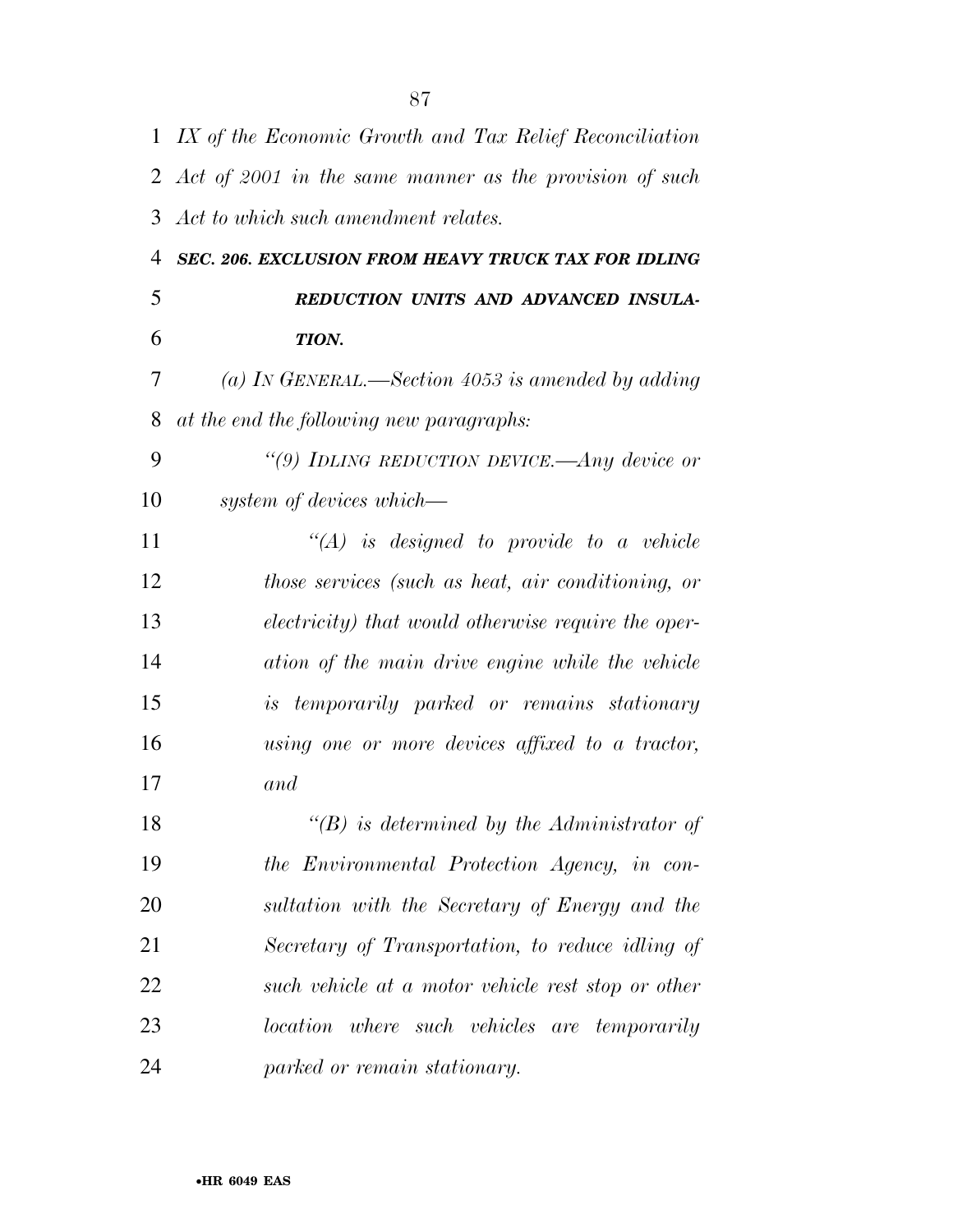| $\mathbf{1}$   | "(10) ADVANCED INSULATION.—Any insulation                     |
|----------------|---------------------------------------------------------------|
| $\overline{2}$ | that has an $R$ value of not less than $R35$ per inch.".      |
| 3              | (b) EFFECTIVE DATE.—The amendment made by this                |
| $\overline{4}$ | section shall apply to sales or installations after the date  |
| 5              | of the enactment of this Act.                                 |
| 6              | SEC. 207. ALTERNATIVE FUEL VEHICLE REFUELING PROP-            |
| 7              | <b>ERTY CREDIT.</b>                                           |
| 8              | (a) EXTENSION OF CREDIT.—Paragraph $(2)$ of section           |
| 9              | $30C(g)$ is amended by striking "December 31, 2009" and       |
|                | 10 <i>inserting "December 31, 2010"</i> .                     |
| 11             | (b) INCLUSION OF ELECTRICITY AS A CLEAN-BURNING               |
| 12             | FUEL.—Section 30 $C(c)(2)$ is amended by adding at the end    |
| 13             | the following new subparagraph:                               |
| 14             | " $(C)$ Electricity.".                                        |
| 15             | (c) EFFECTIVE DATE.—The amendments made by this               |
| 16             | section shall apply to property placed in service after the   |
|                | 17 date of the enactment of this Act, in taxable years ending |

*after such date.*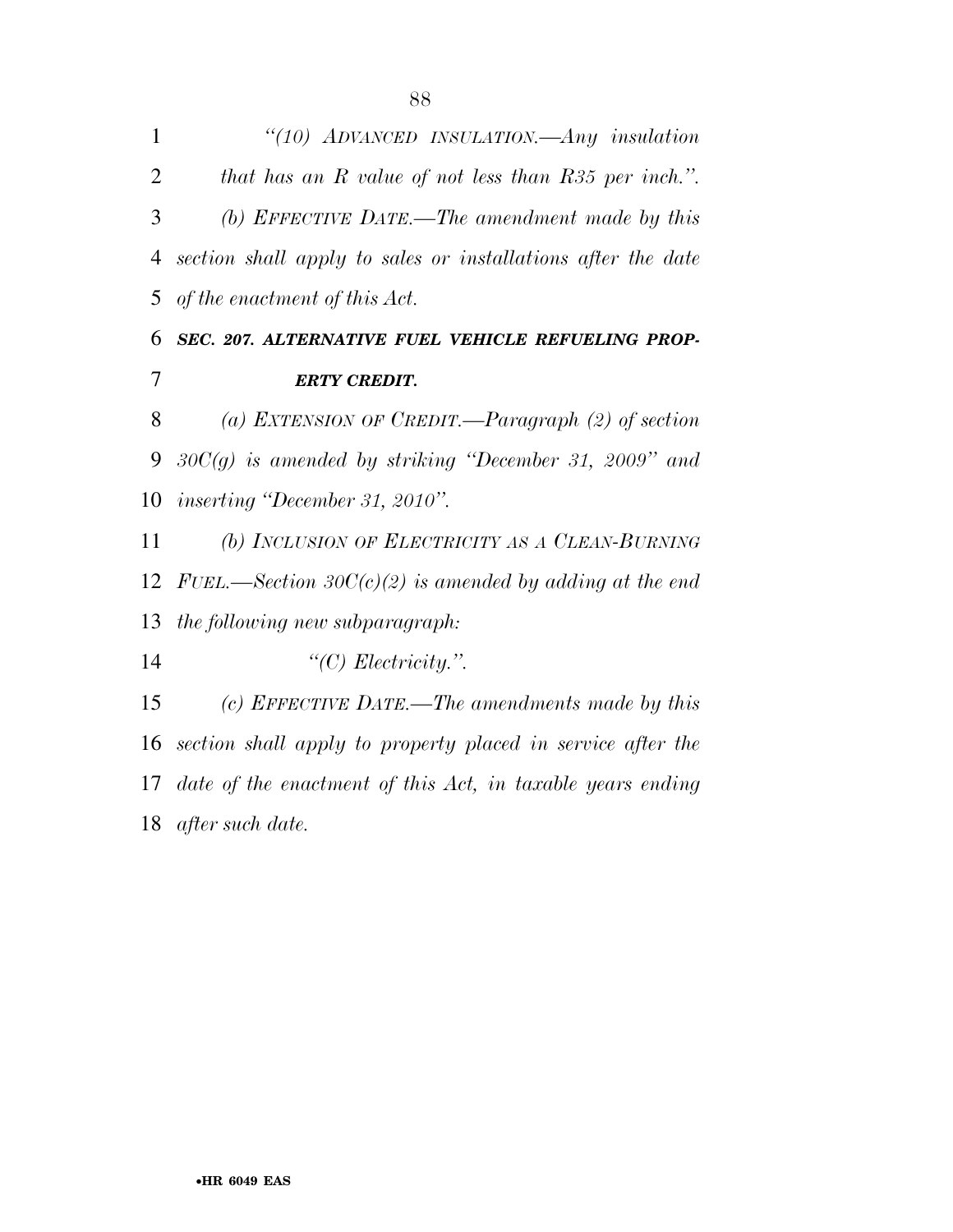*FUELS AND MIXTURES TREATED AS QUALI- FYING INCOME FOR PUBLICLY TRADED PART-NERSHIPS.* 

 *(a) IN GENERAL.—Subparagraph (E) of section 7704(d)(1), as amended by this Act, is amended by striking ''or industrial source carbon dioxide'' and inserting '', in- dustrial source carbon dioxide, or the transportation or storage of any fuel described in subsection (b), (c), (d), or (e) of section 6426, or any alcohol fuel defined in section 6426(b)(4)(A) or any biodiesel fuel as defined in section 40A(d)(1)'' after ''timber)''.* 

 *(b) EFFECTIVE DATE.—The amendment made by this section shall take effect on the date of the enactment of this Act, in taxable years ending after such date.* 

 *SEC. 209. EXTENSION AND MODIFICATION OF ELECTION TO EXPENSE CERTAIN REFINERIES.* 

*(a) EXTENSION.—Paragraph (1) of section 179C(c)* 

*(relating to qualified refinery property) is amended—* 

 *(1) by striking ''January 1, 2012'' in subpara-graph (B) and inserting ''January 1, 2014'', and* 

 *(2) by striking ''January 1, 2008'' each place it appears in subparagraph (F) and inserting ''January 1, 2010''.*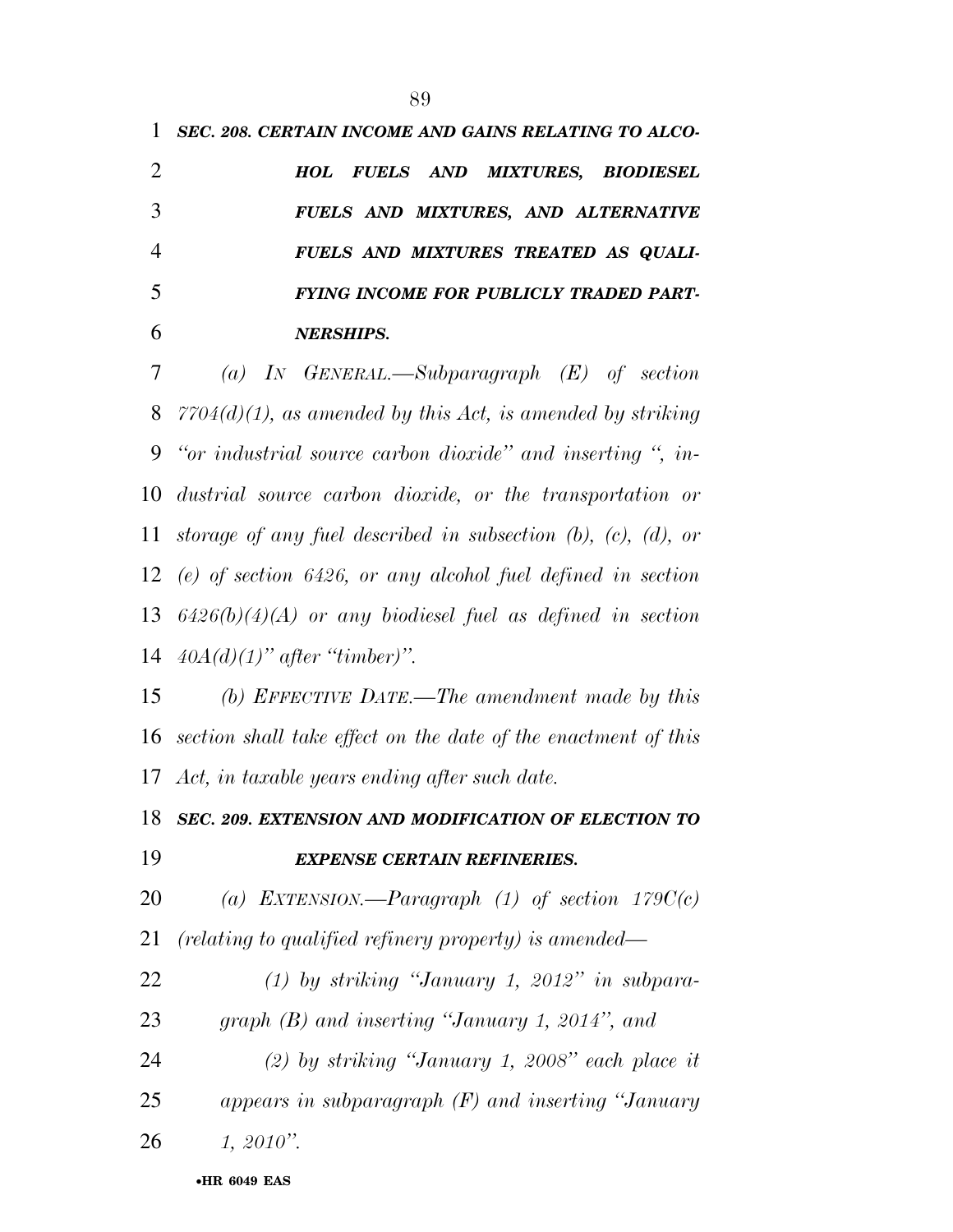| $\overline{2}$ | TAR SANDS.-                                                 |
|----------------|-------------------------------------------------------------|
| 3              | (1) IN GENERAL.—Subsection (d) of section $179C$            |
| 4              | is amended by inserting ", or directly from shale or        |
| 5              | tar sands" after "(as defined in section $45K(c)$ )".       |
| 6              | (2) CONFORMING AMENDMENT.— $Paragnaph$ (2)                  |
| 7              | of section $179C(e)$ is amended by inserting "shale, tar    |
| 8              | sands, or" before "qualified fuels".                        |
| 9              | (c) EFFECTIVE DATE.—The amendments made by this             |
| 10             | section shall apply to property placed in service after the |
| 11             | date of the enactment of this Act.                          |
| 12             | SEC. 210. EXTENSION OF SUSPENSION OF TAXABLE INCOME         |
|                |                                                             |
| 13             | <b>LIMIT ON PERCENTAGE DEPLETION FOR OIL</b>                |
| 14             | AND NATURAL GAS PRODUCED FROM MAR-                          |
| 15             | <b>GINAL PROPERTIES.</b>                                    |
| 16             | Subparagraph $(H)$ of section 613A(c)(6) (relating to       |
| 17             | oil and gas produced from marginal properties) is amended   |
| 18             | by striking "for any taxable year" and all that follows and |
|                | 19 <i>inserting</i> "for any taxable year—                  |
| 20             | ``(i)<br>beginning after December 31,                       |
| 21             | 1997, and before January 1, 2008, or                        |
| 22             | $``(ii)$ beginning after December 31,                       |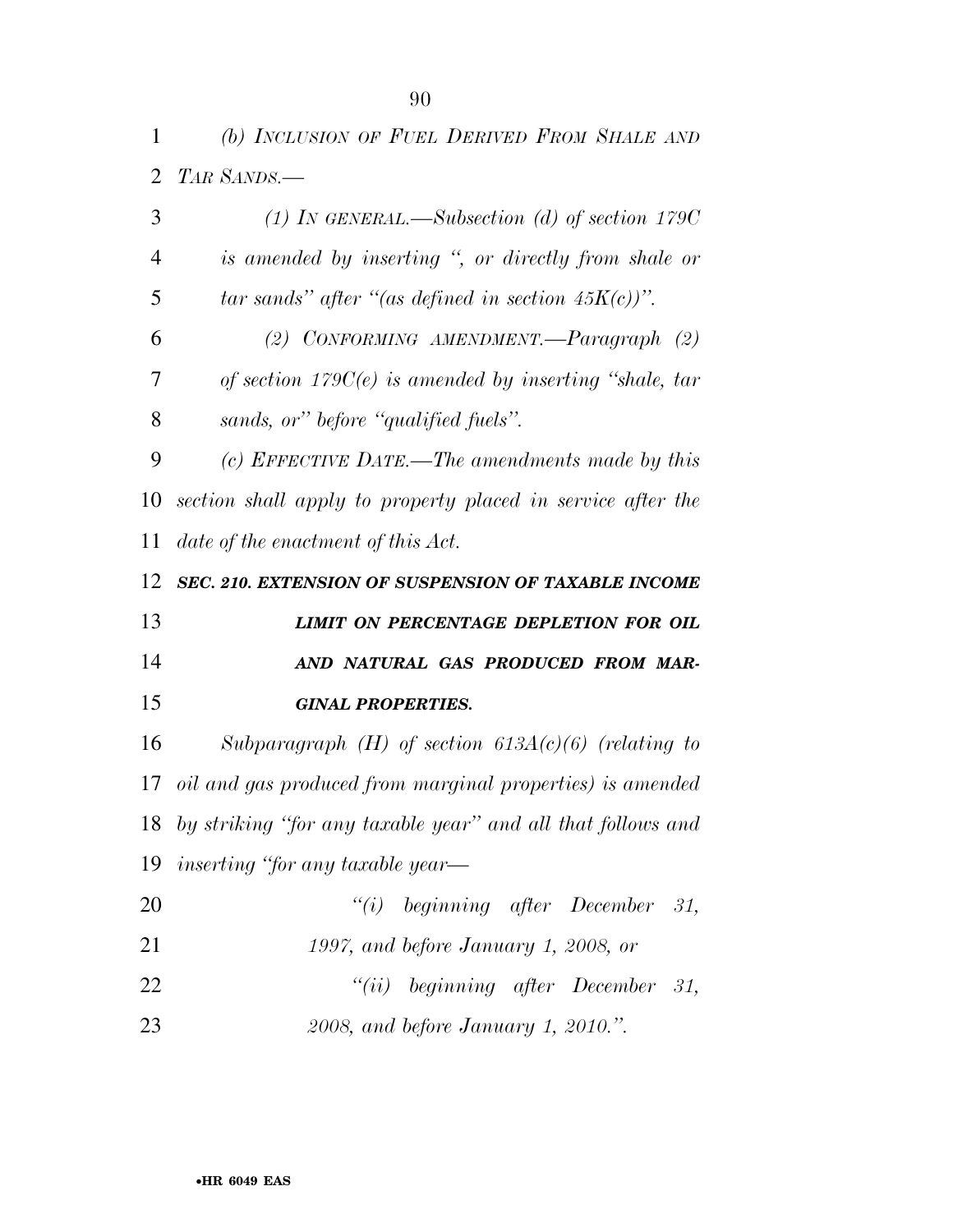| 1  | <b>SEC. 211. TRANSPORTATION FRINGE BENEFIT TO BICYCLE</b>      |
|----|----------------------------------------------------------------|
| 2  | <b>COMMUTERS.</b>                                              |
| 3  | (a) IN GENERAL.—Paragraph (1) of section 132(f) is             |
| 4  | amended by adding at the end the following:                    |
| 5  | " $(D)$ Any qualified bicycle commuting re-                    |
| 6  | <i>imbursement.</i> "                                          |
| 7  | (b) LIMITATION ON EXCLUSION.—Paragraph $(2)$ of                |
| 8  | section 132(f) is amended by striking "and" at the end of      |
| 9  | subparagraph $(A)$ , by striking the period at the end of sub- |
| 10 | paragraph $(B)$ and inserting ", and", and by adding at        |
| 11 | the end the following new subparagraph:                        |
| 12 | $\lq$ (C) the applicable annual limitation in                  |
| 13 | the case of any qualified bicycle commuting re-                |
| 14 | <i>imbursement.</i> "                                          |
| 15 | (c) DEFINITIONS.—Paragraph (5) of section 132(f) is            |
| 16 | amended by adding at the end the following:                    |
| 17 | DEFINITIONS RELATED<br>$\lq (F)$<br>TО<br><b>BICYCLE</b>       |
| 18 | COMMUTING REIMBURSEMENT.-                                      |
| 19 | $``(i)$ QUALIFIED BICYCLE COMMUTING                            |
| 20 | REIMBURSEMENT.—The term 'qualified bi-                         |
| 21 | cycle commuting reimbursement' means,                          |
| 22 | with respect to any calendar year, any em-                     |
| 23 | ployer reimbursement during the 15-month                       |
| 24 | period beginning with the first day of such                    |
| 25 | calendar year for reasonable expenses in-                      |
| 26 | curred by the employee during such cal-                        |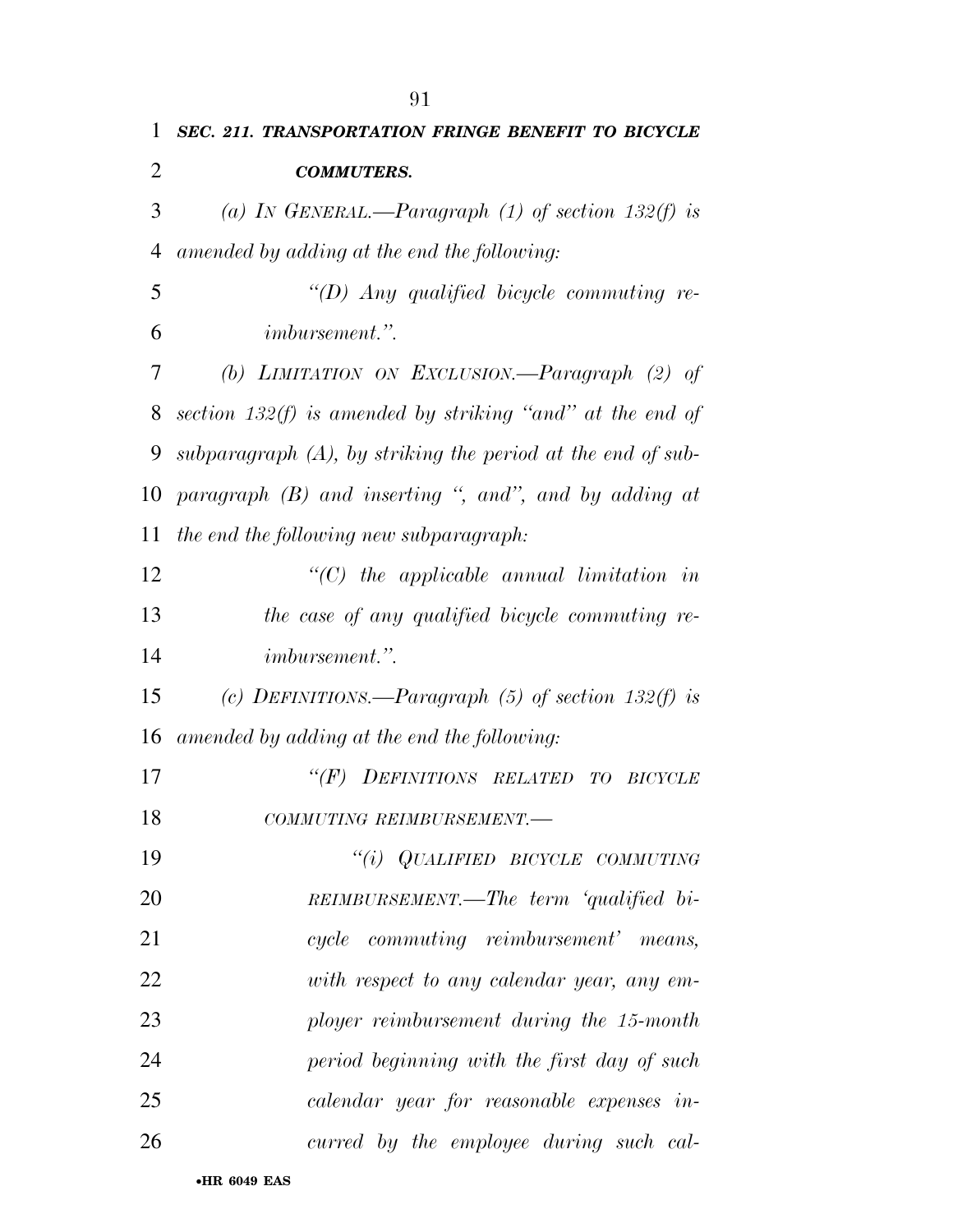| $\mathbf{1}$   | endar year for the purchase of a bicycle and                |
|----------------|-------------------------------------------------------------|
| $\overline{2}$ | bicycle improvements, repair, and storage,                  |
| 3              | <i>if such bicycle is regularly used for travel</i>         |
| $\overline{4}$ | between the employee's residence and place                  |
| 5              | of employment.                                              |
| 6              | "(ii) APPLICABLE ANNUAL<br>LIMITA-                          |
| 7              | TION.—The term 'applicable annual limita-                   |
| 8              | tion' means, with respect to any employee                   |
| 9              | for any calendar year, the product of \$20                  |
| 10             | multiplied by the number of qualified bicy-                 |
| 11             | cle commuting months during such year.                      |
| 12             | "(iii) QUALIFIED BICYCLE COMMUTING                          |
| 13             | MONTH.—The term 'qualified bicycle com-                     |
| 14             | muting month' means, with respect to any                    |
| 15             | employee, any month during which such                       |
| 16             | $employee$ —                                                |
| 17             | "(I) regularly uses the bicycle for                         |
| 18             | a substantial portion of the travel be-                     |
| 19             | tween the employee's residence and                          |
| 20             | place of employment, and                                    |
| 21             | $\lq (II)$ does not receive any benefit                     |
| 22             | described in subparagraph $(A)$ , $(B)$ , or                |
| 23             | $(C)$ of paragraph $(1)$ .".                                |
| 24             | CONSTRUCTIVE RECEIPT OF BENEFIT.-Para-<br>(d)               |
| 25             | graph (4) of section 132(f) is amended by inserting "(other |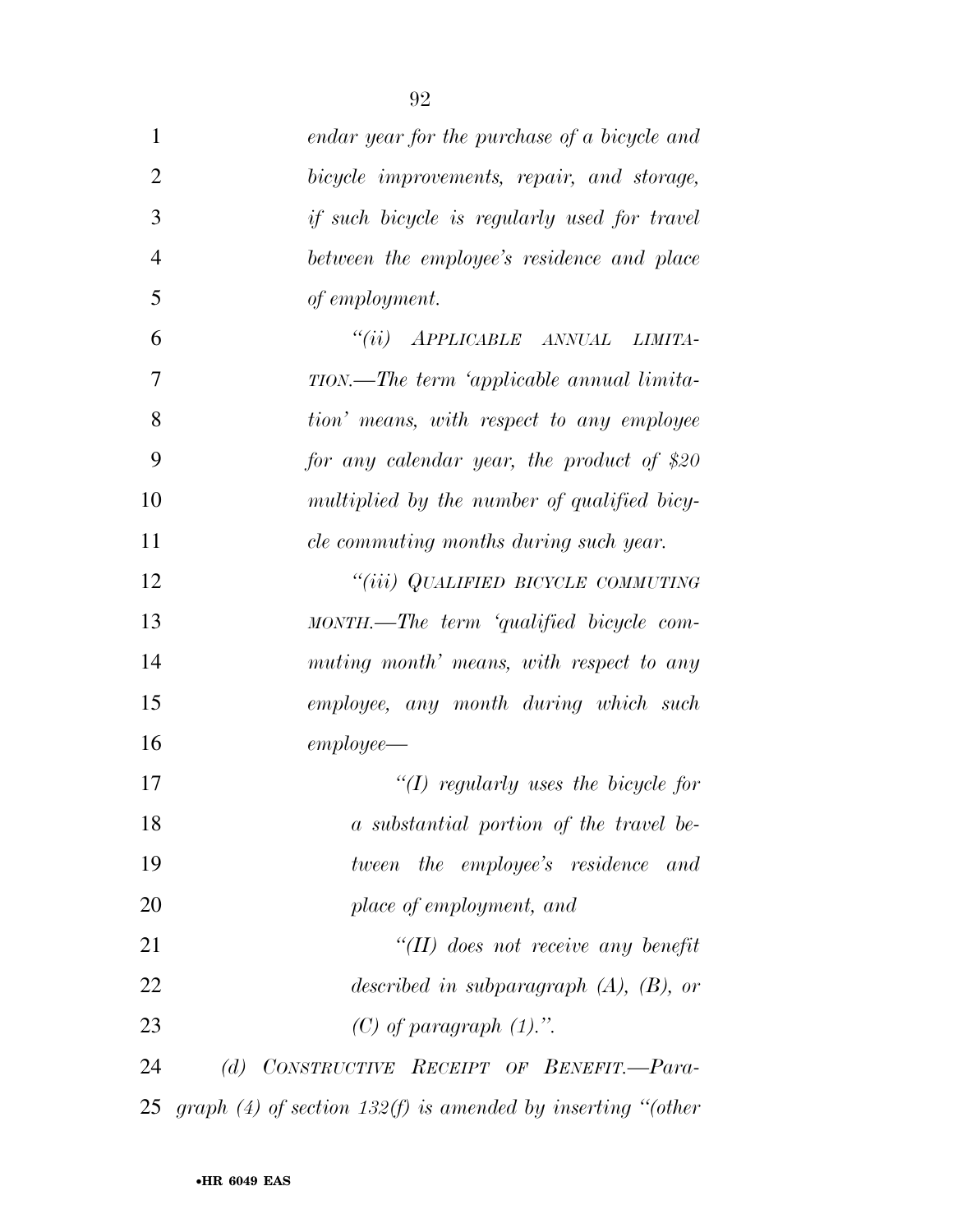*than a qualified bicycle commuting reimbursement)'' after* 

*''qualified transportation fringe''.* 

 *(e) EFFECTIVE DATE.—The amendments made by this section shall apply to taxable years beginning after Decem-ber 31, 2008.* 

## *TITLE III—ENERGY CONSERVA- TION AND EFFICIENCY PROVI-SIONS*

## *SEC. 301. QUALIFIED ENERGY CONSERVATION BONDS.*

 *(a) IN GENERAL.—Subpart I of part IV of subchapter A of chapter 1, as amended by section 107, is amended by adding at the end the following new section:* 

## *''SEC. 54D. QUALIFIED ENERGY CONSERVATION BONDS.*

 *''(a) QUALIFIED ENERGY CONSERVATION BOND.—For purposes of this subchapter, the term 'qualified energy con- servation bond' means any bond issued as part of an issue if—* 

 *''(1) 100 percent of the available project proceeds of such issue are to be used for one or more qualified conservation purposes,* 

 *''(2) the bond is issued by a State or local gov-ernment, and* 

 *''(3) the issuer designates such bond for purposes of this section.*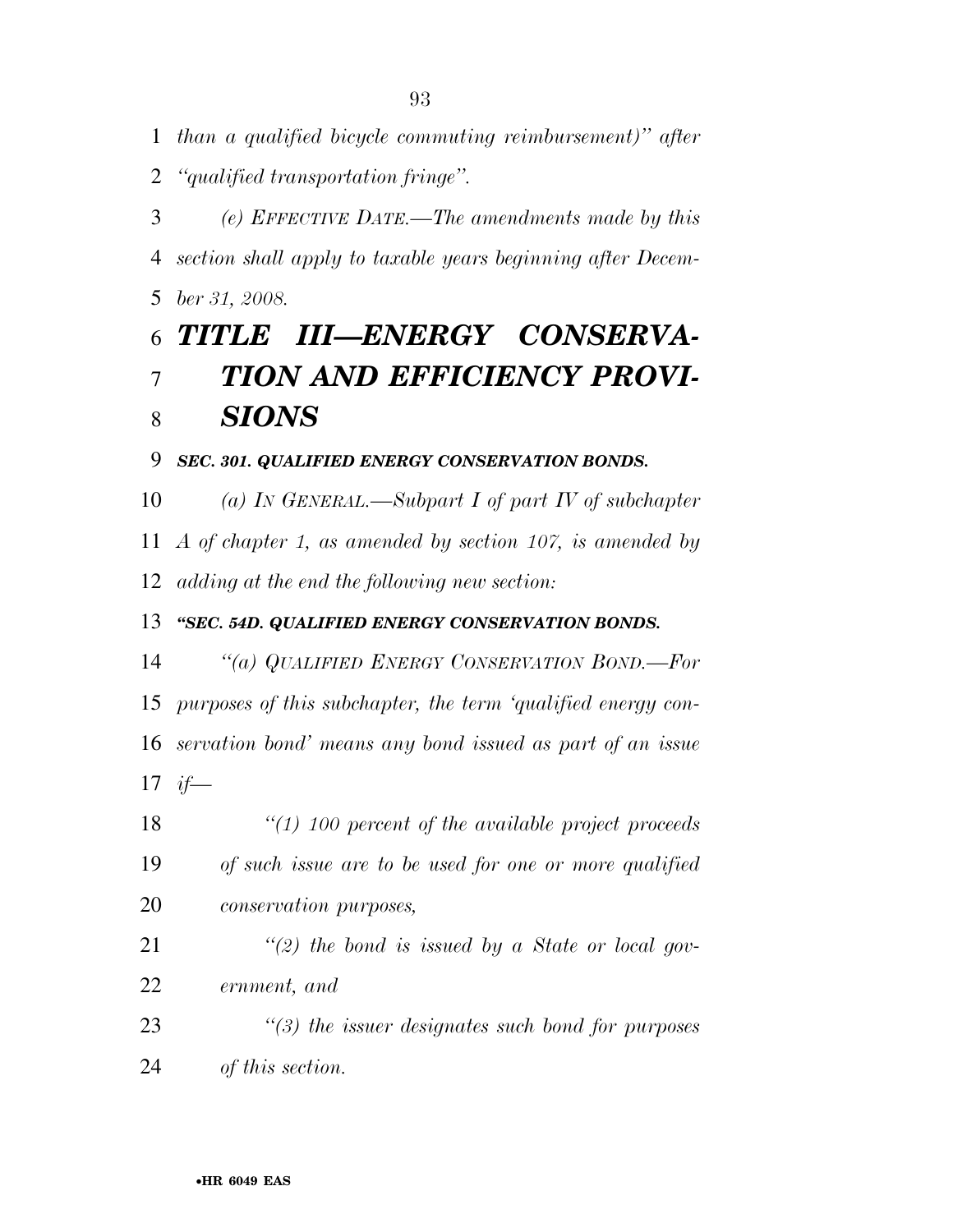*''(b) REDUCED CREDIT AMOUNT.—The annual credit determined under section 54A(b) with respect to any quali- fied energy conservation bond shall be 70 percent of the amount so determined without regard to this subsection.* 

 *''(c) LIMITATION ON AMOUNT OF BONDS DES- IGNATED.—The maximum aggregate face amount of bonds which may be designated under subsection (a) by any issuer shall not exceed the limitation amount allocated to such issuer under subsection (e).* 

 *''(d) NATIONAL LIMITATION ON AMOUNT OF BONDS DESIGNATED.—There is a national qualified energy con-servation bond limitation of \$800,000,000.* 

*''(e) ALLOCATIONS.—* 

 *''(1) IN GENERAL.—The limitation applicable under subsection (d) shall be allocated by the Sec- retary among the States in proportion to the popu-lation of the States.* 

 *''(2) ALLOCATIONS TO LARGEST LOCAL GOVERN-MENTS.—* 

 *''(A) IN GENERAL.—In the case of any State in which there is a large local government, each such local government shall be allocated a portion of such State's allocation which bears the same ratio to the State's allocation (determined without regard to this subparagraph) as the pop-*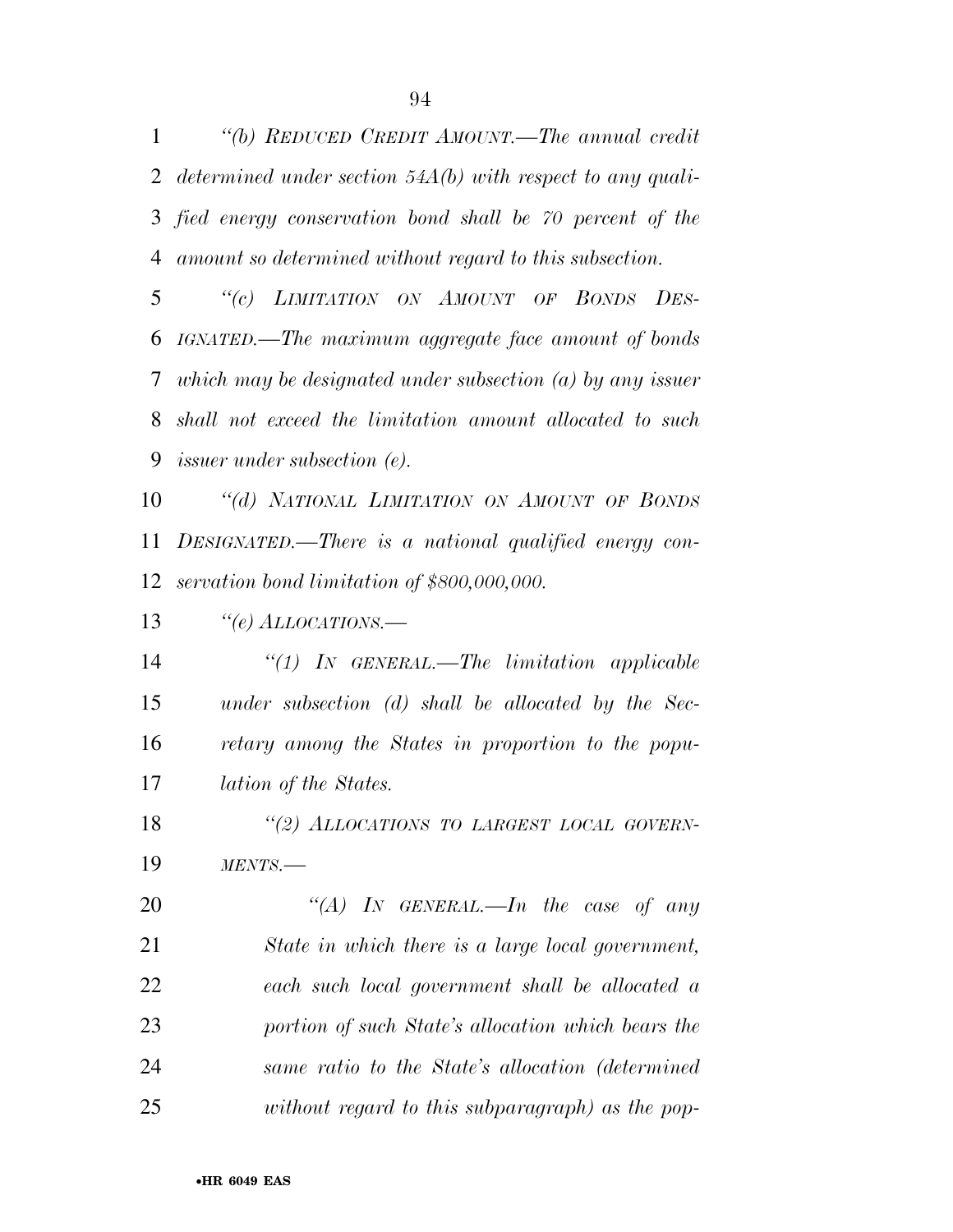| 1              | ulation of such large local government bears to           |
|----------------|-----------------------------------------------------------|
| $\overline{2}$ | the population of such State.                             |
| 3              | "(B) ALLOCATION OF UNUSED LIMITATION                      |
| $\overline{4}$ | STATE.—The amount allocated under this<br>TО              |
| 5              | subsection to a large local government may be re-         |
| 6              | allocated by such local government to the State           |
| 7              | in which such local government is located.                |
| 8              | "(C) LARGE LOCAL GOVERNMENT.-For                          |
| 9              | purposes of this section, the term 'large local gov-      |
| 10             | ernment' means any municipality or county if              |
| 11             | such municipality or county has a population of           |
| 12             | 100,000 or more.                                          |
| 13             | "(3) ALLOCATION TO ISSUERS; RESTRICTION ON                |
| 14             | PRIVATE ACTIVITY BONDS.—Any allocation under this         |
| 15             | subsection to a State or large local government shall     |
| 16             | be allocated by such State or large local government      |
| 17             | to issuers within the State in a manner that results      |
| 18             | in not less than 70 percent of the allocation to such     |
| 19             | State or large local government being used to des-        |
| 20             | <i>ignate bonds which are not private activity bonds.</i> |
| 21             | "(f) QUALIFIED CONSERVATION PURPOSE.-For pur-             |
| 22             | poses of this section—                                    |
| 23             | "(1) In GENERAL.—The term 'qualified conserva-            |
| 24             | tion purpose' means any of the following:                 |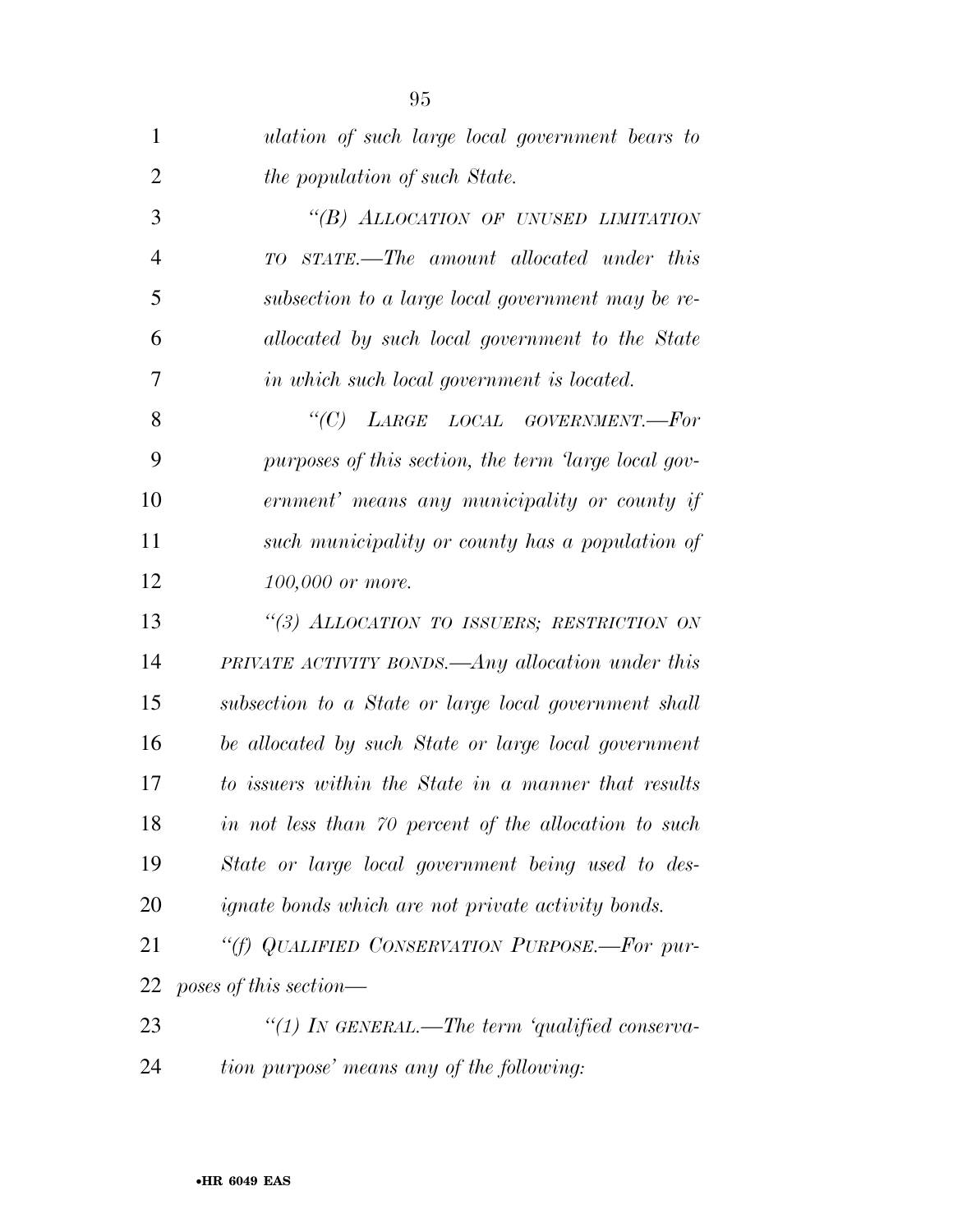| 1              | $\lq (A)$ Capital expenditures incurred for pur-  |
|----------------|---------------------------------------------------|
| $\overline{2}$ | poses of $-$                                      |
| 3              | $``(i)$ reducing energy consumption in            |
| $\overline{4}$ | publicly-owned buildings by at least 20 per-      |
| 5              | cent,                                             |
| 6              | $"(ii)$ implementing green community              |
| 7              | programs,                                         |
| 8              | $"(iii)$ rural development involving the          |
| 9              | production of electricity from renewable en-      |
| 10             | ergy resources, or                                |
| 11             | $``(iv)$ any qualified facility (as deter-        |
| 12             | mined under section $45(d)$ without regard        |
| 13             | to paragraphs $(8)$ and $(10)$ thereof and        |
| 14             | without regard to any placed in service           |
| 15             | date).                                            |
| 16             | $\lq\lq(B)$ Expenditures with respect to research |
| 17             | facilities, and research grants, to support re-   |
| 18             | search in $-$                                     |
| 19             | $``(i)$ development of cellulosic ethanol         |
| 20             | or other nonfossil fuels,                         |
| 21             | $``(ii)$ technologies for the capture and         |
| 22             | sequestration of carbon dioxide produced          |
| 23             | through the use of fossil fuels,                  |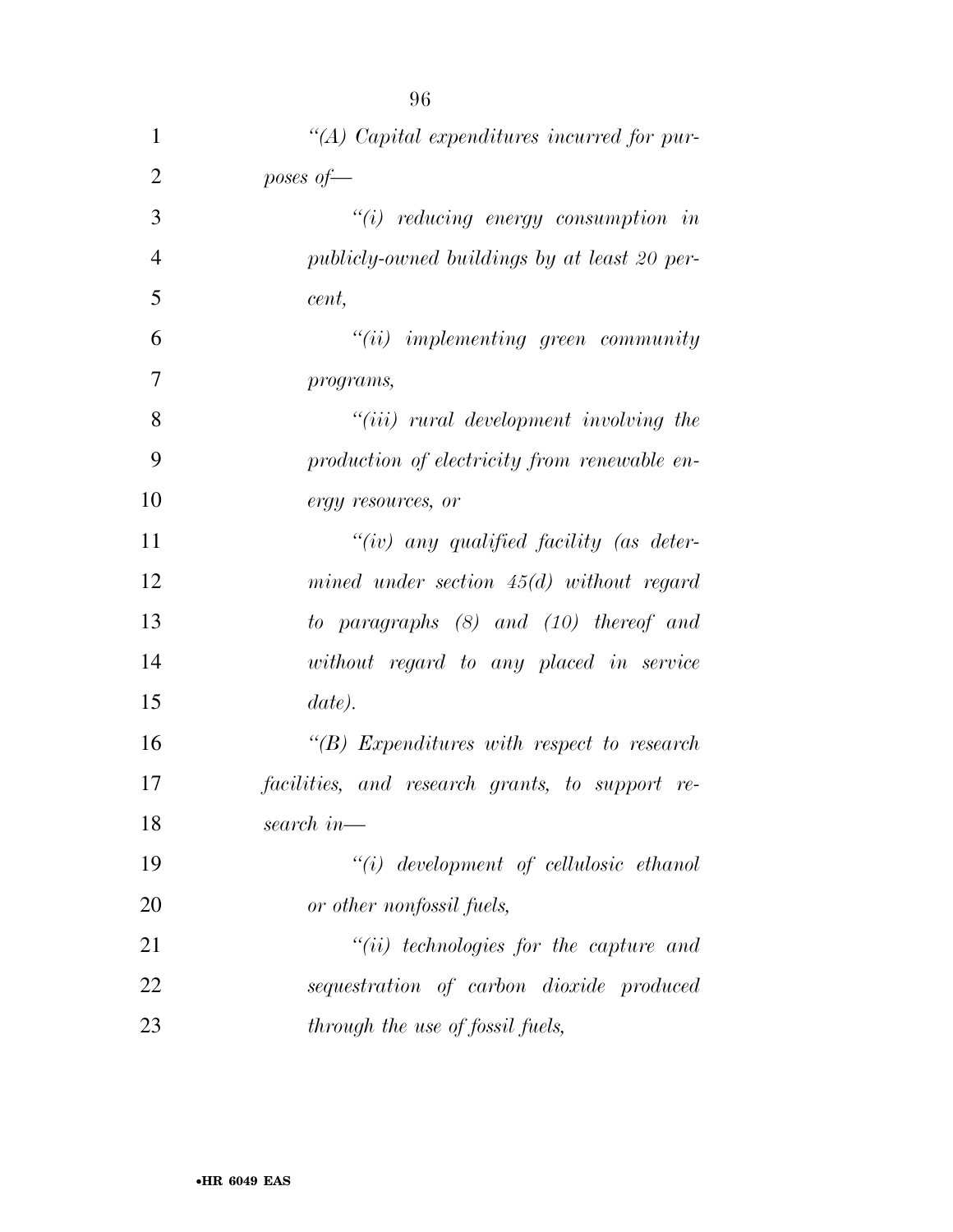| $\mathbf{1}$   | $"(iii)$ increasing the efficiency of exist-       |
|----------------|----------------------------------------------------|
| $\overline{2}$ | ing technologies for producing nonfossil           |
| 3              | fuels,                                             |
| $\overline{4}$ | $``(iv)$ automobile battery technologies           |
| 5              | and other technologies to reduce fossil fuel       |
| 6              | consumption in transportation, or                  |
| 7              | $\lq\lq(v)$ technologies to reduce energy use      |
| 8              | in buildings.                                      |
| 9              | $\lq\lq C$ ) Mass commuting facilities and related |
| 10             | facilities that reduce the consumption of energy,  |
| 11             | including expenditures to reduce pollution from    |
| 12             | vehicles used for mass commuting.                  |
| 13             | $\lq\lq D$ Demonstration projects designed to      |
| 14             | promote the commercialization of-                  |
| 15             | $``(i)$ green building technology,                 |
| 16             | $``(ii)$ conversion of agricultural waste          |
| 17             | for use in the production of fuel or other-        |
| 18             | wise,                                              |
| 19             | "(iii) advanced battery manufacturing              |
| 20             | technologies,                                      |
| 21             | "(iv) technologies to reduce peak use of           |
| 22             | <i>electricity, or</i>                             |
| 23             | $``(v)$ technologies for the capture and           |
| 24             | sequestration of carbon dioxide emitted from       |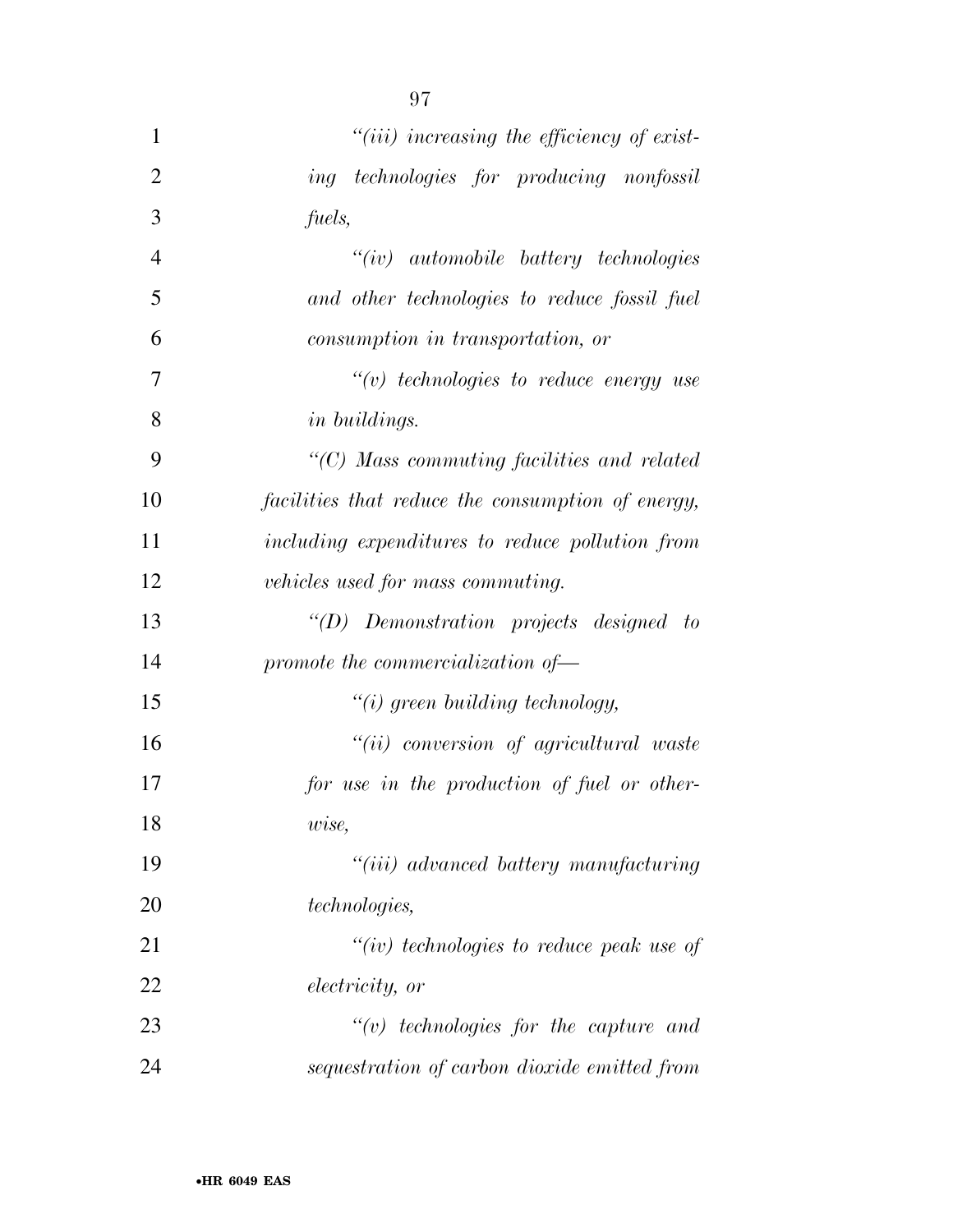| $\mathbf{1}$   | combusting fossil fuels in order to produce             |
|----------------|---------------------------------------------------------|
| $\overline{2}$ | <i>electricity.</i>                                     |
| 3              | $``(E)$ Public education campaigns to pro-              |
| $\overline{4}$ | mote energy efficiency.                                 |
| 5              | "(2) SPECIAL RULES FOR PRIVATE ACTIVITY                 |
| 6              | BONDS.—For purposes of this section, in the case of     |
| 7              | any private activity bond, the term 'qualified con-     |
| 8              | servation purposes' shall not include any expenditure   |
| 9              | which is not a capital expenditure.                     |
| 10             | "(g) POPULATION.—                                       |
| 11             | "(1) IN GENERAL.—The population of any State            |
| 12             | or local government shall be determined for purposes    |
| 13             | of this section as provided in section $146(j)$ for the |
| 14             | calendar year which includes the date of the enact-     |
| 15             | ment of this section.                                   |
| 16             | "(2) SPECIAL RULE FOR COUNTIES.—In deter-               |
| 17             | mining the population of any county for purposes of     |
| 18             | this section, any population of such county which is    |
| 19             | taken into account in determining the population of     |
| 20             | any municipality which is a large local government      |
| 21             | shall not be taken into account in determining the      |
| 22             | population of such county.                              |
| 23             | "(h) APPLICATION TO INDIAN TRIBAL GOVERN-               |
| 24             | MENTS.—An Indian tribal government shall be treated for |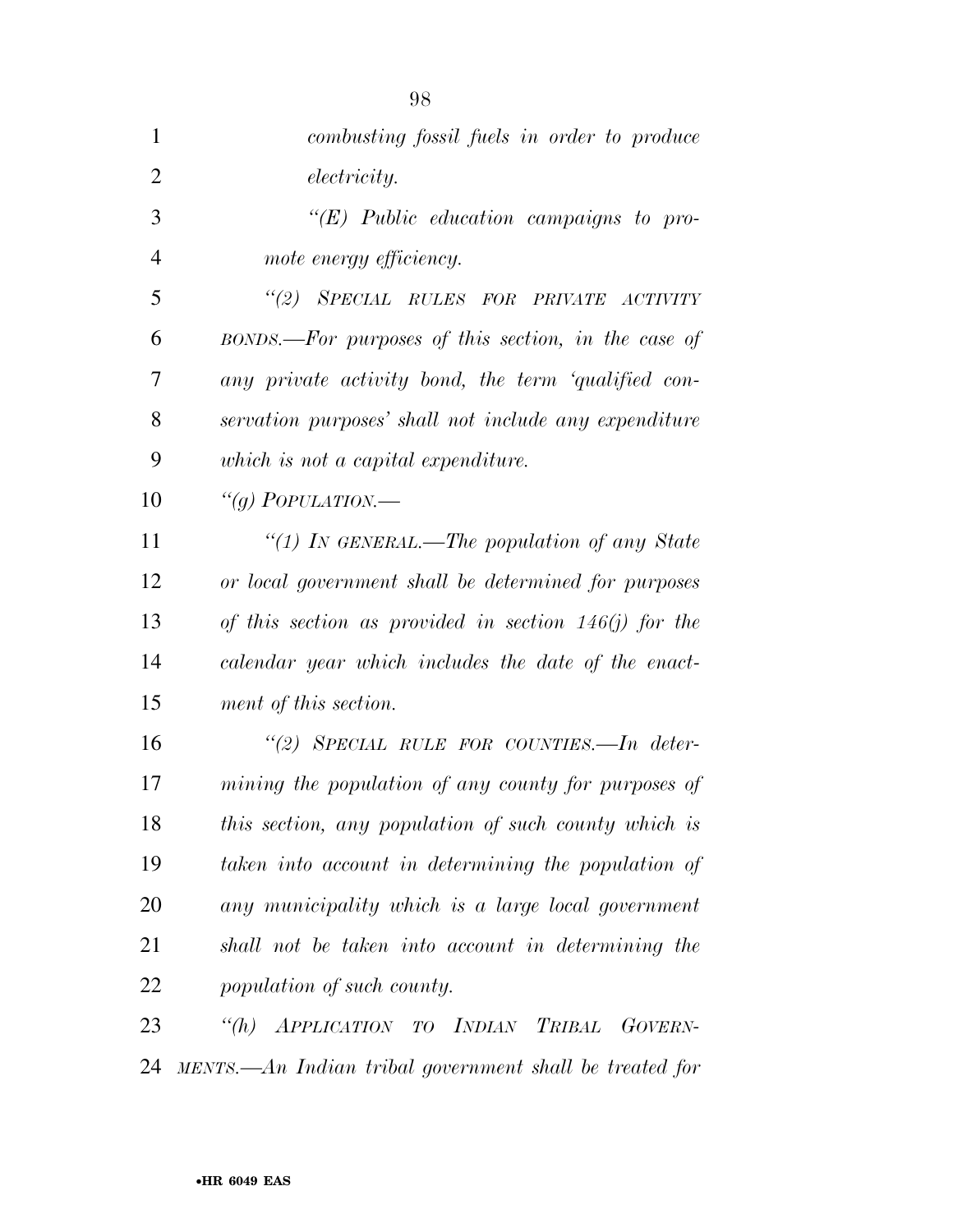*purposes of this section in the same manner as a large local government, except that—* 

| 3              | $"(1)$ an Indian tribal government shall be treat-        |
|----------------|-----------------------------------------------------------|
| $\overline{4}$ | $ed$ for purposes of subsection $(e)$ as located within a |
| 5              | State to the extent of so much of the population of       |
| 6              | such government as resides within such State, and         |
| 7              | $\lq (2)$ any bond issued by an Indian tribal gov-        |
| 8              | ernment shall be treated as a qualified energy con-       |
| 9              | servation bond only if issued as part of an issue the     |
| 10             | available project proceeds of which are used for pur-     |
| 11             | poses for which such Indian tribal government could       |
| 12             | issue bonds to which section $103(a)$ applies.".          |
| 13             | (b) CONFORMING AMENDMENTS.-                               |
| 14             | (1) Paragraph (1) of section $54A(d)$ , as amended        |
| 15             | by this Act, is amended to read as follows:               |
| 16             | "(1) QUALIFIED TAX CREDIT BOND.—The term                  |
| 17             | 'qualified tax credit bond' means—                        |
| 18             | $\lq (A)$ a qualified forestry conservation bond,         |
| 19             | $\lq\lq(B)$ a new clean renewable energy bond, or         |
| 20             | $\lq\lq C$ a qualified energy conservation bond,          |
| 21             | which is part of an issue that meets requirements of      |
| 22             | paragraphs $(2)$ , $(3)$ , $(4)$ , $(5)$ , and $(6)$ .".  |
| 23             | (2) Subparagraph (C) of section $54A(d)(2)$ , as          |
| 24             | amended by this Act, is amended to read as follows:       |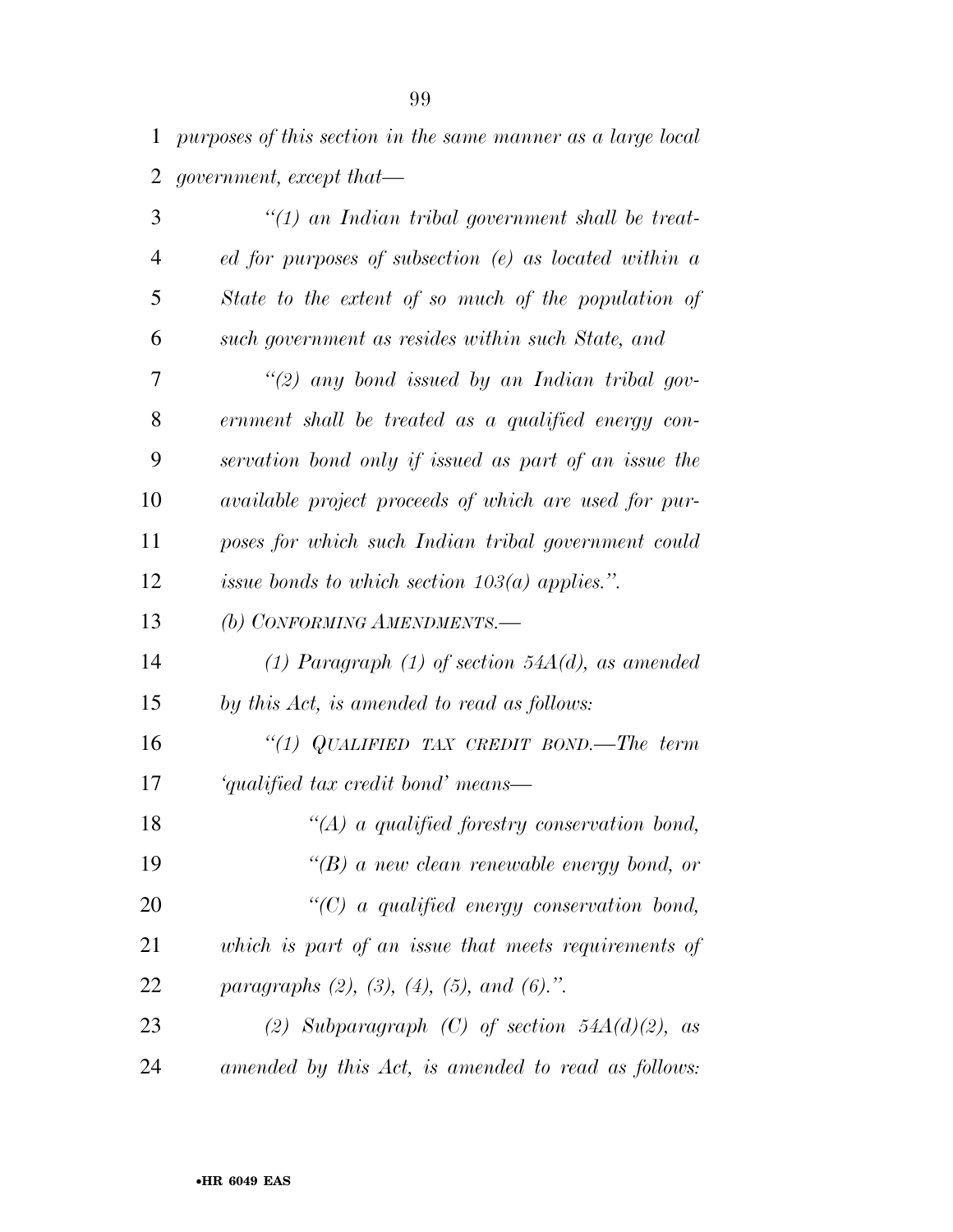| "(C) QUALIFIED PURPOSE.—For purposes<br>of this paragraph, the term 'qualified purpose'<br>$means$ —<br>"(i) in the case of a qualified forestry<br>conservation bond, a purpose specified in<br>section $54B(e)$ , |
|---------------------------------------------------------------------------------------------------------------------------------------------------------------------------------------------------------------------|
|                                                                                                                                                                                                                     |
|                                                                                                                                                                                                                     |
|                                                                                                                                                                                                                     |
|                                                                                                                                                                                                                     |
|                                                                                                                                                                                                                     |
|                                                                                                                                                                                                                     |
| $``(ii)$ in the case of a new clean renew-                                                                                                                                                                          |
| able energy bond, a purpose specified in sec-                                                                                                                                                                       |
| tion $54C(a)(1)$ , and                                                                                                                                                                                              |
| $``(iii)$ in the case of a qualified energy                                                                                                                                                                         |
| conservation bond, a purpose specified in                                                                                                                                                                           |
| section $54D(a)(1)$ .".                                                                                                                                                                                             |
| (3) The table of sections for subpart I of part IV                                                                                                                                                                  |
| of subchapter $A$ of chapter 1, as amended by this $Act$ ,                                                                                                                                                          |
| is amended by adding at the end the following new                                                                                                                                                                   |
| <i>item:</i>                                                                                                                                                                                                        |
| "Sec. 54D. Qualified energy conservation bonds.".                                                                                                                                                                   |
| (c) EFFECTIVE DATE.—The amendments made by this                                                                                                                                                                     |
| section shall apply to obligations issued after the date of                                                                                                                                                         |
| the enactment of this Act.                                                                                                                                                                                          |
| 20 SEC. 302. CREDIT FOR NONBUSINESS ENERGY PROPERTY.                                                                                                                                                                |
| (a) EXTENSION OF CREDIT.—Section $25C(g)$ is                                                                                                                                                                        |
| 22 amended by striking "placed in service after December 31,                                                                                                                                                        |
|                                                                                                                                                                                                                     |

*2007'' and inserting ''placed in service—* 

 *''(1) after December 31, 2007, and before Janu-ary 1, 2009, or*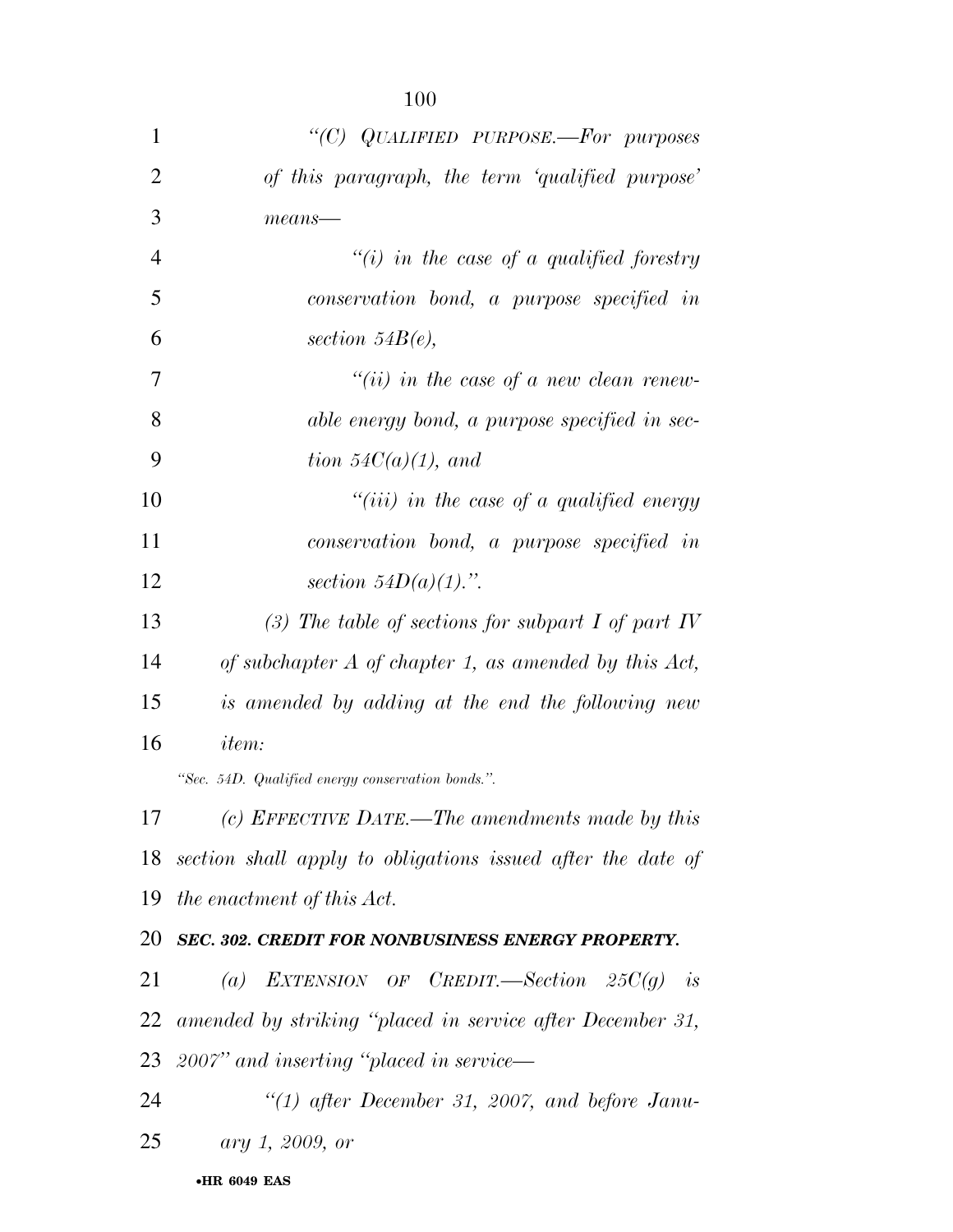| $\mathbf{1}$   | "(2) after December 31, 2009.".                       |
|----------------|-------------------------------------------------------|
| $\overline{2}$ | (b) QUALIFIED BIOMASS FUEL PROPERTY.—                 |
| 3              | (1) IN GENERAL.—Section $25C(d)(3)$ is amend-         |
| $\overline{4}$ | $ed$ —                                                |
| 5              | $(A)$ by striking "and" at the end of sub-            |
| 6              | paragnph(D),                                          |
| 7              | $(B)$ by striking the period at the end of sub-       |
| 8              | paragraph $(E)$ and inserting ", and", and            |
| 9              | $(C)$ by adding at the end the following new          |
| 10             | subparagraph:                                         |
| 11             | "(F) a stove which uses the burning of bio-           |
| 12             | mass fuel to heat a dwelling unit located in the      |
| 13             | United States and used as a residence by the          |
| 14             | taxpayer, or to heat water for use in such a          |
| 15             | dwelling unit, and which has a thermal effi-          |
| 16             | ciency rating of at least 75 percent.".               |
| 17             | (2) BIOMASS FUEL.—Section 25 $C(d)$ is amended        |
| 18             | by adding at the end the following new paragraph:     |
| 19             | "(6) BIOMASS FUEL.—The term biomass fuel'             |
| 20             | means any plant-derived fuel available on a renew-    |
| 21             | able or recurring basis, including agricultural crops |
| 22             | and trees, wood and wood waste and residues (includ-  |
| 23             | ing wood pellets), plants (including aquatic plants), |
| 24             | grasses, residues, and fibers.".                      |

•**HR 6049 EAS**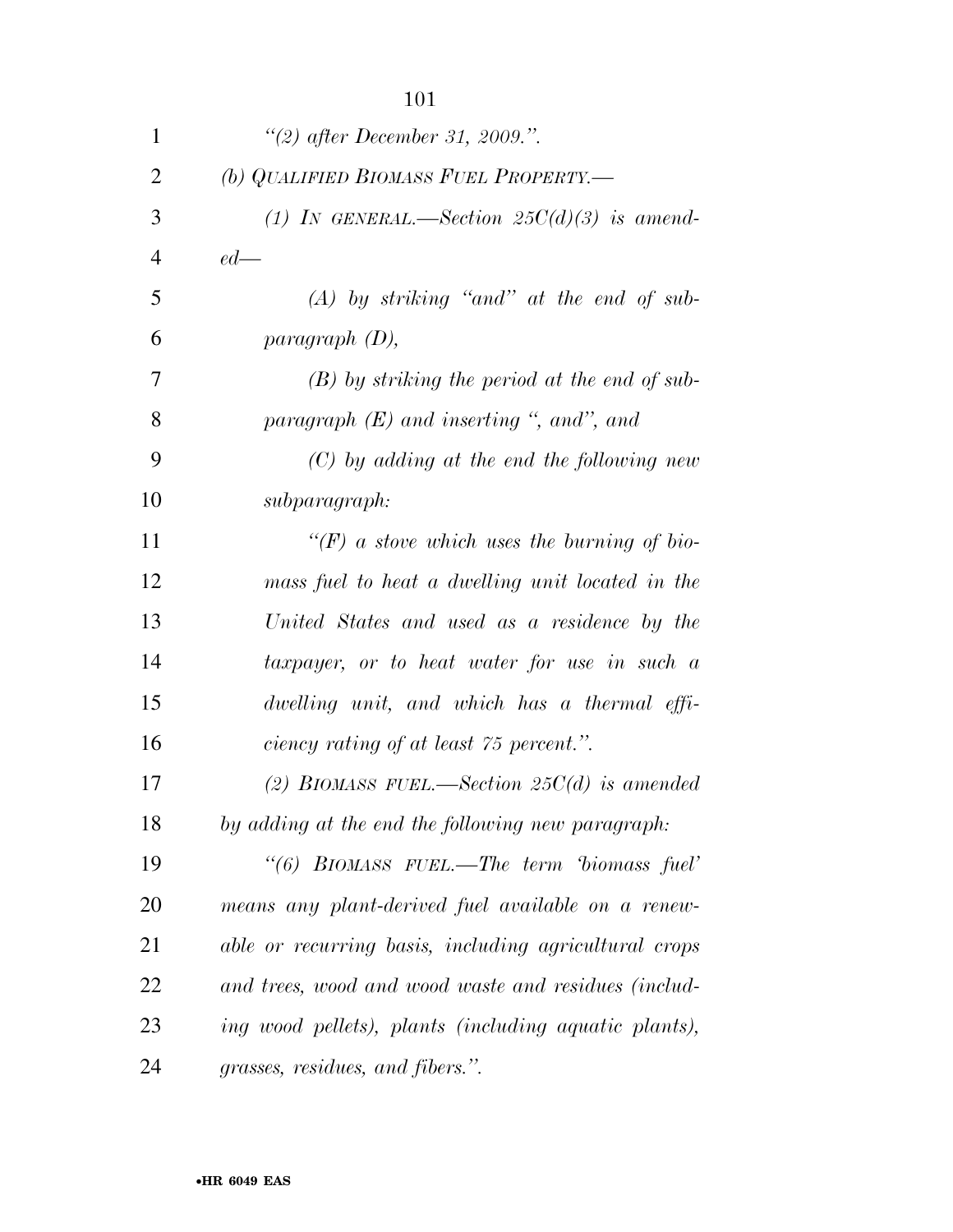| 1              | (c) MODIFICATION OF WATER HEATER REQUIRE-                  |
|----------------|------------------------------------------------------------|
| 2              | MENTS.—Section $25C(d)(3)(E)$ is amended by inserting "or  |
| 3              | a thermal efficiency of at least 90 percent" after "0.80". |
| $\overline{4}$ | (d) COORDINATION WITH CREDIT FOR QUALIFIED                 |
| 5              | <b>GEOTHERMAL HEAT PUMP PROPERTY EXPENDITURES.—</b>        |
| 6              | $(1)$ IN GENERAL.—Paragraph $(3)$ of section               |
| 7              | $25C(d)$ , as amended by subsections (b) and (c), is       |
| 8              | amended by striking subparagraph $(C)$ and by redes-       |
| 9              | ignating subparagraphs $(D)$ , $(E)$ , and $(F)$ as sub-   |
| 10             | paragraphs $(C)$ , $(D)$ , and $(E)$ , respectively.       |
| 11             | (2) CONFORMING AMENDMENT.—Subparagraph                     |
| 12             | (C) of section $25C(d)(2)$ is amended to read as fol-      |
| 13             | lows:                                                      |
| 14             | "(C) REQUIREMENTS AND STANDARDS FOR                        |
| 15             | CONDITIONERS AND HEAT PUMPS.—The<br>AIR                    |
| 16             | standards and requirements prescribed by the               |
| 17             | Secretary under subparagraph (B) with respect              |
| 18             | to the energy efficiency ratio (EER) for central           |
| 19             | air conditioners and electric heat pumps—                  |
| 20             | $"(i)$ shall require measurements to be                    |
| 21             | based on published data which is tested by                 |
| 22             | manufacturers at 95 degrees Fahrenheit,                    |
| 23             | and                                                        |

 *''(ii) may be based on the certified data of the Air Conditioning and Refrigera-*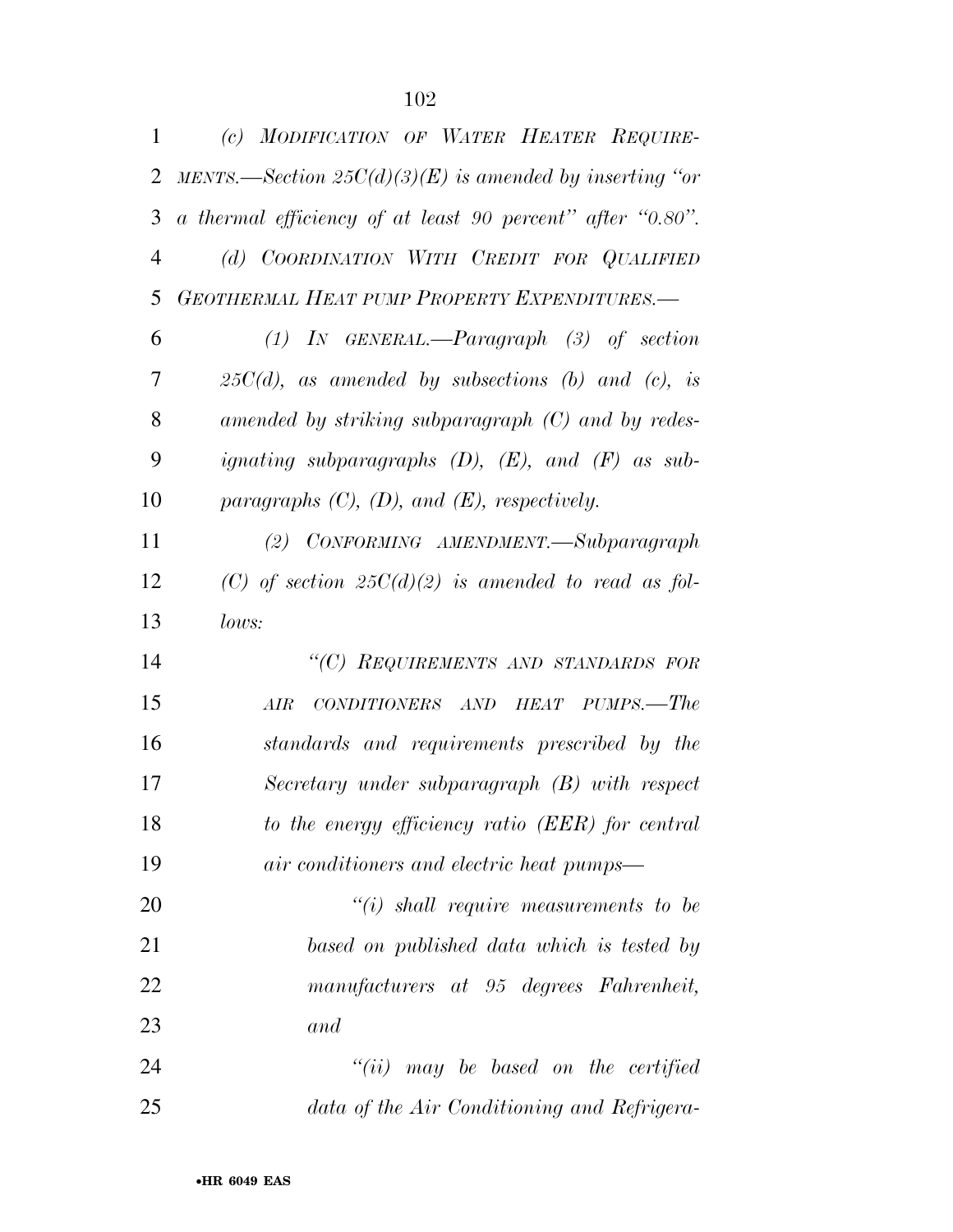| $\mathbf{1}$   | tion Institute that are prepared in partner-           |
|----------------|--------------------------------------------------------|
| $\overline{2}$ | ship with the Consortium for Energy Effi-              |
| 3              | $ciency.$ ".                                           |
| 4              | (e) MODIFICATION OF QUALIFIED ENERGY EFFICIENCY        |
| 5              | IMPROVEMENTS.-                                         |
| 6              | $(1)$ IN GENERAL.—Paragraph $(1)$ of section           |
| 7              | $25C(c)$ is amended by inserting ", or an asphalt roof |
| 8              | with appropriate cooling granules," before "which      |
| 9              | meet the Energy Star program requirements".            |
| 10             | (2) BUILDING ENVELOPE COMPONENT.—Sub-                  |
| 11             | paragraph (D) of section $25C(c)(2)$ is amended—       |
| 12             | $(A)$ by inserting "or asphalt roof" after             |
| 13             | "metal roof", and                                      |
| 14             | $(B)$ by inserting "or cooling granules" after         |
| 15             | " <i>pigmented coatings</i> ".                         |
| 16             | (f) EFFECTIVE DATES.-                                  |
| 17             | $(1)$ IN GENERAL.—Except as provided in para-          |
| 18             | $graph$ (2), the amendments made this section shall    |
| 19             | apply to expenditures made after December 31, 2008.    |
| 20             | (2) MODIFICATION OF QUALIFIED ENERGY EFFI-             |
| 21             | CIENCY IMPROVEMENTS.—The amendments made by            |
| 22             | subsection (e) shall apply to property placed in serv- |
| 23             | ice after the date of the enactment of this Act.       |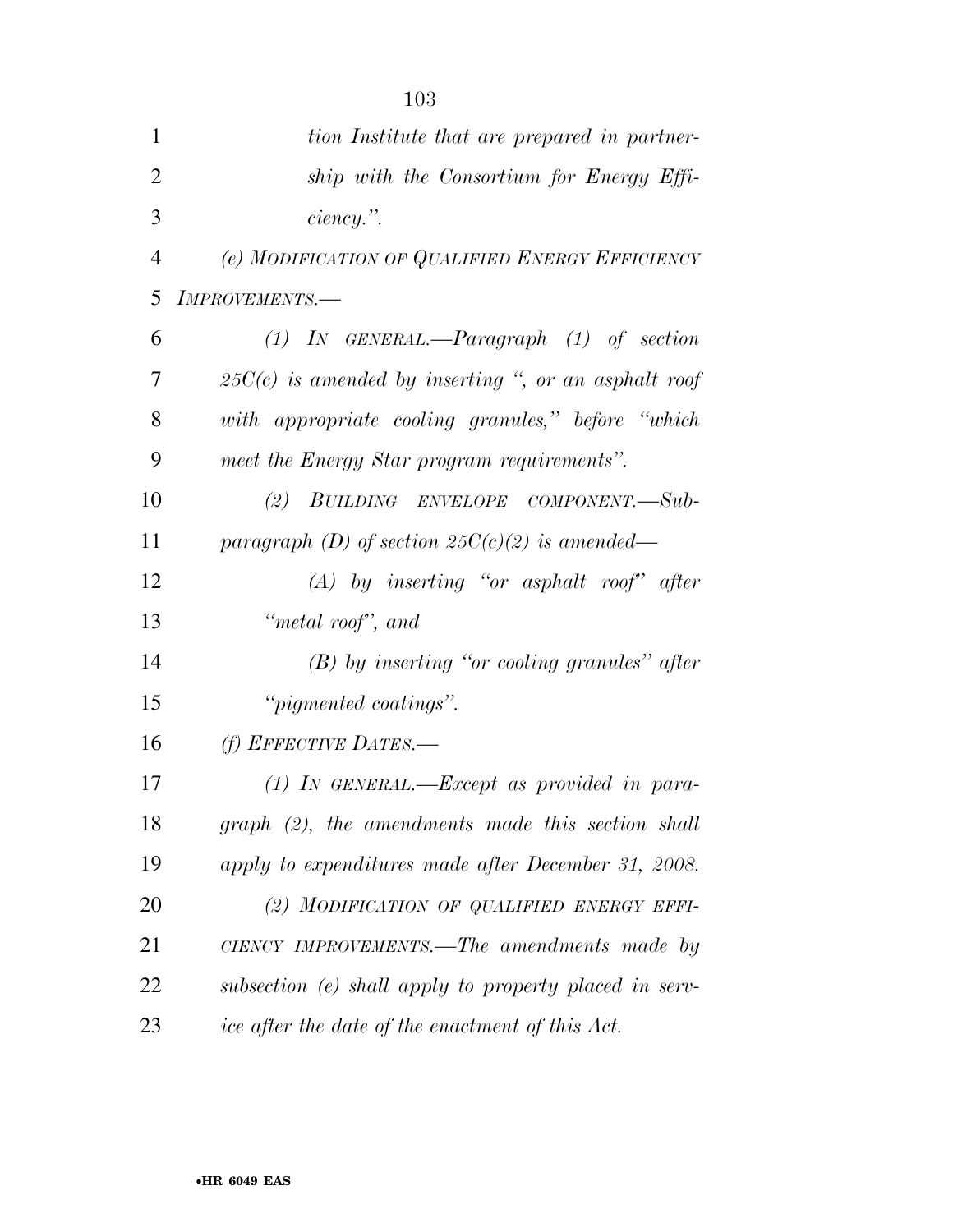|                | 104                                                       |
|----------------|-----------------------------------------------------------|
| 1              | SEC. 303. ENERGY EFFICIENT COMMERCIAL BUILDINGS DE-       |
| $\overline{2}$ | <b>DUCTION.</b>                                           |
| 3              | Subsection $(h)$ of section 179D is amended by striking   |
| 4              | "December 31, 2008" and inserting "December 31, 2013".    |
| 5              | SEC. 304. NEW ENERGY EFFICIENT HOME CREDIT.               |
| 6              | Subsection (g) of section $45L$ (relating to termination) |
| 7              | is amended by striking "December 31, 2008" and inserting  |
| 8              | <i>"December 31, 2009".</i>                               |
| 9              | SEC. 305. MODIFICATIONS OF ENERGY EFFICIENT APPLI-        |
| 10             | ANCE CREDIT FOR APPLIANCES PRODUCED                       |
| 11             | <b>AFTER 2007.</b>                                        |
| 12             | (a) IN GENERAL.—Subsection (b) of section $45M$ is        |
| 13             | amended to read as follows:                               |
| 14             | "(b) APPLICABLE AMOUNT.—For purposes of sub-              |
| 15             | section $(a)$ —                                           |
| 16             | "(1) DISHWASHERS.—The applicable amount                   |
| 17             | $is-$                                                     |
| 18             | "(A) \$45 in the case of a dishwasher which               |
| 19             | is manufactured in calendar year 2008 or 2009             |
| 20             | and which uses no more than 324 kilowatt hours            |
| 21             | per year and 5.8 gallons per cycle, and                   |
| 22             | "(B) $$75$ in the case of a dishwasher which              |
| 23             | is manufactured in calendar year 2008, 2009, or           |
| 24             | 2010 and which uses no more than 307 kilowatt             |
| 25             | hours per year and 5.0 gallons per cycle (5.5 gal-        |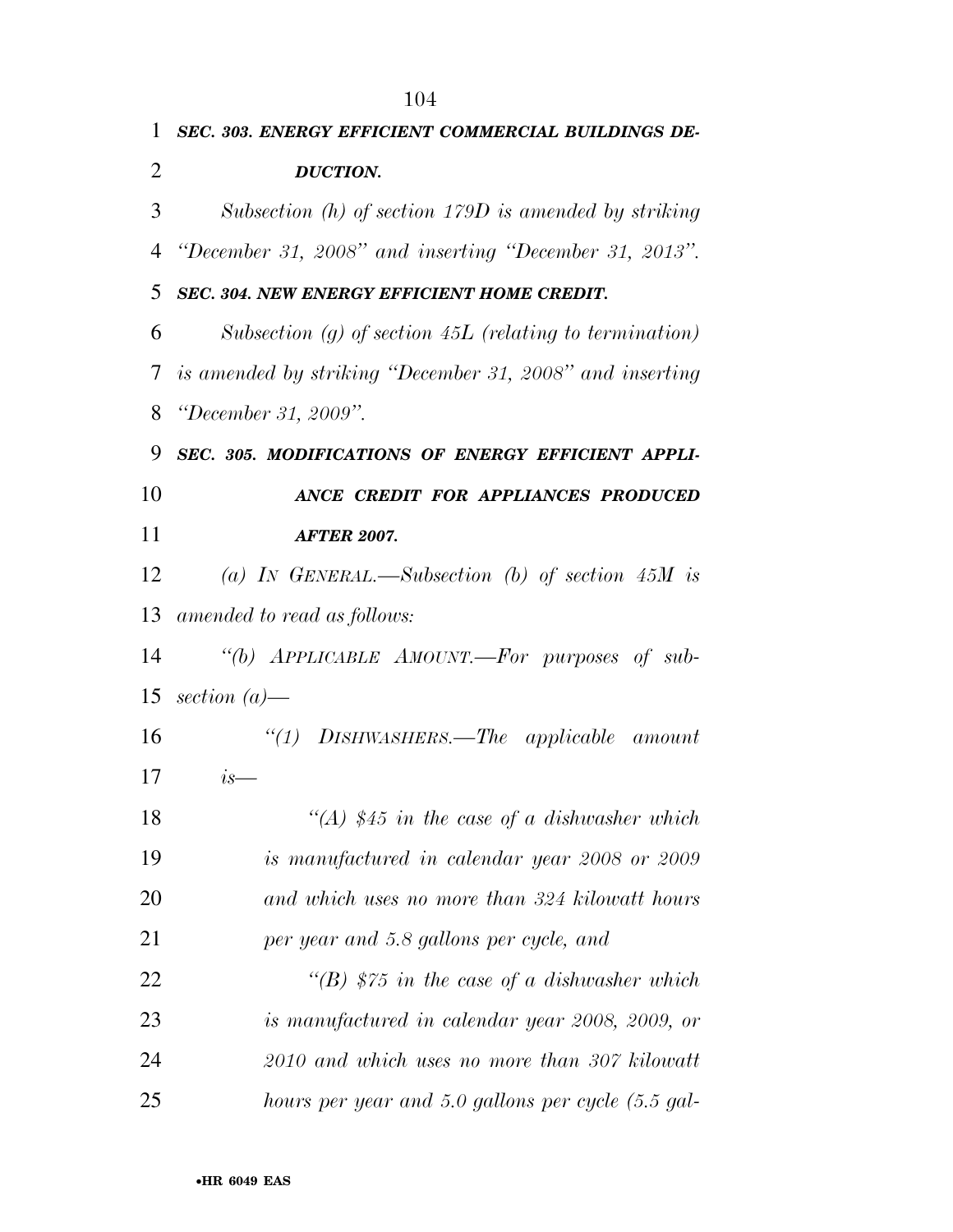| $\mathbf{1}$   | lons per cycle for dishwashers designed for great- |
|----------------|----------------------------------------------------|
| $\overline{2}$ | er than 12 place settings).                        |
| 3              | (2)<br>CLOTHES WASHERS.—The applicable             |
| $\overline{4}$ | amount is—                                         |
| 5              | "(A) $$75$ in the case of a residential top-       |
| 6              | loading clothes washer manufactured in calendar    |
| 7              | year 2008 which meets or exceeds a $1.72$ modi-    |
| 8              | fied energy factor and does not exceed a 8.0       |
| 9              | <i>water</i> consumption factor,                   |
| 10             | "(B) \$125 in the case of a residential top-       |
| 11             | loading clothes washer manufactured in calendar    |
| 12             | year 2008 or 2009 which meets or exceeds a $1.8$   |
| 13             | modified energy factor and does not exceed a 7.5   |
| 14             | <i>water</i> consumption factor,                   |
| 15             | "(C) \$150 in the case of a residential or         |
| 16             | commercial clothes washer manufactured in cal-     |
| 17             | endar year 2008, 2009, or 2010 which meets or      |
| 18             | exceeds 2.0 modified energy factor and does not    |
| 19             | exceed a 6.0 water consumption factor, and         |
| 20             | "(D) \$250 in the case of a residential or         |
| 21             | commercial clothes washer manufactured in cal-     |
| 22             | endar year 2008, 2009, or 2010 which meets or      |
| 23             | exceeds 2.2 modified energy factor and does not    |
| 24             | exceed a 4.5 water consumption factor.             |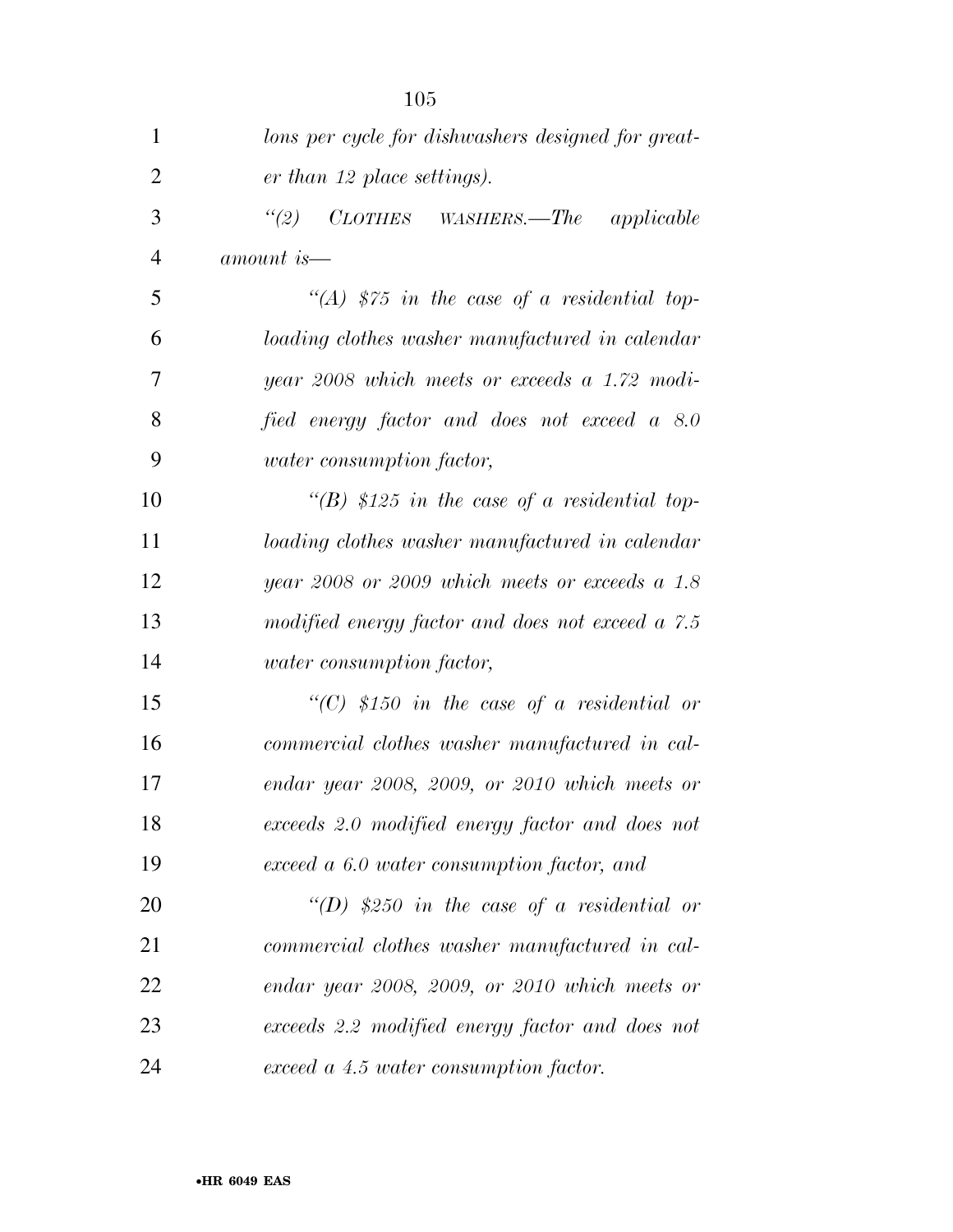| $\overline{2}$<br>$is-$<br>3<br>"(A) \$50 in the case of a refrigerator which<br>$\overline{4}$<br>is manufactured in calendar year 2008, and con-<br>5<br>sumes at least 20 percent but not more than 22.9<br>6<br>percent less kilowatt hours per year than the<br>7<br>2001 energy conservation standards,<br>8<br>"(B) \$75 in the case of a refrigerator which<br>9<br>is manufactured in calendar year 2008 or 2009,<br>10<br>and consumes at least 23 percent but no more<br>11<br>than 24.9 percent less kilowatt hours per year<br>12<br>than the 2001 energy conservation standards,<br>13<br>"(C) \$100 in the case of a refrigerator<br>14<br>which is manufactured in calendar year 2008,<br>15<br>2009, or 2010, and consumes at least 25 percent<br>16<br>but not more than 29.9 percent less kilowatt<br>17<br>hours per year than the 2001 energy conserva-<br>18<br>tion standards, and<br>19<br>"(D) \$200 in the case of a refrigerator man-<br>20<br>ufactured in calendar year 2008, 2009, or 2010<br>21<br>and which consumes at least 30 percent less en-<br>22<br>ergy than the 2001 energy conservation stand- | $\mathbf{1}$ | "(3) REFRIGERATORS.—The applicable amount |
|------------------------------------------------------------------------------------------------------------------------------------------------------------------------------------------------------------------------------------------------------------------------------------------------------------------------------------------------------------------------------------------------------------------------------------------------------------------------------------------------------------------------------------------------------------------------------------------------------------------------------------------------------------------------------------------------------------------------------------------------------------------------------------------------------------------------------------------------------------------------------------------------------------------------------------------------------------------------------------------------------------------------------------------------------------------------------------------------------------------------------------------|--------------|-------------------------------------------|
|                                                                                                                                                                                                                                                                                                                                                                                                                                                                                                                                                                                                                                                                                                                                                                                                                                                                                                                                                                                                                                                                                                                                          |              |                                           |
|                                                                                                                                                                                                                                                                                                                                                                                                                                                                                                                                                                                                                                                                                                                                                                                                                                                                                                                                                                                                                                                                                                                                          |              |                                           |
|                                                                                                                                                                                                                                                                                                                                                                                                                                                                                                                                                                                                                                                                                                                                                                                                                                                                                                                                                                                                                                                                                                                                          |              |                                           |
|                                                                                                                                                                                                                                                                                                                                                                                                                                                                                                                                                                                                                                                                                                                                                                                                                                                                                                                                                                                                                                                                                                                                          |              |                                           |
|                                                                                                                                                                                                                                                                                                                                                                                                                                                                                                                                                                                                                                                                                                                                                                                                                                                                                                                                                                                                                                                                                                                                          |              |                                           |
|                                                                                                                                                                                                                                                                                                                                                                                                                                                                                                                                                                                                                                                                                                                                                                                                                                                                                                                                                                                                                                                                                                                                          |              |                                           |
|                                                                                                                                                                                                                                                                                                                                                                                                                                                                                                                                                                                                                                                                                                                                                                                                                                                                                                                                                                                                                                                                                                                                          |              |                                           |
|                                                                                                                                                                                                                                                                                                                                                                                                                                                                                                                                                                                                                                                                                                                                                                                                                                                                                                                                                                                                                                                                                                                                          |              |                                           |
|                                                                                                                                                                                                                                                                                                                                                                                                                                                                                                                                                                                                                                                                                                                                                                                                                                                                                                                                                                                                                                                                                                                                          |              |                                           |
|                                                                                                                                                                                                                                                                                                                                                                                                                                                                                                                                                                                                                                                                                                                                                                                                                                                                                                                                                                                                                                                                                                                                          |              |                                           |
|                                                                                                                                                                                                                                                                                                                                                                                                                                                                                                                                                                                                                                                                                                                                                                                                                                                                                                                                                                                                                                                                                                                                          |              |                                           |
|                                                                                                                                                                                                                                                                                                                                                                                                                                                                                                                                                                                                                                                                                                                                                                                                                                                                                                                                                                                                                                                                                                                                          |              |                                           |
|                                                                                                                                                                                                                                                                                                                                                                                                                                                                                                                                                                                                                                                                                                                                                                                                                                                                                                                                                                                                                                                                                                                                          |              |                                           |
|                                                                                                                                                                                                                                                                                                                                                                                                                                                                                                                                                                                                                                                                                                                                                                                                                                                                                                                                                                                                                                                                                                                                          |              |                                           |
|                                                                                                                                                                                                                                                                                                                                                                                                                                                                                                                                                                                                                                                                                                                                                                                                                                                                                                                                                                                                                                                                                                                                          |              |                                           |
|                                                                                                                                                                                                                                                                                                                                                                                                                                                                                                                                                                                                                                                                                                                                                                                                                                                                                                                                                                                                                                                                                                                                          |              |                                           |
|                                                                                                                                                                                                                                                                                                                                                                                                                                                                                                                                                                                                                                                                                                                                                                                                                                                                                                                                                                                                                                                                                                                                          |              |                                           |
|                                                                                                                                                                                                                                                                                                                                                                                                                                                                                                                                                                                                                                                                                                                                                                                                                                                                                                                                                                                                                                                                                                                                          |              |                                           |
|                                                                                                                                                                                                                                                                                                                                                                                                                                                                                                                                                                                                                                                                                                                                                                                                                                                                                                                                                                                                                                                                                                                                          |              |                                           |
|                                                                                                                                                                                                                                                                                                                                                                                                                                                                                                                                                                                                                                                                                                                                                                                                                                                                                                                                                                                                                                                                                                                                          |              |                                           |
|                                                                                                                                                                                                                                                                                                                                                                                                                                                                                                                                                                                                                                                                                                                                                                                                                                                                                                                                                                                                                                                                                                                                          |              |                                           |
|                                                                                                                                                                                                                                                                                                                                                                                                                                                                                                                                                                                                                                                                                                                                                                                                                                                                                                                                                                                                                                                                                                                                          | 23           | $ards.$ ".                                |

*(b) ELIGIBLE PRODUCTION.—*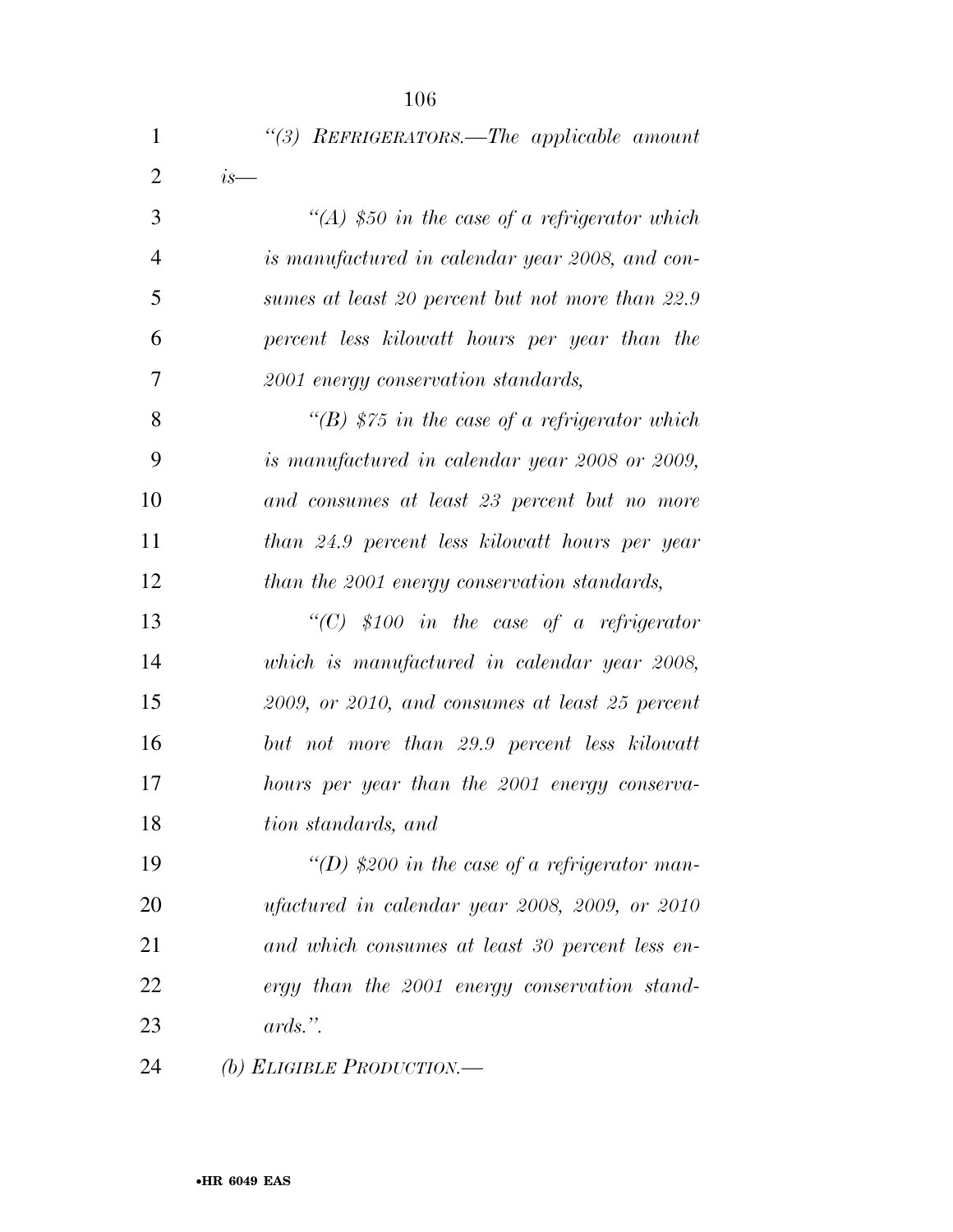| $\mathbf{1}$ | (1)<br><i>SIMILAR</i><br>TREATMENT FOR ALL<br>APPLI-           |
|--------------|----------------------------------------------------------------|
| 2            | $\Delta NCES.$ Subsection (c) of section 45M is amended—       |
| 3            | $(A)$ by striking paragraph $(2)$ ,                            |
| 4            | $(B)$ by striking "(1) In GENERAL" and all                     |
| 5            | that follows through "the eligible" and inserting              |
| 6            | "The eligible",                                                |
| 7            | $(C)$ by moving the text of such subsection in                 |
| 8            | line with the subsection heading, and                          |
| 9            | $(D)$ by redesignating subparagraphs $(A)$                     |
| 10           | and $(B)$ as paragraphs $(1)$ and $(2)$ , respectively,        |
| 11           | and by moving such paragraphs 2 ems to the                     |
| 12           | left.                                                          |
| 13           | (2) MODIFICATION OF BASE PERIOD.-Para-                         |
| 14           | graph (2) of section $45M(c)$ , as amended by para-            |
| 15           | graph (1), is amended by striking "3-calendar year"            |
| 16           | and inserting "2-calendar year".                               |
| 17           | (c) TYPES OF ENERGY EFFICIENT APPLIANCES.-Sub-                 |
|              | 18 section (d) of section $45M$ is amended to read as follows: |
| 19           | "(d) TYPES OF ENERGY EFFICIENT APPLIANCE.-For                  |
| 20           | purposes of this section, the types of energy efficient appli- |
| 21           | ances are-                                                     |
| 22           | "(1) dishwashers described in subsection $(b)(1)$ ,            |
| 23           | $\lq(2)$ clothes washers described in subsection               |
| 24           | $(b)(2)$ , and                                                 |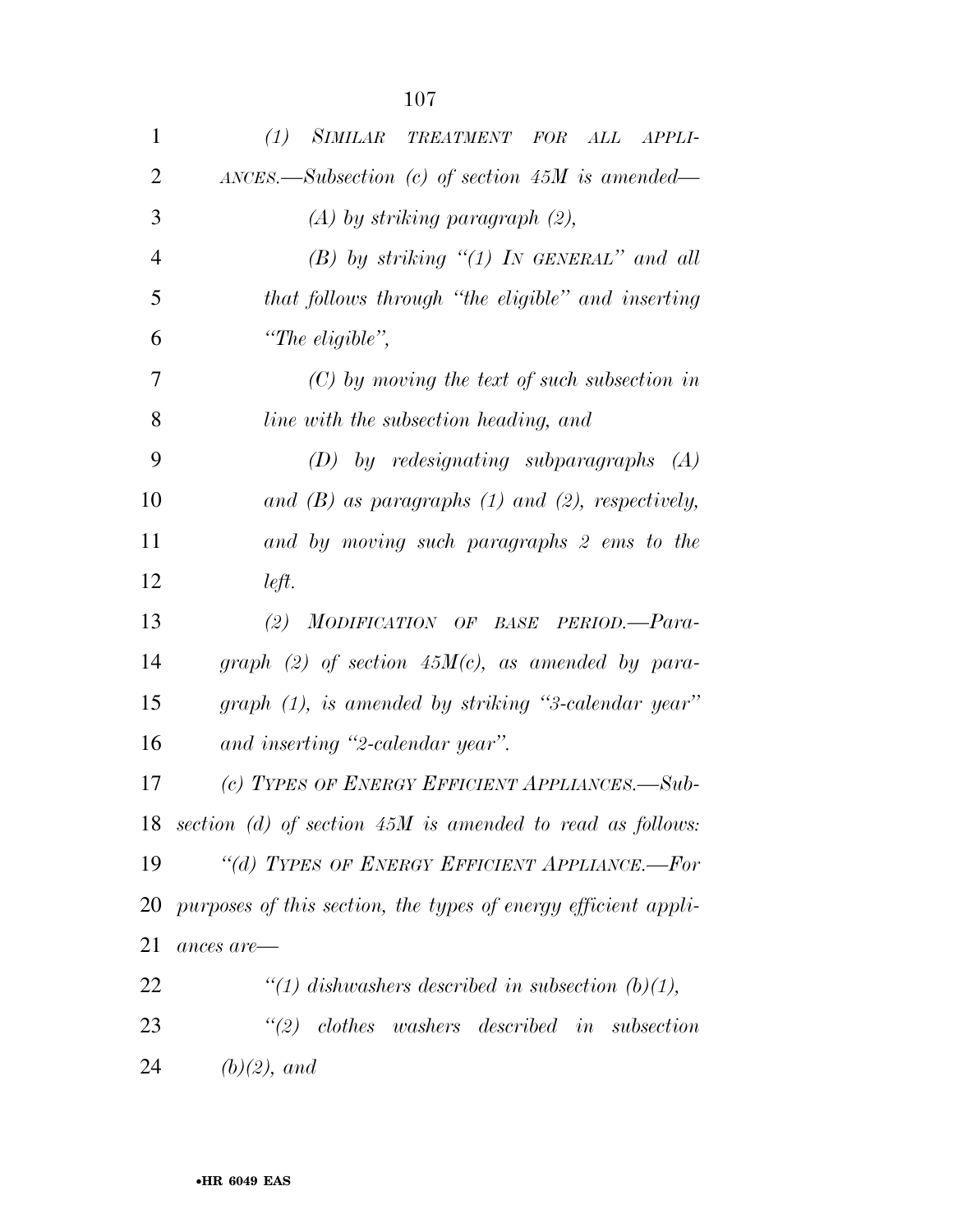| $\mathbf{1}$   | $\lq(3)$ refrigerators described in<br>subsection       |
|----------------|---------------------------------------------------------|
| $\overline{2}$ | $(b)(3)$ .".                                            |
| 3              | (d) AGGREGATE CREDIT AMOUNT ALLOWED.                    |
| $\overline{4}$ | (1) INCREASE IN LIMIT.—Paragraph (1) of sec-            |
| 5              | tion $45M(e)$ is amended to read as follows:            |
| 6              | "(1) AGGREGATE CREDIT AMOUNT ALLOWED.-                  |
| 7              | The aggregate amount of credit allowed under sub-       |
| 8              | section (a) with respect to a taxpayer for any taxable  |
| 9              | year shall not exceed $$75,000,000$ reduced by the      |
| 10             | amount of the credit allowed under subsection $(a)$ to  |
| 11             | the taxpayer (or any predecessor) for all prior taxable |
| 12             | years beginning after December 31, 2007.".              |
| 13             | (2) EXCEPTION FOR CERTAIN REFRIGERATOR                  |
| 14             | AND CLOTHES WASHERS.—Paragraph (2) of section           |
| 15             | $45M(e)$ is amended to read as follows:                 |
| 16             | "(2) AMOUNT ALLOWED FOR CERTAIN REFRIG-                 |
| 17             | ERATORS AND CLOTHES WASHERS.—Refrigerators de-          |
| 18             | scribed in subsection $(b)(3)(D)$ and clothes washers   |
| 19             | described in subsection $(b)(2)(D)$ shall not be taken  |
| 20             | into account under paragraph $(1)$ .".                  |
| 21             | (e) QUALIFIED ENERGY EFFICIENT APPLIANCES.-             |
| 22             | $(1)$ IN GENERAL.—Paragraph $(1)$ of section            |
| 23             | $45M(f)$ is amended to read as follows:                 |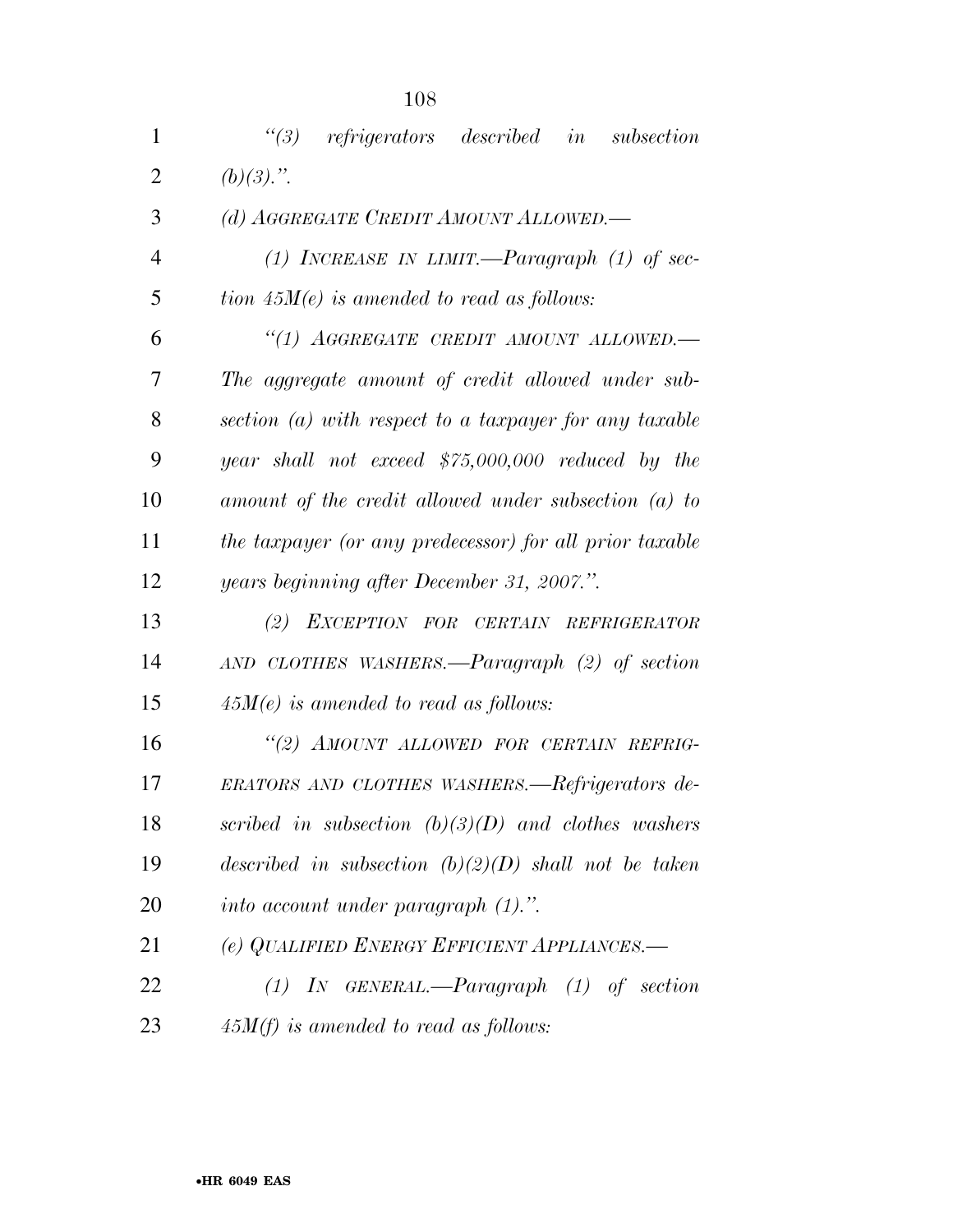| $\mathbf{1}$   | "(1) QUALIFIED ENERGY EFFICIENT APPLI-                             |
|----------------|--------------------------------------------------------------------|
| $\overline{2}$ | ANCE.—The term 'qualified energy efficient appliance'              |
| 3              | $means$ —                                                          |
| $\overline{4}$ | $\lq (A)$ any dishwasher described in subsection                   |
| 5              | (b)(1),                                                            |
| 6              | "(B) any clothes washer described in sub-                          |
| 7              | section $(b)(2)$ , and                                             |
| 8              | $\lq\lq C$ any refrigerator described in sub-                      |
| 9              | section $(b)(3)$ .".                                               |
| 10             | (2) CLOTHES WASHER.—Section $45M(f)(3)$ is                         |
| 11             | amended by inserting "commercial" before "residen-                 |
| 12             | <i>tial</i> " the second place it appears.                         |
| 13             | (3) TOP-LOADING CLOTHES WASHER.—Sub-                               |
| 14             | section $(f)$ of section 45M is amended by redesignating           |
| 15             | paragraphs $(4)$ , $(5)$ , $(6)$ , and $(7)$ as paragraphs $(5)$ , |
| 16             | $(6)$ , $(7)$ , and $(8)$ , respectively, and by inserting after   |
| 17             | paragraph (3) the following new paragraph:                         |
| 18             | $``(4)$ TOP-LOADING CLOTHES WASHER.—The                            |
| 19             | term 'top-loading clothes washer' means a clothes                  |
| 20             | washer which has the clothes container compartment                 |
| 21             | access located on the top of the machine and which                 |
| 22             | <i>operates on a vertical axis.</i> ".                             |
| 23             | (4) REPLACEMENT OF ENERGY FACTOR.—Section                          |
| 24             | $45M(f)(6)$ , as redesignated by paragraph $(3)$ , is              |
| 25             | amended to read as follows:                                        |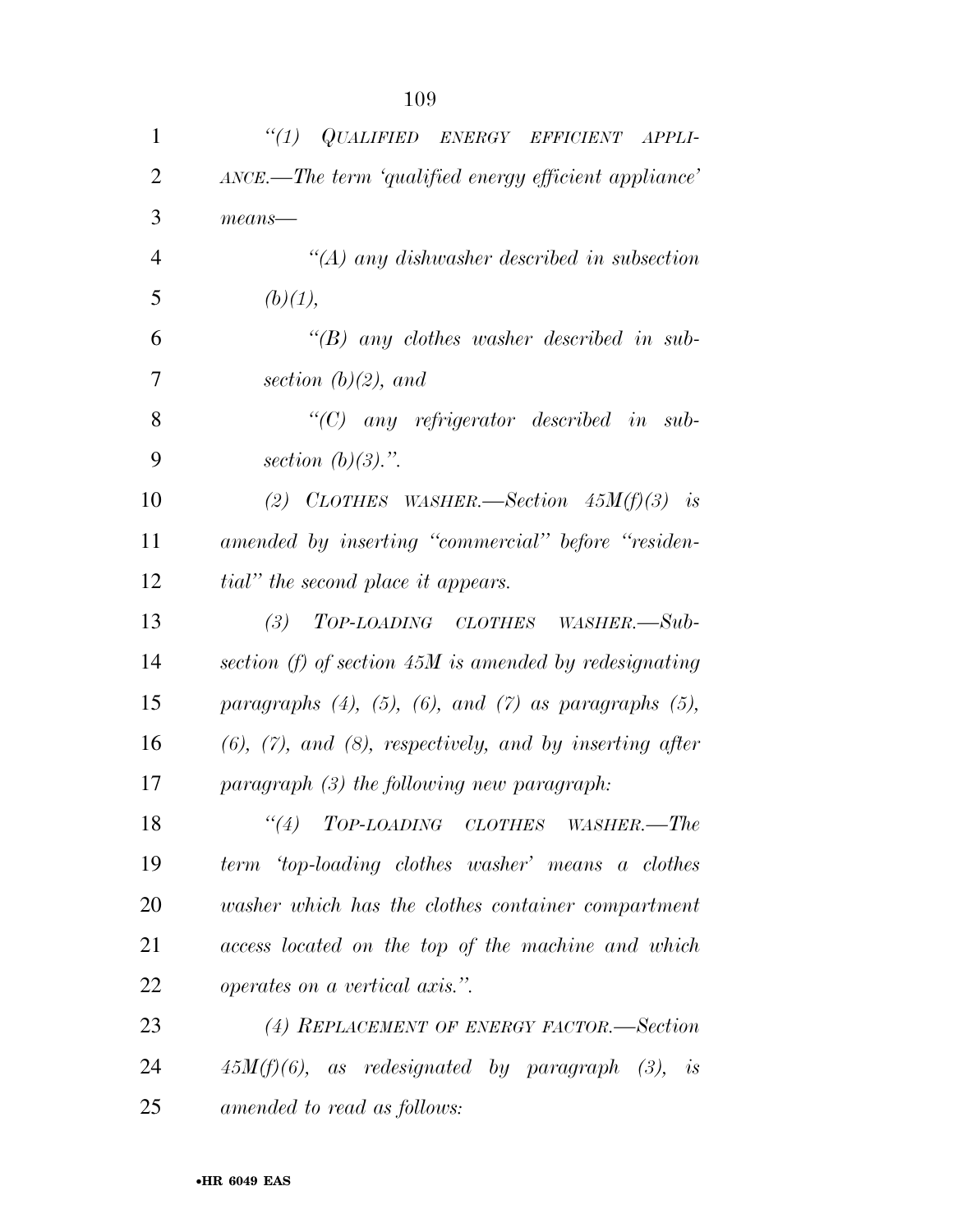| $\mathbf{1}$   | "(6) MODIFIED ENERGY FACTOR.—The term                             |
|----------------|-------------------------------------------------------------------|
| $\overline{2}$ | 'modified energy factor' means the modified energy                |
| 3              | factor established by the Department of Energy for                |
| $\overline{4}$ | compliance with the Federal energy conservation                   |
| 5              | standard.".                                                       |
| 6              | (5) GALLONS PER CYCLE; WATER CONSUMPTION                          |
| 7              | $FACTOR. \rightarrow Section 45M(f),$ as amended by paragraph     |
| 8              | $(3)$ , is amended by adding at the end the following:            |
| 9              | "(9) GALLONS PER CYCLE.—The term 'gallons'                        |
| 10             | per cycle' means, with respect to a dishwasher, the               |
| 11             | amount of water, expressed in gallons, required to                |
| 12             | complete a normal cycle of a dishwasher.                          |
| 13             | "(10) WATER CONSUMPTION FACTOR.—The term                          |
| 14             | 'water consumption factor' means, with respect to a               |
| 15             | clothes washer, the quotient of the total weighted per-           |
| 16             | cycle water consumption divided by the cubic foot (or             |
| 17             | liter) capacity of the clothes washer.".                          |
| 18             | (f) EFFECTIVE DATE.—The amendments made by this                   |
|                | 19 section shall apply to appliances produced after December      |
|                | 20 31, 2007.                                                      |
| 21             | SEC. 306. ACCELERATED RECOVERY PERIOD FOR DEPRE-                  |
| 22             | CIATION OF SMART METERS AND SMART                                 |
| 23             | <b>GRID SYSTEMS.</b>                                              |
| 24             | (a) IN GENERAL.—Section $168(e)(3)(D)$ is amended                 |
|                | 25 by striking "and" at the end of clause $(i)$ , by striking the |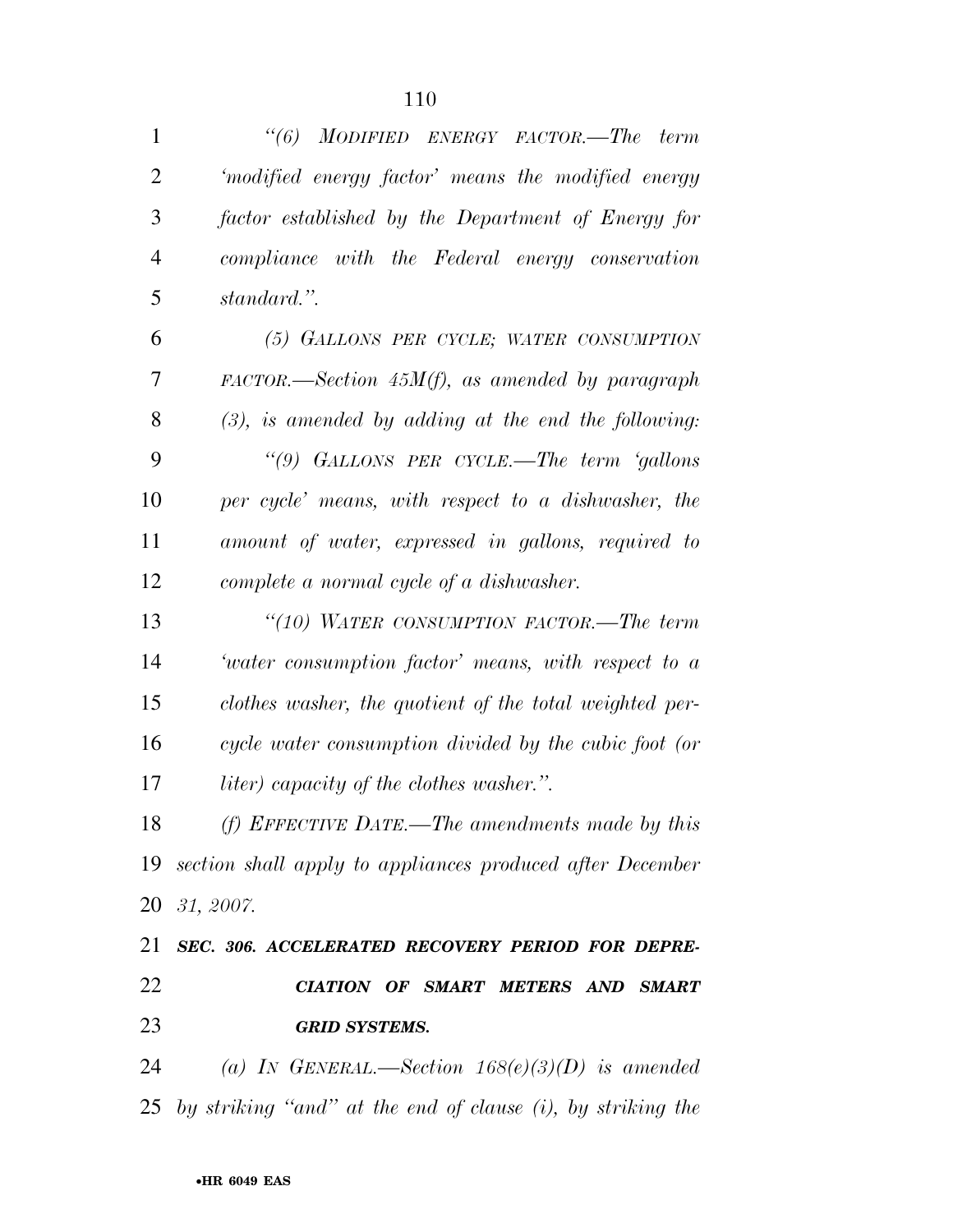| $\mathbf{1}$ | period at the end of clause (ii) and inserting a comma, and |
|--------------|-------------------------------------------------------------|
| 2            | by inserting after clause (ii) the following new clauses:   |
| 3            | ``(iii)<br>any qualified smart electric                     |
| 4            | meter, and                                                  |
| 5            | $``(iv)$ any qualified smart electric grid                  |
| 6            | system.".                                                   |
| 7            | (b) DEFINITIONS.—Section 168(i) is amended by in-           |
| 8            | serting at the end the following new paragraph:             |
| 9            | "(18) QUALIFIED SMART ELECTRIC METERS.-                     |
| 10           | "(A) IN GENERAL.—The term 'qualified                        |
| 11           | smart electric meter' means any smart electric              |
| 12           | meter which—                                                |
| 13           | $``(i)$ is placed in service by a taxpayer                  |
| 14           | who is a supplier of electric energy or $a$                 |
| 15           | provider of electric energy services, and                   |
| 16           | $``(ii)$ does not have a class life (deter-                 |
| 17           | mined without regard to subsection $(e)$ ) of               |
| 18           | less than 10 years.                                         |
| 19           | "(B) SMART ELECTRIC METER.-For pur-                         |
| 20           | poses of subparagraph $(A)$ , the term 'smart elec-         |
| 21           | tric meter' means any time-based meter and re-              |
| 22           | lated communication equipment which is capable              |
| 23           | of being used by the taxpayer as part of a system           |
| 24           | $that$ —                                                    |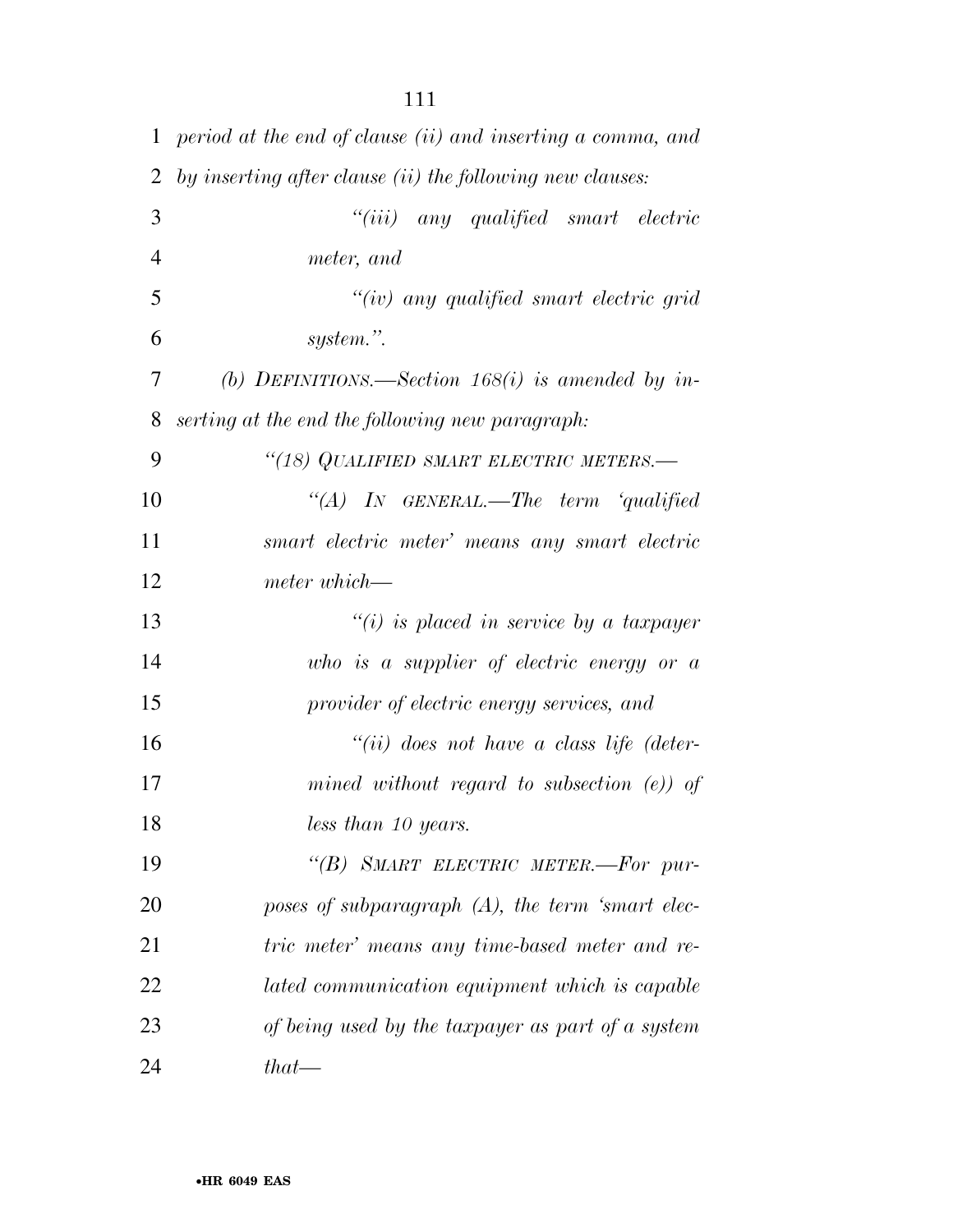| $\mathbf{1}$   | $"(i)$ measures and records electricity           |
|----------------|---------------------------------------------------|
| $\overline{2}$ | usage data on a time-differentiated basis in      |
| 3              | at least 24 separate time segments per day,       |
| $\overline{4}$ | "(ii) provides for the exchange of infor-         |
| 5              | mation between supplier or provider and           |
| 6              | the customer's electric meter in support of       |
| 7              | time-based rates or other forms of demand         |
| 8              | response,                                         |
| 9              | $``(iii)$ provides data to such supplier or       |
| 10             | provider so that the supplier or provider         |
| 11             | can provide energy usage information to           |
| 12             | customers electronically, and                     |
| 13             | $``(iv)$ provides net metering.                   |
| 14             | "(19) QUALIFIED SMART ELECTRIC GRID SYS-          |
| 15             | TEMS.-                                            |
| 16             | "(A) IN GENERAL.—The term 'qualified              |
| 17             | smart electric grid system' means any smart       |
| 18             | grid property which—                              |
| 19             | $``(i)$ is used as part of a system for           |
| 20             | <i>electric distribution grid communications,</i> |
| 21             | monitoring, and management placed in              |
| 22             | service by a taxpayer who is a supplier of        |
| 23             | electric energy or a provider of electric en-     |
| 24             | ergy services, and                                |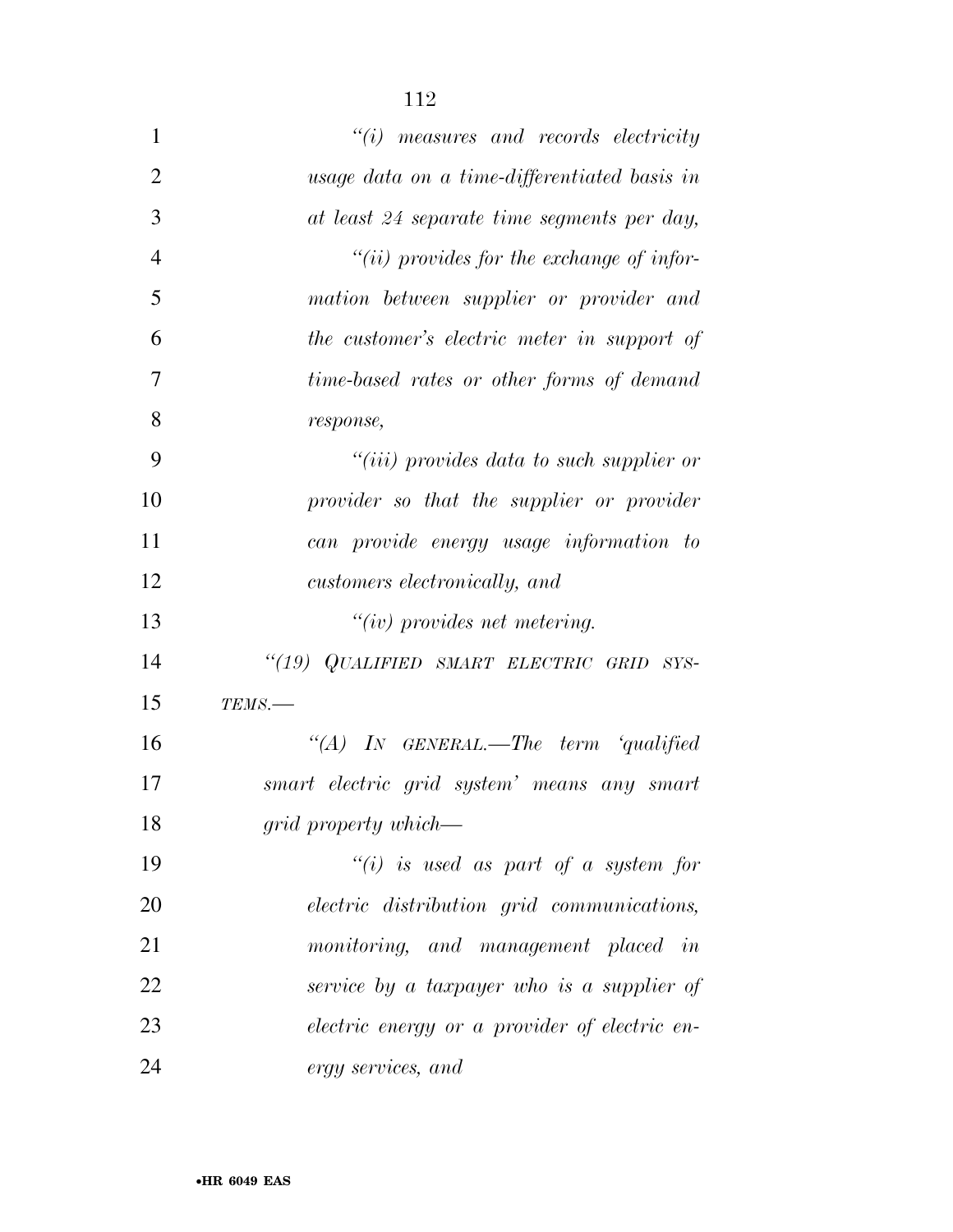| $\mathbf{1}$   | $``(ii)$ does not have a class life (deter-                      |
|----------------|------------------------------------------------------------------|
| $\overline{2}$ | mined without regard to subsection $(e)$ of                      |
| 3              | less than 10 years.                                              |
| $\overline{4}$ | "(B) SMART GRID PROPERTY.—For the pur-                           |
| 5              | poses of subparagraph (A), the term 'smart grid                  |
| 6              | property' means electronics and related equip-                   |
| 7              | ment that is capable of $\overline{\phantom{a}}$                 |
| 8              | $"(i)$ sensing, collecting, and monitoring                       |
| 9              | data of or from all portions of a utility's                      |
| 10             | <i>electric distribution grid,</i>                               |
| 11             | $``(ii)$ providing real-time, two-way                            |
| 12             | <i>communications to monitor or manage such</i>                  |
| 13             | grid, and                                                        |
| 14             | $``(iii)$ providing real time analysis of                        |
| 15             | and event prediction based upon collected                        |
| 16             | data that can be used to improve electric                        |
| 17             | distribution system reliability, quality, and                    |
| 18             | performance.".                                                   |
| 19             | (c) CONTINUED APPLICATION OF 150 PERCENT DE-                     |
| 20             | CLINING BALANCE METHOD.—Paragraph (2) of section                 |
| 21             | $168(b)$ is amended by striking "or" at the end of subpara-      |
| 22             | graph $(B)$ , by redesignating subparagraph $(C)$ as subpara-    |
| 23             | graph $(D)$ , and by inserting after subparagraph $(B)$ the fol- |
| 24             | lowing new subparagraph:                                         |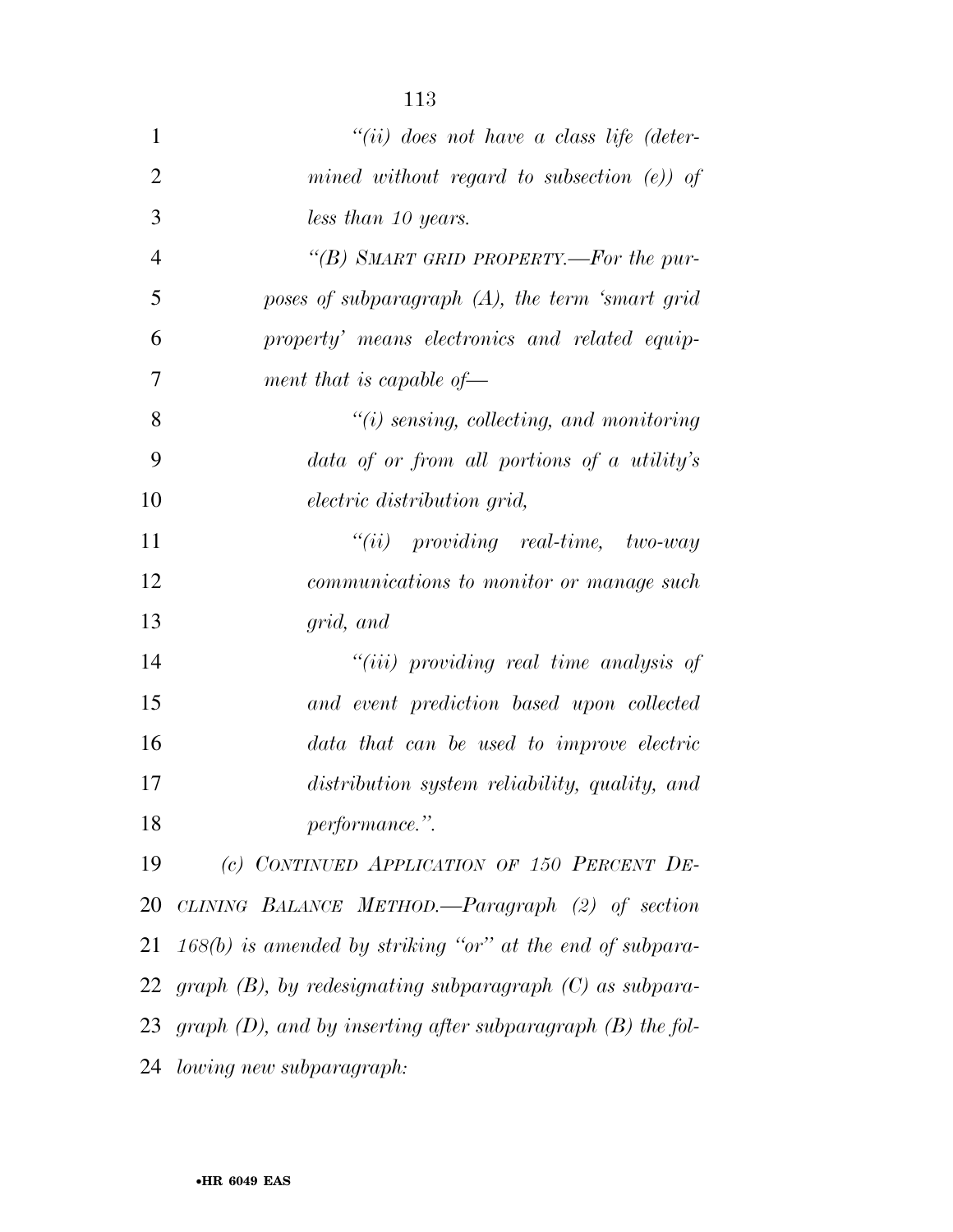| $\mathbf{1}$   | "(C) any property (other than property de-                       |
|----------------|------------------------------------------------------------------|
| $\overline{2}$ | scribed in paragraph $(3)$ ) which is a qualified                |
| 3              | smart electric meter or qualified smart electric                 |
| $\overline{4}$ | grid system, or".                                                |
| 5              | (d) EFFECTIVE DATE.—The amendments made by this                  |
| 6              | section shall apply to property placed in service after the      |
| 7              | date of the enactment of this Act.                               |
| 8              | SEC. 307. QUALIFIED GREEN BUILDING AND SUSTAINABLE               |
| 9              | <b>DESIGN PROJECTS.</b>                                          |
| 10             | (a) IN GENERAL.—Paragraph $(8)$ of section 142(l) is             |
| 11             | amended by striking "September 30, 2009" and inserting           |
| 12             | "September 30, 2012".                                            |
| 13             | (b) TREATMENT OF CURRENT REFUNDING BONDS.-                       |
|                | 14 Paragraph $(9)$ of section 142(l) is amended by striking "Oc- |
|                | 15 <i>tober 1, 2009</i> " and inserting "October 1, 2012".       |
| 16             | (c) $\text{ACCOUNTABILITY.}$ -The second sentence of section     |
|                | 17 $701(d)$ of the American Jobs Creation Act of 2004 is amend-  |
|                | 18 ed by striking "issuance," and inserting "issuance of the     |
|                | 19 last issue with respect to such project,".                    |
|                | 20 SEC. 308. SPECIAL DEPRECIATION ALLOWANCE FOR CER-             |
| 21             | TAIN REUSE AND RECYCLING PROPERTY.                               |
| 22             | (a) IN GENERAL.—Section 168 is amended by adding                 |
|                | 23 at the end the following new subsection:                      |
| 24             | "(m) SPECIAL ALLOWANCE FOR CERTAIN REUSE AND                     |
|                | 25 RECYCLING PROPERTY.—                                          |
|                |                                                                  |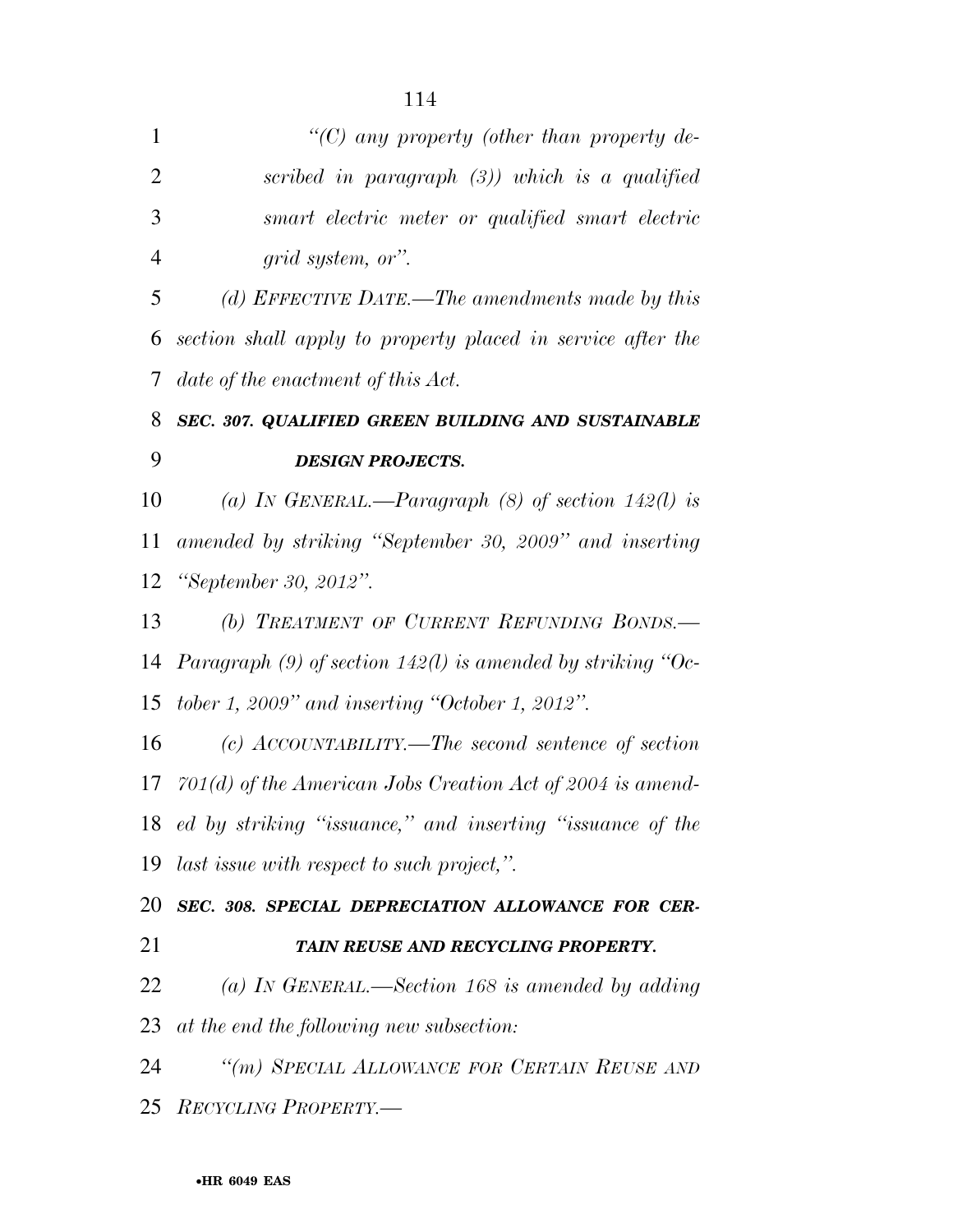| $\mathbf{1}$   | "(1) In GENERAL.—In the case of any qualified       |
|----------------|-----------------------------------------------------|
| $\overline{2}$ | reuse and recycling property—                       |
| 3              | $\lq (A)$ the depreciation deduction provided by    |
| 4              | section $167(a)$ for the taxable year in which such |
| 5              | property is placed in service shall include an al-  |
| 6              | lowance equal to 50 percent of the adjusted basis   |
| 7              | of the qualified reuse and recycling property,      |
| 8              | and                                                 |
| 9              | "(B) the adjusted basis of the qualified reuse      |
| 10             | and recycling property shall be reduced by the      |
| 11             | amount of such deduction before computing the       |
| 12             | amount otherwise allowable as a depreciation de-    |
| 13             | duction under this chapter for such taxable year    |
| 14             | and any subsequent taxable year.                    |
| 15             | "(2) QUALIFIED REUSE AND RECYCLING PROP-            |
| 16             | $ERTY.$ For purposes of this subsection—            |
| 17             | $\lq (A)$<br>$IN$ GENERAL.—The term 'qualified      |
| 18             | reuse and recycling property' means any reuse       |
| 19             | and recycling property—                             |
| 20             | $\tilde{f}(i)$ to which this section applies,       |
| 21             | "(ii) which has a useful life of at least           |
| 22             | 5 years,                                            |
| 23             | $``(iii)$ the original use of which com-            |
| 24             | mences with the taxpayer after August 31,           |
| 25             | 2008, and                                           |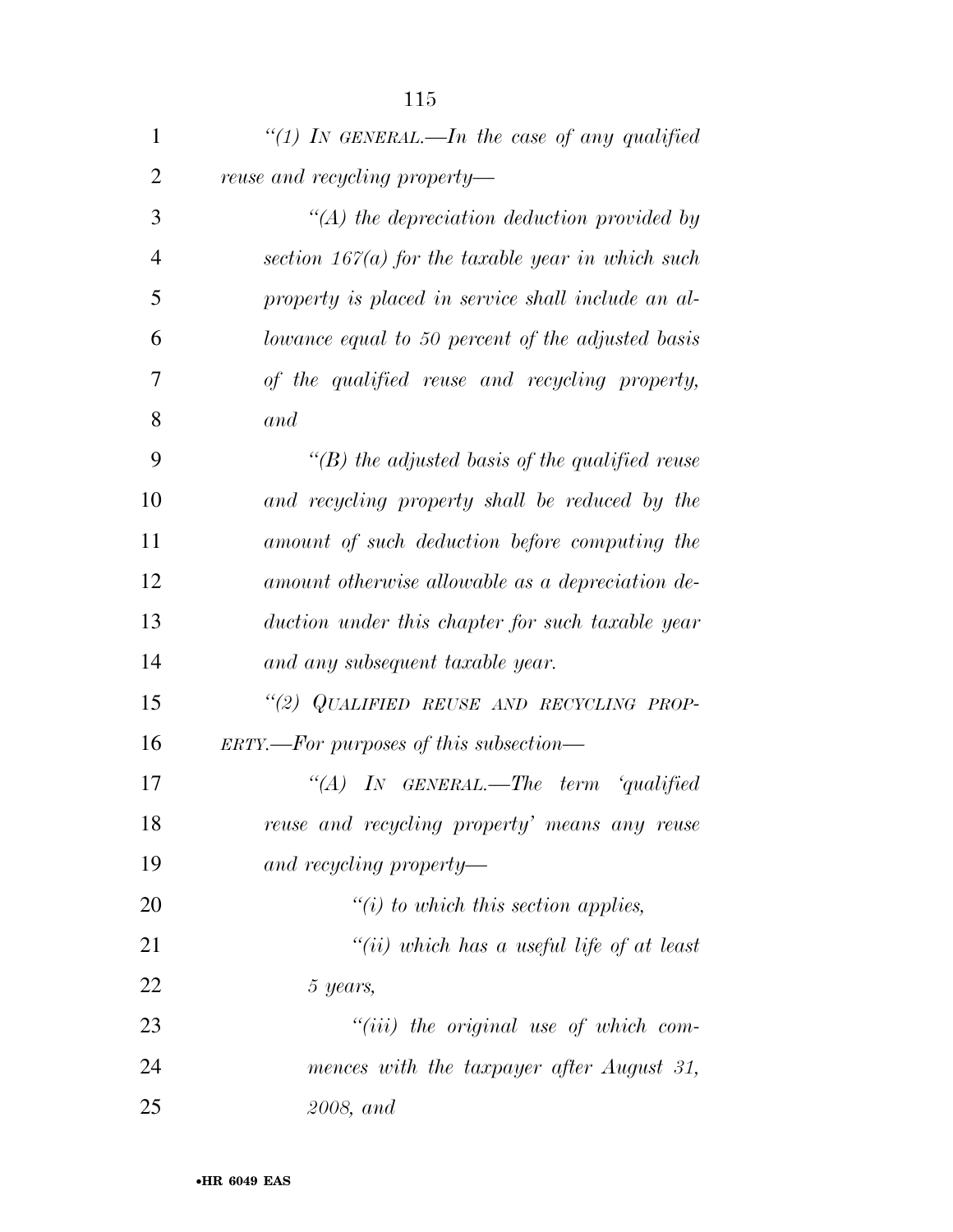| $\mathbf{1}$   | " $(iv)$ which is—                                |
|----------------|---------------------------------------------------|
| $\overline{2}$ | "(I) acquired by purchase (as de-                 |
| 3              | fined in section $179(d)(2)$ ) by the tax-        |
| $\overline{4}$ | payer after August 31, 2008, but only             |
| 5              | if no written binding contract for the            |
| 6              | acquisition was in effect before Sep-             |
| 7              | tember 1, 2008, or                                |
| 8              | $``(II)$ acquired by the taxpayer                 |
| 9              | pursuant to a written binding contract            |
| 10             | which was entered into after August               |
| 11             | 31, 2008.                                         |
| 12             | "(B) EXCEPTIONS.-                                 |
| 13             | "(i) BONUS DEPRECIATION PROPERTY                  |
| 14             | UNDER SUBSECTION $(k)$ . The term 'quali-         |
| 15             | fied reuse and recycling property' shall not      |
| 16             | include any property to which section             |
| 17             | $168(k)$ applies.                                 |
| 18             | $``(ii)$ ALTERNATIVE DEPRECIATION                 |
| 19             | PROPERTY.—The term 'qualified reuse and           |
| 20             | recycling property' shall not include any         |
| 21             | property to which the alternative deprecia-       |
| 22             | tion system under subsection (g) applies, de-     |
| 23             | termined without regard to paragraph $(7)$        |
| 24             | of subsection $(g)$ (relating to election to have |
| 25             | system apply).                                    |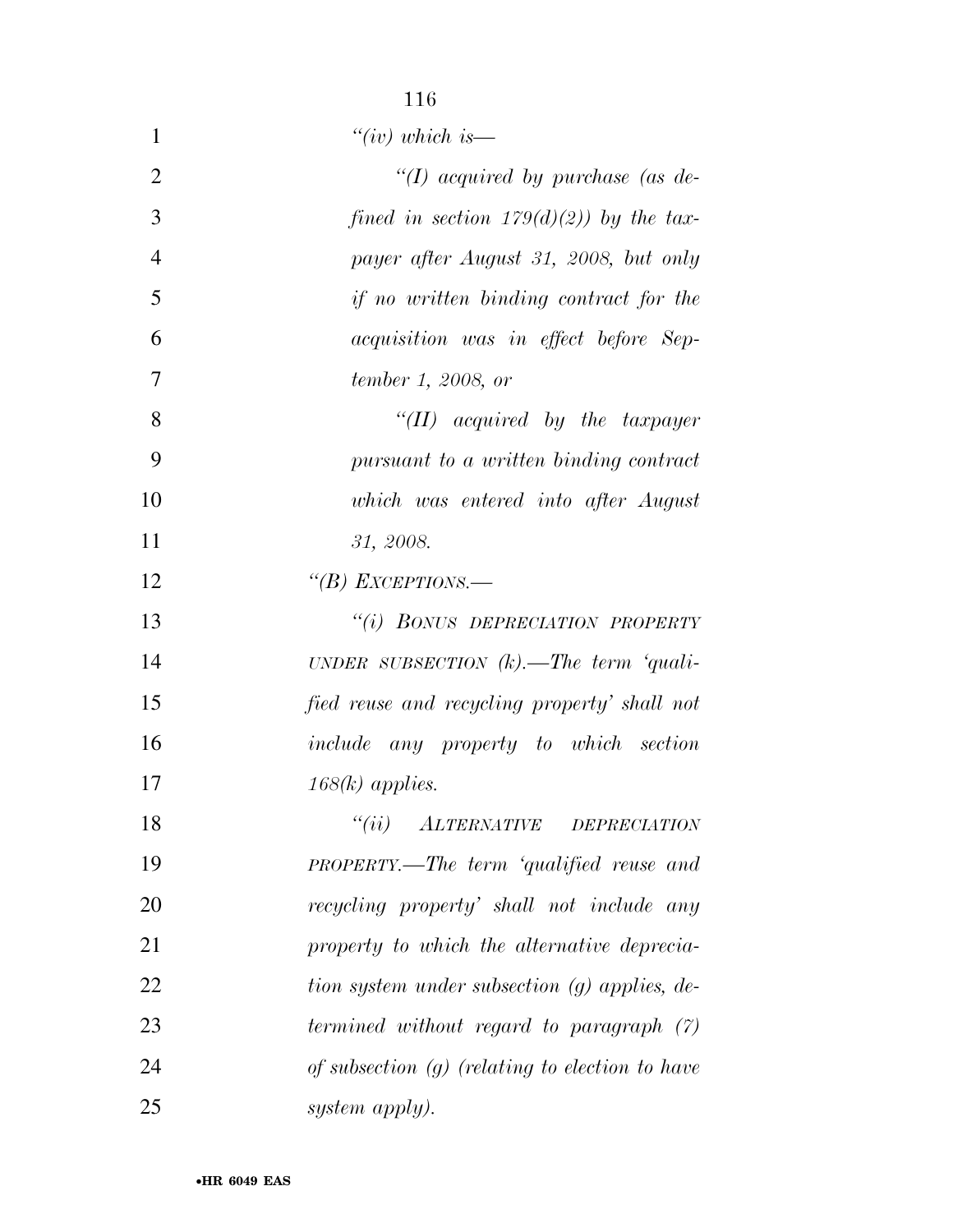| 1              | "(iii) ELECTION OUT.—If a taxpayer                    |
|----------------|-------------------------------------------------------|
| $\overline{2}$ | makes an election under this clause with re-          |
| 3              | spect to any class of property for any tax-           |
| $\overline{4}$ | able year, this subsection shall not apply to         |
| 5              | all property in such class placed in service          |
| 6              | during such taxable year.                             |
| 7              | $\lq C$ )<br>SPECIAL RULE<br>FOR<br><b>SELF-CON-</b>  |
| 8              | STRUCTED PROPERTY.—In the case of a taxpayer          |
| 9              | manufacturing, constructing, or producing prop-       |
| 10             | erty for the taxpayer's own use, the requirements     |
| 11             | of clause (iv) of subparagraph $(A)$ shall be treat-  |
| 12             | ed as met if the taxpayer begins manufacturing,       |
| 13             | constructing, or producing the property after Au-     |
| 14             | gust 31, 2008.                                        |
| 15             | "(D) DEDUCTION ALLOWED IN COMPUTING                   |
| 16             | MINIMUM TAX.—For purposes of determining al-          |
| 17             | <i>ternative minimum taxable income under section</i> |
| 18             | 55, the deduction under subsection $(a)$ for quali-   |
| 19             | fied reuse and recycling property shall be deter-     |
| 20             | mined under this section without regard to any        |
| 21             | adjustment under section 56.                          |
| 22             | "(3) DEFINITIONS.-For purposes of this sub-           |
| 23             | section—                                              |
| 24             | "(A) REUSE AND RECYCLING PROPERTY.-                   |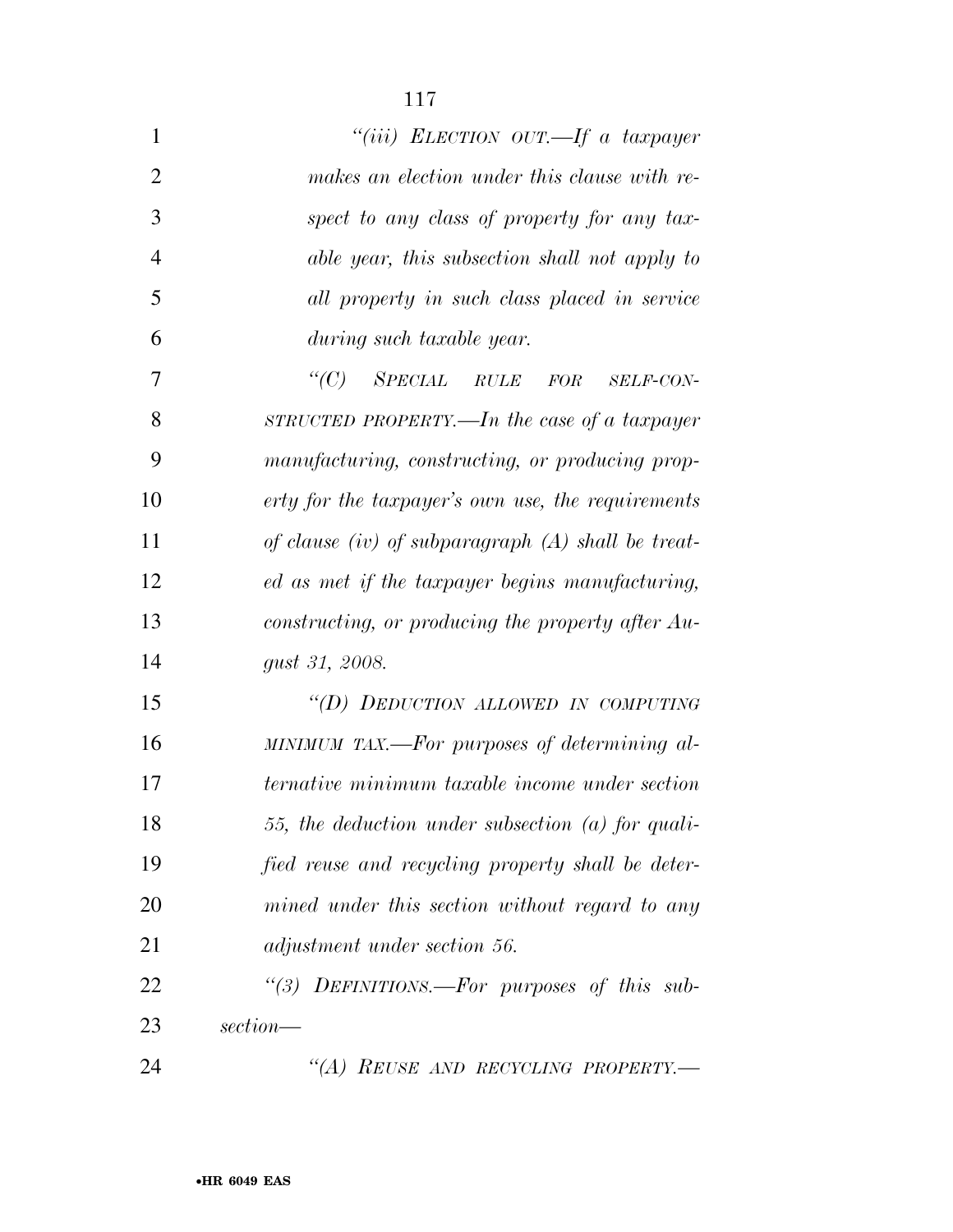| $\mathbf{1}$   | $``(i)$ IN GENERAL.—The term 'reuse               |
|----------------|---------------------------------------------------|
| $\overline{2}$ | and recycling property' means any machin-         |
| 3              | ery and equipment (not including buildings        |
| $\overline{4}$ | or real estate), along with all appurtenances     |
| 5              | thereto, including software necessary to op-      |
| 6              | erate such equipment, which is used exclu-        |
| 7              | sively to collect, distribute, or recycle quali-  |
| 8              | fied reuse and recyclable materials.              |
| 9              | "(ii) EXCLUSION.—Such term does not               |
| 10             | <i>include</i> rolling stock or other equipment   |
| 11             | used to transport reuse and recyclable mate-      |
| 12             | rials.                                            |
| 13             | "(B) QUALIFIED REUSE AND RECYCLABLE               |
| 14             | MATERIALS.-                                       |
| 15             | "(i) IN GENERAL.—The term 'qualified              |
| 16             | reuse and recyclable materials' means scrap       |
| 17             | plastic, scrap glass, scrap textiles, scrap       |
| 18             | rubber, scrap packaging, recovered fiber,         |
| 19             | scrap ferrous and nonferrous metals, or elec-     |
| 20             | <i>tronic scrap generated by an individual or</i> |
| 21             | business.                                         |
| 22             | "(ii) ELECTRONIC SCRAP.-For pur-                  |
| 23             | poses of clause (i), the term 'electronic         |
|                |                                                   |

*scrap' means—*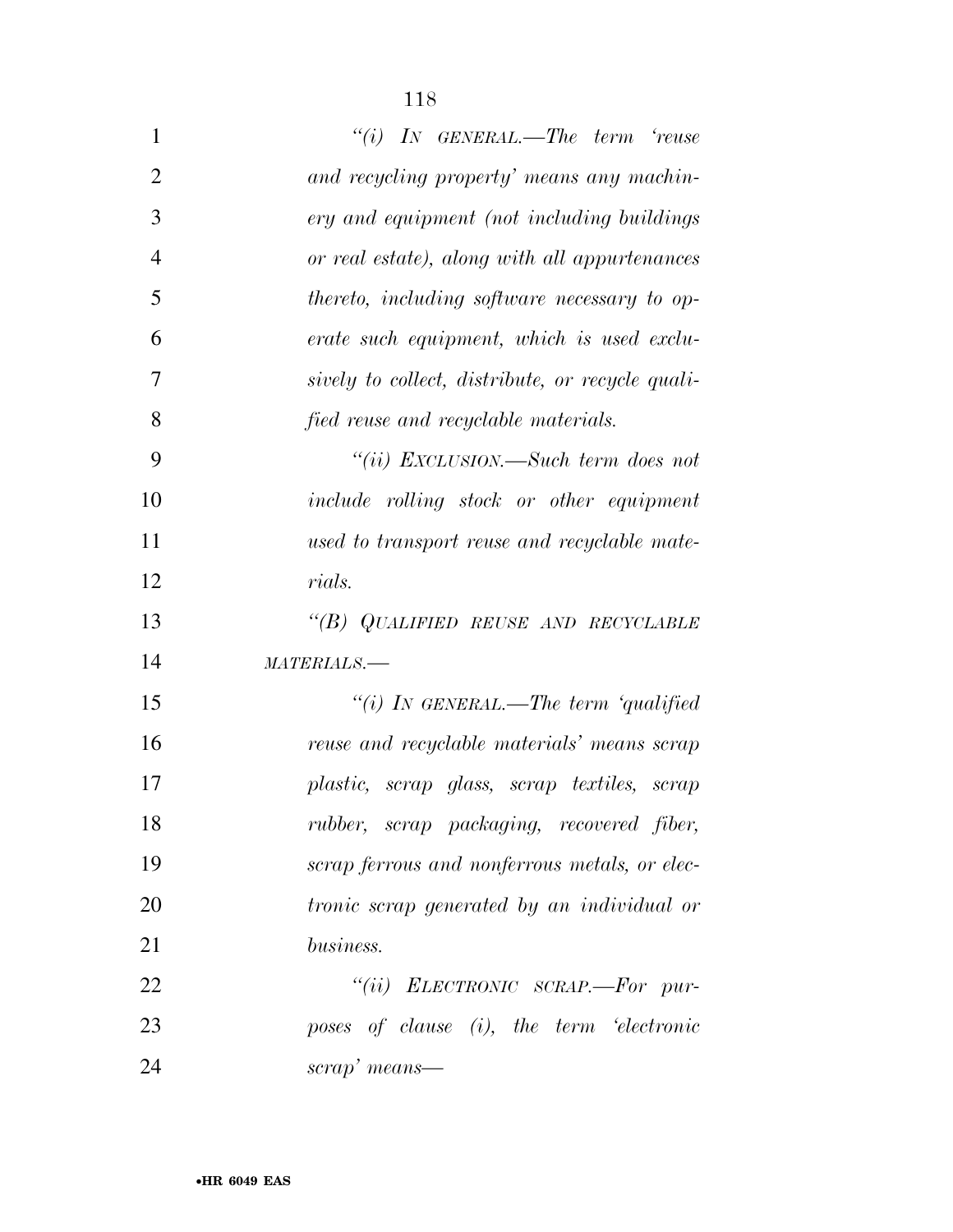| 1              | "(I) any cathode ray tube, flat                             |
|----------------|-------------------------------------------------------------|
| $\overline{2}$ | panel screen, or similar video display                      |
| 3              | device with a screen size greater than                      |
| $\overline{4}$ | 4 inches measured diagonally, or                            |
| 5              | "(II) any central processing unit.                          |
| 6              | "(C) RECYCLING OR RECYCLE.—The term                         |
| 7              | 'recycling' or 'recycle' means that process (in-            |
| 8              | cluding sorting) by which worn or superfluous               |
| 9              | materials are manufactured or processed into                |
| 10             | specification grade commodities that are suitable           |
| 11             | for use as a replacement or substitute for virgin           |
| 12             | materials in manufacturing tangible consumer                |
| 13             | and commercial products, including packaging.".             |
| 14             | (b) EFFECTIVE DATE.—The amendment made by this              |
| 15             | section shall apply to property placed in service after Au- |
| 16             | <i>gust 31, 2008.</i>                                       |
| 17             | <b>TITLE IV—REVENUE</b>                                     |

## *PROVISIONS*

 *SEC. 401. LIMITATION OF DEDUCTION FOR INCOME ATTRIB-UTABLE TO DOMESTIC PRODUCTION OF OIL,* 

## *GAS, OR PRIMARY PRODUCTS THEREOF.*

 *(a) IN GENERAL.—Section 199(d) is amended by re- designating paragraph (9) as paragraph (10) and by in-serting after paragraph (8) the following new paragraph:*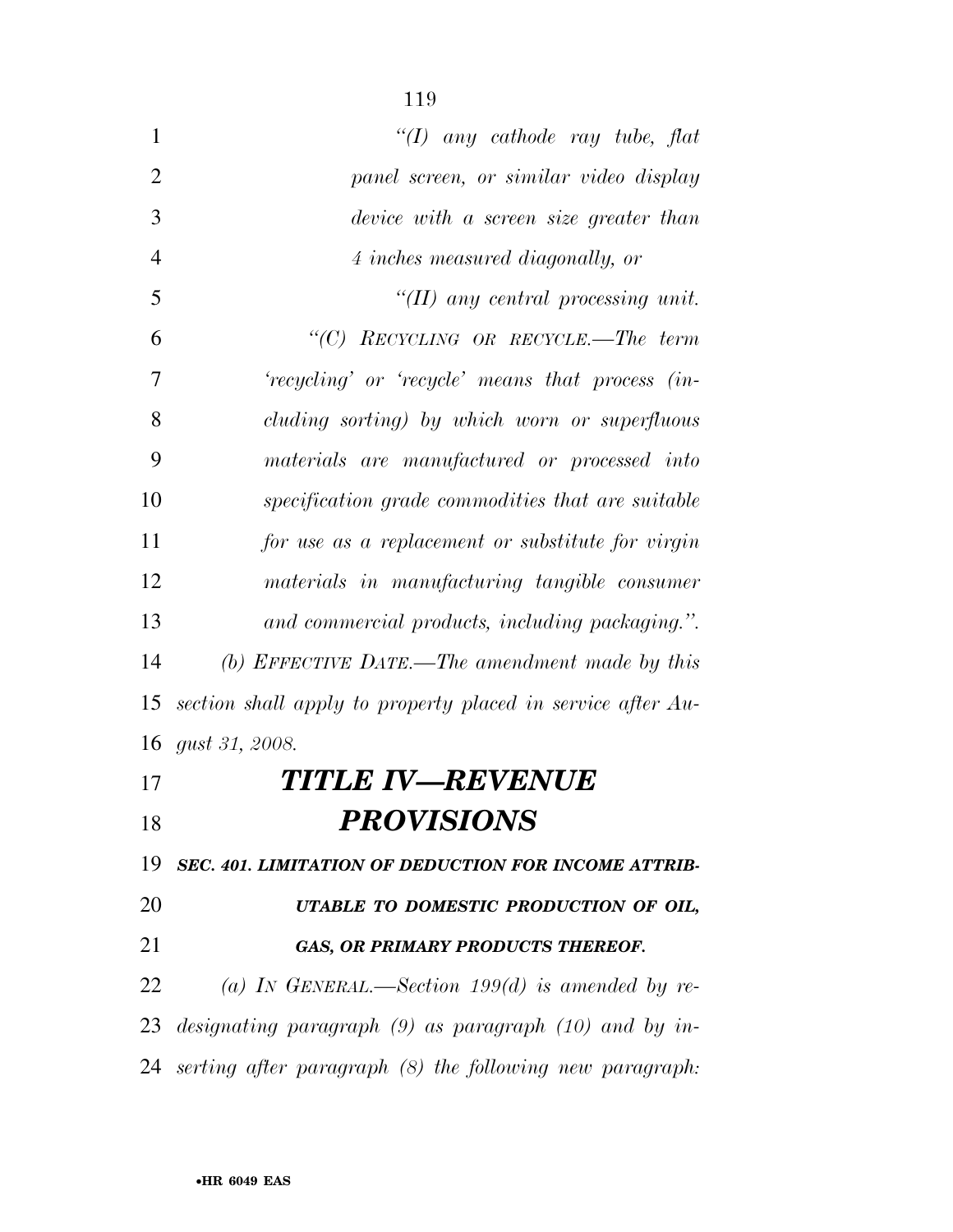| 1              | "(9) SPECIAL RULE FOR TAXPAYERS WITH OIL                         |
|----------------|------------------------------------------------------------------|
| $\overline{2}$ | $QUALIFIED$ $PRODUCTION$ $ACTIVITIES$<br><i>RELATED</i><br>$IN-$ |
| 3              | $COME$ .                                                         |
| 4              | "(A) IN GENERAL.—If a taxpayer has oil                           |
| 5              | related qualified production activities income for               |
| 6              | any taxable year beginning after 2009, the                       |
| 7              | amount otherwise allowable as a deduction under                  |
| 8              | subsection $(a)$ shall be reduced by 3 percent of                |
| 9              | the least of $-$                                                 |
| 10             | $"(i)$ the oil related qualified production                      |
| 11             | activities income of the taxpayer for the                        |
| 12             | taxable year,                                                    |
| 13             | $``(ii)$ the qualified production activities                     |
| 14             | income of the taxpayer for the taxable year,                     |
| 15             | or                                                               |
| 16             | $``(iii)$ taxable income (determined with-                       |
| 17             | out regard to this section).                                     |
| 18             | "(B) OIL RELATED QUALIFIED PRODUCTION                            |
| 19             | ACTIVITIES INCOME.—For purposes of this para-                    |
| 20             | graph, the term 'oil related qualified production                |
| 21             | activities income' means for any taxable year the                |
| 22             | qualified production activities income which is                  |
| 23             | attributable to the production, refining, proc-                  |
| 24             | essing, transportation, or distribution of oil, gas,             |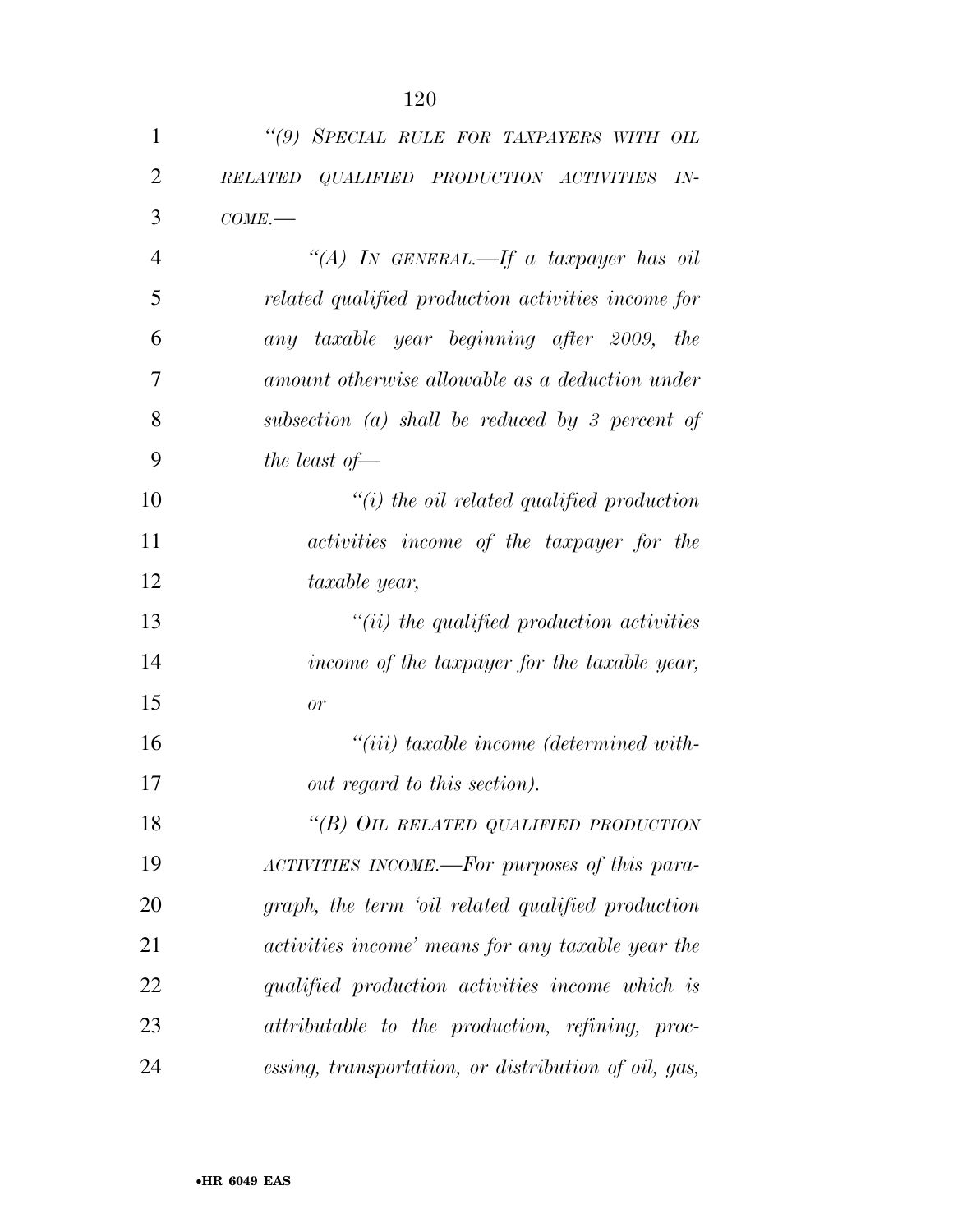| $\mathbf{1}$   | or any primary product thereof during such tax-                  |
|----------------|------------------------------------------------------------------|
| $\overline{2}$ | able year.                                                       |
| 3              | "(C) PRIMARY PRODUCT.—For purposes of                            |
| $\overline{4}$ | this paragraph, the term 'primary product' has                   |
| 5              | the same meaning as when used in section                         |
| 6              | $927(a)(2)(C)$ , as in effect before its repeal.".               |
| 7              | (b) CONFORMING AMENDMENT.—Section $199(d)(2)$                    |
| 8              | (relating to application to individuals) is amended by           |
| 9              | striking "subsection $(a)(1)(B)$ " and inserting "subsections"   |
| 10             | $(a)(1)(B)$ and $(d)(9)(A)(iii)$ ".                              |
| 11             | (c) EFFECTIVE DATE.—The amendments made by this                  |
| 12             | section shall apply to taxable years beginning after Decem-      |
|                |                                                                  |
| 13             | ber 31, 2008.                                                    |
|                | 14 SEC. 402. ELIMINATION OF THE DIFFERENT TREATMENT OF           |
| 15             | FOREIGN OIL AND GAS EXTRACTION INCOME                            |
| 16             | AND FOREIGN OIL RELATED INCOME FOR                               |
| 17             | PURPOSES OF THE FOREIGN TAX CREDIT.                              |
| 18             | (a) IN GENERAL.—Subsections (a) and (b) of section               |
|                | 19 907 (relating to special rules in case of foreign oil and gas |
|                | 20 <i>income)</i> are amended to read as follows:                |
| 21             | "(a) REDUCTION IN AMOUNT ALLOWED AS FOREIGN                      |
| 22             | TAX UNDER SECTION 901.—In applying section 901, the              |
|                | 23 amount of any foreign oil and gas taxes paid or accrued       |
|                | 24 (or deemed to have been paid) during the taxable year         |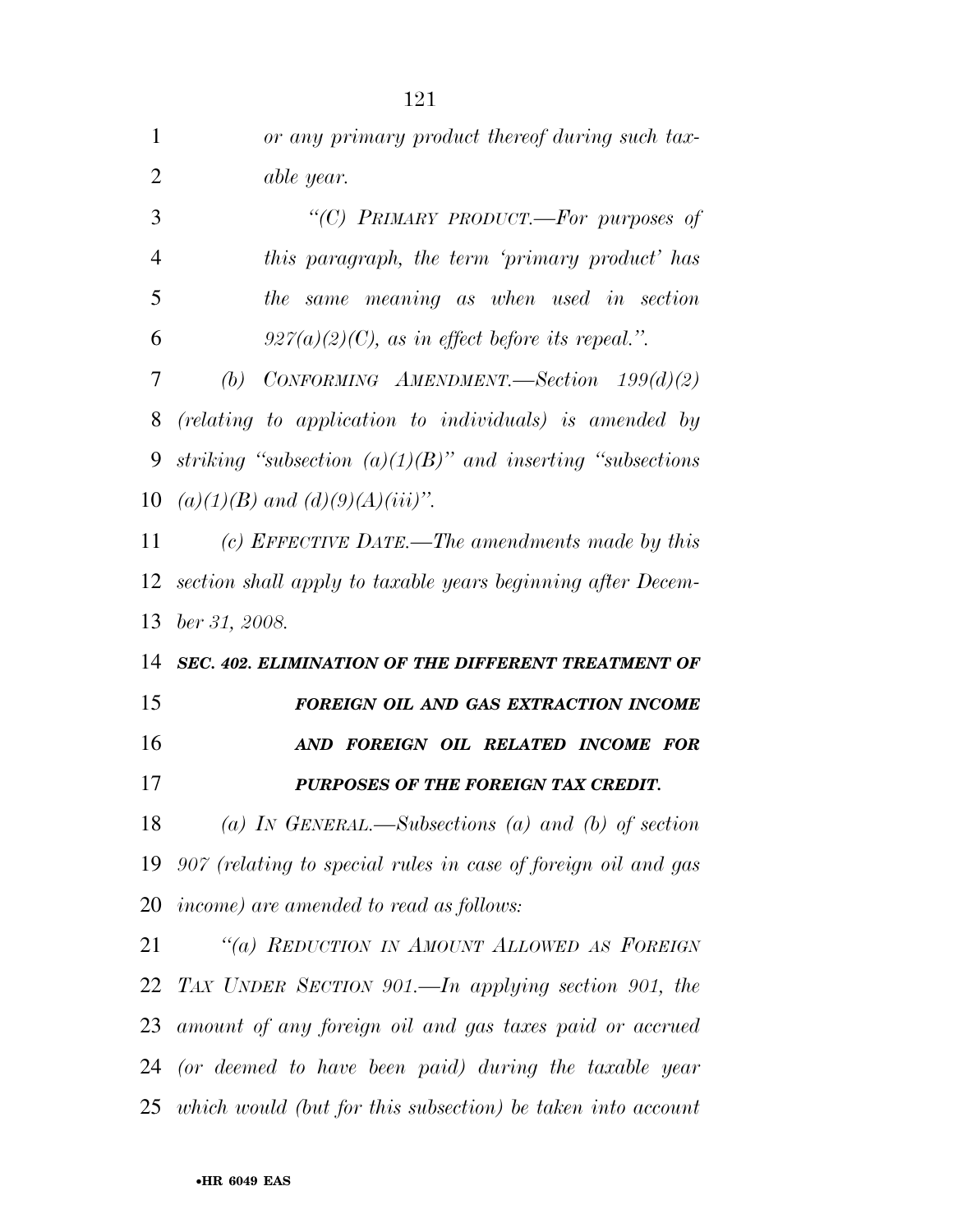|                | 1 for purposes of section 901 shall be reduced by the amount       |
|----------------|--------------------------------------------------------------------|
| 2              | $(i f \, any)$ by which the amount of such taxes exceeds the prod- |
| 3              | uct of $\equiv$                                                    |
| $\overline{4}$ | $\lq(1)$ the amount of the combined foreign oil and                |
| 5              | gas income for the taxable year,                                   |
| 6              | $\lq (2)$ multiplied by—                                           |
| 7              | $\lq (A)$ in the case of a corporation, the per-                   |
| 8              | centage which is equal to the highest rate of tax                  |
| 9              | specified under section $11(b)$ , or                               |
| 10             | $\lq (B)$ in the case of an individual, a fraction                 |
| 11             | the numerator of which is the tax against which                    |
| 12             | the credit under section $901(a)$ is taken and the                 |
| 13             | denominator of which is the taxpayer's entire                      |
| 14             | taxable income.                                                    |
| 15             | "(b) COMBINED FOREIGN OIL AND GAS INCOME; FOR-                     |
| 16             | EIGN OIL AND GAS TAXES.—For purposes of this section—              |
| 17             | "(1) COMBINED FOREIGN OIL AND<br>$G\!A S$<br>$IN-$                 |
| 18             | COME.—The term 'combined foreign oil and gas in-                   |
| 19             | come' means, with respect to any taxable year, the                 |
| 20             | sum of $-$                                                         |
| 21             | $\lq (A)$ foreign oil and gas extraction income,                   |
| 22             | and                                                                |
| 23             | $\lq\lq(B)$ foreign oil related income.                            |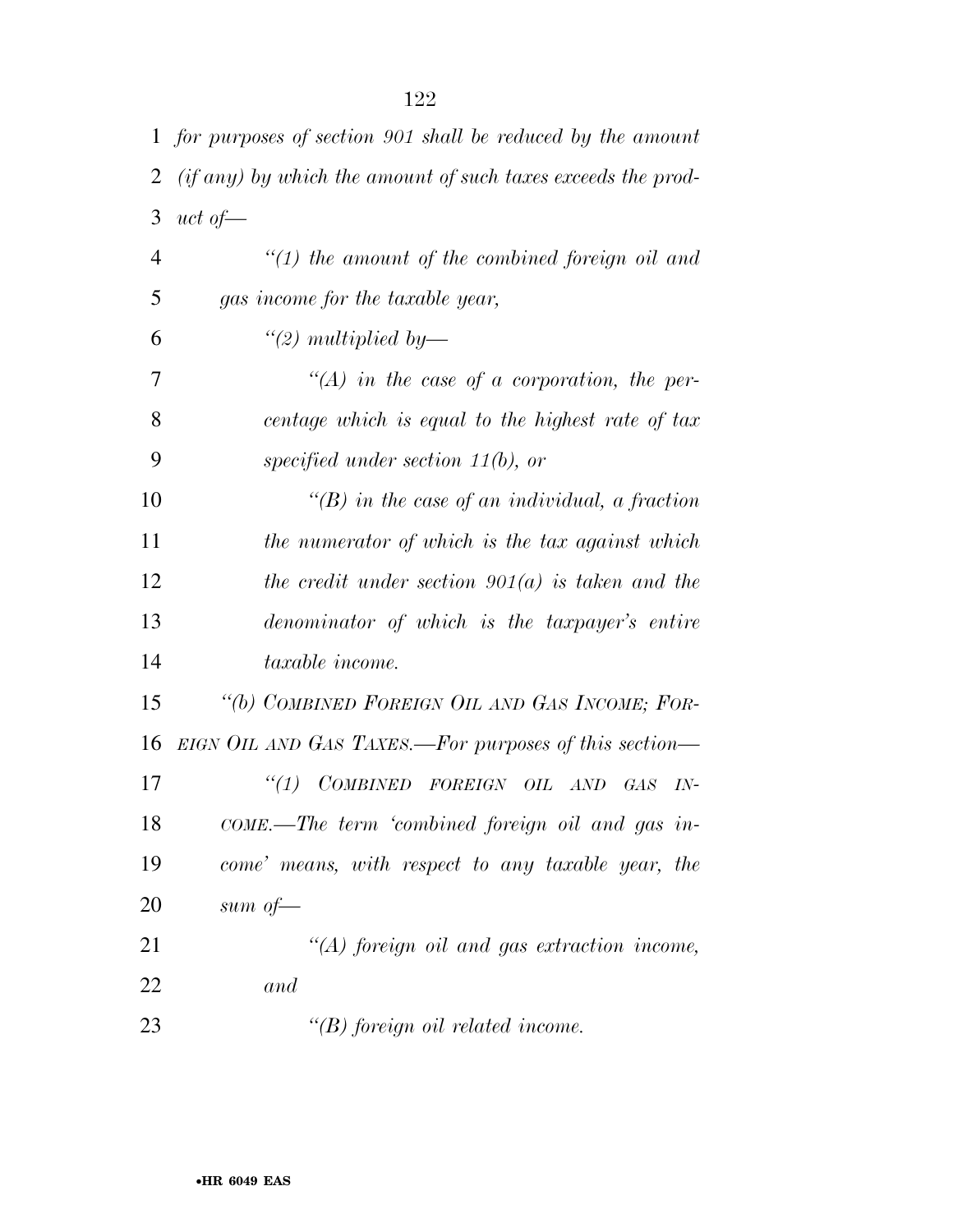| $\mathbf{1}$   | "(2) FOREIGN OIL AND GAS TAXES.—The term                     |
|----------------|--------------------------------------------------------------|
| $\overline{2}$ | foreign oil and gas taxes' means, with respect to any        |
| 3              | taxable year, the sum of $-$                                 |
| $\overline{4}$ | $\lq (A)$ oil and gas extraction taxes, and                  |
| 5              | $\lq\lq(B)$ any income, war profits, and excess              |
| 6              | profits taxes paid or accrued (or deemed to have             |
| 7              | been paid or accrued under section 902 or 960)               |
| 8              | during the taxable year with respect to foreign              |
| 9              | oil related income (determined without regard to             |
| 10             | subsection $(c)(4)$ or loss which would be taken             |
| 11             | into account for purposes of section 901 without             |
| 12             | regard to this section.".                                    |
| 13             | (b) RECAPTURE OF FOREIGN OIL AND GAS LOSSES.—                |
| 14             | Paragraph $(4)$ of section 907(c) (relating to recapture of  |
|                | 15 foreign oil and gas extraction losses by recharacterizing |
| 16             | later extraction income) is amended to read as follows:      |
| 17             | ``(4)<br>RECAPTURE OF FOREIGN OIL AND<br>- GAS               |
| 18             | LOSSES BY RECHARACTERIZING LATER COMBINED                    |
| 19             | FOREIGN OIL AND GAS INCOME.-                                 |
| 20             | "(A) IN GENERAL.—The combined foreign                        |
| 21             | oil and gas income of a taxpayer for a taxable               |
| 22             | year (determined without regard to this para-                |
| 23             | $graph)$ shall be reduced—                                   |
| 24             | $``(i)$ first by the amount determined                       |
| 25             | under subparagraph $(B)$ , and                               |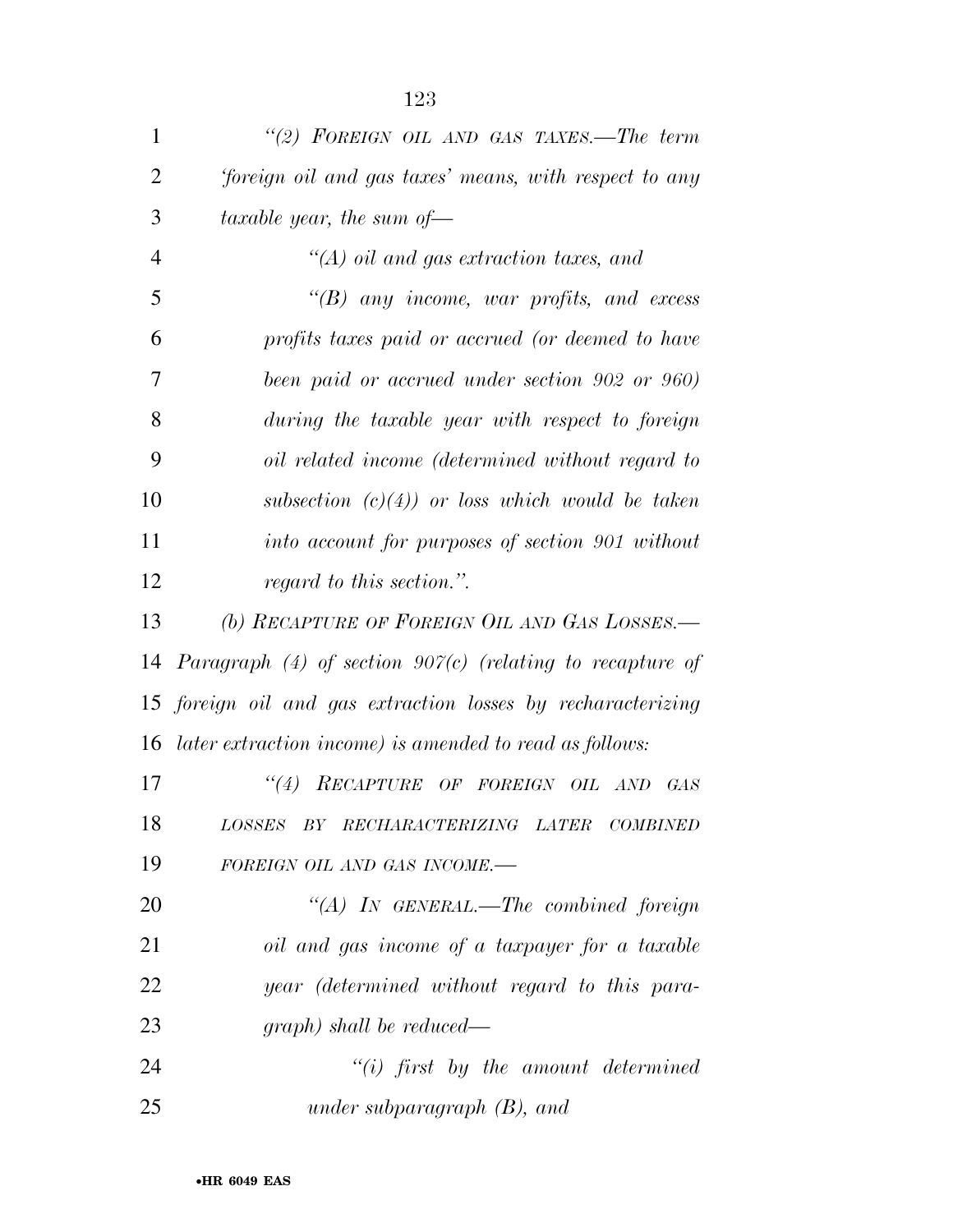| 1              | $``(ii)$ then by the amount determined                           |
|----------------|------------------------------------------------------------------|
| $\overline{2}$ | under subparagraph $(C)$ .                                       |
| 3              | The aggregate amount of such reductions shall be                 |
| $\overline{4}$ | <i>treated as income (from sources without the</i>               |
| 5              | United States) which is not combined foreign oil                 |
| 6              | and gas income.                                                  |
| 7              | "(B) REDUCTION FOR PRE-2009 FOREIGN                              |
| 8              | OIL EXTRACTION LOSSES.—The reduction under                       |
| 9              | this paragraph shall be equal to the lesser of $\longrightarrow$ |
| 10             | $``(i)$ the foreign oil and gas extraction                       |
| 11             | income of the taxpayer for the taxable year                      |
| 12             | (determined without regard to this para-                         |
| 13             | $graph$ , or                                                     |
| 14             | "(ii) the excess of $-$                                          |
| 15             | $\lq (I)$ the aggregate amount of for-                           |
| 16             | <i>eign oil extraction losses for preceding</i>                  |
| 17             | taxable years beginning after December                           |
| 18             | 31, 1982, and before January 1, 2009,                            |
| 19             | over                                                             |
| 20             | $\lq (II)$ so much of such aggregate                             |
| 21             | amount as was recharacterized under                              |
| 22             | this paragraph (as in effect before and                          |
| 23             | after the date of the enactment of the                           |
| 24             | Energy Improvement and Extension                                 |
| 25             | Act of 2008) for preceding taxable                               |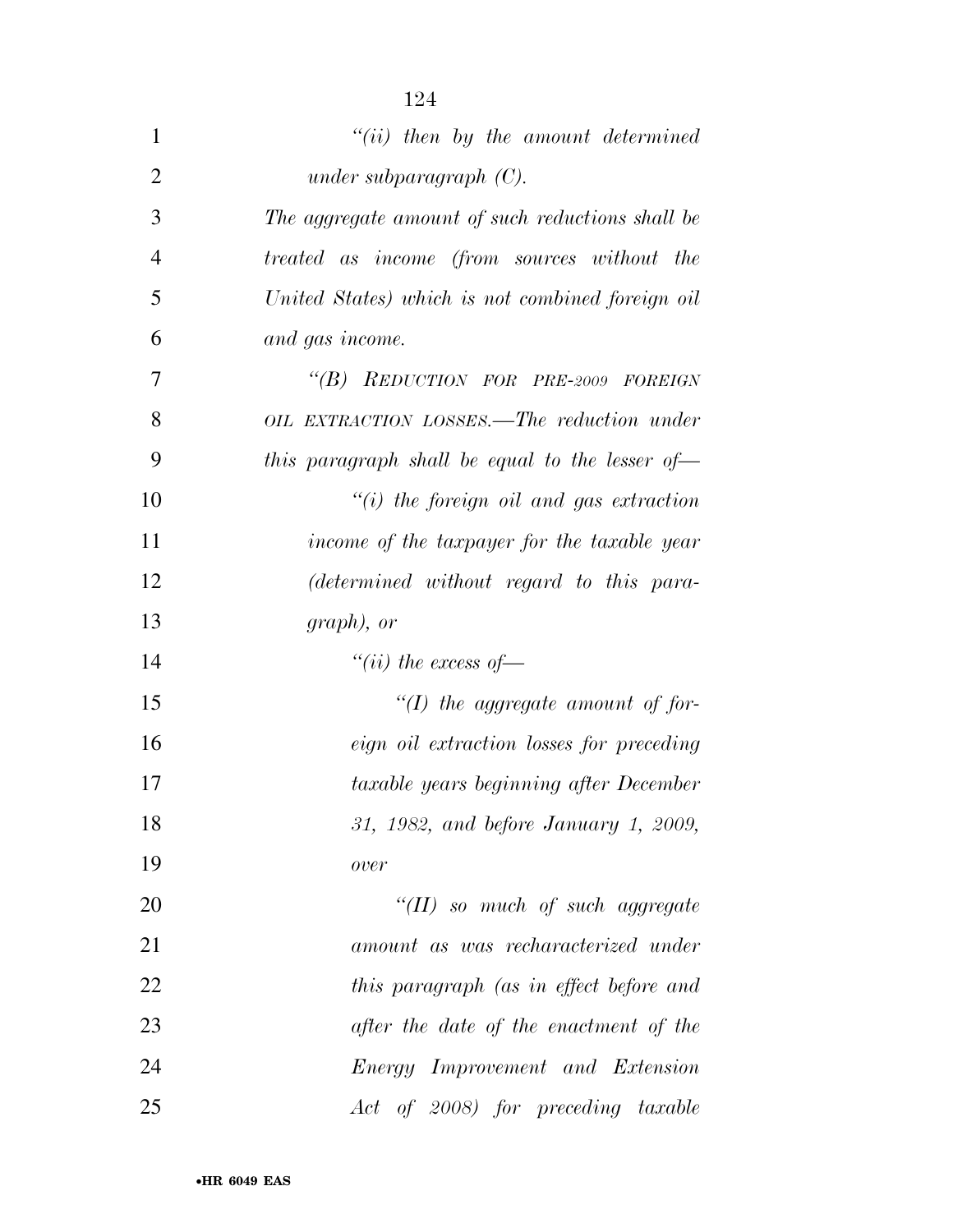| 1              | years beginning after December 31,                      |
|----------------|---------------------------------------------------------|
| $\overline{2}$ | 1982.                                                   |
| 3              | "(C) REDUCTION FOR POST-2008 FOREIGN                    |
| $\overline{4}$ | OIL AND GAS LOSSES.—The reduction under this            |
| 5              | paragraph shall be equal to the lesser of $\rightarrow$ |
| 6              | $"(i)$ the combined foreign oil and gas                 |
| 7              | income of the taxpayer for the taxable year             |
| 8              | (determined without regard to this para-                |
| 9              | graph), reduced by an amount equal to the               |
| 10             | reduction under subparagraph (A) for the                |
| 11             | taxable year, or                                        |
| 12             | "(ii) the excess of $-$                                 |
| 13             | $\lq (I)$ the aggregate amount of for-                  |
| 14             | eign oil and gas losses for preceding                   |
| 15             | taxable years beginning after December                  |
| 16             | 31, 2008, over                                          |
| 17             | "(II) so much of such aggregate                         |
| 18             | amount as was recharacterized under                     |
| 19             | this paragraph for preceding taxable                    |
| 20             | years beginning after December 31,                      |
| 21             | 2008.                                                   |
| 22             | "(D) FOREIGN OIL AND GAS LOSS DE-                       |
| 23             | <b>FINED.-</b>                                          |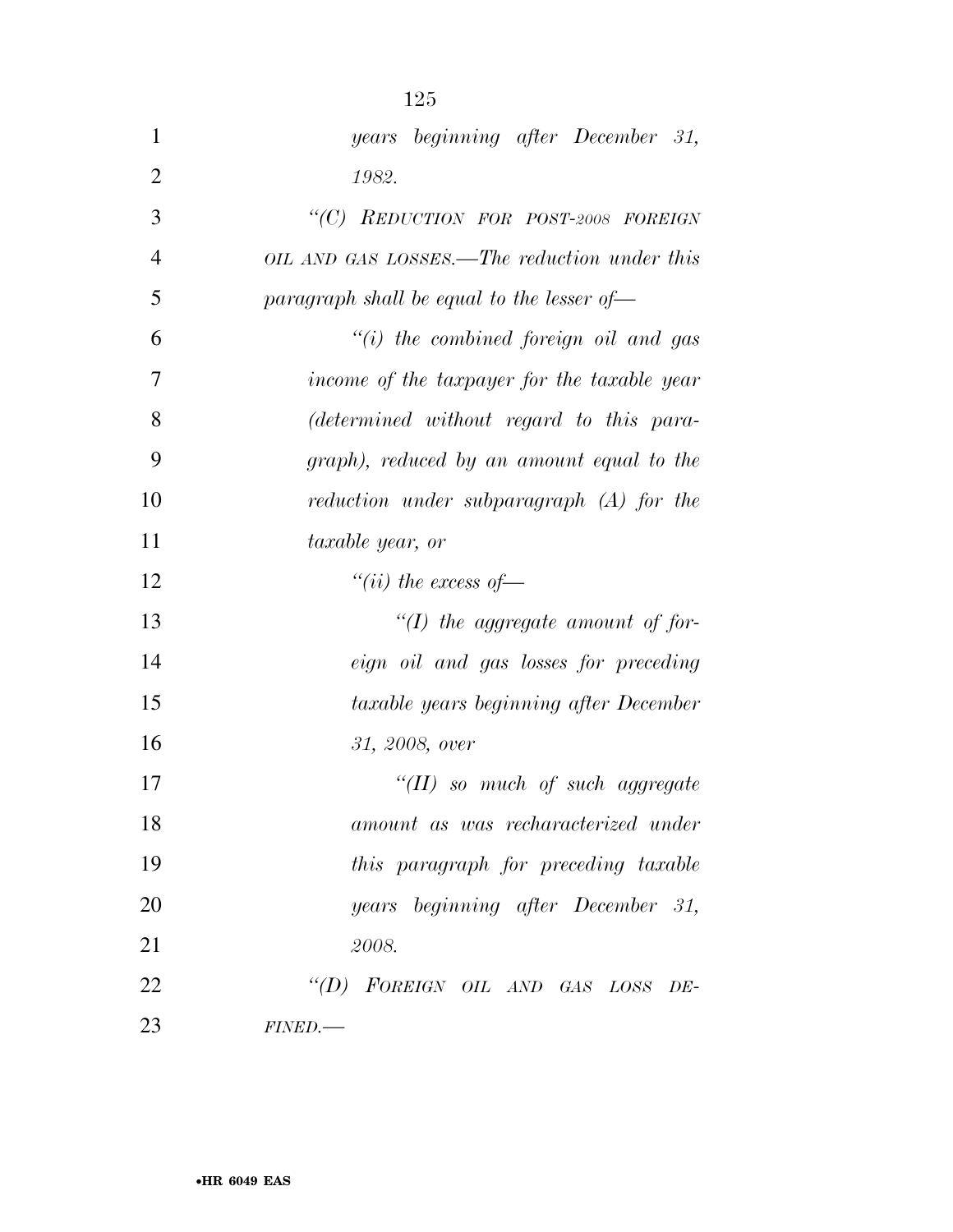| $\mathbf{1}$   | "(i) IN GENERAL.—For purposes of                |
|----------------|-------------------------------------------------|
| $\overline{2}$ | this paragraph, the term 'foreign oil and       |
| 3              | gas loss' means the amount by which—            |
| $\overline{4}$ | "(I) the gross income for the tax-              |
| 5              | able year from sources without the              |
| 6              | United States and its possessions               |
| 7              | (whether or not the taxpayer chooses            |
| 8              | the benefits of this subpart for such           |
| 9              | taxable year) taken into account in de-         |
| 10             | termining the combined foreign oil and          |
| 11             | gas income for such year, is exceeded           |
| 12             | by                                              |
| 13             | $H(II)$ the sum of the deductions               |
| 14             | properly apportioned or allocated               |
| 15             | <i>thereto.</i>                                 |
| 16             | "(ii) NET OPERATING LOSS DEDUCTION              |
| 17             | NOT TAKEN INTO ACCOUNT.-For purposes            |
| 18             | of clause $(i)$ , the net operating loss deduc- |
| 19             | tion allowable for the taxable year under       |
| 20             | section $172(a)$ shall not be taken into ac-    |
| 21             | count.                                          |
| 22             | "(iii) EXPROPRIATION AND CASUALTY               |
| 23             | LOSSES NOT TAKEN INTO ACCOUNT.-For              |
| 24             | purposes of clause (i), there shall not be      |
| 25             | $taken\ into\ account$ —                        |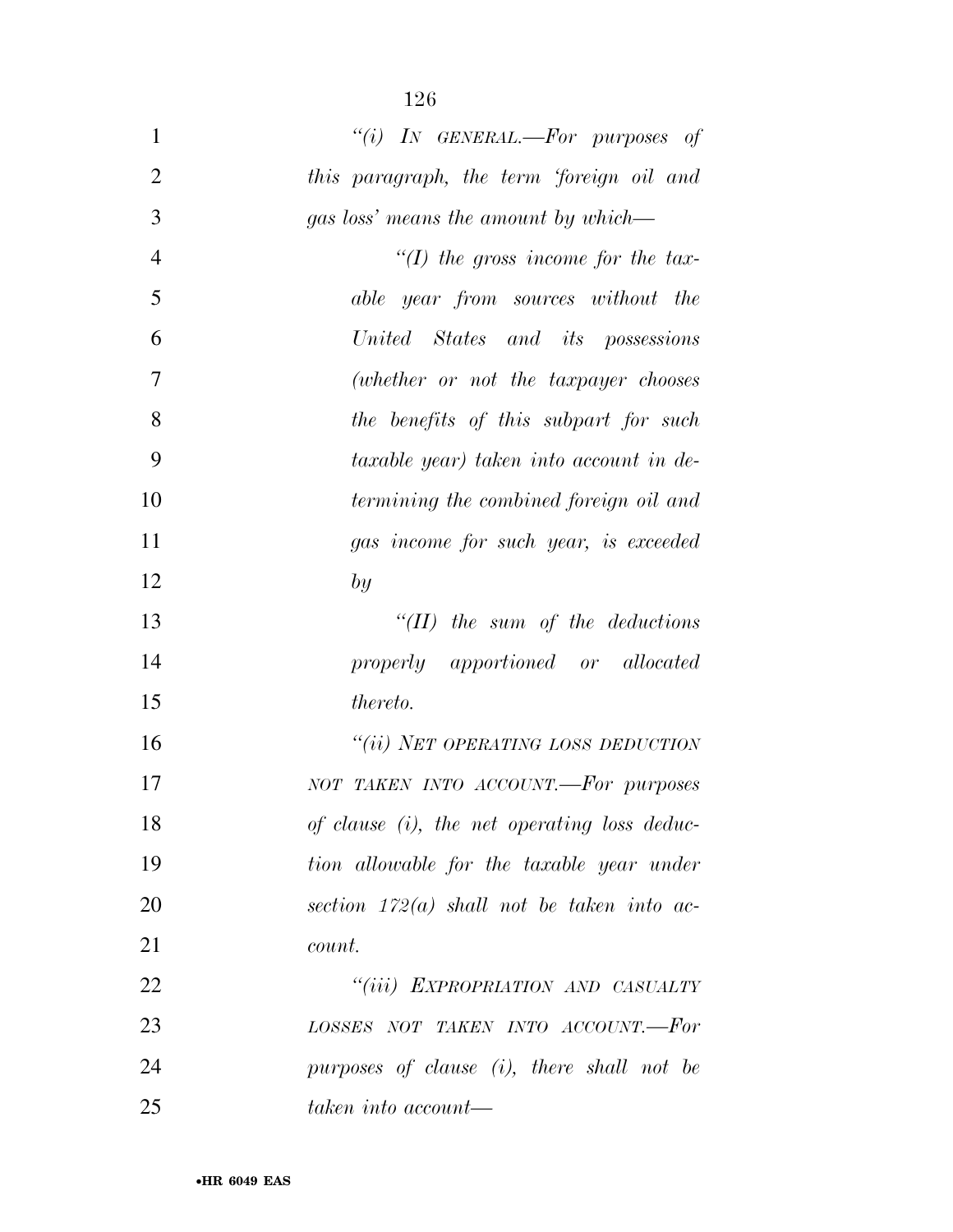| $\mathbf{1}$   | $\lq (I)$ any foreign expropriation                       |
|----------------|-----------------------------------------------------------|
| $\overline{2}$ | loss (as defined in section $172(h)$ (as in               |
| 3              | effect on the day before the date of the                  |
| $\overline{4}$ | enactment of the Revenue Reconcili-                       |
| 5              | ation Act of 1990)) for the taxable                       |
| 6              | year, or                                                  |
| $\overline{7}$ | "(II) any loss for the taxable year                       |
| 8              | which arises from fire, storm, ship-                      |
| 9              | wreck, or other casualty, or from theft,                  |
| 10             | to the extent such loss is not compensated                |
| 11             | for by insurance or otherwise.                            |
| 12             | "(iv) FOREIGN OIL EXTRACTION                              |
| 13             | LOSS.—For purposes of subparagraph                        |
| 14             | $(B)(ii)(I)$ , foreign oil extraction losses shall        |
| 15             | be determined under this paragraph as in                  |
| 16             | effect on the day before the date of the enact-           |
| 17             | ment of the Energy Improvement and Ex-                    |
| 18             | tension $Act$ of 2008.".                                  |
| 19             | (c) CARRYBACK AND CARRYOVER OF DISALLOWED                 |
| 20             | CREDITS.—Section $90\%$ (relating to carryback and carry- |
| 21             | over of disallowed credits) is amended—                   |
| 22             | $(1)$ by striking "oil and gas extraction taxes"          |
| 23             | each place it appears and inserting "foreign oil and      |
|                |                                                           |

*gas taxes'', and*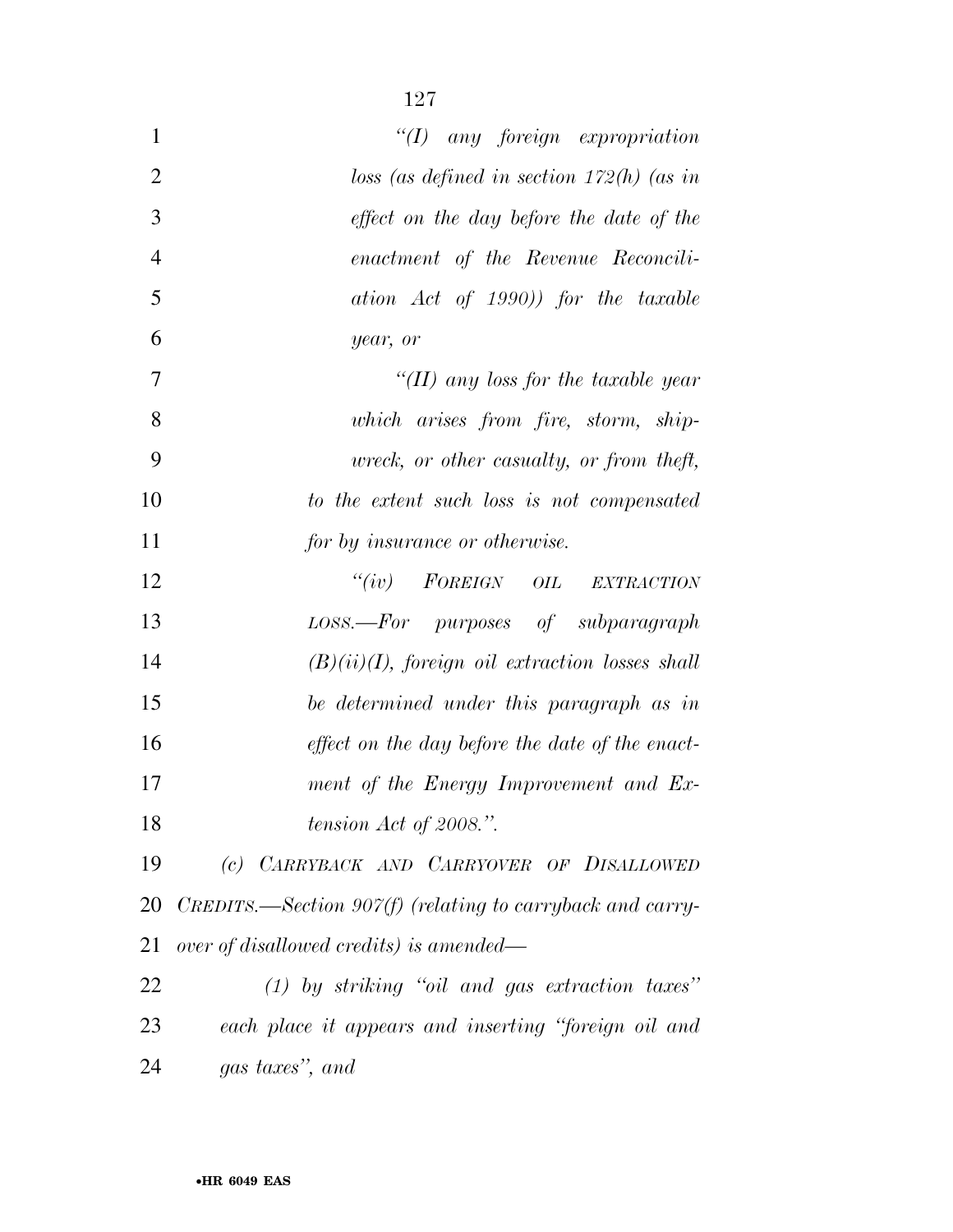| $\mathbf{1}$   | $(2)$ by adding at the end the following new para-   |
|----------------|------------------------------------------------------|
| $\overline{2}$ | graph:                                               |
| 3              | "(4) TRANSITION RULES FOR PRE-2009 AND 2009          |
| $\overline{4}$ | DISALLOWED CREDITS.-                                 |
| 5              | "(A) PRE-2009 CREDITS.—In the case of any            |
| 6              | unused credit year beginning before January 1,       |
| 7              | $2009$ , this subsection shall be applied to any un- |
| 8              | used oil and gas extraction taxes carried from       |
| 9              | such unused credit year to a year beginning          |
| 10             | after December 31, 2008—                             |
| 11             | $``(i)$ by substituting 'oil and gas extrac-         |
| 12             | tion taxes' for 'foreign oil and gas taxes'          |
| 13             | each place it appears in paragraphs (1),             |
| 14             | (2), and (3), and                                    |
| 15             | "(ii) by computing, for purposes of                  |
| 16             | paragraph $(2)(A)$ , the limitation under sub-       |
| 17             | paragraph $(A)$ for the year to which such           |
| 18             | taxes are carried by substituting 'foreign oil       |
| 19             | and gas extraction income' for 'foreign oil          |
| 20             | and gas income' in subsection $(a)$ .                |
| 21             | "(B) 2009 CREDITS.—In the case of any                |
| 22             | unused credit year beginning in 2009, the            |
| 23             | amendments made to this subsection by the En-        |
| 24             | ergy Improvement and Extension Act of 2008           |
| 25             | shall be treated as being in effect for any pre-     |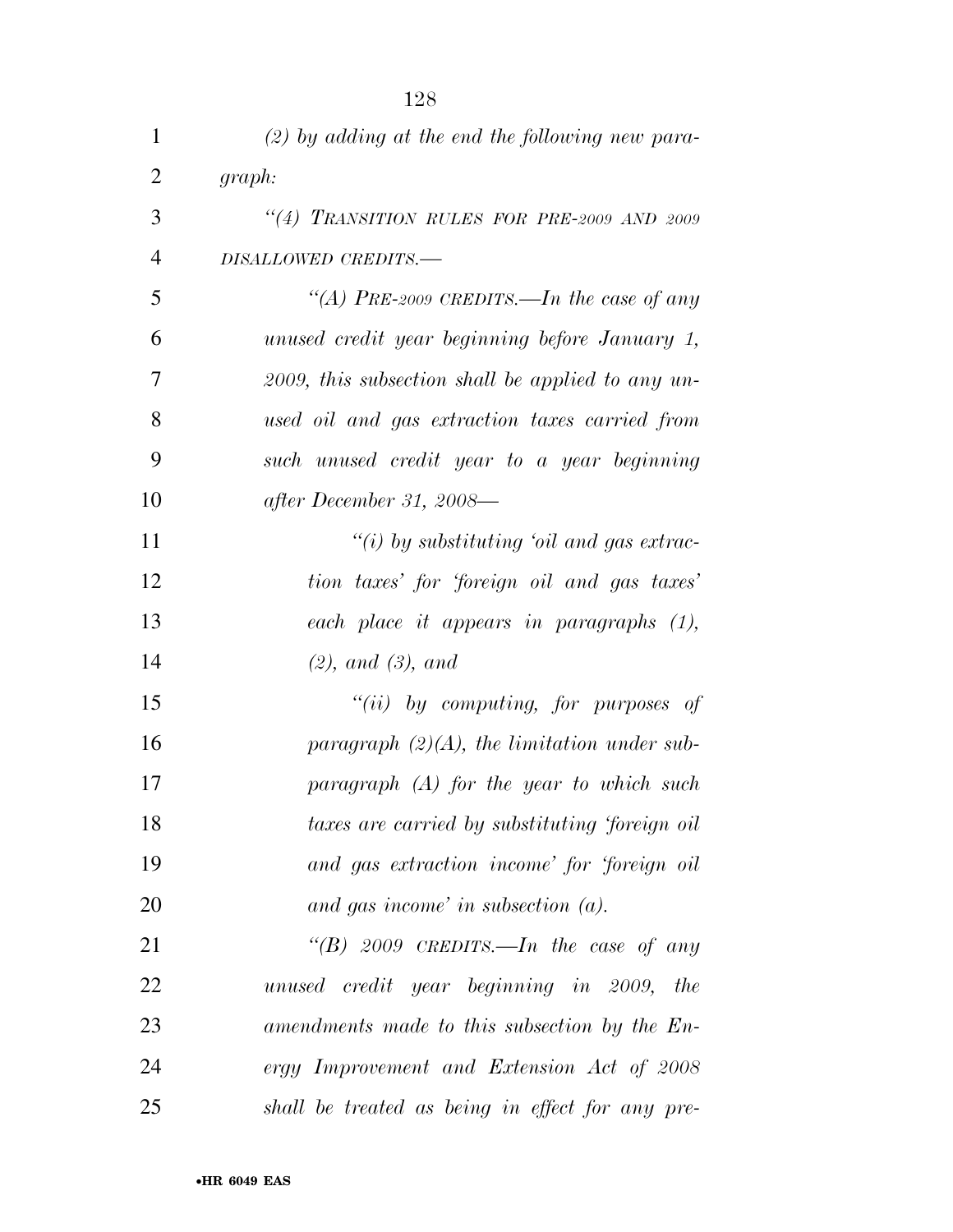| 1              | ceding year beginning before January 1, 2009,               |
|----------------|-------------------------------------------------------------|
| $\overline{2}$ | solely for purposes of determining how much of              |
| 3              | the unused foreign oil and gas taxes for such un-           |
| $\overline{4}$ | used credit year may be deemed paid or accrued              |
| 5              | <i>in such preceding year.</i> ".                           |
| 6              | (d) CONFORMING AMENDMENT.—Section $6501(i)$ is              |
| 7              | amended by striking "oil and gas extraction taxes" and in-  |
| 8              | serting "foreign oil and gas taxes".                        |
| 9              | (e) EFFECTIVE DATE.—The amendments made by this             |
| 10             | section shall apply to taxable years beginning after Decem- |
| 11             | ber 31, 2008.                                               |
| 12             | SEC. 403. BROKER REPORTING OF CUSTOMER'S BASIS IN           |
| 13             | SECURITIES TRANSACTIONS.                                    |
|                |                                                             |
| 14             | (a) IN GENERAL.—                                            |
| 15             | (1) BROKER REPORTING FOR SECURITIES TRANS-                  |
| 16             | ACTIONS.—Section 6045 is amended by adding at the           |
| 17             | end the following new subsection:                           |
| 18             | "(g) ADDITIONAL INFORMATION REQUIRED IN THE                 |
| 19             | CASE OF SECURITIES TRANSACTIONS, ETC.-                      |
| 20             | "(1) IN GENERAL.—If a broker is otherwise re-               |
| 21             | quired to make a return under subsection $(a)$ with re-     |
| 22             | spect to the gross proceeds of the sale of a covered se-    |
| 23             | curity, the broker shall include in such return the in-     |
| 24             | formation described in paragraph (2).                       |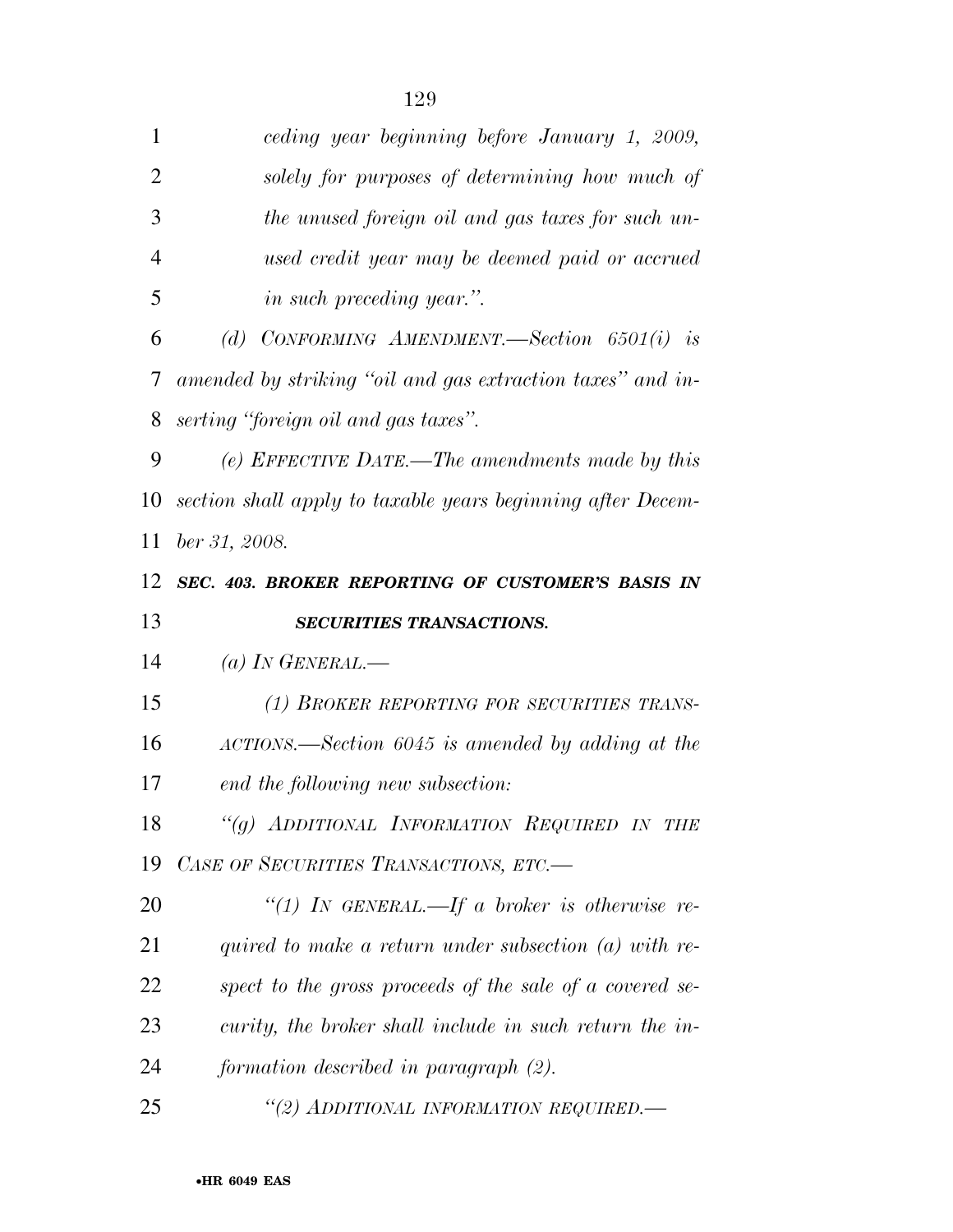| $\mathbf{1}$   | "(A) IN GENERAL.—The information re-              |
|----------------|---------------------------------------------------|
| $\overline{2}$ | quired under paragraph $(1)$ to be shown on a re- |
| 3              | turn with respect to a covered security of a cus- |
| $\overline{4}$ | tomer shall include the customer's adjusted basis |
| 5              | in such security and whether any gain or loss     |
| 6              | with respect to such security is long-term or     |
| 7              | short-term (within the meaning of section 1222).  |
| 8              | $\lq (B)$<br>DETERMINATION OF<br><b>ADJUSTED</b>  |
| 9              | BASIS.—For purposes of subparagraph $(A)$ —       |
| 10             | "(i) IN GENERAL.—The customer's ad-               |
| 11             | justed basis shall be determined—                 |
| 12             | $\lq (I)$ in the case of any security             |
| 13             | (other than any stock for which an av-            |
| 14             | erage basis method is permissible                 |
| 15             | under section 1012), in accordance                |
| 16             | with the first-in first-out method unless         |
| 17             | the customer notifies the broker by               |
| 18             | means of making an adequate identi-               |
| 19             | fication of the stock sold or transferred,        |
| 20             | and                                               |
| 21             | "(II) in the case of any stock for                |
| 22             | which an average basis method is per-             |
| 23             | missible under section 1012, in accord-           |
| 24             | ance with the broker's default method             |
| 25             | unless the customer notifies the broker           |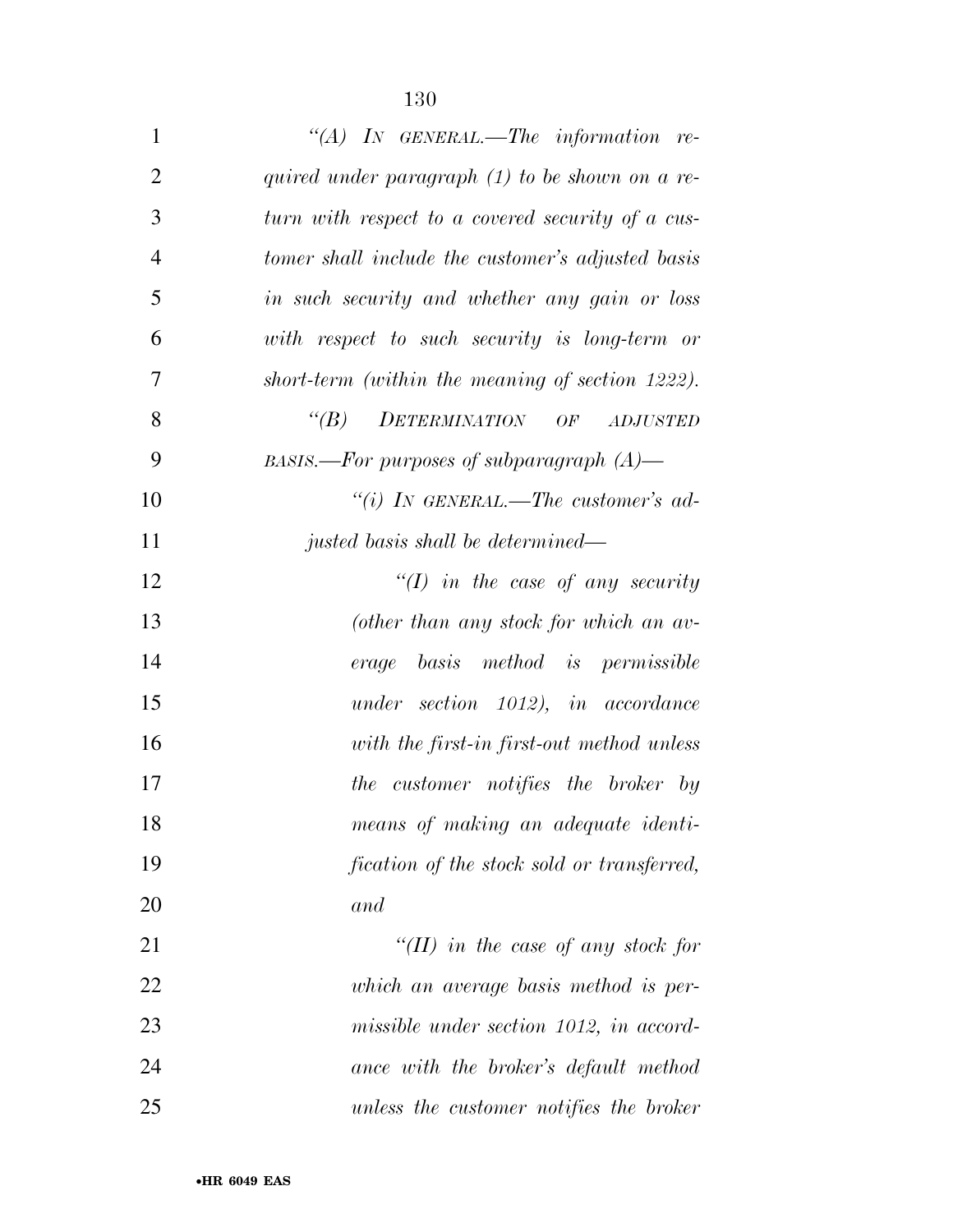| $\mathbf{1}$   | that he elects another acceptable meth-           |
|----------------|---------------------------------------------------|
| $\overline{2}$ | od under section 1012 with respect to             |
| 3              | the account in which such stock is held.          |
| $\overline{4}$ | "(ii) EXCEPTION FOR WASH SALES.-                  |
| 5              | Except as otherwise provided by the Sec-          |
| 6              | retary, the customer's adjusted basis shall be    |
| 7              | determined without regard to section 1091         |
| 8              | (relating to loss from wash sales of stock or     |
| 9              | securities) unless the transactions occur in      |
| 10             | the same account with respect to identical        |
| 11             | <i>securities.</i>                                |
| 12             | "(3) COVERED SECURITY.—For purposes of this       |
| 13             | $subsection$ —                                    |
| 14             | "(A) In GENERAL.—The term 'covered secu-          |
| 15             | rity' means any specified security acquired on or |
| 16             | after the applicable date if such security—       |
| 17             | ``(i)<br>was acquired through a trans-            |
| 18             | action in the account in which such security      |
| 19             | <i>is held, or</i>                                |
| 20             | $``(ii)$ was transferred to such account          |
| 21             | from an account in which such security was        |
| 22             | a covered security, but only if the broker re-    |
| 23             | ceived a statement under section 6045A            |
| 24             | with respect to the transfer.                     |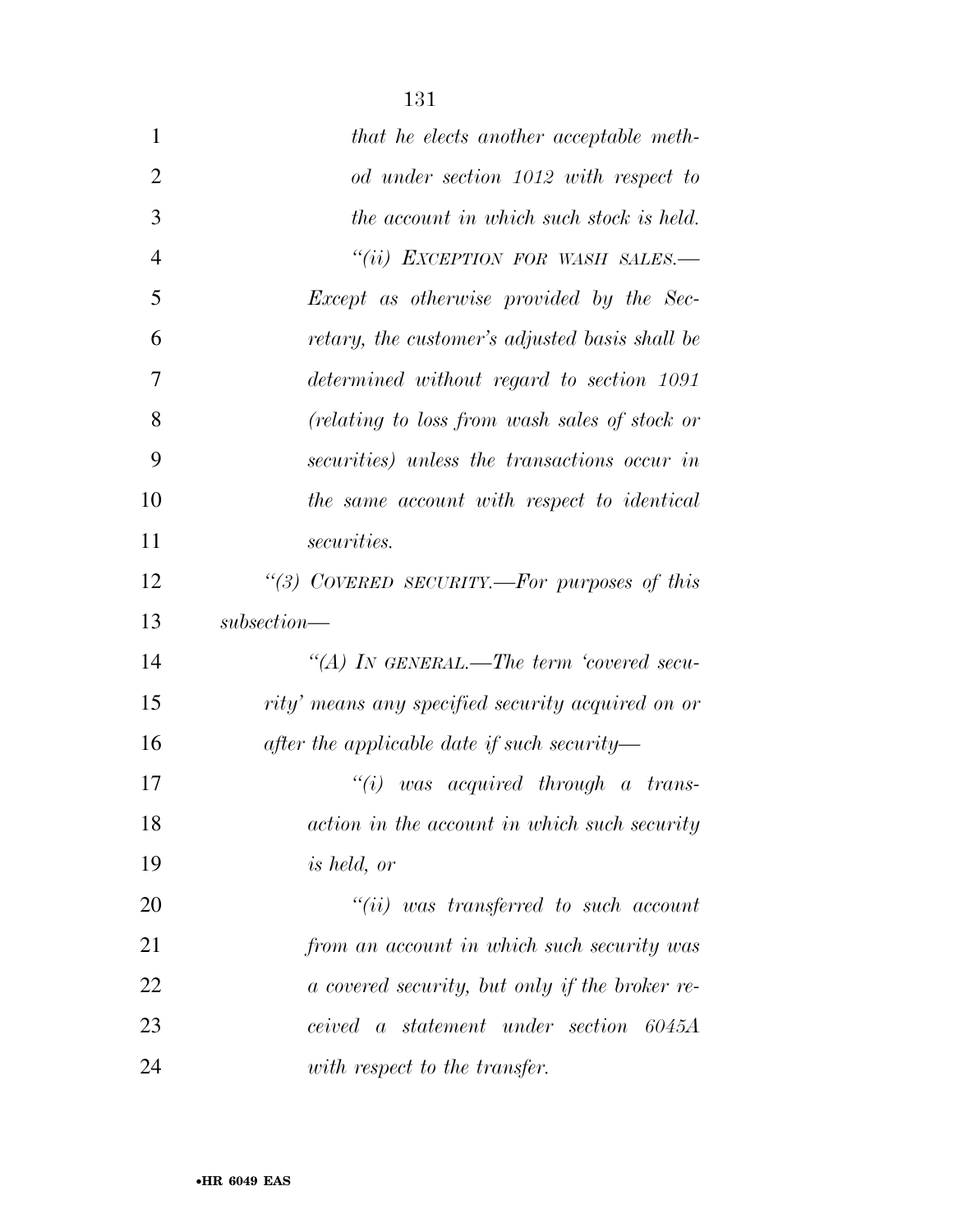| 1              | $\lq\lq(B)$ SPECIFIED SECURITY.—The term         |
|----------------|--------------------------------------------------|
| $\overline{2}$ | 'specified security' means—                      |
| 3              | $``(i)$ any share of stock in a corpora-         |
| $\overline{4}$ | tion,                                            |
| 5              | $``(ii)$ any note, bond, debenture, or           |
| 6              | other evidence of indebtedness,                  |
| 7              | $``(iii)$ any commodity, or contract or          |
| 8              | derivative with respect to such commodity,       |
| 9              | <i>if the Secretary determines that adjusted</i> |
| 10             | basis reporting is appropriate for purposes      |
| 11             | of this subsection, and                          |
| 12             | $``(iv)$ any other financial instrument          |
| 13             | with respect to which the Secretary deter-       |
| 14             | mines that adjusted basis reporting is ap-       |
| 15             | propriate for purposes of this subsection.       |
| 16             | "(C) APPLICABLE DATE.—The term 'appli-           |
| 17             | cable date' means—                               |
| 18             | "(i) January 1, 2011, in the case of             |
| 19             | any specified security which is stock in a       |
| 20             | corporation (other than any stock described      |
| 21             | in clause $(ii)$ ),                              |
| 22             | "(ii) January 1, 2012, in the case of            |
| 23             | any stock for which an average basis meth-       |
| 24             | od is permissible under section 1012, and        |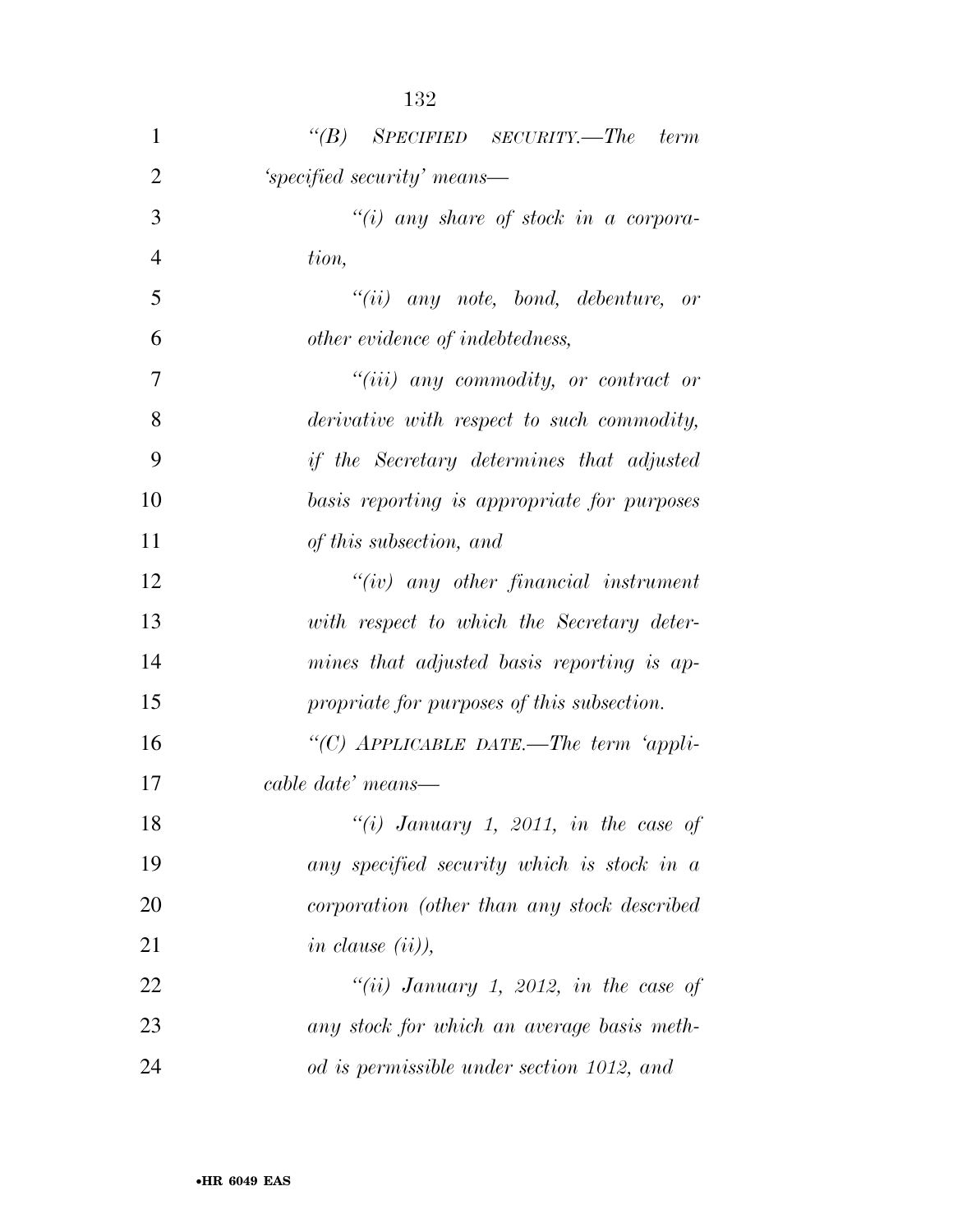| $\mathbf{1}$   | " $(iii)$ January 1, 2013, or such later                 |
|----------------|----------------------------------------------------------|
| $\overline{2}$ | date determined by the Secretary in the case             |
| 3              | of any other specified security.                         |
| $\overline{4}$ | "(4) TREATMENT OF S CORPORATIONS.—In the                 |
| 5              | case of the sale of a covered security acquired by an    |
| 6              | S corporation (other than a financial institution)       |
| 7              | after December 31, 2011, such S corporation shall be     |
| 8              | treated in the same manner as a partnership for pur-     |
| 9              | poses of this section.                                   |
| 10             | "(5) SPECIAL RULES FOR SHORT SALES.—In the               |
| 11             | case of a short sale, reporting under this section shall |
| 12             | be made for the year in which such sale is closed.".     |
| 13             | (2) BROKER INFORMATION REQUIRED WITH RE-                 |
| 14             | SPECT TO OPTIONS.—Section $6045$ , as amended by         |
| 15             | subsection $(a)$ , is amended by adding at the end the   |
| 16             | following new subsection:                                |
| 17             | "(h) APPLICATION TO OPTIONS ON SECURITIES.-              |
| 18             | "(1) EXERCISE OF OPTION.-For purposes of                 |
| 19             | this section, if a covered security is acquired or dis-  |
| 20             | posed of pursuant to the exercise of an option that      |
| 21             | was granted or acquired in the same account as the       |
| 22             | covered security, the amount received with respect to    |
| 23             | the grant or paid with respect to the acquisition of     |
| 24             | such option shall be treated as an adjustment to gross   |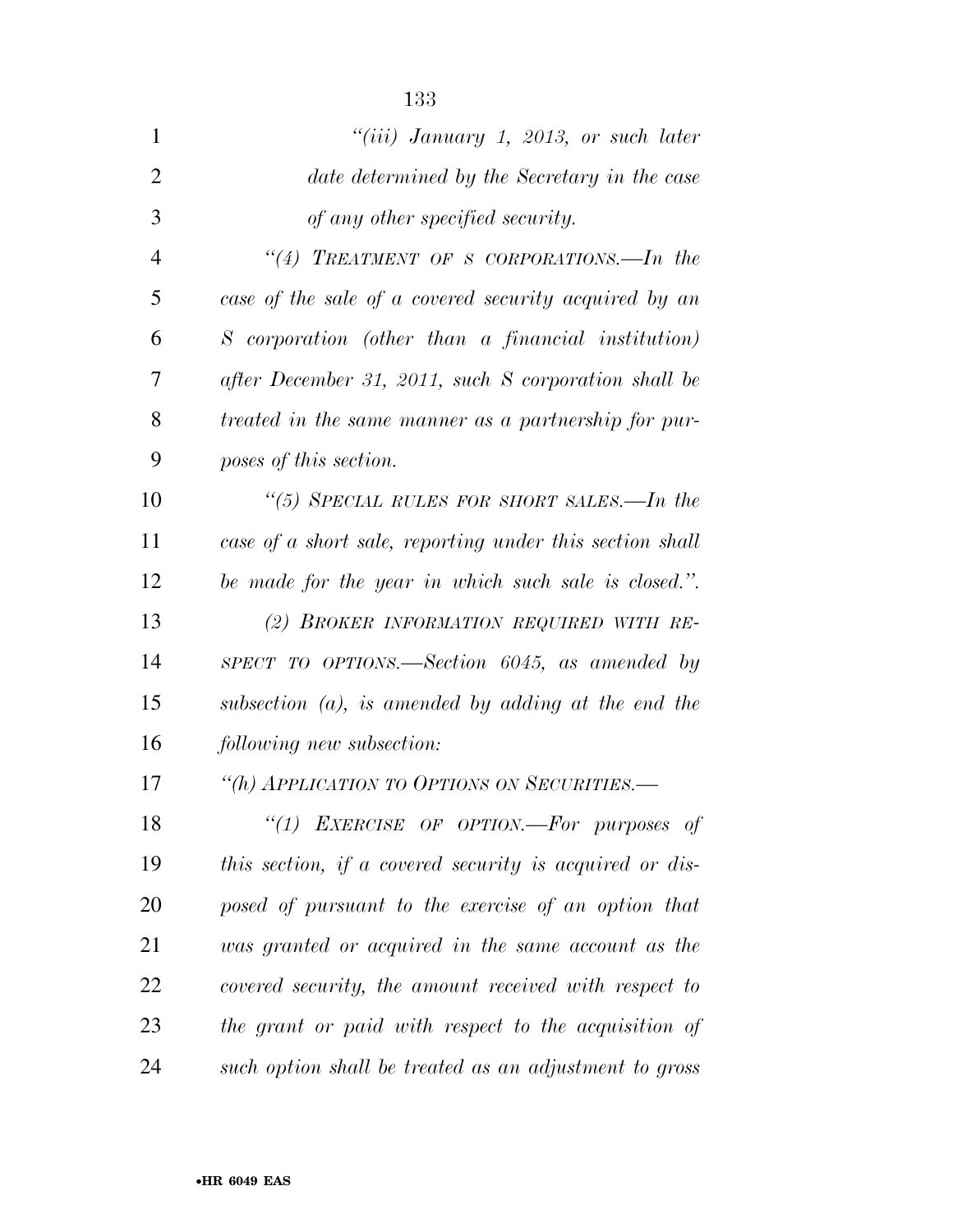*proceeds or as an adjustment to basis, as the case may be.* 

| 3              | "(2) LAPSE OR CLOSING TRANSACTION.—In the                |
|----------------|----------------------------------------------------------|
| $\overline{4}$ | case of the lapse (or closing transaction (as defined in |
| 5              | section $1234(b)(2)(A))$ of an option on a specified se- |
| 6              | curity or the exercise of a cash-settled option on a     |
| 7              | specified security, reporting under subsections (a) and  |
| 8              | $(g)$ with respect to such option shall be made for the  |
| 9              | calendar year which includes the date of such lapse,     |
| 10             | <i>closing transaction, or exercise.</i>                 |
| 11             | "(3) PROSPECTIVE APPLICATION.—Paragraphs                 |
| 12             | $(1)$ and $(2)$ shall not apply to any option which is   |
| 13             | granted or acquired before January 1, 2013.              |
| 14             | "(4) DEFINITIONS.—For purposes of this sub-              |
| 15             | section, the terms 'covered security' and 'specified se- |
| 16             | curity' shall have the meanings given such terms in      |
| 17             | subsection $(g)(3)$ .".                                  |
| 18             | (3) EXTENSION OF PERIOD FOR STATEMENTS                   |
| 19             | SENT TO CUSTOMERS.-                                      |
| 20             | (A) IN GENERAL.—Subsection (b) of section                |
| 21             | 6045 is amended by striking "January 31" and             |
| 22             | <i>inserting "February 15".</i>                          |
| 23             | (B) STATEMENTS RELATED TO SUBSTITUTE                     |
| 24             | PAYMENTS.—Subsection (d) of section $6045$ is            |
| 25             | $amended -$                                              |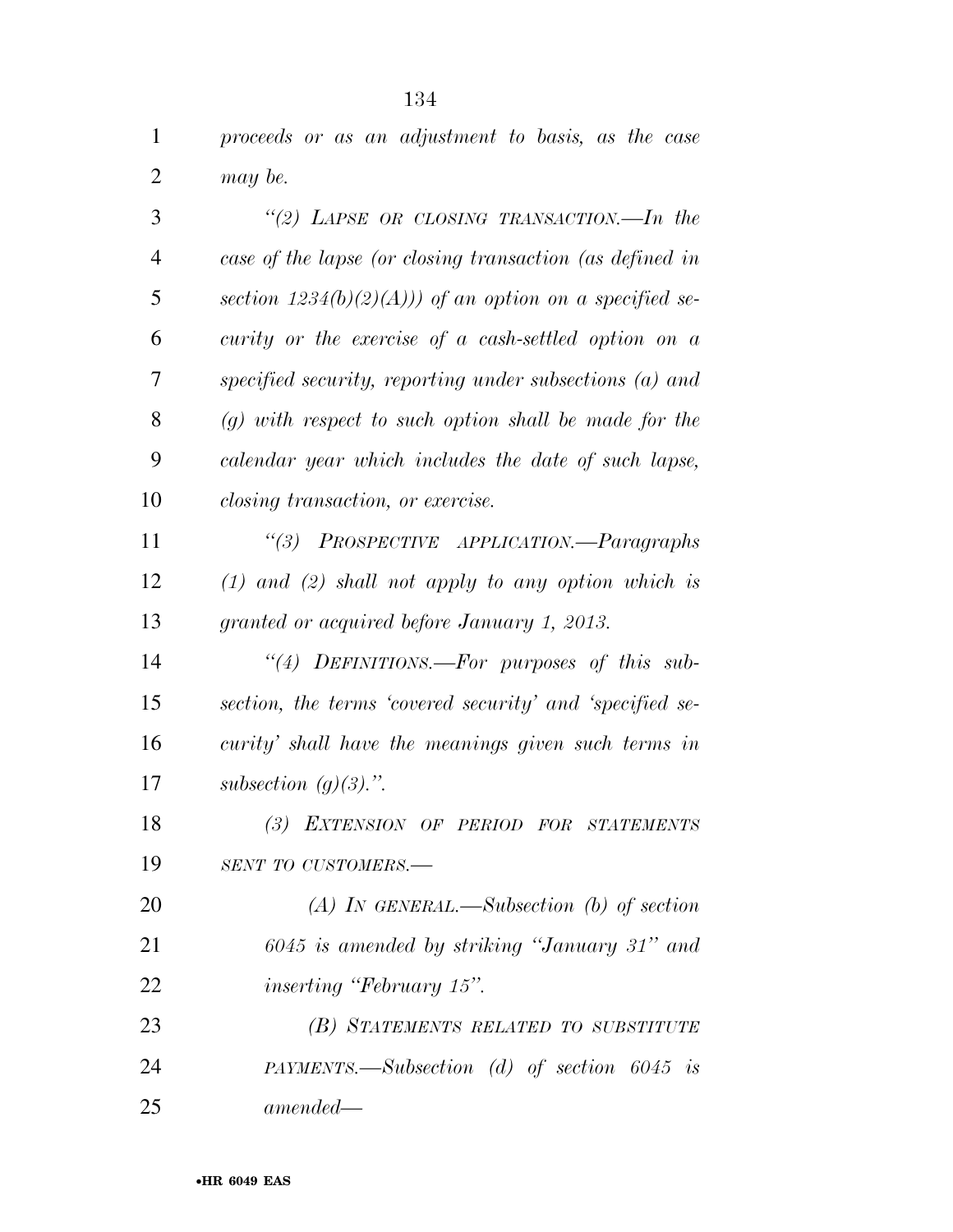| $\mathbf{1}$   | $(i)$ by striking "at such time and", and         |
|----------------|---------------------------------------------------|
| $\overline{2}$ | $(ii)$ by inserting after "other item." the       |
| 3              | following new sentence: "The written state-       |
| $\overline{4}$ | ment required under the preceding sentence        |
| 5              | shall be furnished on or before February 15       |
| 6              | of the year following the calendar year in        |
| 7              | which the payment was made.".                     |
| 8              | (C) OTHER STATEMENTS.—Subsection (b)              |
| 9              | of section 6045 is amended by adding at the end   |
| 10             | the following: "In the case of a consolidated re- |
| 11             | porting statement (as defined in regulations)     |
| 12             | with respect to any customer, any statement       |
| 13             | which would otherwise be required to be fur-      |
| 14             | nished on or before January 31 of a calendar      |
| 15             | year with respect to any item reportable to the   |
| 16             | taxpayer shall instead be required to be fur-     |
| 17             | nished on or before February 15 of such calendar  |
| 18             | year if furnished with such consolidated report-  |
| 19             | ing statement.".                                  |
| 20             | (b) DETERMINATION OF BASIS OF CERTAIN SECURI-     |
| 21             | TIES ON ACCOUNT BY ACCOUNT OR AVERAGE BASIS METH- |
| 22             | OD.—Section 1012 is amended—                      |
| 23             | $(1)$ by striking "The basis of property" and in- |
|                |                                                   |

- *serting the following:*
- *''(a) IN GENERAL.—The basis of property'',*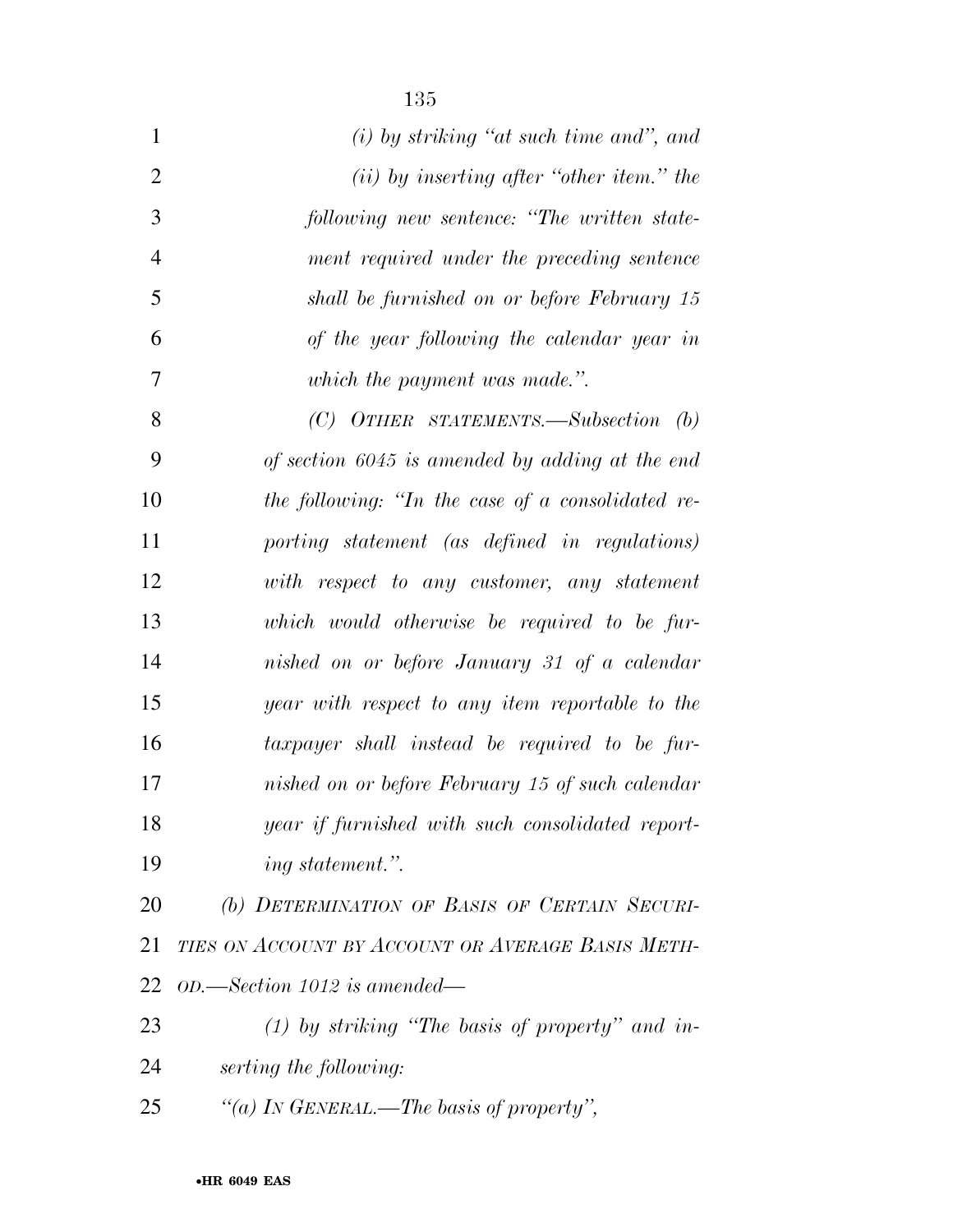| $\mathbf{1}$   | $(2)$ by striking "The cost of real property" and       |
|----------------|---------------------------------------------------------|
| $\overline{2}$ | <i>inserting the following:</i>                         |
| 3              | "(b) SPECIAL RULE FOR APPORTIONED REAL ESTATE           |
| $\overline{4}$ | TAXES.—The cost of real property", and                  |
| 5              | $(3)$ by adding at the end the following new sub-       |
| 6              | sections:                                               |
| 7              | "(c) DETERMINATIONS BY ACCOUNT.—                        |
| 8              | "(1) IN GENERAL.—In the case of the sale, ex-           |
| 9              | change, or other disposition of a specified security on |
| 10             | or after the applicable date, the conventions pre-      |
| 11             | scribed by regulations under this section shall be ap-  |
| 12             | plied on an account by account basis.                   |
| 13             | "(2) APPLICATION TO CERTAIN FUNDS.-                     |
| 14             | "(A) IN GENERAL.—Except as provided in                  |
| 15             | subparagraph (B), any stock for which an aver-          |
| 16             | age basis method is permissible under section           |
| 17             | 1012 which is acquired before January 1, 2012,          |
| 18             | shall be treated as a separate account from any         |
| 19             | such stock acquired on or after such date.              |
| 20             | "(B) ELECTION FUND FOR TREATMENT AS                     |
| 21             | SINGLE ACCOUNT.—If a fund described in sub-             |
| 22             | $paragnph$ (A) elects to have this subparagraph         |
| 23             | apply with respect to one or more of its stock-         |
| 24             | holders—                                                |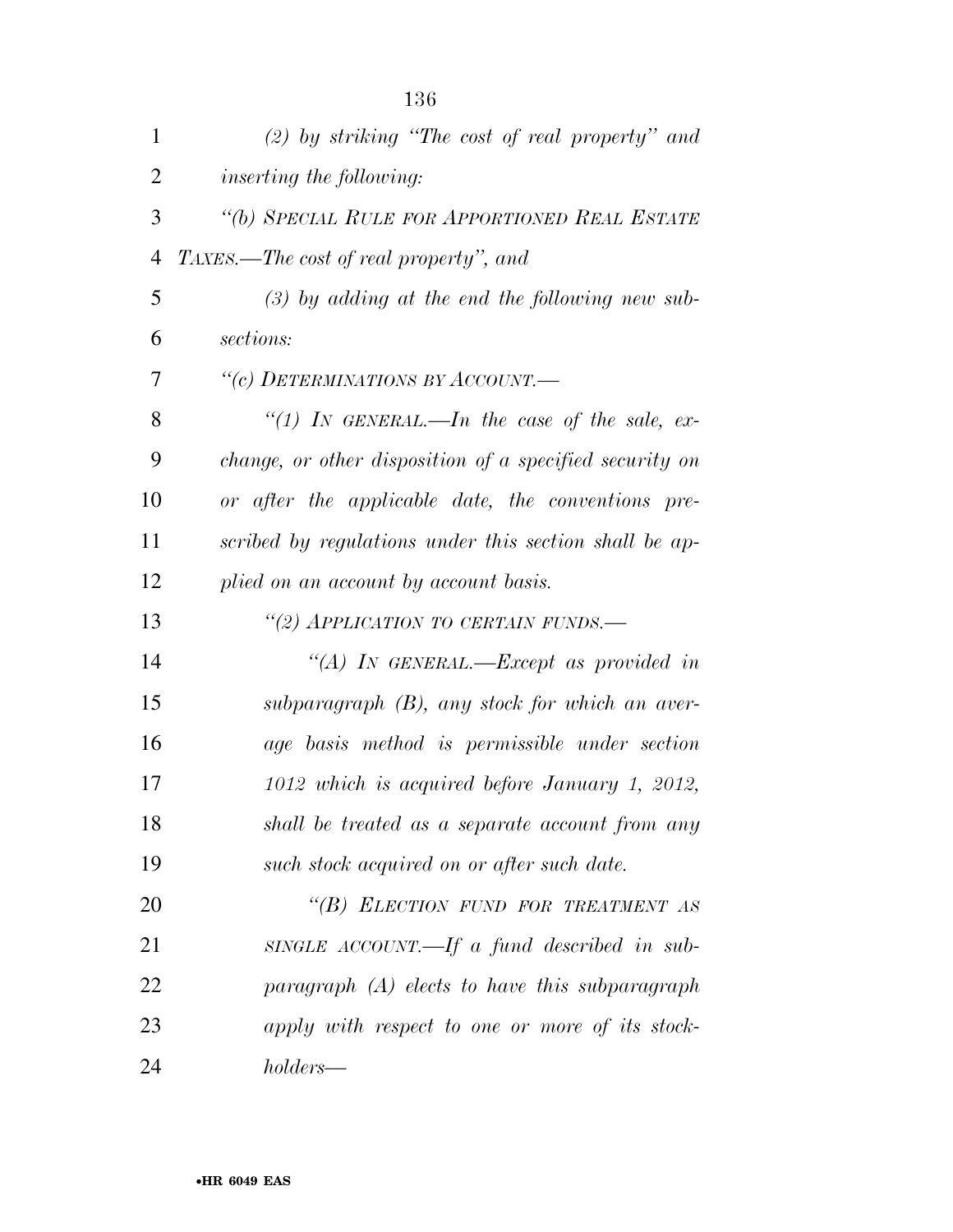| $\mathbf{1}$   | "(i) subparagraph $(A)$ shall not apply               |
|----------------|-------------------------------------------------------|
| $\overline{2}$ | with respect to any stock in such fund held           |
| 3              | by such stockholders, and                             |
| $\overline{4}$ | $``(ii)$ all stock in such fund which is              |
| 5              | held by such stockholders shall be treated as         |
| 6              | covered securities described in section               |
| 7              | $6045(g)(3)$ without regard to the date of the        |
| 8              | <i>acquisition of such stock.</i>                     |
| 9              | A rule similar to the rule of the preceding sen-      |
| 10             | tence shall apply with respect to a broker holding    |
| 11             | such stock as a nominee.                              |
| 12             | "(3) DEFINITIONS.—For purposes of this section,       |
| 13             | the terms 'specified security' and 'applicable date'  |
| 14             | shall have the meaning given such terms in section    |
| 15             | $6045(q)$ .                                           |
| 16             | "(d) AVERAGE BASIS FOR STOCK ACQUIRED PURSU-          |
| 17             | ANT TO A DIVIDEND REINVESTMENT PLAN.-                 |
| 18             | "(1) IN GENERAL.—In the case of any stock ac-         |
| 19             | quired after December 31, 2010, in connection with a  |
| 20             | dividend reinvestment plan, the basis of such stock   |
| 21             | while held as part of such plan shall be determined   |
| 22             | using one of the methods which may be used for deter- |
| 23             | mining the basis of stock in an open-end fund.        |
| 24             | "(2) TREATMENT AFTER TRANSFER.—In the case            |
| 25             | of the transfer to another account of stock to which  |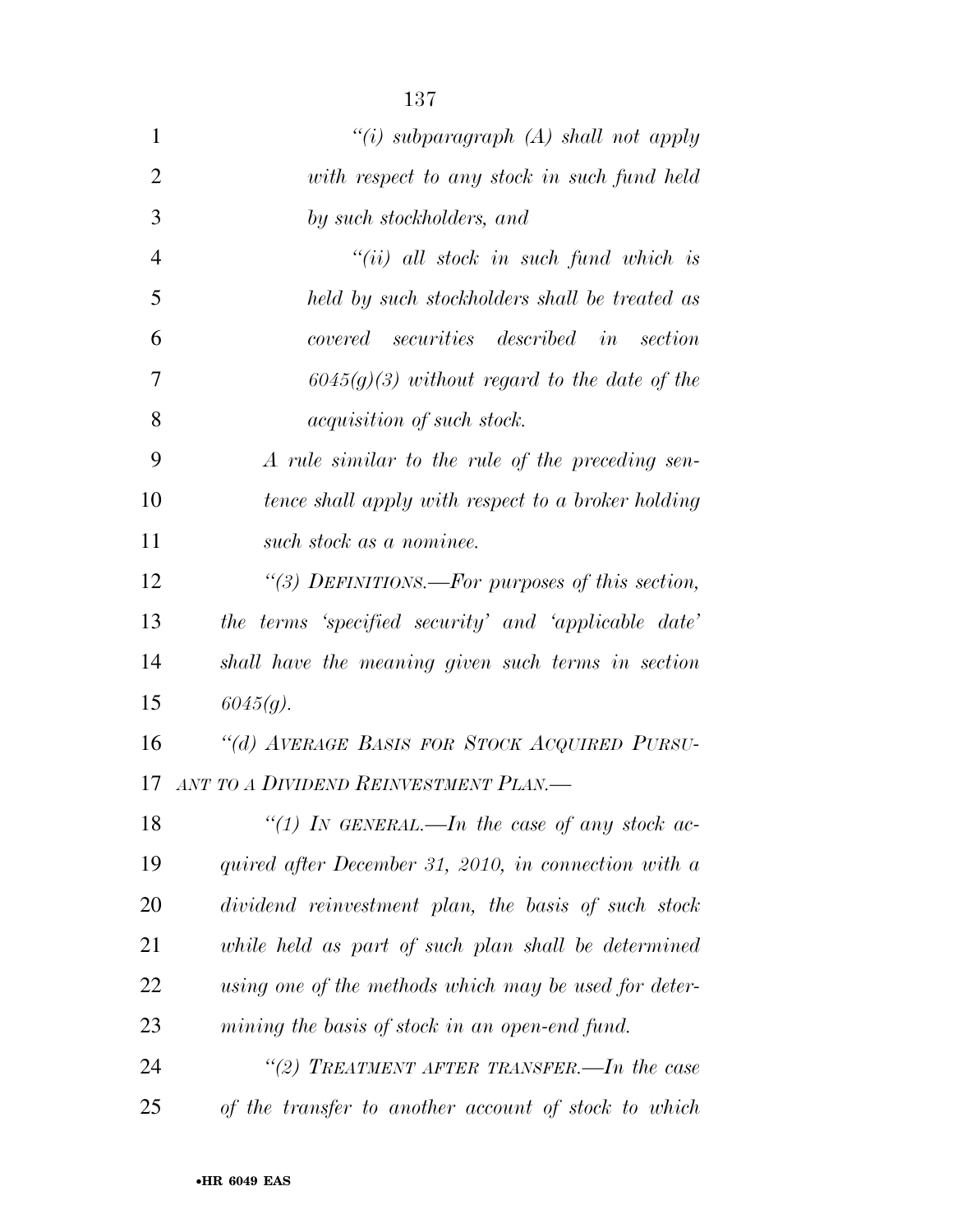| $\mathbf{1}$ | paragraph (1) applies, such stock shall have a cost       |
|--------------|-----------------------------------------------------------|
| 2            | basis in such other account equal to its basis in the     |
| 3            | dividend reinvestment plan immediately before such        |
| 4            | transfer (properly adjusted for any fees or other         |
| 5            | charges taken into account in connection with such        |
| 6            | <i>transfer</i> ).                                        |
| 7            | "(3) SEPARATE ACCOUNTS; ELECTION<br><b>FOR</b>            |
| 8            | TREATMENT AS SINGLE ACCOUNT.—Rules similar to             |
| 9            | the rules of subsection $(c)(2)$ shall apply for purposes |
| 10           | of this subsection.                                       |
| 11           | "(4) DIVIDEND REINVESTMENT PLAN.—For pur-                 |
| 12           | poses of this subsection—                                 |
| 13           | "(A) In GENERAL.—The term 'dividend re-                   |
| 14           | investment plan' means any arrangement under              |
| 15           | which dividends on any stock are reinvested in            |
| 16           | stock identical to the stock with respect to which        |
| 17           | the dividends are paid.                                   |
| 18           | "(B) INITIAL STOCK ACQUISITION TREATED                    |
| 19           | ACQUIRED IN CONNECTION WITH<br>$PLAN$ —<br>AS             |
| 20           | Stock shall be treated as acquired in connection          |
| 21           | with a dividend reinvestment plan if such stock           |
| 22           | is acquired pursuant to such plan or if the divi-         |
| 23           | dends paid on such stock are subject to such              |
| 24           | $plan.$ ".                                                |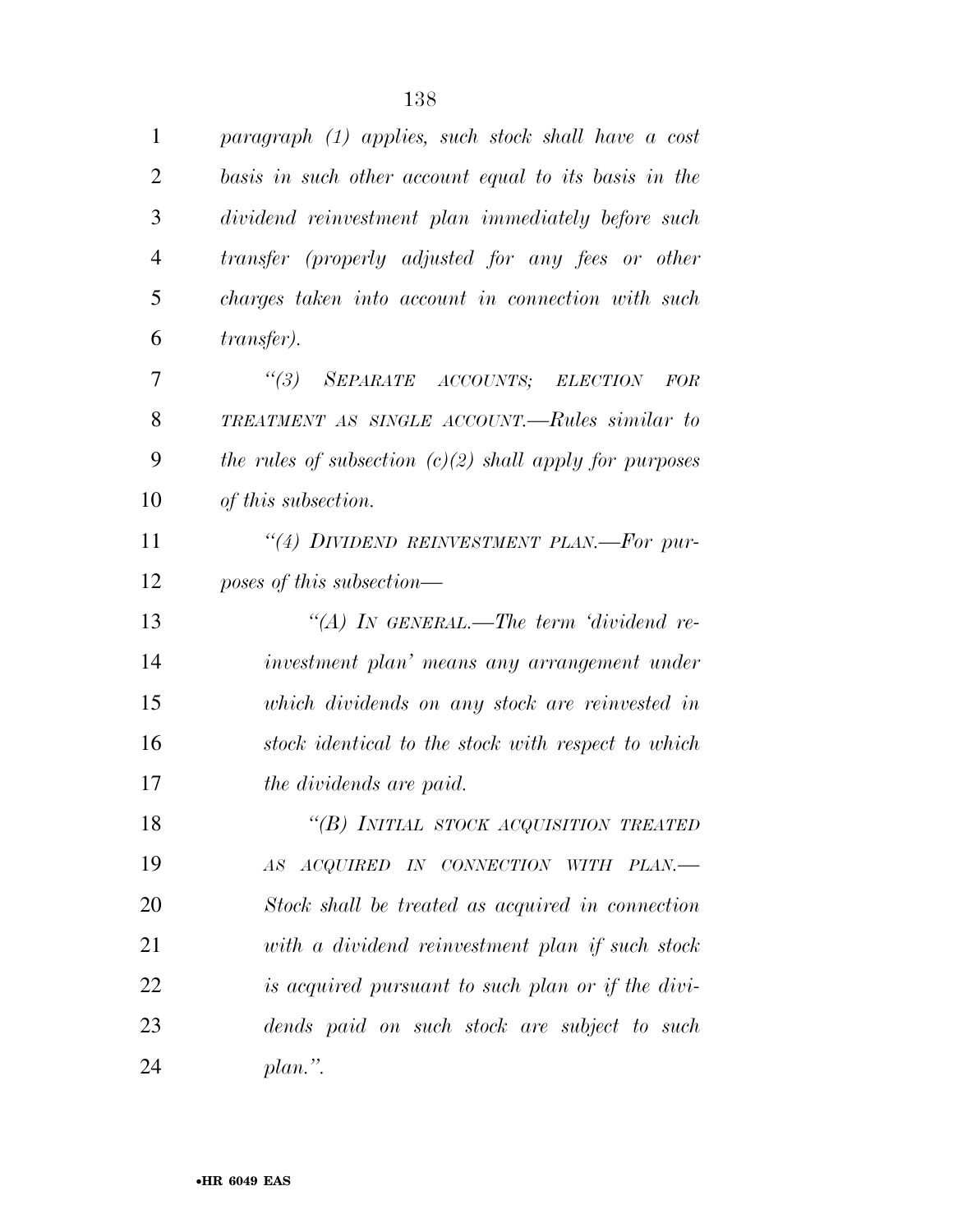*(c) INFORMATION BY TRANSFERORS TO AID BRO-KERS.—* 

 *(1) IN GENERAL.—Subpart B of part III of sub- chapter A of chapter 61 is amended by inserting after section 6045 the following new section: ''SEC. 6045A. INFORMATION REQUIRED IN CONNECTION WITH TRANSFERS OF COVERED SECURITIES TO BROKERS. ''(a) FURNISHING OF INFORMATION.—Every applica- ble person which transfers to a broker (as defined in section 6045(c)(1)) a security which is a covered security (as de- fined in section 6045(g)(3)) in the hands of such applicable person shall furnish to such broker a written statement in* 

 *such manner and setting forth such information as the Sec- retary may by regulations prescribe for purposes of ena- bling such broker to meet the requirements of section 6045(g).* 

 *''(b) APPLICABLE PERSON.—For purposes of sub-section (a), the term 'applicable person' means—* 

 *''(1) any broker (as defined in section 6045(c)(1)), and* 

 *''(2) any other person as provided by the Sec-retary in regulations.* 

 *''(c) TIME FOR FURNISHING STATEMENT.—Except as otherwise provided by the Secretary, any statement required*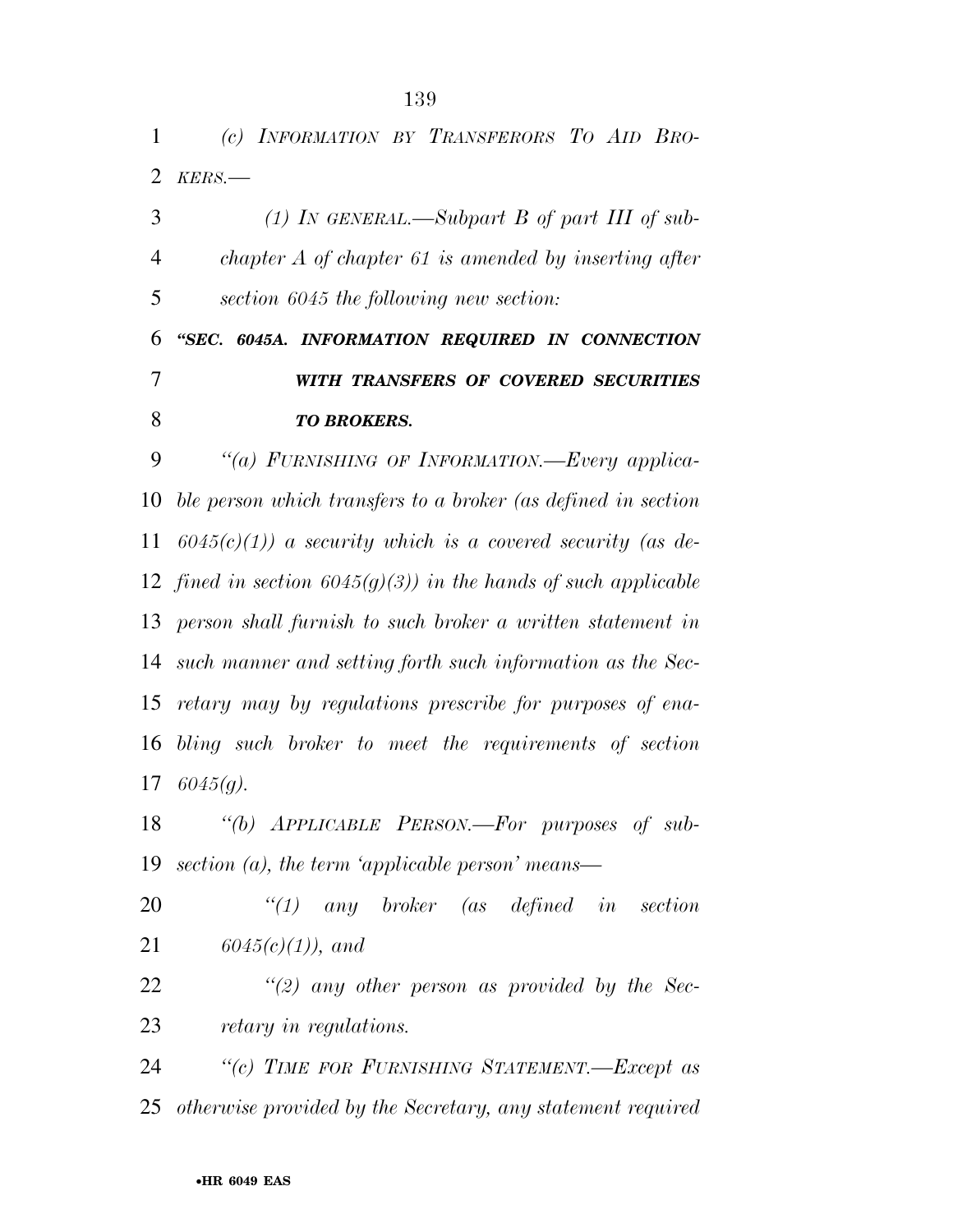| $\mathbf{1}$   | by subsection $(a)$ shall be furnished not later than 15 days                                           |
|----------------|---------------------------------------------------------------------------------------------------------|
| 2              | after the date of the transfer described in such subsection.".                                          |
| 3              | (2) ASSESSABLE PENALTIES.—Paragraph (2) of                                                              |
| $\overline{4}$ | section $6724(d)$ , as amended by the Housing Assist-                                                   |
| 5              | ance Tax Act of 2008, is amended by redesignating                                                       |
| 6              | subparagraphs (I) through (DD) as subparagraphs                                                         |
| 7              | $(J)$ through $(EE)$ , respectively, and by inserting after                                             |
| 8              | subparagraph $(H)$ the following new subparagraph:                                                      |
| 9              | $\lq (I)$ section 6045A (relating to information                                                        |
| 10             | required in connection with transfers of covered                                                        |
| 11             | securities to brokers),".                                                                               |
| 12             | (3) CLERICAL AMENDMENT.—The table of sec-                                                               |
| 13             | tions for subpart B of part III of subchapter A of                                                      |
| 14             | chapter 61 is amended by inserting after the item re-                                                   |
| 15             | lating to section 6045 the following new item:                                                          |
|                | "Sec. 6045A. Information required in connection with transfers of covered securi-<br>ties to brokers.". |
| 16             | (d) ADDITIONAL ISSUER INFORMATION TO AID BRO-                                                           |
| 17             | $KERS$ .                                                                                                |
| 18             | (1) IN GENERAL.—Subpart B of part III of sub-                                                           |
| 19             | chapter $A$ of chapter 61, as amended by subsection                                                     |
| 20             | $(b)$ , is amended by inserting after section $6045A$ the                                               |
| 21             | following new section:                                                                                  |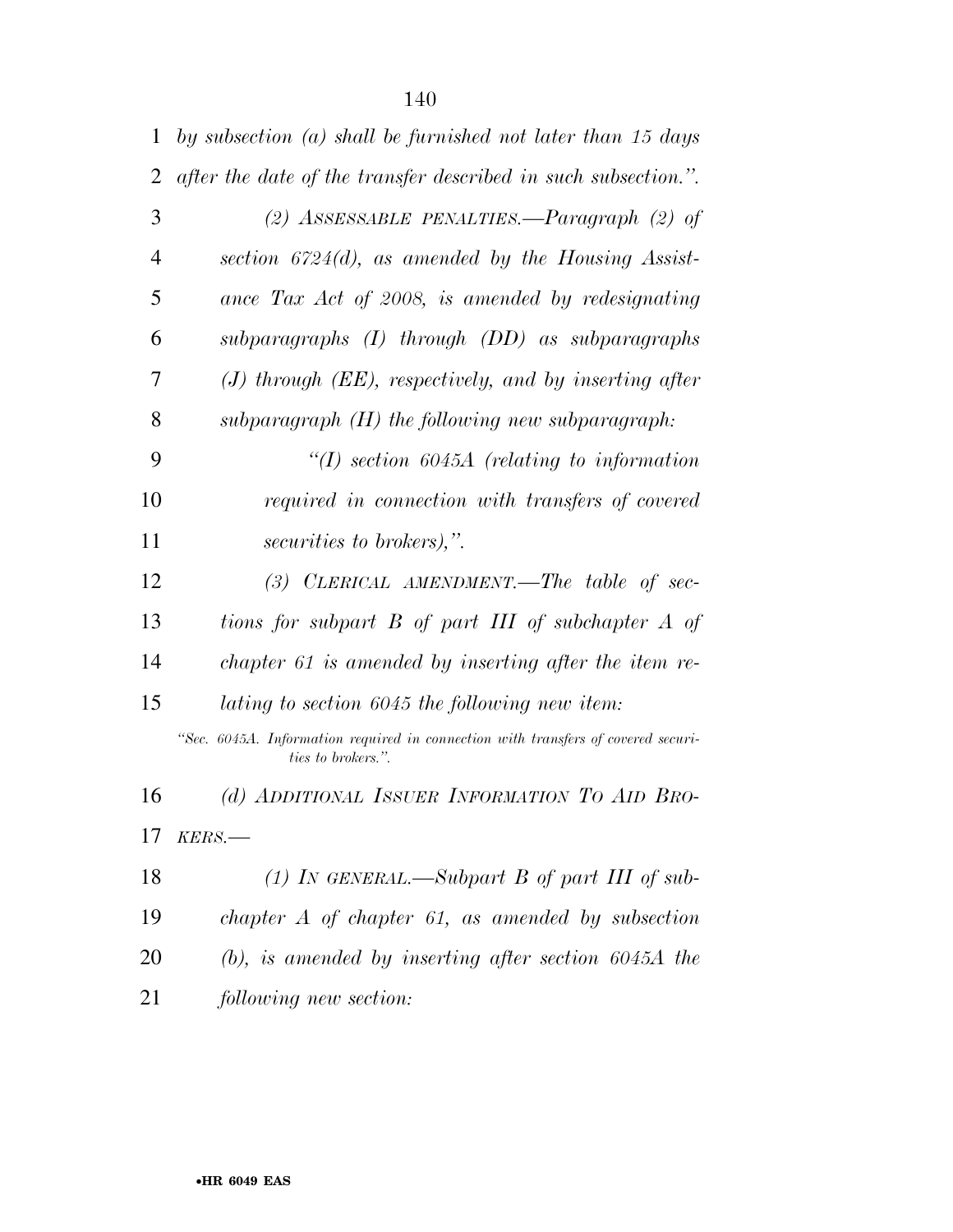| 1              | "SEC. 6045B. RETURNS RELATING TO ACTIONS AFFECTING              |
|----------------|-----------------------------------------------------------------|
| $\overline{2}$ | <b>BASIS OF SPECIFIED SECURITIES.</b>                           |
| 3              | "(a) IN GENERAL.—According to the forms or regula-              |
| 4              | tions prescribed by the Secretary, any issuer of a specified    |
| 5              | security shall make a return setting forth—                     |
| 6              | $\lq(1)$ a description of any organizational action             |
| 7              | which affects the basis of such specified security of           |
| 8              | such issuer,                                                    |
| 9              | $\lq(2)$ the quantitative effect on the basis of such           |
| 10             | specified security resulting from such action, and              |
| 11             | $\lq(3)$ such other information as the Secretary                |
| 12             | may prescribe.                                                  |
| 13             | "(b) TIME FOR FILING RETURN.—Any return required                |
| 14             | by subsection $(a)$ shall be filed not later than the earlier   |
|                | 15 of $-$                                                       |
| 16             | $\lq(1)$ 45 days after the date of the action de-               |
| 17             | scribed in subsection $(a)$ , or                                |
| 18             | "(2) January 15 of the year following the cal-                  |
| 19             | endar year during which such action occurred.                   |
| 20             | "(c) STATEMENTS TO BE FURNISHED TO HOLDERS OF                   |
| 21             | SPECIFIED SECURITIES OR THEIR NOMINEES.—According               |
| 22             | to the forms or regulations prescribed by the Secretary,        |
| 23             | every person required to make a return under subsection         |
| 24             | $(a)$ with respect to a specified security shall furnish to the |
| 25             | nominee with respect to the specified security (or certificate  |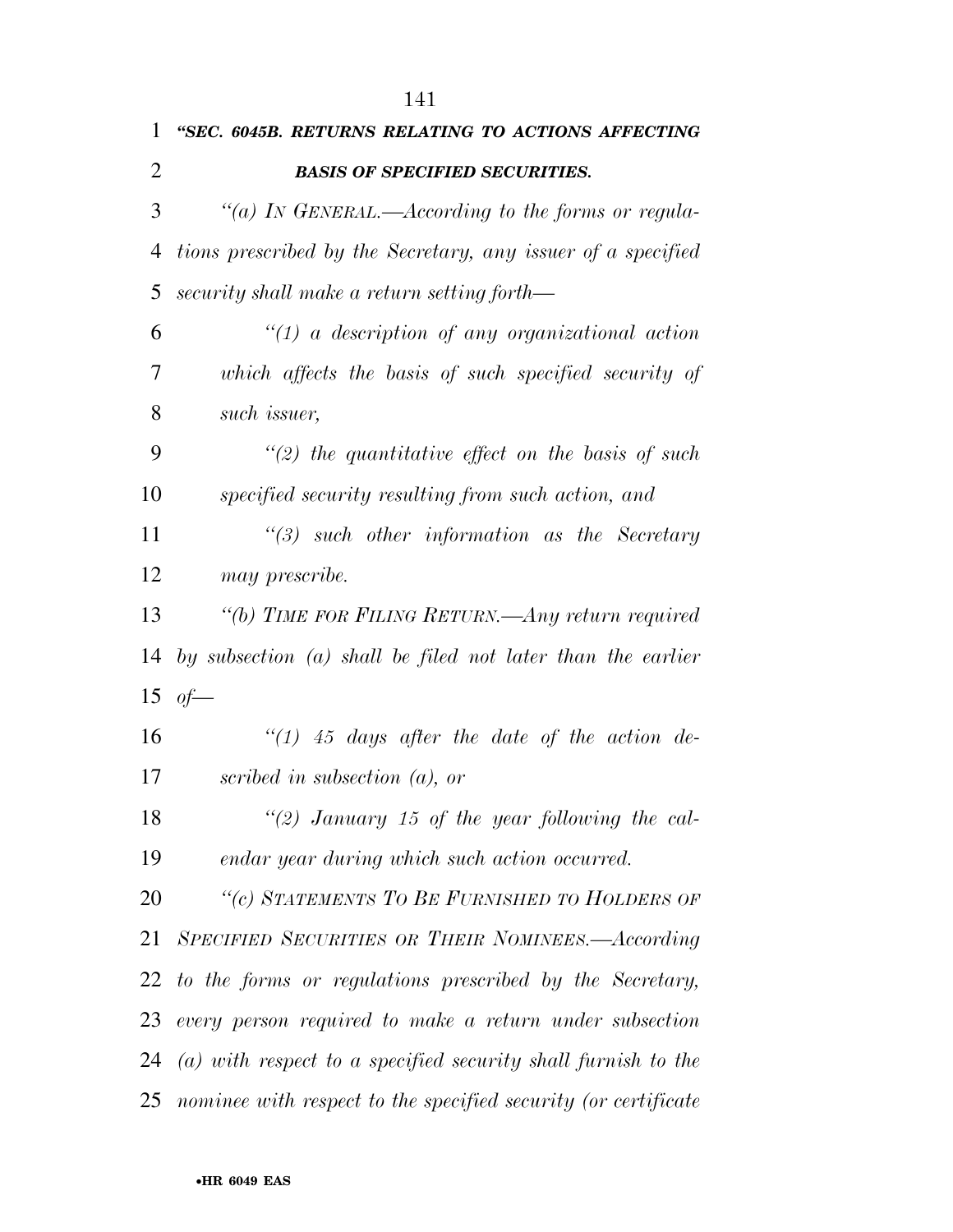*holder if there is no nominee) a written statement show-ing—* 

 *''(1) the name, address, and phone number of the information contact of the person required to make such return,* 

 *''(2) the information required to be shown on such return with respect to such security, and* 

 *''(3) such other information as the Secretary may prescribe.* 

 *The written statement required under the preceding sen- tence shall be furnished to the holder on or before January 15 of the year following the calendar year during which the action described in subsection (a) occurred.* 

 *''(d) SPECIFIED SECURITY.—For purposes of this sec- tion, the term 'specified security' has the meaning given such term by section 6045(g)(3)(B). No return shall be re- quired under this section with respect to actions described in subsection (a) with respect to a specified security which occur before the applicable date (as defined in section 6045(g)(3)(C)) with respect to such security.* 

 *''(e) PUBLIC REPORTING IN LIEU OF RETURN.—The Secretary may waive the requirements under subsections (a) and (c) with respect to a specified security, if the person required to make the return under subsection (a) makes publicly available, in such form and manner as the Sec-*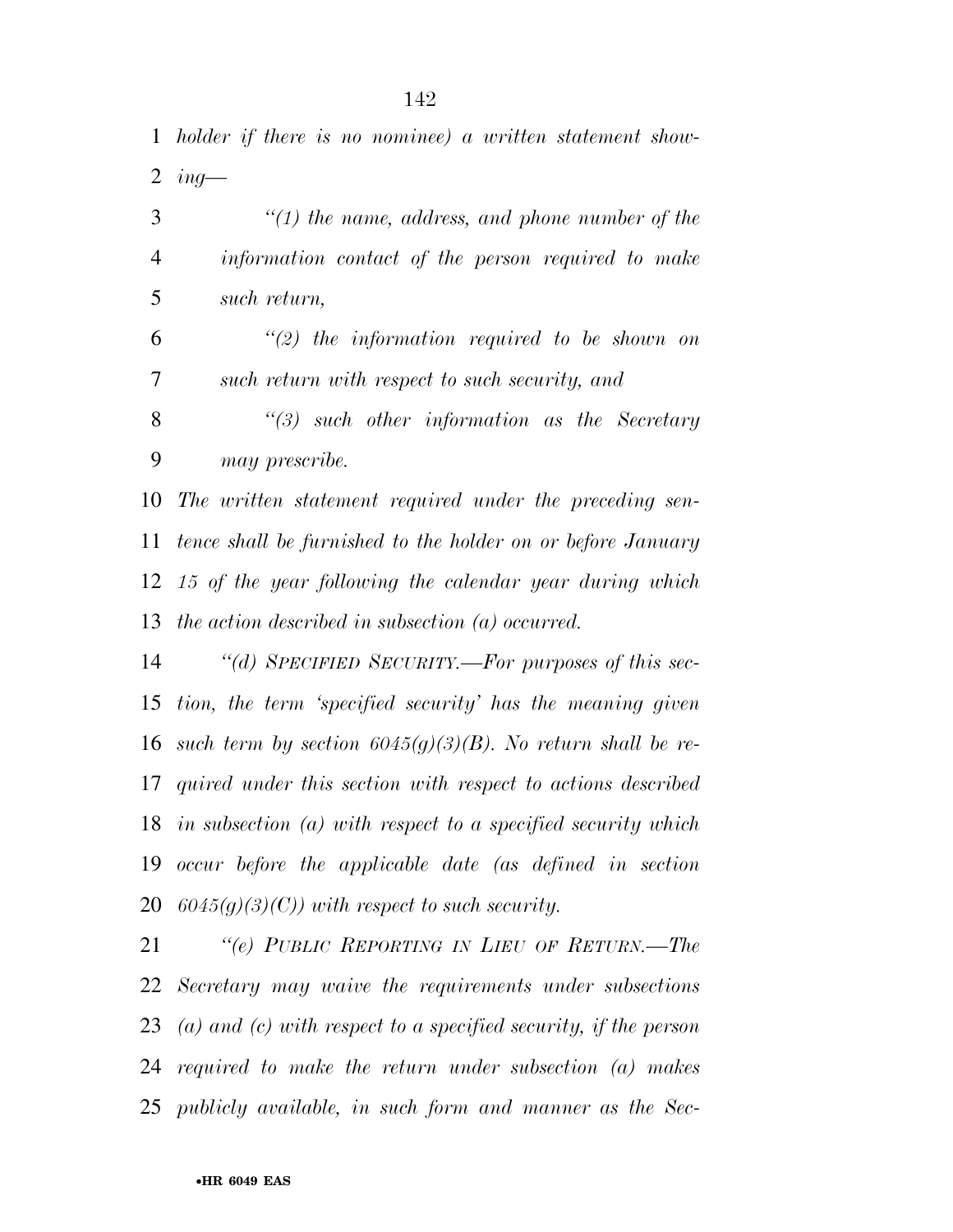*retary determines necessary to carry out the purposes of this section—* 

| 3              | $\lq(1)$ the name, address, phone number, and         |
|----------------|-------------------------------------------------------|
| $\overline{4}$ | email address of the information contact of such per- |
| 5              | son, and                                              |
| 6              | $\lq(2)$ the information described in paragraphs      |
| 7              | $(1), (2), and (3)$ of subsection $(a)$ .".           |
| 8              | (2) ASSESSABLE PENALTIES.—                            |
| 9              | $(A)$ Subparagraph $(B)$ of<br>section                |
| 10             | $6724(d)(1)$ , as amended by the Housing Assist-      |
| 11             | ance Tax Act of 2008, is amended by redesig-          |
| 12             | nating clause (iv) and each of the clauses which      |
| 13             | follow as clauses (v) through (xxiii), respectively,  |
| 14             | and by inserting after clause (iii) the following     |
| 15             | new clause:                                           |
| 16             | "(iv) section $6045B(a)$ (relating to re-             |
| 17             | turns relating to actions affecting basis of          |
| 18             | specified securities),".                              |
| 19             | (B) Paragraph $(2)$ of section $6724(d)$ , as         |
| 20             | amended by the Housing Assistance Tax Act of          |
| 21             | $2008$ and by subsection (c)(2), is amended by re-    |
| 22             | designating subparagraphs $(J)$ through $(EE)$ as     |
| 23             | subparagraphs $(K)$ through $(FF)$ , respectively,    |
| 24             | and by inserting after subparagraph $(I)$ the fol-    |
| 25             | lowing new subparagraph:                              |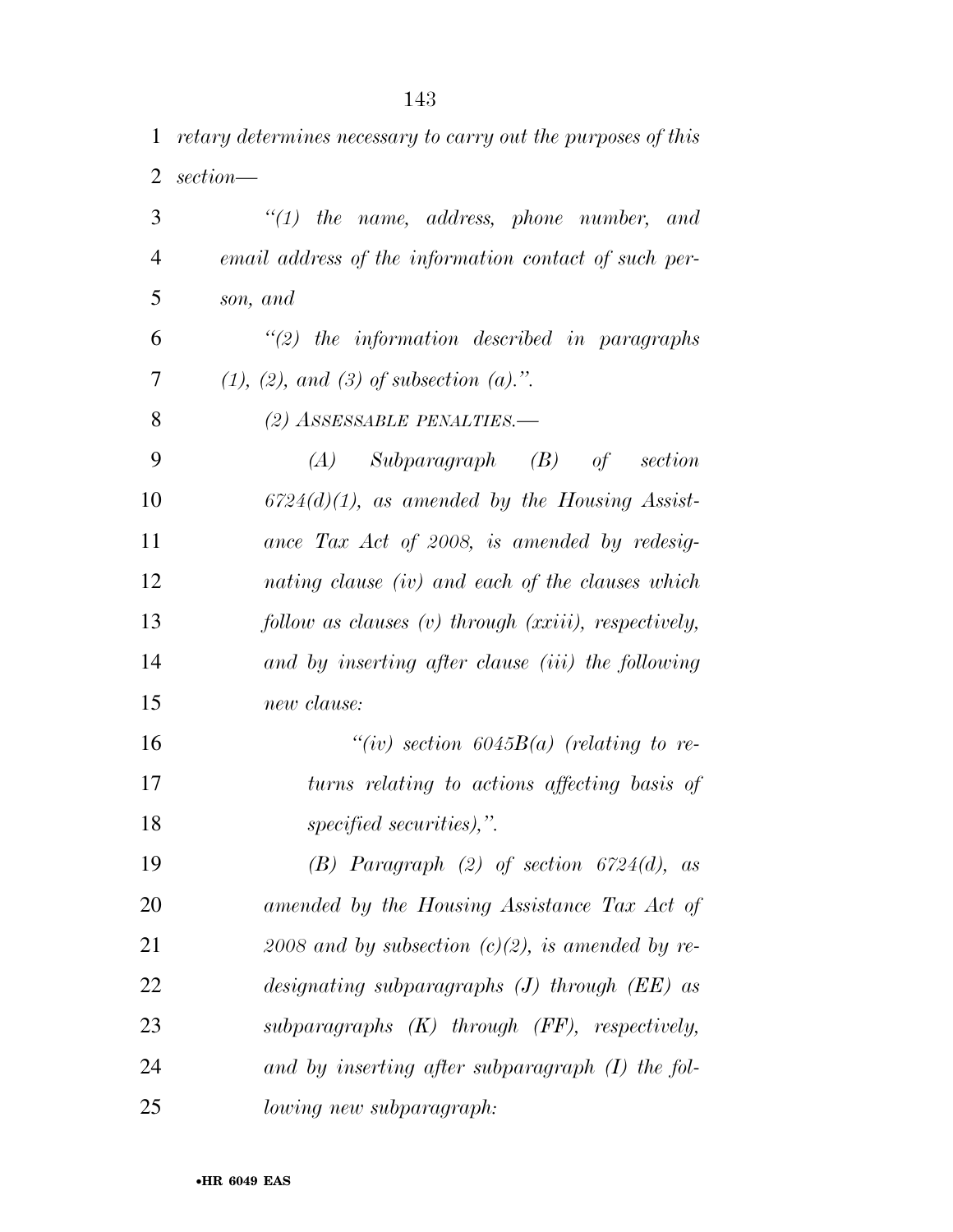| 1              | $\lq\lq(J)$ subsections (c) and (e) of section                                      |
|----------------|-------------------------------------------------------------------------------------|
| $\overline{2}$ | $6045B$ (relating to returns relating to actions af-                                |
| 3              | <i>fecting basis of specified securities),"</i> .                                   |
| $\overline{4}$ | $(3)$ CLERICAL AMENDMENT.—The table of sec-                                         |
| 5              | tions for subpart B of part III of subchapter A of                                  |
| 6              | chapter 61, as amended by subsection $(b)(3)$ , is                                  |
| 7              | amended by inserting after the item relating to sec-                                |
| 8              | tion 6045A the following new item:                                                  |
|                | "Sec. 6045B. Returns relating to actions affecting basis of specified securities.". |
| 9              | $(e)$ EFFECTIVE DATE.—                                                              |
| 10             | $(1)$ IN GENERAL.—Except as otherwise provided                                      |
| 11             | in this subsection, the amendments made by this sec-                                |
| 12             | tion shall take effect on January 1, 2011.                                          |
| 13             | (2) EXTENSION OF PERIOD FOR STATEMENTS                                              |
| 14             | SENT TO CUSTOMERS.—The amendments made by                                           |
| 15             | subsection $(a)(3)$ shall apply to statements required to                           |
| 16             | be furnished after December 31, 2008.                                               |
| 17             | <b>SEC. 404. 0.2 PERCENT FUTA SURTAX.</b>                                           |
| 18             | (a) IN GENERAL.—Section 3301 (relating to rate of                                   |
| 19             | $tax)$ is amended—                                                                  |
| 20             | $(1)$ by striking "through 2008" in paragraph $(1)$                                 |
| 21             | and inserting "through 2009", and                                                   |
| 22             | $(2)$ by striking "calendar year 2009" in para-                                     |
| 23             | graph $(2)$ and inserting "calendar year 2010".                                     |
| 24             | (b) EFFECTIVE DATE.—The amendments made by this                                     |
| 25             | section shall apply to wages paid after December 31, 2008.                          |
|                |                                                                                     |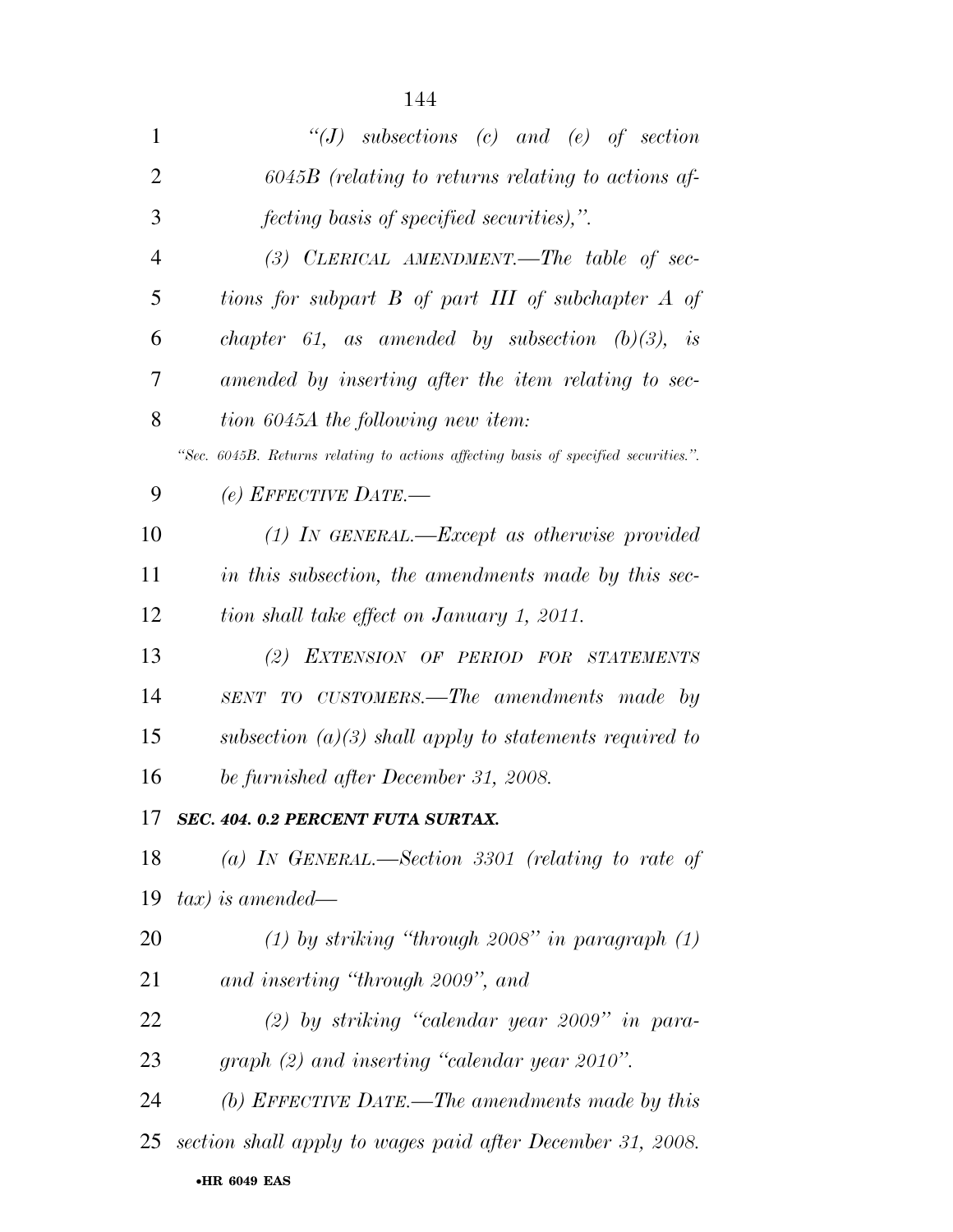| 1              | SEC. 405. INCREASE AND EXTENSION OF OIL SPILL LIABIL-   |
|----------------|---------------------------------------------------------|
| $\overline{2}$ | <b>ITY TRUST FUND TAX.</b>                              |
| 3              | (a) INCREASE IN RATE.—                                  |
| 4              | (1) IN GENERAL.—Section $4611(c)(2)(B)$ (relat-         |
| 5              | ing to rates) is amended by striking "is 5 cents a bar- |
| 6              | rel." and inserting "is—                                |
| 7              | $\tilde{f}(i)$ in the case of crude oil received or     |
| 8              | petroleum products entered before January               |
| 9              | 1, 2017, 8 cents a barrel, and                          |
| 10             | $``(ii)$ in the case of crude oil received or           |
| 11             | petroleum products entered after December               |
| 12             | 31, 2016, 9 cents a barrel.".                           |
| 13             | $(2)$ EFFECTIVE DATE.—The amendment made by             |
| 14             | this subsection shall apply on and after the first day  |
| 15             | of the first calendar quarter beginning more than 60    |
| 16             | days after the date of the enactment of this Act.       |
| 17             | (b) EXTENSION.—                                         |
| 18             | $(1)$ IN GENERAL.—Section 4611(f) (relating to          |
| 19             | application of Oil Spill Liability Trust Fund financ-   |
| 20             | ing rate) is amended by striking paragraphs (2) and     |
| 21             | $(3)$ and inserting the following new paragraph:        |
| 22             | "(2) TERMINATION.—The Oil Spill Liability               |
| 23             | Trust Fund financing rate shall not apply after De-     |
| 24             | cember 31, 2017.".                                      |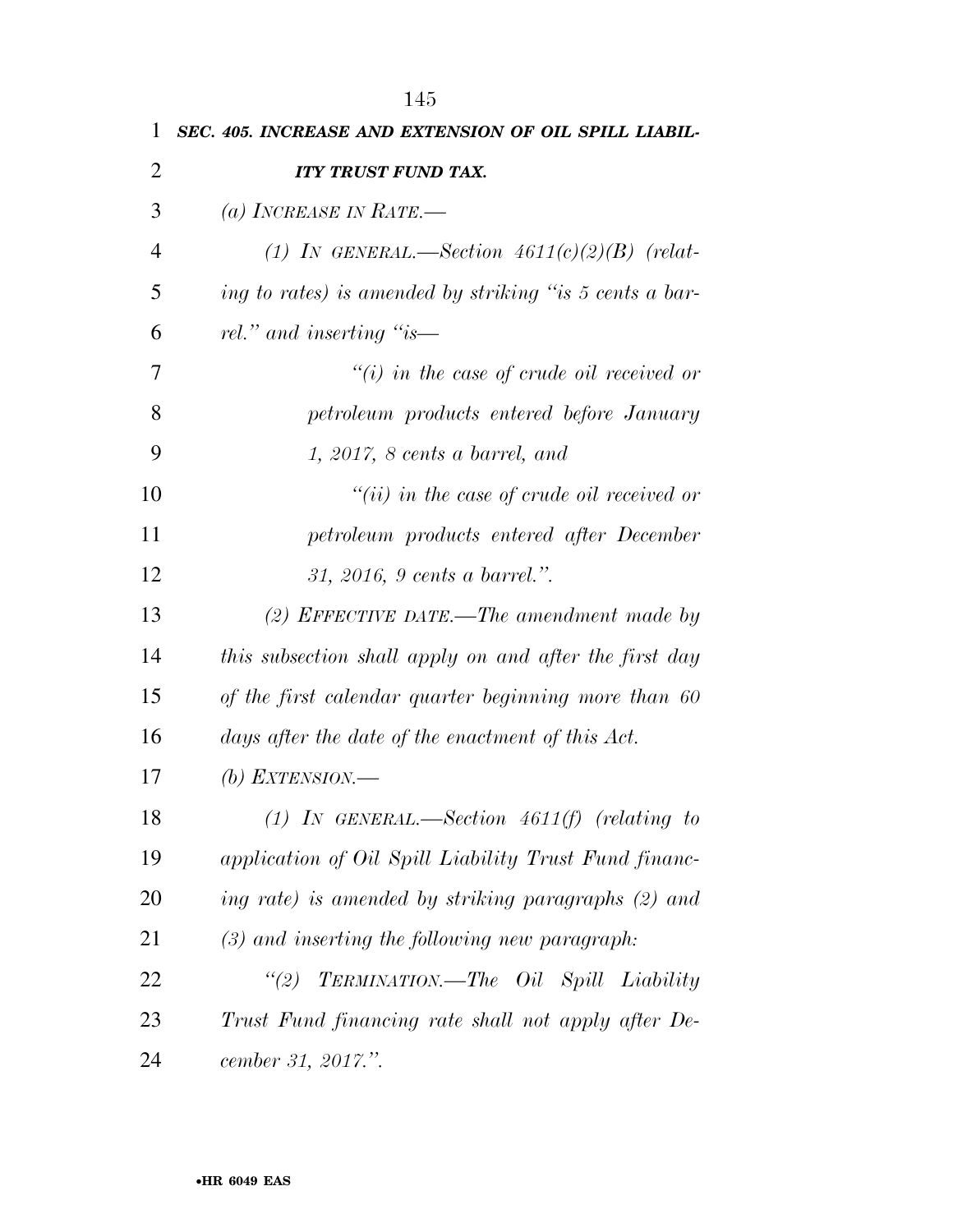| $\mathbf{1}$   | CONFORMING AMENDMENT.-Section<br>(2)                                  |
|----------------|-----------------------------------------------------------------------|
| $\overline{2}$ | $4611(f)(1)$ is amended by striking "paragraphs (2)                   |
| 3              | and $(3)$ " and inserting "paragraph $(2)$ ".                         |
| $\overline{4}$ | $(3)$ EFFECTIVE DATE.—The amendments made                             |
| 5              | by this subsection shall take effect on the date of the               |
| 6              | enactment of this Act.                                                |
| $\overline{7}$ | DIVISION B-TAX EXTENDERS                                              |
| 8              | AND ALTERNATIVE MINIMUM                                               |
| 9              | <b>TAX RELIEF</b>                                                     |
| 10             | SECTION 1. SHORT TITLE; AMENDMENT OF 1986 CODE;                       |
| 11             | <b>TABLE OF CONTENTS.</b>                                             |
| 12             | (a) SHORT TITLE.—This division may be cited as the                    |
| 13             | "Tax Extenders and Alternative Minimum Tax Relief Act                 |
| 14             | of $2008$ ".                                                          |
| 15             | (b) AMENDMENT OF 1986 CODE.—Except as otherwise                       |
| 16             | expressly provided, whenever in this division an amend-               |
|                | 17 ment or repeal is expressed in terms of an amendment to,           |
| 18             | or repeal of, a section or other provision, the reference shall       |
| 19             | be considered to be made to a section or other provision              |
| 20             | of the Internal Revenue Code of 1986.                                 |
| 21             | (c) TABLE OF CONTENTS.—The table of contents of this                  |
| 22             | division is as follows:                                               |
|                | DIVISION B-TAX EXTENDERS AND ALTERNATIVE MINIMUM TAX<br><b>RELIEF</b> |

*Sec. 1. Short title; amendment of 1986 Code; table of contents.*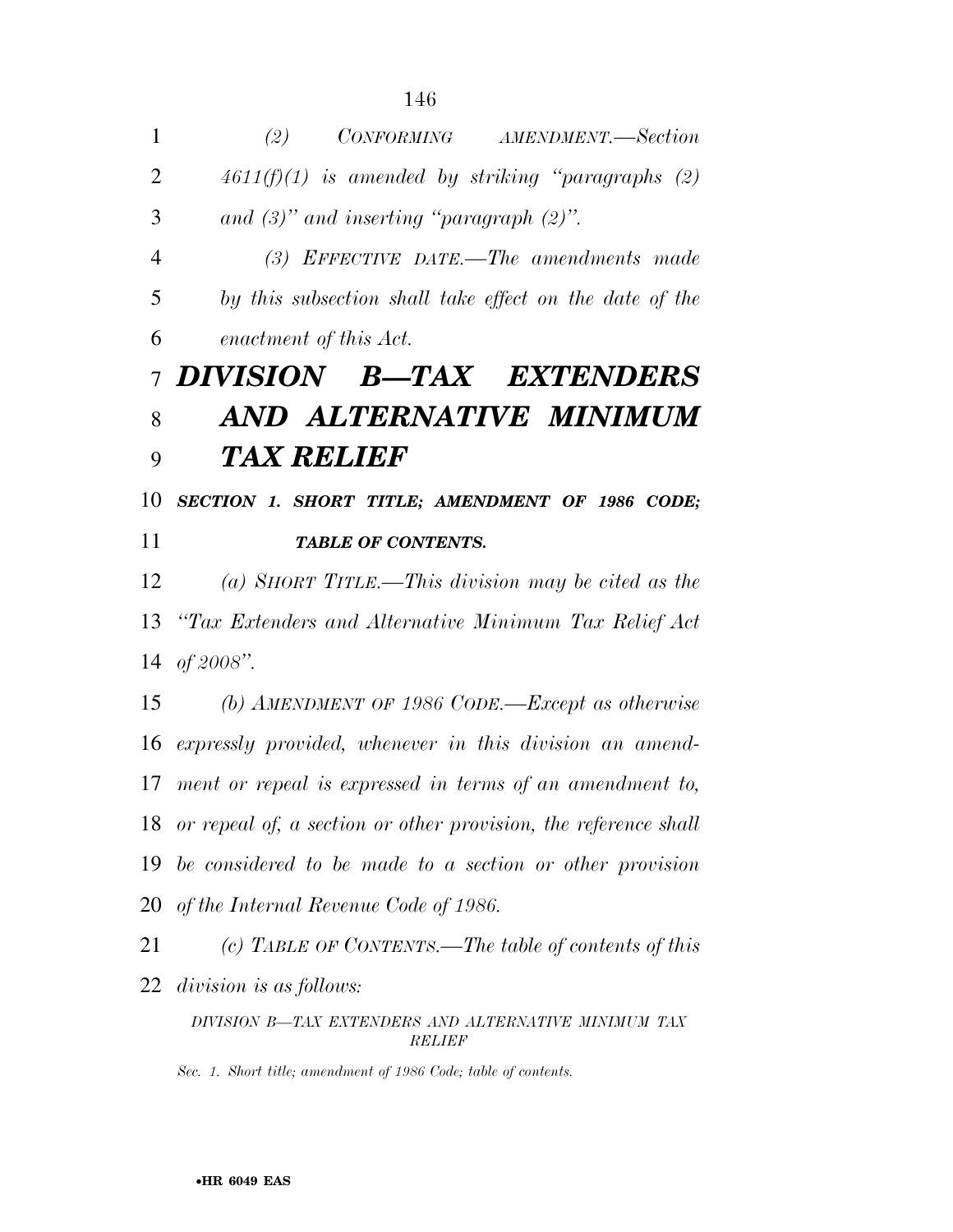#### *TITLE I—ALTERNATIVE MINIMUM TAX RELIEF*

- *Sec. 101. Extension of alternative minimum tax relief for nonrefundable personal credits.*
- *Sec. 102. Extension of increased alternative minimum tax exemption amount.*
- *Sec. 103. Increase of AMT refundable credit amount for individuals with longterm unused credits for prior year minimum tax liability, etc.*

#### *TITLE II—EXTENSION OF INDIVIDUAL TAX PROVISIONS*

- *Sec. 201. Deduction for State and local sales taxes.*
- *Sec. 202. Deduction of qualified tuition and related expenses.*
- *Sec. 203. Deduction for certain expenses of elementary and secondary school teachers.*
- *Sec. 204. Additional standard deduction for real property taxes for nonitemizers.*
- *Sec. 205. Tax-free distributions from individual retirement plans for charitable purposes.*
- *Sec. 206. Treatment of certain dividends of regulated investment companies.*
- *Sec. 207. Stock in RIC for purposes of determining estates of nonresidents not citizens.*
- *Sec. 208. Qualified investment entities.*

#### *TITLE III—EXTENSION OF BUSINESS TAX PROVISIONS*

- *Sec. 301. Extension and modification of research credit.*
- *Sec. 302. New markets tax credit.*
- *Sec. 303. Subpart F exception for active financing income.*
- *Sec. 304. Extension of look-thru rule for related controlled foreign corporations.*
- *Sec. 305. Extension of 15-year straight-line cost recovery for qualified leasehold improvements and qualified restaurant improvements; 15-year straight-line cost recovery for certain improvements to retail space.*
- *Sec. 306. Modification of tax treatment of certain payments to controlling exempt organizations.*
- *Sec. 307. Basis adjustment to stock of S corporations making charitable contributions of property.*
- *Sec. 308. Increase in limit on cover over of rum excise tax to Puerto Rico and the Virgin Islands.*
- *Sec. 309. Extension of economic development credit for American Samoa.*
- *Sec. 310. Extension of mine rescue team training credit.*
- *Sec. 311. Extension of election to expense advanced mine safety equipment.*
- *Sec. 312. Deduction allowable with respect to income attributable to domestic production activities in Puerto Rico.*
- *Sec. 313. Qualified zone academy bonds.*
- *Sec. 314. Indian employment credit.*
- *Sec. 315. Accelerated depreciation for business property on Indian reservations.*
- *Sec. 316. Railroad track maintenance.*
- *Sec. 317. Seven-year cost recovery period for motorsports racing track facility.*
- *Sec. 318. Expensing of environmental remediation costs.*
- *Sec. 319. Extension of work opportunity tax credit for Hurricane Katrina employees.*
- *Sec. 320. Extension of increased rehabilitation credit for structures in the Gulf Opportunity Zone.*
- *Sec. 321. Enhanced deduction for qualified computer contributions.*
- *Sec. 322. Tax incentives for investment in the District of Columbia.*
- *Sec. 323. Enhanced charitable deductions for contributions of food inventory.*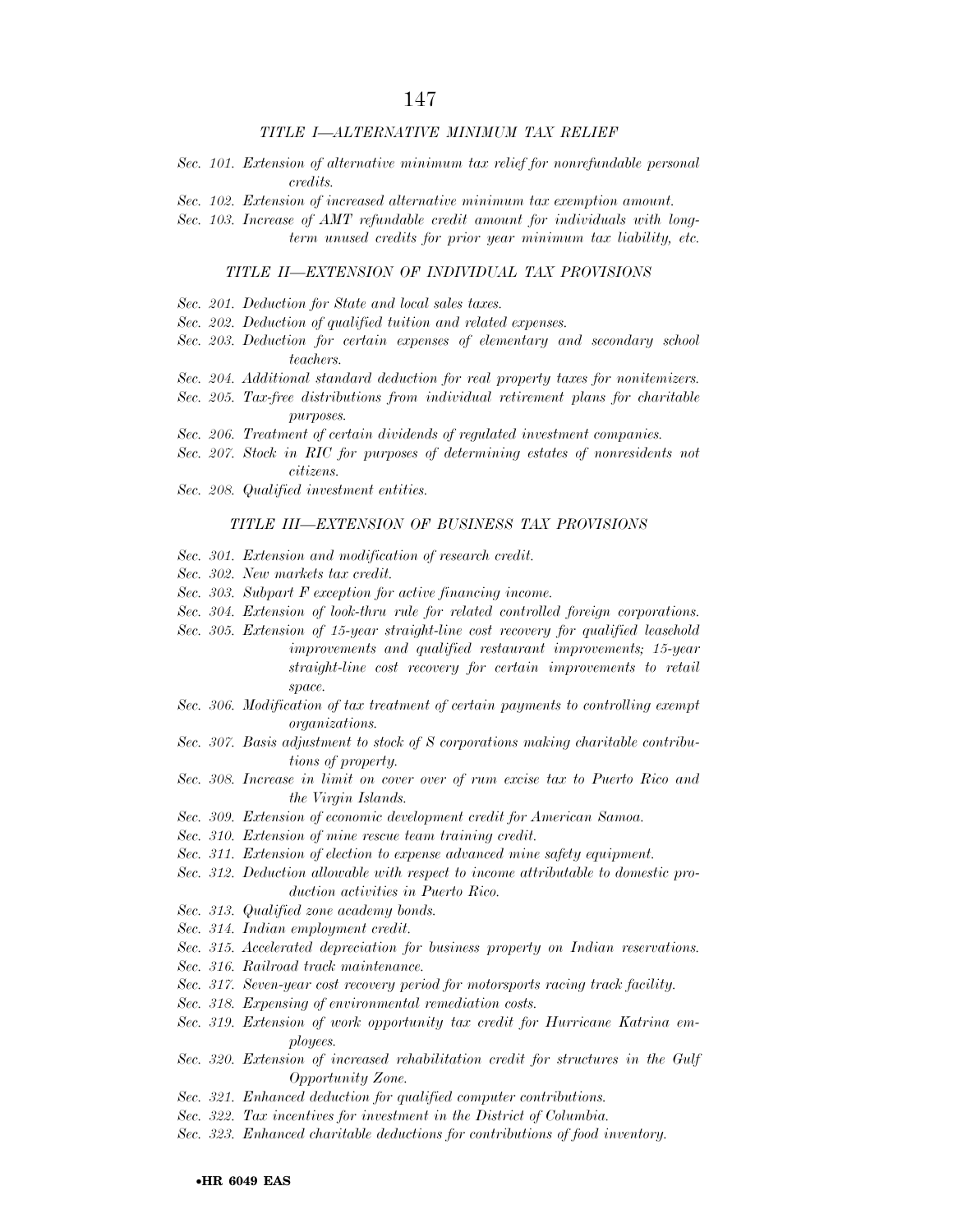- *Sec. 324. Extension of enhanced charitable deduction for contributions of book inventory.*
- Sec. 325. Extension and modification of duty suspension on wool products; wool *research fund; wool duty refunds.*

#### *TITLE IV—EXTENSION OF TAX ADMINISTRATION PROVISIONS*

- *Sec. 401. Permanent authority for undercover operations.*
- *Sec. 402. Permanent authority for disclosure of information relating to terrorist activities.*

#### *TITLE V—ADDITIONAL TAX RELIEF AND OTHER TAX PROVISIONS*

#### *Subtitle A—General Provisions*

- *Sec. 501. \$8,500 income threshold used to calculate refundable portion of child tax credit.*
- *Sec. 502. Provisions related to film and television productions.*
- *Sec. 503. Exemption from excise tax for certain wooden arrows designed for use by children.*
- *Sec. 504. Income averaging for amounts received in connection with the Exxon Valdez litigation.*
- *Sec. 505. Certain farming business machinery and equipment treated as 5-year property.*
- *Sec. 506. Modification of penalty on understatement of taxpayer's liability by tax return preparer.*

*Subtitle B—Paul Wellstone and Pete Domenici Mental Health Parity and Addiction Equity Act of 2008* 

- *Sec. 511. Short title.*
- *Sec. 512. Mental health parity.*

#### *TITLE VI—OTHER PROVISIONS*

*Sec. 601. Secure rural schools and community self-determination program. Sec. 602. Transfer to abandoned mine reclamation fund.* 

#### *TITLE VII—DISASTER RELIEF*

#### *Subtitle A—Heartland and Hurricane Ike Disaster Relief*

- *Sec. 701. Short title.*
- *Sec. 702. Temporary tax relief for areas damaged by 2008 Midwestern severe storms, tornados, and flooding.*
- *Sec. 703. Reporting requirements relating to disaster relief contributions.*
- *Sec. 704. Temporary tax-exempt bond financing and low-income housing tax relief for areas damaged by Hurricane Ike.*

#### *Subtitle B—National Disaster Relief*

- *Sec. 706. Losses attributable to federally declared disasters.*
- *Sec. 707. Expensing of Qualified Disaster Expenses.*
- *Sec. 708. Net operating losses attributable to federally declared disasters.*
- *Sec. 709. Waiver of certain mortgage revenue bond requirements following federally declared disasters.*
- *Sec. 710. Special depreciation allowance for qualified disaster property.*
- *Sec. 711. Increased expensing for qualified disaster assistance property.*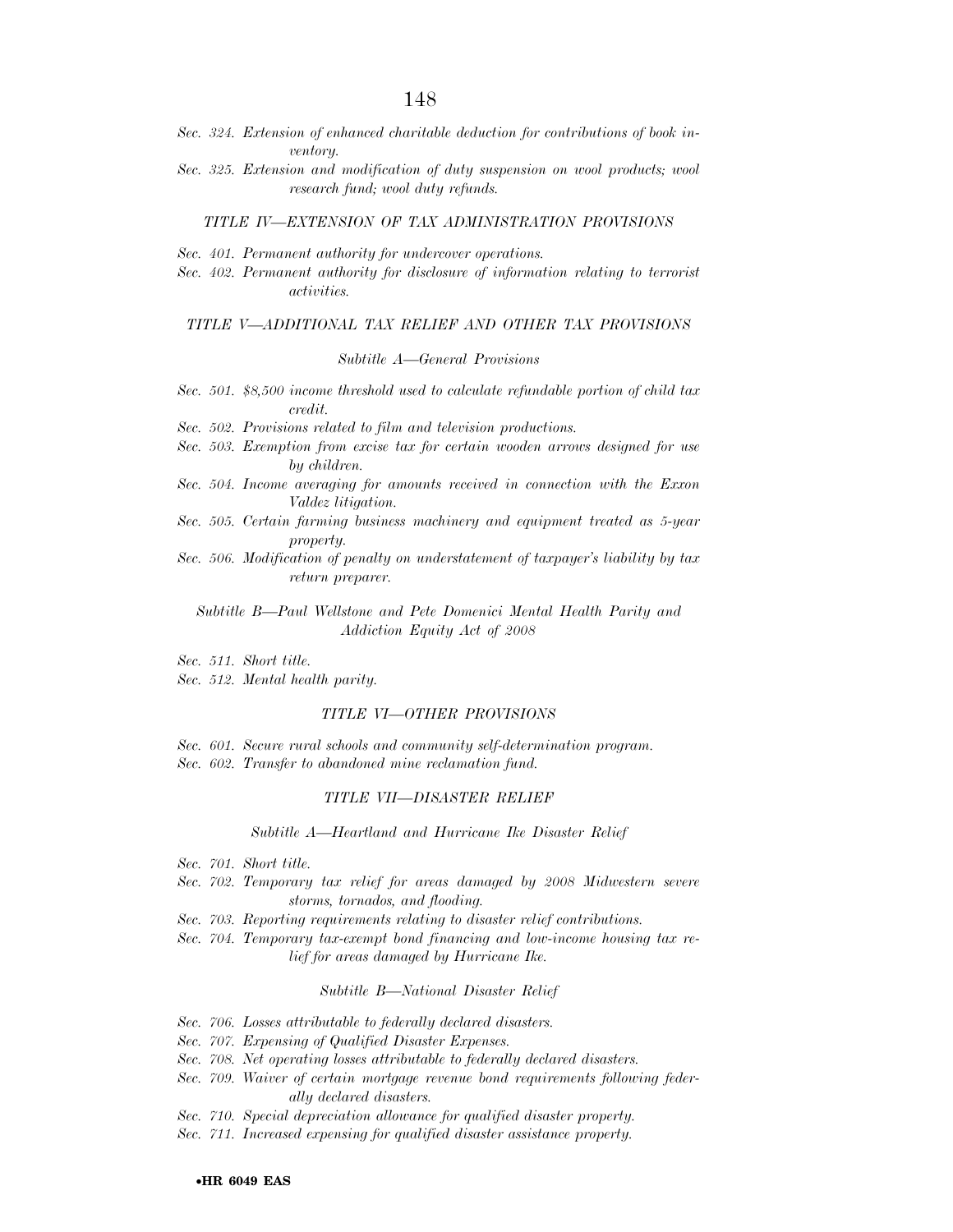*Sec. 712. Coordination with Heartland disaster relief. TITLE VIII—SPENDING REDUCTIONS AND APPROPRIATE REVENUE RAISERS FOR NEW TAX RELIEF POLICY Sec. 801. Nonqualified deferred compensation from certain tax indifferent parties. TITLE I—ALTERNATIVE MINIMUM TAX RELIEF SEC. 101. EXTENSION OF ALTERNATIVE MINIMUM TAX RE- LIEF FOR NONREFUNDABLE PERSONAL CREDITS. (a) IN GENERAL.—Paragraph (2) of section 26(a) (re- lating to special rule for taxable years 2000 through 2007) is amended— (1) by striking ''or 2007'' and inserting ''2007, or 2008'', and (2) by striking ''2007'' in the heading thereof and inserting ''2008''. (b) EFFECTIVE DATE.—The amendments made by this section shall apply to taxable years beginning after Decem- ber 31, 2007. SEC. 102. EXTENSION OF INCREASED ALTERNATIVE MIN- IMUM TAX EXEMPTION AMOUNT. (a) IN GENERAL.—Paragraph (1) of section 55(d) (re- lating to exemption amount) is amended— (1) by striking ''(\$66,250 in the case of taxable years beginning in 2007)'' in subparagraph (A) and inserting ''(\$69,950 in the case of taxable years begin-ning in 2008)'', and* 

•**HR 6049 EAS**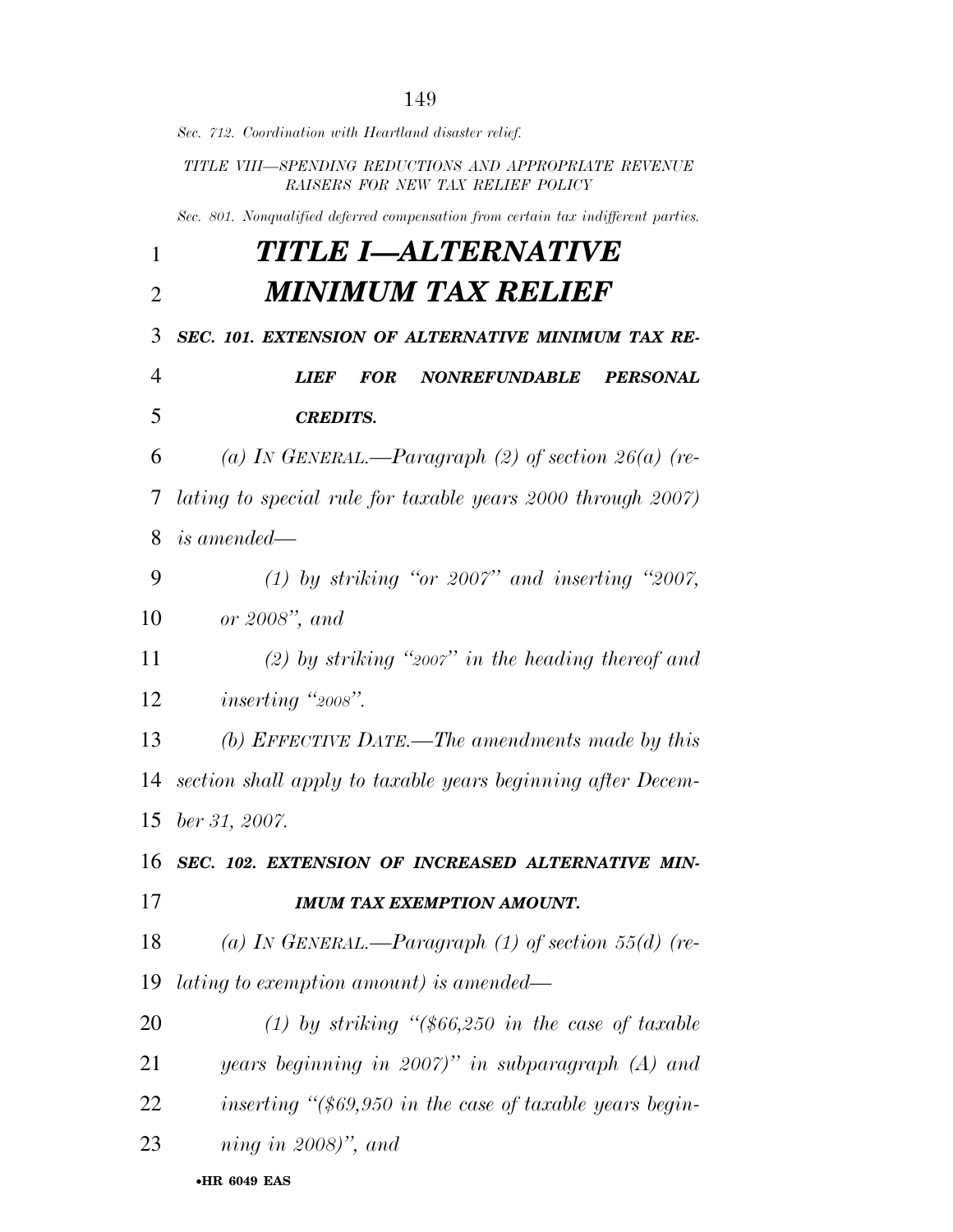| $\mathbf{1}$   | (2) by striking " $(\$44,350$ in the case of taxable        |
|----------------|-------------------------------------------------------------|
| $\overline{2}$ | years beginning in $2007$ " in subparagraph (B) and         |
| 3              | inserting " $(\$46,200$ in the case of taxable years begin- |
| $\overline{4}$ | ning in $2008$ ".                                           |
| 5              | (b) EFFECTIVE DATE.—The amendments made by this             |
| 6              | section shall apply to taxable years beginning after Decem- |
| 7              | $ber\,31,\,2007.$                                           |
| 8              | <b>SEC. 103. INCREASE OF AMT REFUNDABLE CREDIT AMOUNT</b>   |
| 9              | FOR INDIVIDUALS WITH LONG-TERM UNUSED                       |
| 10             | CREDITS FOR PRIOR YEAR MINIMUM TAX LI-                      |
| 11             | <b>ABILITY, ETC.</b>                                        |
| 12             | (a) IN GENERAL.—Paragraph (2) of section $53(e)$ is         |
| 13             | amended to read as follows:                                 |
| 14             | "(2) AMT REFUNDABLE CREDIT AMOUNT.--For                     |
| 15             | purposes of paragraph $(1)$ , the term 'AMT refundable      |
| 16             | credit amount' means, with respect to any taxable           |
| 17             | year, the amount (not in excess of the long-term un-        |
| 18             | used minimum tax credit for such taxable year) equal        |
| 19             | to the greater of $-$                                       |
| 20             | $\lq (A)$ 50 percent of the long-term unused                |
| 21             | minimum tax credit for such taxable year, or                |
| 22             | "(B) the amount (if any) of the $AMT$ re-                   |
| 23             | fundable credit amount determined under this                |
| 24             | paragraph for the taxpayer's preceding taxable              |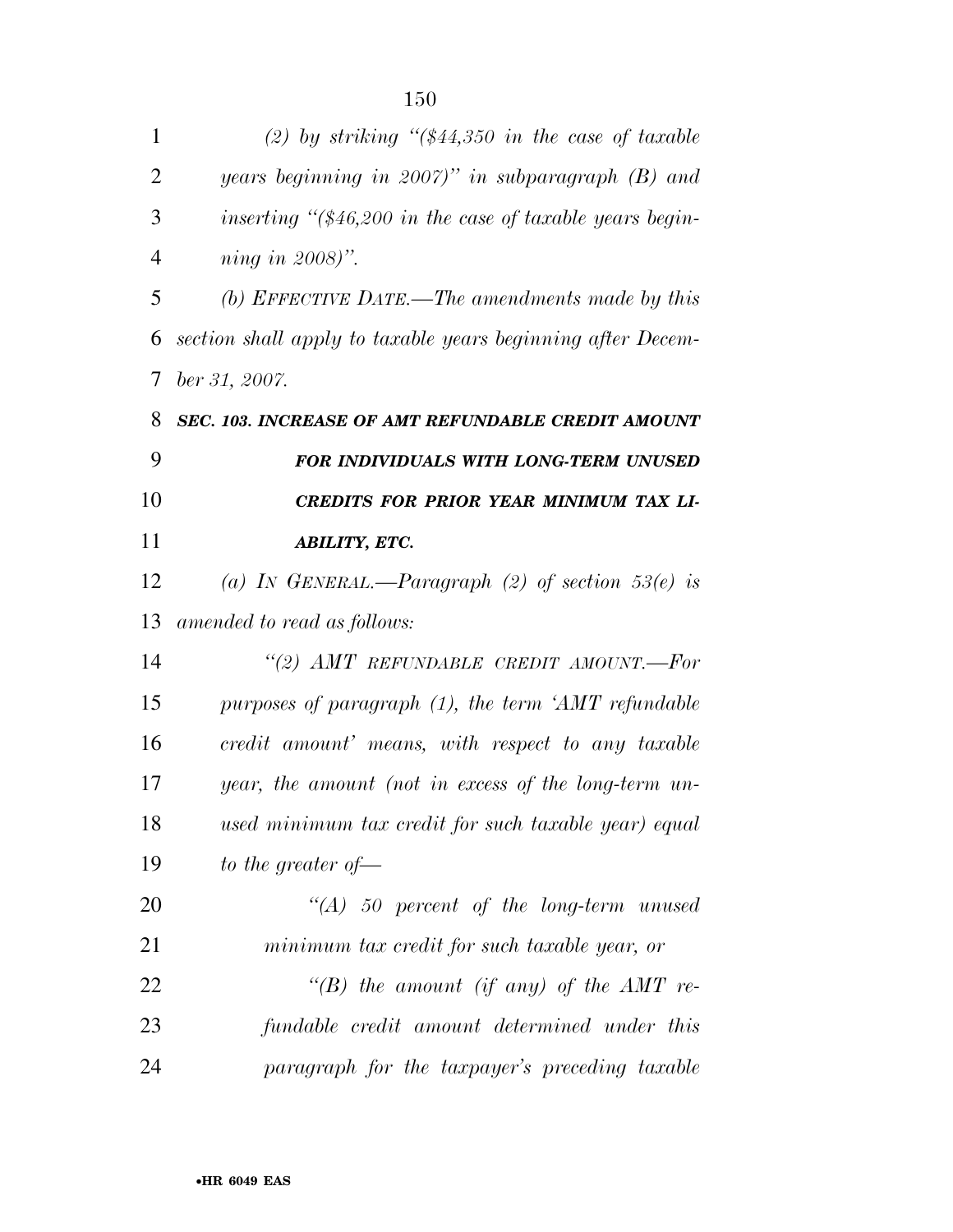*year (determined without regard to subsection (f)(2)).''.* 

 *(b) TREATMENT OF CERTAIN UNDERPAYMENTS, IN- TEREST, AND PENALTIES ATTRIBUTABLE TO THE TREAT- MENT OF INCENTIVE STOCK OPTIONS.—Section 53 is amended by adding at the end the following new subsection: ''(f) TREATMENT OF CERTAIN UNDERPAYMENTS, IN- TEREST, AND PENALTIES ATTRIBUTABLE TO THE TREAT-MENT OF INCENTIVE STOCK OPTIONS.—* 

 *''(1) ABATEMENT.—Any underpayment of tax outstanding on the date of the enactment of this sub- section which is attributable to the application of sec- tion 56(b)(3) for any taxable year ending before Jan- uary 1, 2008, and any interest or penalty with re- spect to such underpayment which is outstanding on such date of enactment, is hereby abated. The amount determined under subsection (b)(1) shall not include any tax abated under the preceding sentence.* 

 *''(2) INCREASE IN CREDIT FOR CERTAIN INTER- EST AND PENALTIES ALREADY PAID.—The AMT re- fundable credit amount, and the minimum tax credit determined under subsection (b), for the taxpayer's first 2 taxable years beginning after December 31, 2007, shall each be increased by 50 percent of the ag-gregate amount of the interest and penalties which*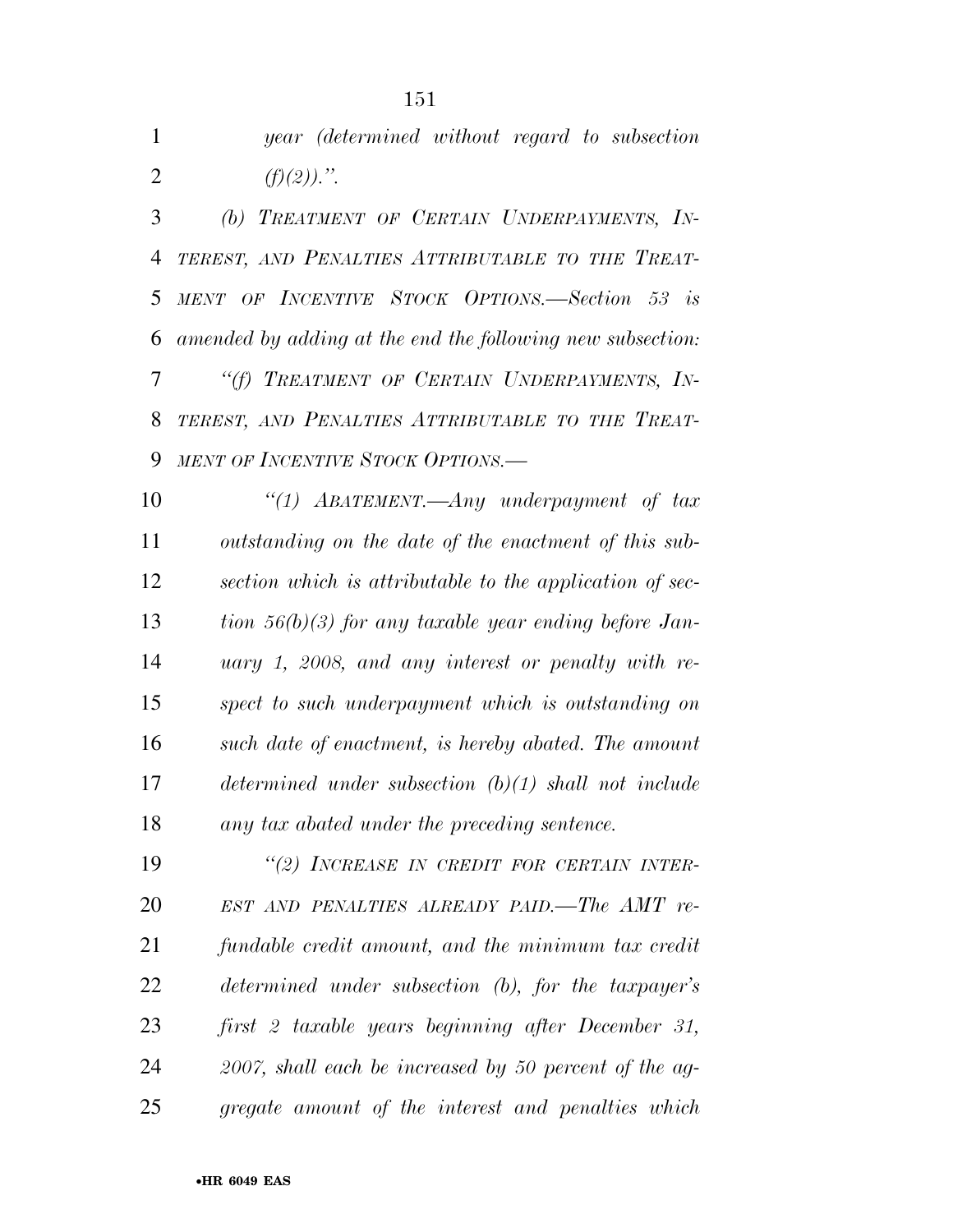| $\mathbf{1}$   | were paid by the taxpayer before the date of the enact-        |
|----------------|----------------------------------------------------------------|
| $\overline{2}$ | ment of this subsection and which would (but for such          |
| 3              | payment) have been abated under paragraph (1).".               |
| $\overline{4}$ | (c) EFFECTIVE DATE.—                                           |
| 5              | $(1)$ IN GENERAL.—Except as provided in para-                  |
| 6              | $graph (2)$ , the amendments made by this section shall        |
| 7              | apply to taxable years beginning after December 31,            |
| 8              | 2007.                                                          |
| 9              | (2) ABATEMENT.—Section 53(f)(1), as added by                   |
| 10             | subsection (b), shall take effect on the date of the en-       |
| 11             | actment of this Act.                                           |
| 12             | <b>TITLE II—EXTENSION OF</b>                                   |
| 13             | <i><b>INDIVIDUAL TAX PROVISIONS</b></i>                        |
| 14             | SEC. 201. DEDUCTION FOR STATE AND LOCAL SALES TAXES.           |
| 15             | (a) IN GENERAL.—Subparagraph $(I)$ of section                  |
| 16             | $164(b)(5)$ is amended by striking "January 1, 2008" and       |
| 17             | <i>inserting "January 1, 2010".</i>                            |
| 18             | (b) EFFECTIVE DATE.—The amendment made by this                 |
|                | 19 section shall apply to taxable years beginning after Decem- |
| 20             | ber 31, 2007.                                                  |
| 21             | SEC. 202. DEDUCTION OF QUALIFIED TUITION AND RE-               |
| 22             | <b>LATED EXPENSES.</b>                                         |
| 23             | (a) IN GENERAL.—Subsection (e) of section 222 (relat-          |
|                | 24 ing to termination) is amended by striking "December 31,    |
|                | 25 <i>2007"</i> and inserting "December 31, 2009".             |
|                |                                                                |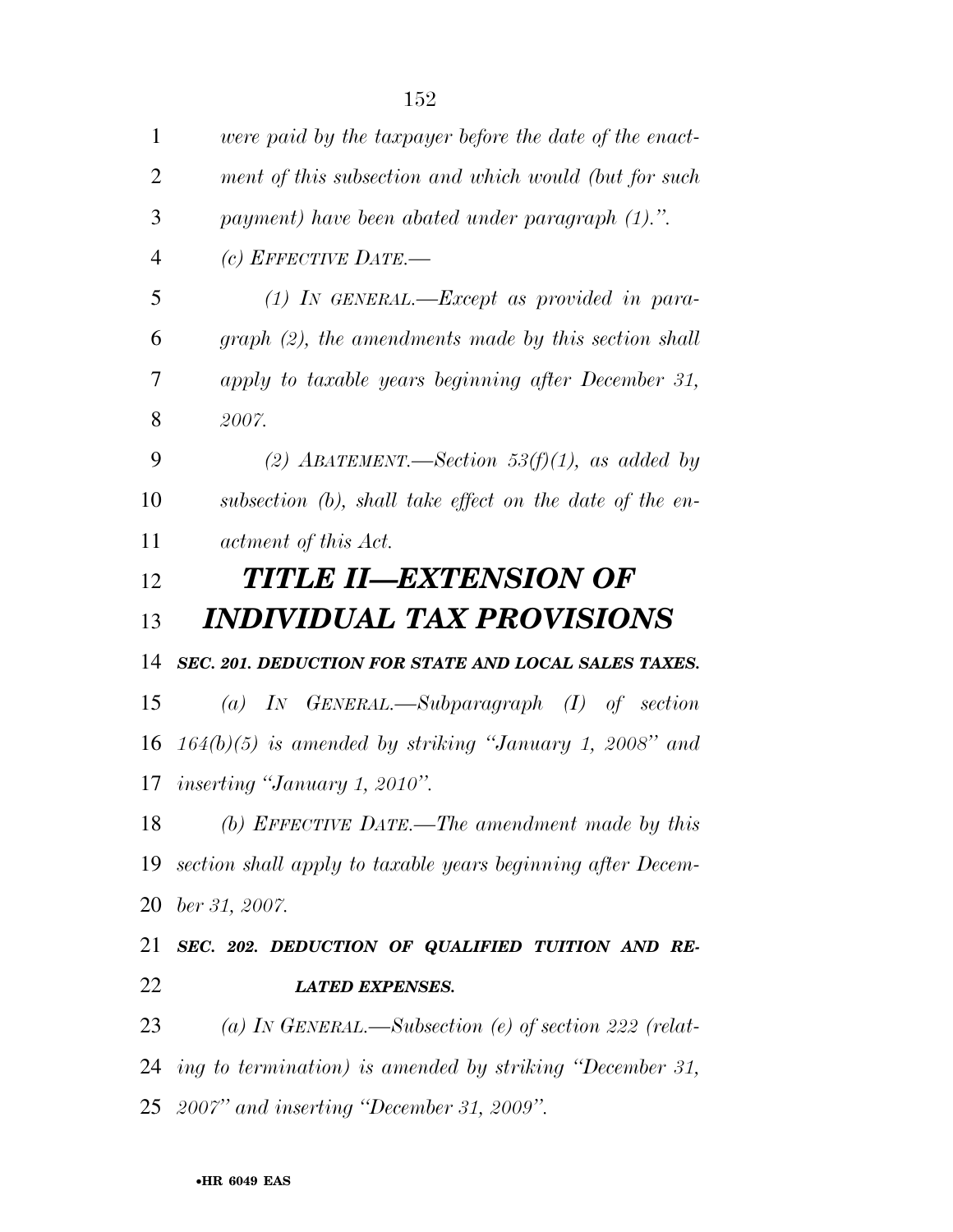*(b) EFFECTIVE DATE.—The amendment made by this section shall apply to taxable years beginning after Decem-ber 31, 2007.* 

## *SEC. 203. DEDUCTION FOR CERTAIN EXPENSES OF ELEMEN-*

## *TARY AND SECONDARY SCHOOL TEACHERS.*

 *(a) IN GENERAL.—Subparagraph (D) of section 62(a)(2) (relating to certain expenses of elementary and sec- ondary school teachers) is amended by striking ''or 2007'' and inserting ''2007, 2008, or 2009''.* 

 *(b) EFFECTIVE DATE.—The amendment made by sub- section (a) shall apply to taxable years beginning after De-cember 31, 2007.* 

# *SEC. 204. ADDITIONAL STANDARD DEDUCTION FOR REAL PROPERTY TAXES FOR NONITEMIZERS.*

 *(a) IN GENERAL.—Subparagraph (C) of section 63(c)(1), as added by the Housing Assistance Tax Act of 2008, is amended by inserting ''or 2009'' after ''2008''.* 

 *(b) EFFECTIVE DATE.—The amendment made by this section shall apply to taxable years beginning after Decem-ber 31, 2008.*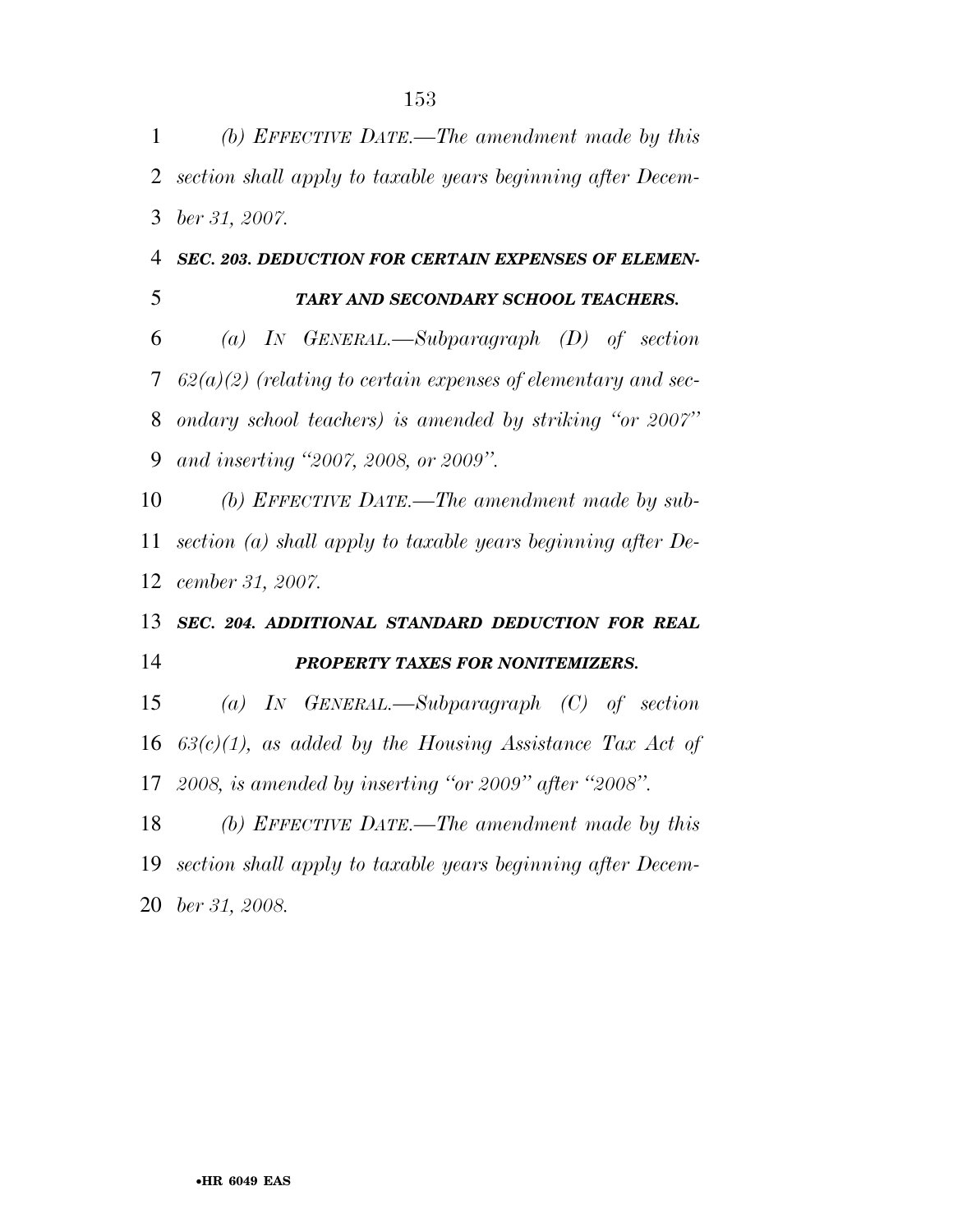*SEC. 205. TAX-FREE DISTRIBUTIONS FROM INDIVIDUAL RE- TIREMENT PLANS FOR CHARITABLE PUR- POSES. (a) IN GENERAL.—Subparagraph (F) of section 408(d)(8) (relating to termination) is amended by striking ''December 31, 2007'' and inserting ''December 31, 2009''. (b) EFFECTIVE DATE.—The amendment made by this section shall apply to distributions made in taxable years beginning after December 31, 2007. SEC. 206. TREATMENT OF CERTAIN DIVIDENDS OF REGU- LATED INVESTMENT COMPANIES. (a) INTEREST-RELATED DIVIDENDS.—Subparagraph* 

 *(C) of section 871(k)(1) (defining interest-related dividend) is amended by striking ''December 31, 2007'' and inserting ''December 31, 2009''.* 

 *(b) SHORT-TERM CAPITAL GAIN DIVIDENDS.—Sub- paragraph (C) of section 871(k)(2) (defining short-term capital gain dividend) is amended by striking ''December 31, 2007'' and inserting ''December 31, 2009''.* 

 *(c) EFFECTIVE DATE.—The amendments made by this section shall apply to dividends with respect to taxable years of regulated investment companies beginning after December 31, 2007.*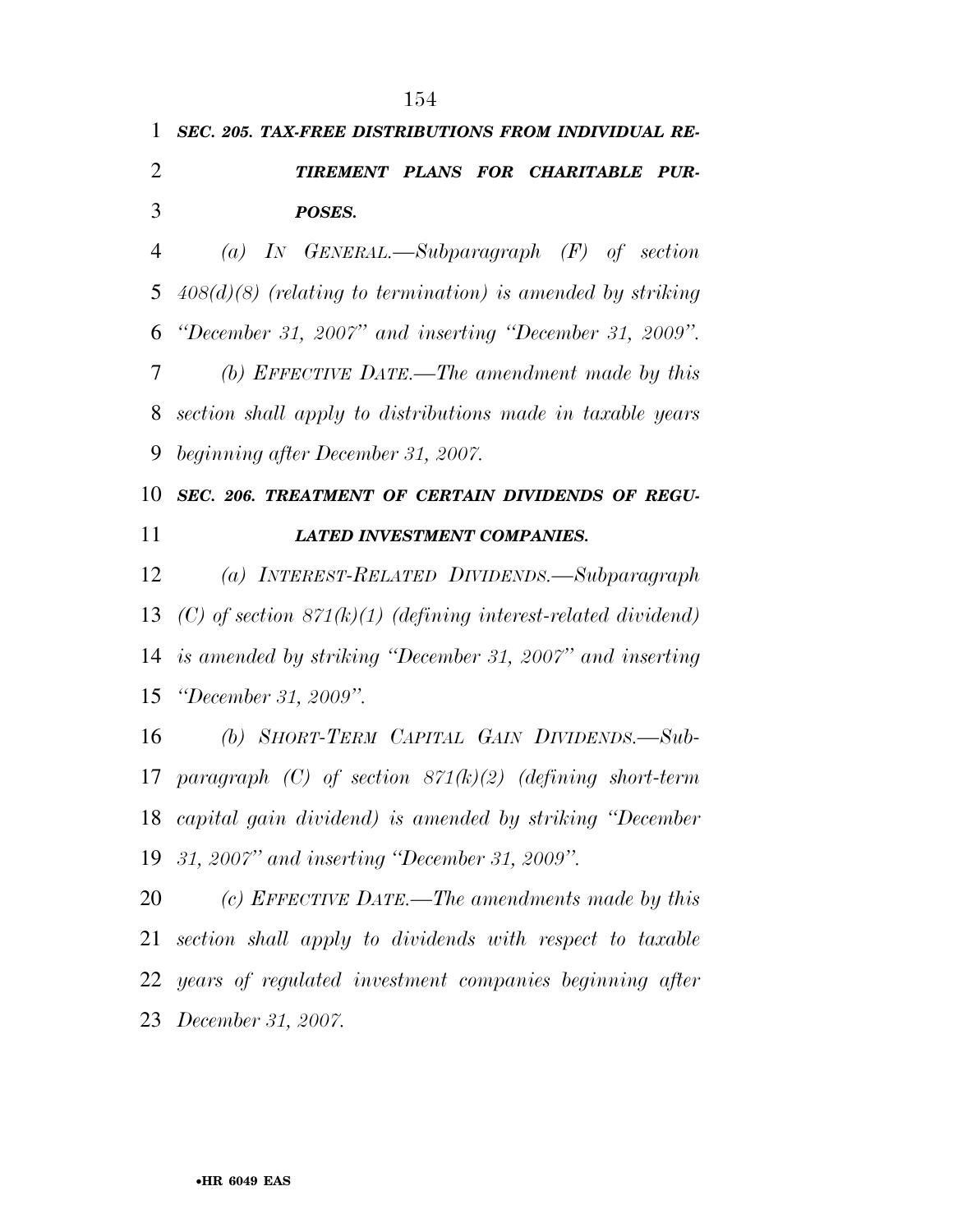| 1  | SEC. 207. STOCK IN RIC FOR PURPOSES OF DETERMINING          |
|----|-------------------------------------------------------------|
| 2  | <b>ESTATES OF NONRESIDENTS NOT CITIZENS.</b>                |
| 3  | (a) IN GENERAL.—Paragraph (3) of section $2105(d)$          |
| 4  | (relating to stock in a RIC) is amended by striking "Decem- |
| 5  | ber 31, 2007" and inserting "December 31, 2009".            |
| 6  | (b) EFFECTIVE DATE.—The amendment made by this              |
| 7  | section shall apply to decedents dying after December 31,   |
| 8  | 2007.                                                       |
| 9  | SEC. 208. QUALIFIED INVESTMENT ENTITIES.                    |
| 10 | (a) IN GENERAL.—Clause (ii) of section $897(h)(4)(A)$       |
| 11 | (relating to termination) is amended by striking "December" |
| 12 | 31, 2007" and inserting "December 31, 2009".                |
| 13 | (b) EFFECTIVE DATE.—The amendment made by sub-              |
| 14 | section (a) shall take effect on January 1, 2008.           |
| 15 | TITLE III—EXTENSION OF                                      |
| 16 | <b>BUSINESS TAX PROVISIONS</b>                              |
| 17 | SEC. 301. EXTENSION AND MODIFICATION OF RESEARCH            |
| 18 | <b>CREDIT.</b>                                              |
| 19 | (a) EXTENSION.—                                             |
| 20 | (1) IN GENERAL.—Section 41(h) (relating to ter-             |
| 21 | mination) is amended by striking "December 31,              |
| 22 | $2007"$ and inserting "December 31, 2009" in para-          |
| 23 | graph $(1)(B)$ .                                            |
| 24 | (2) CONFORMING AMENDMENT.—Subparagraph                      |
| 25 | (D) of section $45C(b)(1)$ (relating to special rule) is    |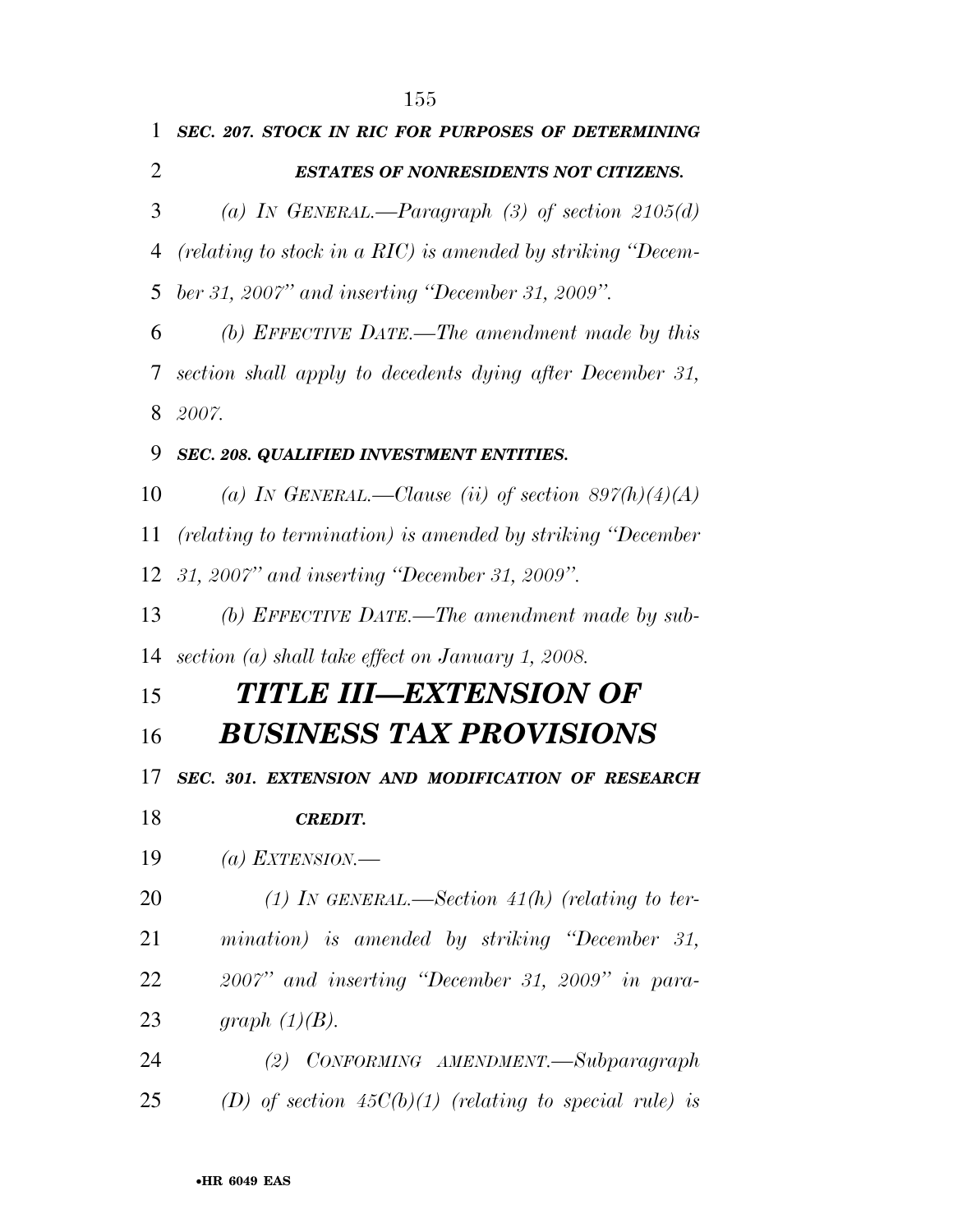*amended by striking ''after December 31, 2007'' and inserting ''after December 31, 2009''. (b) TERMINATION OF ALTERNATIVE INCREMENTAL CREDIT.—Section 41(h) is amended by redesignating para- graph (2) as paragraph (3), and by inserting after para-graph (1) the following new paragraph:* 

 *''(2) TERMINATION OF ALTERNATIVE INCRE- MENTAL CREDIT.—No election under subsection (c)(4) shall apply to taxable years beginning after December 31, 2008.''.* 

 *(c) MODIFICATION OF ALTERNATIVE SIMPLIFIED CREDIT.—Paragraph (5)(A) of section 41(c) (relating to election of alternative simplified credit) is amended by striking ''12 percent'' and inserting ''14 percent (12 percent in the case of taxable years ending before January 1, 2009)''.* 

 *(d) TECHNICAL CORRECTION.—Paragraph (3) of sec-tion 41(h) is amended to read as follows:* 

 *''(2) COMPUTATION FOR TAXABLE YEAR IN WHICH CREDIT TERMINATES.—In the case of any tax- able year with respect to which this section applies to a number of days which is less than the total number of days in such taxable year—* 

 *''(A) the amount determined under sub-section (c)(1)(B) with respect to such taxable*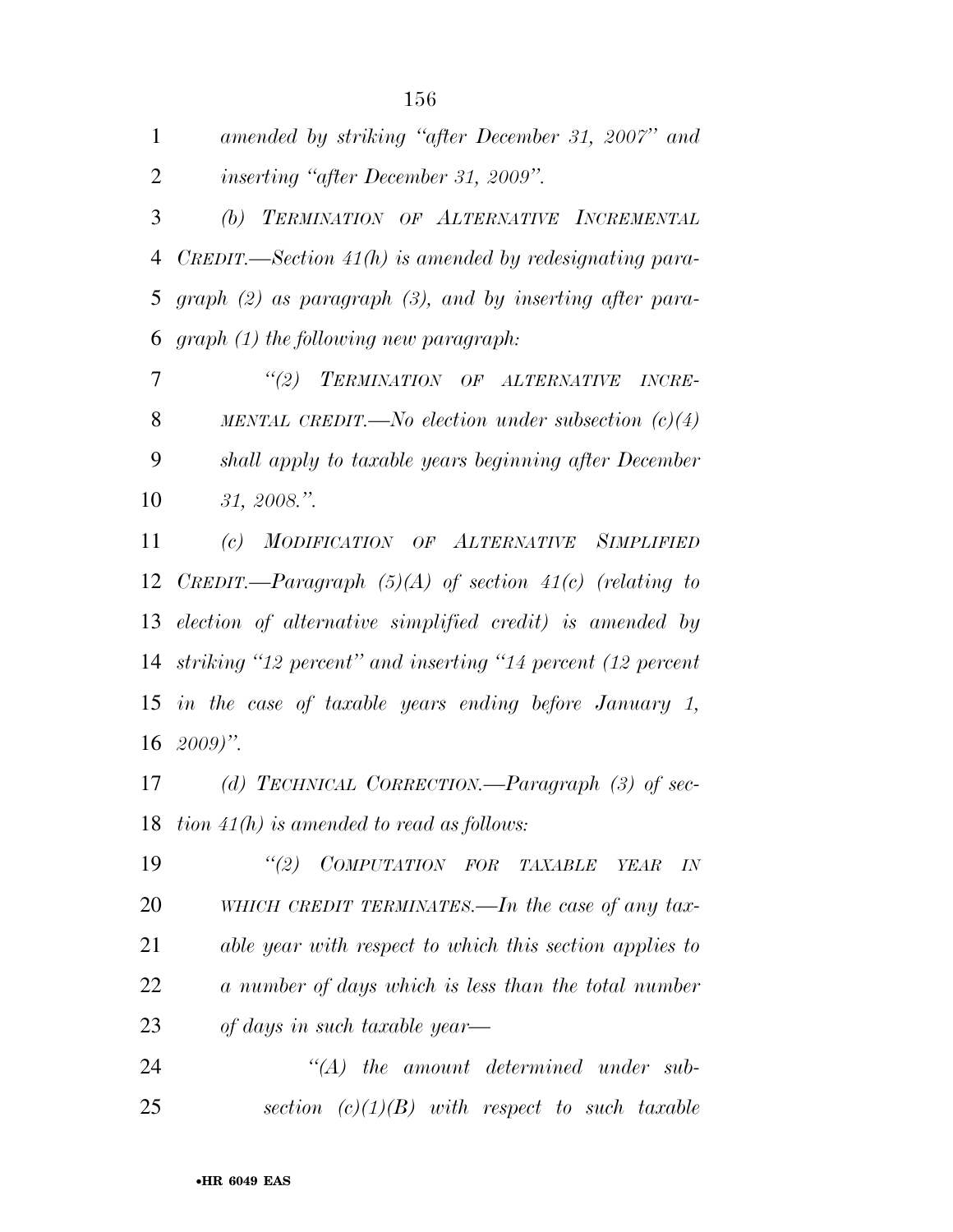| 1              | year shall be the amount which bears the same        |
|----------------|------------------------------------------------------|
| $\overline{2}$ | ratio to such amount (determined without regard      |
| 3              | to this paragraph) as the number of days in such     |
| $\overline{4}$ | taxable year to which this section applies bears     |
| 5              | to the total number of days in such taxable year,    |
| 6              | and                                                  |
| 7              | "(B) for purposes of subsection $(c)(5)$ , the       |
| 8              | average qualified research expenses for the pre-     |
| 9              | ceding 3 taxable years shall be the amount which     |
| 10             | bears the same ratio to such average qualified re-   |
| 11             | search expenses (determined without regard to        |
| 12             | this paragraph) as the number of days in such        |
| 13             | taxable year to which this section applies bears     |
| 14             | to the total number of days in such taxable          |
| 15             | $year$ .".                                           |
| 16             | (e) EFFECTIVE DATE.-                                 |
| 17             | $(1)$ IN GENERAL.—Except as provided in para-        |
| 18             | graph (2), the amendments made by this section shall |
| 19             | apply to taxable years beginning after December 31,  |
| 20             | 2007.                                                |
| 21             | (2) EXTENSION.—The amendments made by sub-           |
| 22             | section (a) shall apply to amounts paid or incurred  |
| 23             | after December 31, 2007.                             |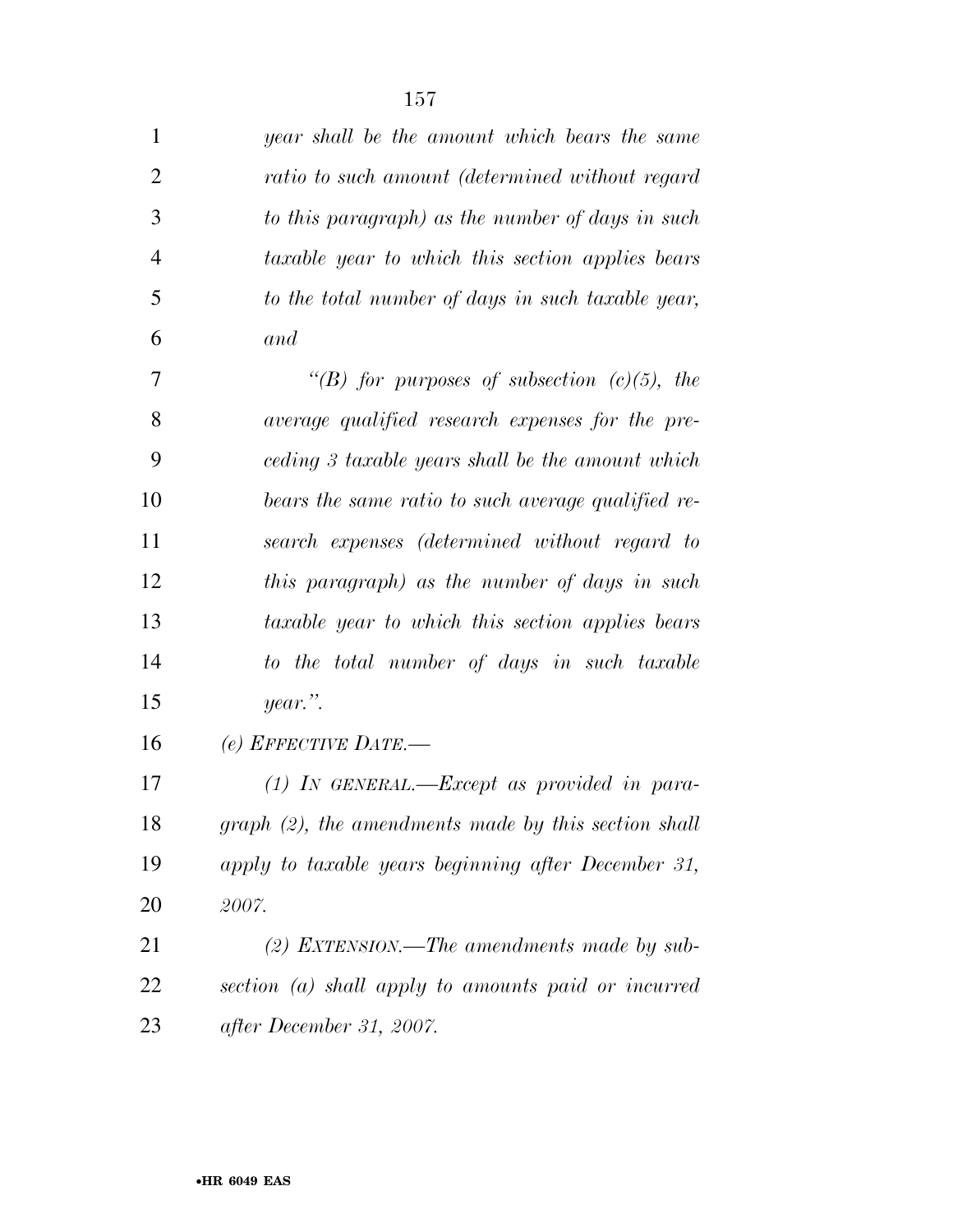## *SEC. 302. NEW MARKETS TAX CREDIT.*

 *Subparagraph (D) of section 45D(f)(1) (relating to na- tional limitation on amount of investments designated) is amended by striking ''and 2008'' and inserting ''2008, and 2009''.* 

 *SEC. 303. SUBPART F EXCEPTION FOR ACTIVE FINANCING INCOME.* 

 *(a) EXEMPT INSURANCE INCOME.—Paragraph (10) of section 953(e) (relating to application) is amended—* 

 *(1) by striking ''January 1, 2009'' and inserting ''January 1, 2010'', and* 

 *(2) by striking ''December 31, 2008'' and insert-ing ''December 31, 2009''.* 

 *(b) EXCEPTION TO TREATMENT AS FOREIGN PER- SONAL HOLDING COMPANY INCOME.—Paragraph (9) of sec- tion 954(h) (relating to application) is amended by striking ''January 1, 2009'' and inserting ''January 1, 2010''.* 

 *SEC. 304. EXTENSION OF LOOK-THRU RULE FOR RELATED CONTROLLED FOREIGN CORPORATIONS.* 

 *(a) IN GENERAL.—Subparagraph (C) of section 954(c)(6) (relating to application) is amended by striking ''January 1, 2009'' and inserting ''January 1, 2010''.* 

 *(b) EFFECTIVE DATE.—The amendment made by this section shall apply to taxable years of foreign corporations beginning after December 31, 2007, and to taxable years*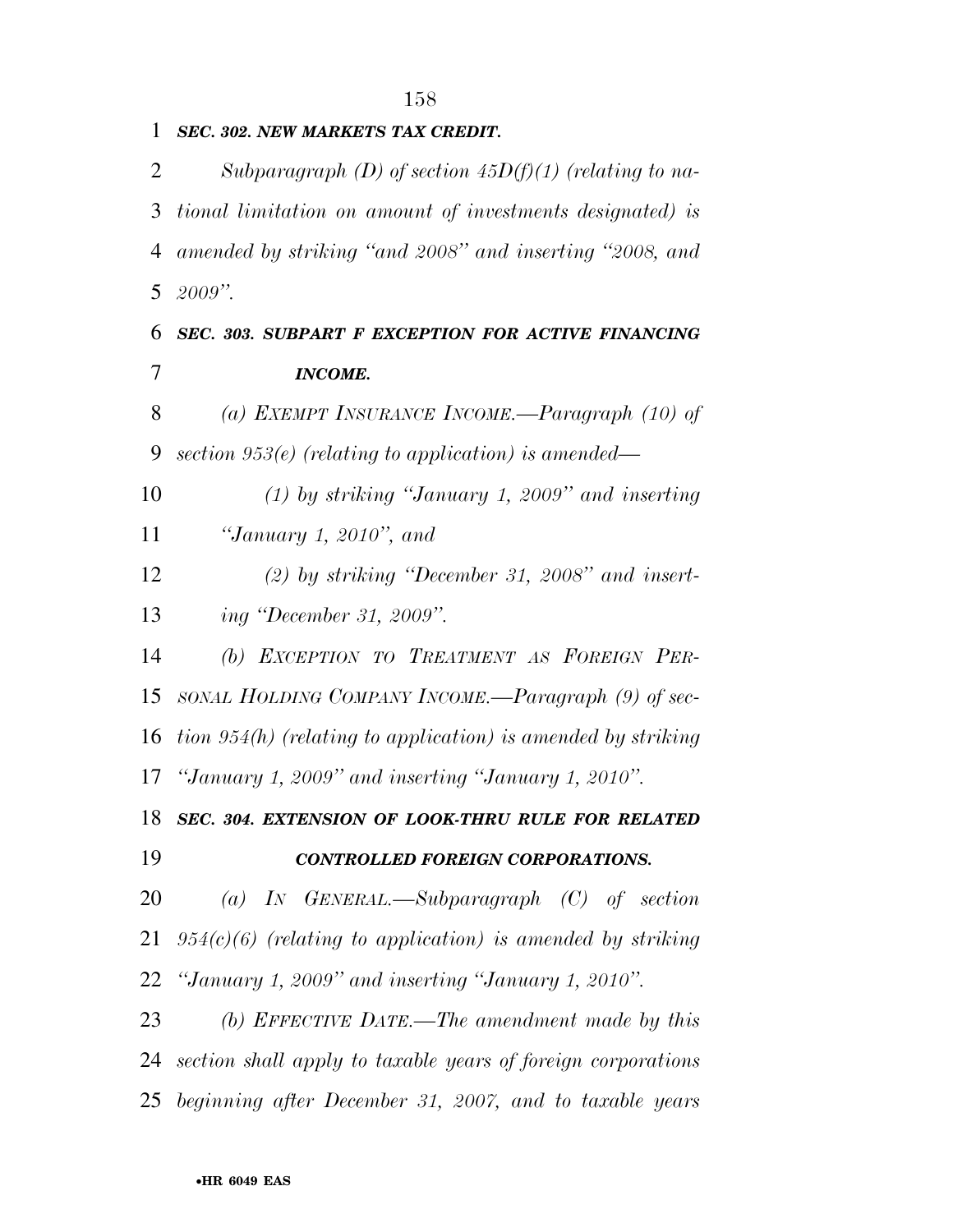*of United States shareholders with or within which such taxable years of foreign corporations end. SEC. 305. EXTENSION OF 15-YEAR STRAIGHT-LINE COST RE- COVERY FOR QUALIFIED LEASEHOLD IM- PROVEMENTS AND QUALIFIED RESTAURANT IMPROVEMENTS; 15-YEAR STRAIGHT-LINE COST RECOVERY FOR CERTAIN IMPROVE- MENTS TO RETAIL SPACE. (a) EXTENSION OF LEASEHOLD AND RESTAURANT IM- PROVEMENTS.— (1) IN GENERAL.—Clauses (iv) and (v) of section 168(e)(3)(E) (relating to 15-year property) are each amended by striking ''January 1, 2008'' and insert- ing ''January 1, 2010''. (2) EFFECTIVE DATE.—The amendments made by this subsection shall apply to property placed in service after December 31, 2007. (b) TREATMENT TO INCLUDE NEW CONSTRUCTION.—* 

 *(1) IN GENERAL.—Paragraph (7) of section 168(e) (relating to classification of property) is amended to read as follows: ''(7) QUALIFIED RESTAURANT PROPERTY.—* 

 *''(A) IN GENERAL.—The term 'qualified res- taurant property' means any section 1250 prop-erty which is—*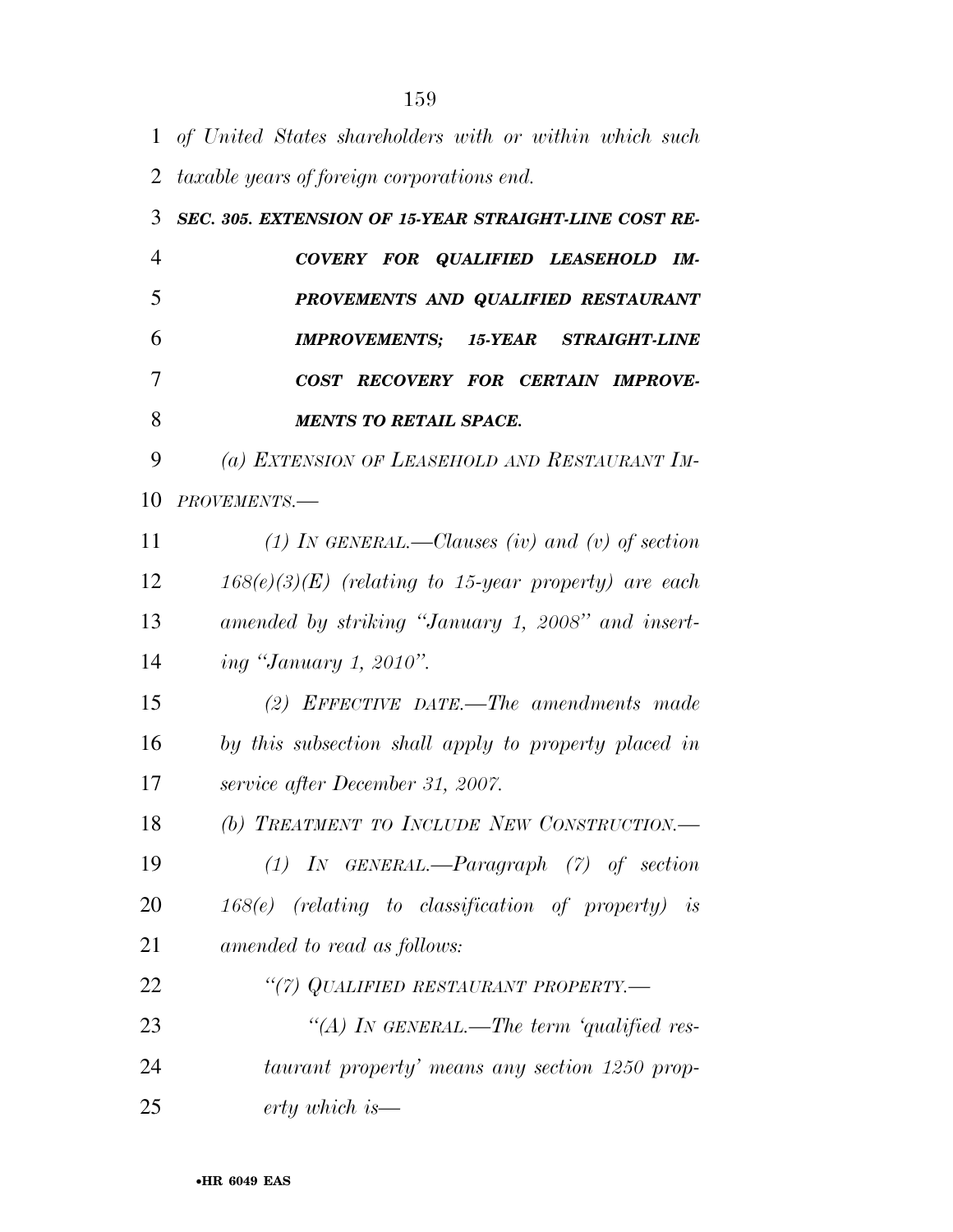| $\mathbf{1}$   | "(i) a building, if such building is                    |
|----------------|---------------------------------------------------------|
| $\overline{2}$ | placed in service after December 31, 2008,              |
| 3              | and before January 1, 2010, or                          |
| $\overline{4}$ | "(ii) an improvement to a building,                     |
| 5              | if more than 50 percent of the building's square        |
| 6              | footage is devoted to preparation of, and seating       |
| 7              | for on-premises consumption of, prepared meals.         |
| 8              | "(B) EXCLUSION FROM BONUS DEPRECIA-                     |
| 9              | TION.—Property described in this paragraph              |
| 10             | shall not be considered qualified property for          |
| 11             | purposes of subsection $(k)$ .".                        |
| 12             | (2) EFFECTIVE DATE.—The amendment made by               |
| 13             | this subsection shall apply to property placed in serv- |
| 14             | ice after December 31, 2008.                            |
| 15             | (c) RECOVERY PERIOD FOR DEPRECIATION OF CER-            |
| 16             | TAIN IMPROVEMENTS TO RETAIL SPACE.-                     |
| 17             | 15-YEAR RECOVERY PERIOD.—Section<br>(1)                 |
| 18             | $168(e)(3)(E)$ (relating to 15-year property) is amend- |
| 19             | ed by striking "and" at the end of clause (vii), by     |
| 20             | striking the period at the end of clause (viii) and in- |
| 21             | serting ", and", and by adding at the end the fol-      |
| 22             | <i>lowing new clause:</i>                               |
| 23             | $``(ix)$ any qualified retail improvement               |
| 24             | property placed in service after December               |
| 25             | 31, 2008, and before January 1, 2010.".                 |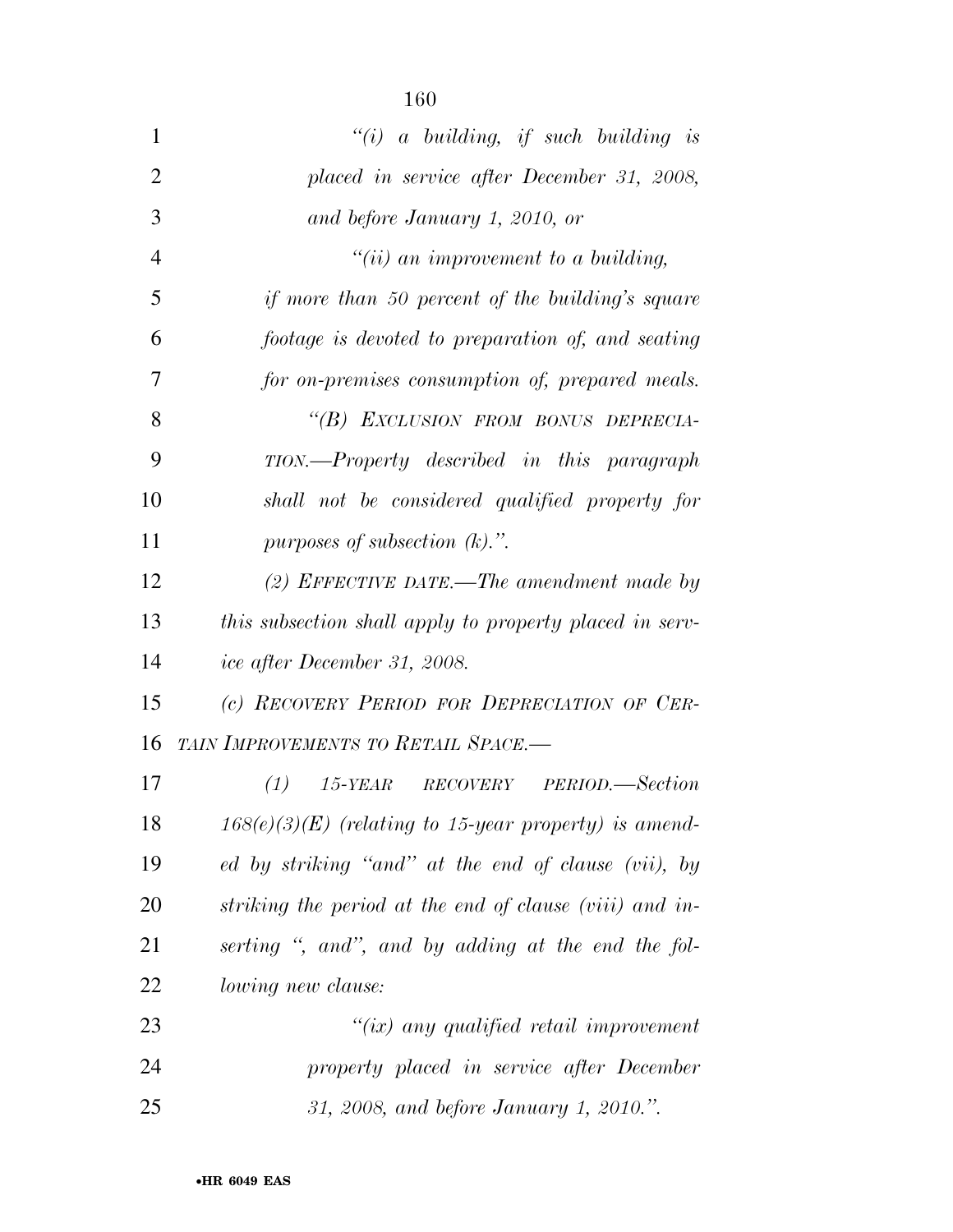| $\mathbf{1}$   | (2) QUALIFIED RETAIL IMPROVEMENT PROP-                         |
|----------------|----------------------------------------------------------------|
| $\overline{2}$ | $ERTY. \rightarrow Section 168(e)$ is amended by adding at the |
| 3              | end the following new paragraph:                               |
| $\overline{4}$ | "(8) QUALIFIED RETAIL IMPROVEMENT PROP-                        |
| 5              | $ERTY$ .                                                       |
| 6              | "(A) IN GENERAL.—The term 'qualified re-                       |
| 7              | tail improvement property' means any improve-                  |
| 8              | ment to an interior portion of a building which                |
| 9              | is nonresidential real property if—                            |
| 10             | "(i) such portion is open to the general                       |
| 11             | public and is used in the retail trade or                      |
| 12             | business of selling tangible personal prop-                    |
| 13             | erty to the general public, and                                |
| 14             | $``(ii)$ such improvement is placed in                         |
| 15             | service more than 3 years after the date the                   |
| 16             | building was first placed in service.                          |
| 17             | "(B) IMPROVEMENTS MADE BY OWNER.—In                            |
| 18             | the case of an improvement made by the owner                   |
| 19             | of such improvement, such improvement shall be                 |
| 20             | qualified retail improvement property (if at all)              |
| 21             | only so long as such improvement is held by such               |
| 22             | owner. Rules similar to the rules under para-                  |
| 23             | graph $(6)(B)$ shall apply for purposes of the pre-            |
| 24             | <i>ceding sentence.</i>                                        |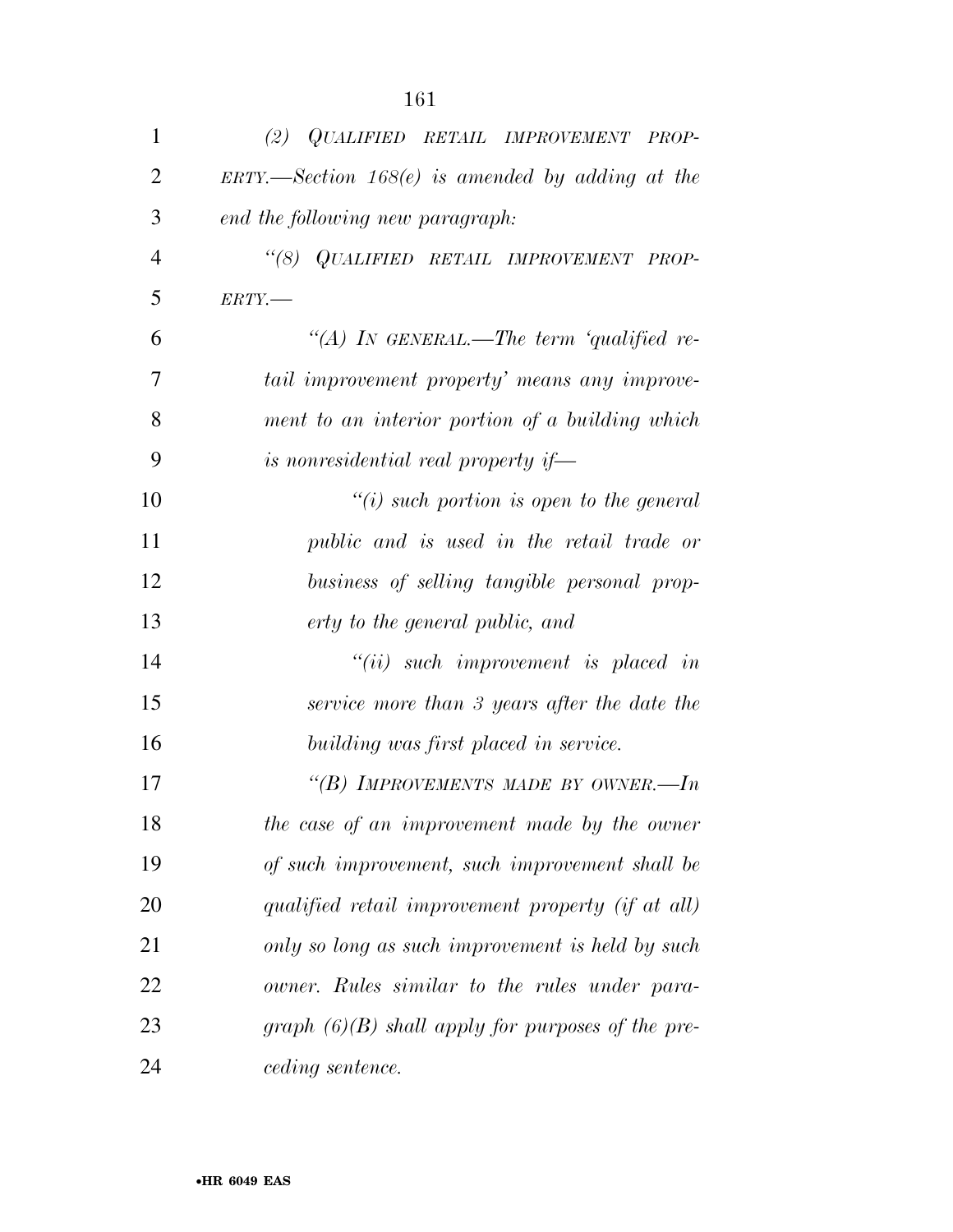| 1              | $\lq C$ )<br>$\begin{minipage}{0.9\linewidth} \textit{CERTAIN} & \textit{IMPROVEMENTS} \end{minipage}$<br>NOT<br>$IN-$ |
|----------------|------------------------------------------------------------------------------------------------------------------------|
| $\overline{2}$ | CLUDED.—Such term shall not include any im-                                                                            |
| 3              | provement for which the expenditure is attrib-                                                                         |
| $\overline{4}$ | utable to-                                                                                                             |
| 5              | $\lq\lq(i)$ the enlargement of the building,                                                                           |
| 6              | $``(ii)$ any elevator or escalator,                                                                                    |
| 7              | $``(iii)$ any structural component bene-                                                                               |
| 8              | fitting a common area, or                                                                                              |
| 9              | $``(iv)$ the internal structural framework                                                                             |
| 10             | of the building.                                                                                                       |
| 11             | "(D) EXCLUSION FROM BONUS DEPRECIA-                                                                                    |
| 12             | TION.—Property described in this paragraph                                                                             |
| 13             | shall not be considered qualified property for                                                                         |
| 14             | purposes of subsection $(k)$ .                                                                                         |
| 15             | "(E) TERMINATION.—Such term shall not                                                                                  |
| 16             | include any improvement placed in service after                                                                        |
| 17             | December 31, 2009.".                                                                                                   |
| 18             | REQUIREMENT TO USE STRAIGHT<br>LINE                                                                                    |
| 19             | METHOD.—Section $168(b)(3)$ is amended by adding                                                                       |
| 20             | at the end the following new subparagraph:                                                                             |
| 21             | "(I) Qualified retail improvement property                                                                             |
| 22             | described in subsection $(e)(8)$ .".                                                                                   |
| 23             | $(4)$ ALTERNATIVE SYSTEM.—The table contained                                                                          |
| 24             | in section $168(g)(3)(B)$ is amended by inserting after                                                                |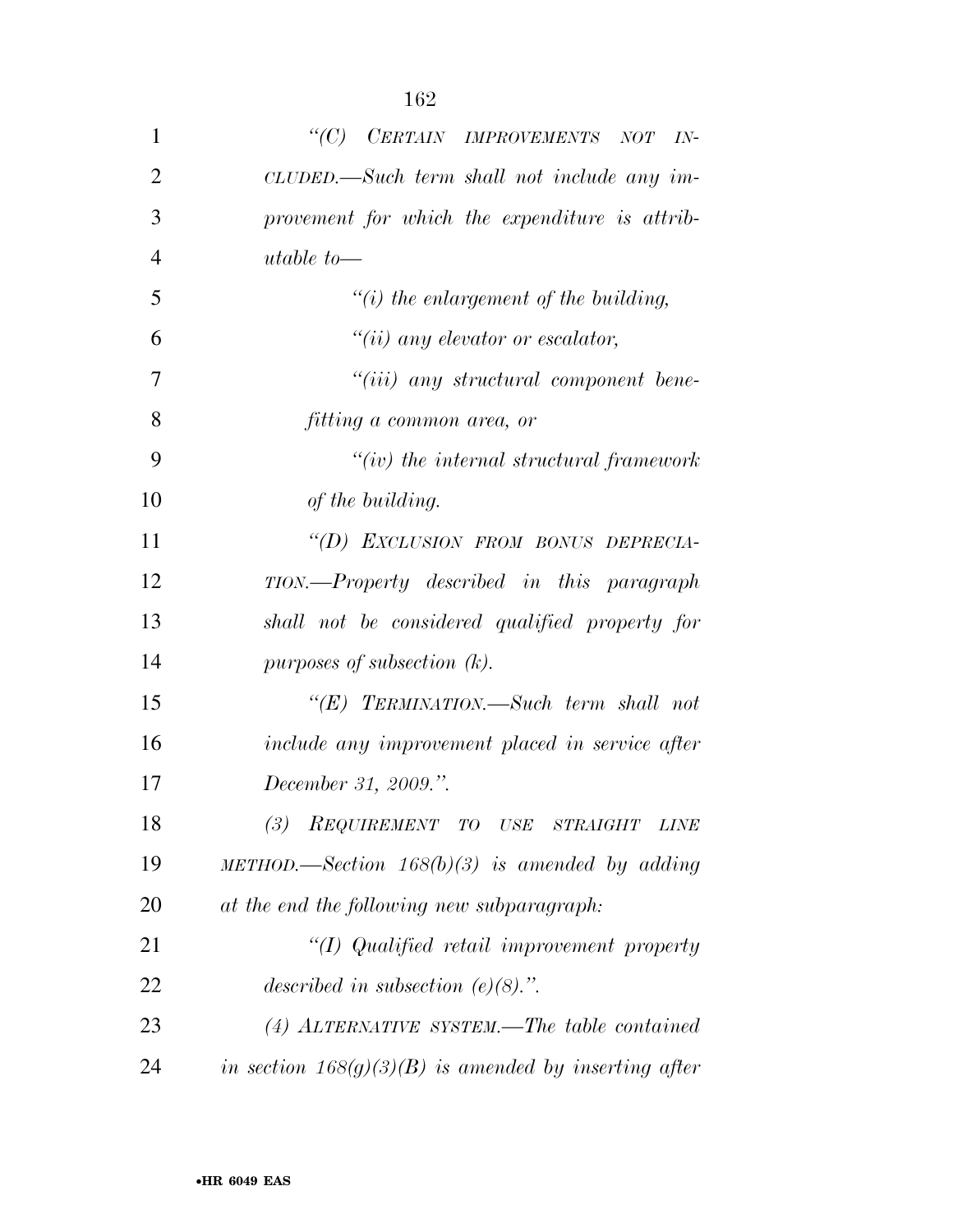*the item relating to subparagraph (E)(viii) the fol- lowing new item: ''(E)(ix) ................................................................................................... 39''. (5) EFFECTIVE DATE.—The amendments made by this subsection shall apply to property placed in service after December 31, 2008. SEC. 306. MODIFICATION OF TAX TREATMENT OF CERTAIN PAYMENTS TO CONTROLLING EXEMPT ORGA- NIZATIONS. (a) IN GENERAL.—Clause (iv) of section 512(b)(13)(E) (relating to termination) is amended by striking ''December 31, 2007'' and inserting ''December 31, 2009''. (b) EFFECTIVE DATE.—The amendment made by this section shall apply to payments received or accrued after December 31, 2007. SEC. 307. BASIS ADJUSTMENT TO STOCK OF S CORPORA- TIONS MAKING CHARITABLE CONTRIBUTIONS OF PROPERTY. (a) IN GENERAL.—The last sentence of section 1367(a)(2) (relating to decreases in basis) is amended by striking ''December 31, 2007'' and inserting ''December 31, 2009''. (b) EFFECTIVE DATE.—The amendment made by this section shall apply to contributions made in taxable years beginning after December 31, 2007.*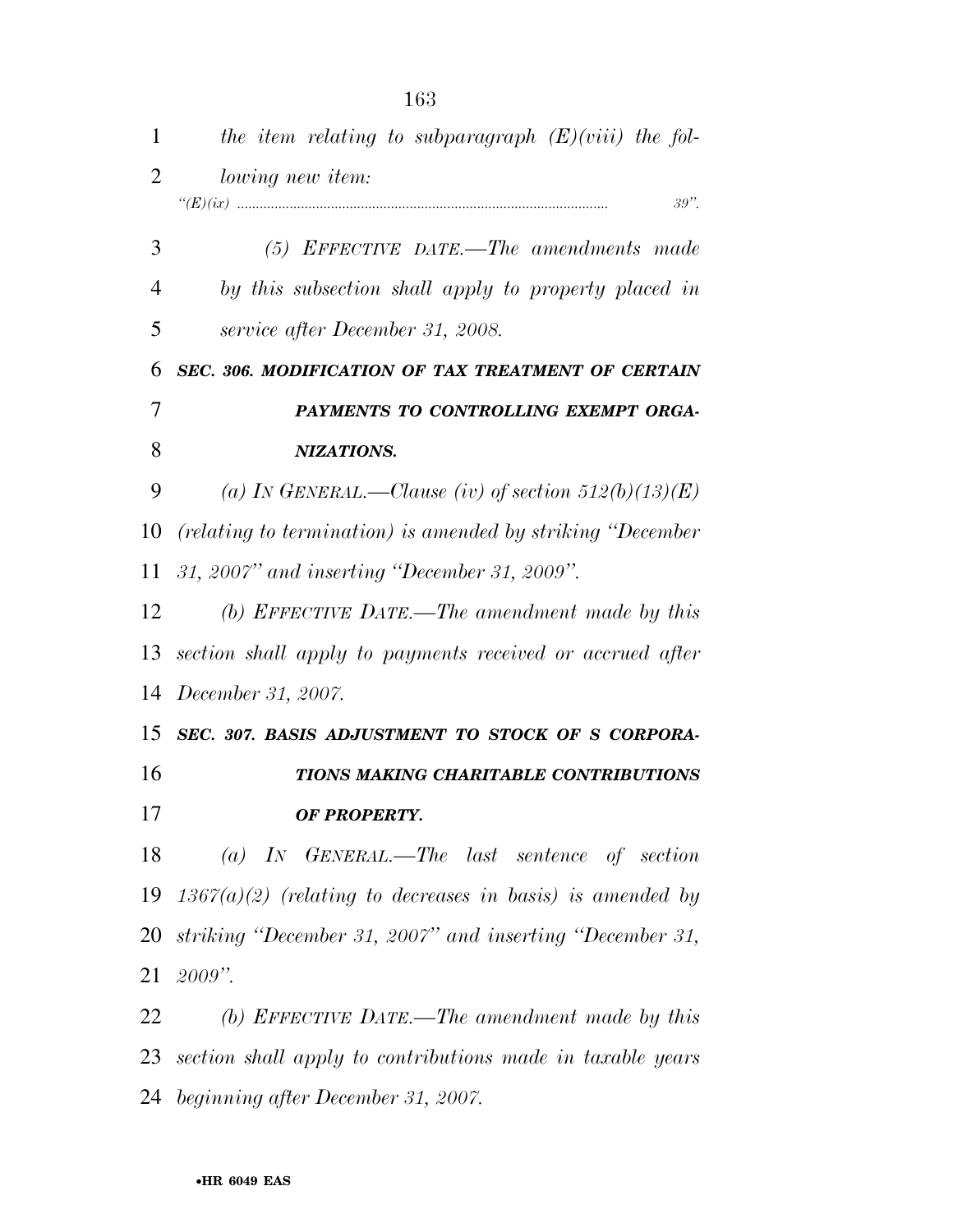|                | 164                                                         |
|----------------|-------------------------------------------------------------|
| $\mathbf{1}$   | SEC. 308. INCREASE IN LIMIT ON COVER OVER OF RUM EX-        |
| $\overline{2}$ | CISE TAX TO PUERTO RICO AND THE VIRGIN                      |
| 3              | <b>ISLANDS.</b>                                             |
| 4              | (a) IN GENERAL.—Paragraph (1) of section $7652(f)$ is       |
| 5              | amended by striking "January 1, 2008" and inserting         |
| 6              | "January 1, 2010".                                          |
| 7              | (b) EFFECTIVE DATE.—The amendment made by this              |
| 8              | section shall apply to distilled spirits brought into the   |
| 9              | United States after December 31, 2007.                      |
| 10             | SEC. 309. EXTENSION OF ECONOMIC DEVELOPMENT CRED-           |
| 11             | IT FOR AMERICAN SAMOA.                                      |
| 12             | (a) IN GENERAL.—Subsection (d) of section 119 of di-        |
| 13             | vision A of the Tax Relief and Health Care Act of 2006      |
| 14             | <i>is amended—</i>                                          |
| 15             | $(1)$ by striking "first two taxable years" and in-         |
| 16             | serting "first 4 taxable years", and                        |
| 17             | $(2)$ by striking "January 1, 2008" and inserting           |
| 18             | "January 1, 2010".                                          |
| 19             | (b) EFFECTIVE DATE.—The amendments made by this             |
| 20             | section shall apply to taxable years beginning after Decem- |
| 21             | ber 31, 2007.                                               |
| 22             | SEC. 310. EXTENSION OF MINE RESCUE TEAM TRAINING            |
| 23             | <b>CREDIT.</b>                                              |
| 24             | Section $45N(e)$ (relating to termination) is amended       |
| 25             | by striking "December 31, 2008" and inserting "December     |
|                | 26 31, 2009".                                               |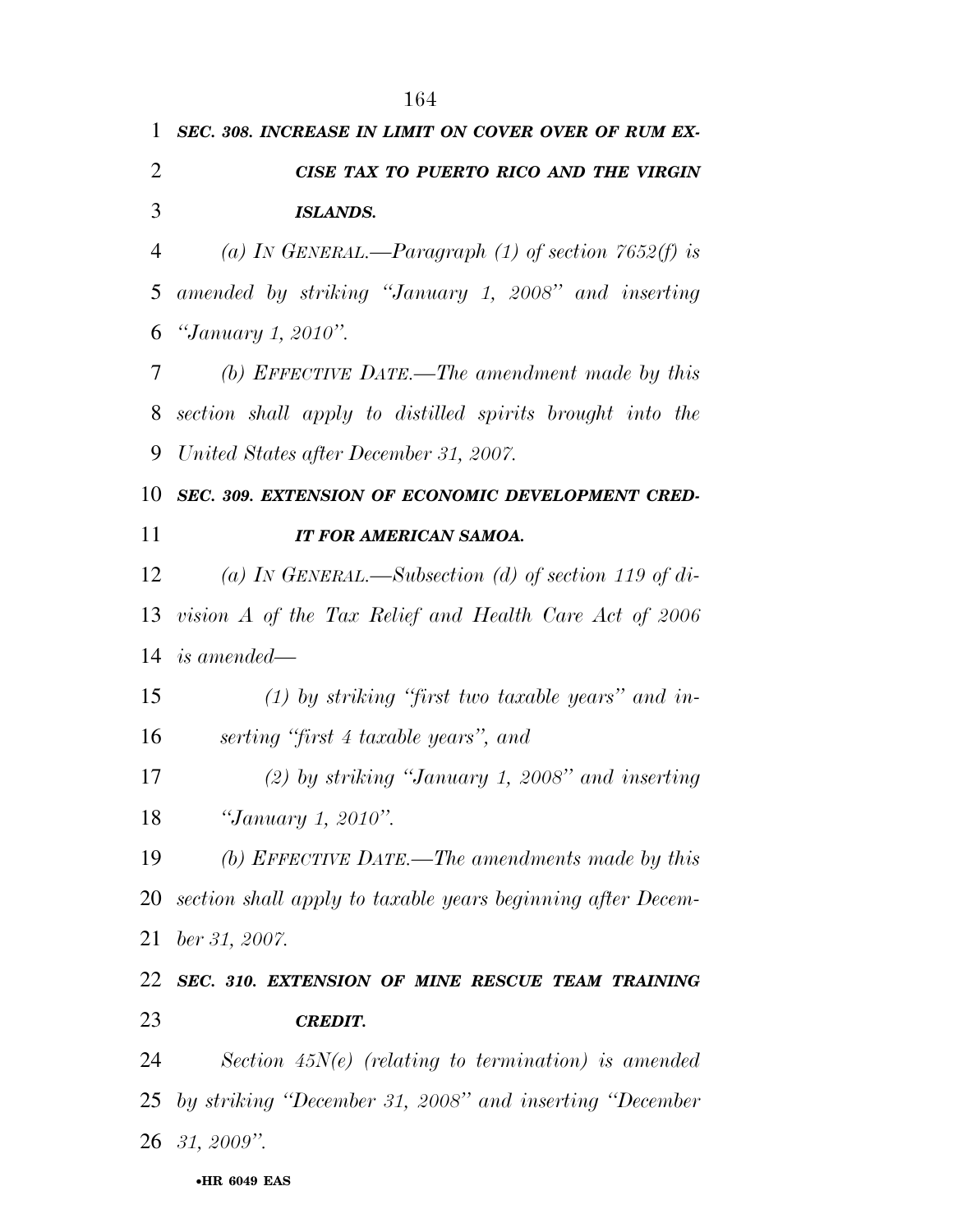|                | 165                                                           |
|----------------|---------------------------------------------------------------|
| 1              | SEC. 311. EXTENSION OF ELECTION TO EXPENSE AD-                |
| $\overline{2}$ | VANCED MINE SAFETY EQUIPMENT.                                 |
| 3              | Section 179 $E(g)$ (relating to termination) is amended       |
| 4              | by striking "December 31, 2008" and inserting "December       |
| 5              | $31, 2009$ ".                                                 |
| 6              | SEC. 312. DEDUCTION ALLOWABLE WITH RESPECT TO IN-             |
| 7              | <b>COME ATTRIBUTABLE TO DOMESTIC PRODUC-</b>                  |
| 8              | TION ACTIVITIES IN PUERTO RICO.                               |
| 9              | (a) IN GENERAL.—Subparagraph $(C)$ of section                 |
| 10             | $199(d)(8)$ (relating to termination) is amended—             |
| 11             | (1) by striking "first 2 taxable years" and in-               |
| 12             | serting "first 4 taxable years", and                          |
| 13             | $(2)$ by striking "January 1, 2008" and inserting             |
| 14             | "January 1, 2010".                                            |
| 15             | (b) EFFECTIVE DATE.—The amendments made by this               |
| 16             | section shall apply to taxable years beginning after Decem-   |
|                | 17 ber 31, 2007.                                              |
| 18             | SEC. 313. QUALIFIED ZONE ACADEMY BONDS.                       |
| 19             | (a) In GENERAL.—Subpart I of part IV of subchapter            |
|                | 20 A of chapter 1 is amended by adding at the end the fol-    |
| 21             | <i>lowing new section:</i>                                    |
| 22             | "SEC. 54E. QUALIFIED ZONE ACADEMY BONDS.                      |
| 23             | "(a) QUALIFIED ZONE ACADEMY BONDS.—For pur-                   |
|                | 24 poses of this subchapter, the term 'qualified zone academy |

*bond' means any bond issued as part of an issue if—*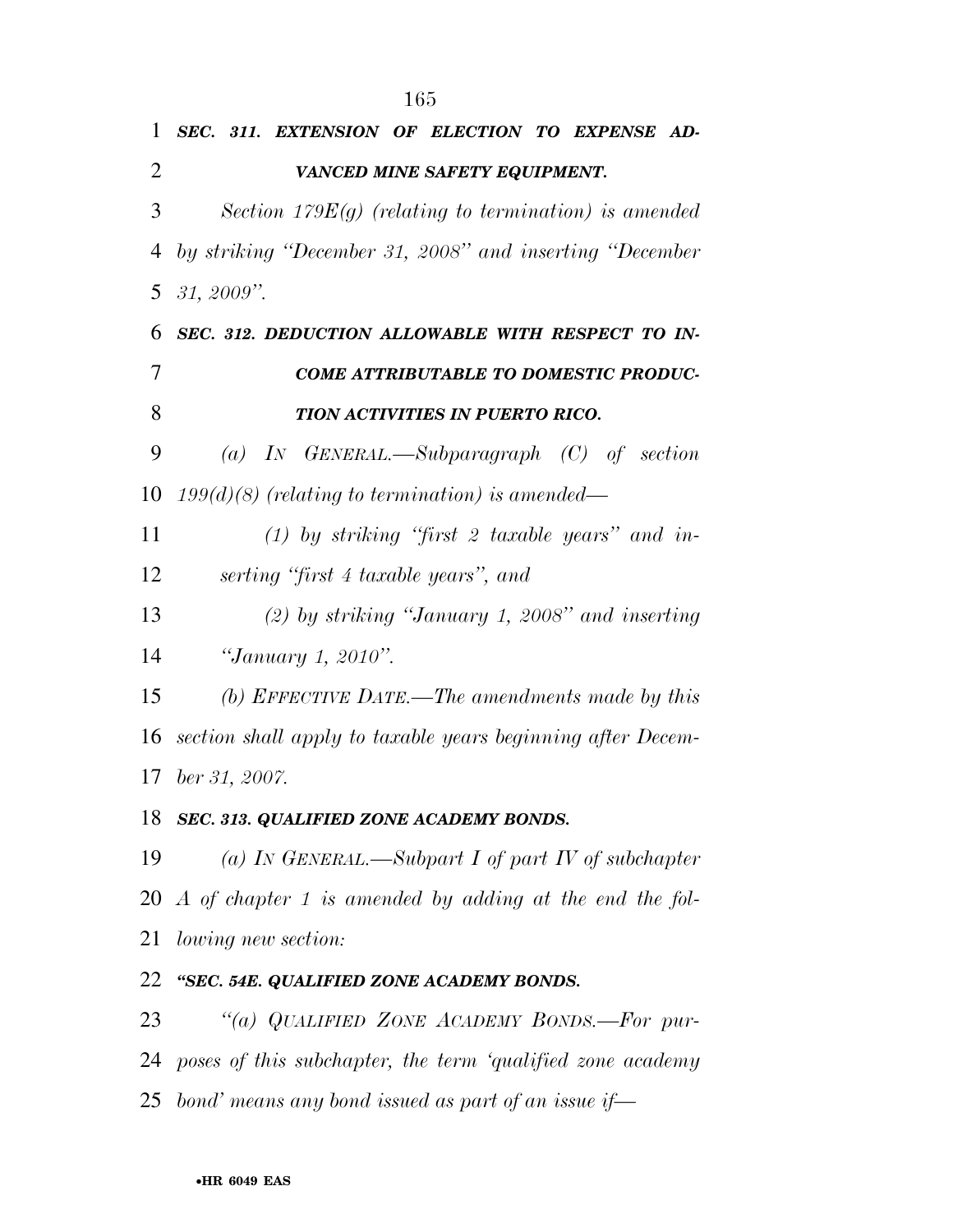| 1              | $\lq(1)$ 100 percent of the available project proceeds              |
|----------------|---------------------------------------------------------------------|
| $\overline{2}$ | of such issue are to be used for a qualified purpose                |
| 3              | with respect to a qualified zone academy established                |
| $\overline{4}$ | by an eligible local education agency,                              |
| 5              | "(2) the bond is issued by a State or local gov-                    |
| 6              | ernment within the jurisdiction of which such acad-                 |
| 7              | emy is located, and                                                 |
| 8              | "(3) the issuer—                                                    |
| 9              | $\lq (A)$ designates such bond for purposes of                      |
| 10             | this section,                                                       |
| 11             | $\lq\lq(B)$ certifies that it has written assurances                |
| 12             | that the private business contribution require-                     |
| 13             | ment of subsection (b) will be met with respect                     |
| 14             | to such academy, and                                                |
| 15             | $\lq\lq C$ certifies that it has the written ap-                    |
| 16             | proval of the eligible local education agency for                   |
| 17             | such bond issuance.                                                 |
| 18             | "(b) PRIVATE BUSINESS CONTRIBUTION REQUIRE-                         |
| 19             | $MENT.$ For purposes of subsection $(a)$ , the private business     |
|                | 20 contribution requirement of this subsection is met with re-      |
| 21             | spect to any issue if the eligible local education agency that      |
| 22             | established the qualified zone academy has written commit-          |
| 23             | ments from private entities to make qualified contributions         |
|                | 24 having a present value (as of the date of issuance of the        |
|                | 25 issue) of not less than 10 percent of the proceeds of the issue. |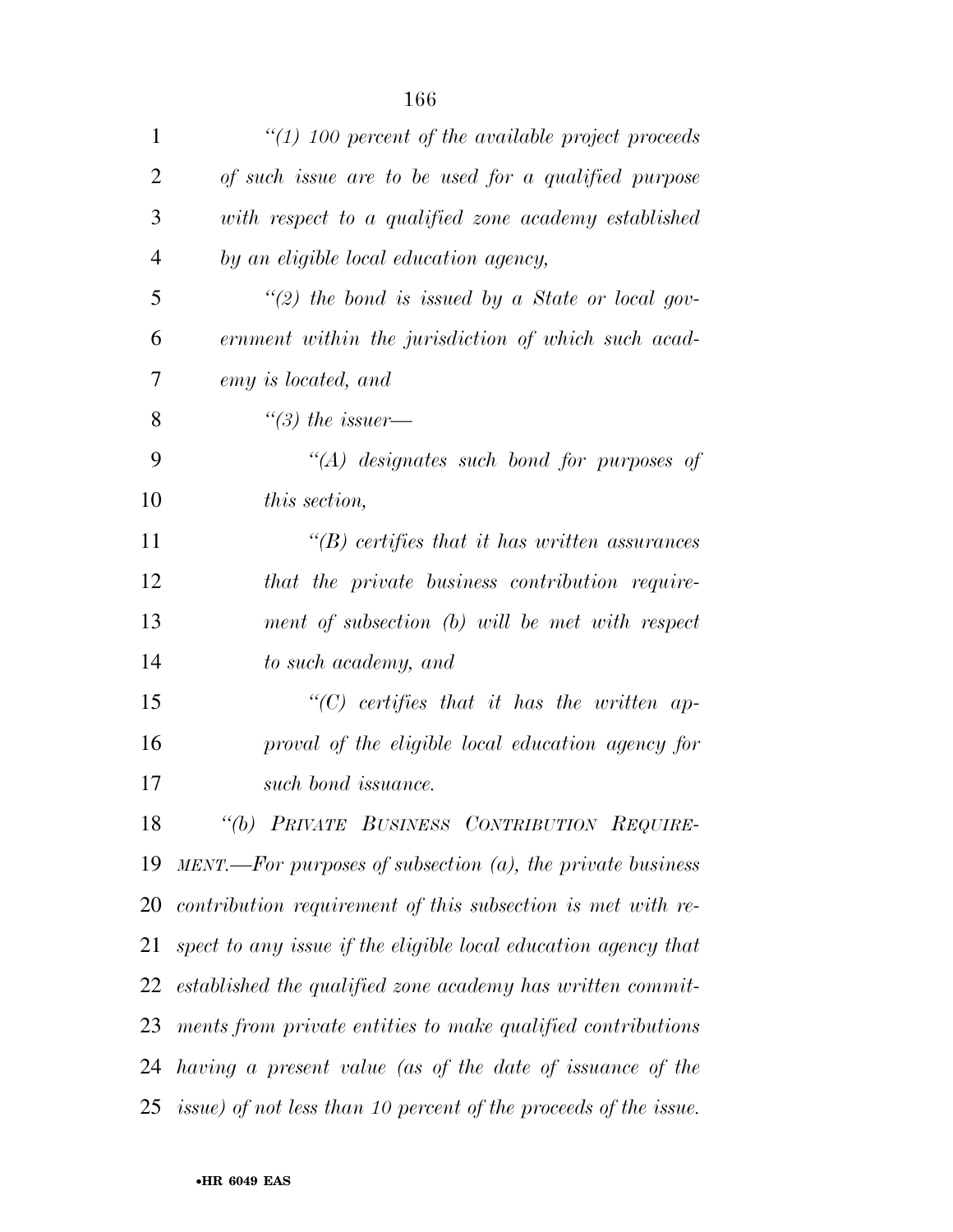*''(c) LIMITATION ON AMOUNT OF BONDS DES-IGNATED.—* 

 *''(1) NATIONAL LIMITATION.—There is a na- tional zone academy bond limitation for each cal- endar year. Such limitation is \$400,000,000 for 2008 and 2009, and, except as provided in paragraph (4), zero thereafter.* 

 *''(2) ALLOCATION OF LIMITATION.—The national zone academy bond limitation for a calendar year shall be allocated by the Secretary among the States on the basis of their respective populations of individ- uals below the poverty line (as defined by the Office of Management and Budget). The limitation amount allocated to a State under the preceding sentence shall be allocated by the State education agency to quali-fied zone academies within such State.* 

 *''(3) DESIGNATION SUBJECT TO LIMITATION AMOUNT.—The maximum aggregate face amount of bonds issued during any calendar year which may be designated under subsection (a) with respect to any qualified zone academy shall not exceed the limitation amount allocated to such academy under paragraph (2) for such calendar year.* 

*''(4) CARRYOVER OF UNUSED LIMITATION.—*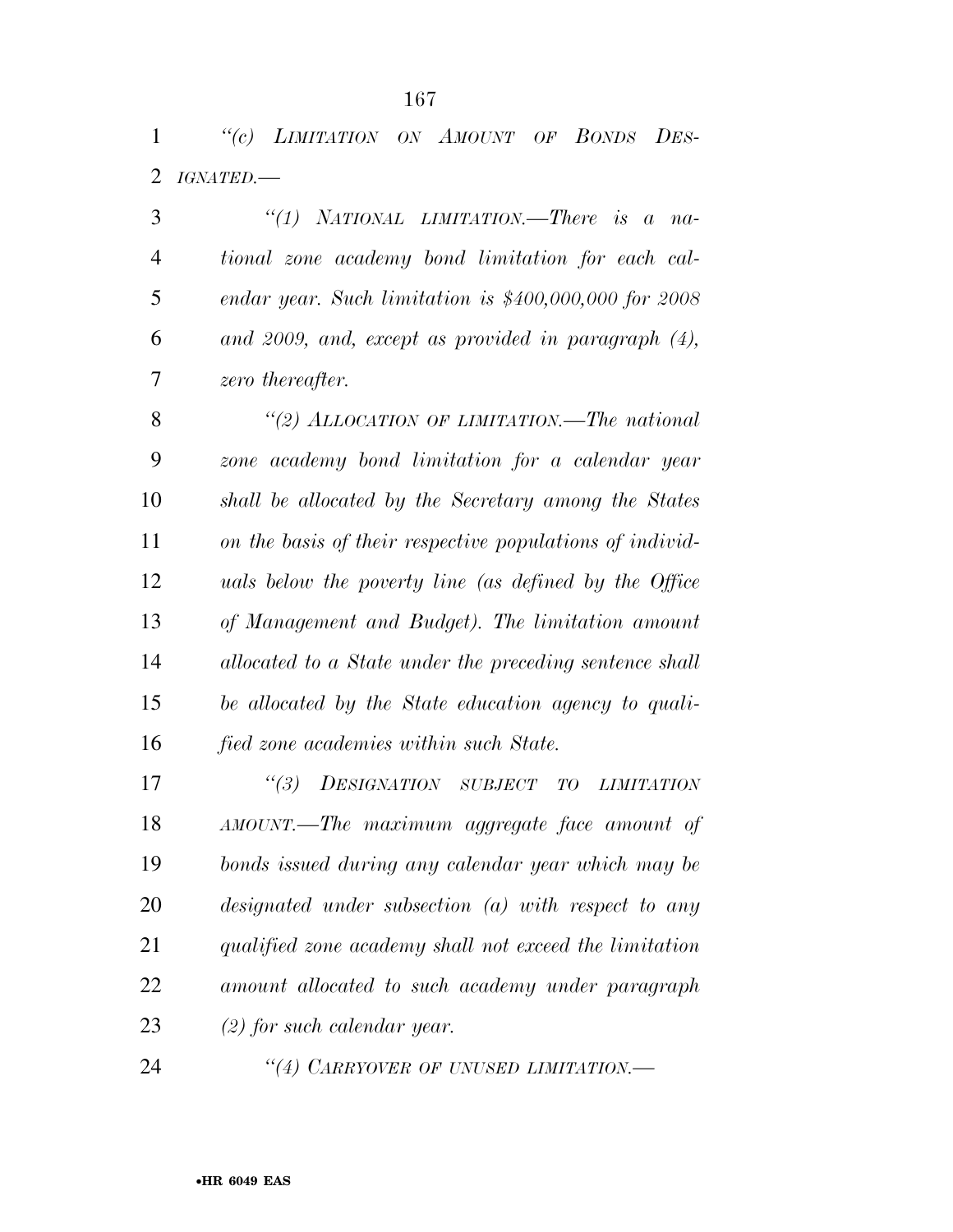|                | 168                                                       |
|----------------|-----------------------------------------------------------|
| 1              | "(A) IN GENERAL.—If for any calendar                      |
| $\overline{2}$ | $year-$                                                   |
| 3              | $``(i)$ the limitation amount for any                     |
| $\overline{4}$ | State, exceeds                                            |
| 5              | $``(ii)$ the amount of bonds issued dur-                  |
| 6              | ing such year which are designated under                  |
| 7              | $subsection (a) with respect to qualified zone$           |
| 8              | academies within such State,                              |
| 9              | the limitation amount for such State for the fol-         |
| 10             | lowing calendar year shall be increased by the            |
| 11             | amount of such excess.                                    |
| 12             | "(B) LIMITATION ON CARRYOVER.—Any                         |
| 13             | carryforward of a limitation amount may be                |
| 14             | carried only to the first 2 years following the un-       |
| 15             | used limitation year. For purposes of the pre-            |
| 16             | ceding sentence, a limitation amount shall be             |
| 17             | <i>treated as used on a first-in first-out basis.</i>     |
| 18             | "(C) COORDINATION WITH SECTION 1397E.-                    |
| 19             | Any carryover determined under<br>section                 |
| <b>20</b>      | $1397E(e)(4)$ (relating to carryover of unused            |
| 21             | <i>limitation</i> ) with respect to any State to calendar |
| 22             | year 2008 or 2009 shall be treated for purposes           |
| 23             | of this section as a carryover with respect to such       |
| 24             | State for such calendar year under subparagraph           |
| 25             | $(A)$ , and the limitation of subparagraph $(B)$          |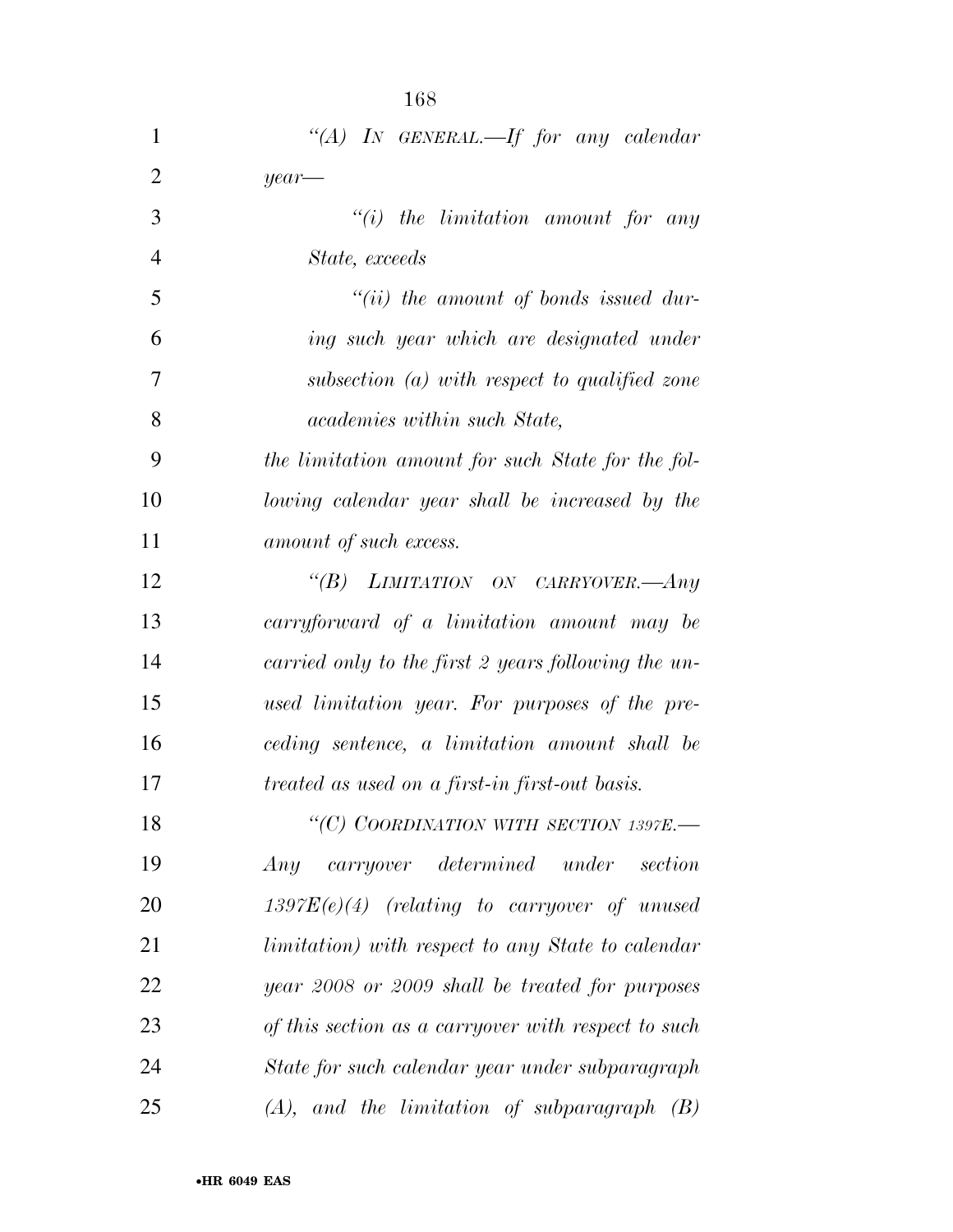| $\mathbf{1}$   | shall apply to such carryover taking into account    |
|----------------|------------------------------------------------------|
| 2              | the calendar years to which such carryover re-       |
| 3              | lates.                                               |
| $\overline{4}$ | "(d) DEFINITIONS.—For purposes of this section—      |
| 5              | "(1) $QUALIFIED$ ZONE $ACADEMY$ . The term           |
| 6              | 'qualified zone academy' means any public school (or |
| 7              | academic program within a public school) which is    |
| 8              | established by and operated under the supervision of |
| 9              | an eligible local education agency to provide edu-   |
| 10             | cation or training below the postsecondary level if— |
| 11             | "(A) such public school or program (as the           |
| 12             | case may be) is designed in cooperation with         |
| 13             | business to enhance the academic curriculum, in-     |
| 14             | crease graduation and employment rates, and          |
| 15             | better prepare students for the rigors of college    |
| 16             | and the increasingly complex workforce,              |
| 17             | $\lq\lq(B)$ students in such public school or pro-   |
| 18             | gram (as the case may be) will be subject to the     |
| 19             | same academic standards and assessments as           |
| 20             | other students educated by the eligible local edu-   |
| 21             | cation agency,                                       |
| 22             | $\lq$ (C) the comprehensive education plan of        |
| 23             | such public school or program is approved by the     |
| 24             | eligible local education agency, and                 |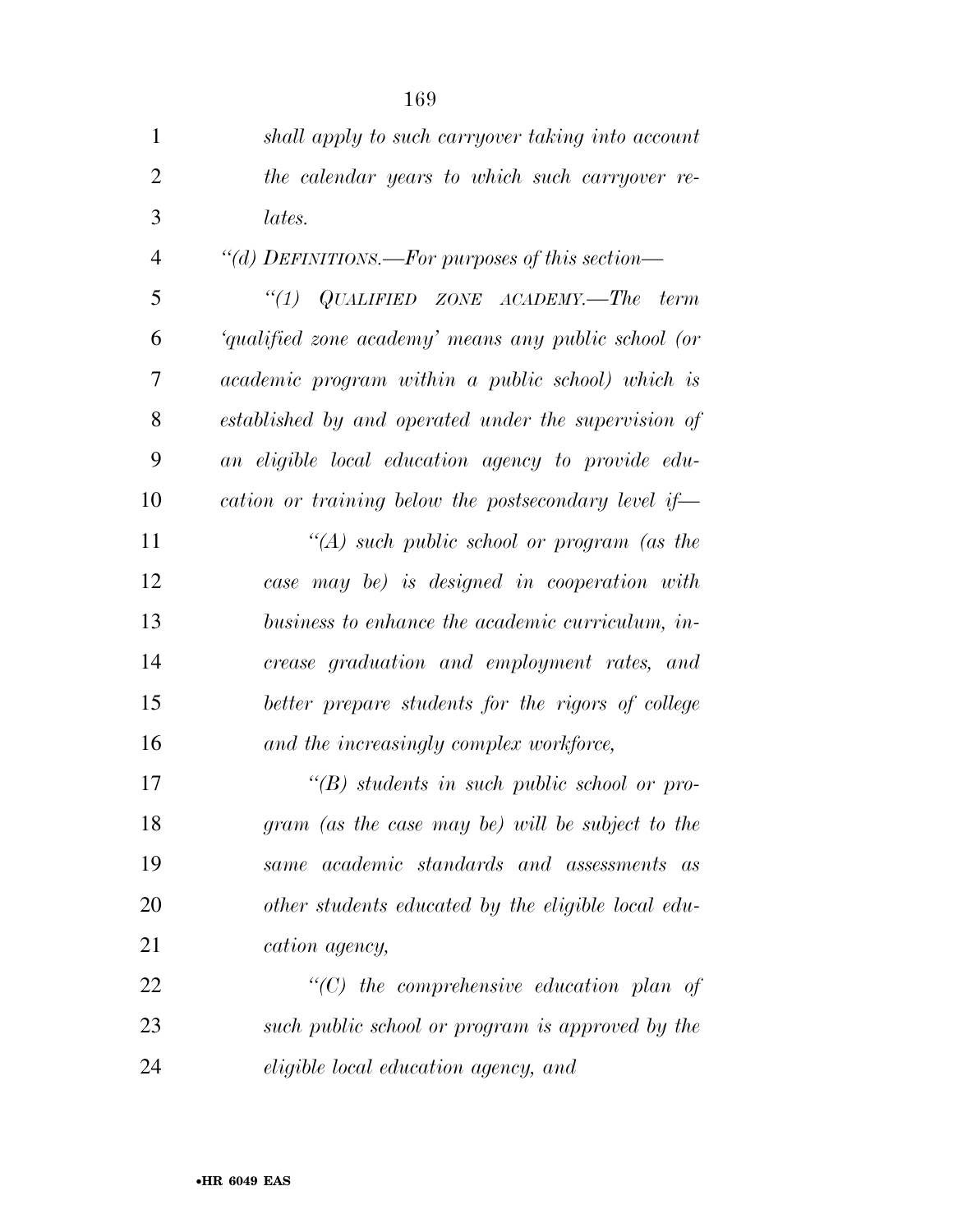| $\mathbf{1}$   | $\lq (D)(i)$ such public school is located in an        |
|----------------|---------------------------------------------------------|
| $\overline{2}$ | empowerment zone or enterprise community (in-           |
| 3              | cluding any such zone or community designated           |
| $\overline{4}$ | after the date of the enactment of this section),       |
| 5              | or                                                      |
| 6              | "(ii) there is a reasonable expectation (as of          |
| 7              | the date of issuance of the bonds) that at least        |
| 8              | 35 percent of the students attending such school        |
| 9              | or participating in such program (as the case           |
| 10             | may be) will be eligible for free or reduced-cost       |
| 11             | lunches under the school lunch program estab-           |
| 12             | lished under the National School Lunch Act.             |
| 13             | "(2) ELIGIBLE LOCAL EDUCATION AGENCY.—For               |
| 14             | purposes of this section, the term 'eligible local edu- |
| 15             | cation agency' means any local educational agency as    |
| 16             | defined in section 9101 of the Elementary and Sec-      |
| 17             | ondary Education Act of 1965.                           |
| 18             | "(3) QUALIFIED PURPOSE.—The term 'qualified             |
| 19             | purpose' means, with respect to any qualified zone      |
| 20             | $academy-$                                              |
| 21             | $\lq (A)$ rehabilitating or repairing the public        |
| 22             | school facility in which the academy is estab-          |
| 23             | lished,                                                 |
| 24             | "(B) providing equipment for use at such                |
| 25             | academy,                                                |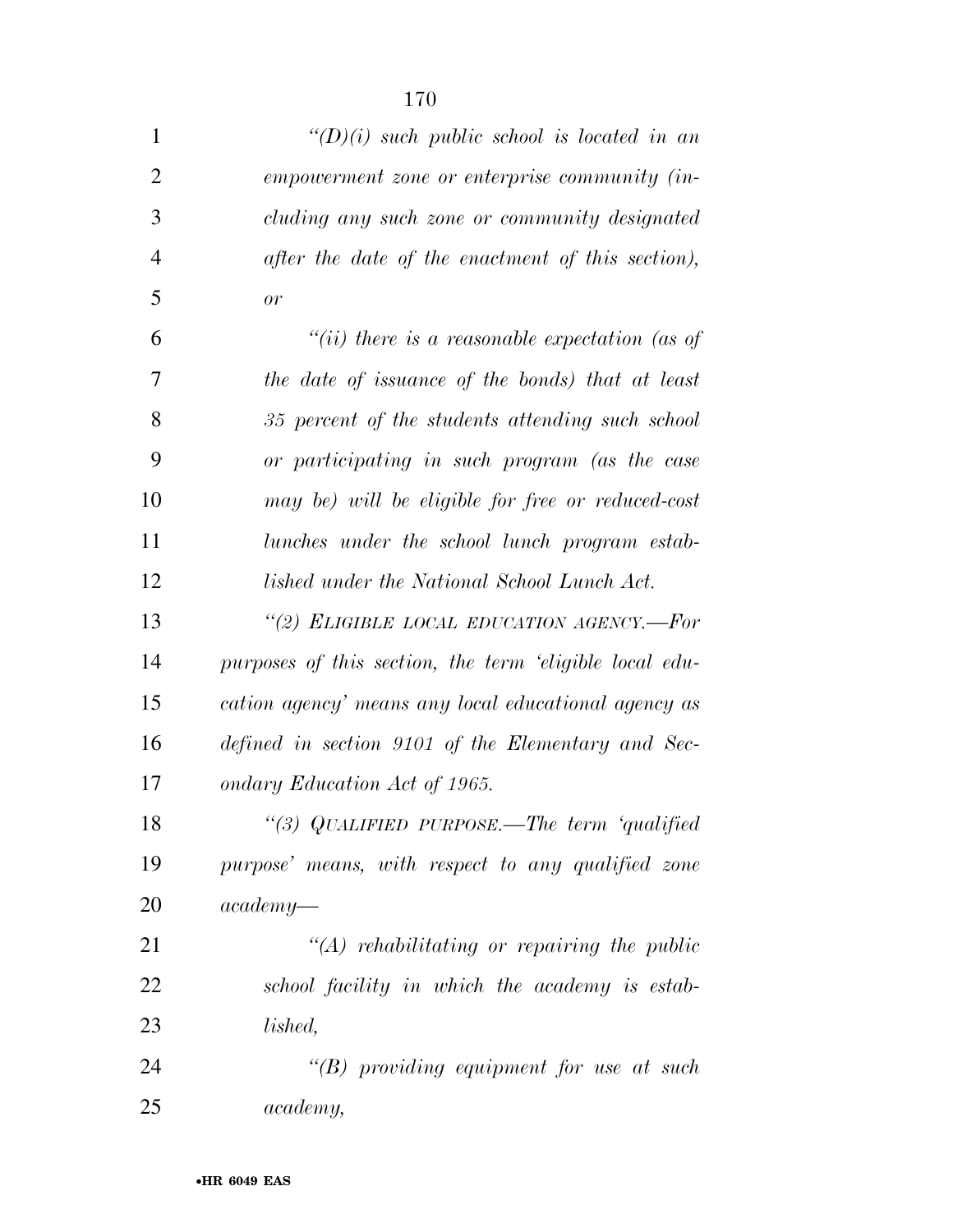| 1              | $\lq\lq C$ developing course materials for edu-        |
|----------------|--------------------------------------------------------|
| $\overline{2}$ | cation to be provided at such academy, and             |
| 3              | $\lq\lq(D)$ training teachers and other school per-    |
| $\overline{4}$ | sonnel in such academy.                                |
| 5              | $\lq(4)$ QUALIFIED CONTRIBUTIONS.—The<br>term          |
| 6              | 'qualified contribution' means any contribution (of a  |
| 7              | type and quality acceptable to the eligible local edu- |
| 8              | cation agency) of $-$                                  |
| 9              | "(A) equipment for use in the qualified zone           |
| 10             | academy (including state-of-the-art technology         |
| 11             | and vocational equipment),                             |
| 12             | $\lq\lq(B)$ technical assistance in developing cur-    |
| 13             | riculum or in training teachers in order to pro-       |
| 14             | mote appropriate market driven technology in           |
| 15             | the classroom,                                         |
| 16             | $\lq\lq C$ services of employees as volunteer men-     |
| 17             | tors,                                                  |
| 18             | $\lq\lq D$ internships, field trips, or other edu-     |
| 19             | cational opportunities outside the academy for         |
| 20             | students, or                                           |
| 21             | $\lq\lq (E)$ any other property or service specified   |
| 22             | by the eligible local education agency.".              |
| 23             | (b) CONFORMING AMENDMENTS.-                            |
| 24             | (1) Paragraph (1) of section $54A(d)$ , as amended     |
| 25             | by this Act, is amended by striking "or" at the end    |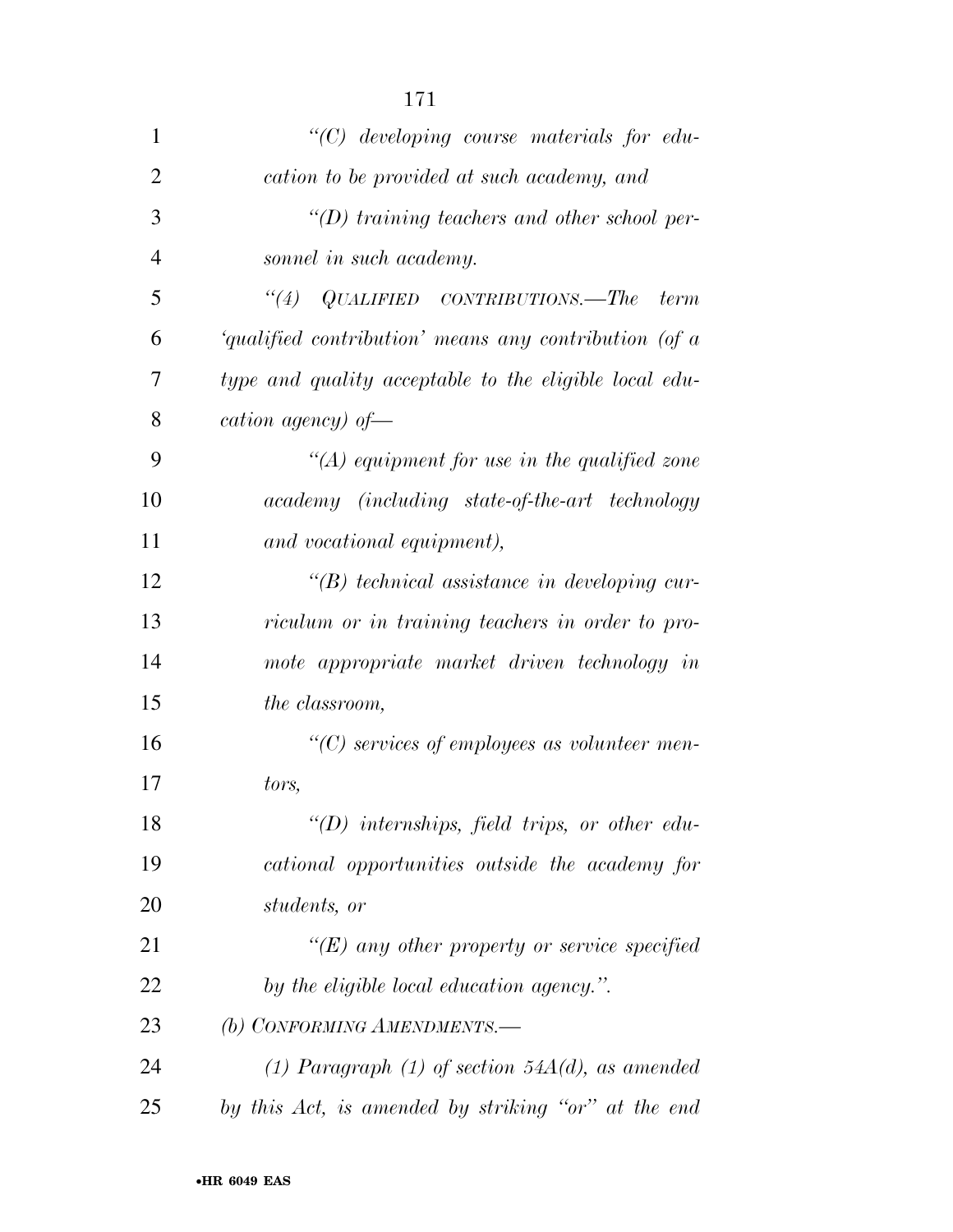| $\mathbf{1}$   | of subparagraph $(B)$ , by inserting "or" at the end of      |
|----------------|--------------------------------------------------------------|
| 2              | subparagraph $(C)$ , and by inserting after subpara-         |
| 3              | $graph(C)$ the following new subparagraph:                   |
| $\overline{4}$ | "(D) a qualified zone academy bond,".                        |
| 5              | (2) Subparagraph (C) of section $54A(d)(2)$ , as             |
| 6              | amended by this Act, is amended by striking "and"            |
| 7              | at the end of clause (ii), by striking the period at the     |
| 8              | end of clause (iii) and inserting ", and", and by add-       |
| 9              | ing at the end the following new clause:                     |
| 10             | "(iv) in the case of a qualified zone                        |
| 11             | academy bond, a purpose specified in sec-                    |
| 12             | <i>tion</i> $54E(a)(1)$ .".                                  |
| 13             | $(3)$ Section 1397E is amended by adding at the              |
| 14             | end the following new subsection:                            |
| 15             | "(m) TERMINATION.—This section shall not apply to            |
| 16             | any obligation issued after the date of the enactment of the |
| 17             | Tax Extenders and Alternative Minimum Tax Relief Act         |
|                | 18 of 2008.".                                                |
| 19             | (4) The table of sections for subpart I of part IV           |
| 20             | of subchapter $A$ of chapter 1 is amended by adding          |
| 21             | at the end the following new item:                           |
|                | "Sec. 54E. Qualified zone academy bonds.".                   |
| 22             | (c) EFFECTIVE DATE.—The amendments made by this              |
| 23             | section shall apply to obligations issued after the date of  |
| 24             | the enactment of this Act.                                   |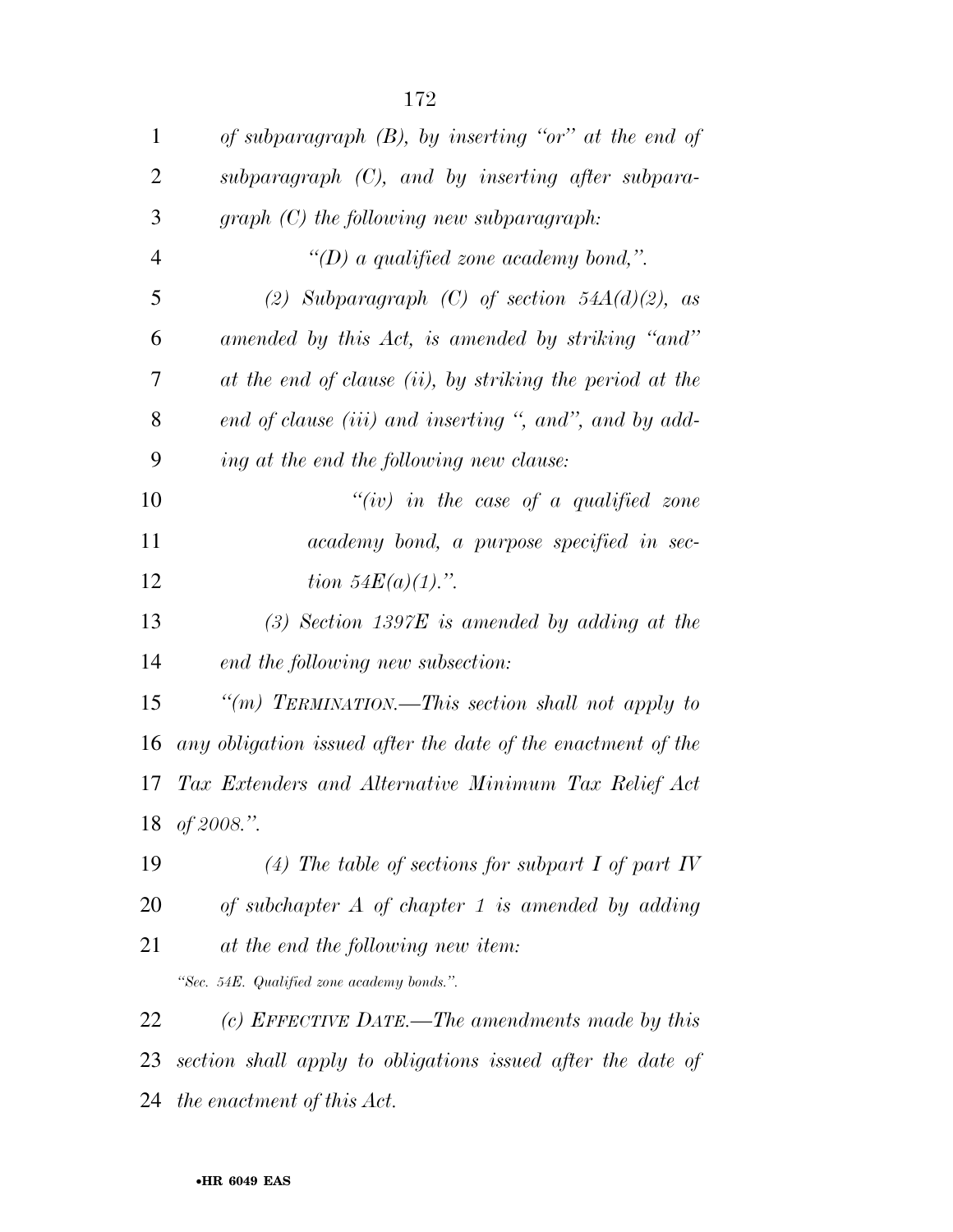## *SEC. 314. INDIAN EMPLOYMENT CREDIT.*

 *(a) IN GENERAL.—Subsection (f) of section 45A (relat- ing to termination) is amended by striking ''December 31, 2007'' and inserting ''December 31, 2009''.* 

 *(b) EFFECTIVE DATE.—The amendment made by this section shall apply to taxable years beginning after Decem-ber 31, 2007.* 

# *SEC. 315. ACCELERATED DEPRECIATION FOR BUSINESS PROPERTY ON INDIAN RESERVATIONS.*

 *(a) IN GENERAL.—Paragraph (8) of section 168(j) (re- lating to termination) is amended by striking ''December 31, 2007'' and inserting ''December 31, 2009''.* 

 *(b) EFFECTIVE DATE.—The amendment made by this section shall apply to property placed in service after De-cember 31, 2007.* 

## *SEC. 316. RAILROAD TRACK MAINTENANCE.*

 *(a) IN GENERAL.—Subsection (f) of section 45G (relat- ing to application of section) is amended by striking ''Jan-uary 1, 2008'' and inserting ''January 1, 2010''.* 

 *(b) CREDIT ALLOWED AGAINST ALTERNATIVE MIN- IMUM TAX.—Subparagraph (B) of section 38(c)(4), as amended by this Act, is amended—* 

 *(1) by redesignating clauses (v), (vi), and (vii) as clauses (vi), (vii), and (viii), respectively, and (2) by inserting after clause (iv) the following* 

*new clause:* 

### •**HR 6049 EAS**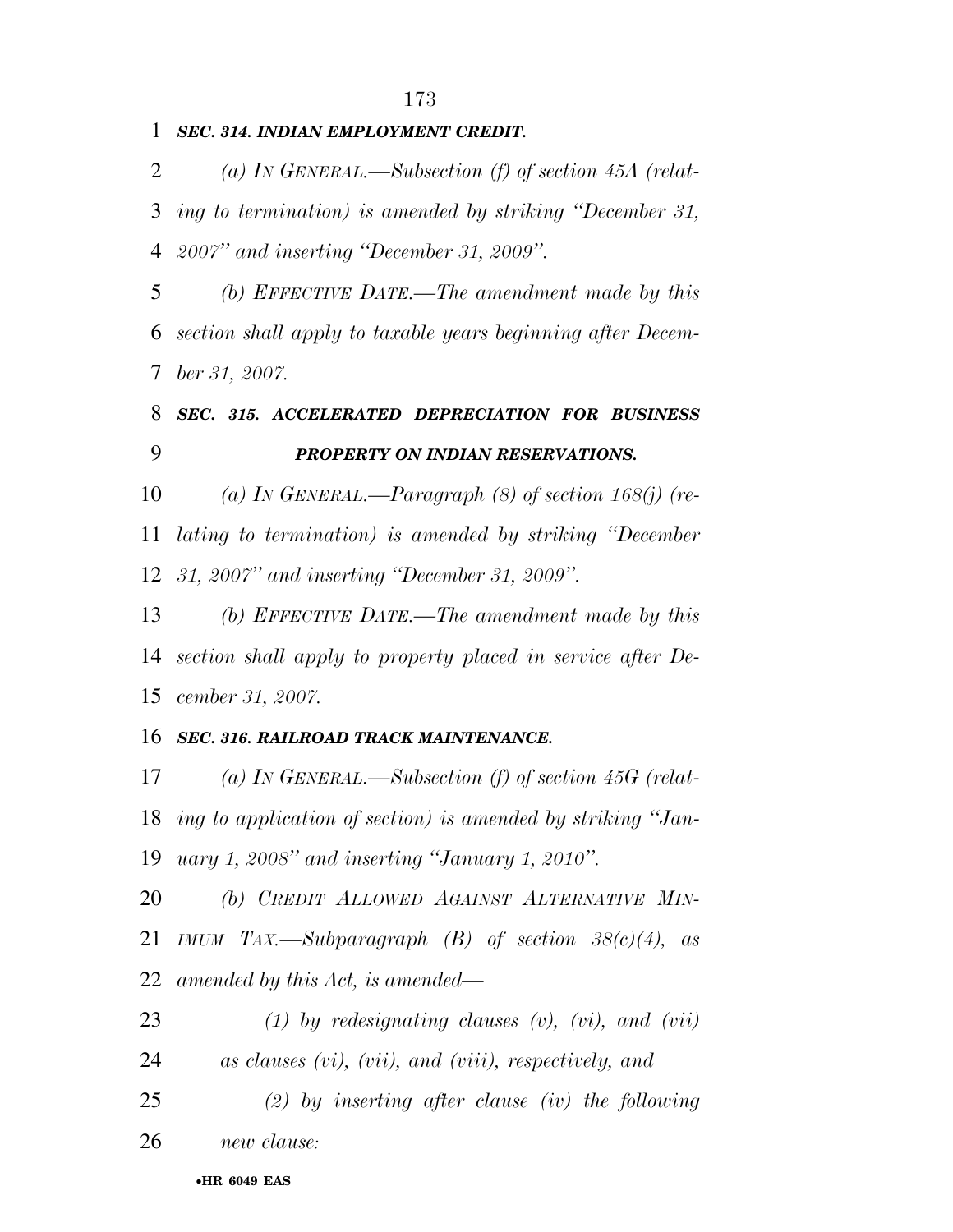| 1              | $\lq\lq(v)$ the credit determined under sec-                   |
|----------------|----------------------------------------------------------------|
| $\overline{2}$ | tion $45G,$ ".                                                 |
| 3              | (c) EFFECTIVE DATES.-                                          |
| $\overline{4}$ | $(1)$ The amendment made by subsection $(a)$ shall             |
| 5              | apply to expenditures paid or incurred during tax-             |
| 6              | able years beginning after December 31, 2007.                  |
| 7              | $(2)$ The amendments made by subsection $(b)$                  |
| 8              | shall apply to credits determined under section 45G            |
| 9              | of the Internal Revenue Code of 1986 in taxable years          |
| 10             | beginning after December 31, 2007, and to carrybacks           |
| 11             | of such credits.                                               |
| 12             | SEC. 317. SEVEN-YEAR COST RECOVERY PERIOD FOR MO-              |
|                |                                                                |
| 13             | TORSPORTS RACING TRACK FACILITY.                               |
| 14             | (a) IN GENERAL.—Subparagraph $(D)$ of section                  |
| 15             | $168(i)(15)$ (relating to termination) is amended by striking  |
| 16             | "December 31, 2007" and inserting "December 31, 2009".         |
| 17             | (b) EFFECTIVE DATE.—The amendment made by this                 |
|                | 18 section shall apply to property placed in service after De- |
| 19             | cember 31, 2007.                                               |
| 20             | SEC. 318. EXPENSING OF ENVIRONMENTAL REMEDIATION               |
|                | COSTS.                                                         |
| 21<br>22       | (a) IN GENERAL.—Subsection (h) of section 198 (relat-          |
| 23             | ing to termination) is amended by striking "December 31,       |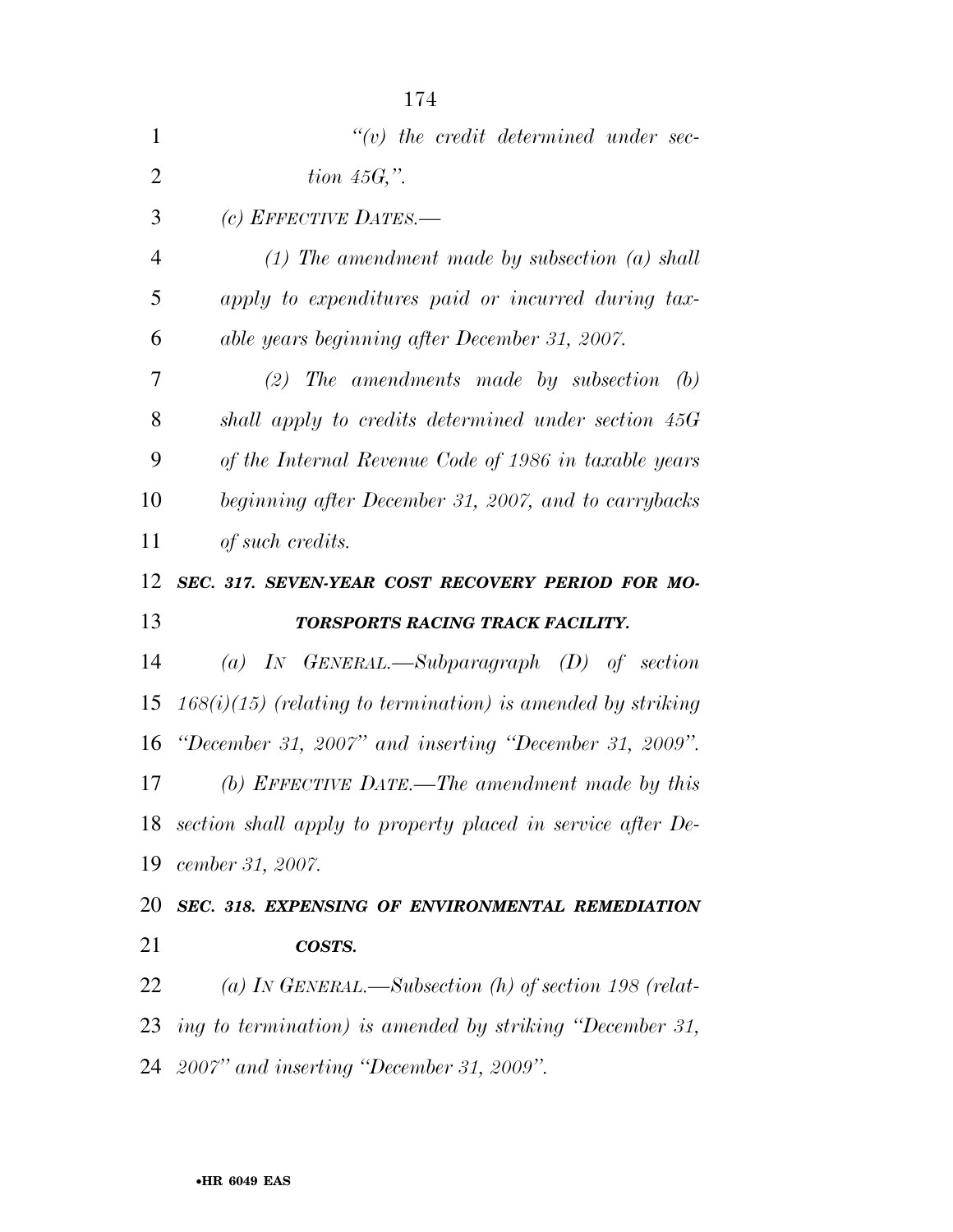| $\mathbf{1}$   | (b) EFFECTIVE DATE.—The amendment made by this                |
|----------------|---------------------------------------------------------------|
| $\overline{2}$ | section shall apply to expenditures paid or incurred after    |
| 3              | <i>December 31, 2007.</i>                                     |
| 4              | SEC. 319. EXTENSION OF WORK OPPORTUNITY TAX CREDIT            |
| 5              | FOR HURRICANE KATRINA EMPLOYEES.                              |
| 6              | (a) In GENERAL.—Paragraph (1) of section 201(b) of            |
| 7              | the Katrina Emergency Tax Relief Act of 2005 is amended       |
| 8              | by striking "2-year" and inserting "4-year".                  |
| 9              | (b) EFFECTIVE DATE.—The amendment made by sub-                |
| 10             | section (a) shall apply to individuals hired after August     |
| 11             | 27, 2007.                                                     |
| 12             | SEC. 320. EXTENSION OF INCREASED REHABILITATION               |
| 13             | CREDIT FOR STRUCTURES IN THE GULF OP-                         |
| 14             | PORTUNITY ZONE.                                               |
| 15             | (a) IN GENERAL.—Subsection (h) of section 1400N is            |
| 16             | amended by striking "December 31, 2008" and inserting         |
| 17             | <i>"December 31, 2009".</i>                                   |
|                |                                                               |
| 18             | (b) EFFECTIVE DATE.—The amendment made by this                |
|                | 19 section shall apply to expenditures paid or incurred after |
|                | 20 the date of the enactment of this $Act.$                   |
| 21             | SEC. 321. ENHANCED DEDUCTION FOR QUALIFIED COM-               |
| 22             | <b>PUTER CONTRIBUTIONS.</b>                                   |
| 23             | (a) IN GENERAL.—Subparagraph $(G)$ of section                 |
|                | 24 $170(e)(6)$ is amended by striking "December 31, 2007" and |
|                | 25 inserting "December 31, 2009".                             |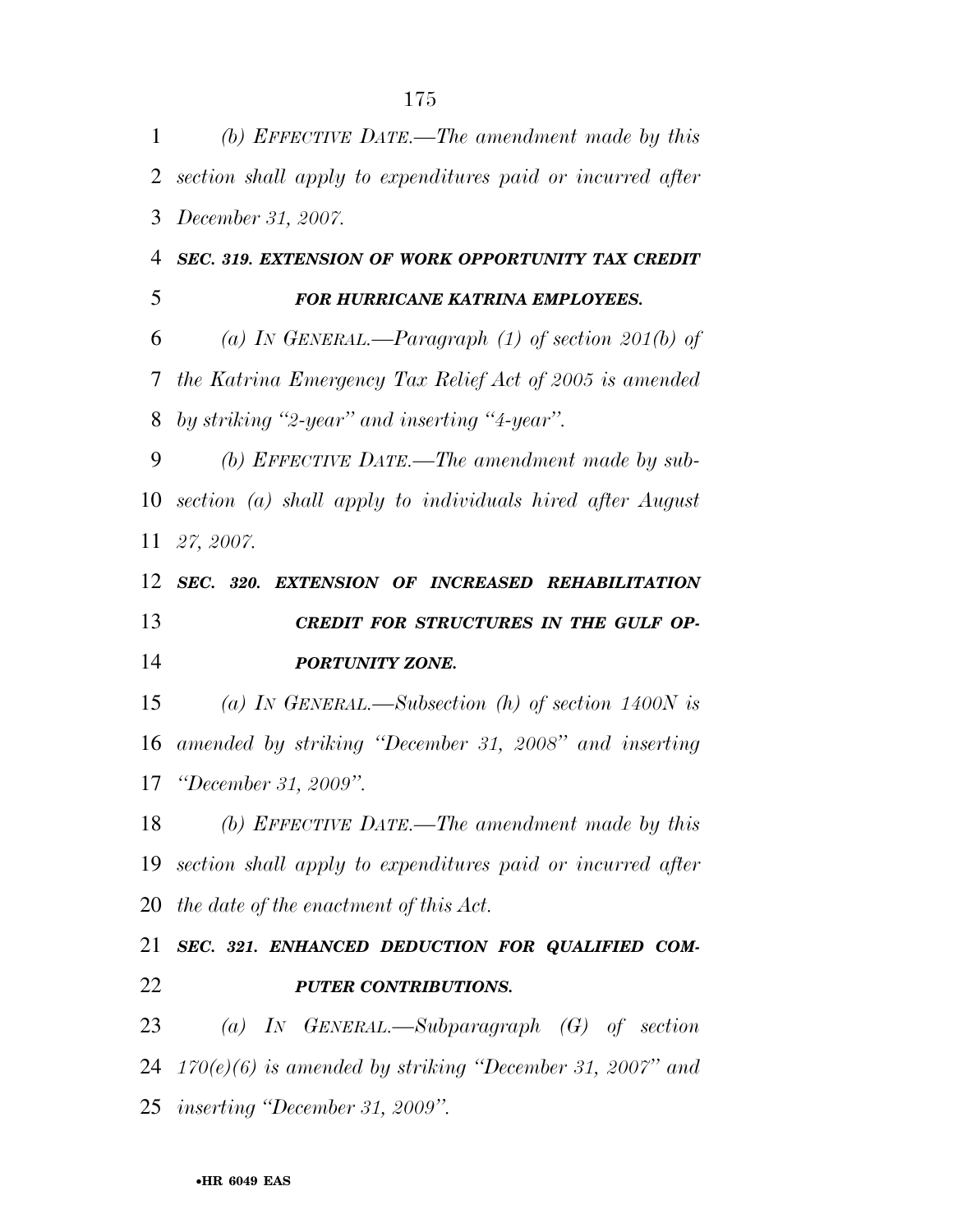| 1              | (b) EFFECTIVE DATE.—The amendment made by this           |
|----------------|----------------------------------------------------------|
| 2              | section shall apply to contributions made during taxable |
| 3              | years beginning after December 31, 2007.                 |
| $\overline{4}$ | SEC. 322. TAX INCENTIVES FOR INVESTMENT IN THE DIS-      |
| 5              | TRICT OF COLUMBIA.                                       |
| 6              | (a) DESIGNATION OF ZONE.—                                |
| 7              | (1) In GENERAL.—Subsection (f) of section $1400$         |
| 8              | is amended by striking "2007" both places it appears     |
| 9              | and inserting "2009".                                    |
| 10             | (2) EFFECTIVE DATE.—The amendments made                  |
| 11             | by this subsection shall apply to periods beginning      |
| 12             | after December 31, 2007.                                 |
| 13             | (b) TAX-EXEMPT ECONOMIC DEVELOPMENT BONDS.-              |
| 14             | $(1)$ IN GENERAL.—Subsection (b) of section              |
| 15             | 1400A is amended by striking "2007" and inserting        |
| 16             | " $2009"$ .                                              |
| 17             | (2) EFFECTIVE DATE.—The amendment made by                |
| 18             | this subsection shall apply to bonds issued after De-    |
| 19             | cember 31, 2007.                                         |
| 20             | (c) ZERO PERCENT CAPITAL GAINS RATE.-                    |
| 21             | $(1)$ IN GENERAL.—Subsection $(b)$ of section            |
| 22             | $1400B$ is amended by striking "2008" each place it      |
| 23             | appears and inserting "2010".                            |
| 24             | (2) CONFORMING AMENDMENTS.-                              |
| 25             | (A) Section $1400B(e)(2)$ is amended—                    |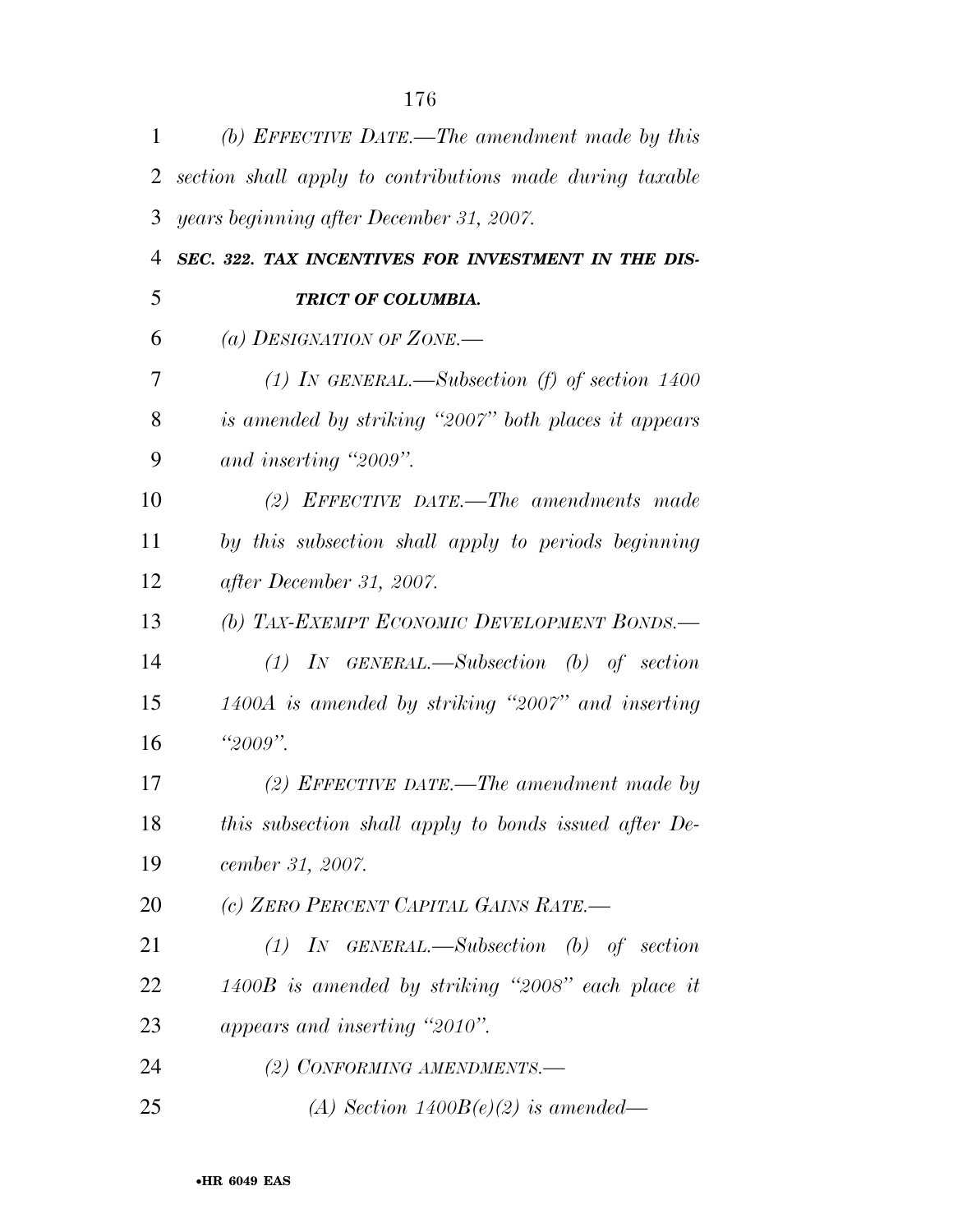| $\mathbf{1}$   | $(i)$ by striking "2012" and inserting              |
|----------------|-----------------------------------------------------|
| $\overline{2}$ | "2014", and                                         |
| 3              | (ii) by striking " $2012"$ in the heading           |
| 4              | <i>thereof and inserting "2014".</i>                |
| 5              | (B) Section $1400B(g)(2)$ is amended by             |
| 6              | striking "2012" and inserting "2014".               |
| 7              | (C) Section 1400 $F(d)$ is amended by strik-        |
| 8              | ing "2012" and inserting "2014".                    |
| 9              | (3) EFFECTIVE DATES.—                               |
| 10             | (A) EXTENSION.—The amendments made                  |
| 11             | by paragraph $(1)$ shall apply to acquisitions      |
| 12             | after December 31, 2007.                            |
| 13             | $CONFORMING$ $AMENDMENTS. - The$<br>(B)             |
| 14             | amendments made by paragraph (2) shall take         |
| 15             | effect on the date of the enactment of this Act.    |
| 16             | (d) FIRST-TIME HOMEBUYER CREDIT.-                   |
| 17             | $(1)$ IN GENERAL.—Subsection (i) of section         |
| 18             | $1400C$ is amended by striking "2008" and inserting |
| 19             | $"2010"$ .                                          |
| 20             | (2) EFFECTIVE DATE.—The amendment made by           |
| 21             | this subsection shall apply to property purchased   |
| 22             | after December 31, 2007.                            |
| 23             | SEC. 323. ENHANCED CHARITABLE DEDUCTIONS FOR CON-   |
| 24             | TRIBUTIONS OF FOOD INVENTORY.                       |
| 25             | (a) INCREASED AMOUNT OF DEDUCTION.—                 |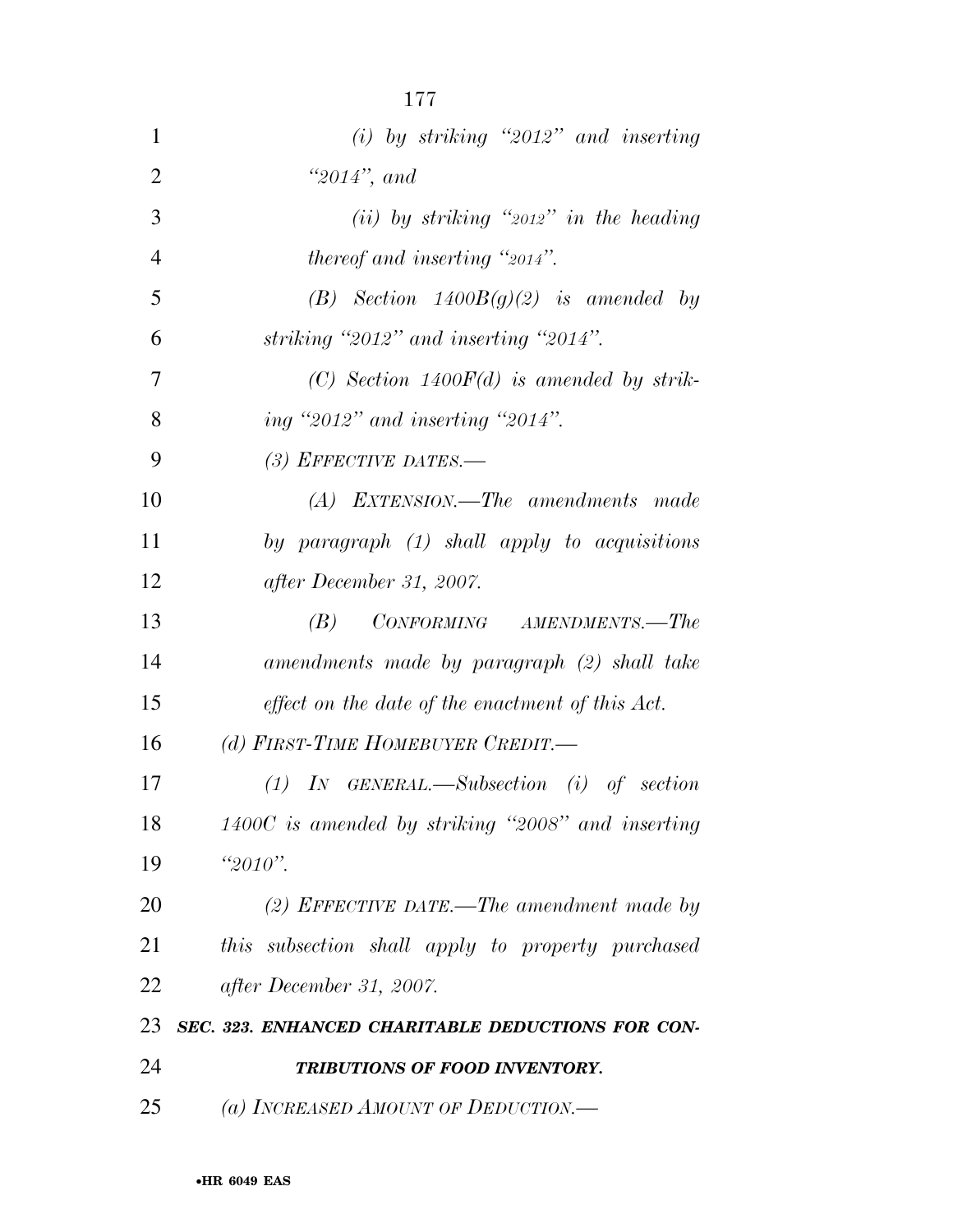| $\mathbf{1}$   | $(1)$ IN GENERAL.—Clause $(iv)$ of section                 |
|----------------|------------------------------------------------------------|
| $\overline{2}$ | $170(e)(3)(C)$ (relating to termination) is amended by     |
| 3              | striking "December 31, 2007" and inserting "Decem-         |
| $\overline{4}$ | ber 31, 2009".                                             |
| 5              | (2) EFFECTIVE DATE.—The amendment made by                  |
| 6              | this subsection shall apply to contributions made          |
| 7              | after December 31, 2007.                                   |
| 8              | (b) TEMPORARY SUSPENSION OF LIMITATIONS<br>ON              |
| 9              | CHARITABLE CONTRIBUTIONS.-                                 |
| 10             | (1) In GENERAL.—Section 170(b) is amended by               |
| 11             | adding at the end the following new paragraph:             |
| 12             | "(3) TEMPORARY SUSPENSION OF LIMITATIONS                   |
| 13             | ON CHARITABLE CONTRIBUTIONS.—In the case of $a$            |
| 14             | qualified farmer or rancher (as defined in paragraph       |
| 15             | $(1)(E)(v)$ , any charitable contribution of food—         |
| 16             | "(A) to which subsection (e)(3)(C) applies                 |
| 17             | $(without$ regard to clause $(ii)$ thereof), and           |
| 18             | $\lq\lq(B)$ which is made during the period be-            |
| 19             | ginning on the date of the enactment of this               |
| 20             | paragraph and before January 1, 2009,                      |
| 21             | shall be treated for purposes of paragraph $(1)(E)$ or     |
| 22             | $(2)(B)$ , whichever is applicable, as if it were a quali- |
| 23             | fied conservation contribution which is made by a          |
| 24             | qualified farmer or rancher and which otherwise            |
| 25             | meets the requirements of such paragraph.".                |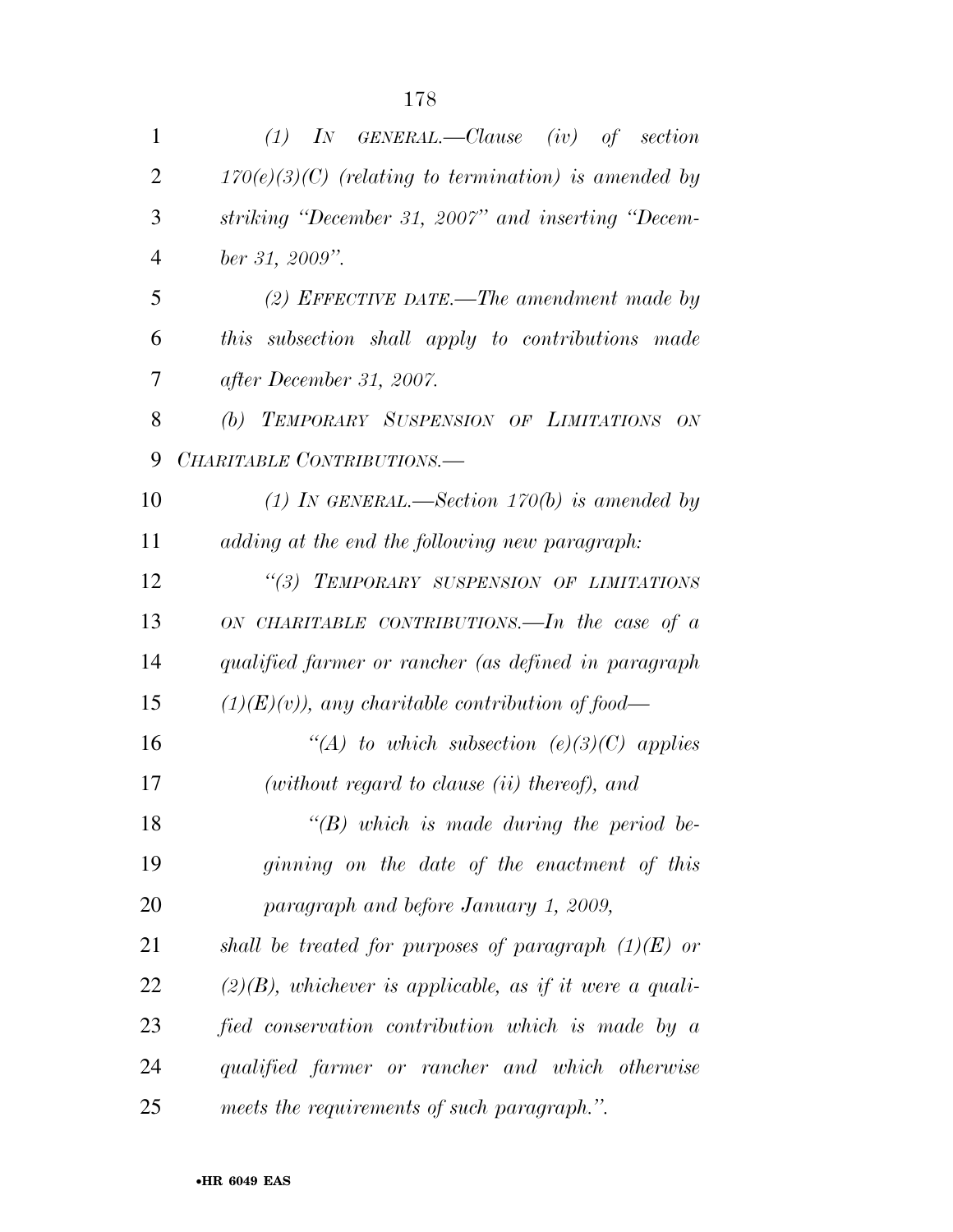| 1  | (2) EFFECTIVE DATE.—The amendment made by                      |
|----|----------------------------------------------------------------|
| 2  | this subsection shall apply to taxable years ending            |
| 3  | after the date of the enactment of this Act.                   |
| 4  | SEC. 324. EXTENSION OF ENHANCED CHARITABLE DEDUC-              |
| 5  | TION FOR CONTRIBUTIONS OF BOOK INVEN-                          |
| 6  | TORY.                                                          |
| 7  | (a) EXTENSION.—Clause (iv) of section $170(e)(3)(D)$           |
| 8  | (relating to termination) is amended by striking "December"    |
| 9  | 31, 2007" and inserting "December 31, 2009".                   |
| 10 | (b) CLERICAL AMENDMENT.—Clause (iii) of section                |
| 11 | $170(e)(3)(D)$ (relating to certification by donee) is amended |
| 12 | by inserting "of books" after "to any contribution".           |
| 13 | (c) EFFECTIVE DATE.—The amendments made by this                |
| 14 | section shall apply to contributions made after December       |
|    | $15 \t31, 2007.$                                               |
| 16 | SEC. 325. EXTENSION AND MODIFICATION OF DUTY SUS-              |
| 17 | PENSION ON WOOL PRODUCTS; WOOL RE-                             |
| 18 | <b>SEARCH FUND; WOOL DUTY REFUNDS.</b>                         |
| 19 | (a) EXTENSION OF TEMPORARY DUTY REDUCTIONS.                    |
| 20 | Each of the following headings of the Harmonized Tariff        |
| 21 | Schedule of the United States is amended by striking the       |
| 22 | date in the effective period column and inserting $12/31/$     |
| 23 | $2014$ ":                                                      |
| 24 | $(1)$ Heading 9902.51.11 (relating to fabrics of               |
| 25 | <i>worsted wool</i> ).                                         |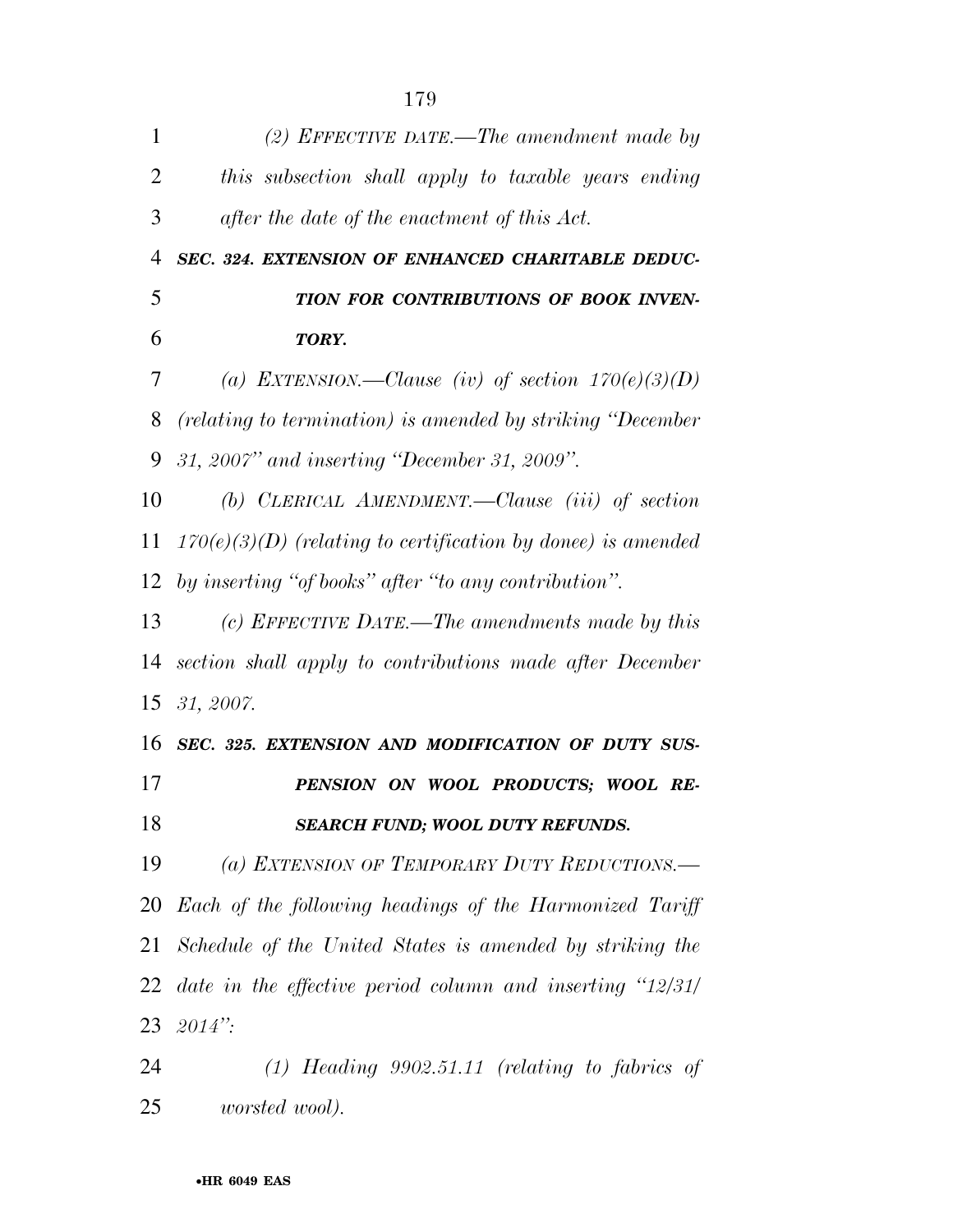| $\mathbf{1}$   | $(2)$ Heading 9902.51.13 (relating to yarn of             |
|----------------|-----------------------------------------------------------|
| $\overline{2}$ | combed wool).                                             |
| 3              | $(3)$ Heading 9902.51.14 (relating to wool fiber,         |
| $\overline{4}$ | <i>waste, garnetted stock, combed wool, or wool top).</i> |
| 5              | $(4)$ Heading 9902.51.15 (relating to fabrics of          |
| 6              | combed wool).                                             |
| 7              | $(5)$ Heading 9902.51.16 (relating to fabrics of          |
| 8              | combed wool).                                             |
| 9              | (b) EXTENSION OF DUTY REFUNDS AND WOOL RE-                |
| 10             | <b>SEARCH TRUST FUND.—</b>                                |
| 11             | (1) IN GENERAL.—Section $4002(c)$ of the Wool             |
| 12             | Suit and Textile Trade Extension Act of 2004 (Public      |
| 13             | Law 108-429; 118 Stat. 2603) is amended—                  |
| 14             | $(A)$ in paragraph $(3)(C)$ , by striking                 |
| 15             | "2010" and inserting "2015"; and                          |
| 16             | $(B)$ in paragraph $(6)(A)$ , by striking                 |
| 17             | "through 2009" and inserting "through 2014".              |
| 18             | (2) SUNSET.—Section 506(f) of the Trade and               |
| 19             | Development Act of 2000 (Public 106–200; 114 Stat.        |
| 20             | $303$ (7 U.S.C. 7101 note)) is amended by striking        |
| 21             | "2010" and inserting "2015".                              |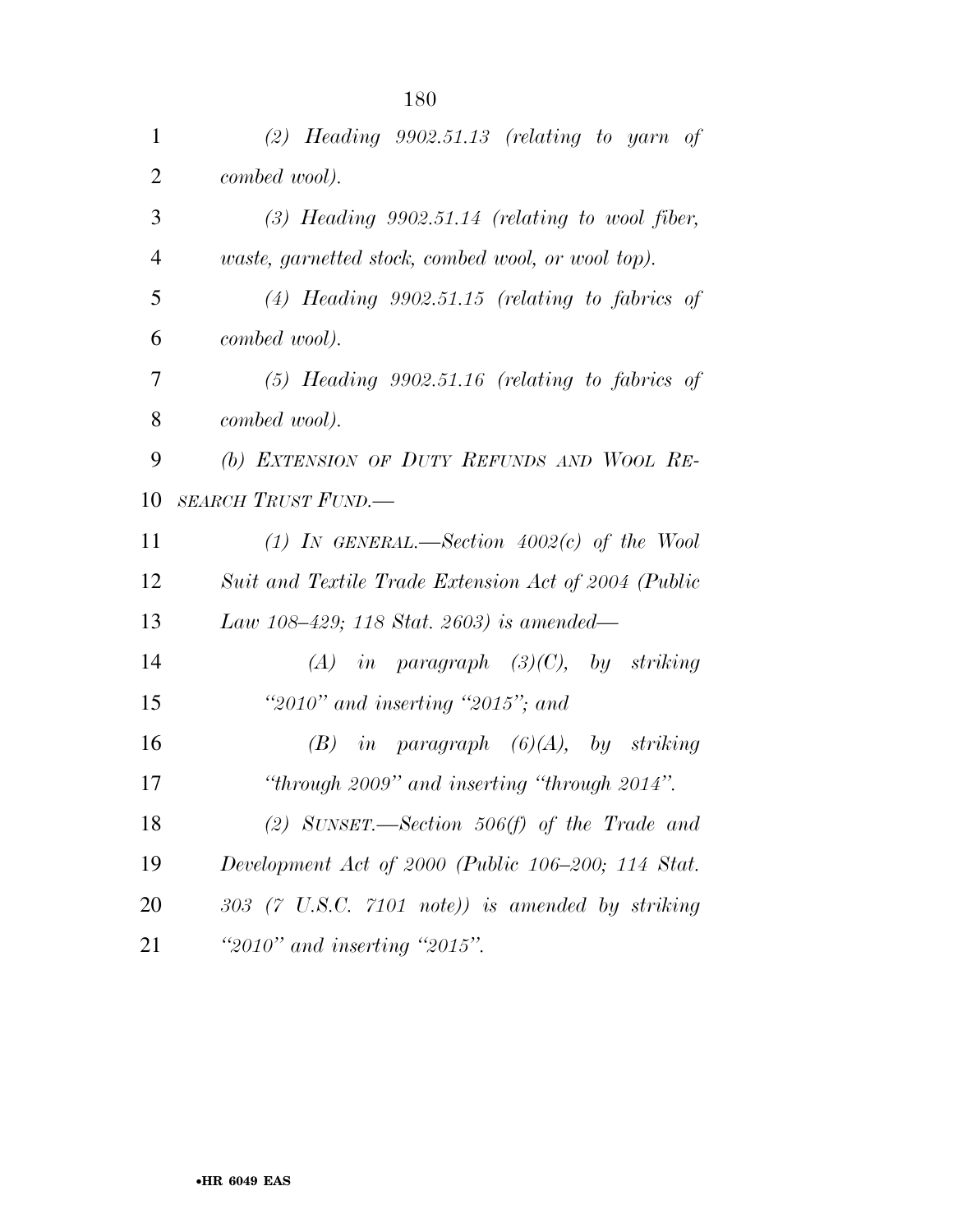## *TITLE IV—EXTENSION OF TAX ADMINISTRATION PROVISIONS*

## *SEC. 401. PERMANENT AUTHORITY FOR UNDERCOVER OP-ERATIONS.*

 *(a) IN GENERAL.—Section 7608(c) (relating to rules relating to undercover operations) is amended by striking paragraph (6).* 

 *(b) EFFECTIVE DATE.—The amendment made by this section shall apply to operations conducted after the date of the enactment of this Act.* 

 *SEC. 402. PERMANENT AUTHORITY FOR DISCLOSURE OF IN- FORMATION RELATING TO TERRORIST AC-TIVITIES.* 

 *(a) DISCLOSURE OF RETURN INFORMATION TO AP- PRISE APPROPRIATE OFFICIALS OF TERRORIST ACTIVI- TIES.—Subparagraph (C) of section 6103(i)(3) is amended by striking clause (iv).* 

 *(b) DISCLOSURE UPON REQUEST OF INFORMATION RELATING TO TERRORIST ACTIVITIES.—Paragraph (7) of section 6103(i) is amended by striking subparagraph (E). (c) EFFECTIVE DATE.—The amendments made by this section shall apply to disclosures after the date of the enact-*

*ment of this Act.*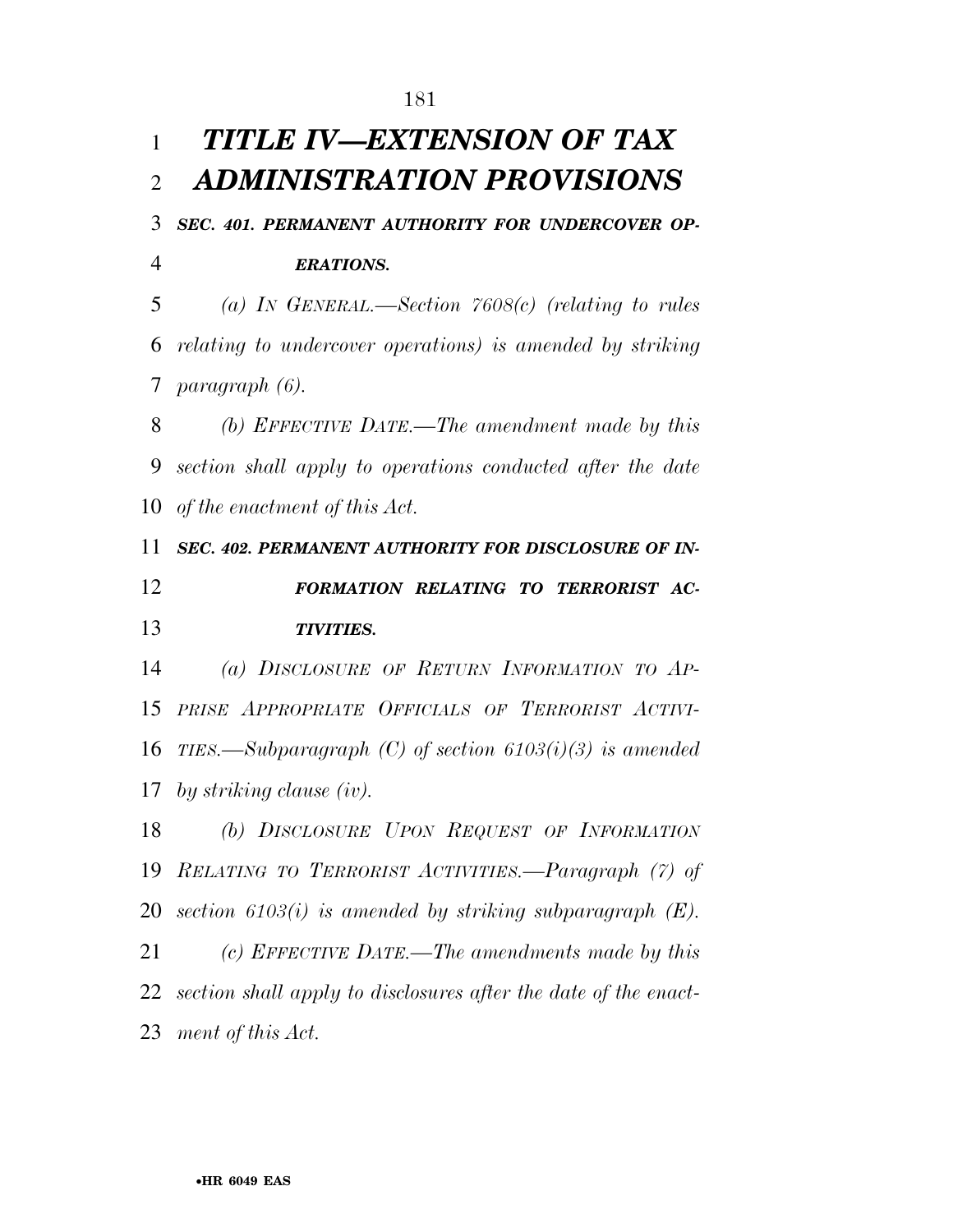| $\mathbf{1}$   | TITLE V-ADDITIONAL TAX RE-                                  |
|----------------|-------------------------------------------------------------|
| $\overline{2}$ | LIEF AND OTHER TAX PROVI-                                   |
| 3              | <b>SIONS</b>                                                |
| $\overline{4}$ | <b>Subtitle A–General Provisions</b>                        |
| 5              | SEC. 501. \$8,500 INCOME THRESHOLD USED TO CALCULATE        |
| 6              | REFUNDABLE PORTION OF CHILD TAX CRED-                       |
| 7              | IT.                                                         |
| 8              | (a) IN GENERAL.—Section $24(d)$ is amended by add-          |
| 9              | ing at the end the following new paragraph:                 |
| 10             | "(4) SPECIAL RULE FOR $2008$ . Notwithstanding              |
| 11             | paragraph $(3)$ , in the case of any taxable year begin-    |
| 12             | ning in 2008, the dollar amount in effect for such          |
| 13             | taxable year under paragraph $(1)(B)(i)$ shall be           |
| 14             | \$8,500."                                                   |
| 15             | (b) EFFECTIVE DATE.—The amendment made by this              |
| 16             | section shall apply to taxable years beginning after Decem- |
|                | 17 ber 31, 2007.                                            |
| 18             | SEC. 502. PROVISIONS RELATED TO FILM AND TELEVISION         |
| 19             | <b>PRODUCTIONS.</b>                                         |
| 20             | (a) EXTENSION OF EXPENSING RULES FOR QUALIFIED              |
| 21             | FILM AND TELEVISION PRODUCTIONS.—Section 181(f) (re-        |
| 22             | lating to termination) is amended by striking "December     |
|                | 23 31, 2008" and inserting "December 31, 2009".             |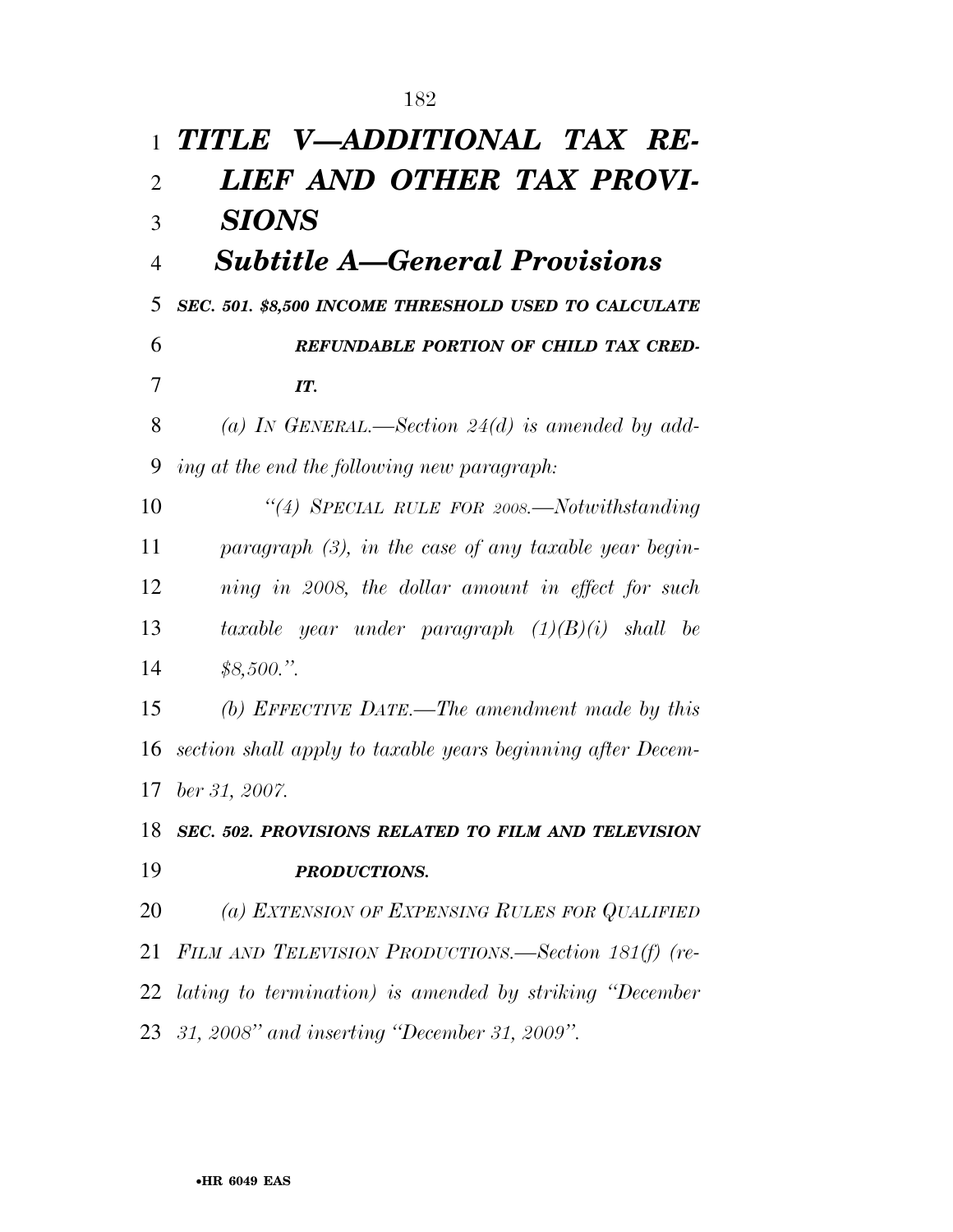| $\mathbf{1}$   | (b) MODIFICATION OF LIMITATION ON EXPENSING.               |
|----------------|------------------------------------------------------------|
| 2              | Subparagraph (A) of section $181(a)(2)$ is amended to read |
| 3              | as follows:                                                |
| $\overline{4}$ | "(A) IN GENERAL.—Paragraph (1) shall                       |
| 5              | not apply to so much of the aggregate cost of any          |
| 6              | qualified film or television production as exceeds         |
| 7              | \$15,000,000."                                             |
| 8              | (c) MODIFICATIONS TO DEDUCTION FOR DOMESTIC                |
| 9              | $ACTIVITIES.$ —                                            |
| 10             | (1) DETERMINATION OF $W=2$ WAGES.—Para-                    |
| 11             | graph $(2)$ of section 199(b) is amended by adding at      |
| 12             | the end the following new subparagraph:                    |
| 13             | $\lq (D)$<br>SPECIAL<br>$RULE$ $FOR$<br><b>QUALIFIED</b>   |
| 14             | $FILM$ .—In the case of a qualified film, such term        |
| 15             | shall include compensation for services performed          |
| 16             | in the United States by actors, production per-            |
| 17             | sonnel, directors, and producers.".                        |
| 18             | DEFINITION OF QUALIFIED FILM.-Para-<br>(2)                 |
| 19             | graph $(6)$ of section 199 $(c)$ is amended by adding at   |
| 20             | the end the following: "A qualified film shall include     |
| 21             | any copyrights, trademarks, or other intangibles with      |
| 22             | respect to such film. The methods and means of dis-        |
| 23             | tributing a qualified film shall not affect the avail-     |
| 24             | ability of the deduction under this section.".             |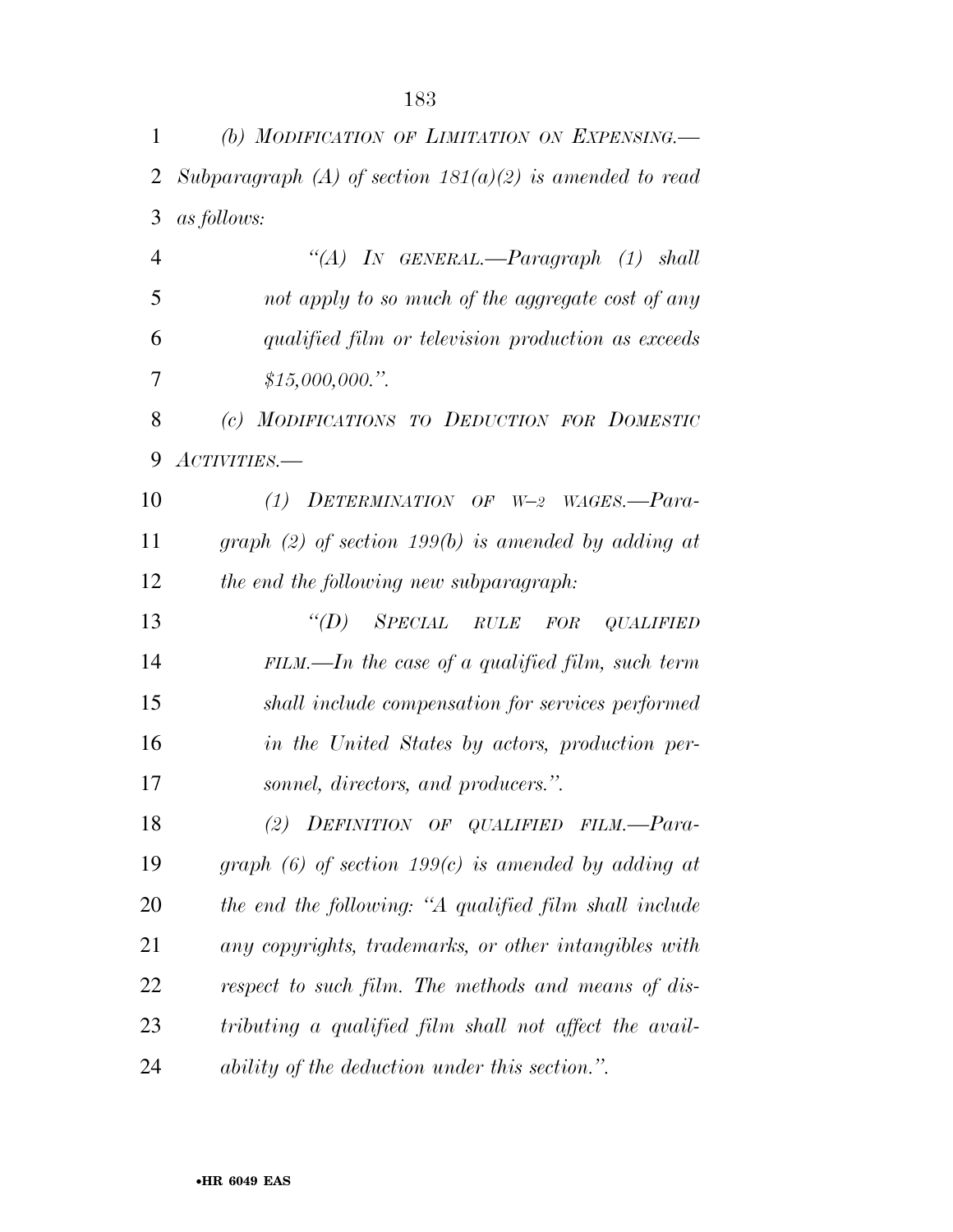| $\mathbf{1}$   | (3) PARTNERSHIPS.—Subparagraph $(A)$ of sec-                 |
|----------------|--------------------------------------------------------------|
| $\overline{2}$ | tion $199(d)(1)$ is amended by striking "and" at the         |
| 3              | end of clause (ii), by striking the period at the end        |
| 4              | of clause (iii) and inserting ", and", and by adding         |
| 5              | at the end the following new clause:                         |
| 6              | "(iv) in the case of each partner of $a$                     |
| 7              | partnership, or shareholder of an S corpora-                 |
| 8              | tion, who owns (directly or indirectly) at                   |
| 9              | least 20 percent of the capital interests in                 |
| 10             | such partnership or of the stock of such S                   |
| 11             | corporation                                                  |
| 12             | $``(I)$ such partner or shareholder                          |
| 13             | shall be treated as having engaged di-                       |
| 14             | rectly in any film produced by such                          |
| 15             | partnership or S corporation, and                            |
| 16             | "(II) such partnership or $S$ cor-                           |
| 17             | poration shall be treated as having en-                      |
| 18             | gaged directly in any film produced by                       |
| 19             | such partner or shareholder.".                               |
| 20             | (d) CONFORMING AMENDMENT.—Section $181(d)(3)(A)$             |
| 21             | is amended by striking "actors" and all that follows and     |
| 22             | inserting "actors, production personnel, directors, and pro- |
| 23             | ducers.".                                                    |
|                |                                                              |

*(e) EFFECTIVE DATES.—*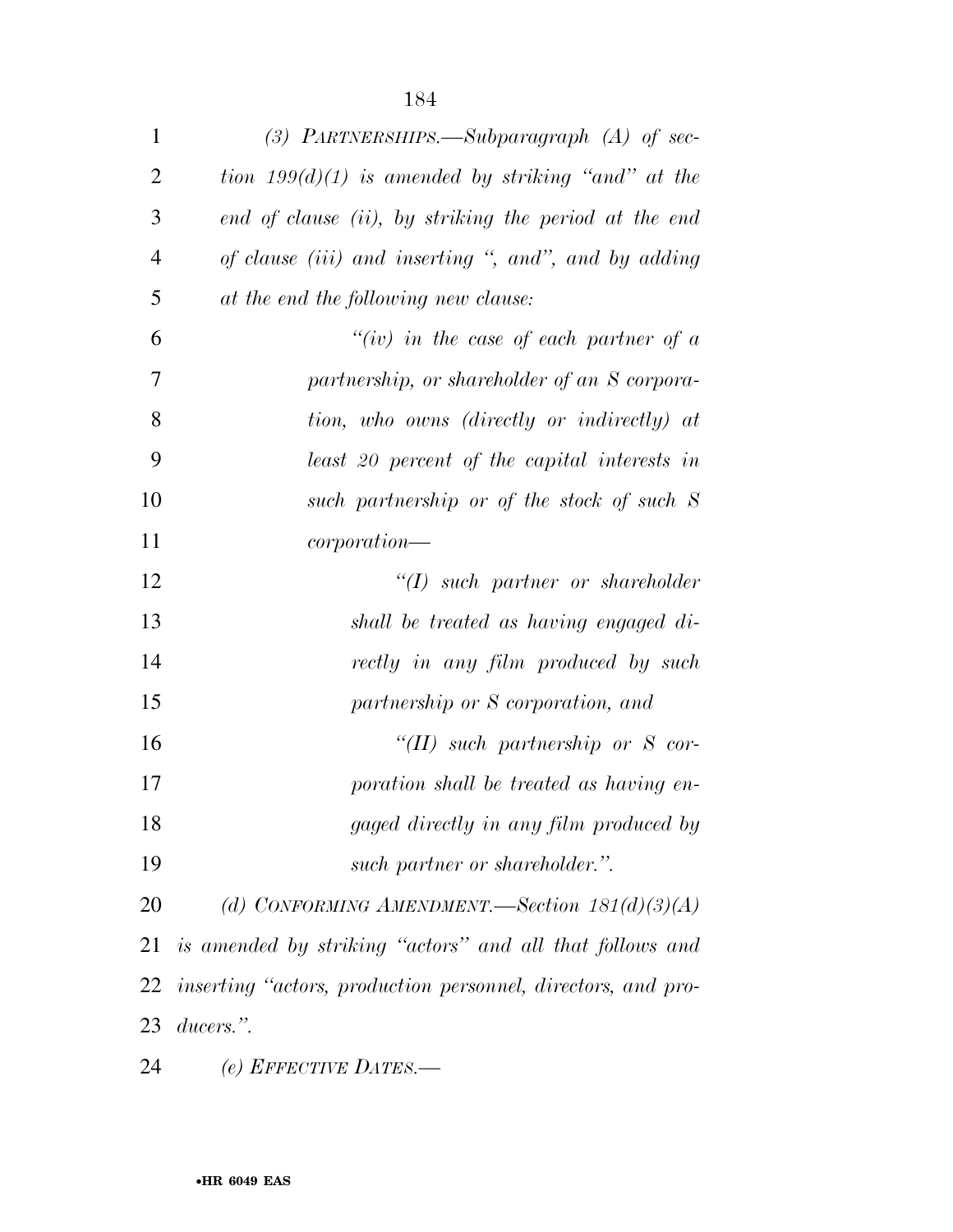| $\mathbf{1}$   | $(1)$ IN GENERAL.—Except as otherwise provided                 |
|----------------|----------------------------------------------------------------|
| $\overline{2}$ | in this subsection, the amendments made by this sec-           |
| 3              | tion shall apply to qualified film and television pro-         |
| $\overline{4}$ | ductions commencing after December 31, 2007.                   |
| 5              | (2) DEDUCTION.—The amendments made by sub-                     |
| 6              | section (c) shall apply to taxable years beginning             |
| 7              | after December 31, 2007.                                       |
| 8              | SEC. 503. EXEMPTION FROM EXCISE TAX FOR CERTAIN                |
| 9              | WOODEN ARROWS DESIGNED FOR USE BY                              |
| 10             | <b>CHILDREN.</b>                                               |
| 11             | (a) IN GENERAL.—Paragraph (2) of section $4161(b)$             |
| 12             | is amended by redesignating subparagraph $(B)$ as subpara-     |
| 13             | graph $(C)$ and by inserting after subparagraph $(A)$ the fol- |
| 14             | lowing new subparagraph:                                       |
| 15             | EXEMPTION FOR CERTAIN<br>$\lq(B)$<br><b>WOODEN</b>             |
| 16             | ARROW SHAFTS.—Subparagraph (A) shall not                       |
| 17             | apply to any shaft consisting of all natural wood              |
| 18             | with no laminations or artificial means of en-                 |
| 19             | hancing the spine of such shaft (whether sold sep-             |
| 20             | arately or incorporated as part of a finished or               |
| 21             | unfinished product) of a type used in the manu-                |
| 22             | facture of any arrow which after its assembly—                 |
| 23             | "(i) measures $\frac{5}{16}$ of an inch or less in             |
| 24             | diameter, and                                                  |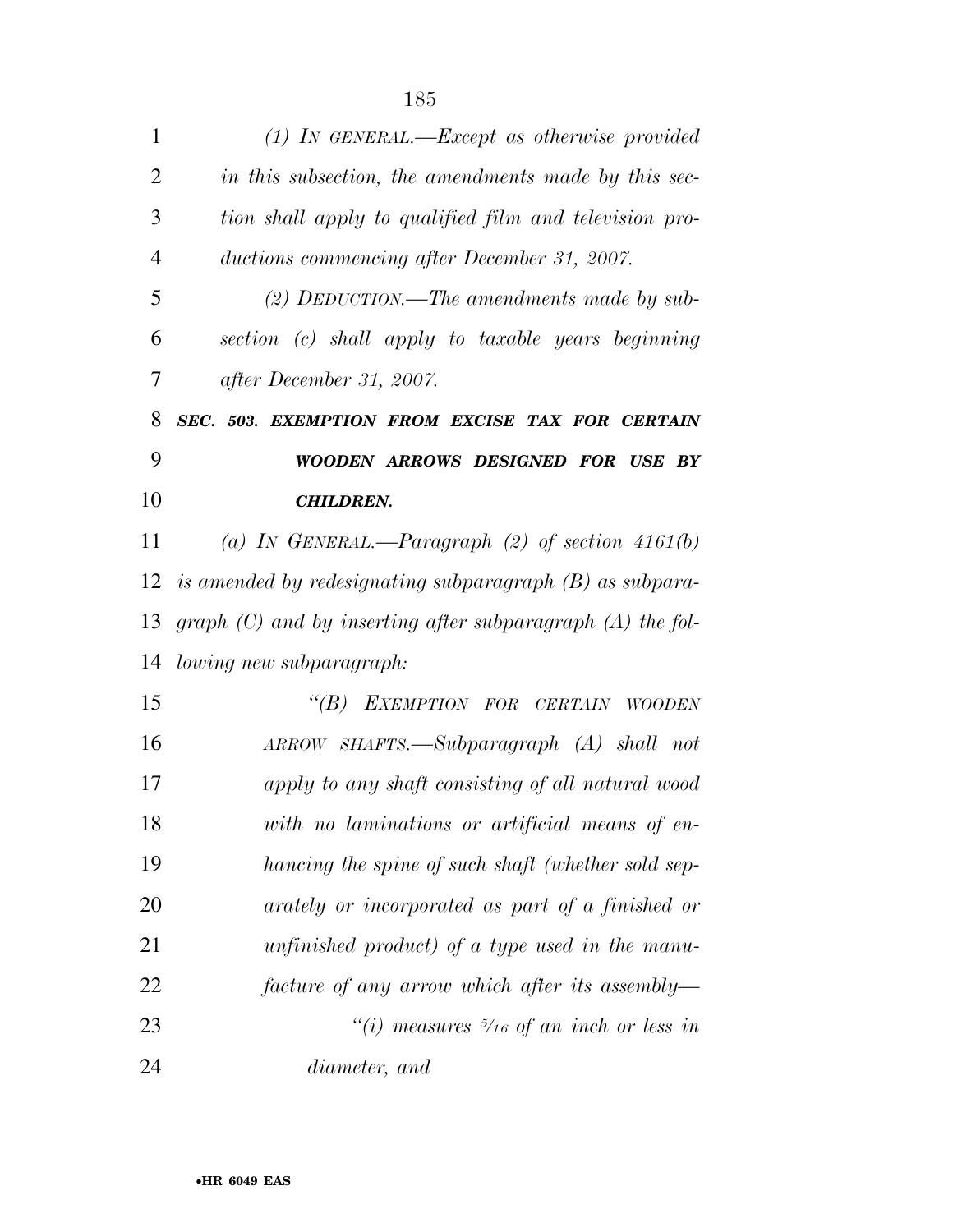| 1              | $``(ii)$ is not suitable for use with a bow                       |
|----------------|-------------------------------------------------------------------|
| $\overline{2}$ | described in paragraph $(1)(A)$ .".                               |
| 3              | (b) EFFECTIVE DATE.—The amendments made by this                   |
| 4              | section shall apply to shafts first sold after the date of enact- |
| 5              | ment of this Act.                                                 |
| 6              | SEC. 504. INCOME AVERAGING FOR AMOUNTS RECEIVED IN                |
| 7              | CONNECTION WITH THE EXXON VALDEZ LITI-                            |
| 8              | <b>GATION.</b>                                                    |
| 9              | (a) INCOME AVERAGING OF AMOUNTS RECEIVED FROM                     |
| 10             | THE EXXON VALDEZ LITIGATION.—For purposes of section              |
| 11             | 1301 of the Internal Revenue Code of 1986—                        |
| 12             | $(1)$ any qualified taxpayer who receives<br>any                  |
| 13             | qualified settlement income in any taxable year shall             |
| 14             | be treated as engaged in a fishing business (deter-               |
| 15             | mined without regard to the commercial nature of the              |
| 16             | business), and                                                    |
| 17             | $(2)$ such qualified settlement income shall be                   |
| 18             | treated as income attributable to such a fishing busi-            |
| 19             | ness for such taxable year.                                       |
| 20             | (b) CONTRIBUTIONS OF AMOUNTS RECEIVED TO RE-                      |
| 21             | <b>TIREMENT ACCOUNTS.—</b>                                        |
| 22             | $(1)$ In GENERAL.—Any qualified taxpayer who                      |
| 23             | receives qualified settlement income during the tax-              |
| 24             | able year may, at any time before the end of the tax-             |
| 25             | able year in which such income was received, make                 |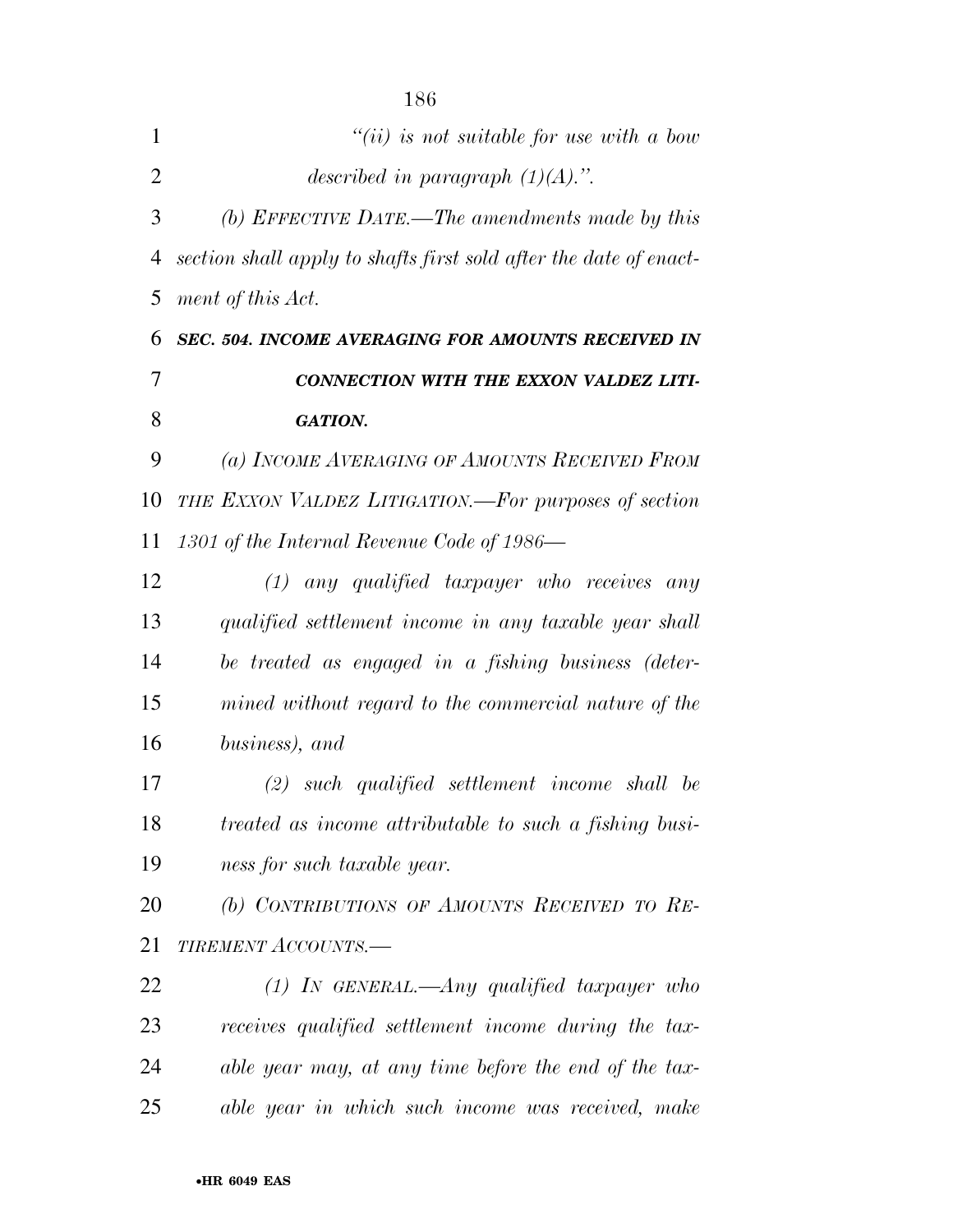| $\mathbf{1}$   | one or more contributions to an eligible retirement                   |
|----------------|-----------------------------------------------------------------------|
| $\overline{2}$ | plan of which such qualified taxpayer is a beneficiary                |
| 3              | in an aggregate amount not to exceed the lesser of $-$                |
| $\overline{4}$ | $(A)$ \$100,000 (reduced by the amount of                             |
| 5              | qualified settlement income contributed to an eli-                    |
| 6              | gible retirement plan in prior taxable years pur-                     |
| 7              | suant to this subsection), or                                         |
| 8              | $(B)$ the amount of qualified settlement in-                          |
| 9              | come received by the individual during the tax-                       |
| 10             | able year.                                                            |
| 11             | (2)<br><b>TIME</b><br><b>WHEN</b><br>$CONTRIBUTIONS$<br><b>DEEMED</b> |
| 12             | MADE.-For purposes of paragraph (1), a qualified                      |
| 13             | taxpayer shall be deemed to have made a contribution                  |
| 14             | to an eligible retirement plan on the last day of the                 |
| 15             | taxable year in which such income is received if the                  |
| 16             | contribution is made on account of such taxable year                  |
| 17             | and is made not later than the time prescribed by law                 |
| 18             | for filing the return for such taxable year (not includ-              |
| 19             | ing extensions thereof).                                              |
| 20             | (3) TREATMENT OF CONTRIBUTIONS TO ELIGIBLE                            |
| 21             | RETIREMENT PLANS.—For purposes of the Internal                        |
| 22             | Revenue Code of 1986, if a contribution is made pur-                  |
| 23             | suant to paragraph (1) with respect to qualified set-                 |
| 24             | tlement income, then—                                                 |
| 25             | (A) except as provided in paragraph $(4)$ —                           |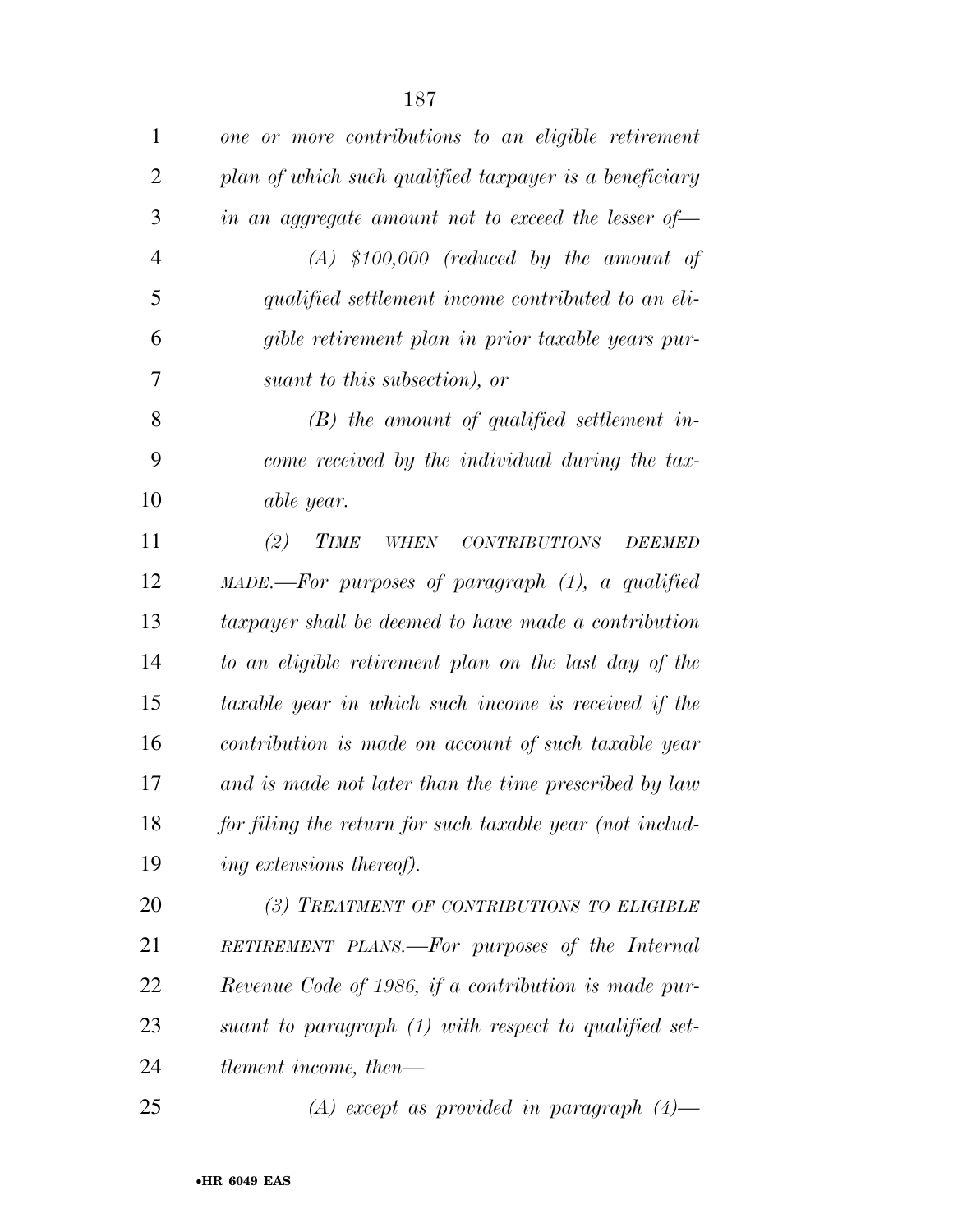| $\mathbf{1}$   | $(i)$ to the extent of such contribution,         |
|----------------|---------------------------------------------------|
| $\overline{2}$ | the qualified settlement income shall not be      |
| 3              | included in taxable income, and                   |
| $\overline{4}$ | $(ii)$ for purposes of section 72 of such         |
| 5              | Code, such contribution shall not be consid-      |
| 6              | ered to be investment in the contract,            |
| 7              | $(B)$ the qualified taxpayer shall, to the ex-    |
| 8              | tent of the amount of the contribution, be treat- |
| 9              | $ed$ —                                            |
| 10             | $(i)$ as having received the qualified set-       |
| 11             | tlement income—                                   |
| 12             | $(I)$ in the case of a contribution to            |
| 13             | an individual retirement plan (as de-             |
| 14             | fined under section $7701(a)(37)$ of such         |
| 15             | Code), in a distribution described in             |
| 16             | section $408(d)(3)$ of such Code, and             |
| 17             | $(II)$ in the case of any other eligi-            |
| 18             | ble retirement plan, in an eligible roll-         |
| 19             | over distribution (as defined under sec-          |
| 20             | tion $402(f)(2)$ of such Code), and               |
| 21             | ( <i>ii</i> ) as having transferred the amount    |
| 22             | to the eligible retirement plan in a direct       |
| 23             | trustee to trustee transfer within 60 days of     |
| 24             | the distribution,                                 |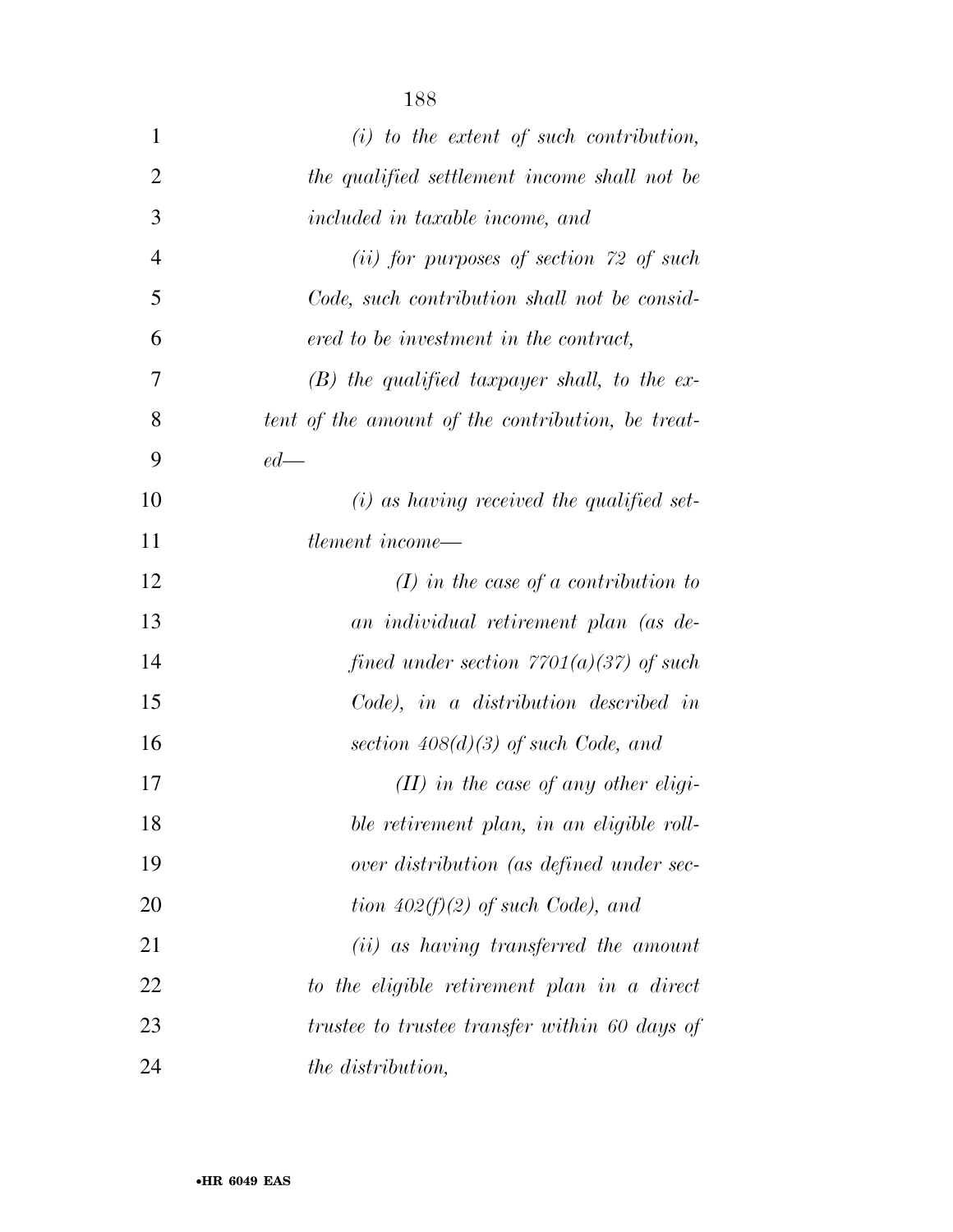| $\mathbf{1}$   | (C) section $408(d)(3)(B)$ of the Internal            |
|----------------|-------------------------------------------------------|
| $\overline{2}$ | Revenue Code of 1986 shall not apply with re-         |
| 3              | spect to amounts treated as a rollover under this     |
| $\overline{4}$ | paragraph, and                                        |
| 5              | (D) section $408A(c)(3)(B)$ of the Internal           |
| 6              | Revenue Code of 1986 shall not apply with re-         |
| 7              | spect to amounts contributed to a Roth IRA (as        |
| 8              | defined under section $408A(b)$ of such Code) or      |
| 9              | a designated Roth contribution to an applicable       |
| 10             | retirement plan (within the meaning of section        |
| 11             | 402A of such Code) under this paragraph.              |
| 12             | (4) SPECIAL RULE FOR ROTH IRAS AND ROTH               |
| 13             | $401(k)$ S.—For purposes of the Internal Revenue Code |
| 14             | of 1986, if a contribution is made pursuant to para-  |
| 15             | graph (1) with respect to qualified settlement income |
| 16             | to a Roth IRA (as defined under section $408A(b)$ of  |
| 17             | such Code) or as a designated Roth contribution to an |
| 18             | applicable retirement plan (within the meaning of     |
| 19             | section 402A of such Code), then—                     |
| 20             | $(A)$ the qualified settlement income shall be        |
| 21             | <i>includible in taxable income, and</i>              |
| 22             | $(B)$ for purposes of section 72 of such Code,        |
| 23             | such contribution shall be considered to be in-       |
| 24             | vestment in the contract.                             |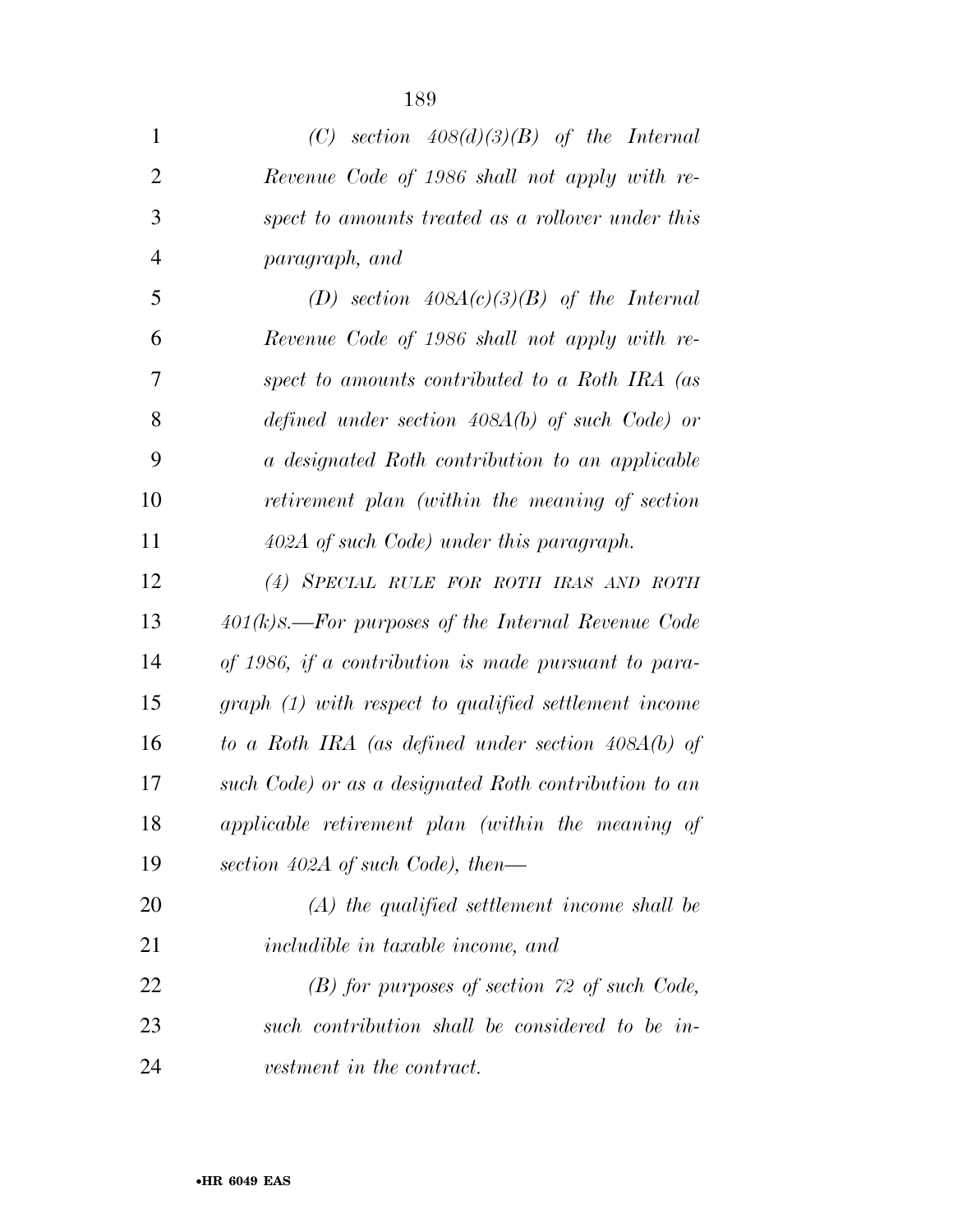| $\mathbf{1}$   | (5) ELIGIBLE RETIREMENT PLAN.—For purpose               |
|----------------|---------------------------------------------------------|
| 2              | of this subsection, the term "eligible retirement plan" |
| 3              | has the meaning given such term under section           |
| $\overline{4}$ | $402(c)(8)(B)$ of the Internal Revenue Code of 1986.    |
| 5              | (c) TREATMENT OF QUALIFIED SETTLEMENT INCOME            |
| 6              | UNDER EMPLOYMENT TAXES.-                                |
| 7              | (1) SECA.—For purposes of chapter 2 of the In-          |
| 8              | ternal Revenue Code of 1986 and section 211 of the      |
| 9              | Social Security Act, no portion of qualified settlement |
| 10             | income received by a qualified taxpayer shall be treat- |
| 11             | ed as self-employment income.                           |
| 12             | (2) FICA.—For purposes of chapter 21 of the In-         |
| 13             | ternal Revenue Code of 1986 and section 209 of the      |
| 14             | Social Security Act, no portion of qualified settlement |
| 15             | income received by a qualified taxpayer shall be treat- |
| 16             | ed as wages.                                            |
| 17             | (d) QUALIFIED TAXPAYER.—For purposes of this sec-       |
|                | 18 tion, the term "qualified taxpayer" means—           |
| 19             | $(1)$ any individual who is a plaintiff in the civil    |
| 20             | action In re Exxon Valdez, No. 89-095-CV (HRH)          |
| 21             | $(Consolidated)$ $(D. Alaska);$ or                      |
| 22             | $(2)$ any individual who is a beneficiary of the es-    |
| 23             | tate of such a plaintiff who-                           |
| 24             | $(A)$ acquired the right to receive qualified           |
| 25             | settlement income from that plaintiff; and              |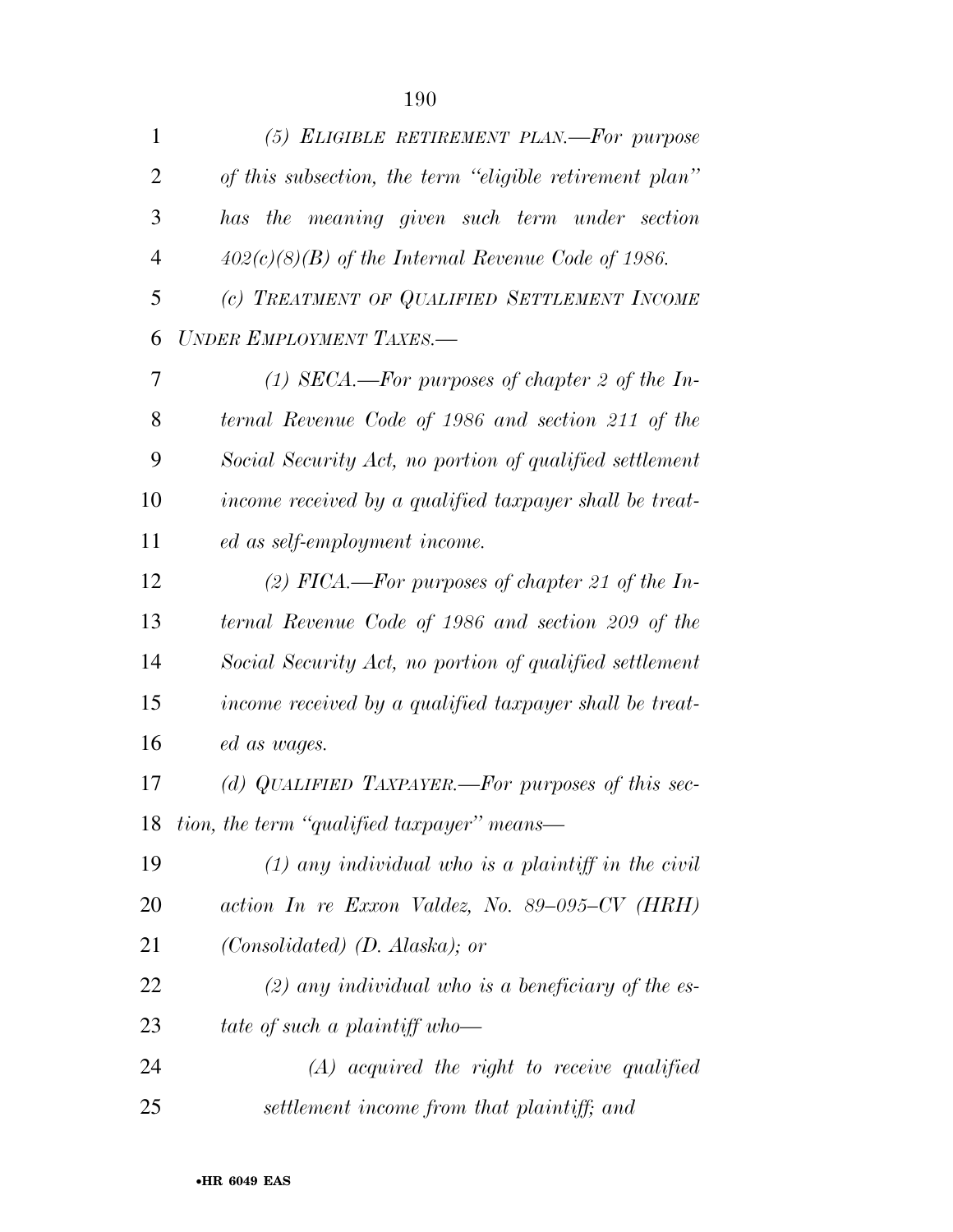| $\mathbf{1}$ | $(B)$ was the spouse or an immediate relative                    |
|--------------|------------------------------------------------------------------|
| 2            | of that plaintiff.                                               |
| 3            | (e) QUALIFIED SETTLEMENT INCOME.-For purposes                    |
| 4            | of this section, the term "qualified settlement income"          |
| 5            | means any interest and punitive damage awards which              |
| 6            | $are$ —                                                          |
| 7            | $(1)$ otherwise includible in taxable income, and                |
| 8            | $(2)$ received (whether as lump sums or periodic                 |
| 9            | payments) in connection with the civil action In re              |
| 10           | Exxon Valdez, No. 89–095–CV (HRH) (Consolidated)                 |
| 11           | (D. Alaska) (whether pre- or post-judgment and                   |
| 12           | whether related to a settlement or judgment).                    |
|              |                                                                  |
| 13           | SEC. 505. CERTAIN FARMING BUSINESS MACHINERY AND                 |
| 14           | EQUIPMENT TREATED AS 5-YEAR PROPERTY.                            |
| 15           | (a) IN GENERAL.—Section $168(e)(3)(B)$ (defining 5-              |
| 16           | year property) is amended by striking "and" at the end           |
|              | 17 of clause $(v)$ , by striking the period at the end of clause |
|              | $18$ $(vi)(III)$ and inserting ", and", and by inserting after   |
| 19           | $clause\ (vi)\ the\ following\ new\ clause:$                     |
| 20           | "(vii) any machinery or equipment                                |
| 21           | (other than any grain bin, cotton ginning                        |
| 22           | asset, fence, or other land improvement)                         |
| 23           | which is used in a farming business (as de-                      |
| 24           | fined in section $263A(e)(4)$ , the original                     |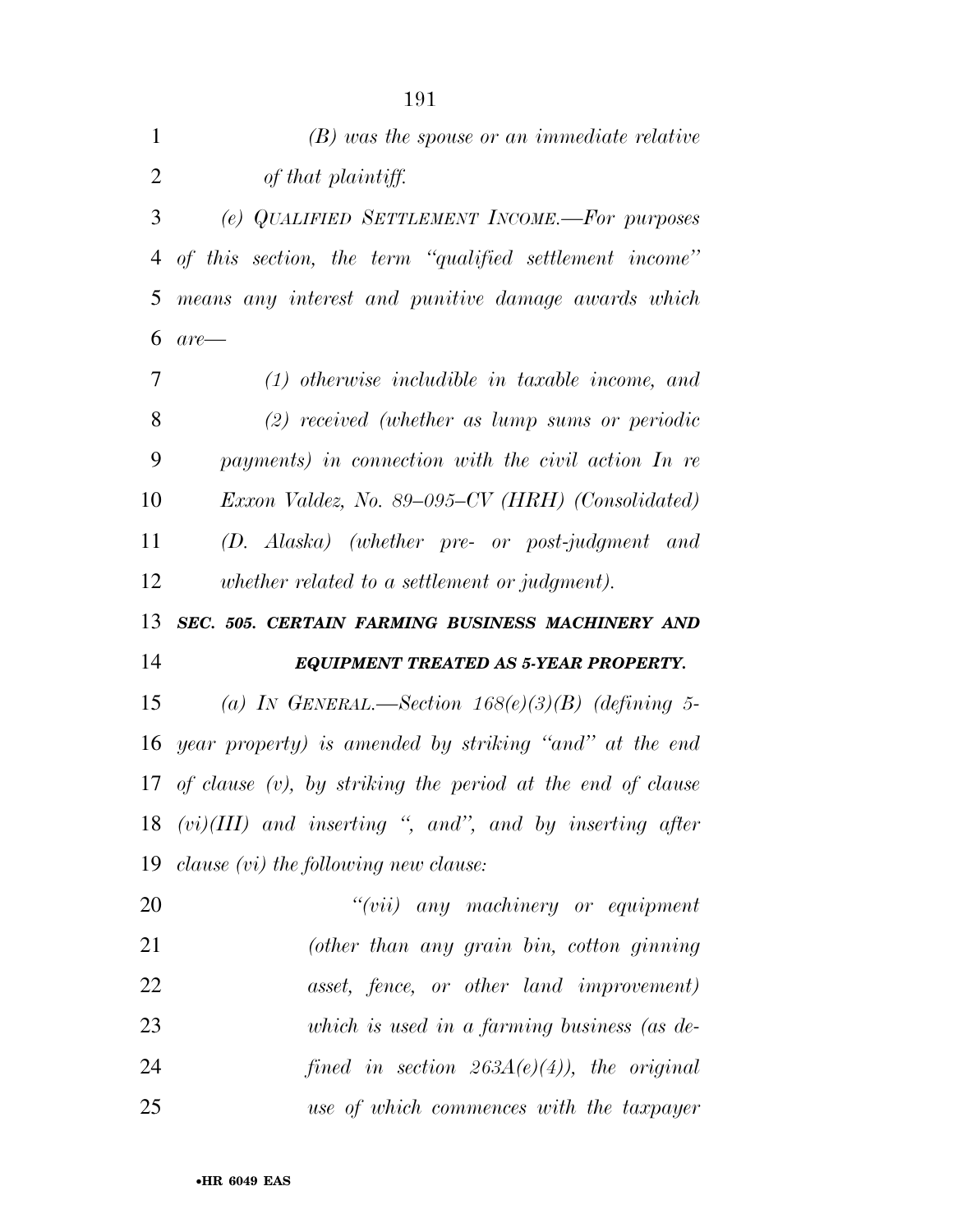| $\mathbf{1}$   | after December 31, 2008, and which is                          |
|----------------|----------------------------------------------------------------|
| 2              | placed in service before January 1, 2010.".                    |
| 3 <sup>1</sup> | (b) ALTERNATIVE SYSTEM.—The table contained in                 |
|                | 4 section $168(g)(3)(B)$ (relating to special rule for certain |
|                | 5 property assigned to classes) is amended by inserting after  |
|                | 6 the item relating to subparagraph $(B)(iii)$ the following:  |
|                |                                                                |

*(B)(vii) ......................................................................................... 10''.* 

 *(c) EFFECTIVE DATE.—The amendments made by this section shall apply to property placed in service after De- cember 31, 2008. SEC. 506. MODIFICATION OF PENALTY ON UNDERSTATE- MENT OF TAXPAYER'S LIABILITY BY TAX RE- TURN PREPARER. (a) IN GENERAL.—Subsection (a) of section 6694 is amended to read as follows: ''(a) UNDERSTATEMENT DUE TO UNREASONABLE PO- SITIONS.— ''(1) IN GENERAL.—If a tax return preparer— ''(A) prepares any return or claim of refund with respect to which any part of an understate- ment of liability is due to a position described in paragraph (2), and ''(B) knew (or reasonably should have* 

*known) of the position,*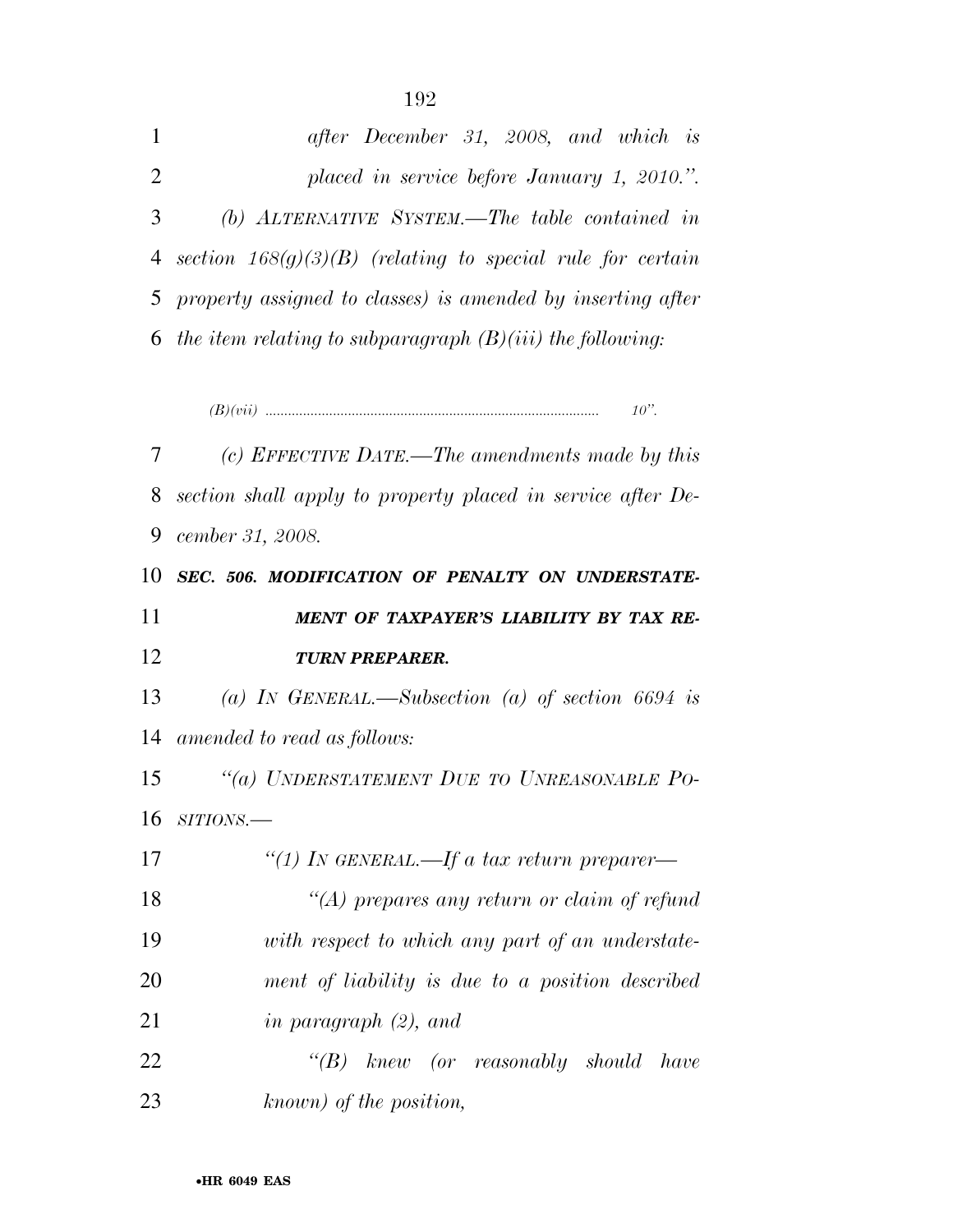| $\mathbf{1}$   | such tax return preparer shall pay a penalty with re-        |
|----------------|--------------------------------------------------------------|
| $\overline{2}$ | spect to each such return or claim in an amount              |
| 3              | equal to the greater of \$1,000 or 50 percent of the in-     |
| $\overline{4}$ | come derived (or to be derived) by the tax return pre-       |
| 5              | parer with respect to the return or claim.                   |
| 6              | "(2) UNREASONABLE POSITION.-                                 |
| 7              | "(A) IN GENERAL.—Except as otherwise                         |
| 8              | provided in this paragraph, a position is de-                |
| 9              | scribed in this paragraph unless there is or was             |
| 10             | substantial authority for the position.                      |
| 11             | "(B) DISCLOSED POSITIONS.—If the posi-                       |
| 12             | was disclosed as provided in section<br>tion                 |
| 13             | $6662(d)(2)(B)(ii)(I)$ and is not a position to              |
| 14             | which subparagraph $(C)$ applies, the position is            |
| 15             | described in this paragraph unless there is a rea-           |
| 16             | sonable basis for the position.                              |
| 17             | $\lq C$ )<br>TAX SHELTERS AND REPORTABLE                     |
| 18             | TRANSACTIONS.—If the position is with respect                |
| 19             | tax shelter (as defined in section<br>to<br>$\boldsymbol{a}$ |
| 20             | $6662(d)(2)(C)(ii)$ or a reportable transaction to           |
| 21             | which section $6662A$ applies, the position is de-           |
| 22             | scribed in this paragraph unless it is reasonable            |
| 23             | to believe that the position would more likely               |
| 24             | than not be sustained on its merits.                         |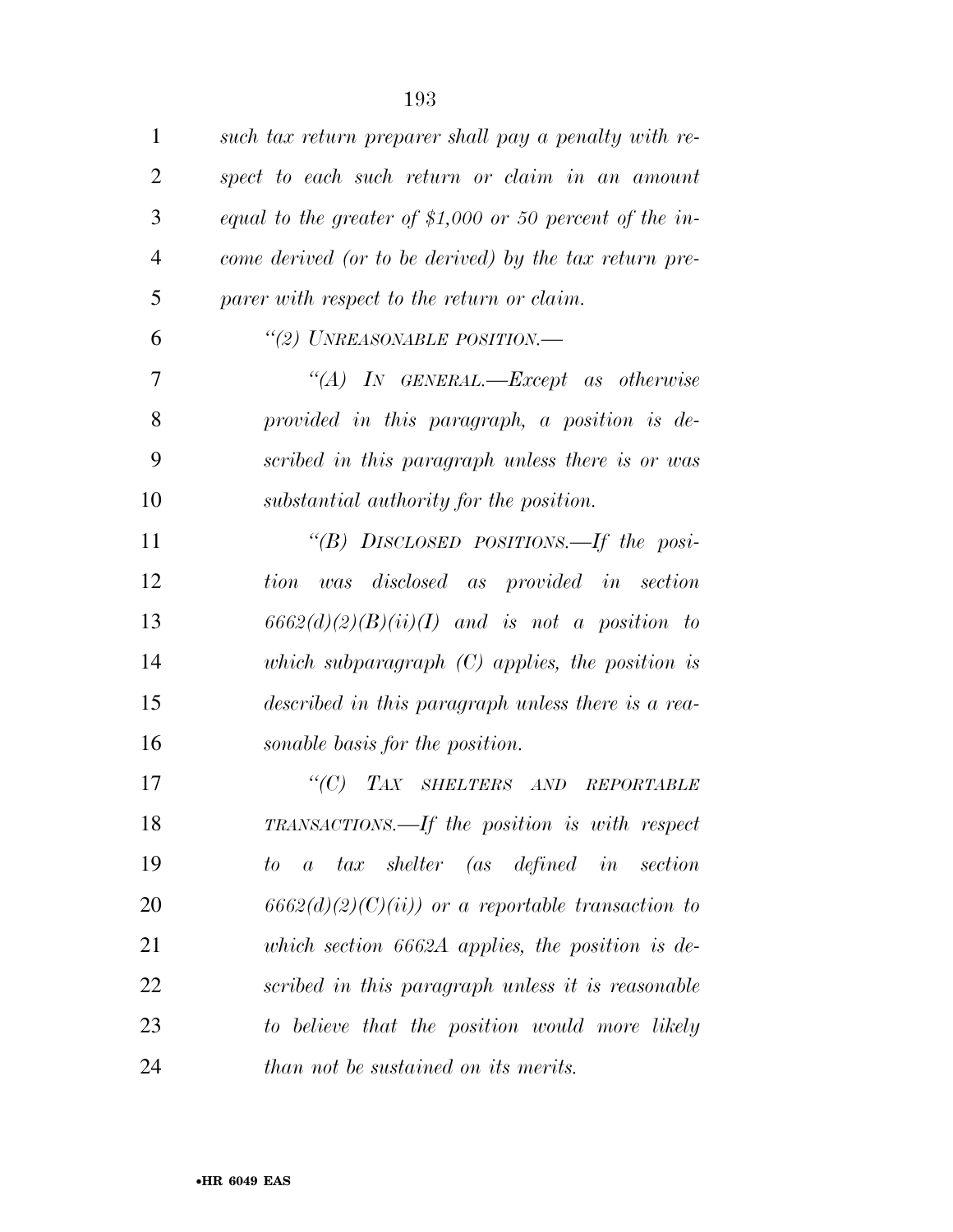| $\mathbf{1}$   | "(3) REASONABLE CAUSE EXCEPTION.—No pen-              |
|----------------|-------------------------------------------------------|
| $\overline{2}$ | alty shall be imposed under this subsection if it is  |
| 3              | shown that there is reasonable cause for the under-   |
| 4              | statement and the tax return preparer acted in good   |
| 5              | $faith.$ ".                                           |
| 6              | (b) EFFECTIVE DATE.—The amendment made by this        |
| 7              | section shall apply—                                  |
| 8              | $(1)$ in the case of a position other than a posi-    |
| 9              | tion described in subparagraph (C) of section         |
| 10             | $6694(a)(2)$ of the Internal Revenue Code of 1986 (as |
| 11             | amended by this section), to returns prepared after   |
| 12             | May 25, 2007, and                                     |
| 13             | $(2)$ in the case of a position described in such     |
| 14             | subparagraph $(C)$ , to returns prepared for taxable  |
| 15             | years ending after the date of the enactment of this  |
| 16             | Act.                                                  |
|                | 17 <b>Subtitle B—Paul</b><br><b>Wellstone</b><br>and  |
| 18             | Pete Domenici<br><b>Mental Health</b>                 |
| 19             | <b>Parity and Addiction Equity Act</b>                |
| 20             | <i>of 2008</i>                                        |
| 21             | SEC. 511. SHORT TITLE.                                |
| 22             | This subtitle may be cited as the "Paul Wellstone and |

 *Pete Domenici Mental Health Parity and Addiction Equity Act of 2008''.*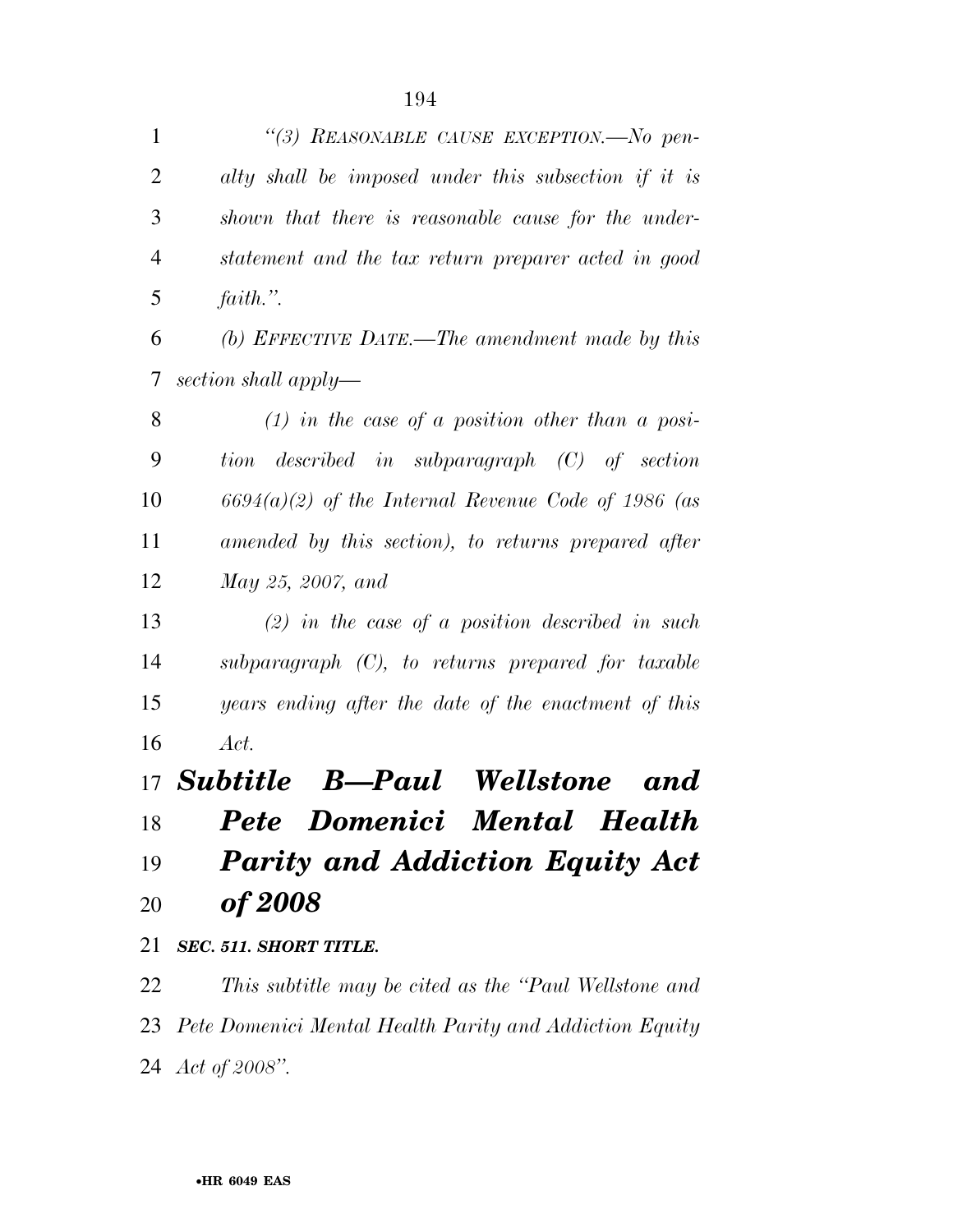| $\mathbf{1}$             | <b>SEC. 512. MENTAL HEALTH PARITY.</b>                     |
|--------------------------|------------------------------------------------------------|
| 2                        | (a) AMENDMENTS TO ERISA.—Section 712 of the Em-            |
|                          | 3 ployee Retirement Income Security Act of 1974 (29 U.S.C. |
|                          | $4 \quad 1185a)$ is amended—                               |
| $\mathfrak{S}$           | $(1)$ in subsection $(a)$ , by adding at the end the       |
| 6                        | <i>following:</i>                                          |
| $\overline{\mathcal{L}}$ | "(3) FINANCIAL REQUIREMENTS AND TREATMENT                  |
| 8                        | LIMITATIONS.-                                              |
| 9                        | "(A) In GENERAL.—In the case of a group                    |

 *health plan (or health insurance coverage offered in connection with such a plan) that provides both medical and surgical benefits and mental health or substance use disorder benefits, such plan or coverage shall ensure that—* 

 *''(i) the financial requirements appli- cable to such mental health or substance use disorder benefits are no more restrictive than the predominant financial require- ments applied to substantially all medical and surgical benefits covered by the plan (or coverage), and there are no separate cost sharing requirements that are applicable only with respect to mental health or sub-stance use disorder benefits; and* 

 *''(ii) the treatment limitations applica-ble to such mental health or substance use*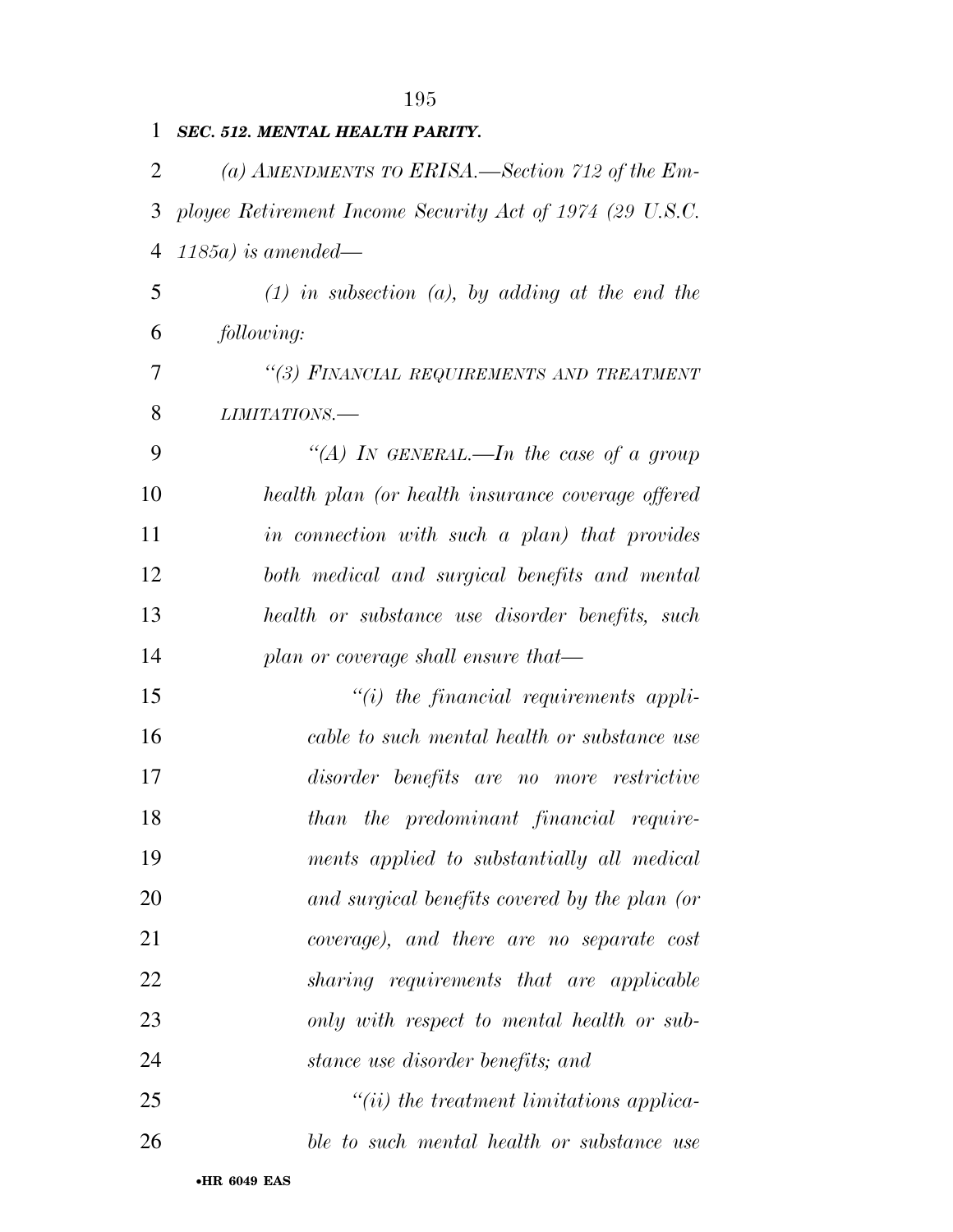| $\mathbf{1}$   | disorder benefits are no more restrictive     |
|----------------|-----------------------------------------------|
| $\overline{2}$ | than the predominant treatment limitations    |
| 3              | applied to substantially all medical and      |
| $\overline{4}$ | surgical benefits covered by the plan (or     |
| 5              | coverage) and there are no separate treat-    |
| 6              | ment limitations that are applicable only     |
| $\overline{7}$ | with respect to mental health or substance    |
| 8              | use disorder benefits.                        |
| 9              | "(B) DEFINITIONS.—In this paragraph:          |
| 10             | $``(i)$ FINANCIAL REQUIREMENT.—The            |
| 11             | financial requirement' includes<br>term       |
| 12             | deductibles, copayments, coinsurance, and     |
| 13             | out-of-pocket expenses, but excludes an ag-   |
| 14             | gregate lifetime limit and an annual limit    |
| 15             | subject to paragraphs $(1)$ and $(2)$ ,       |
| 16             | "(ii) PREDOMINANT.— $A$ financial re-         |
| 17             | quirement or treatment limit is considered    |
| 18             | to be predominant if it is the most common    |
| 19             | or frequent of such type of limit or require- |
| 20             | ment.                                         |
| 21             | $``(iii)$ TREATMENT LIMITATION.—The           |
| 22             | term 'treatment limitation' includes limits   |
| 23             | on the frequency of treatment, number of      |
| 24             | visits, days of coverage, or other similar    |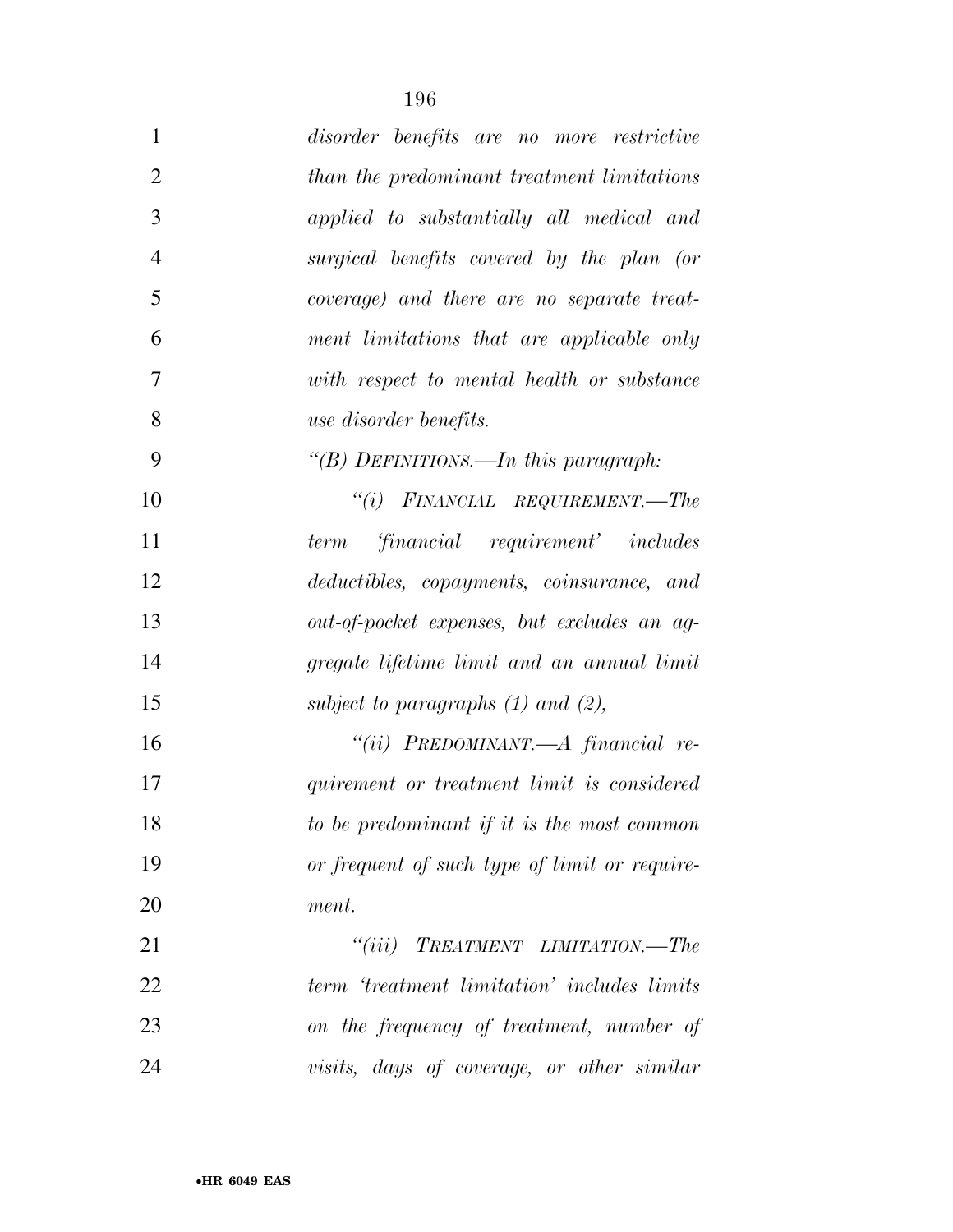|       |  |  | limits on the scope or duration of treat- |  |
|-------|--|--|-------------------------------------------|--|
| ment. |  |  |                                           |  |

 *''(4) AVAILABILITY OF PLAN INFORMATION.—The criteria for medical necessity determinations made under the plan with respect to mental health or sub- stance use disorder benefits (or the health insurance coverage offered in connection with the plan with re- spect to such benefits) shall be made available by the plan administrator (or the health insurance issuer of- fering such coverage) in accordance with regulations to any current or potential participant, beneficiary, or contracting provider upon request. The reason for any denial under the plan (or coverage) of reimburse- ment or payment for services with respect to mental health or substance use disorder benefits in the case of any participant or beneficiary shall, on request or as otherwise required, be made available by the plan administrator (or the health insurance issuer offering such coverage) to the participant or beneficiary in ac-cordance with regulations.* 

 *''(5) OUT-OF-NETWORK PROVIDERS.—In the case of a plan or coverage that provides both medical and surgical benefits and mental health or substance use disorder benefits, if the plan or coverage provides cov-erage for medical or surgical benefits provided by out-*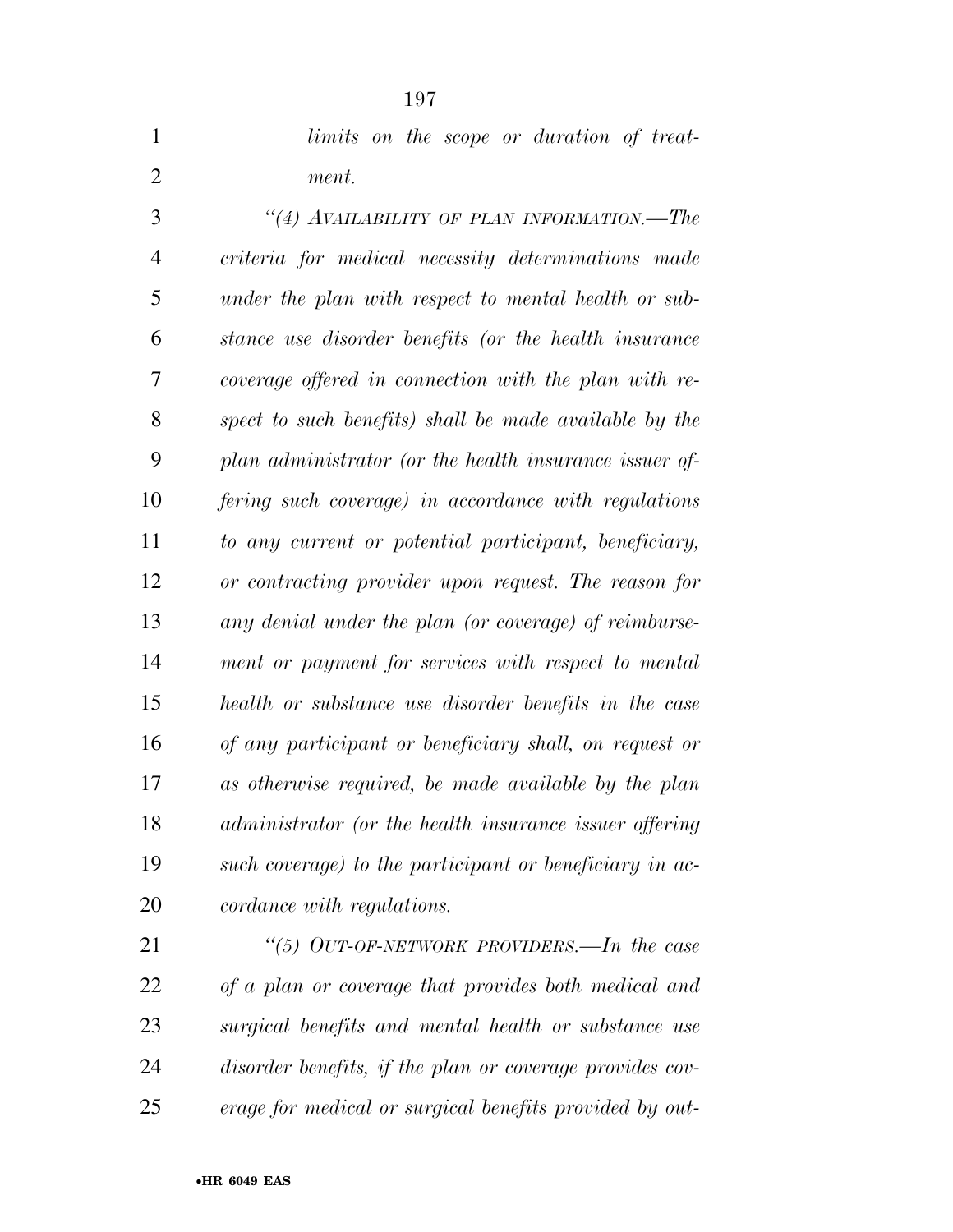| 1              | of-network providers, the plan or coverage shall pro-   |
|----------------|---------------------------------------------------------|
| $\overline{2}$ | vide coverage for mental health or substance use dis-   |
| 3              | order benefits provided by out-of-network providers in  |
| $\overline{4}$ | a manner that is consistent with the requirements of    |
| 5              | <i>this section.</i> ";                                 |
| 6              | $(2)$ in subsection $(b)$ , by amending paragraph       |
| 7              | $(2)$ to read as follows:                               |
| 8              | "(2) in the case of a group health plan (or health      |
| 9              | insurance coverage offered in connection with such a    |
| 10             | plan) that provides mental health or substance use      |
| 11             | disorder benefits, as affecting the terms and condi-    |
| 12             | tions of the plan or coverage relating to such benefits |
| 13             | under the plan or coverage, except as provided in sub-  |
| 14             | section $(a)$ .";                                       |
| 15             | $(3)$ in subsection $(c)$ —                             |
| 16             | (A) in paragraph $(1)(B)$ —                             |
| 17             | (i) by inserting "(or 1 in the case of                  |
| 18             | an employer residing in a State that per-               |
| 19             | mits small groups to include a single indi-             |
| 20             | vidual)" after "at least $2$ " the first place          |
| 21             | that such appears; and                                  |
| 22             | (ii) by striking "and who employs at                    |
| 23             | least 2 employees on the first day of the               |
| 24             | plan year"; and                                         |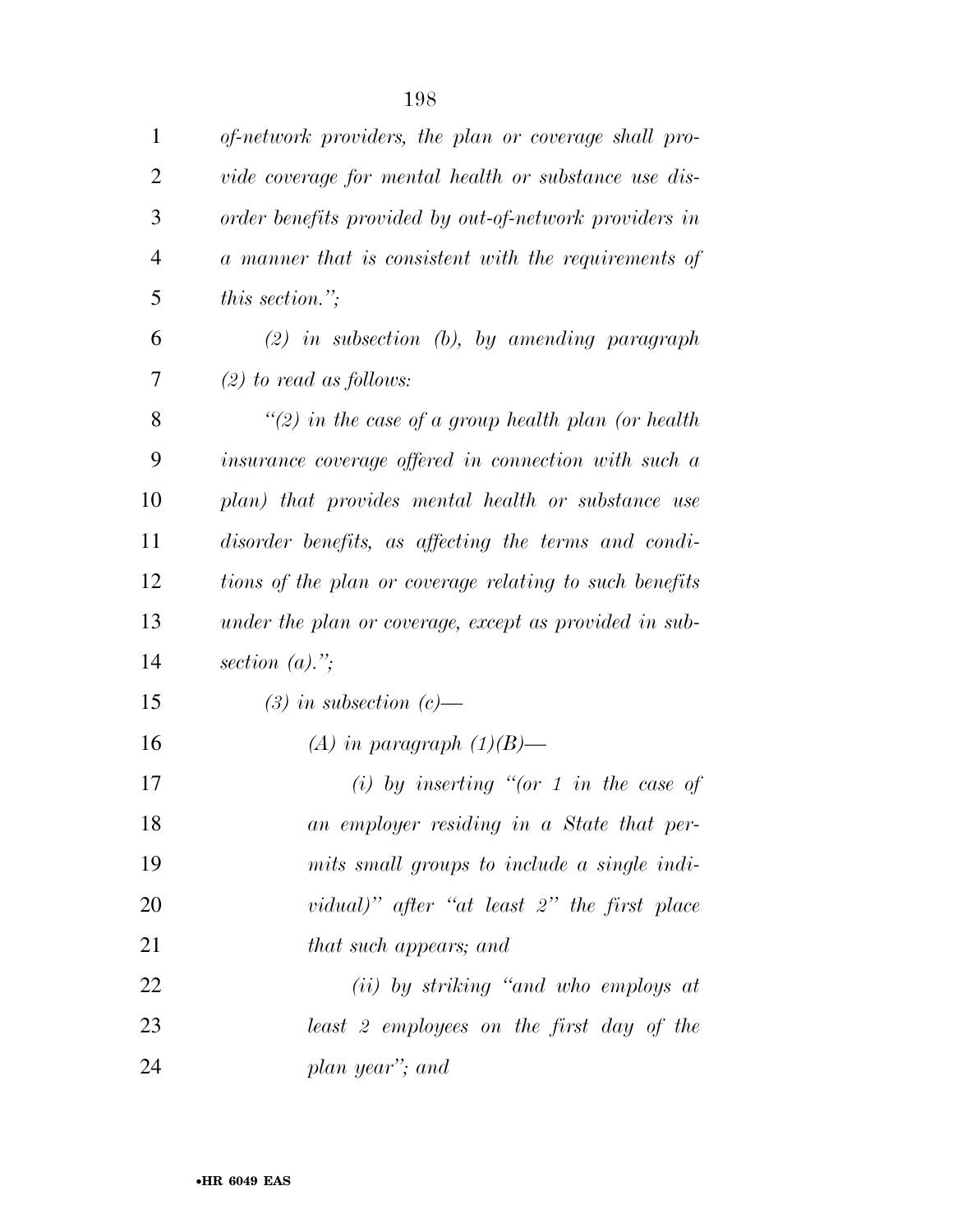| $\mathbf{1}$   | $(B)$ by striking paragraph $(2)$ and inserting      |
|----------------|------------------------------------------------------|
| $\overline{2}$ | <i>the following:</i>                                |
| 3              | "(2) COST EXEMPTION.—                                |
| $\overline{4}$ | "(A) In GENERAL.—With respect to a group             |
| 5              | health plan (or health insurance coverage offered    |
| 6              | in connection with such a plan), if the applica-     |
| 7              | tion of this section to such plan (or coverage) re-  |
| 8              | sults in an increase for the plan year involved      |
| 9              | of the actual total costs of coverage with respect   |
| 10             | to medical and surgical benefits and mental          |
| 11             | health and substance use disorder benefits under     |
| 12             | the plan (as determined and certified under sub-     |
| 13             | paragraph $(C)$ ) by an amount that exceeds the      |
| 14             | applicable percentage described in subparagraph      |
| 15             | $(B)$ of the actual total plan costs, the provisions |
| 16             | of this section shall not apply to such plan (or     |
| 17             | coverage) during the following plan year, and        |
| 18             | such exemption shall apply to the plan (or cov-      |
| 19             | erage) for 1 plan year. An employer may elect        |
| 20             | to continue to apply mental health and substance     |
| 21             | use disorder parity pursuant to this section with    |
| 22             | respect to the group health plan (or coverage) in-   |
| 23             | volved regardless of any increase in total costs.    |
| 24             | "(B) APPLICABLE PERCENTAGE.—With re-                 |
| 25             | spect to a plan (or coverage), the applicable per-   |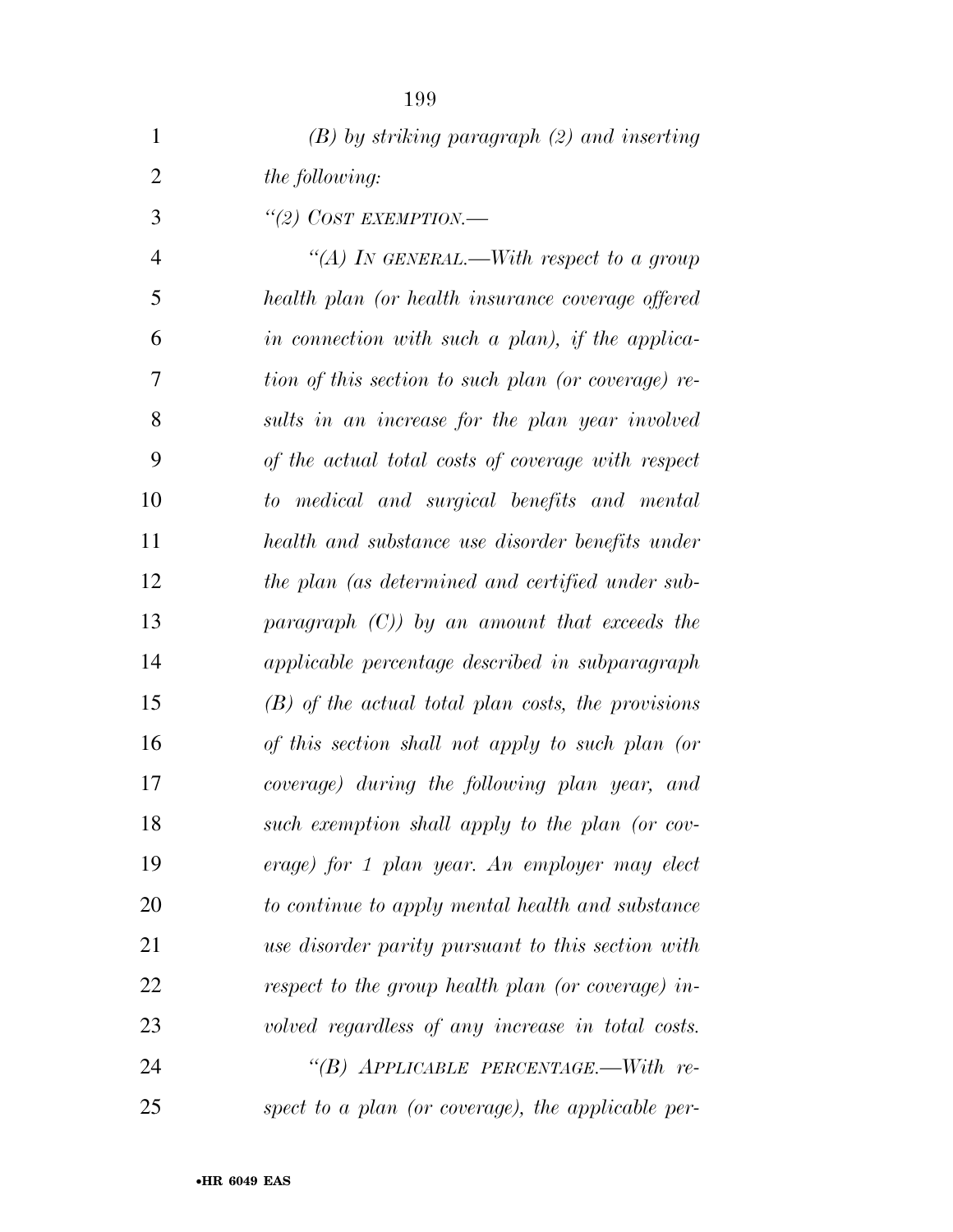| $\mathbf{1}$   | centage described in this subparagraph shall       |
|----------------|----------------------------------------------------|
| $\overline{2}$ | $be$ —                                             |
| 3              | "(i) 2 percent in the case of the first            |
| $\overline{4}$ | plan year in which this section is applied;        |
| 5              | and                                                |
| 6              | $``(ii) 1 percent in the case of each sub-$        |
| 7              | sequent plan year.                                 |
| 8              | "(C) DETERMINATIONS BY ACTUARIES.-                 |
| 9              | Determinations as to increases in actual costs     |
| 10             | under a plan (or coverage) for purposes of this    |
| 11             | section shall be made and certified by a qualified |
| 12             | and licensed actuary who is a member in good       |
| 13             | standing of the American Academy of Actuaries.     |
| 14             | All such determinations shall be in a written re-  |
| 15             | port prepared by the actuary. The report, and      |
| 16             | all underlying documentation relied upon by the    |
| 17             | actuary, shall be maintained by the group health   |
| 18             | plan or health insurance issuer for a period of    |
| 19             | 6 years following the notification made under      |
| 20             | subparagraph $(E)$ .                               |
| 21             | "(D) 6-MONTH DETERMINATIONS.—If $\alpha$           |
| 22             | group health plan (or a health insurance issuer    |
| 23             | offering coverage in connection with a group       |
| 24             | health plan) seeks an exemption under this para-   |
| 25             | graph, determinations under subparagraph (A)       |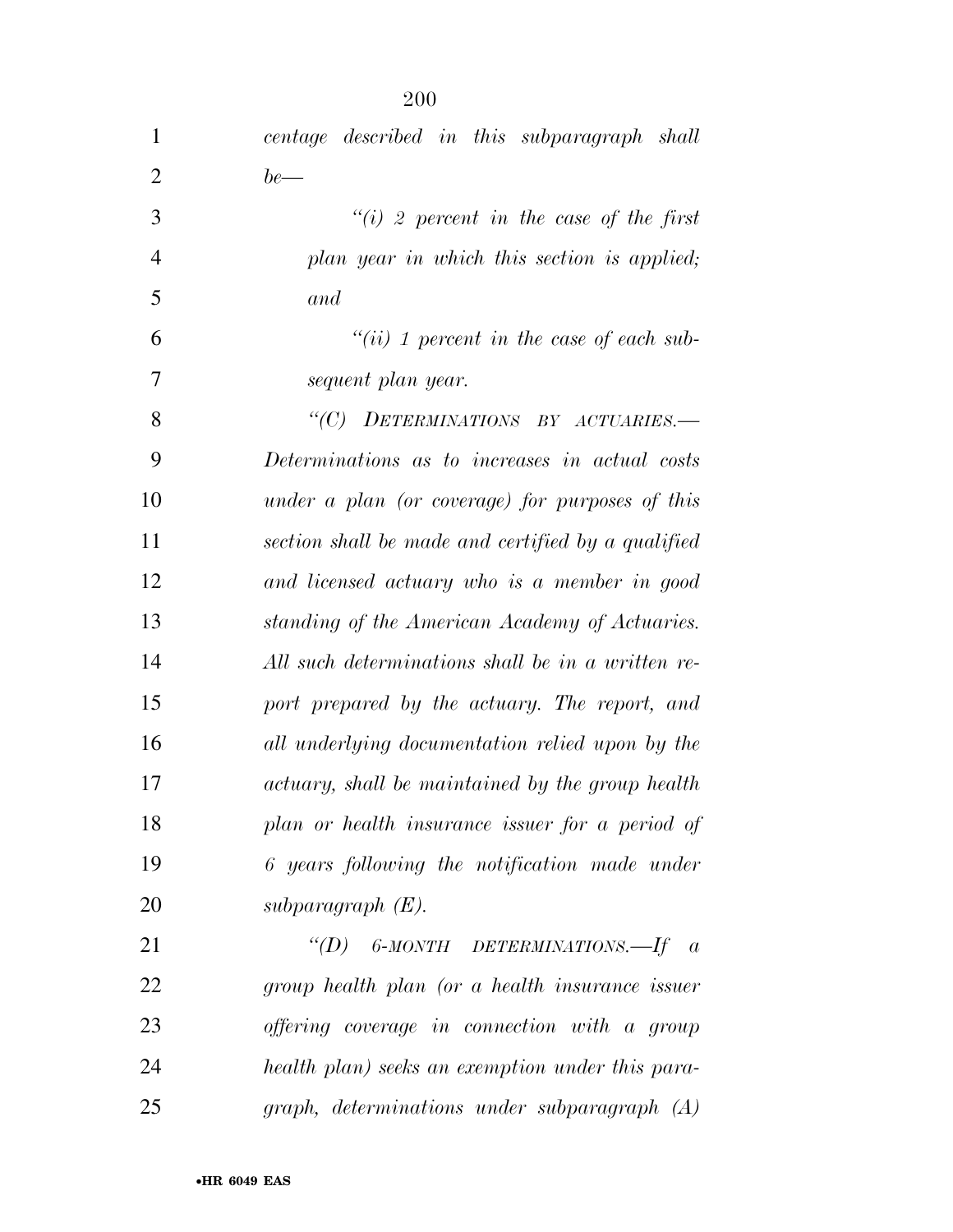| 1              | shall be made after such plan (or coverage) has   |
|----------------|---------------------------------------------------|
| $\overline{2}$ | complied with this section for the first 6 months |
| 3              | of the plan year involved.                        |
| $\overline{4}$ | "(E) NOTIFICATION.—                               |
| 5              | "(i) IN GENERAL.— $A$ group health                |
| 6              | plan (or a health insurance issuer offering       |
| 7              | coverage in connection with a group health        |
| 8              | plan) that, based upon a certification de-        |
| 9              | scribed under subparagraph (C), qualifies         |
| 10             | for an exemption under this paragraph,            |
| 11             | and elects to implement the exemption, shall      |
| 12             | promptly notify the Secretary, the appro-         |
| 13             | priate State agencies, and participants and       |
| 14             | beneficiaries in the plan of such election.       |
| 15             | $``(ii)$ REQUIREMENT.—A notification              |
| 16             | to the Secretary under clause (i) shall in-       |
| 17             | $clude$ —                                         |
| 18             | $\lq (I)$ a description of the number             |
| 19             | of covered lives under the plan (or cov-          |
| 20             | erage) involved at the time of the noti-          |
| 21             | fication, and as applicable, at the time          |
| 22             | of any prior election of the cost-exemp-          |
| 23             | under this paragraph by such<br>tion              |
| 24             | plan (or coverage);                               |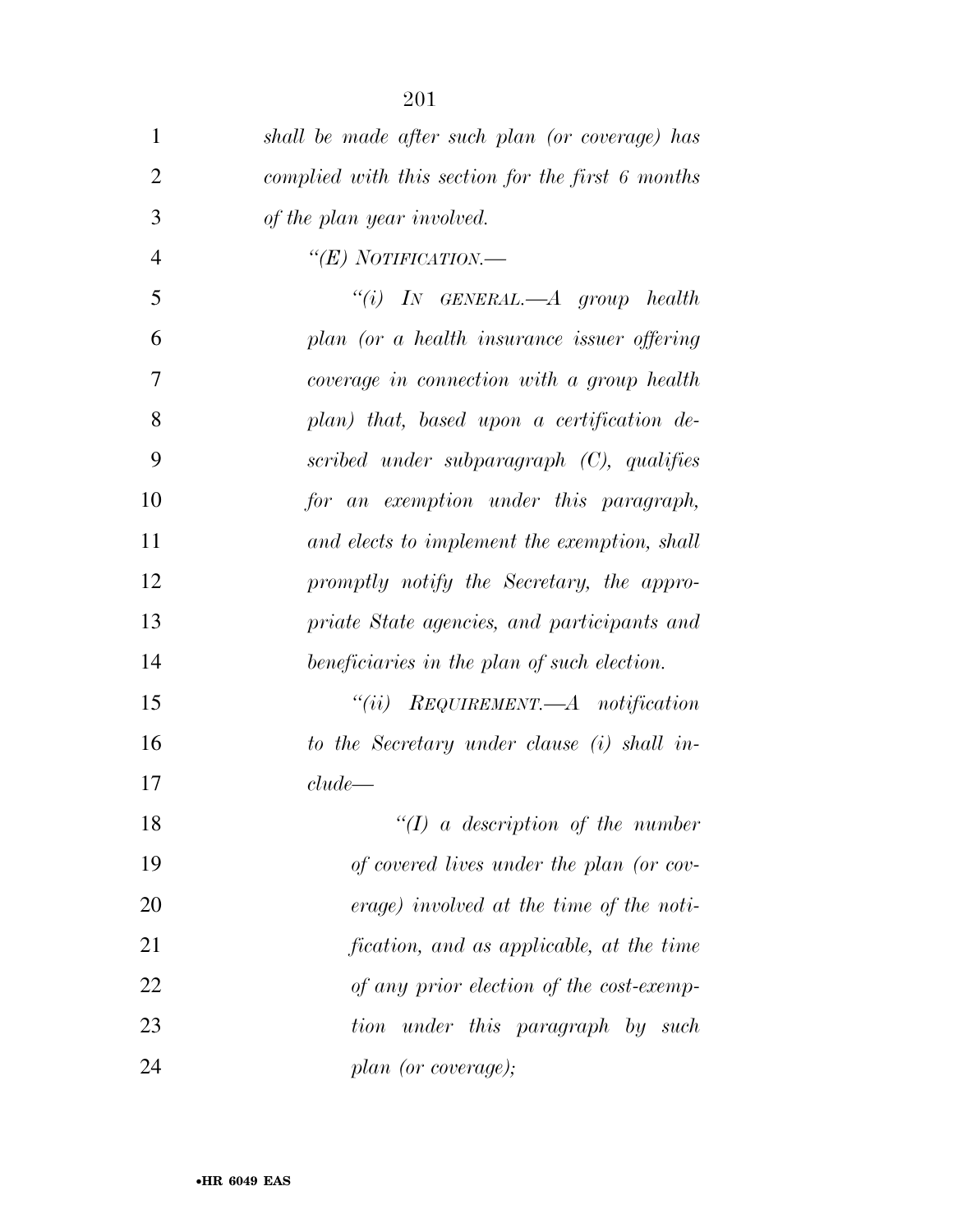| $\mathbf{1}$   | "(II) for both the plan year upon                  |
|----------------|----------------------------------------------------|
| $\overline{2}$ | which a cost exemption is sought and               |
| 3              | the year prior, a description of the ac-           |
| $\overline{4}$ | tual total costs of coverage with respect          |
| 5              | to medical and surgical benefits and               |
| 6              | mental health and substance use dis-               |
| 7              | order benefits under the plan; and                 |
| 8              | "(III) for both the plan year upon                 |
| 9              | which a cost exemption is sought and               |
| 10             | the year prior, the actual total costs of          |
| 11             | coverage with respect to mental health             |
| 12             | and substance use disorder benefits                |
| 13             | under the plan.                                    |
| 14             | "(iii) CONFIDENTIALITY.— $A$ notifica-             |
| 15             | tion to the Secretary under clause (i) shall       |
| 16             | be confidential. The Secretary shall make          |
| 17             | <i>available</i> , upon request and on not more    |
| 18             | annual basis, an anonymous<br>than<br>a n          |
| 19             | <i>itemization of such notifications, that in-</i> |
| 20             | $cludes$ —                                         |
| 21             | " $(I)$ a breakdown of States by the               |
| 22             | size and type of employers submitting              |
| 23             | such notification; and                             |
| 24             | "(II) a summary of the data re-                    |
| 25             | ceived under clause (ii).                          |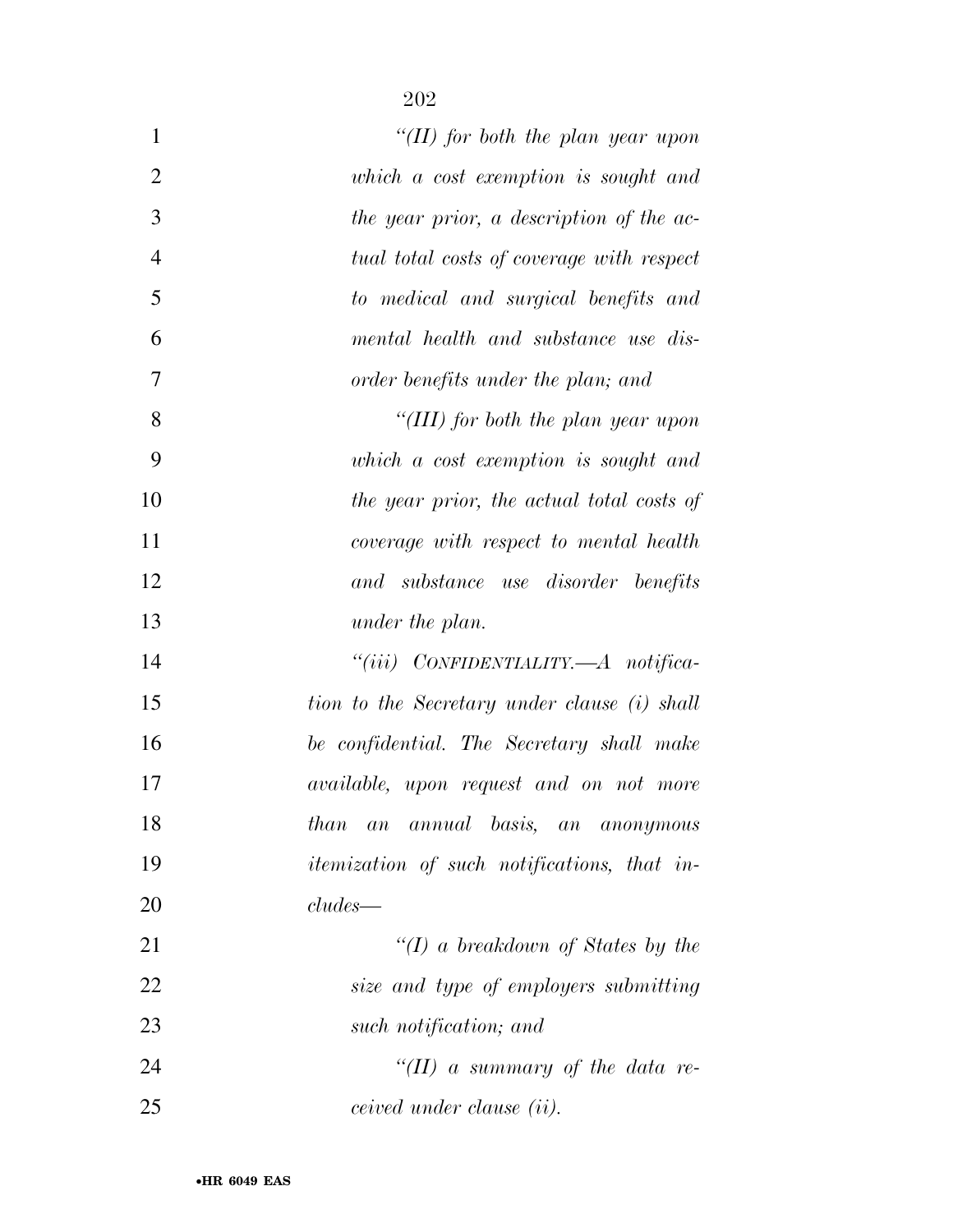| $\mathbf{1}$   | "(F) AUDITS BY APPROPRIATE AGENCIES.—                   |
|----------------|---------------------------------------------------------|
| $\overline{2}$ | To determine compliance with this paragraph,            |
| 3              | the Secretary may audit the books and records of        |
| $\overline{4}$ | a group health plan or health insurance issuer          |
| 5              | relating to an exemption, including any actu-           |
| 6              | arial reports prepared pursuant to subparagraph         |
| 7              | $(C)$ , during the 6 year period following the noti-    |
| 8              | fication of such exemption under subparagraph           |
| 9              | $(E)$ . A State agency receiving a notification         |
| 10             | under subparagraph $(E)$ may also conduct such          |
| 11             | an audit with respect to an exemption covered           |
| 12             | by such notification.";                                 |
| 13             | $(4)$ in subsection (e), by striking paragraph $(4)$    |
| 14             | and inserting the following:                            |
| 15             | MENTAL HEALTH BENEFITS.-The<br>``(4)<br>term            |
| 16             | 'mental health benefits' means benefits with respect to |
| 17             | services for mental health conditions, as defined under |
| 18             | the terms of the plan and in accordance with applica-   |
| 19             | ble Federal and State law.                              |
| 20             | "(5) SUBSTANCE USE DISORDER<br>BENEFITS.-               |
| 21             | The term 'substance use disorder benefits' means bene-  |
| 22             | fits with respect to services for substance use dis-    |
| 23             | orders, as defined under the terms of the plan and in   |
| 24             | accordance with applicable Federal and State law.";     |
| 25             | $(5)$ by striking subsection $(f)$ ;                    |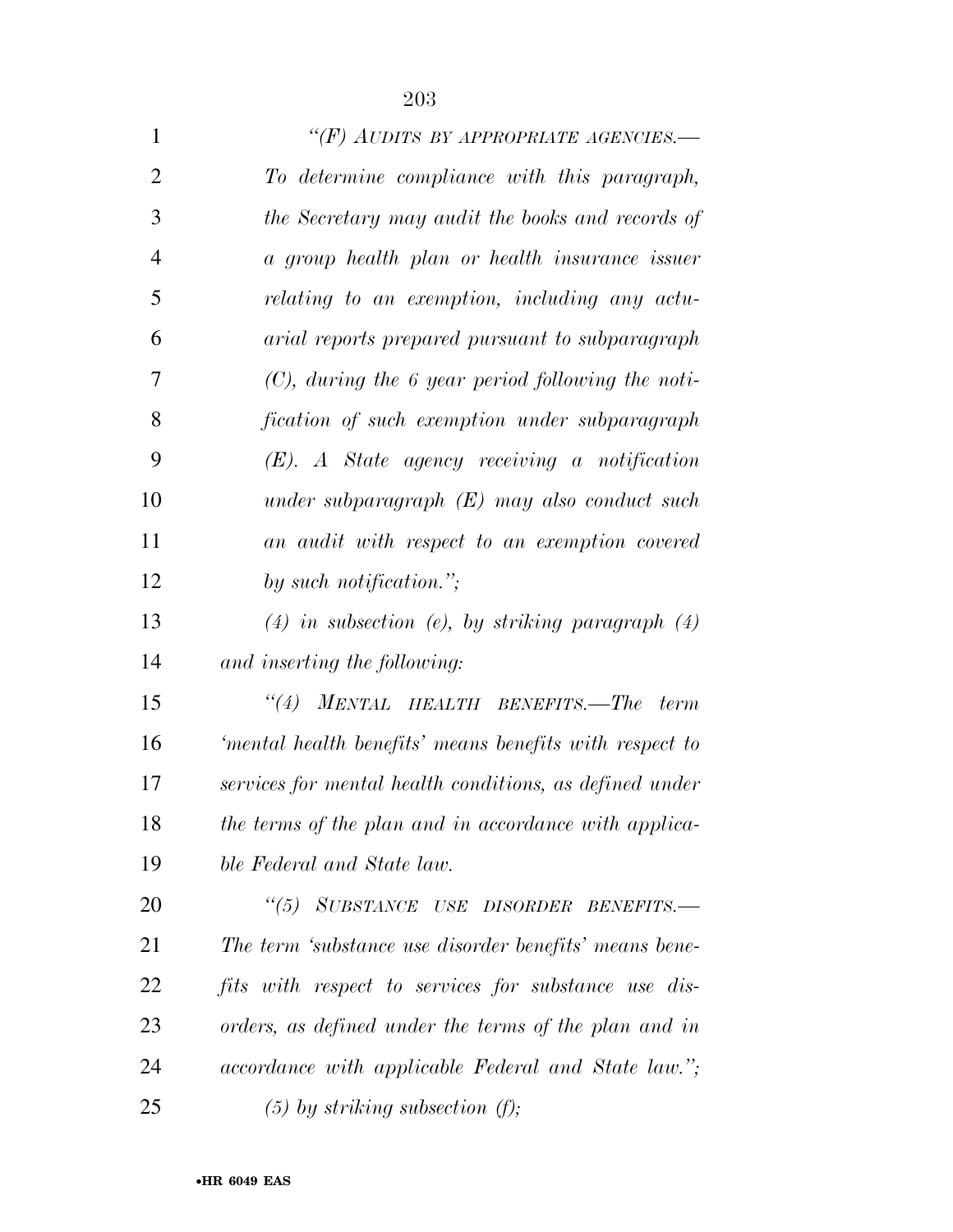*(6) by inserting after subsection (e) the following: ''(f) SECRETARY REPORT.—The Secretary shall, by January 1, 2012, and every two years thereafter, submit to the appropriate committees of Congress a report on com- pliance of group health plans (and health insurance cov- erage offered in connection with such plans) with the re- quirements of this section. Such report shall include the re- sults of any surveys or audits on compliance of group health plans (and health insurance coverage offered in connection with such plans) with such requirements and an analysis of the reasons for any failures to comply.* 

 *''(g) NOTICE AND ASSISTANCE.—The Secretary, in co- operation with the Secretaries of Health and Human Serv- ices and Treasury, as appropriate, shall publish and widely disseminate guidance and information for group health plans, participants and beneficiaries, applicable State and local regulatory bodies, and the National Association of In- surance Commissioners concerning the requirements of this section and shall provide assistance concerning such re- quirements and the continued operation of applicable State law. Such guidance and information shall inform partici- pants and beneficiaries of how they may obtain assistance under this section, including, where appropriate, assistance from State consumer and insurance agencies.'';*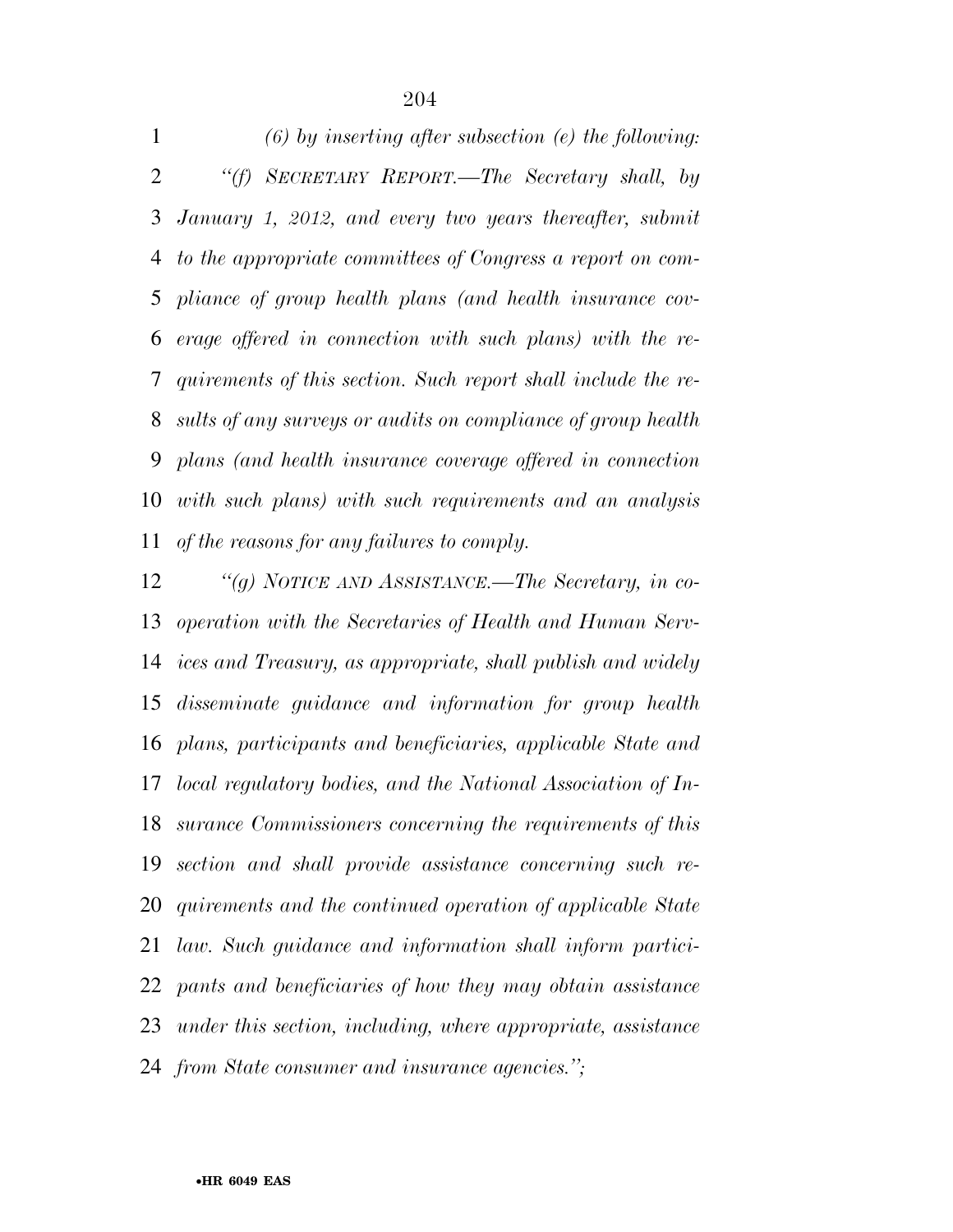| $\mathbf{1}$   | $(7)$ by striking "mental health benefits" and in-                |
|----------------|-------------------------------------------------------------------|
| $\overline{2}$ | serting "mental health and substance use disorder                 |
| 3              | benefits" each place it appears in subsections                    |
| $\overline{4}$ | $(a)(1)(B)(i)$ , $(a)(1)(C)$ , $(a)(2)(B)(i)$ , and $(a)(2)(C)$ ; |
| 5              | and                                                               |
| 6              | $(8)$ by striking "mental health benefits" and in-                |
| 7              | serting "mental health or substance use disorder bene-            |
| 8              | fits" each place it appears (other than in any provi-             |
| 9              | sion amended by the previous paragraph).                          |
| 10             | (b) AMENDMENTS TO PUBLIC HEALTH SERVICE                           |
| 11             | ACT.—Section 2705 of the Public Health Service Act (42)           |
| 12             | U.S.C. 300gg-5) is amended—                                       |
| 13             | $(1)$ in subsection $(a)$ , by adding at the end the              |
| 14             | following:                                                        |
| 15             | "(3) FINANCIAL REQUIREMENTS AND TREATMENT                         |
| 16             | LIMITATIONS.-                                                     |
| 17             | "(A) IN GENERAL.—In the case of a group                           |
| 18             | health plan (or health insurance coverage offered                 |
| 19             | in connection with such a plan) that provides                     |
| 20             | both medical and surgical benefits and mental                     |
| 21             | health or substance use disorder benefits, such                   |
| 22             | plan or coverage shall ensure that—                               |
| 23             | $\lq\lq(i)$ the financial requirements appli-                     |
| 24             | cable to such mental health or substance use                      |
| 25             | disorder benefits are no more<br>restrictive                      |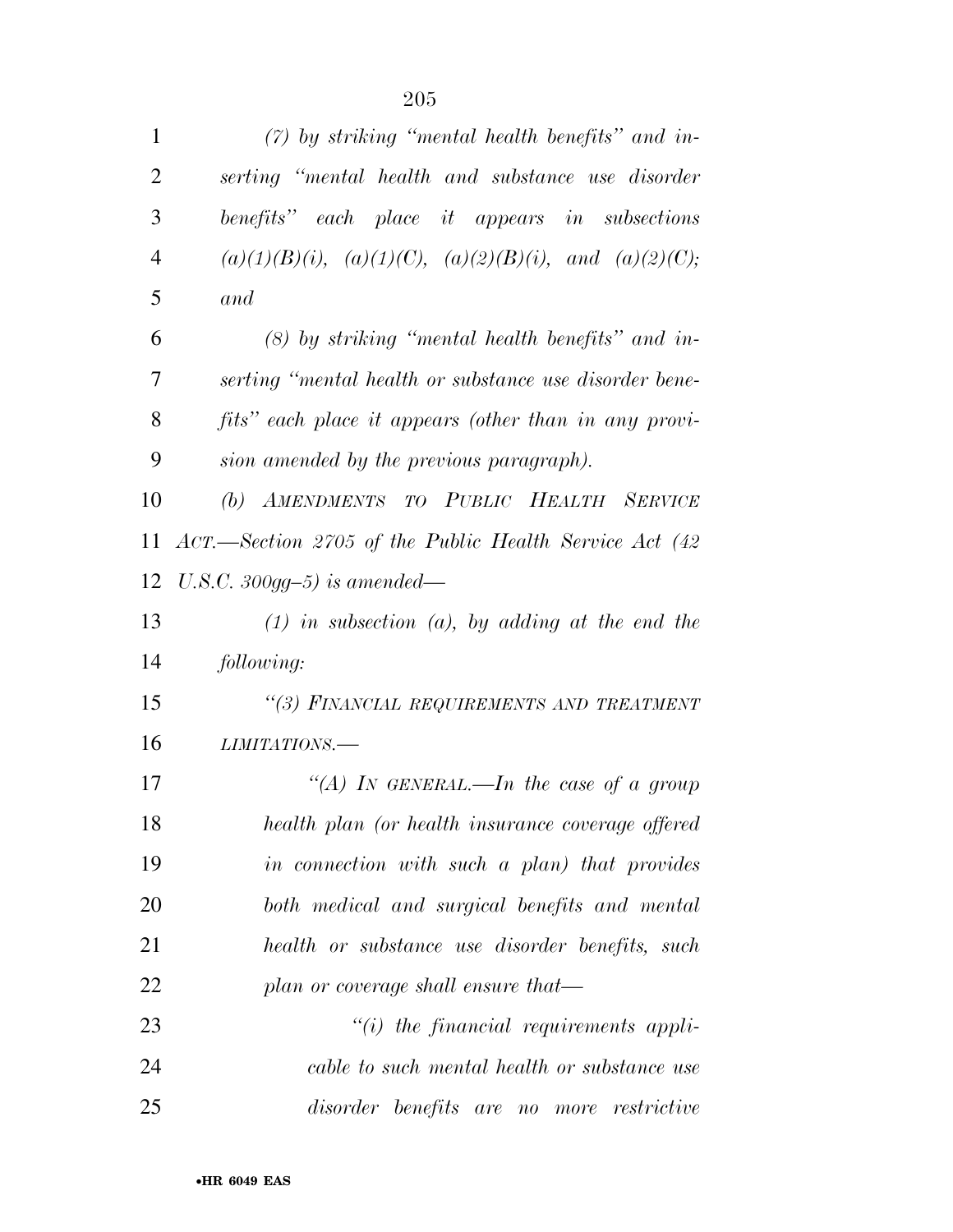| $\mathbf{1}$   | than the predominant financial require-       |
|----------------|-----------------------------------------------|
| $\overline{2}$ | ments applied to substantially all medical    |
| 3              | and surgical benefits covered by the plan (or |
| $\overline{4}$ | coverage), and there are no separate cost     |
| 5              | sharing requirements that are applicable      |
| 6              | only with respect to mental health or sub-    |
| 7              | stance use disorder benefits; and             |
| 8              | $``(ii)$ the treatment limitations applica-   |
| 9              | ble to such mental health or substance use    |
| 10             | disorder benefits are no more restrictive     |
| 11             | than the predominant treatment limitations    |
| 12             | applied to substantially all medical and      |
| 13             | surgical benefits covered by the plan (or     |
| 14             | coverage) and there are no separate treat-    |
| 15             | ment limitations that are applicable only     |
| 16             | with respect to mental health or substance    |
| 17             | use disorder benefits.                        |
| 18             | "(B) DEFINITIONS.—In this paragraph:          |
| 19             | "(i) $\Gamma$ INANCIAL REQUIREMENT.—The       |
| 20             | financial requirement' includes<br>term       |
| 21             | deductibles, copayments, coinsurance, and     |
| 22             | out-of-pocket expenses, but excludes an ag-   |
| 23             | gregate lifetime limit and an annual limit    |
| 24             | subject to paragraphs $(1)$ and $(2)$ .       |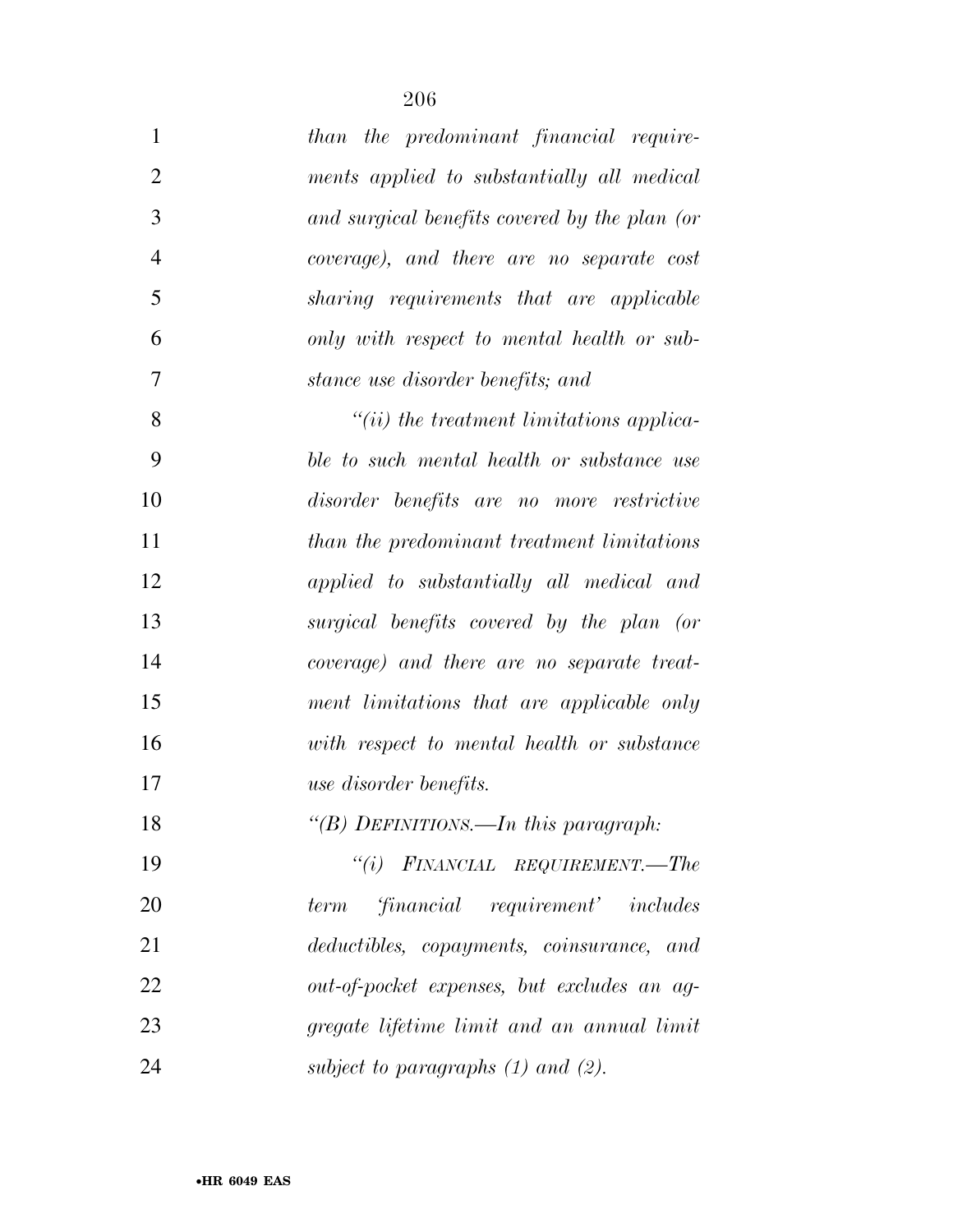| $\mathbf{1}$   | "(ii) PREDOMINANT.—A financial re-                     |
|----------------|--------------------------------------------------------|
| $\overline{2}$ | quirement or treatment limit is considered             |
| 3              | to be predominant if it is the most common             |
| $\overline{4}$ | or frequent of such type of limit or require-          |
| 5              | ment.                                                  |
| 6              | $``(iii)$ TREATMENT LIMITATION.—The                    |
| 7              | term 'treatment limitation' includes limits            |
| 8              | on the frequency of treatment, number of               |
| 9              | visits, days of coverage, or other similar             |
| 10             | limits on the scope or duration of treat-              |
| 11             | ment.                                                  |
| 12             | "(4) AVAILABILITY OF PLAN INFORMATION.—The             |
| 13             | criteria for medical necessity determinations made     |
| 14             | under the plan with respect to mental health or sub-   |
| 15             | stance use disorder benefits (or the health insurance  |
| 16             | coverage offered in connection with the plan with re-  |
| 17             | spect to such benefits) shall be made available by the |
| 18             | plan administrator (or the health insurance issuer of- |
| 19             | fering such coverage) in accordance with regulations   |
| 20             | to any current or potential participant, beneficiary,  |
| 21             | or contracting provider upon request. The reason for   |
| 22             | any denial under the plan (or coverage) of reimburse-  |
| 23             | ment or payment for services with respect to mental    |
| 24             | health or substance use disorder benefits in the case  |
| 25             | of any participant or beneficiary shall, on request or |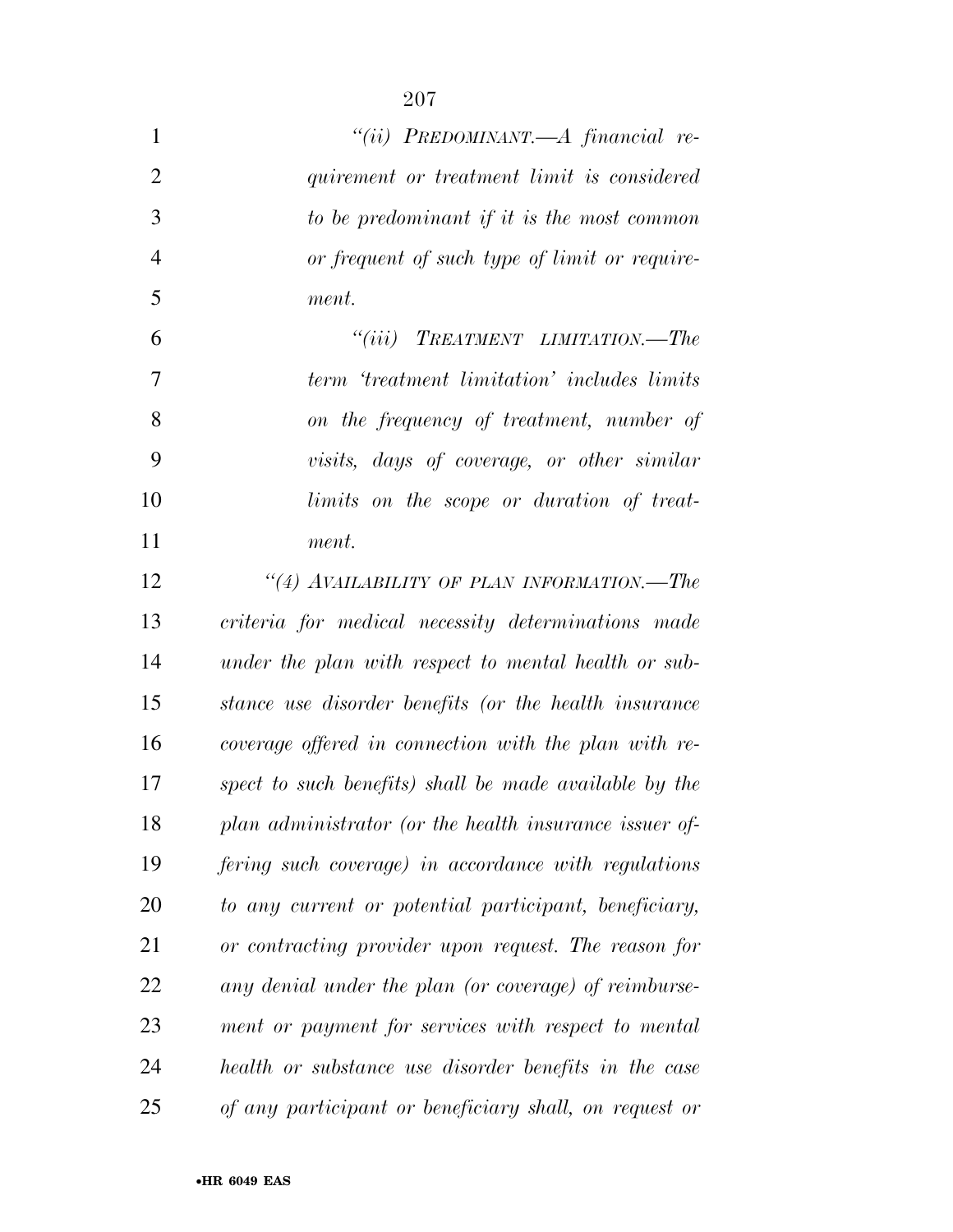*as otherwise required, be made available by the plan administrator (or the health insurance issuer offering such coverage) to the participant or beneficiary in ac-cordance with regulations.* 

 *''(5) OUT-OF-NETWORK PROVIDERS.—In the case of a plan or coverage that provides both medical and surgical benefits and mental health or substance use disorder benefits, if the plan or coverage provides cov- erage for medical or surgical benefits provided by out- of-network providers, the plan or coverage shall pro- vide coverage for mental health or substance use dis- order benefits provided by out-of-network providers in a manner that is consistent with the requirements of this section.'';* 

 *(2) in subsection (b), by amending paragraph (2) to read as follows:* 

 *''(2) in the case of a group health plan (or health insurance coverage offered in connection with such a plan) that provides mental health or substance use disorder benefits, as affecting the terms and condi- tions of the plan or coverage relating to such benefits under the plan or coverage, except as provided in sub-section (a).'';* 

*(3) in subsection (c)—*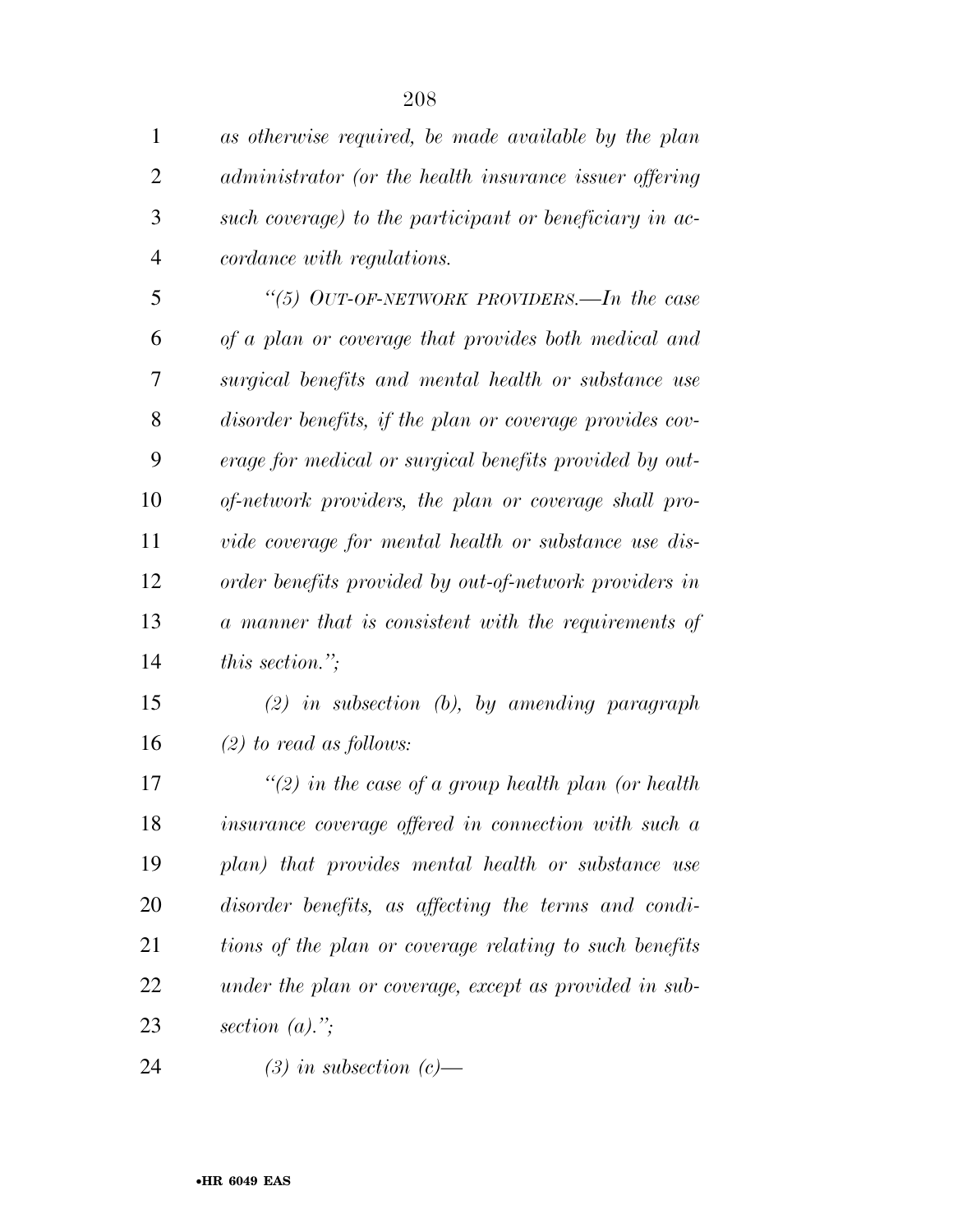| $\mathbf{1}$   | $(A)$ in paragraph $(1)$ , by inserting before        |
|----------------|-------------------------------------------------------|
| $\overline{2}$ | the period the following: "(as defined in section     |
| 3              | $2791(e)(4)$ , except that for purposes of this para- |
| 4              | graph such term shall include employers with 1        |
| 5              | employee in the case of an employer residing in       |
| 6              | a State that permits small groups to include a        |
| 7              | single individual)"; and                              |
| 8              | $(B)$ by striking paragraph $(2)$ and inserting       |
| 9              | <i>the following:</i>                                 |
| 10             | "(2) COST EXEMPTION.-                                 |
| 11             | "(A) IN GENERAL.—With respect to a group              |
| 12             | health plan (or health insurance coverage offered     |
| 13             | in connection with such a plan), if the applica-      |
| 14             | tion of this section to such plan (or coverage) re-   |
| 15             | sults in an increase for the plan year involved       |
| 16             | of the actual total costs of coverage with respect    |
| 17             | to medical and surgical benefits and mental           |
| 18             | health and substance use disorder benefits under      |
| 19             | the plan (as determined and certified under sub-      |
| 20             | paragraph $(C)$ ) by an amount that exceeds the       |
| 21             | applicable percentage described in subparagraph       |
| 22             | $(B)$ of the actual total plan costs, the provisions  |
| 23             | of this section shall not apply to such plan (or      |
| 24             | coverage) during the following plan year, and         |
| 25             | such exemption shall apply to the plan (or cov-       |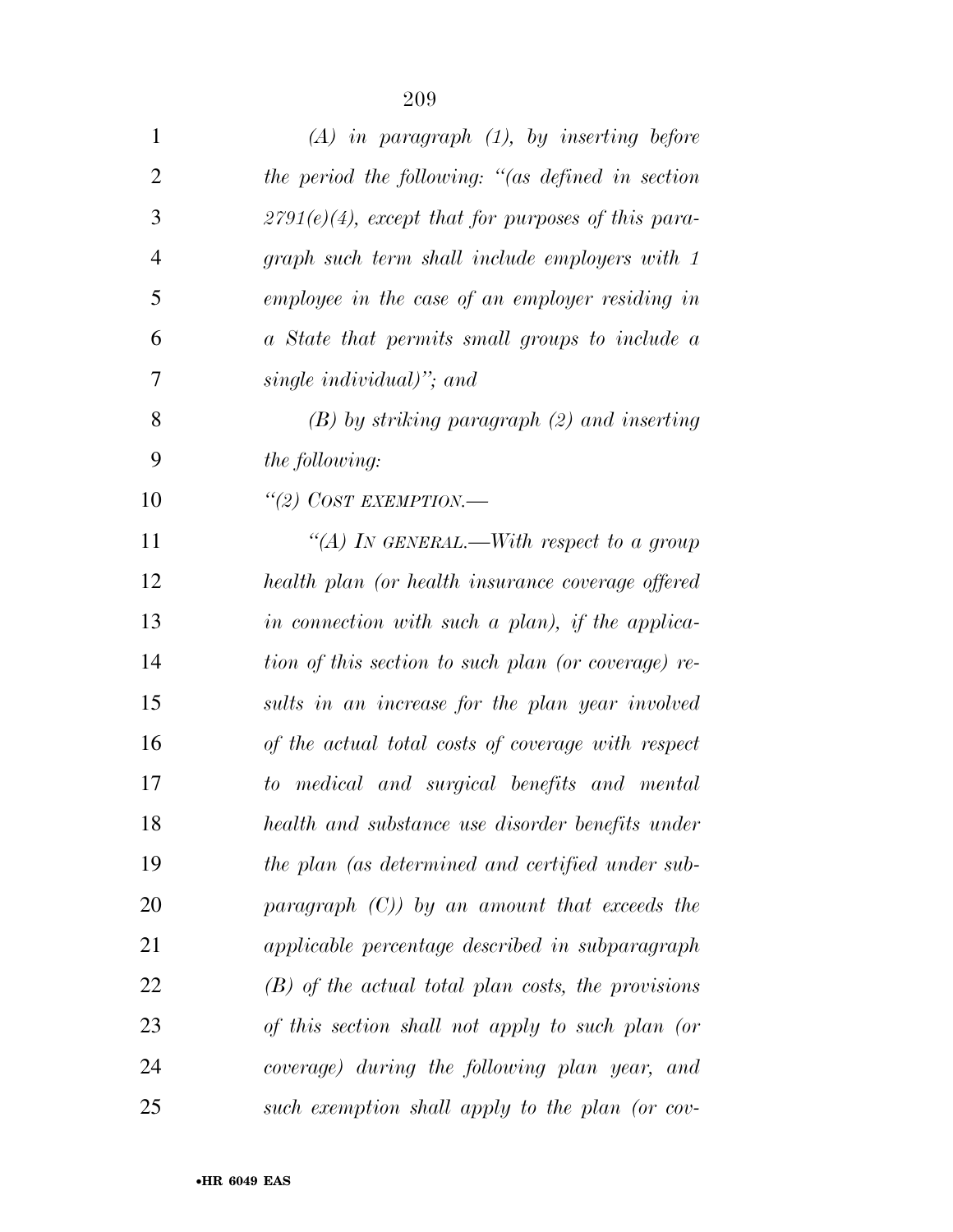| $\mathbf{1}$   | erage) for 1 plan year. An employer may elect      |
|----------------|----------------------------------------------------|
| $\overline{2}$ | to continue to apply mental health and substance   |
| 3              | use disorder parity pursuant to this section with  |
| $\overline{4}$ | respect to the group health plan (or coverage) in- |
| 5              | volved regardless of any increase in total costs.  |
| 6              | "(B) APPLICABLE PERCENTAGE.—With re-               |
| 7              | spect to a plan (or coverage), the applicable per- |
| 8              | centage described in this subparagraph shall       |
| 9              | $be$ —                                             |
| 10             | $``(i)$ 2 percent in the case of the first         |
| 11             | plan year in which this section is applied;        |
| 12             | and                                                |
| 13             | $``(ii)$ 1 percent in the case of each sub-        |
| 14             | sequent plan year.                                 |
| 15             | "(C) DETERMINATIONS BY ACTUARIES.-                 |
| 16             | Determinations as to increases in actual costs     |
| 17             | under a plan (or coverage) for purposes of this    |
| 18             | section shall be made and certified by a qualified |
| 19             | and licensed actuary who is a member in good       |
| 20             | standing of the American Academy of Actuaries.     |
| 21             | All such determinations shall be in a written re-  |
| 22             | port prepared by the actuary. The report, and      |
| 23             | all underlying documentation relied upon by the    |
| 24             | actuary, shall be maintained by the group health   |
| 25             | plan or health insurance issuer for a period of    |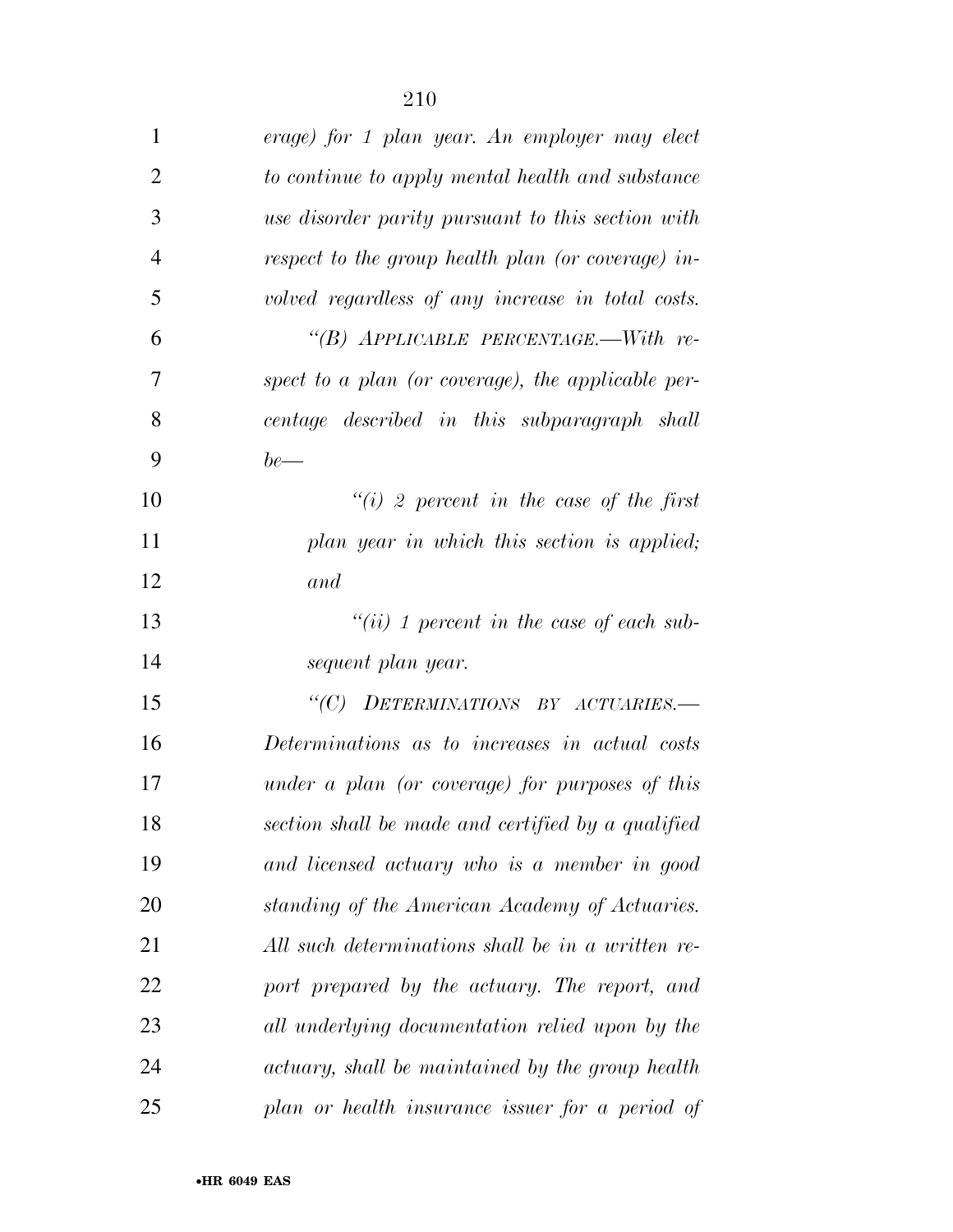| $\mathbf{1}$   | 6 years following the notification made under     |
|----------------|---------------------------------------------------|
| $\overline{2}$ | subparagraph $(E)$ .                              |
| 3              | "(D) 6-MONTH DETERMINATIONS.—If $\alpha$          |
| $\overline{4}$ | group health plan (or a health insurance issuer   |
| 5              | offering coverage in connection with a group      |
| 6              | health plan) seeks an exemption under this para-  |
| 7              | graph, determinations under subparagraph (A)      |
| 8              | shall be made after such plan (or coverage) has   |
| 9              | complied with this section for the first 6 months |
| 10             | of the plan year involved.                        |
| 11             | "(E) NOTIFICATION.—                               |
| 12             | "(i) IN GENERAL.—A group health                   |
| 13             | plan (or a health insurance issuer offering       |
| 14             | coverage in connection with a group health        |
| 15             | plan) that, based upon a certification de-        |
| 16             | scribed under subparagraph (C), qualifies         |
| 17             | for an exemption under this paragraph,            |
| 18             | and elects to implement the exemption, shall      |
| 19             | promptly notify the Secretary, the appro-         |
| 20             | priate State agencies, and participants and       |
| 21             | beneficiaries in the plan of such election.       |
| 22             | $``(ii)$ REQUIREMENT.—A notification              |
| 23             | to the Secretary under clause (i) shall in-       |
| 24             | clude                                             |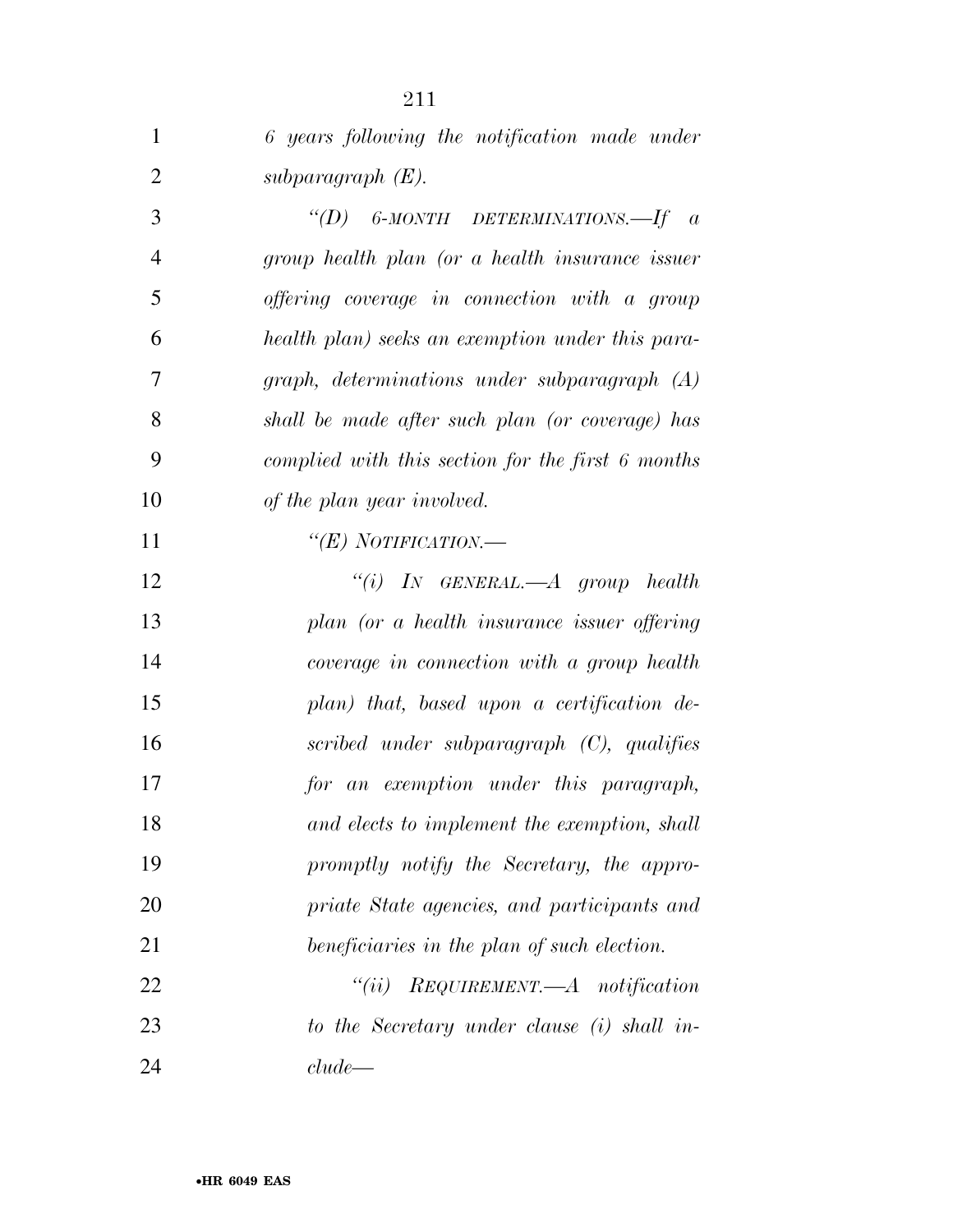| $\mathbf{1}$   | $\lq (I)$ a description of the number               |
|----------------|-----------------------------------------------------|
| $\overline{2}$ | of covered lives under the plan (or cov-            |
| 3              | erage) involved at the time of the noti-            |
| $\overline{4}$ | fication, and as applicable, at the time            |
| 5              | of any prior election of the cost-exemp-            |
| 6              | tion under this paragraph by such                   |
| $\tau$         | plan (or coverage);                                 |
| 8              | "(II) for both the plan year upon                   |
| 9              | which a cost exemption is sought and                |
| 10             | the year prior, a description of the ac-            |
| 11             | tual total costs of coverage with respect           |
| 12             | to medical and surgical benefits and                |
| 13             | mental health and substance use dis-                |
| 14             | order benefits under the plan; and                  |
| 15             | "(III) for both the plan year upon                  |
| 16             | which a cost exemption is sought and                |
| 17             | the year prior, the actual total costs of           |
| 18             | coverage with respect to mental health              |
| 19             | and substance use disorder benefits                 |
| 20             | under the plan.                                     |
| 21             | "(iii) CONFIDENTIALITY.— $A$ notifica-              |
| 22             | tion to the Secretary under clause (i) shall        |
| 23             | be confidential. The Secretary shall make           |
| 24             | <i>available</i> , upon request and on not more     |
| 25             | annual basis, an<br><i>than</i><br>a n<br>anonymous |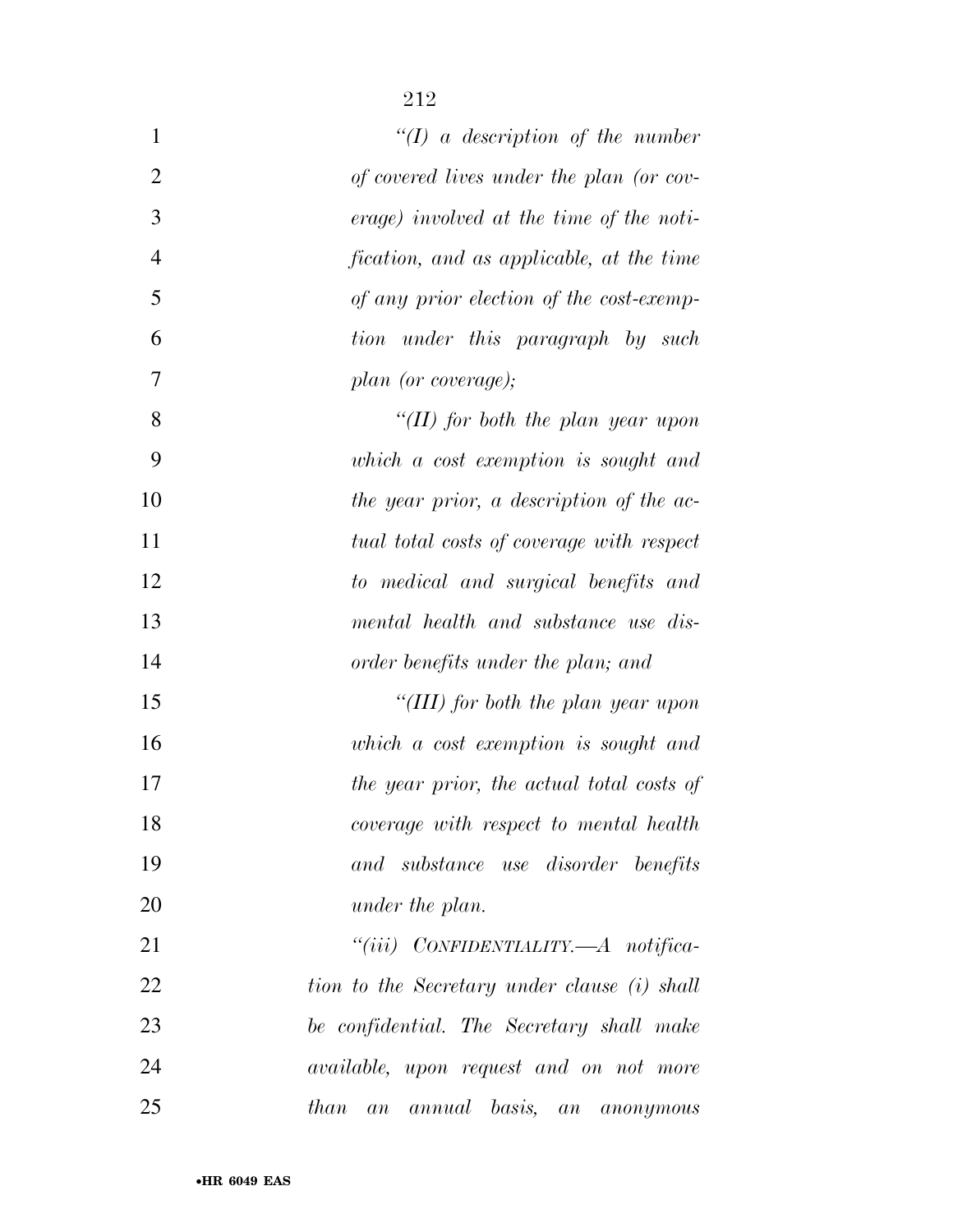| $\mathbf{1}$   | <i>itemization of such notifications, that in-</i>      |
|----------------|---------------------------------------------------------|
| $\overline{2}$ | $cludes$ —                                              |
| 3              | "(I) a breakdown of States by the                       |
| $\overline{4}$ | size and type of employers submitting                   |
| 5              | such notification; and                                  |
| 6              | "(II) a summary of the data re-                         |
| 7              | ceived under clause (ii).                               |
| 8              | "(F) AUDITS BY APPROPRIATE AGENCIES.-                   |
| 9              | To determine compliance with this paragraph,            |
| 10             | the Secretary may audit the books and records of        |
| 11             | a group health plan or health insurance issuer          |
| 12             | relating to an exemption, including any actu-           |
| 13             | arial reports prepared pursuant to subparagraph         |
| 14             | $(C)$ , during the 6 year period following the noti-    |
| 15             | fication of such exemption under subparagraph           |
| 16             | $(E)$ . A State agency receiving a notification         |
| 17             | under subparagraph $(E)$ may also conduct such          |
| 18             | an audit with respect to an exemption covered           |
| 19             | by such notification.";                                 |
| 20             | $(4)$ in subsection (e), by striking paragraph $(4)$    |
| 21             | and inserting the following:                            |
| 22             | ``(4)<br>MENTAL HEALTH BENEFITS.-The<br>term            |
| 23             | 'mental health benefits' means benefits with respect to |
| 24             | services for mental health conditions, as defined under |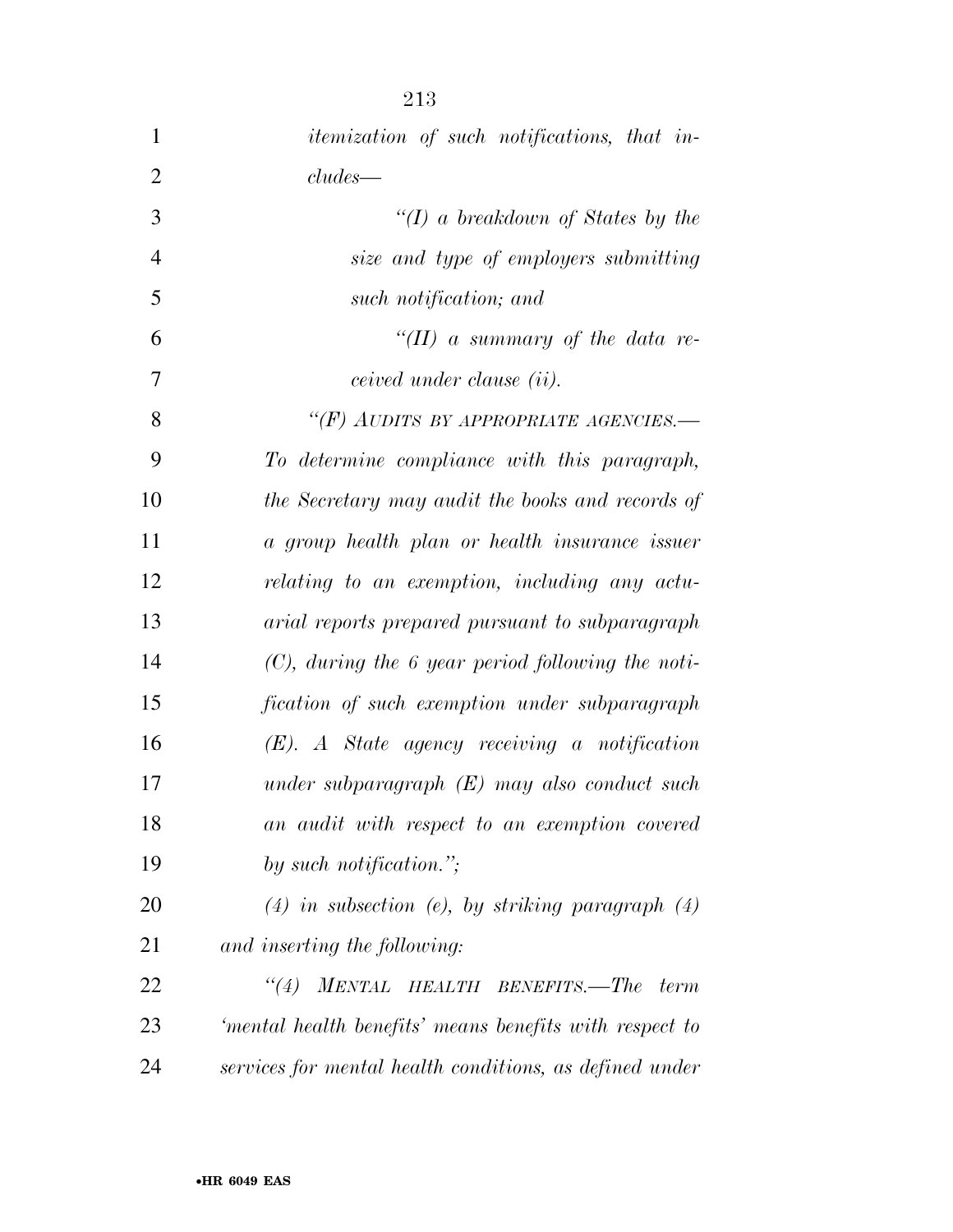| $\mathbf{1}$   | the terms of the plan and in accordance with applica-             |
|----------------|-------------------------------------------------------------------|
| $\overline{2}$ | ble Federal and State law.                                        |
| 3              | "(5) SUBSTANCE USE DISORDER BENEFITS.-                            |
| $\overline{4}$ | The term 'substance use disorder benefits' means bene-            |
| 5              | fits with respect to services for substance use dis-              |
| 6              | orders, as defined under the terms of the plan and in             |
| 7              | accordance with applicable Federal and State law.";               |
| 8              | $(5)$ by striking subsection $(f)$ ;                              |
| 9              | $(6)$ by striking "mental health benefits" and in-                |
| 10             | serting "mental health and substance use disorder                 |
| 11             | benefits" each place it appears in subsections                    |
| 12             | $(a)(1)(B)(i)$ , $(a)(1)(C)$ , $(a)(2)(B)(i)$ , and $(a)(2)(C)$ ; |
| 13             | and                                                               |
| 14             | $(7)$ by striking "mental health benefits" and in-                |
| 15             | serting "mental health or substance use disorder bene-            |
| 16             | fits" each place it appears (other than in any provi-             |
| 17             | sion amended by the previous paragraph).                          |
| 18             | (c) AMENDMENTS TO INTERNAL REVENUE CODE.                          |
| 19             | Section 9812 of the Internal Revenue Code of 1986 is              |
| 20             | $amended -$                                                       |
| 21             | $(1)$ in subsection $(a)$ , by adding at the end the              |
| 22             | following:                                                        |
| 23             | "(3) FINANCIAL REQUIREMENTS AND TREATMENT                         |
| 24             | LIMITATIONS.-                                                     |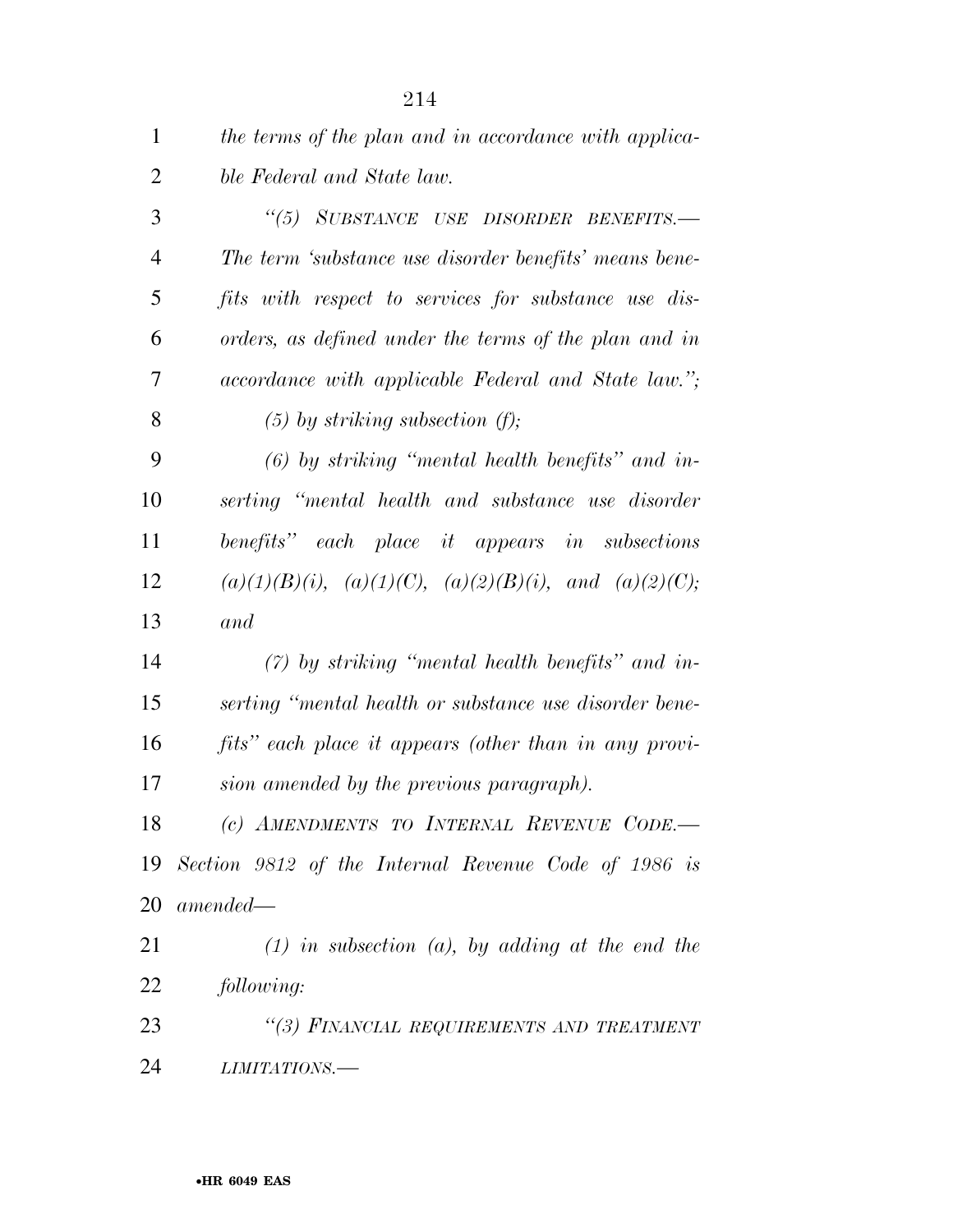| $\mathbf{1}$   | "(A) IN GENERAL.—In the case of a group           |
|----------------|---------------------------------------------------|
| $\overline{2}$ | health plan that provides both medical and sur-   |
| 3              | gical benefits and mental health or substance use |
| $\overline{4}$ | disorder benefits, such plan shall ensure that—   |
| 5              | $"(i)$ the financial requirements appli-          |
| 6              | cable to such mental health or substance use      |
| 7              | disorder benefits are no more restrictive         |
| 8              | than the predominant financial require-           |
| 9              | ments applied to substantially all medical        |
| 10             | and surgical benefits covered by the plan,        |
| 11             | and there are no separate cost sharing re-        |
| 12             | quirements that are applicable only with re-      |
| 13             | spect to mental health or substance use dis-      |
| 14             | order benefits; and                               |
| 15             | $``(ii)$ the treatment limitations applica-       |
| 16             | ble to such mental health or substance use        |
| 17             | disorder benefits are no more restrictive         |
| 18             | than the predominant treatment limitations        |
| 19             | applied to substantially all medical and          |
| 20             | surgical benefits covered by the plan and         |
| 21             | there are no separate treatment limitations       |
| 22             | that are applicable only with respect to          |
| 23             | mental health or substance use disorder ben-      |
| 24             | $\ell$ <i>fits.</i>                               |

*''(B) DEFINITIONS.—In this paragraph:*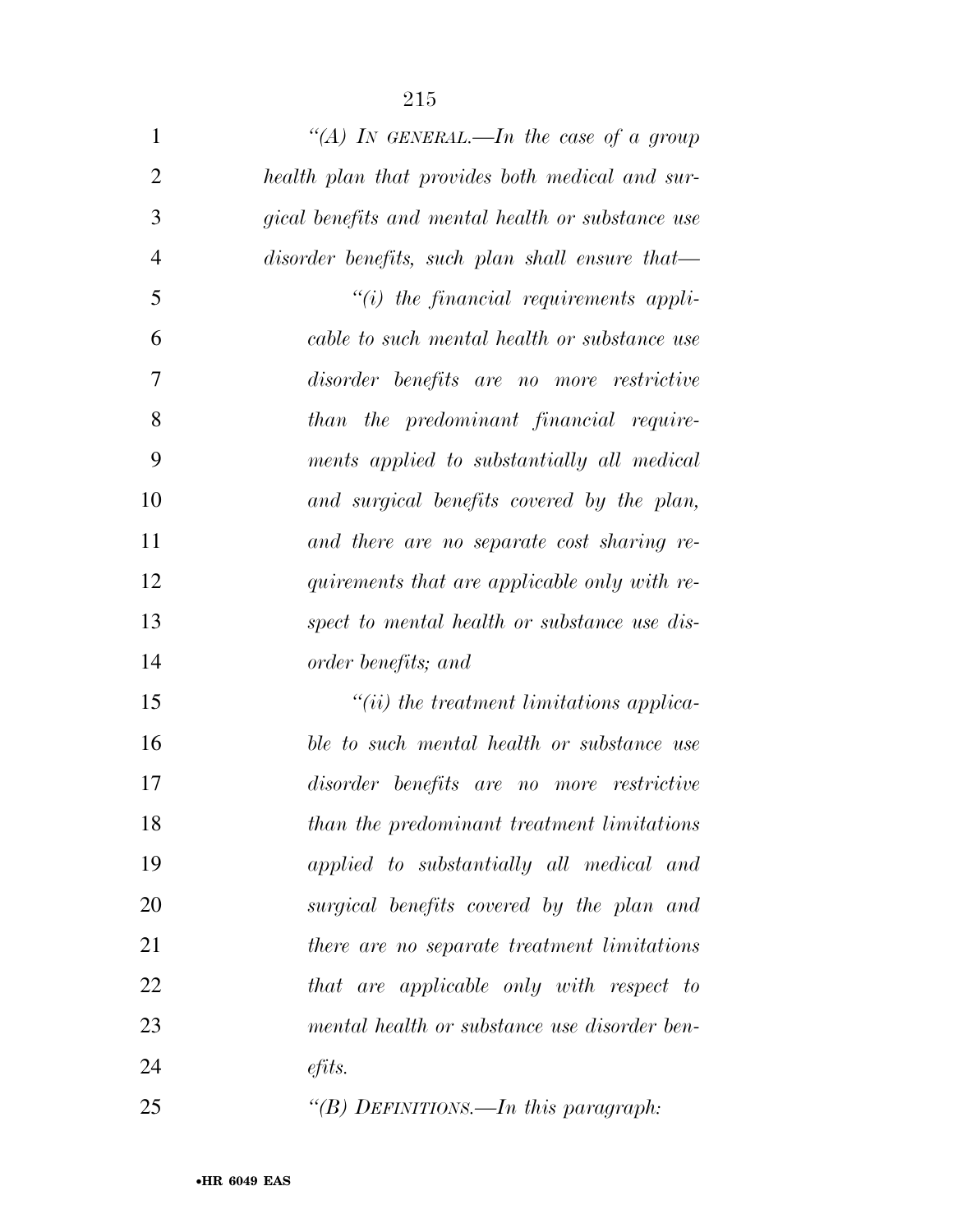| $\mathbf{1}$   | $``(i)$ FINANCIAL REQUIREMENT.—The                      |
|----------------|---------------------------------------------------------|
| $\overline{2}$ | financial requirement' includes<br>term                 |
| 3              | deductibles, copayments, coinsurance, and               |
| $\overline{4}$ | out-of-pocket expenses, but excludes an ag-             |
| 5              | gregate lifetime limit and an annual limit              |
| 6              | subject to paragraphs $(1)$ and $(2)$ ,                 |
| 7              | "(ii) PREDOMINANT.—A financial re-                      |
| 8              | quirement or treatment limit is considered              |
| 9              | to be predominant if it is the most common              |
| 10             | or frequent of such type of limit or require-           |
| 11             | ment.                                                   |
| 12             | $``(iii)$ TREATMENT LIMITATION.—The                     |
| 13             | term 'treatment limitation' includes limits             |
| 14             | on the frequency of treatment, number of                |
| 15             | visits, days of coverage, or other similar              |
| 16             | limits on the scope or duration of treat-               |
| 17             | ment.                                                   |
| 18             | "(4) AVAILABILITY OF PLAN INFORMATION.-The              |
| 19             | criteria for medical necessity determinations made      |
| 20             | under the plan with respect to mental health or sub-    |
| 21             | stance use disorder benefits shall be made available by |
| 22             | the plan administrator in accordance with regula-       |
| 23             | tions to any current or potential participant, bene-    |
| 24             | ficiary, or contracting provider upon request. The      |
| 25             | reason for any denial under the plan of reimburse-      |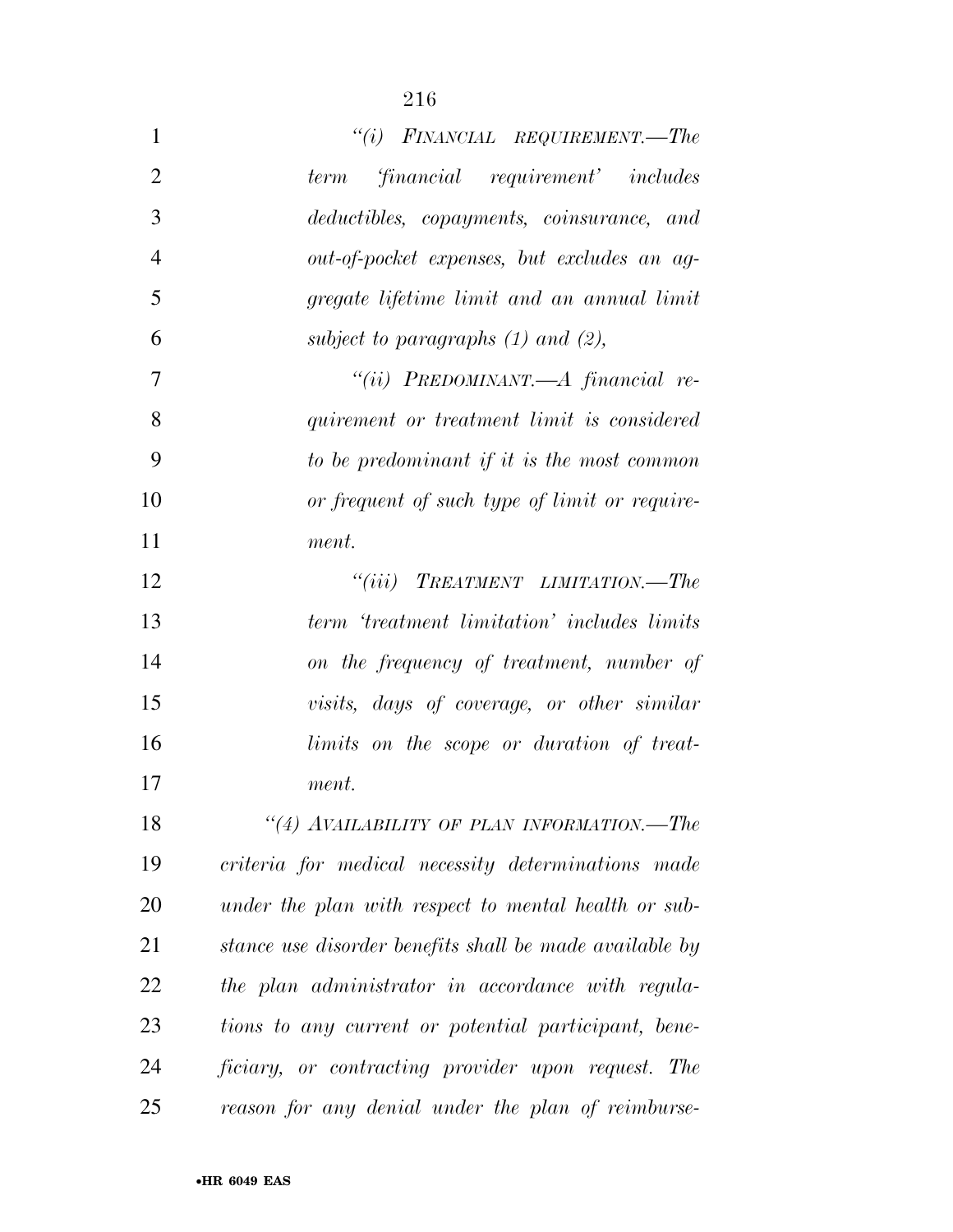*ment or payment for services with respect to mental health or substance use disorder benefits in the case of any participant or beneficiary shall, on request or as otherwise required, be made available by the plan administrator to the participant or beneficiary in ac-cordance with regulations.* 

 *''(5) OUT-OF-NETWORK PROVIDERS.—In the case of a plan that provides both medical and surgical benefits and mental health or substance use disorder benefits, if the plan provides coverage for medical or surgical benefits provided by out-of-network providers, the plan shall provide coverage for mental health or substance use disorder benefits provided by out-of-net- work providers in a manner that is consistent with the requirements of this section.'';* 

 *(2) in subsection (b), by amending paragraph (2) to read as follows:* 

 *''(2) in the case of a group health plan that pro- vides mental health or substance use disorder benefits, as affecting the terms and conditions of the plan re- lating to such benefits under the plan, except as pro-vided in subsection (a).'';* 

*(3) in subsection (c)—* 

 *(A) by amending paragraph (1) to read as follows:*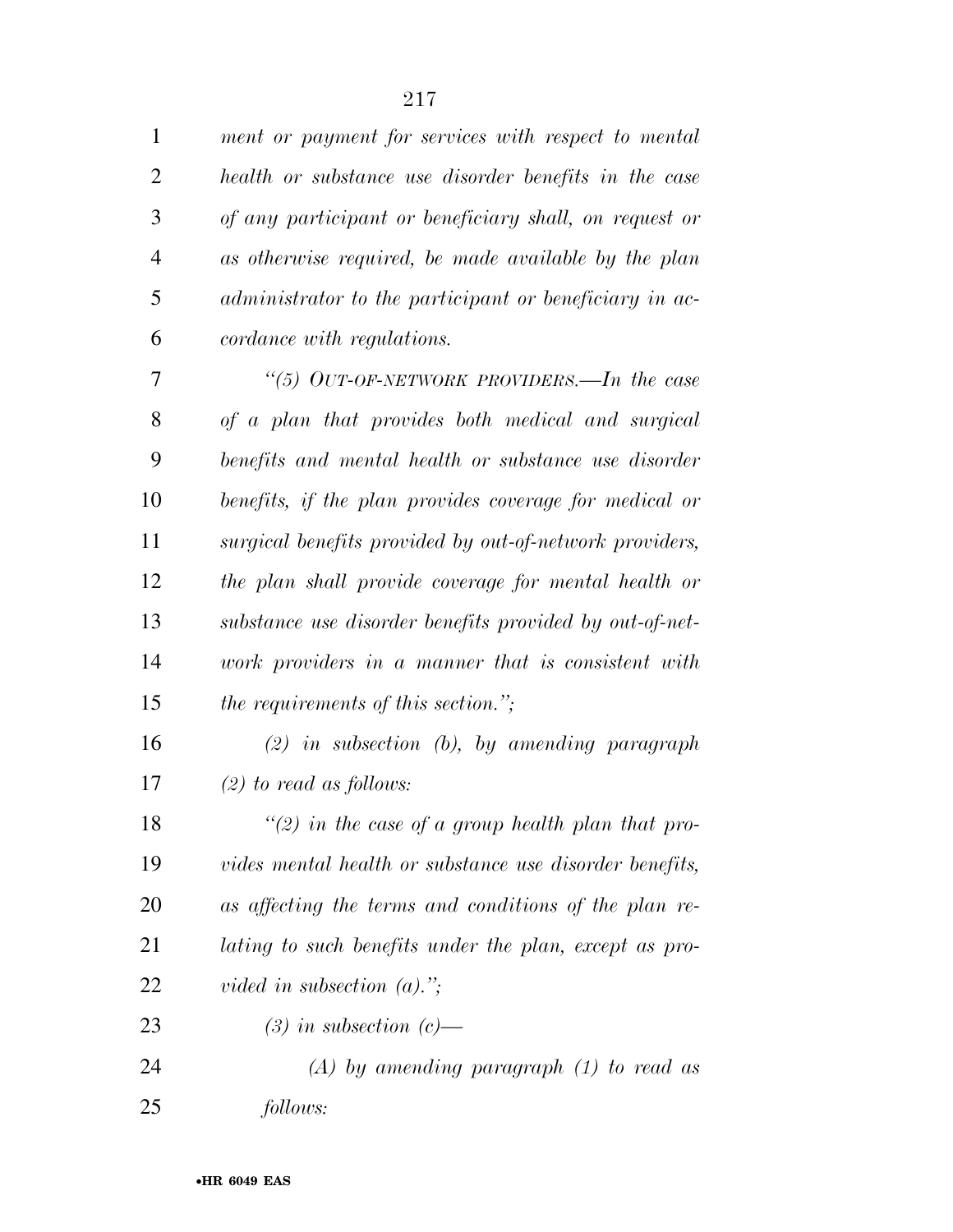|                | 210                                                           |
|----------------|---------------------------------------------------------------|
| 1              | "(1) SMALL EMPLOYER EXEMPTION.-                               |
| $\overline{2}$ | "(A) IN GENERAL.—This section shall not                       |
| 3              | apply to any group health plan for any plan                   |
| $\overline{4}$ | year of a small employer.                                     |
| 5              | "(B) SMALL EMPLOYER.—For purposes of                          |
| 6              | $subparagnph$ $(A)$ , the term 'small employer'               |
| 7              | means, with respect to a calendar year and a                  |
| 8              | plan year, an employer who employed an aver-                  |
| 9              | age of at least 2 (or 1 in the case of an employer            |
| 10             | residing in a State that permits small groups to              |
| 11             | include a single individual) but not more than                |
| 12             | 50 employees on business days during the pre-                 |
| 13             | ceding calendar year. For purposes of the pre-                |
| 14             | ceding sentence, all persons treated as a single              |
| 15             | employer under subsection $(b)$ , $(c)$ , $(m)$ , or $(a)$ of |
|                |                                                               |

 *employer under subsection (b), (c), (m), or (o) of section 414 shall be treated as 1 employer and rules similar to rules of subparagraphs (B) and (C) of section 4980D(d)(2) shall apply.''; and* 

 *(B) by striking paragraph (2) and inserting the following:* 

*''(2) COST EXEMPTION.—* 

 *''(A) IN GENERAL.—With respect to a group health plan, if the application of this section to such plan results in an increase for the plan year involved of the actual total costs of coverage*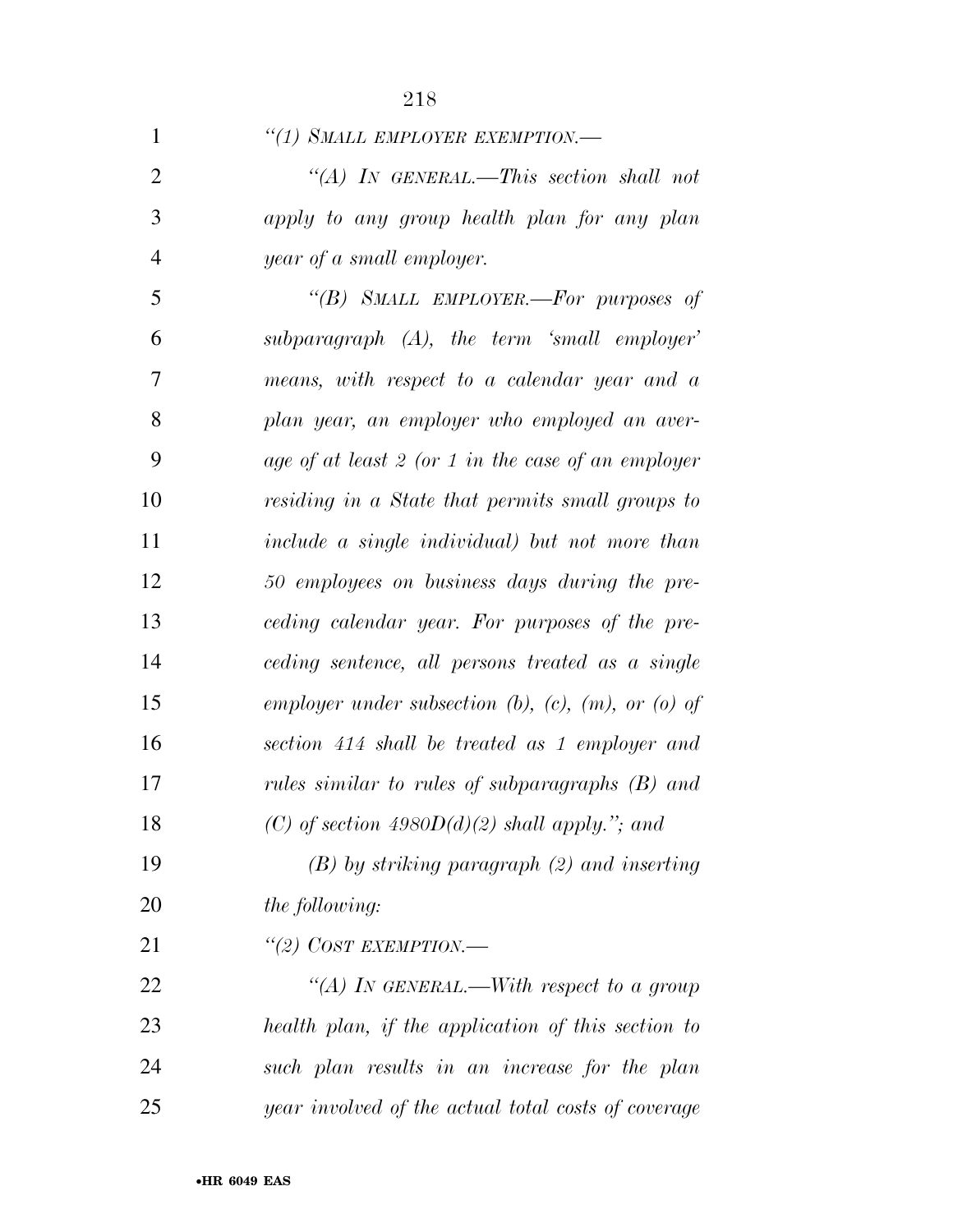| $\mathbf{1}$   | with respect to medical and surgical benefits and   |
|----------------|-----------------------------------------------------|
| $\overline{2}$ | mental health and substance use disorder benefits   |
| 3              | under the plan (as determined and certified         |
| $\overline{4}$ | under subparagraph $(C)$ ) by an amount that ex-    |
| 5              | ceeds the applicable percentage described in sub-   |
| 6              | paragraph $(B)$ of the actual total plan costs, the |
| 7              | provisions of this section shall not apply to such  |
| 8              | plan during the following plan year, and such       |
| 9              | exemption shall apply to the plan for 1 plan        |
| 10             | year. An employer may elect to continue to          |
| 11             | apply mental health and substance use disorder      |
| 12             | parity pursuant to this section with respect to     |
| 13             | the group health plan involved regardless of any    |
| 14             | <i>increase in total costs.</i>                     |
| 15             | "(B) APPLICABLE PERCENTAGE.—With re-                |
| 16             | spect to a plan, the applicable percentage de-      |
| 17             | scribed in this subparagraph shall be—              |
| 18             | $\lq\lq(i)$ 2 percent in the case of the first      |
| 19             | plan year in which this section is applied;         |
| 20             | and                                                 |
| 21             | $``(ii)$ 1 percent in the case of each sub-         |
| 22             | sequent plan year.                                  |
| 23             | "(C) DETERMINATIONS BY ACTUARIES.-                  |
| 24             | Determinations as to increases in actual costs      |
| 25             | under a plan for purposes of this section shall be  |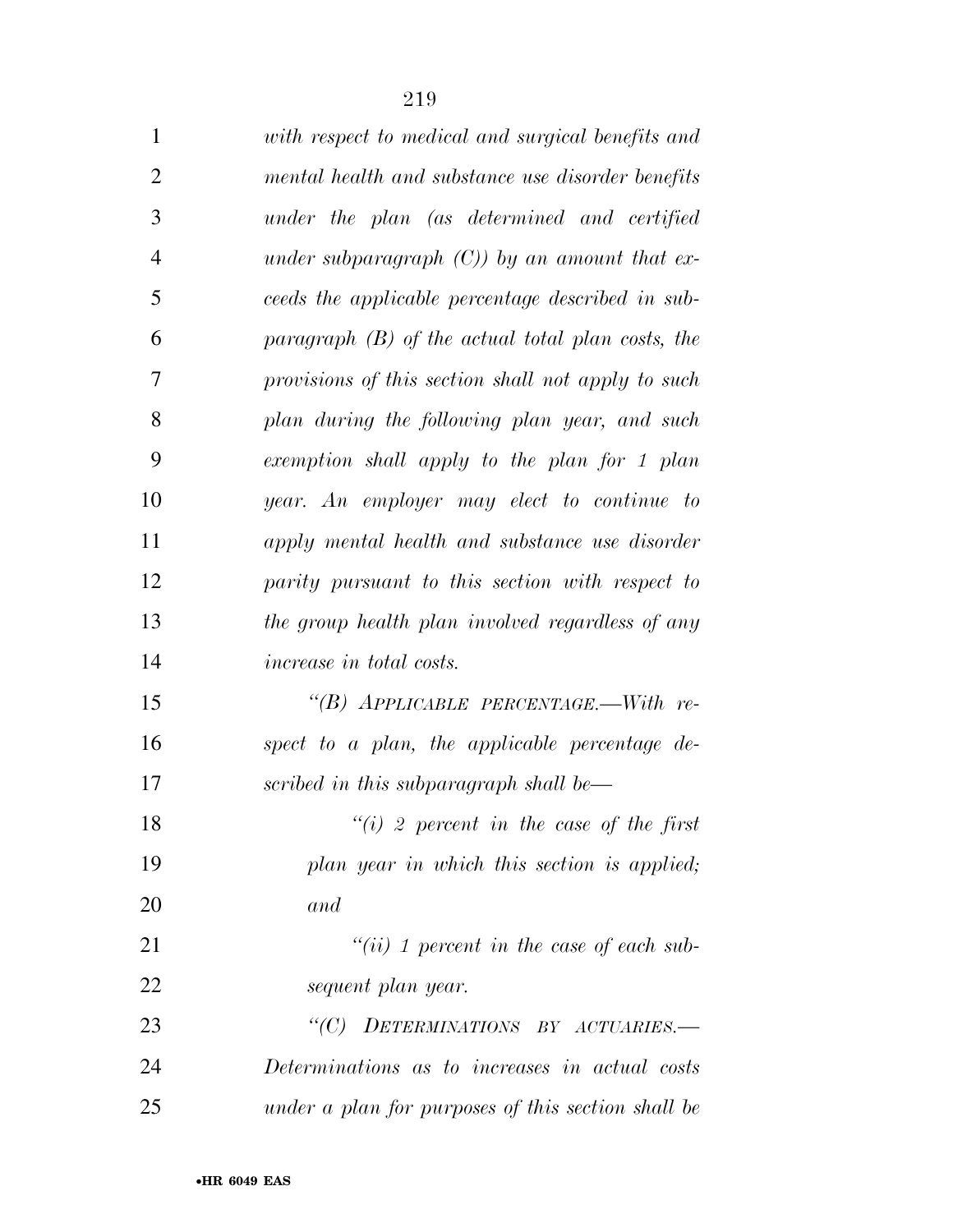| $\mathbf{1}$   | made and certified by a qualified and licensed   |
|----------------|--------------------------------------------------|
| $\overline{2}$ | actuary who is a member in good standing of the  |
| 3              | American Academy of Actuaries. All such deter-   |
| $\overline{4}$ | minations shall be in a written report prepared  |
| 5              | by the actuary. The report, and all underlying   |
| 6              | documentation relied upon by the actuary, shall  |
| 7              | be maintained by the group health plan for a pe- |
| 8              | riod of 6 years following the notification made  |
| 9              | under subparagraph $(E)$ .                       |
| 10             | "(D) 6-MONTH DETERMINATIONS.—If $a$              |
| 11             | group health plan seeks an exemption under this  |
| 12             | paragraph, determinations under subparagraph     |
| 13             | $(A)$ shall be made after such plan has complied |
| 14             | with this section for the first 6 months of the  |
| 15             | plan year involved.                              |
| 16             | " $(E)$ NOTIFICATION.—                           |
| 17             | "(i) IN GENERAL.— $A$ group health               |
| 18             | plan that, based upon a certification de-        |
| 19             | scribed under subparagraph $(C)$ , qualifies     |
| 20             | for an exemption under this paragraph,           |
| 21             | and elects to implement the exemption, shall     |
| 22             | promptly notify the Secretary, the appro-        |
| 23             | priate State agencies, and participants and      |
| 24             | beneficiaries in the plan of such election.      |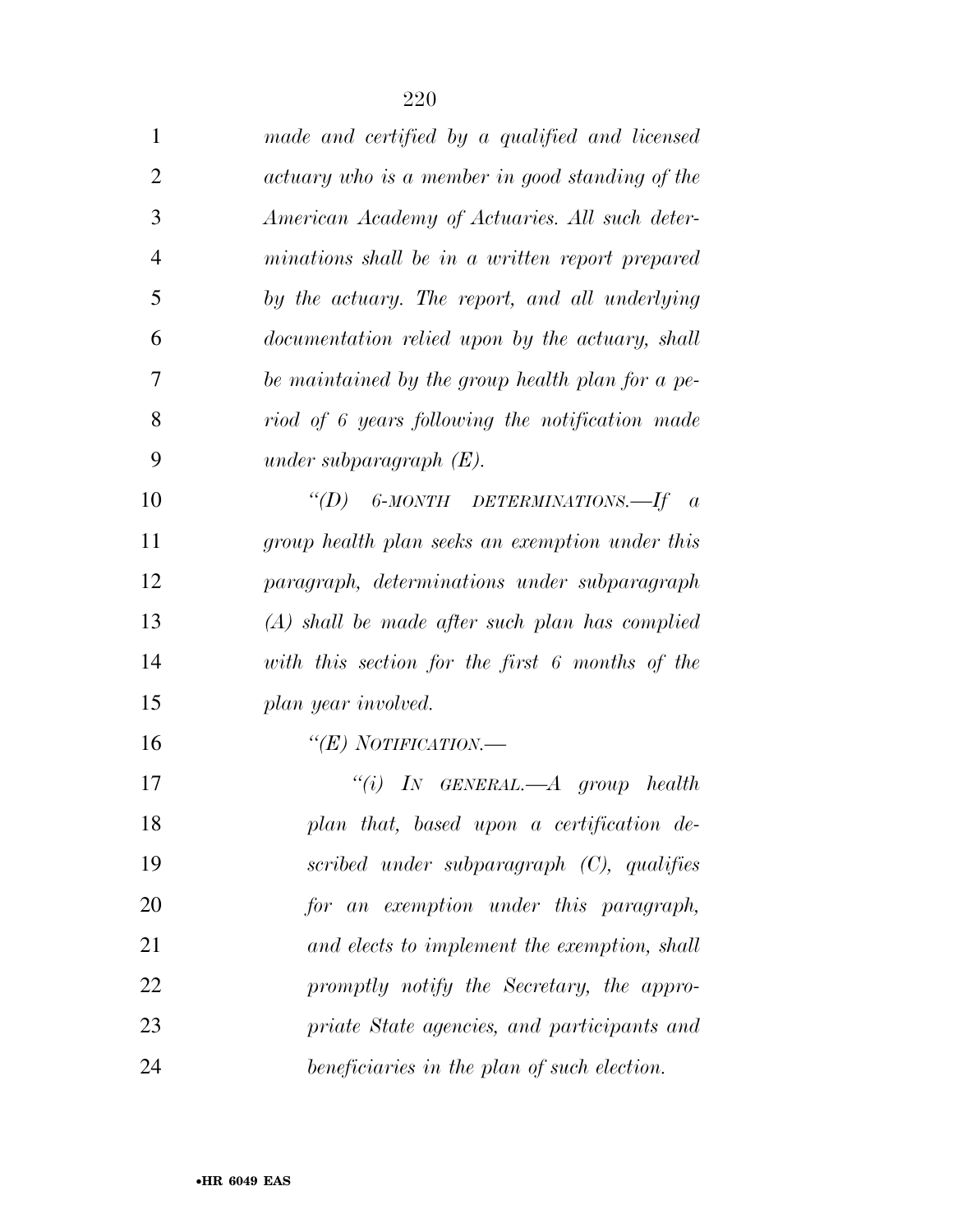| $\mathbf{1}$   | $``(ii)$ REQUIREMENT.—A notification         |
|----------------|----------------------------------------------|
| $\overline{2}$ | to the Secretary under clause (i) shall in-  |
| 3              | clude                                        |
| $\overline{4}$ | $\lq (I)$ a description of the number        |
| 5              | of covered lives under the plan involved     |
| 6              | at the time of the notification, and as      |
| 7              | applicable, at the time of any prior         |
| 8              | election of the cost-exemption under         |
| 9              | this paragraph by such plan;                 |
| 10             | "(II) for both the plan year upon            |
| 11             | which a cost exemption is sought and         |
| 12             | the year prior, a description of the ac-     |
| 13             | tual total costs of coverage with respect    |
| 14             | to medical and surgical benefits and         |
| 15             | mental health and substance use dis-         |
| 16             | order benefits under the plan; and           |
| 17             | "(III) for both the plan year upon           |
| 18             | which a cost exemption is sought and         |
| 19             | the year prior, the actual total costs of    |
| 20             | coverage with respect to mental health       |
| 21             | and substance use disorder benefits          |
| 22             | under the plan.                              |
| 23             | "(iii) $CONFIDENTIALITY. - A$ notifica-      |
| 24             | tion to the Secretary under clause (i) shall |
| 25             | be confidential. The Secretary shall make    |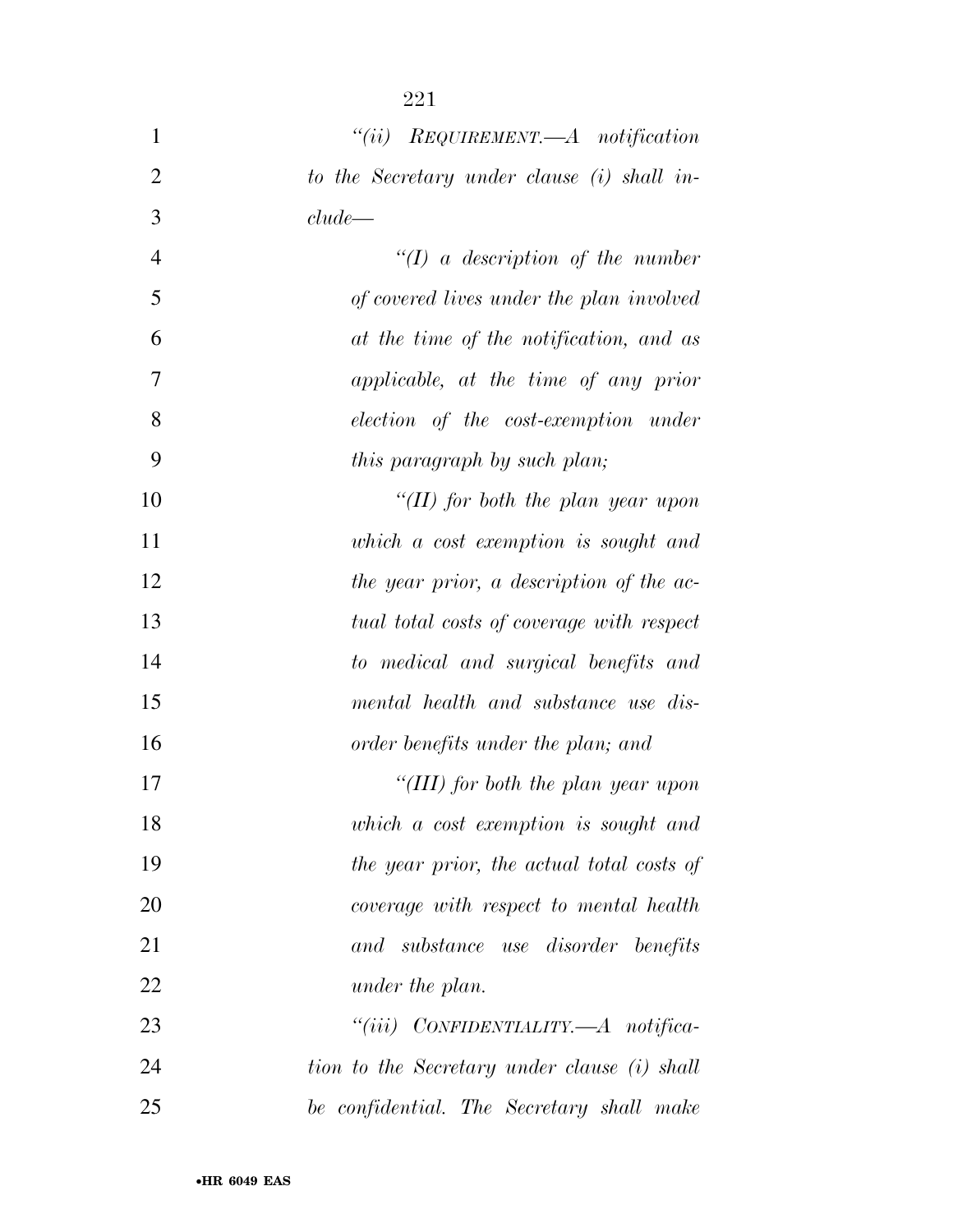| $\mathbf{1}$   | available, upon request and on not more                   |
|----------------|-----------------------------------------------------------|
| $\overline{2}$ | annual basis, an anonymous<br>than<br>a n                 |
| 3              | <i>itemization of such notifications, that in-</i>        |
| $\overline{4}$ | $cludes$ —                                                |
| 5              | " $(I)$ a breakdown of States by the                      |
| 6              | size and type of employers submitting                     |
| 7              | such notification; and                                    |
| 8              | "(II) a summary of the data re-                           |
| 9              | ceived under clause (ii).                                 |
| 10             | "(F) AUDITS BY APPROPRIATE AGENCIES.-                     |
| 11             | To determine compliance with this paragraph,              |
| 12             | the Secretary may audit the books and records of          |
| 13             | a group health plan relating to an exemption,             |
| 14             | including any actuarial reports prepared pursu-           |
| 15             | ant to subparagraph $(C)$ , during the 6 year pe-         |
| 16             | riod following the notification of such exemption         |
| 17             | under subparagraph $(E)$ . A State agency receiv-         |
| 18             | ing a notification under subparagraph $(E)$ may           |
| 19             | also conduct such an audit with respect to an ex-         |
| 20             | emption covered by such notification.";                   |
| 21             | $(4)$ in subsection (e), by striking paragraph $(4)$      |
| 22             | and inserting the following:                              |
| 23             | <b>MENTAL</b><br>HEALTH BENEFITS.—The<br>$\lq(4)$<br>term |
| 24             | 'mental health benefits' means benefits with respect to   |
| 25             | services for mental health conditions, as defined under   |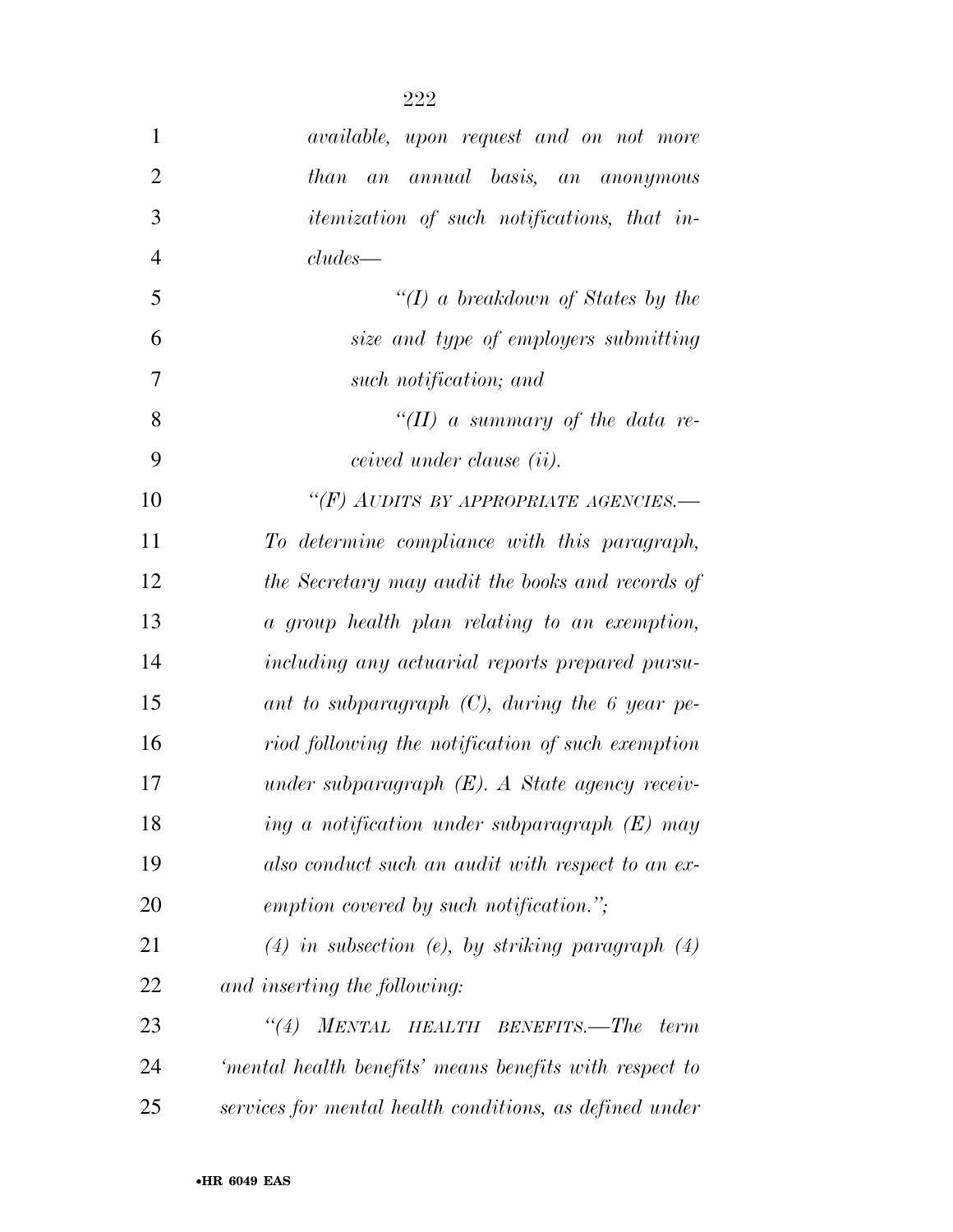| $\mathbf{1}$   | the terms of the plan and in accordance with applica-             |
|----------------|-------------------------------------------------------------------|
| $\overline{2}$ | ble Federal and State law.                                        |
| 3              | "(5) SUBSTANCE USE DISORDER BENEFITS.-                            |
| $\overline{4}$ | The term 'substance use disorder benefits' means bene-            |
| 5              | fits with respect to services for substance use dis-              |
| 6              | orders, as defined under the terms of the plan and in             |
| $\tau$         | accordance with applicable Federal and State law.";               |
| 8              | $(5)$ by striking subsection $(f)$ ;                              |
| 9              | $(6)$ by striking "mental health benefits" and in-                |
| 10             | serting "mental health and substance use disorder                 |
| 11             | benefits" each place it appears in subsections                    |
| 12             | $(a)(1)(B)(i)$ , $(a)(1)(C)$ , $(a)(2)(B)(i)$ , and $(a)(2)(C)$ ; |
| 13             | and                                                               |
| 14             | $(7)$ by striking "mental health benefits" and in-                |
| 15             | serting "mental health or substance use disorder bene-            |
| 16             | fits" each place it appears (other than in any provi-             |
| 17             | sion amended by the previous paragraph).                          |
| 18             | $(d)$ REGULATIONS.—Not later than 1 year after the                |
| 19             | date of enactment of this Act, the Secretaries of Labor,          |
|                | 20 Health and Human Services, and the Treasury shall issue        |

 *regulations to carry out the amendments made by sub-sections (a), (b), and (c), respectively.* 

*(e) EFFECTIVE DATE.—* 

 *(1) IN GENERAL.—The amendments made by this section shall apply with respect to group health*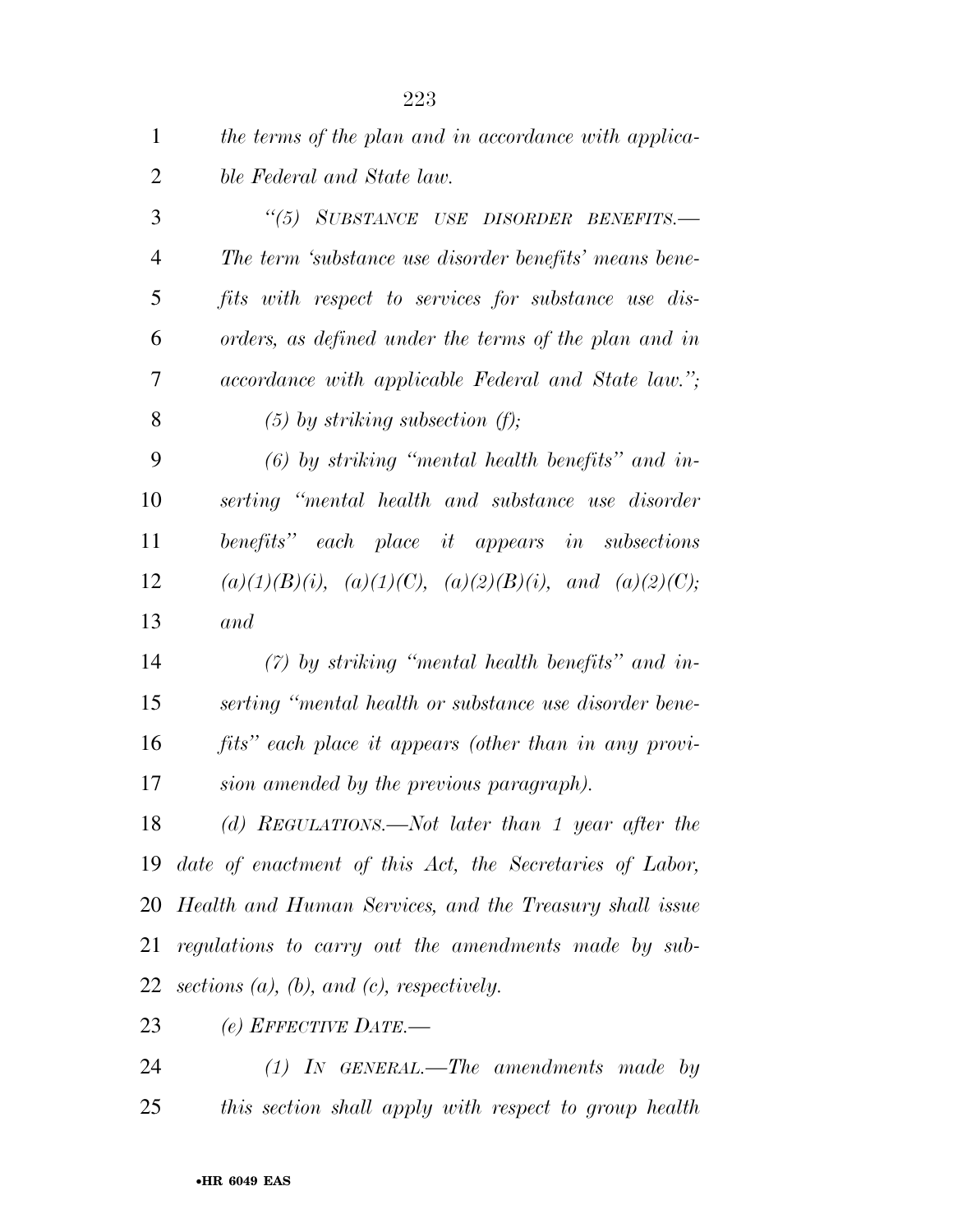| $\mathbf{1}$ | plans for plan years beginning after the date that is   |
|--------------|---------------------------------------------------------|
| 2            | 1 year after the date of enactment of this Act, regard- |
|              | less of whether regulations have been issued to carry   |

 *that the amendments made by subsections (a)(5), (b)(5), and (c)(5), relating to striking of certain sun- set provisions, shall take effect on January 1, 2009. (2) SPECIAL RULE FOR COLLECTIVE BARGAINING AGREEMENTS.—In the case of a group health plan maintained pursuant to one or more collective bar- gaining agreements between employee representatives and one or more employers ratified before the date of the enactment of this Act, the amendments made by this section shall not apply to plan years beginning before the later of—* 

 *(A) the date on which the last of the collec- tive bargaining agreements relating to the plan terminates (determined without regard to any extension thereof agreed to after the date of the enactment of this Act), or* 

*(B) January 1, 2009.* 

 *For purposes of subparagraph (A), any plan amend- ment made pursuant to a collective bargaining agree- ment relating to the plan which amends the plan sole-ly to conform to any requirement added by this sec-*

*out such amendments by such effective date, except*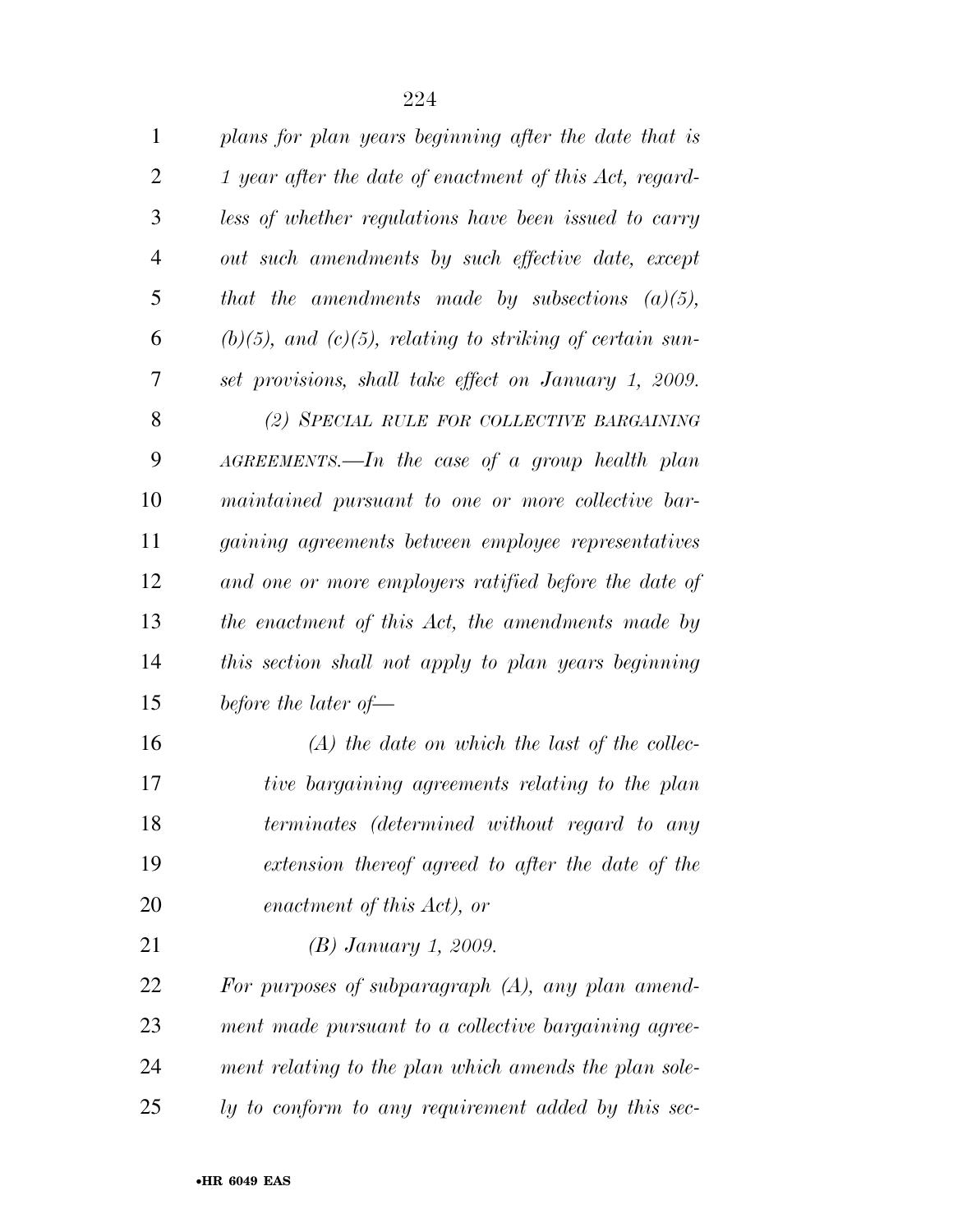| 1              | tion shall not be treated as a termination of such col-    |
|----------------|------------------------------------------------------------|
| $\overline{2}$ | <i>lective bargaining agreement.</i>                       |
| 3              | (f) ASSURING COORDINATION.—The Secretary of                |
| 4              | Health and Human Services, the Secretary of Labor, and     |
| 5              | the Secretary of the Treasury may ensure, through the exe- |
| 6              | cution or revision of an interagency memorandum of under-  |
| 7              | standing among such Secretaries, that—                     |
| 8              | (1) regulations, rulings, and interpretations              |
| 9              | issued by such Secretaries relating to the same matter     |
| 10             | over which two or more such Secretaries have respon-       |
| 11             | sibility under this section (and the amendments made       |
| 12             | by this section) are administered so as to have the        |
| 13             | same effect at all times; and                              |
| 14             | $(2)$ coordination of policies relating to enforcing       |
| 15             | the same requirements through such Secretaries in          |
| 16             | order to have a coordinated enforcement strategy that      |
| 17             | avoids duplication of enforcement efforts and assigns      |
| 18             | priorities in enforcement.                                 |
| 19             | (g) CONFORMING CLERICAL AMENDMENTS.-                       |
| 20             | $(1)$ ERISA HEADING.—                                      |
| 21             | $(A)$ In GENERAL.—The heading of section                   |
| 22             | 712 of the Employee Retirement Income Security             |

*Act of 1974 is amended to read as follows:*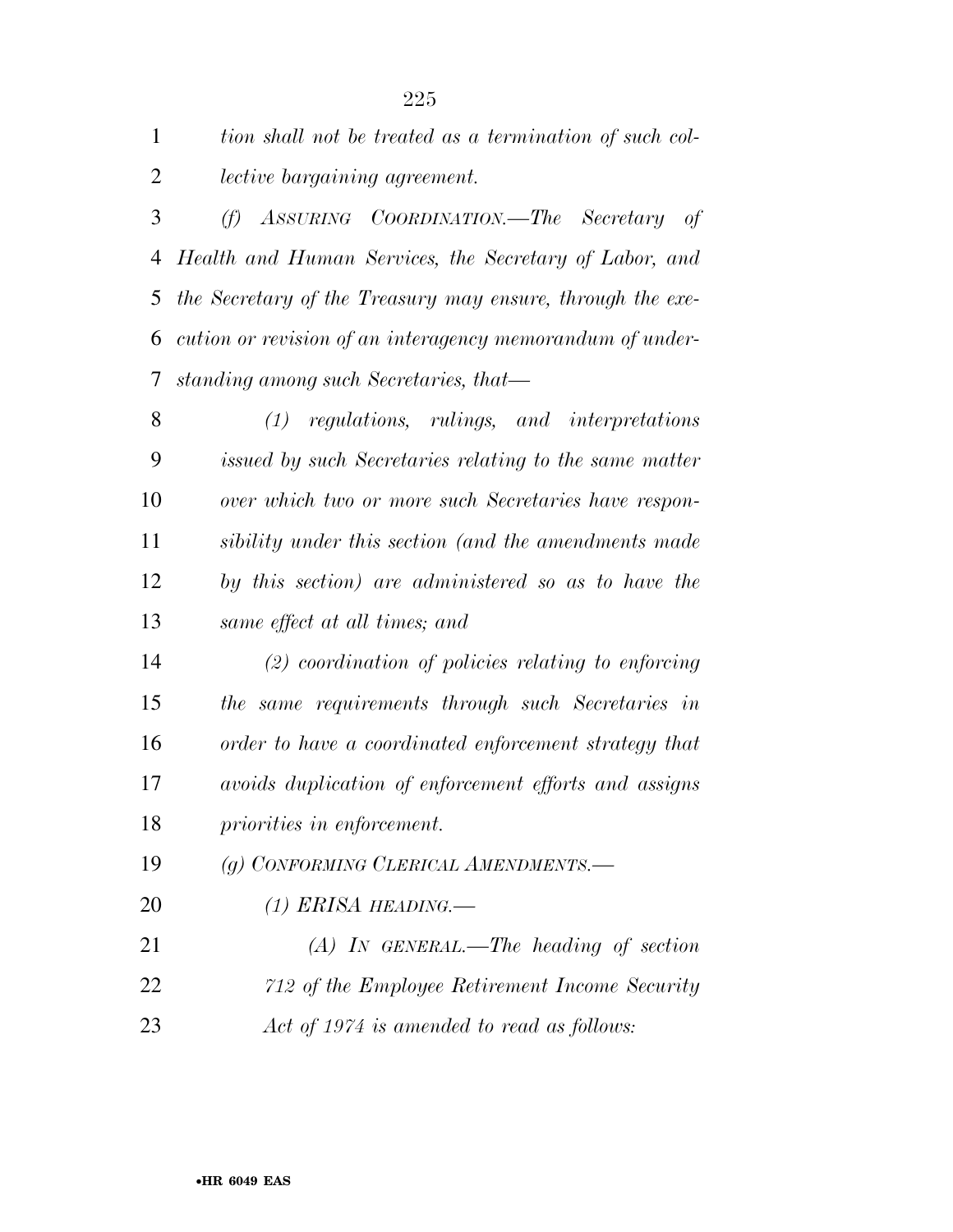| T.             | <i>(12. PARILI II) MENIAL HEALIH AND SUBSIANCE</i>                        |
|----------------|---------------------------------------------------------------------------|
| $\overline{2}$ | <b>USE DISORDER BENEFITS.".</b>                                           |
| 3              | $(B)$ CLERICAL AMENDMENT.—The table of                                    |
| $\overline{4}$ | contents in section 1 of such Act is amended by                           |
| 5              | striking the item relating to section 712 and in-                         |
| 6              | serting the following new item:                                           |
|                | "Sec. 712. Parity in mental health and substance use disorder benefits.". |
| 7              | $(2)$ PHSA HEADING. The heading of section                                |
| 8              | 2705 of the Public Health Service Act is amended to                       |
| 9              | read as follows:                                                          |
| 10             | "SEC. 2705. PARITY IN MENTAL HEALTH AND SUBSTANCE                         |
| 11             | <b>USE DISORDER BENEFITS.".</b>                                           |
| 12             | (3) IRC HEADING.—                                                         |
| 13             | $(A)$ In GENERAL.—The heading of section                                  |
| 14             | 9812 of the Internal Revenue Code of 1986 is                              |
| 15             | amended to read as follows:                                               |
| 16             | "SEC. 9812. PARITY IN MENTAL HEALTH AND SUBSTANCE                         |
| 17             | <b>USE DISORDER BENEFITS.".</b>                                           |
| 18             | $(B)$ CLERICAL AMENDMENT.—The table of                                    |
| 19             | sections for subchapter B of chapter 100 of such                          |
| 20             | Code is amended by striking the item relating to                          |
| 21             | section 9812 and inserting the following new                              |
| 22             | <i>item:</i>                                                              |
|                |                                                                           |

*''Sec. 9812. Parity in mental health and substance use disorder benefits.''.*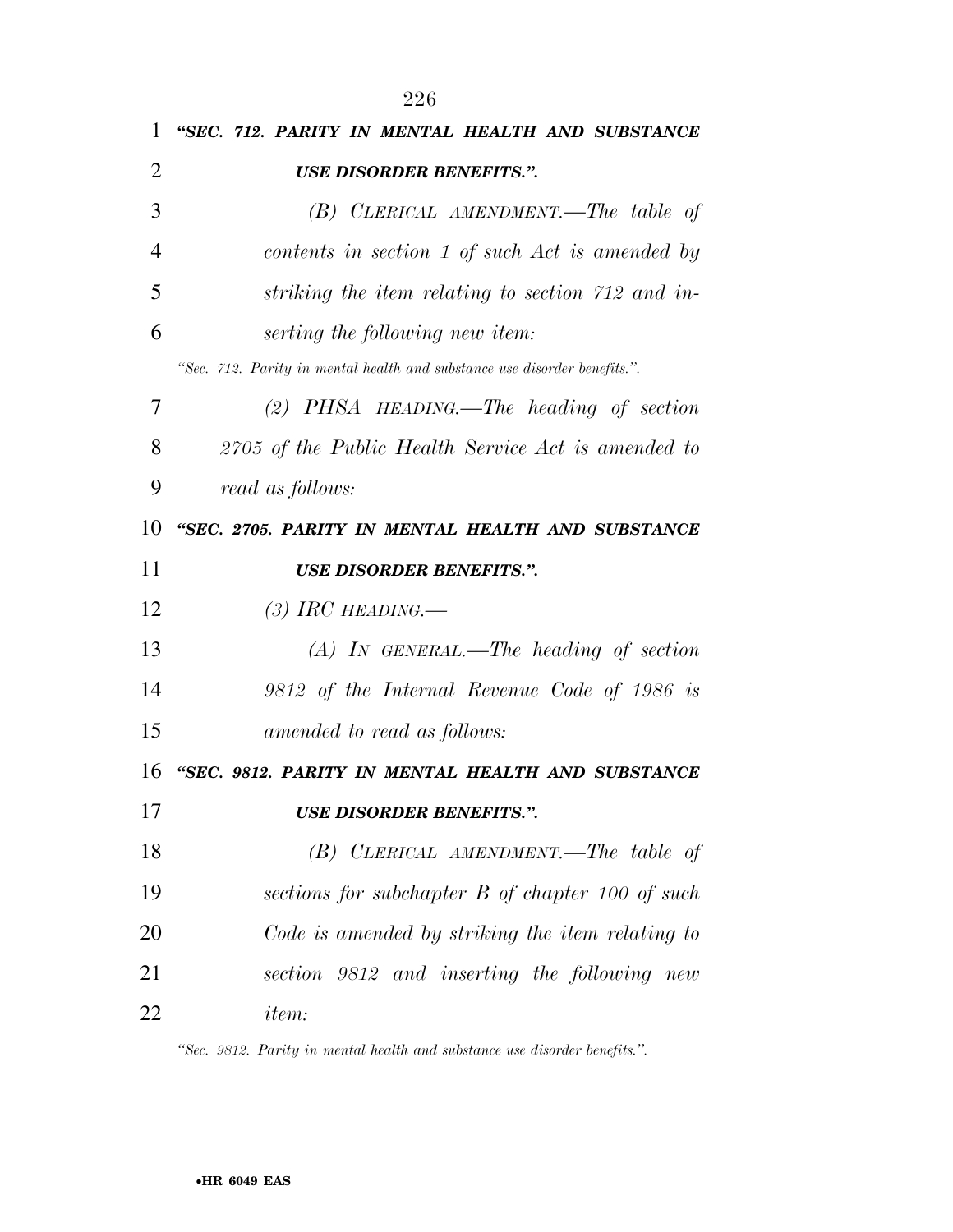| 1              | (h) GAO STUDY ON COVERAGE AND EXCLUSION OF            |
|----------------|-------------------------------------------------------|
| $\overline{2}$ | MENTAL HEALTH AND SUBSTANCE USE DISORDER DIAG-        |
| 3              | $NOSES$ .                                             |
| $\overline{4}$ | (1) IN GENERAL.—The Comptroller General of            |
| 5              | the United States shall conduct a study that analyzes |
| 6              | the specific rates, patterns, and trends in coverage  |
| 7              | and exclusion of specific mental health and substance |
| 8              | use disorder diagnoses by health plans and health in- |
| 9              | surance. The study shall include an analysis of $-$   |
| 10             | $(A)$ specific coverage rates for all mental          |
| 11             | health conditions and substance use disorders;        |
| 12             | $(B)$ which diagnoses are most commonly               |
| 13             | <i>covered or excluded;</i>                           |
| 14             | $(C)$ whether implementation of this Act has          |
| 15             | affected trends in coverage or exclusion of such      |
| 16             | diagnoses; and                                        |
| 17             | $(D)$ the impact of covering or excluding spe-        |
| 18             | cific diagnoses on participants' and enrollees'       |
| 19             | health, their health care coverage, and the costs     |
| 20             | of delivering health care.                            |
| 21             | (2) REPORTS.—Not later than 3 years after the         |
| 22             | date of the enactment of this Act, and 2 years after  |
| 23             | the date of submission the first report under this    |
| 24             | paragraph, the Comptroller General shall submit to    |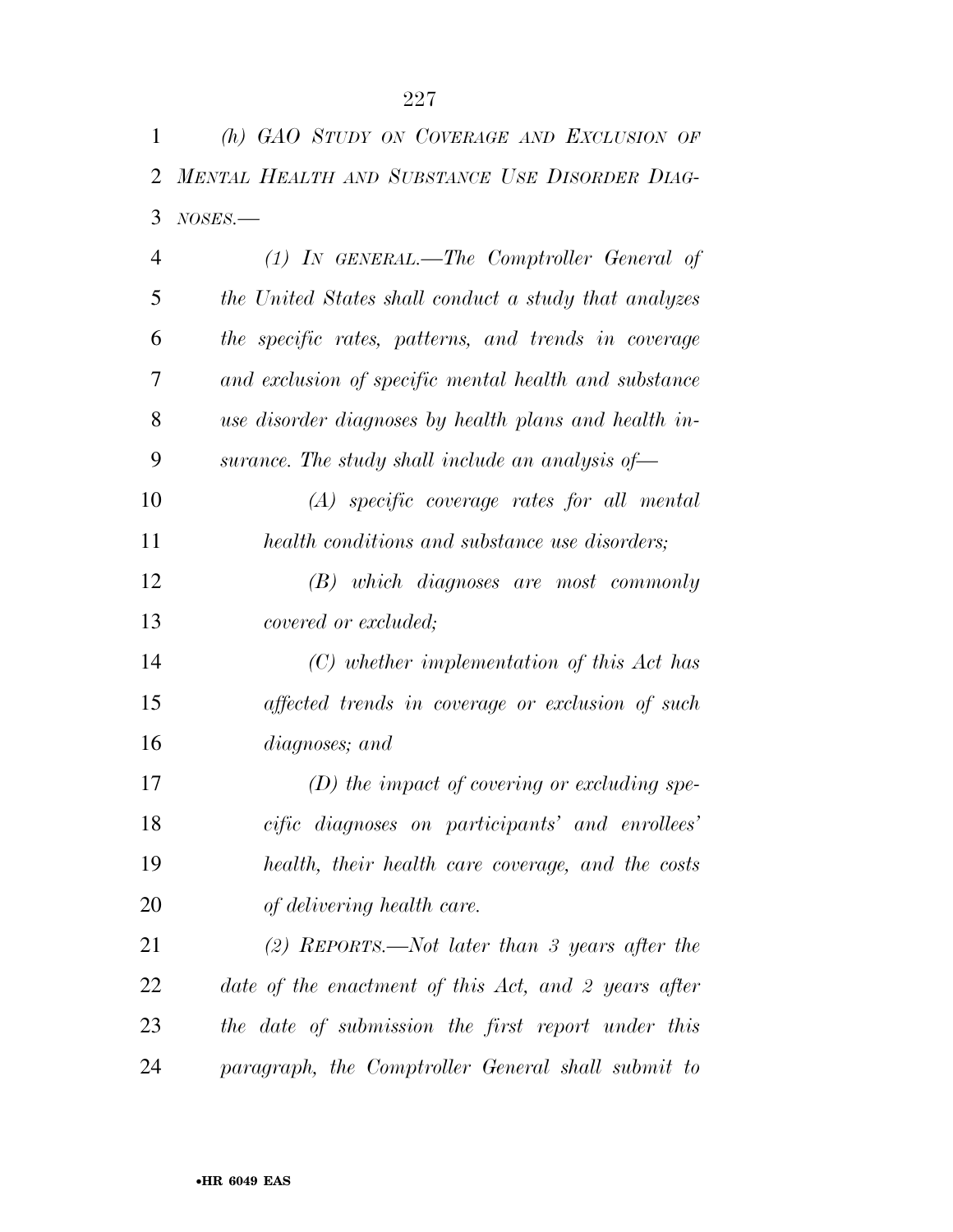| 1              | Congress a report on the results of the study con-          |
|----------------|-------------------------------------------------------------|
| $\overline{2}$ | ducted under paragraph $(1)$ .                              |
| 3              | TITLE VI—OTHER PROVISIONS                                   |
| $\overline{4}$ | SEC. 601. SECURE RURAL SCHOOLS AND COMMUNITY SELF-          |
| 5              | DETERMINATION PROGRAM.                                      |
| 6              | REAUTHORIZATION OF THE SECURE RURAL<br>$\left( a\right)$    |
| 7              | SCHOOLS AND COMMUNITY SELF-DETERMINATION ACT OF             |
| 8              | 2000.—The Secure Rural Schools and Community Self-De-       |
| 9              | termination Act of 2000 (16 U.S.C. 500 note; Public Law     |
| 10             | $(106-393)$ is amended by striking sections 1 through $403$ |
| 11             | and inserting the following:                                |
| 12             | "SECTION 1. SHORT TITLE.                                    |
| 13             | "This Act may be cited as the 'Secure Rural Schools'        |
| 14             | and Community Self-Determination Act of 2000'.              |
| 15             | "SEC. 2. PURPOSES.                                          |
| 16             | "The purposes of this $Act$ are—                            |
| 17             | $\lq(1)$ to stabilize and transition payments to            |
| 18             | counties to provide funding for schools and roads that      |
| 19             | supplements other available funds;                          |
| 20             | $\lq(2)$ to make additional investments in, and cre-        |
| 21             | ate additional employment opportunities through,            |
| 22             | projects that—                                              |
| 23             | $\lq (A)(i)$ improve the maintenance of existing            |
| 24             | <i>infrastructure</i> ;                                     |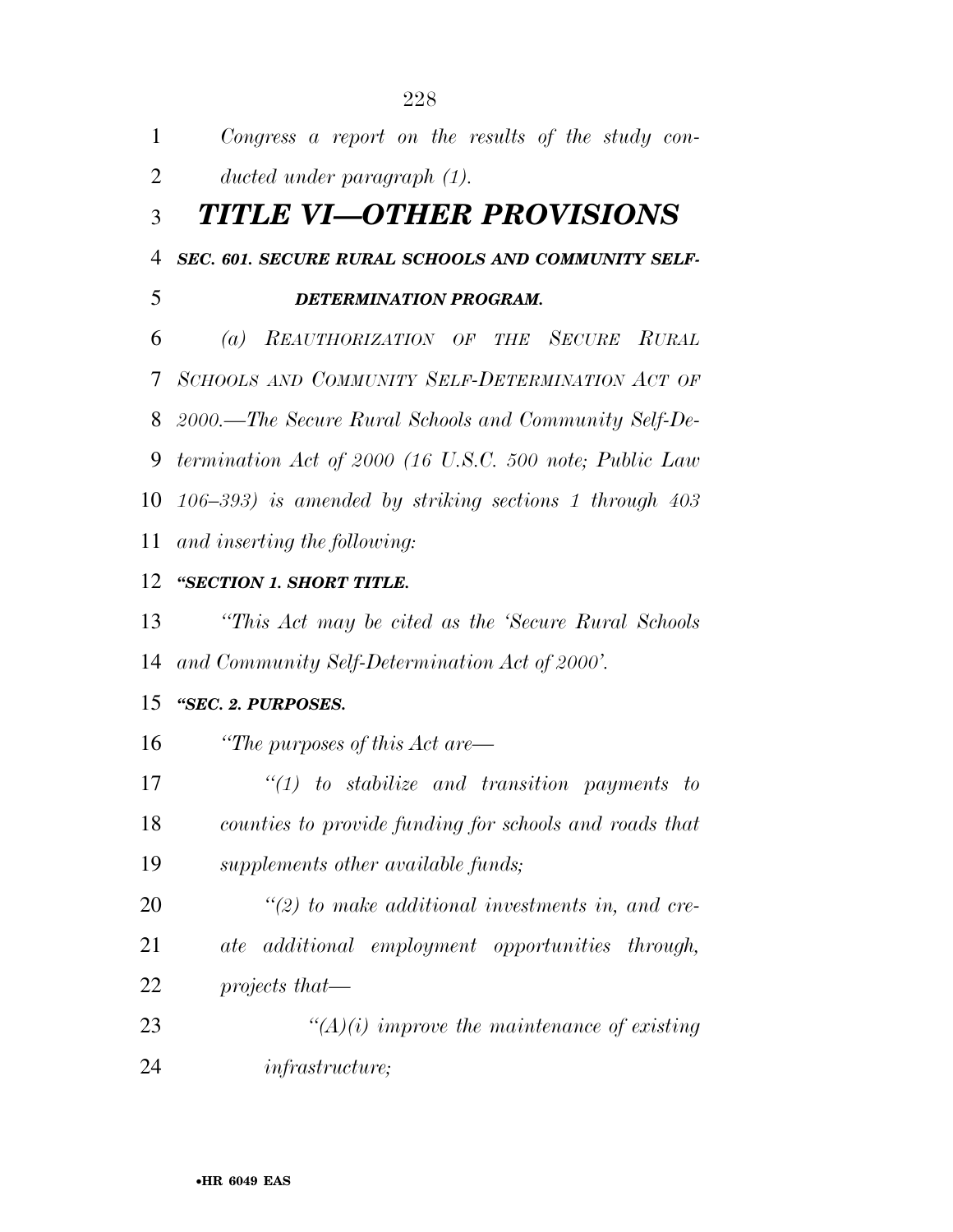| 1              | $"(ii)$ implement stewardship objectives that                   |
|----------------|-----------------------------------------------------------------|
| $\overline{2}$ | enhance forest ecosystems; and                                  |
| 3              | "(iii) restore and improve land health and                      |
| $\overline{4}$ | <i>water quality;</i>                                           |
| 5              | $\lq\lq(B)$ enjoy broad-based support; and                      |
| 6              | "(C) have objectives that may include—                          |
| 7              | $``(i) \quad road, \quad trail, \quad and \quad infrastructure$ |
| 8              | maintenance or obliteration;                                    |
| 9              | $"(ii)$ soil productivity improvement;                          |
| 10             | "(iii) improvements in forest ecosystem                         |
| 11             | health;                                                         |
| 12             | $``(iv)$ watershed restoration and main-                        |
| 13             | tenance;                                                        |
| 14             | $\tilde{f}(v)$ the restoration, maintenance, and                |
| 15             | improvement of wildlife and fish habitat;                       |
| 16             | $``(vi)$ the control of noxious and exotic                      |
| 17             | weeds; and                                                      |
| 18             | $``(vii)$ the reestablishment of native spe-                    |
| 19             | cies; and                                                       |
| 20             | $\lq(3)$ to improve cooperative relationships                   |
| 21             | $among-$                                                        |
| 22             | $\lq (A)$ the people that use and care for Fed-                 |
| 23             | eral land; and                                                  |
| 24             | $\lq\lq(B)$ the agencies that manage the Federal                |
| 25             | land.                                                           |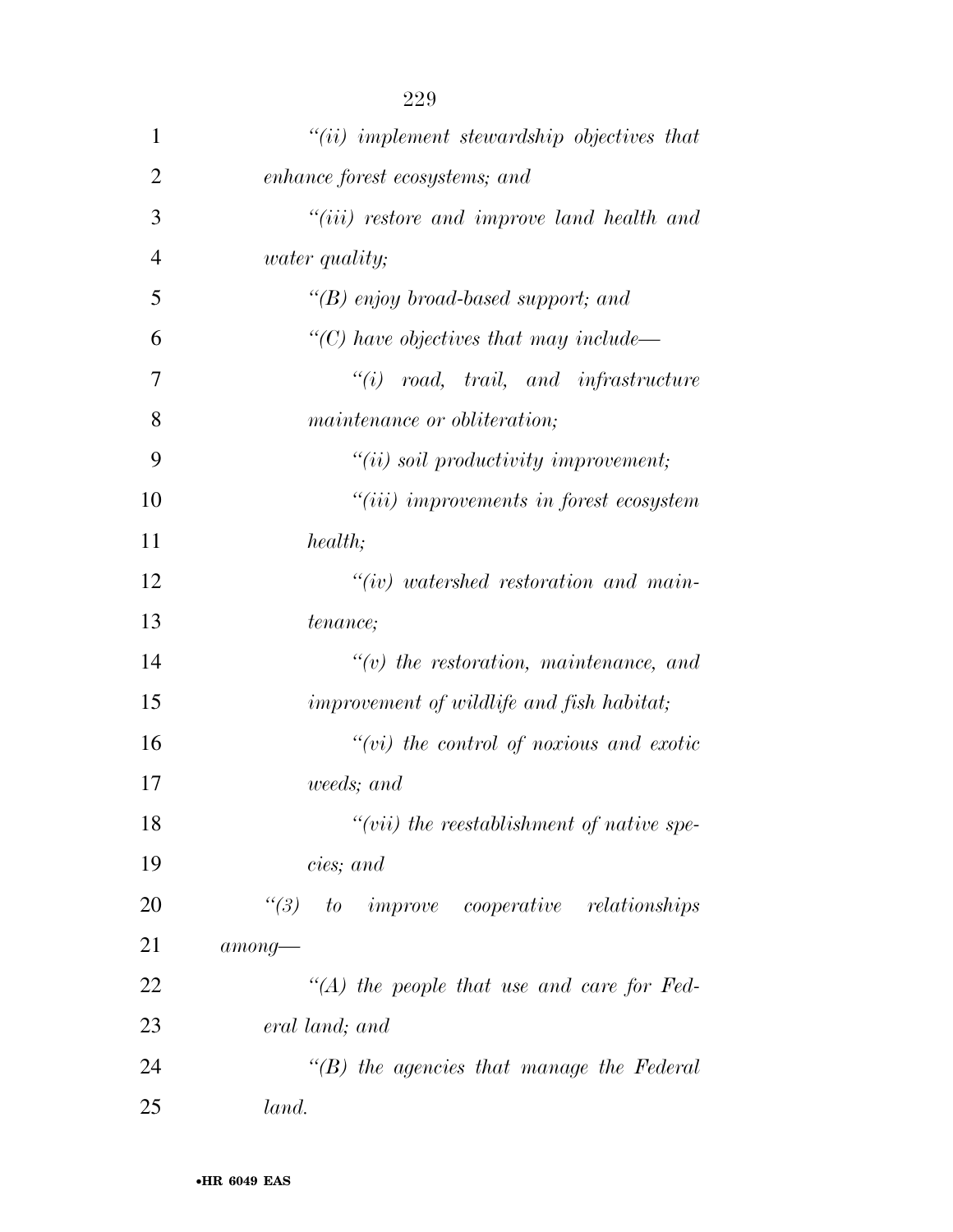## *''SEC. 3. DEFINITIONS.*

| $\overline{2}$ | $\lq$ <sup>Th</sup> this Act:                     |
|----------------|---------------------------------------------------|
| 3              | "(1) $ADJUSTED$ SHARE.—The term 'adjusted         |
| $\overline{4}$ | share' means the number equal to the quotient ob- |
| 5              | tained by dividing—                               |
| 6              | $\lq (A)$ the number equal to the quotient ob-    |
| 7              | tained by dividing—                               |
| 8              | $\lq\lq(i)$ the base share for the eligible coun- |
| 9              | ty; by                                            |
| 10             | $``(ii)$ the income adjustment for the eli-       |
| 11             | gible county; by                                  |
| 12             | $\lq\lq(B)$ the number equal to the sum of the    |
| 13             | quotients obtained under subparagraph (A) and     |
| 14             | paragraph $(8)(A)$ for all eligible counties.     |
| 15             | "(2) BASE SHARE.—The term 'base share' means      |
| 16             | the number equal to the average of $\equiv$       |
| 17             | $\lq (A)$ the quotient obtained by dividing—      |
| 18             | $``(i)$ the number of acres of Federal            |
| 19             | land described in paragraph $(7)(A)$ in each      |
| 20             | <i>eligible county</i> ; by                       |
| 21             | $``(ii)$ the total number acres of Federal        |
| 22             | land in all eligible counties in all eligible     |
| 23             | States; and                                       |
| 24             | "(B) the quotient obtained by dividing—           |
| 25             | "(i) the amount equal to the average of           |
| 26             | the 3 highest 25-percent payments and safe-       |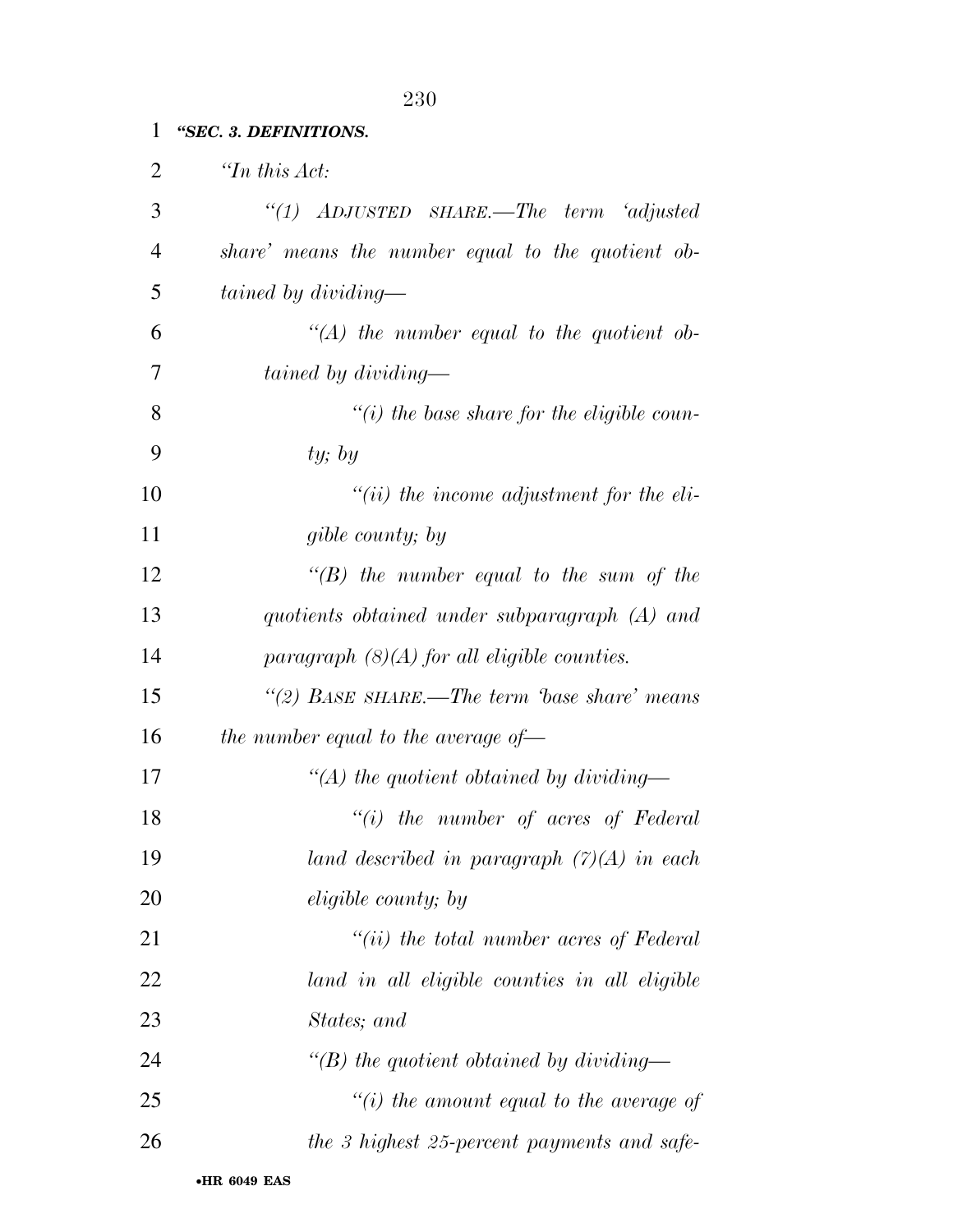| 1              | ty net payments made to each eligible State          |
|----------------|------------------------------------------------------|
| $\overline{2}$ | for each eligible county during the eligi-           |
| 3              | bility period; by                                    |
| $\overline{4}$ | "(ii) the amount equal to the sum of                 |
| 5              | the amounts calculated under clause (i) and          |
| 6              | paragraph $(9)(B)(i)$ for all eligible counties      |
| 7              | in all eligible States during the eligibility        |
| 8              | period.                                              |
| 9              | "(3) COUNTY PAYMENT.—The term 'county pay-           |
| 10             | ment' means the payment for an eligible county cal-  |
| 11             | culated under section $101(b)$ .                     |
| 12             | "(4) ELIGIBLE COUNTY.—The term 'eligible             |
| 13             | county' means any county that—                       |
| 14             | $\lq (A)$ contains Federal land (as defined in       |
| 15             | paragraph $(7)$ ); and                               |
| 16             | $\lq\lq(B)$ elects to receive a share of the State   |
| 17             | payment or the county payment under section          |
| 18             | $102(b)$ .                                           |
| 19             | "(5) ELIGIBILITY PERIOD.—The term 'eligibility       |
| 20             | period' means fiscal year 1986 through fiscal year   |
| 21             | 1999.                                                |
| 22             | "(6) ELIGIBLE STATE.—The term 'eligible State'       |
| 23             | means a State or territory of the United States that |
| 24             | received a 25-percent payment for 1 or more fiscal   |
| 25             | years of the eligibility period.                     |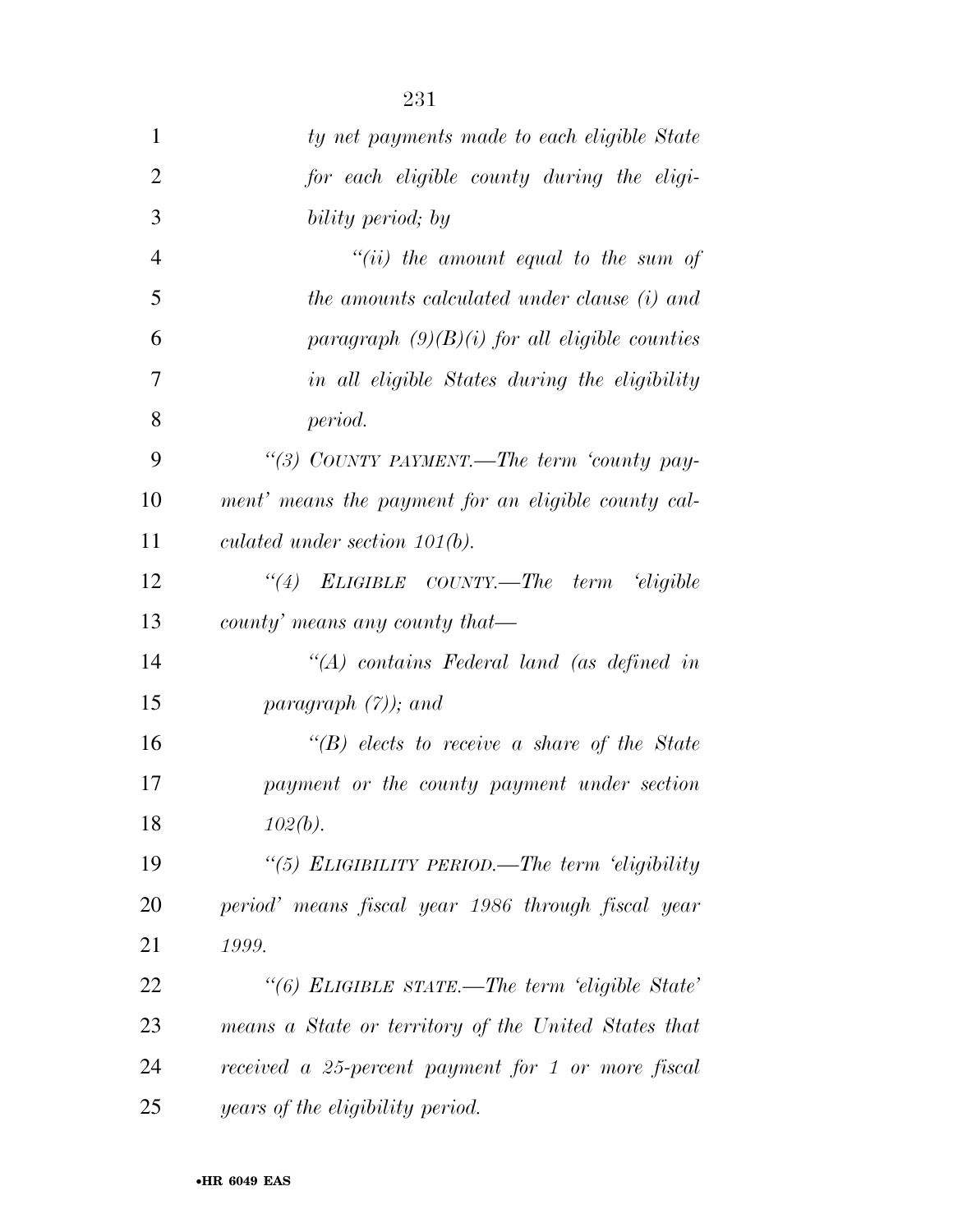| $\mathbf{1}$   | "(7) FEDERAL LAND.—The term 'Federal land'           |
|----------------|------------------------------------------------------|
| 2              | $means$ —                                            |
| 3              | "(A) land within the National Forest Sys-            |
| $\overline{4}$ | tem, as defined in section $11(a)$ of the Forest and |
| 5              | Rangeland Renewable Resources Planning Act of        |

 *Rangeland Renewable Resources Planning Act of 1974 (16 U.S.C. 1609(a)) exclusive of the Na- tional Grasslands and land utilization projects designated as National Grasslands administered pursuant to the Act of July 22, 1937 (7 U.S.C. 1010–1012); and* 

 *''(B) such portions of the revested Oregon and California Railroad and reconveyed Coos Bay Wagon Road grant land as are or may hereafter come under the jurisdiction of the De- partment of the Interior, which have heretofore or may hereafter be classified as timberlands, and power-site land valuable for timber, that shall be managed, except as provided in the former section 3 of the Act of August 28, 1937 (50 Stat. 875; 43 U.S.C. 1181c), for permanent forest production.* 

 *''(8) 50-PERCENT ADJUSTED SHARE.—The term '50-percent adjusted share' means the number equal to the quotient obtained by dividing—*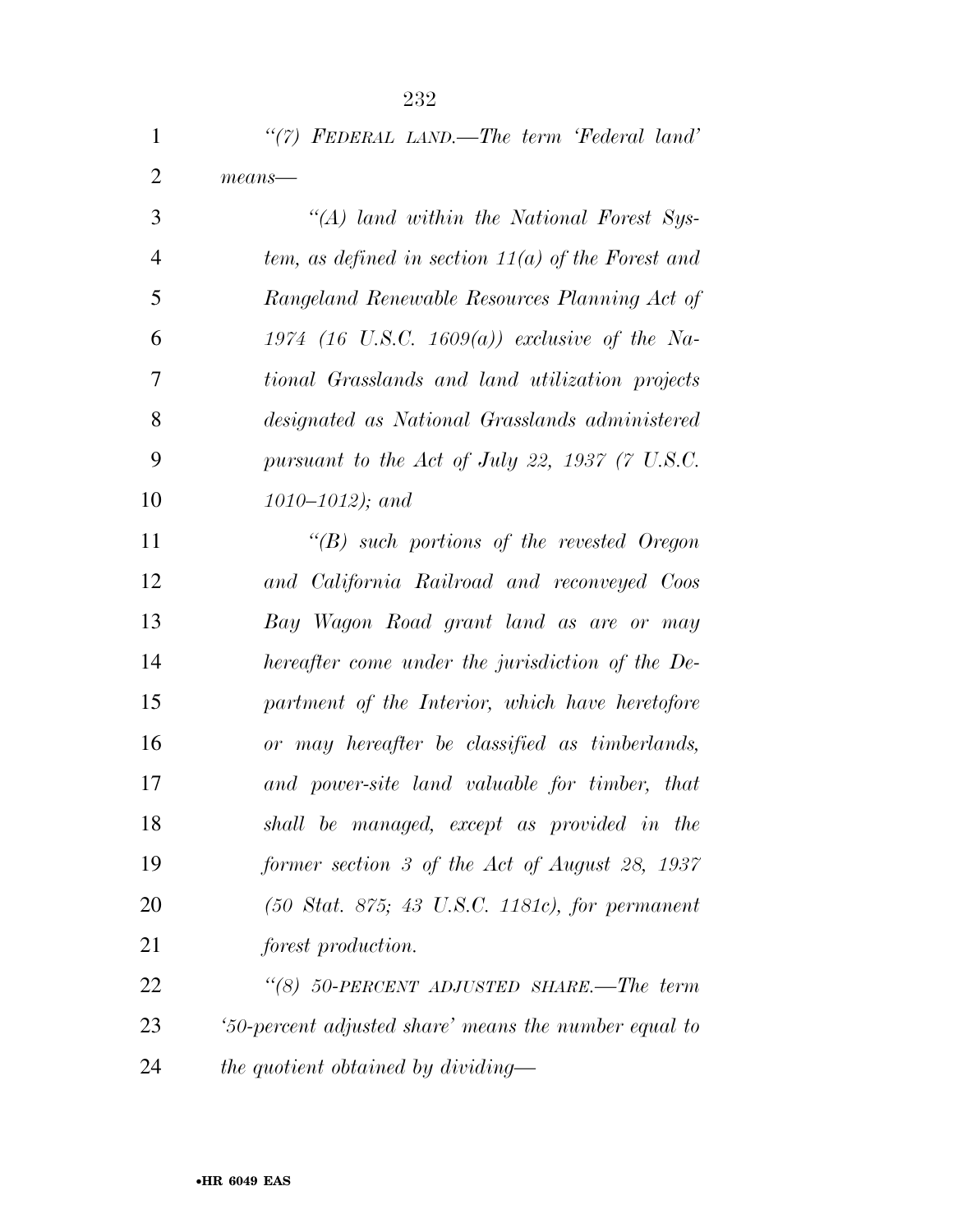| 1              | " $(A)$ the number equal to the quotient ob-          |
|----------------|-------------------------------------------------------|
| $\overline{2}$ | tained by dividing—                                   |
| 3              | "(i) the 50-percent base share for the                |
| $\overline{4}$ | <i>eligible county</i> ; by                           |
| 5              | $``(ii)$ the income adjustment for the eli-           |
| 6              | gible county; by                                      |
| 7              | $\lq\lq(B)$ the number equal to the sum of the        |
| 8              | quotients obtained under subparagraph (A) and         |
| 9              | paragraph $(1)(A)$ for all eligible counties.         |
| 10             | "(9) $50$ -PERCENT BASE SHARE.—The term '50-          |
| 11             | percent base share' means the number equal to the av- |
| 12             | $\emph{erage of}$                                     |
| 13             | "(A) the quotient obtained by dividing—               |
| 14             | $``(i)$ the number of acres of Federal                |
| 15             | land described in paragraph $(7)(B)$ in each          |
| 16             | eligible county; by                                   |
| 17             | $``(ii)$ the total number acres of Federal            |
| 18             | land in all eligible counties in all eligible         |
| 19             | States; and                                           |
| 20             | $\lq (B)$ the quotient obtained by dividing—          |
| 21             | "(i) the amount equal to the average of               |
| 22             | the 3 highest 50-percent payments made to             |
| 23             | each eligible county during the eligibility           |
| 24             | period; by                                            |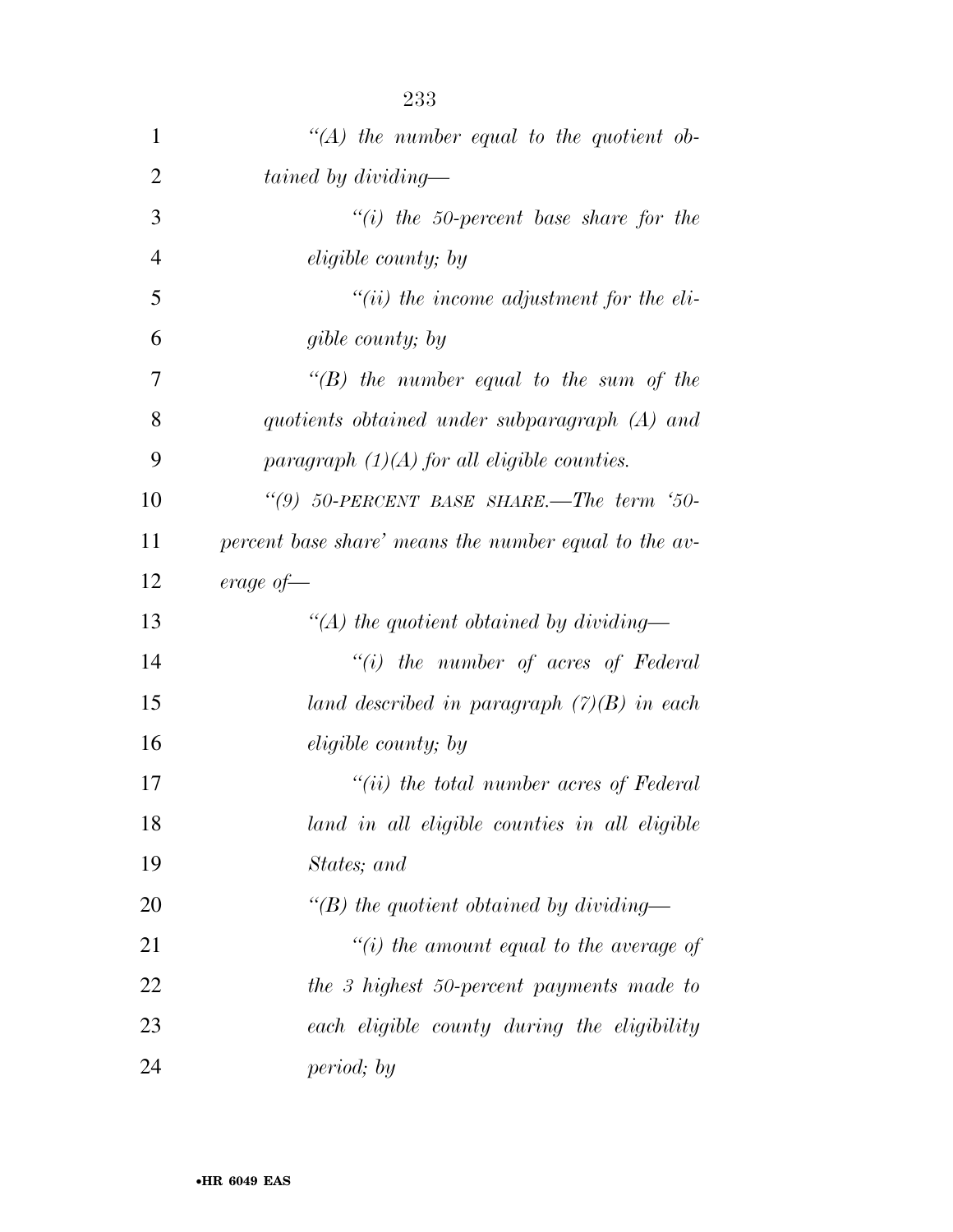| $\mathbf{1}$   | "(ii) the amount equal to the sum of                   |
|----------------|--------------------------------------------------------|
| $\overline{2}$ | the amounts calculated under clause (i) and            |
| 3              | paragraph $(2)(B)(i)$ for all eligible counties        |
| $\overline{4}$ | in all eligible States during the eligibility          |
| 5              | period.                                                |
| 6              | "(10) 50-PERCENT PAYMENT.—The term '50-per-            |
| 7              | cent payment' means the payment that is the sum of     |
| 8              | the 50-percent share otherwise paid to a county pur-   |
| 9              | suant to title II of the Act of August 28, 1937 (chap- |
| 10             | ter 876; 50 Stat. 875; 43 U.S.C. 1181f), and the pay-  |
| 11             | ment made to a county pursuant to the Act of May       |
| 12             | 24, 1939 (chapter 144; 53 Stat. 753; 43 U.S.C. 1181f-  |
| 13             | 1 et seq.).                                            |
| 14             | "(11) FULL FUNDING AMOUNT.—The term 'full              |
| 15             | funding amount' means—                                 |
| 16             | "(A) \$500,000,000 for fiscal year 2008; and           |
| 17             | "(B) for fiscal year 2009 and each fiscal              |
| 18             | year thereafter, the amount that is equal to 90        |
| 19             | percent of the full funding amount for the pre-        |
| 20             | ceding fiscal year.                                    |
| 21             | "(12) INCOME ADJUSTMENT.—The term 'income              |
| 22             | adjustment' means the square of the quotient obtained  |
| 23             | by dividing—                                           |
| 24             | $\lq (A)$ the per capita personal income for           |
| 25             | each eligible county; by                               |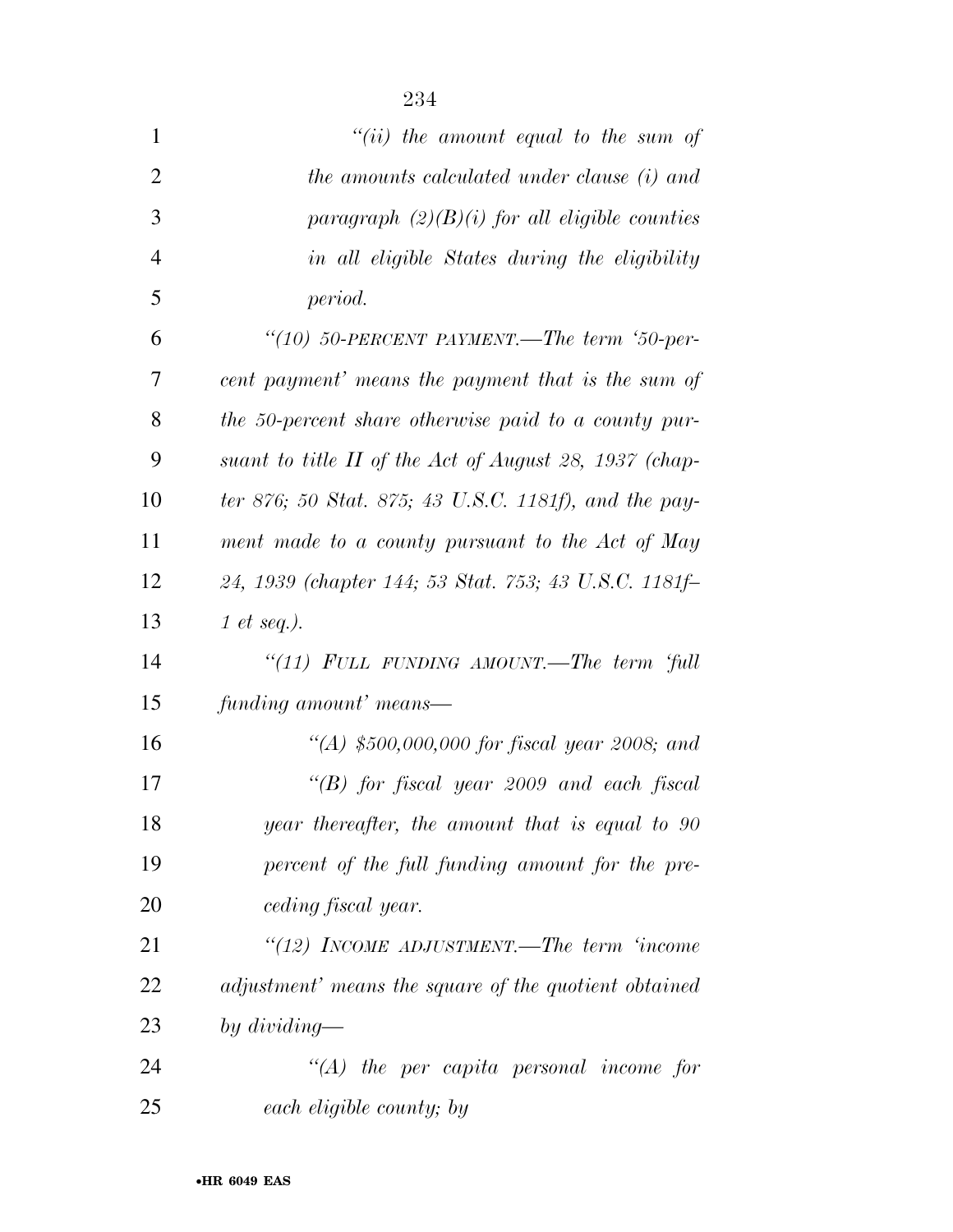| $\mathbf{1}$   | $\lq\lq(B)$ the median per capita personal income          |
|----------------|------------------------------------------------------------|
| $\overline{2}$ | of all eligible counties.                                  |
| 3              | "(13) PER CAPITA PERSONAL INCOME.—The                      |
| $\overline{4}$ | term 'per capita personal income' means the most re-       |
| 5              | cent per capita personal income data, as determined        |
| 6              | by the Bureau of Economic Analysis.                        |
| 7              | "(14) SAFETY NET PAYMENTS.—The term 'safety                |
| 8              | net payments' means the special payment amounts            |
| 9              | paid to States and counties required by section 13982      |
| 10             | or 13983 of the Omnibus Budget Reconciliation Act          |
| 11             | of 1993 (Public Law 103–66; 16 U.S.C. 500 note; 43         |
| 12             | U.S.C. 1181f note).                                        |
| 13             | "(15) SECRETARY CONCERNED.—The term 'Sec-                  |
| 14             | retary concerned' means—                                   |
| 15             | $\lq (A)$ the Secretary of Agriculture or the des-         |
| 16             | ignee of the Secretary of Agriculture with respect         |
| 17             | the Federal land described in paragraph<br>$to^-$          |
| 18             | $(7)(A);$ and                                              |
| 19             | $\lq (B)$ the Secretary of the Interior or the des-        |
| 20             | <i>ignee of the Secretary of the Interior with respect</i> |
| 21             | to the Federal land described in paragraph                 |
| 22             | (7)(B).                                                    |
| 23             | "(16) STATE PAYMENT.—The term 'State pay-                  |
| 24             | ment' means the payment for an eligible State cal-         |
| 25             | culated under section $101(a)$ .                           |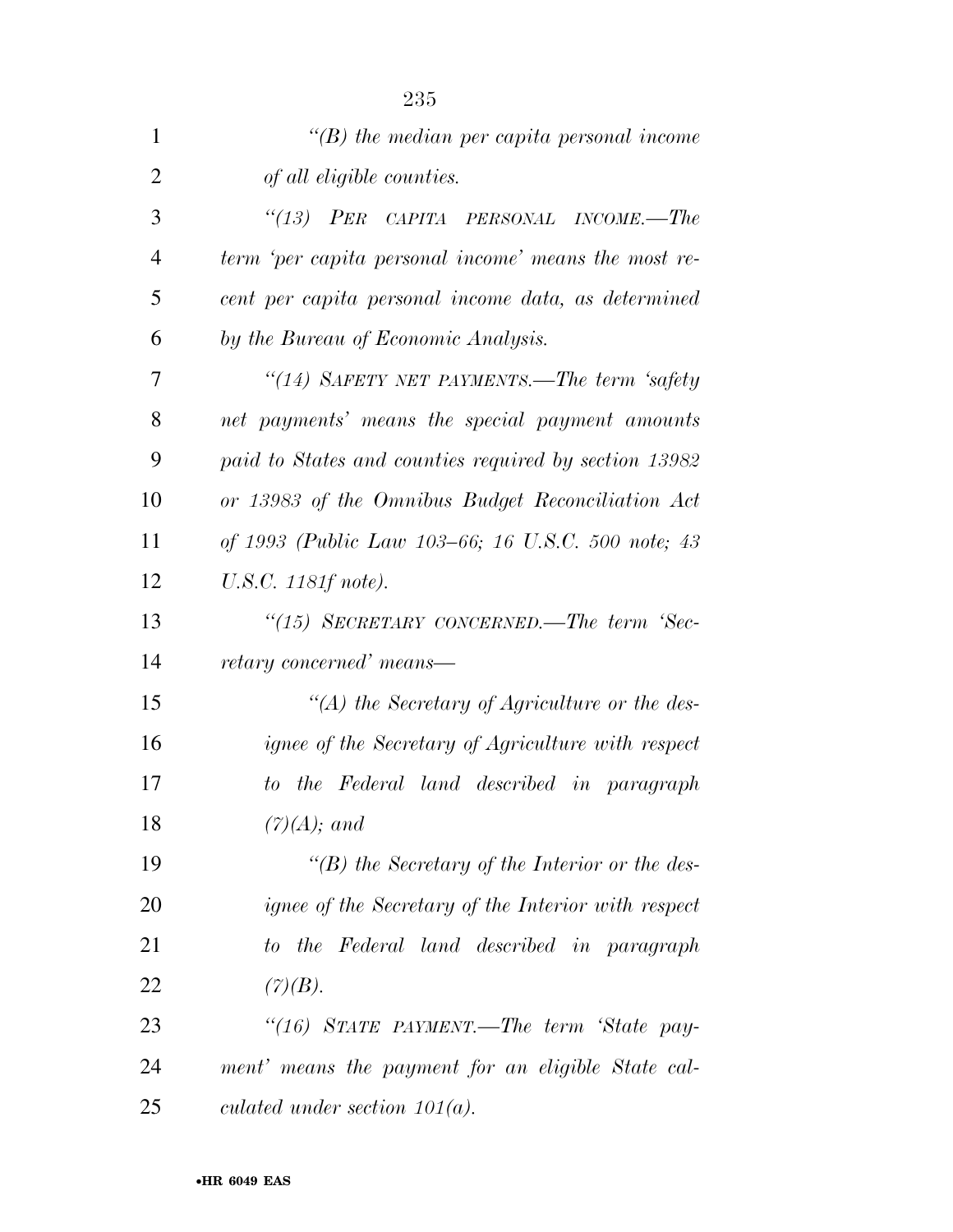*''(17) 25-PERCENT PAYMENT.—The term '25-per- cent payment' means the payment to States required by the sixth paragraph under the heading of 'FOR- EST SERVICE' in the Act of May 23, 1908 (35 Stat. 260; 16 U.S.C. 500), and section 13 of the Act of March 1, 1911 (36 Stat. 963; 16 U.S.C. 500). ''TITLE I—SECURE PAYMENTS FOR STATES AND COUNTIES CONTAINING FEDERAL LAND ''SEC. 101. SECURE PAYMENTS FOR STATES CONTAINING FEDERAL LAND. ''(a) STATE PAYMENT.—For each of fiscal years 2008 through 2011, the Secretary of Agriculture shall calculate for each eligible State an amount equal to the sum of the products obtained by multiplying— ''(1) the adjusted share for each eligible county within the eligible State; by ''(2) the full funding amount for the fiscal year. ''(b) COUNTY PAYMENT.—For each of fiscal years 2008 through 2011, the Secretary of the Interior shall calculate for each eligible county that received a 50-percent payment during the eligibility period an amount equal to the product obtained by multiplying— ''(1) the 50-percent adjusted share for the eligible* 

*county; by*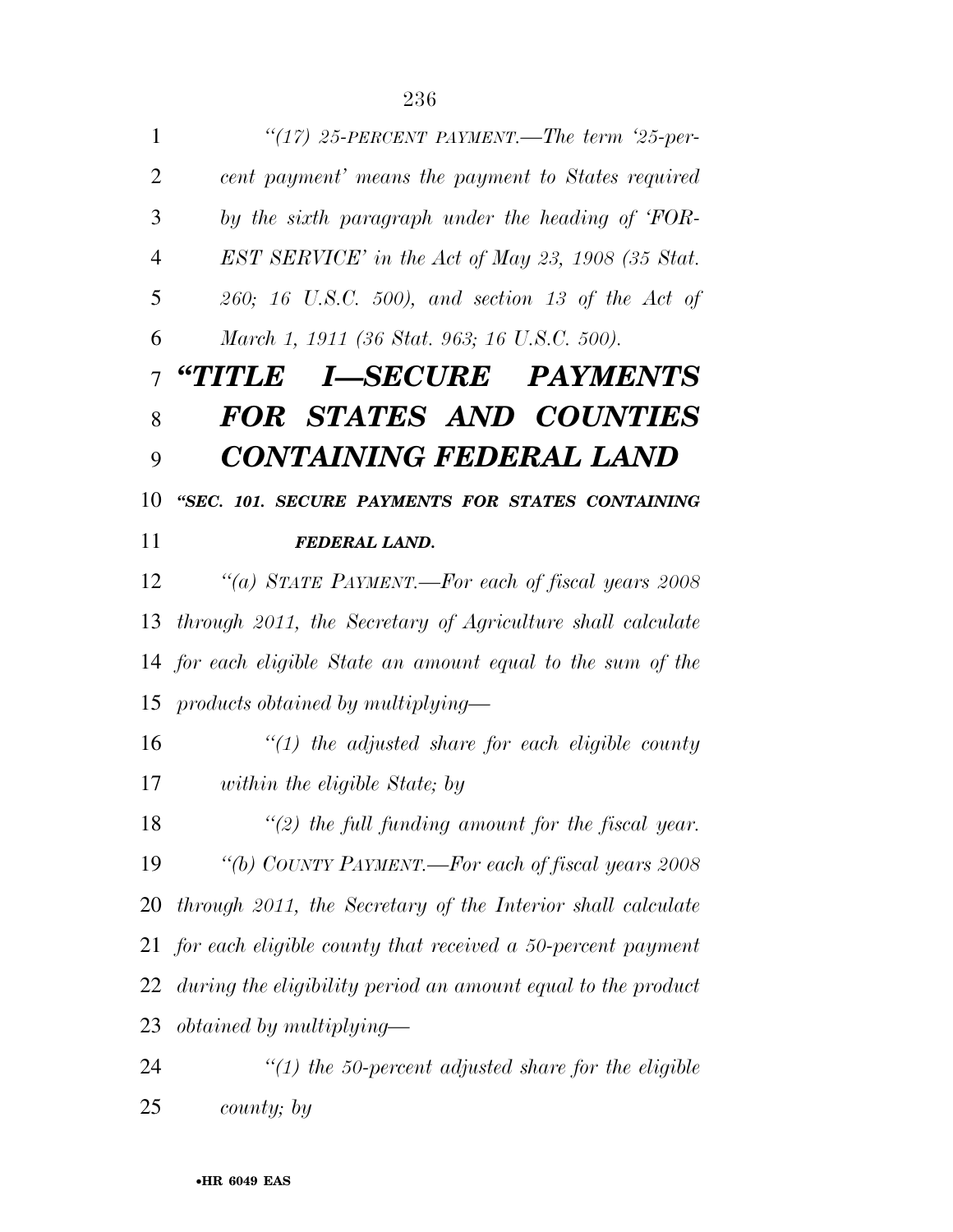| 1  | $\lq(2)$ the full funding amount for the fiscal year.  |
|----|--------------------------------------------------------|
| 2  | "SEC. 102. PAYMENTS TO STATES AND COUNTIES.            |
| 3  | "(a) PAYMENT AMOUNTS.—Except as provided in sec-       |
| 4  | tion 103, the Secretary of the Treasury shall pay to—  |
| 5  | " $(1)$ a State or territory of the United States an   |
| 6  | amount equal to the sum of the amounts elected under   |
| 7  | subsection (b) by each county within the State or ter- |
| 8  | ritory for—                                            |
| 9  | "(A) if the county is eligible for the 25-per-         |
| 10 | cent payment, the share of the 25-percent pay-         |
| 11 | ment; or                                               |
| 12 | $\lq\lq(B)$ the share of the State payment of the      |
| 13 | eligible county; and                                   |
| 14 | "(2) a county an amount equal to the amount            |
| 15 | elected under subsection (b) by each county for-       |
| 16 | "(A) if the county is eligible for the 50-per-         |
| 17 | cent payment, the 50-percent payment; or               |
| 18 | $\lq\lq B$ the county payment for the eligible         |
| 19 | county.                                                |
| 20 | "(b) ELECTION TO RECEIVE PAYMENT AMOUNT.-              |
| 21 | "(1) ELECTION; SUBMISSION OF RESULTS.-                 |
| 22 | "(A) IN GENERAL.—The election to receive               |
| 23 | a share of the State payment, the county pay-          |
| 24 | ment, a share of the State payment and the             |
| 25 | county payment, a share of the 25-percent pay-         |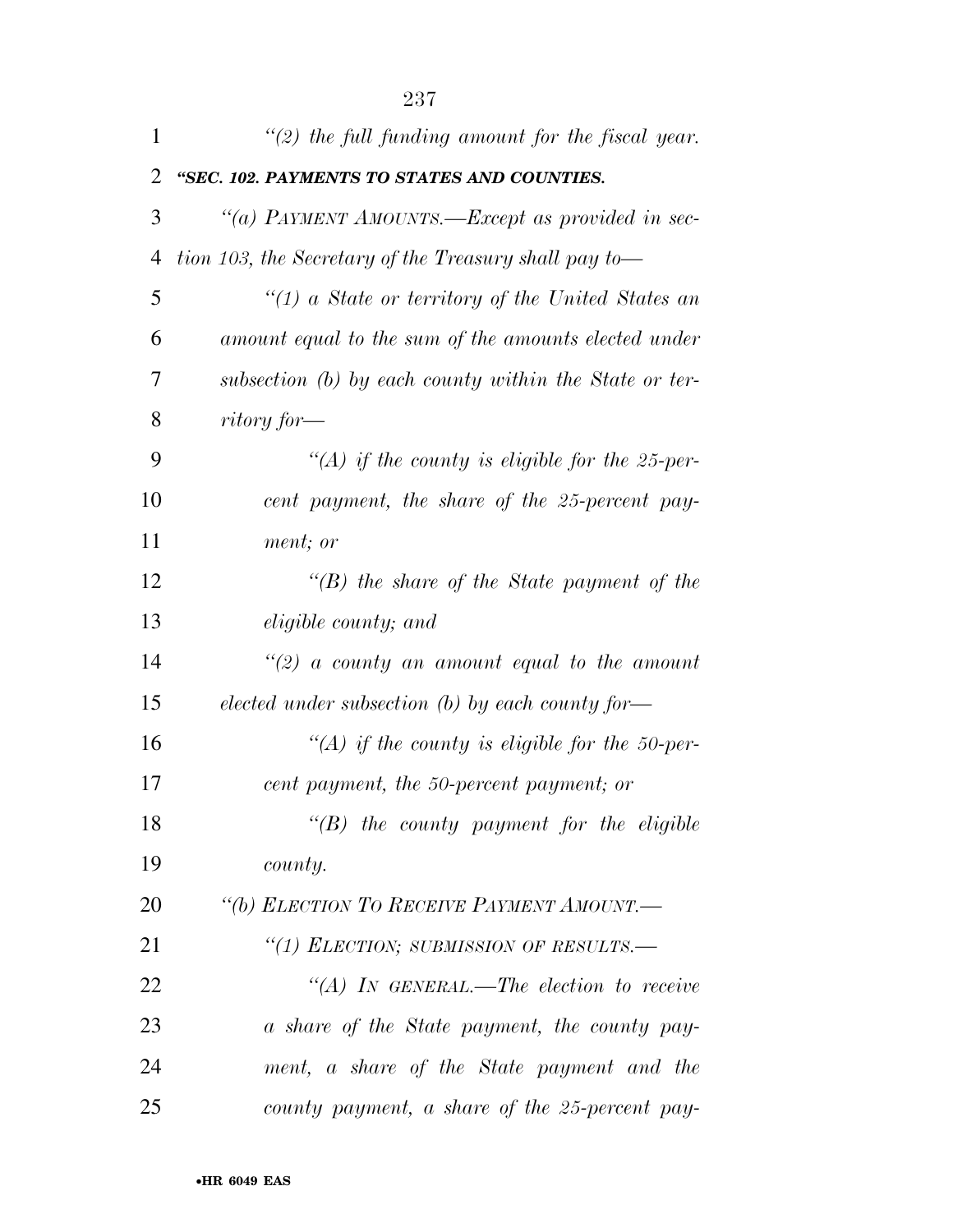| 1              | ment, the 50-percent payment, or a share of the     |
|----------------|-----------------------------------------------------|
| $\mathbf{2}$   | 25-percent payment and the 50-percent payment,      |
| 3              | as applicable, shall be made at the discretion of   |
| $\overline{4}$ | each affected county by August 1, 2008 (or as       |
| 5              | soon thereafter as the Secretary concerned deter-   |
| 6              | mines is practicable), and August 1 of each sec-    |
| $\tau$         | ond fiscal year thereafter, in accordance with      |
| 8              | paragraph (2), and transmitted to the Secretary     |
| 9              | concerned by the Governor of each eligible State.   |
| 10             | "(B) FAILURE TO TRANSMIT.-If an elec-               |
| 11             | tion for an affected county is not transmitted to   |
| 12             | the Secretary concerned by the date specified       |
| 13             | under subparagraph $(A)$ , the affected county      |
| 14             | shall be considered to have elected to receive a    |
| 15             | share of the State payment, the county payment,     |
| 16             | or a share of the State payment and the county      |
| 17             | payment, as applicable.                             |
| 18             | "(2) DURATION OF ELECTION.                          |
| 19             | "(A) In GENERAL.—A county election to re-           |
| 20             | ceive a share of the 25-percent payment or 50-      |
| 21             | percent payment, as applicable, shall be effective  |
| 22             | for 2 fiscal years.                                 |
| 23             | "(B) FULL FUNDING AMOUNT.—If a county               |
| 24             | elects to receive a share of the State payment or   |
| 25             | the county payment, the election shall be effective |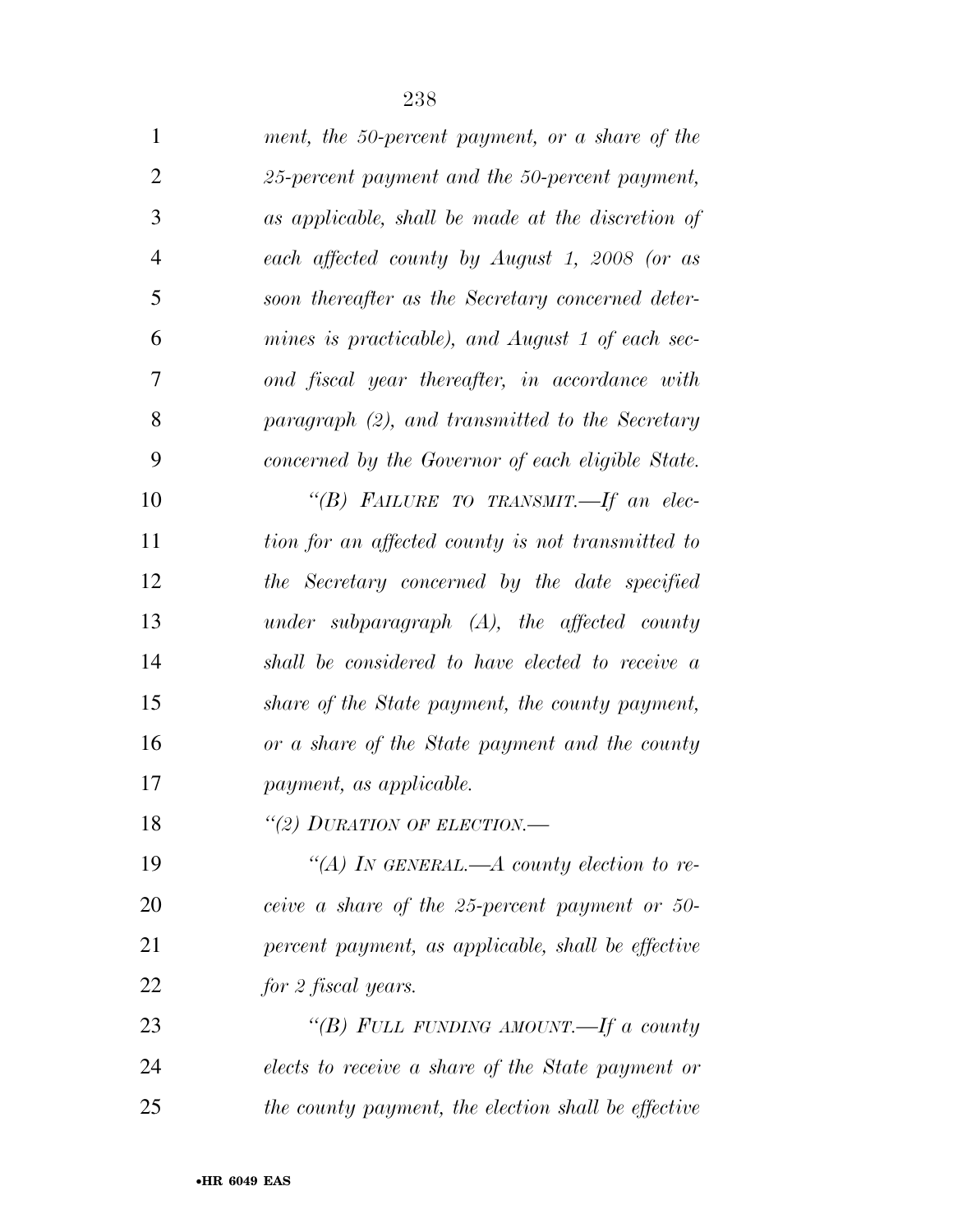| $\mathbf{1}$   | for all subsequent fiscal years through fiscal year      |
|----------------|----------------------------------------------------------|
| $\overline{2}$ | 2011.                                                    |
| 3              | "(3) SOURCE OF PAYMENT AMOUNTS.—The pay-                 |
| $\overline{4}$ | ment to an eligible State or eligible county under this  |
| 5              | section for a fiscal year shall be derived from—         |
| 6              | "(A) any amounts that are appropriated to                |
| 7              | carry out this Act;                                      |
| 8              | $\lq\lq(B)$ any revenues, fees, penalties, or mis-       |
| 9              | cellaneous receipts, exclusive of deposits to any        |
| 10             | relevant trust fund, special account, or perma-          |
| 11             | nent operating funds, received by the Federal            |
| 12             | Government from activities by the Bureau of              |
| 13             | Land Management or the Forest Service on the             |
| 14             | applicable Federal land; and                             |
| 15             | $\lq\lq C$ to the extent of any shortfall, out of        |
| 16             | any amounts in the Treasury of the United                |
| 17             | States not otherwise appropriated.                       |
| 18             | "(c) DISTRIBUTION AND EXPENDITURE OF PAY-                |
| 19             | MENTS.                                                   |
| 20             | "(1) DISTRIBUTION METHOD.—A State that re-               |
| 21             | ceives a payment under subsection (a) for Federal        |
| 22             | land described in section $3(7)(A)$ shall distribute the |
| 23             | appropriate payment amount among the appropriate         |
| 24             | counties in the State in accordance with—                |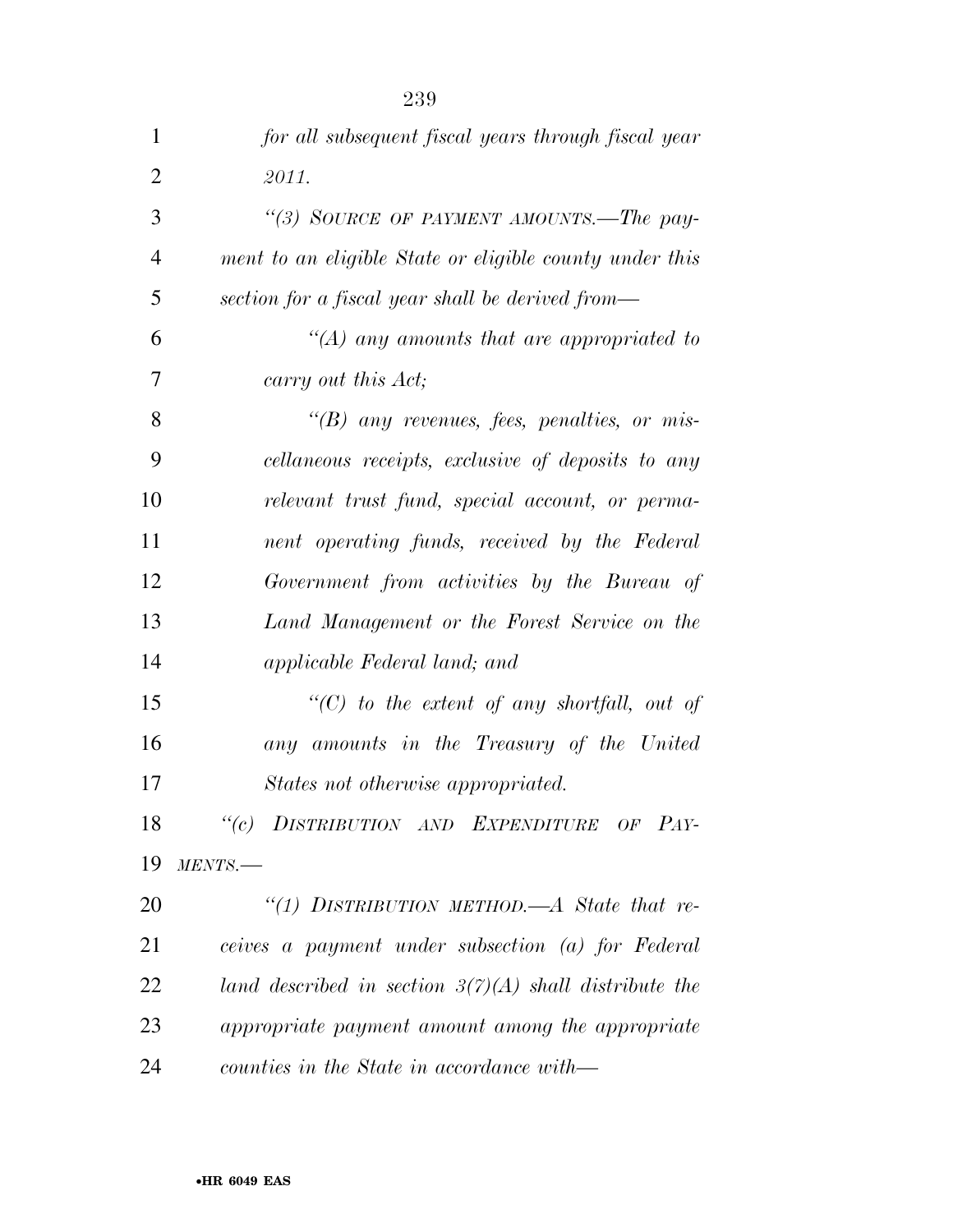| 1              | "(A) the Act of May 23, 1908 (16 U.S.C.                          |
|----------------|------------------------------------------------------------------|
| $\overline{2}$ | $500$ ); and                                                     |
| 3              | "(B) section 13 of the Act of March 1, 1911                      |
| $\overline{4}$ | $(36 \text{ Stat. } 963; 16 \text{ U.S.C. } 500).$               |
| 5              | "(2) EXPENDITURE PURPOSES.—Subject to sub-                       |
| 6              | section (d), payments received by a State under sub-             |
| 7              | section (a) and distributed to counties in accordance            |
| 8              | with paragraph (1) shall be expended as required by              |
| 9              | the laws referred to in paragraph $(1)$ .                        |
| 10             | "(d) EXPENDITURE RULES FOR ELIGIBLE COUN-                        |
| 11             | $TIES$ .                                                         |
| 12             | "(1) ALLOCATIONS.—                                               |
| 13             | "(A) USE OF PORTION IN SAME MANNER AS                            |
| 14             | 25-PERCENT PAYMENT OR 50-PERCENT PAYMENT,                        |
| 15             | AS APPLICABLE.—Except as provided in para-                       |
| 16             | graph $(3)(B)$ , if an eligible county elects to re-             |
| 17             | ceive its share of the State payment or the coun-                |
| 18             | ty payment, not less than 80 percent, but not                    |
| 19             | more than 85 percent, of the funds shall be ex-                  |
| 20             | pended in the same manner in which the 25-per-                   |
| 21             | cent payments or 50-percent payment, as appli-                   |
| 22             | cable, are required to be expended.                              |
| 23             | "(B) ELECTION AS TO USE OF BALANCE.—                             |
| 24             | <i>Except as provided in subparagraph</i> $(C)$ <i>, an eli-</i> |
| 25             | gible county shall elect to do 1 or more of the fol-             |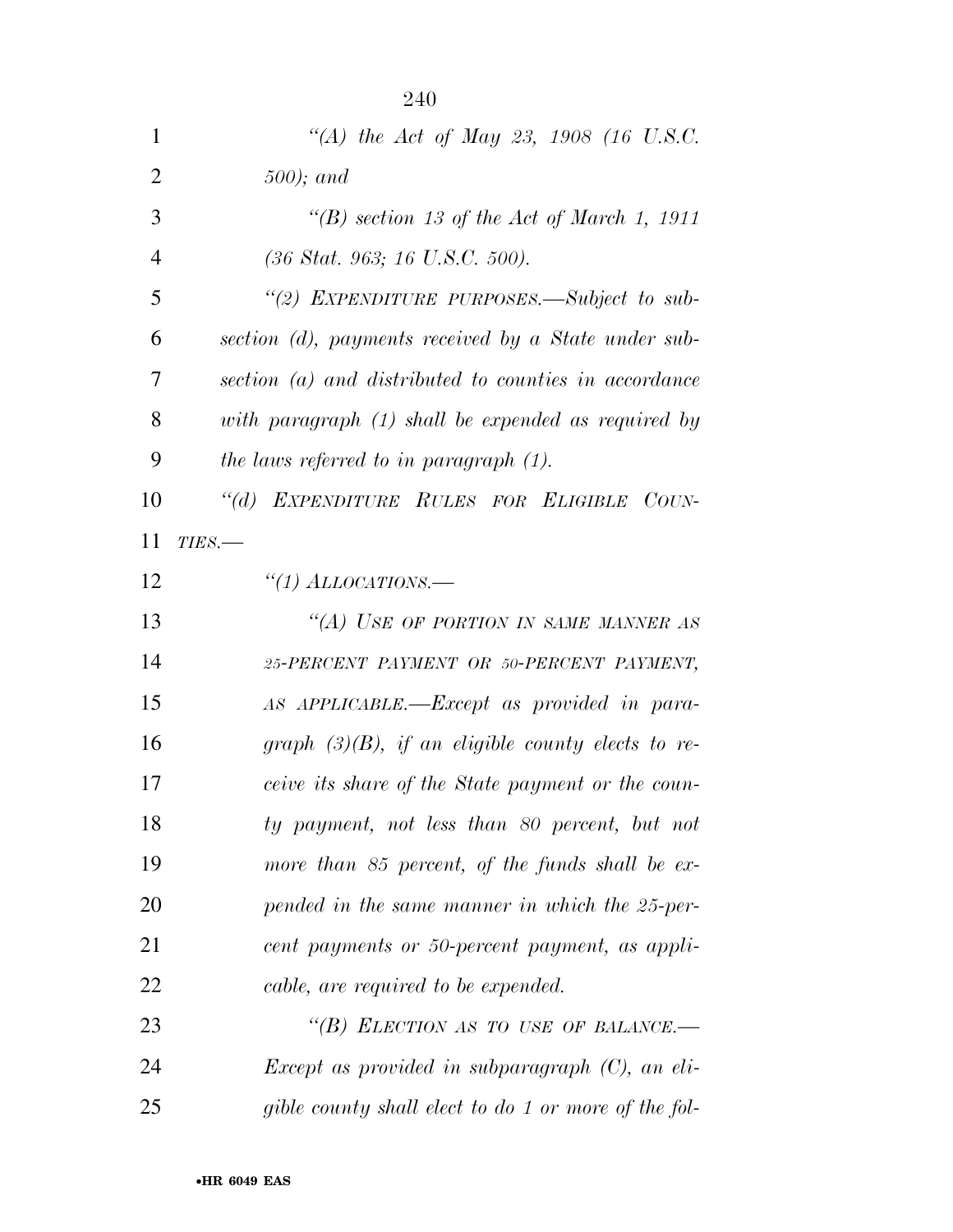| $\mathbf{1}$   | lowing with the balance of any funds not ex-          |
|----------------|-------------------------------------------------------|
| $\overline{2}$ | pended pursuant to subparagraph $(A)$ :               |
| 3              | "(i) Reserve any portion of the balance               |
| $\overline{4}$ | for projects in accordance with title II.             |
| 5              | "(ii) Reserve not more than $\gamma$ percent          |
| 6              | of the total share for the eligible county of         |
| 7              | the State payment or the county payment               |
| 8              | for projects in accordance with title III.            |
| 9              | $``(iii)$ Return the portion of the balance           |
| 10             | not reserved under clauses $(i)$ and $(ii)$ to the    |
| 11             | <i>Treasury of the United States.</i>                 |
| 12             | "(C) COUNTIES WITH MODEST DISTRIBU-                   |
| 13             | $TIONS$ . In the case of each eligible county to      |
| 14             | more than $$100,000$ , but less than<br>which         |
| 15             | \$350,000, is distributed for any fiscal year pur-    |
| 16             | suant to either or both of paragraphs $(1)(B)$ and    |
| 17             | $(2)(B)$ of subsection (a), the eligible county, with |
| 18             | respect to the balance of any funds not expended      |
| 19             | pursuant to subparagraph (A) for that fiscal          |
| 20             | <i>year</i> , shall—                                  |
| 21             | $"(i)$ reserve any portion of the balance             |
| 22             | $for-$                                                |
| 23             | "(I) carrying out projects under                      |
| 24             | title $II$ ;                                          |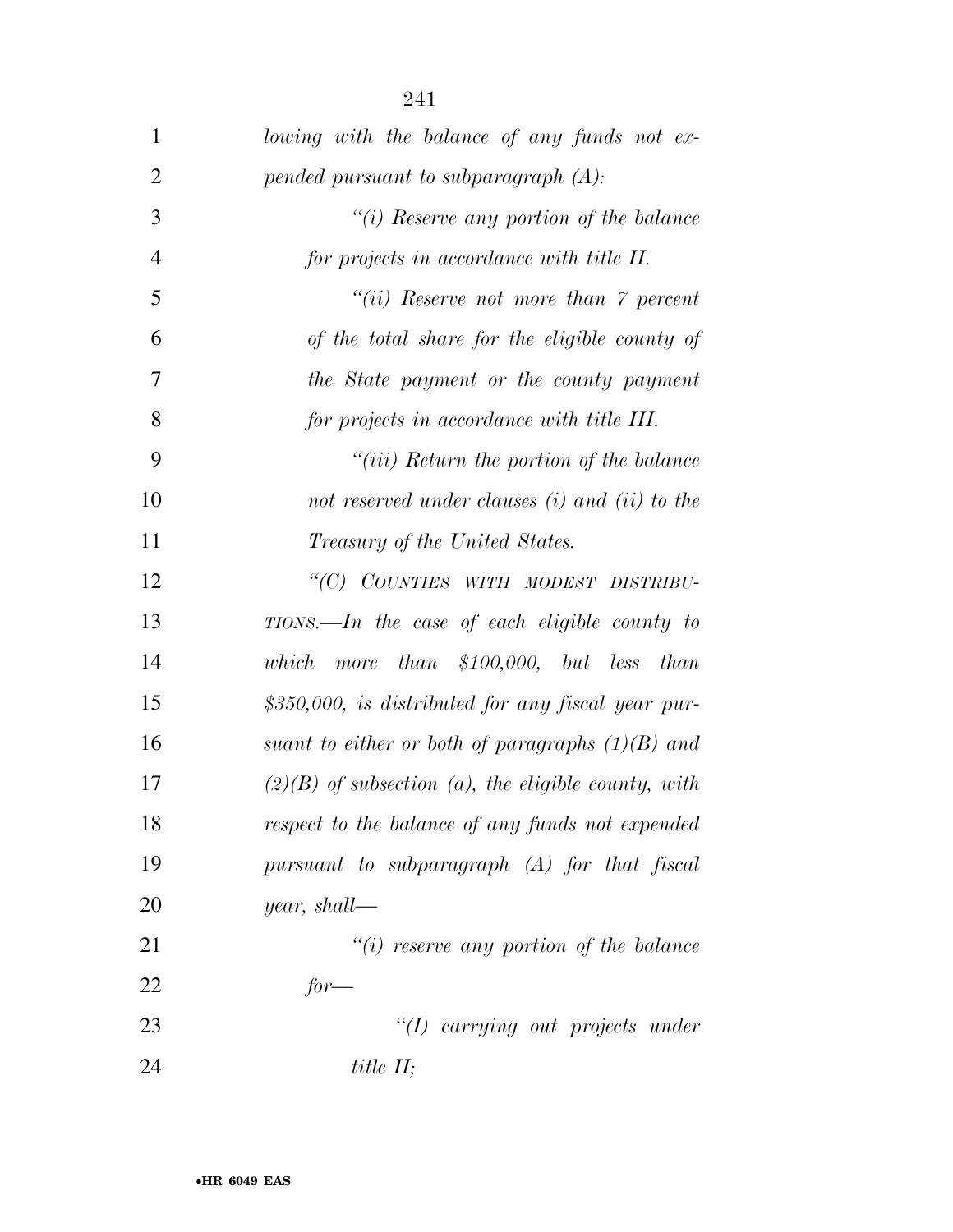| $\mathbf{1}$   | $"(II)$ carrying out projects under                 |
|----------------|-----------------------------------------------------|
| $\overline{2}$ | <i>title III</i> ; or                               |
| 3              | "(III) a combination of the pur-                    |
| $\overline{4}$ | poses described in subclauses (I) and               |
| 5              | (II); or                                            |
| 6              | $``(ii)$ return the portion of the balance          |
| 7              | not reserved under clause (i) to the Treas-         |
| 8              | <i>ury of the United States.</i>                    |
| 9              | "(2) DISTRIBUTION OF FUNDS.-                        |
| 10             | "(A) IN GENERAL.—Funds reserved by an               |
| 11             | eligible county under subparagraph $(B)(i)$ or      |
| 12             | $(C)(i)$ of paragraph (1) for carrying out projects |
| 13             | under title II shall be deposited in a special ac-  |
| 14             | count in the Treasury of the United States.         |
| 15             | "(B) AVAILABILITY.—Amounts deposited                |
| 16             | under subparagraph $(A)$ shall—                     |
| 17             | $\lq\lq(i)$ be available for expenditure by the     |
| 18             | Secretary concerned, without further appro-         |
| 19             | priation; and                                       |
| 20             | $``(ii)$ remain available until expended            |
| 21             | in accordance with title II.                        |
| 22             | "(3) ELECTION.—                                     |
| 23             | "(A) NOTIFICATION.—                                 |
| 24             | "(i) IN GENERAL.—An eligible county                 |
| 25             | shall notify the Secretary concerned of an          |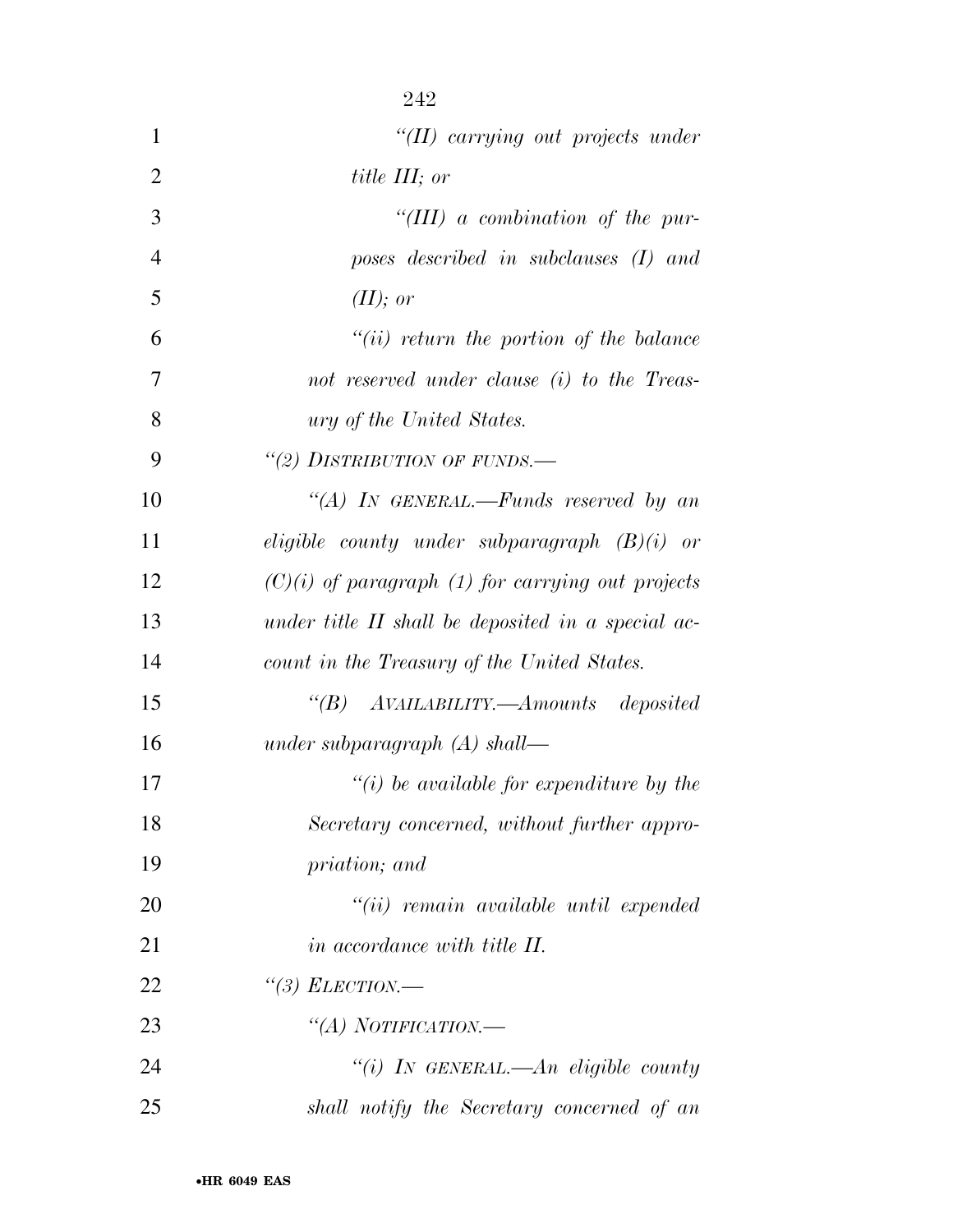| $\mathbf{1}$   | election by the eligible county under this          |
|----------------|-----------------------------------------------------|
| $\overline{2}$ | subsection not later than September 30,             |
| 3              | 2008 (or as soon thereafter as the Secretary        |
| $\overline{4}$ | concerned determines is practicable), and           |
| 5              | each September 30 thereafter for each suc-          |
| 6              | ceeding fiscal year.                                |
| 7              | "(ii) FAILURE TO ELECT.-Except as                   |
| 8              | provided in subparagraph $(B)$ , if the eligi-      |
| 9              | ble county fails to make an election by the         |
| 10             | date specified in clause $(i)$ , the eligible       |
| 11             | $county$ shall—                                     |
| 12             | $\lq (I)$ be considered to have elected             |
| 13             | to expend 85 percent of the funds in                |
| 14             | accordance with paragraph $(1)(A)$ ; and            |
| 15             | $\lq\lq (II)$ return the balance to the             |
| 16             | <i>Treasury of the United States.</i>               |
| 17             | $\lq(B)$<br>COUNTIES WITH MINOR<br><b>DISTRIBU-</b> |
| 18             | $TIONS. - In$ the case of each eligible county to   |
| 19             | which less than $$100,000$ is distributed for any   |
| 20             | fiscal year pursuant to either or both of para-     |
| 21             | graphs $(1)(B)$ and $(2)(B)$ of subsection (a), the |
| 22             | eligible county may elect to expend all the funds   |
| 23             | in the same manner in which the 25-percent          |
| 24             | payments or 50-percent payments, as applicable,     |
| 25             | are required to be expended.                        |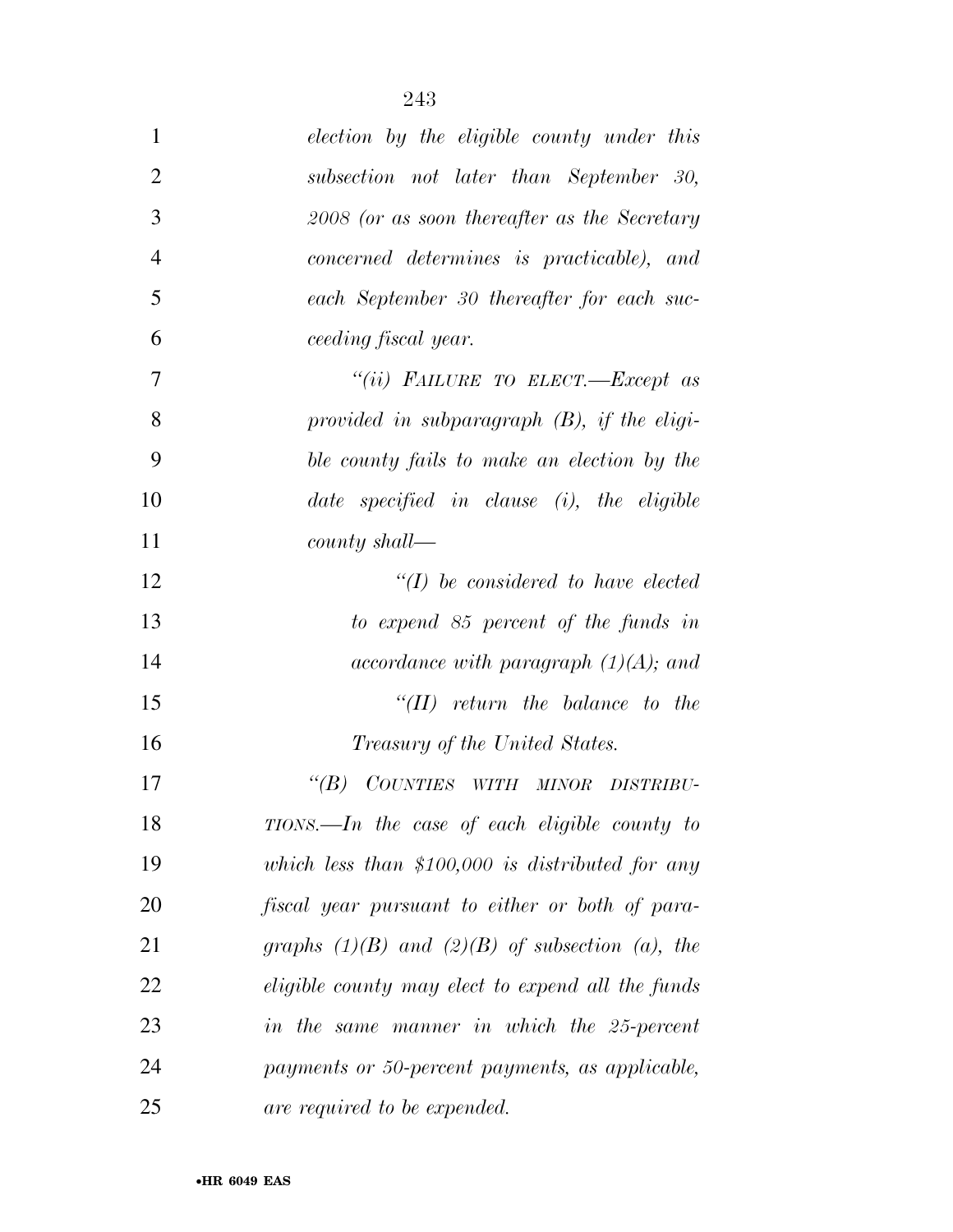| 1              | "(e) TIME FOR PAYMENT.—The payments required               |
|----------------|------------------------------------------------------------|
| $\overline{2}$ | under this section for a fiscal year shall be made as soon |
| 3              | as practicable after the end of that fiscal year.          |
| 4              | "SEC. 103. TRANSITION PAYMENTS TO STATES.                  |
| 5              | "(a) DEFINITIONS.—In this section:                         |
| 6              | "(1) ADJUSTED AMOUNT.—The term 'adjusted                   |
| 7              | amount' means, with respect to a covered State—            |
| 8              | "(A) for fiscal year 2008, 90 percent of $-$               |
| 9              | $``(i)$ the sum of the amounts paid for                    |
| 10             | fiscal year 2006 under section $102(a)(2)$ (as             |
| 11             | in effect on September 29, 2006) for the eli-              |
| 12             | gible counties in the covered State that have              |
| 13             | $elected$ under section $102(b)$ to receive a              |
| 14             | share of the State payment for fiscal year                 |
| 15             | 2008; and                                                  |
| 16             | "(ii) the sum of the amounts paid for                      |
| 17             | fiscal year 2006 under section $103(a)(2)$ (as             |
| 18             | in effect on September 29, 2006) for the eli-              |
| 19             | gible counties in the State of Oregon that                 |
| 20             | have elected under section $102(b)$ to receive             |
| 21             | the county payment for fiscal year 2008;                   |
| 22             | "(B) for fiscal year 2009, 81 percent of $-$               |
| 23             | $``(i)$ the sum of the amounts paid for                    |
| 24             | fiscal year 2006 under section $102(a)(2)$ (as             |
| 25             | in effect on September 29, 2006) for the eli-              |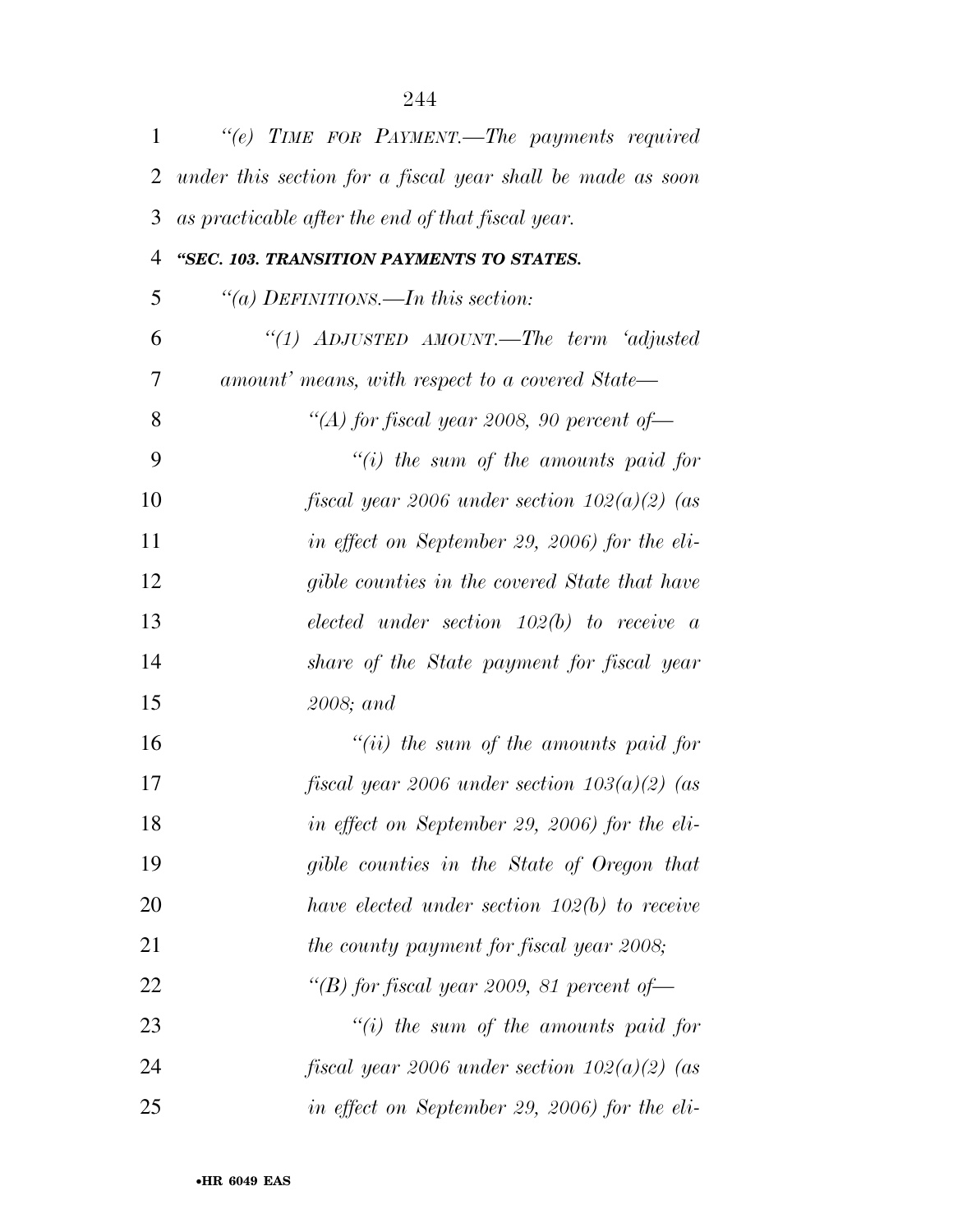| $\mathbf{1}$   | gible counties in the covered State that have  |
|----------------|------------------------------------------------|
| $\overline{2}$ | $elected$ under section 102(b) to receive a    |
| 3              | share of the State payment for fiscal year     |
| $\overline{4}$ | $2009$ ; and                                   |
| 5              | "(ii) the sum of the amounts paid for          |
| 6              | fiscal year 2006 under section $103(a)(2)$ (as |
| 7              | in effect on September 29, 2006) for the eli-  |
| 8              | gible counties in the State of Oregon that     |
| 9              | have elected under section $102(b)$ to receive |
| 10             | the county payment for fiscal year 2009;       |
| 11             | and                                            |
| 12             | "(C) for fiscal year 2010, 73 percent of $-$   |
| 13             | "(i) the sum of the amounts paid for           |
| 14             | fiscal year 2006 under section $102(a)(2)$ (as |
| 15             | in effect on September 29, 2006) for the eli-  |
| 16             | gible counties in the covered State that have  |
| 17             | $elected$ under section $102(b)$ to receive a  |
| 18             | share of the State payment for fiscal year     |
| 19             | $2010$ ; and                                   |
| 20             | "(ii) the sum of the amounts paid for          |
| 21             | fiscal year 2006 under section $103(a)(2)$ (as |
| 22             | in effect on September 29, 2006) for the eli-  |
| 23             | gible counties in the State of Oregon that     |
| 24             | have elected under section $102(b)$ to receive |
| 25             | the county payment for fiscal year 2010.       |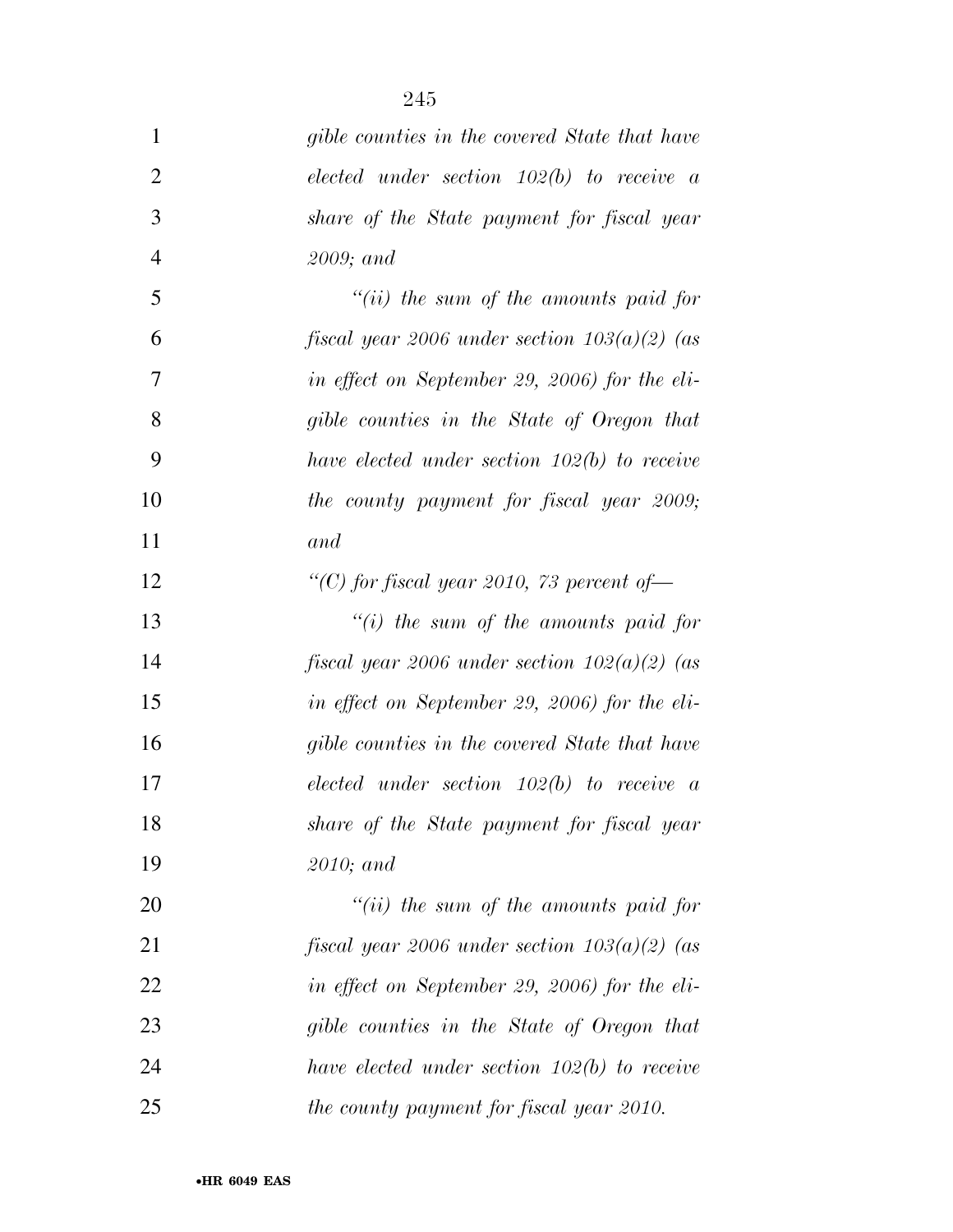*''(2) COVERED STATE.—The term 'covered State' means each of the States of California, Louisiana, Or- egon, Pennsylvania, South Carolina, South Dakota, Texas, and Washington.* 

 *''(b) TRANSITION PAYMENTS.—For each of fiscal years 2008 through 2010, in lieu of the payment amounts that otherwise would have been made under paragraphs (1)(B) and (2)(B) of section 102(a), the Secretary of the Treasury shall pay the adjusted amount to each covered State and the eligible counties within the covered State, as applicable. ''(c) DISTRIBUTION OF ADJUSTED AMOUNT.—Except as provided in subsection (d), it is the intent of Congress that the method of distributing the payments under sub- section (b) among the counties in the covered States for each of fiscal years 2008 through 2010 be in the same proportion that the payments were distributed to the eligible counties in fiscal year 2006.* 

 *''(d) DISTRIBUTION OF PAYMENTS IN CALIFORNIA.— The following payments shall be distributed among the eli- gible counties in the State of California in the same propor- tion that payments under section 102(a)(2) (as in effect on September 29, 2006) were distributed to the eligible counties for fiscal year 2006:* 

 *''(1) Payments to the State of California under subsection (b).*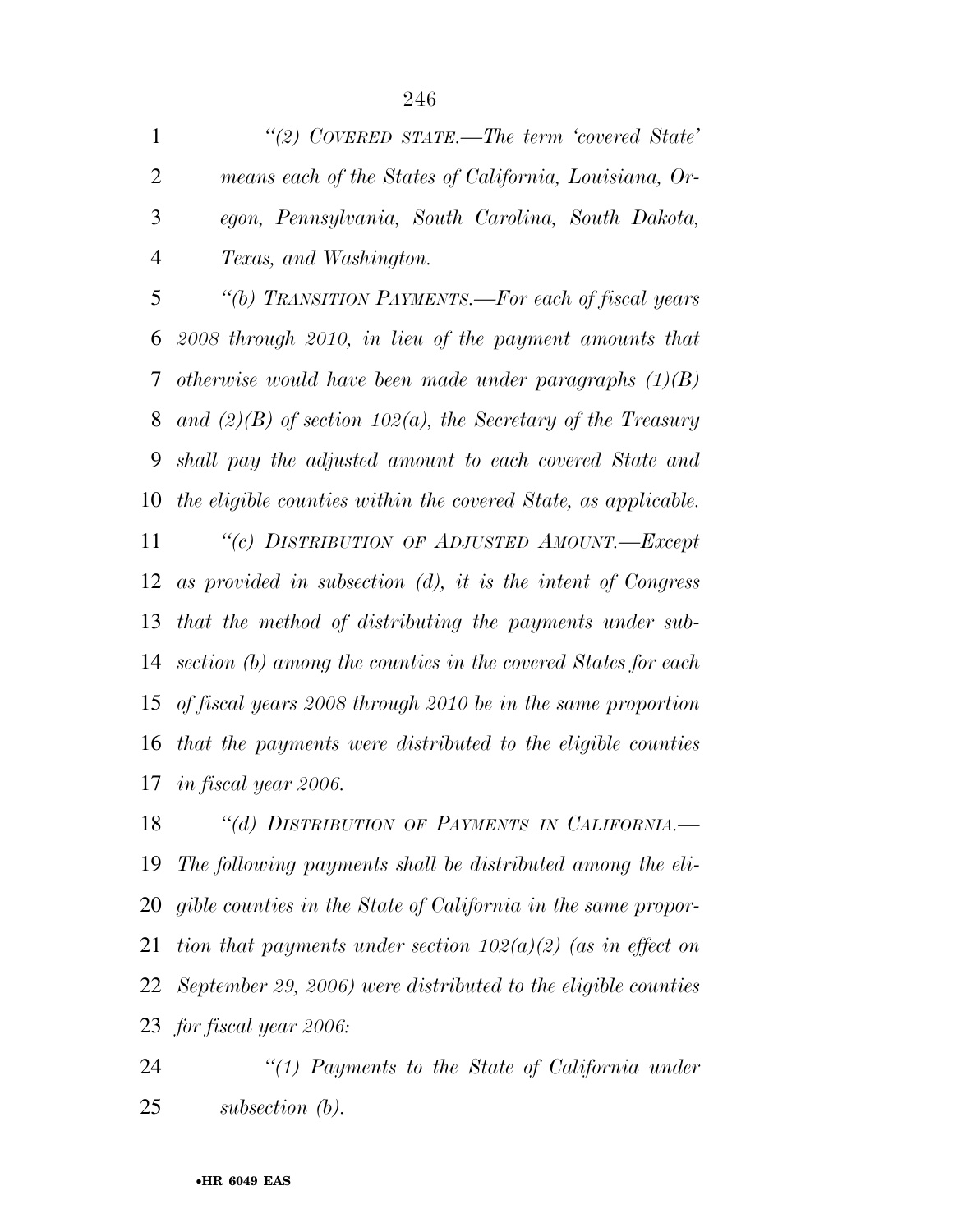| $\overline{2}$ | State payment for California under section 102 for       |
|----------------|----------------------------------------------------------|
| 3              | fiscal year 2011.                                        |
| $\overline{4}$ | "(e) TREATMENT OF PAYMENTS.—For purposes of this         |
| 5              | Act, any payment made under subsection (b) shall be con- |
| 6              | sidered to be a payment made under section $102(a)$ .    |
| 7              | "TITLE II—SPECIAL PROJECTS                               |
| 8              | ON FEDERAL LAND                                          |
| 9              | "SEC. 201. DEFINITIONS.                                  |
| 10             | $\mathcal{L}_n$ this title:                              |
| 11             | "(1) PARTICIPATING COUNTY.—The term 'par-                |
| 12             | ticipating county' means an eligible county that elects  |
| 13             | under section $102(d)$ to expend a portion of the Fed-   |
| 14             | eral funds received under section 102 in accordance      |
| 15             | with this title.                                         |
| 16             | "(2) PROJECT FUNDS.—The term 'project funds'             |
| 17             | means all funds an eligible county elects under section  |
| 18             | $102(d)$ to reserve for expenditure in accordance with   |
| 19             | this title.                                              |
| 20             | (3)<br>RESOURCE ADVISORY COMMITTEE.-The                  |
| 21             | term 'resource advisory committee' means—                |
| 22             | $\lq (A)$ an advisory committee established by           |
| 23             | the Secretary concerned under section 205; or            |

*''(2) The shares of the eligible counties of the*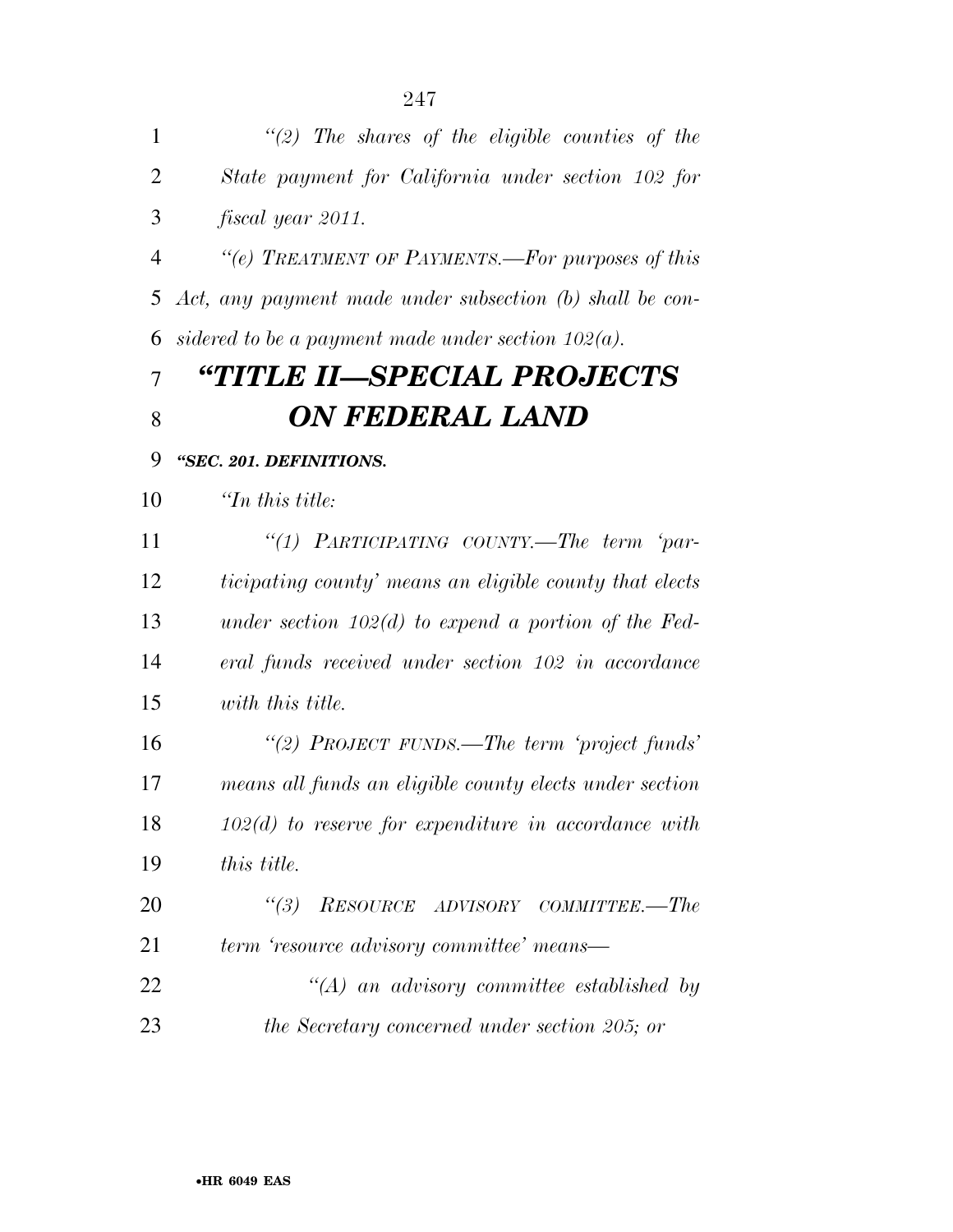| 1              | $\lq\lq B$ an advisory committee determined by                  |
|----------------|-----------------------------------------------------------------|
| $\overline{2}$ | the Secretary concerned to meet the requirements                |
| 3              | of section 205.                                                 |
| $\overline{4}$ | "(4) RESOURCE MANAGEMENT PLAN.—The term                         |
| 5              | 'resource management plan' means—                               |
| 6              | $\lq (A)$ a land use plan prepared by the Bu-                   |
| 7              | reau of Land Management for units of the Fed-                   |
| 8              | eral land described in section $3(7)(B)$ pursuant               |
| 9              | to section 202 of the Federal Land Policy and                   |
| 10             | Management Act of 1976 (43 U.S.C. 1712); or                     |
| 11             | $\lq (B)$ a land and resource management plan                   |
| 12             | prepared by the Forest Service for units of the                 |
| 13             | National Forest System pursuant to section 6 of                 |
| 14             | the Forest and Rangeland Renewable Resources                    |
| 15             | Planning Act of 1974 (16 U.S.C. 1604).                          |
| 16             | "SEC. 202. GENERAL LIMITATION ON USE OF PROJECT                 |
| 17             | <b>FUNDS.</b>                                                   |
|                | 18 "(a) LIMITATION.—Project funds shall be expended             |
|                | 19 solely on projects that meet the requirements of this title. |
| 20             | "(b) AUTHORIZED USES.—Project funds may be used                 |
|                | 21 by the Secretary concerned for the purpose of entering into  |
| 22             | and implementing cooperative agreements with willing            |
|                | 23 Federal agencies, State and local governments, private and   |
|                | 24 nonprofit entities, and landowners for protection, restora-  |
|                | 25 tion, and enhancement of fish and wildlife habitat, and      |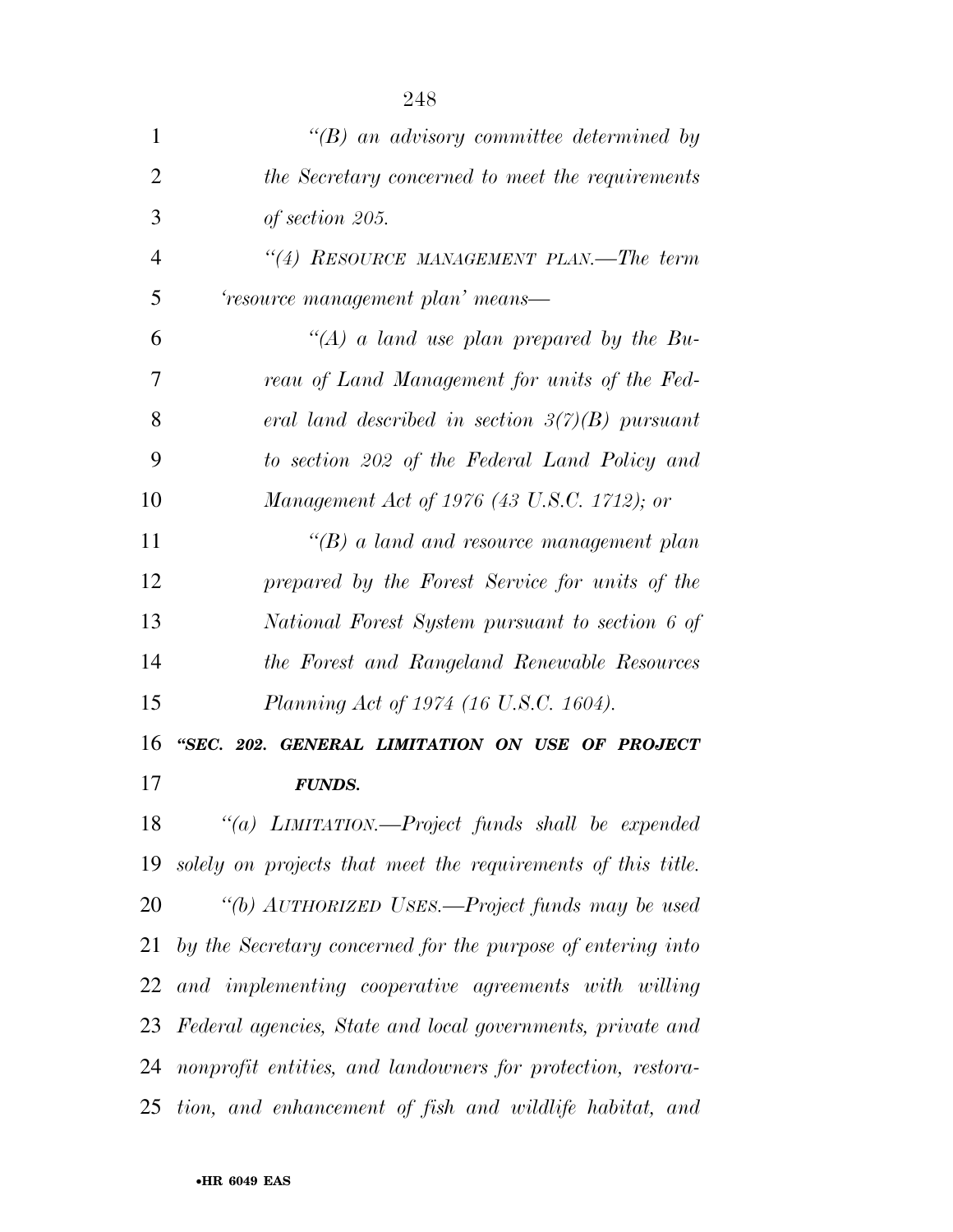*other resource objectives consistent with the purposes of this Act on Federal land and on non-Federal land where projects would benefit the resources on Federal land.* 

*''SEC. 203. SUBMISSION OF PROJECT PROPOSALS.* 

 *''(a) SUBMISSION OF PROJECT PROPOSALS TO SEC-RETARY CONCERNED.—* 

 *''(1) PROJECTS FUNDED USING PROJECT FUNDS.—Not later than September 30 for fiscal year 2008 (or as soon thereafter as the Secretary concerned determines is practicable), and each September 30 thereafter for each succeeding fiscal year through fis- cal year 2011, each resource advisory committee shall submit to the Secretary concerned a description of any projects that the resource advisory committee pro- poses the Secretary undertake using any project funds reserved by eligible counties in the area in which the resource advisory committee has geographic jurisdic-tion.* 

 *''(2) PROJECTS FUNDED USING OTHER FUNDS.— A resource advisory committee may submit to the Sec- retary concerned a description of any projects that the committee proposes the Secretary undertake using funds from State or local governments, or from the private sector, other than project funds and funds ap-*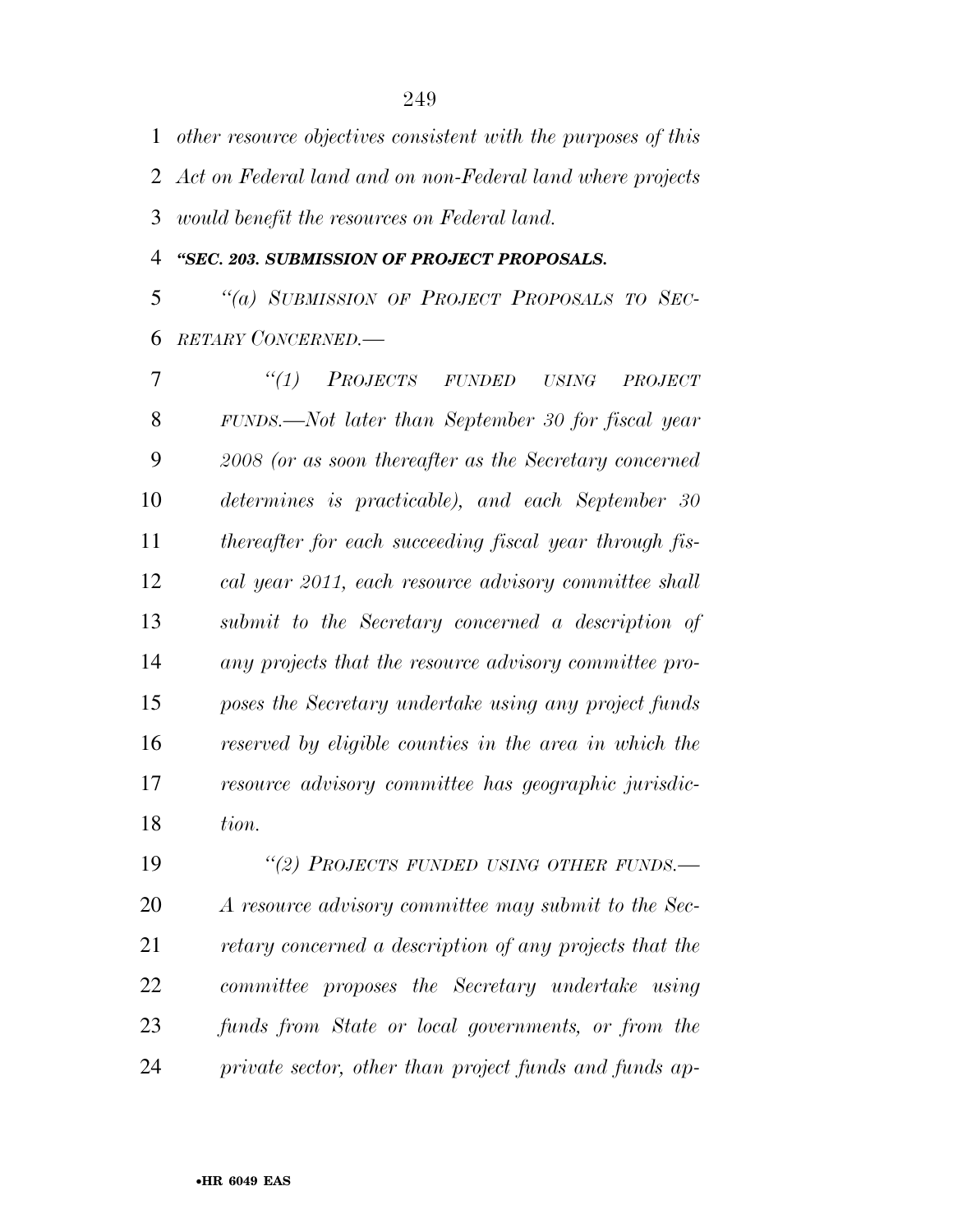*propriated and otherwise available to do similar work.* 

 *''(3) JOINT PROJECTS.—Participating counties or other persons may propose to pool project funds or other funds, described in paragraph (2), and jointly propose a project or group of projects to a resource advisory committee established under section 205. ''(b) REQUIRED DESCRIPTION OF PROJECTS.—In sub- mitting proposed projects to the Secretary concerned under subsection (a), a resource advisory committee shall include in the description of each proposed project the following in- formation: ''(1) The purpose of the project and a description of how the project will meet the purposes of this title. ''(2) The anticipated duration of the project. ''(3) The anticipated cost of the project. ''(4) The proposed source of funding for the project, whether project funds or other funds. ''(5)(A) Expected outcomes, including how the project will meet or exceed desired ecological condi- tions, maintenance objectives, or stewardship objec- tives. ''(B) An estimate of the amount of any timber,* 

*forage, and other commodities and other economic ac-*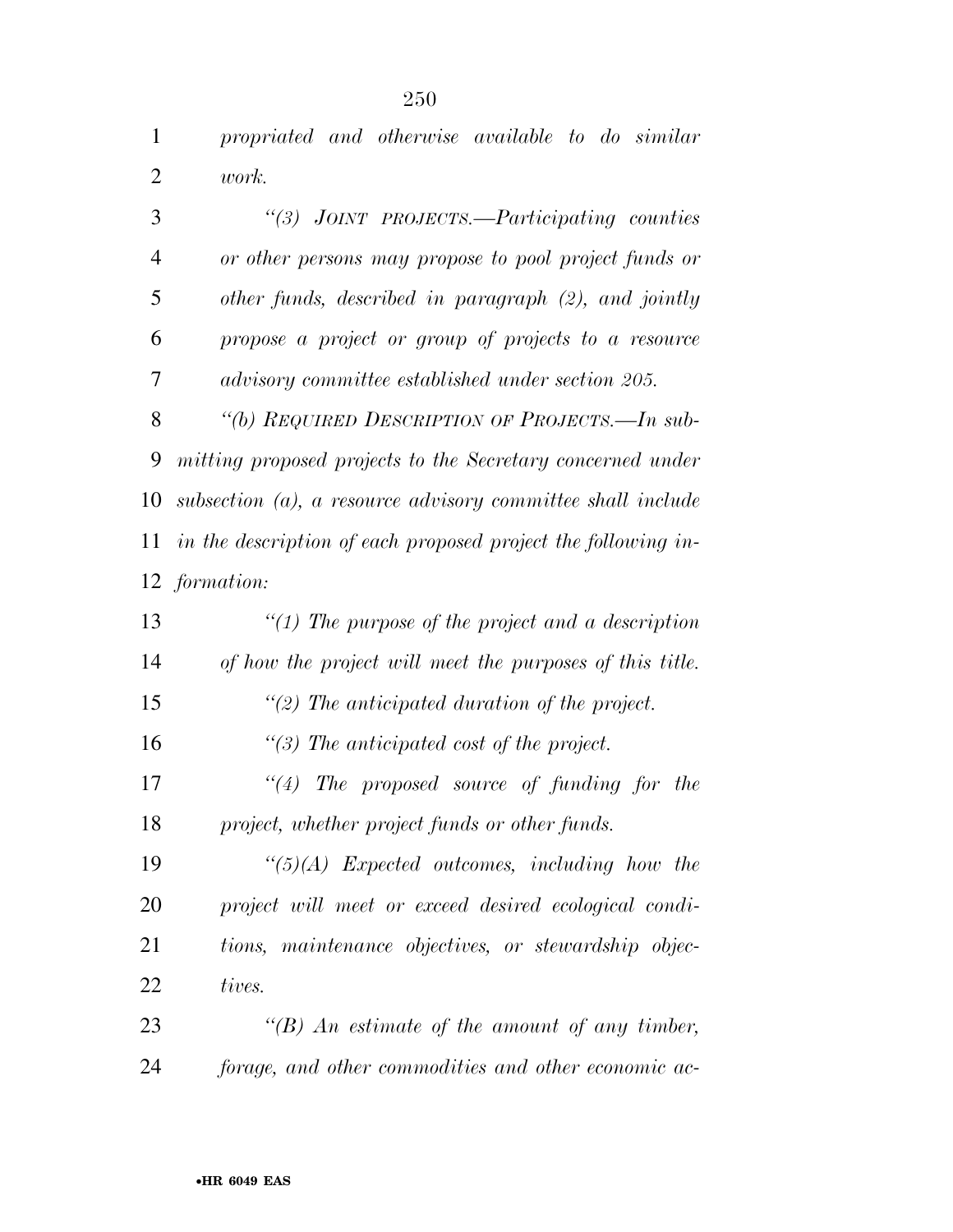| $\mathbf{1}$   | tivity, including jobs generated, if any, anticipated as   |
|----------------|------------------------------------------------------------|
| $\overline{2}$ | part of the project.                                       |
| 3              | "(6) A detailed monitoring plan, including fund-           |
| $\overline{4}$ | ing needs and sources, that—                               |
| 5              | $\lq\lq (A)$ tracks and identifies the positive or         |
| 6              | negative impacts of the project, implementation,           |
| 7              | and provides for validation monitoring; and                |
| 8              | $\lq\lq B$ includes an assessment of the fol-              |
| 9              | lowing:                                                    |
| 10             | $``(i)$ Whether or not the project met or                  |
| 11             | exceeded desired ecological conditions; cre-               |
| 12             | ated local employment or training opportu-                 |
| 13             | nities, including summer youth jobs pro-                   |
| 14             | such as the Youth Conservation<br>grams                    |
| 15             | Corps where appropriate.                                   |
| 16             | $``(ii)$ Whether the project improved the                  |
| 17             | use of, or added value to, any products re-                |
| 18             | moved from land consistent with the pur-                   |
| 19             | poses of this title.                                       |
| 20             | $\lq(7)$ An assessment that the project is to be in        |
| 21             | <i>the public interest.</i>                                |
| 22             | "(c) AUTHORIZED PROJECTS.—Projects proposed                |
| 23             | under subsection $(a)$ shall be consistent with section 2. |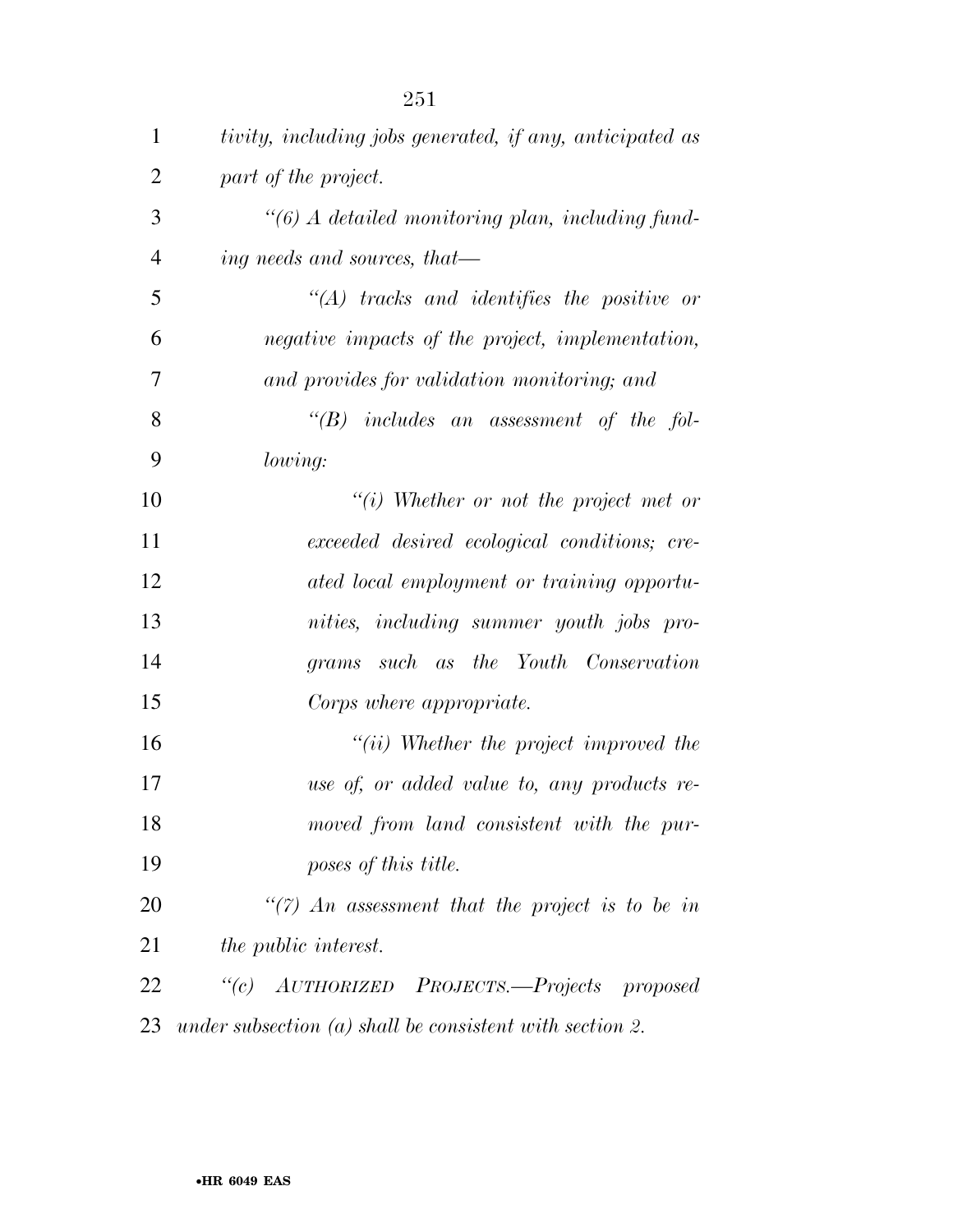## *''SEC. 204. EVALUATION AND APPROVAL OF PROJECTS BY SECRETARY CONCERNED.*

 *''(a) CONDITIONS FOR APPROVAL OF PROPOSED PROJECT.—The Secretary concerned may make a decision to approve a project submitted by a resource advisory com- mittee under section 203 only if the proposed project satis-fies each of the following conditions:* 

 *''(1) The project complies with all applicable Federal laws (including regulations).* 

 *''(2) The project is consistent with the applicable resource management plan and with any watershed or subsequent plan developed pursuant to the resource management plan and approved by the Secretary concerned.* 

 *''(3) The project has been approved by the re- source advisory committee in accordance with section 205, including the procedures issued under subsection (e) of that section.* 

 *''(4) A project description has been submitted by the resource advisory committee to the Secretary con-cerned in accordance with section 203.* 

 *''(5) The project will improve the maintenance of existing infrastructure, implement stewardship objec- tives that enhance forest ecosystems, and restore and improve land health and water quality.* 

*''(b) ENVIRONMENTAL REVIEWS.—*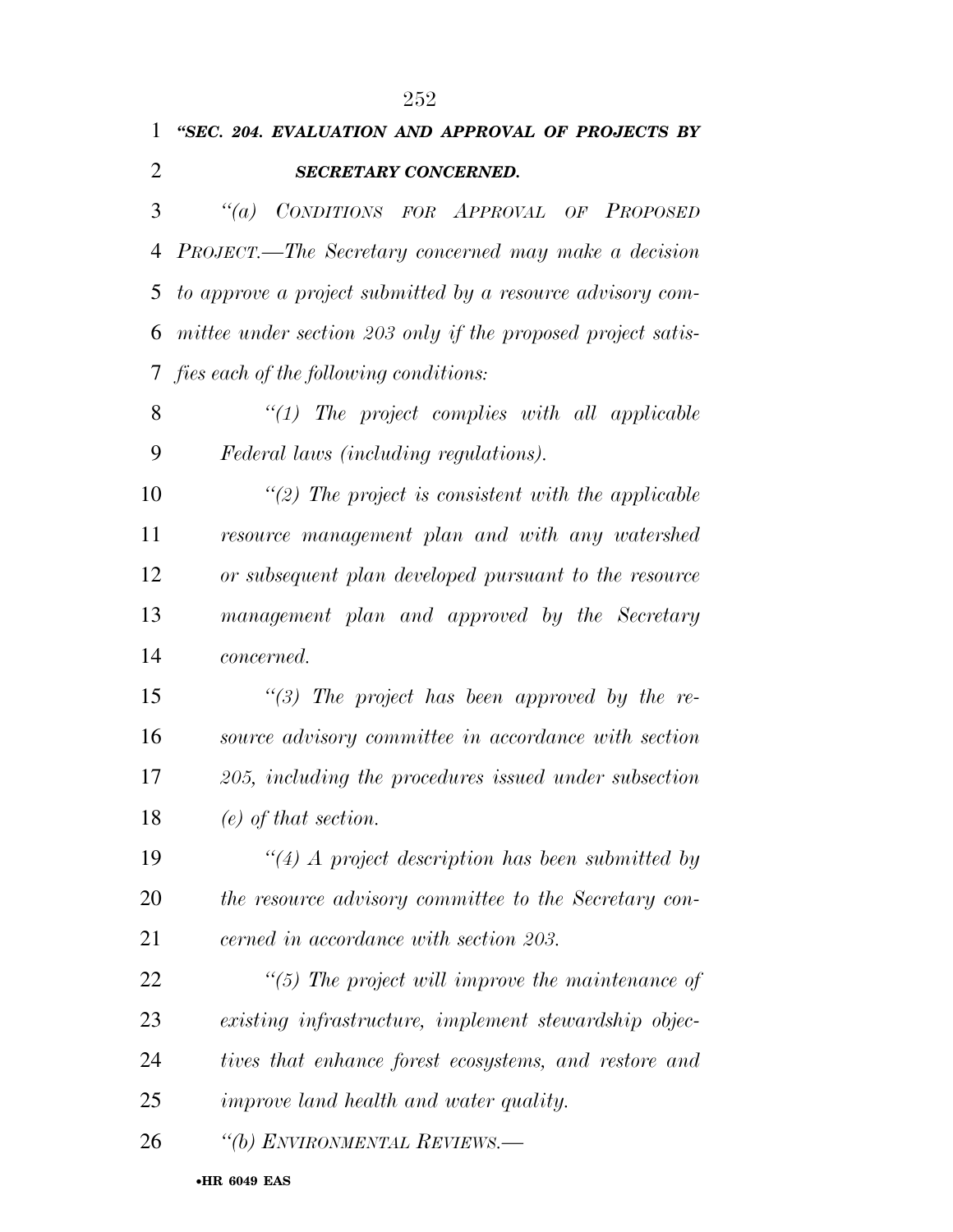| $\mathbf{1}$   | "(1) REQUEST FOR PAYMENT BY COUNTY.—The               |
|----------------|-------------------------------------------------------|
| $\overline{2}$ | Secretary concerned may request the resource advi-    |
| 3              | sory committee submitting a proposed project to agree |
| $\overline{4}$ | to the use of project funds to pay for any environ-   |
| 5              | mental review, consultation, or compliance with ap-   |
| 6              | plicable environmental laws required in connection    |
| 7              | with the project.                                     |
| 8              | "(2) CONDUCT OF ENVIRONMENTAL REVIEW.—If              |
| 9              | a payment is requested under paragraph (1) and the    |
| 10             | resource advisory committee agrees to the expenditure |
| 11             | of funds for this purpose, the Secretary concerned    |
| 12             | shall conduct environmental review, consultation, or  |
| 13             | other compliance responsibilities in accordance with  |
| 14             | Federal laws (including regulations).                 |
| 15             | "(3) EFFECT OF REFUSAL TO PAY.—                       |
| 16             | "(A) IN GENERAL.—If a resource advisory               |
| 17             | committee does not agree to the expenditure of        |
| 18             | funds under paragraph (1), the project shall be       |
| 19             | deemed withdrawn from further consideration by        |
| 20             | the Secretary concerned pursuant to this title.       |
| 21             | "(B) EFFECT OF WITHDRAWAL.—A with-                    |
| 22             | drawal under subparagraph (A) shall be deemed         |
| 23             | to be a rejection of the project for purposes of sec- |
| 24             | tion $207(c)$ .                                       |
| 25             | "(c) DECISIONS OF SECRETARY CONCERNED.—               |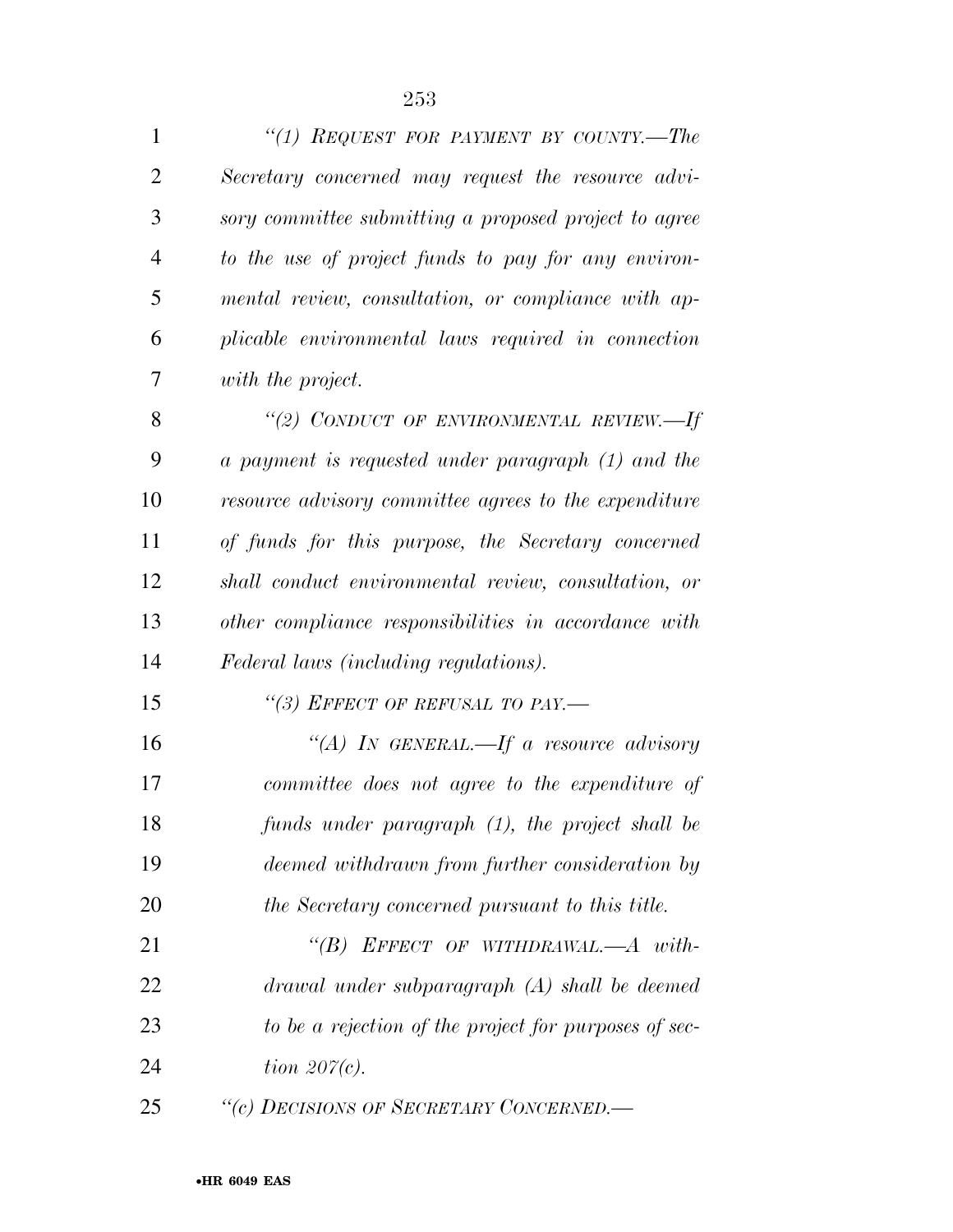| 1              | "(1) REJECTION OF PROJECTS.—                           |
|----------------|--------------------------------------------------------|
| $\overline{2}$ | "(A) IN GENERAL.—A decision by the Sec-                |
| 3              | retary concerned to reject a proposed project          |
| $\overline{4}$ | shall be at the sole discretion of the Secretary       |
| 5              | <i>concerned.</i>                                      |
| 6              | "(B) NO ADMINISTRATIVE APPEAL OR JUDI-                 |
| 7              | CIAL REVIEW.—Notwithstanding any other pro-            |
| 8              | vision of law, a decision by the Secretary con-        |
| 9              | cerned to reject a proposed project shall not be       |
| 10             | subject to administrative appeal or judicial re-       |
| 11             | view.                                                  |
| 12             | " $(C)$ NOTICE OF REJECTION.—Not later                 |
| 13             | than 30 days after the date on which the Sec-          |
| 14             | retary concerned makes the rejection decision, the     |
| 15             | Secretary concerned shall notify in writing the        |
| 16             | resource advisory committee that submitted the         |
| 17             | proposed project of the rejection and the reasons      |
| 18             | for rejection.                                         |
| 19             | "(2) NOTICE OF PROJECT APPROVAL.—The Sec-              |
| 20             | retary concerned shall publish in the Federal Register |
| 21             | notice of each project approved under subsection $(a)$ |
| 22             | if the notice would be required had the project origi- |
| 23             | nated with the Secretary.                              |
| 24             | "(d) SOURCE AND CONDUCT OF PROJECT.—Once the           |

*Secretary concerned accepts a project for review under sec-*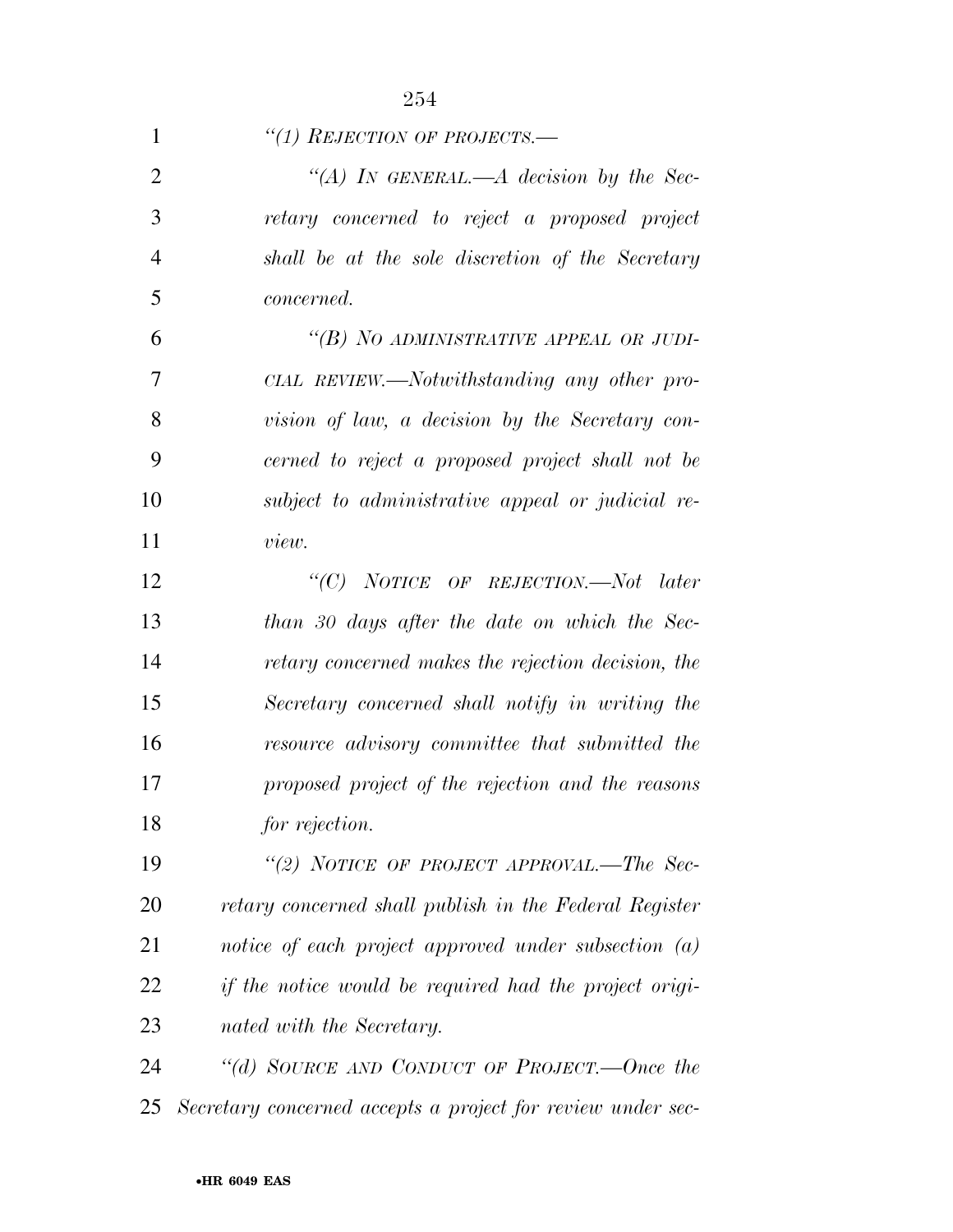*tion 203, the acceptance shall be deemed a Federal action for all purposes.* 

| 3              | "(e) IMPLEMENTATION OF APPROVED PROJECTS.-              |
|----------------|---------------------------------------------------------|
| $\overline{4}$ | $\lq(1)$ COOPERATION.—Notwithstanding chapter           |
| 5              | 63 of title 31, United States Code, using project funds |
| 6              | the Secretary concerned may enter into contracts,       |
| 7              | grants, and cooperative agreements with States and      |
| 8              | local governments, private and nonprofit entities, and  |
| 9              | landowners and other persons to assist the Secretary    |
| 10             | in carrying out an approved project.                    |
| 11             | "(2) BEST VALUE CONTRACTING.-                           |
| 12             | "(A) In GENERAL.—For any project involv-                |
| 13             | ing a contract authorized by paragraph (1) the          |
| 14             | Secretary concerned may elect a source for per-         |
| 15             | formance of the contract on a best value basis.         |
| 16             | "(B) FACTORS.—The Secretary concerned                   |
| 17             | shall determine best value based on such factors        |
| 18             | $as-$                                                   |
| 19             | $``(i)$ the technical demands and com-                  |
| 20             | plexity of the work to be done;                         |
| 21             | $``(ii)(I)$ the ecological objectives of the            |
| 22             | project; and                                            |
| 23             | $``(II)$ the sensitivity of the resources               |
| 24             | being treated;                                          |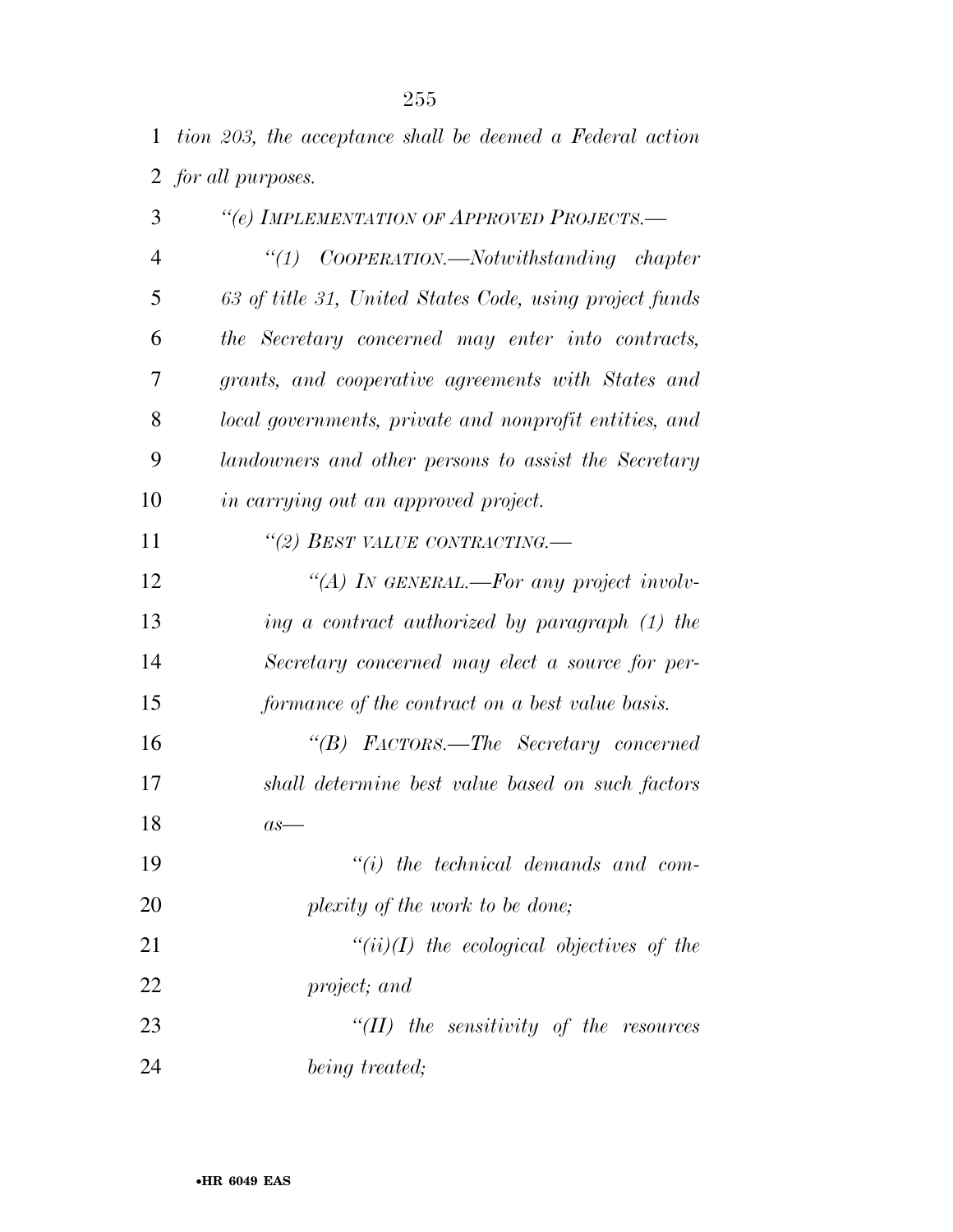| 1              | $``(iii)$ the past experience by the con-         |
|----------------|---------------------------------------------------|
| $\overline{2}$ | tractor with the type of work being done,         |
| 3              | using the type of equipment proposed for          |
| $\overline{4}$ | the project, and meeting or exceeding de-         |
| 5              | sired ecological conditions; and                  |
| 6              | $``(iv)$ the commitment of the contractor         |
| 7              | to hiring highly qualified workers and local      |
| 8              | <i>residents.</i>                                 |
| 9              | $\frac{1}{3}$<br>MERCHANTABLE TIMBER CONTRACTING  |
| 10             | PILOT PROGRAM.-                                   |
| 11             | "(A) ESTABLISHMENT.—The Secretary con-            |
| 12             | cerned shall establish a pilot program to imple-  |
| 13             | ment a certain percentage of approved projects    |
| 14             | involving the sale of merchantable timber using   |
| 15             | separate contracts for-                           |
| 16             | $``(i)$ the harvesting or collection of mer-      |
| 17             | <i>chantable timber</i> ; and                     |
| 18             | $``(ii)$ the sale of the timber.                  |
| 19             | "(B) ANNUAL PERCENTAGES.—Under the                |
| 20             | pilot program, the Secretary concerned shall en-  |
| 21             | sure that, on a nationwide basis, not less than   |
| 22             | the following percentage of all approved projects |
| 23             | involving the sale of merchantable timber are     |
| 24             | implemented using separate contracts:             |

*''(i) For fiscal year 2008, 35 percent.*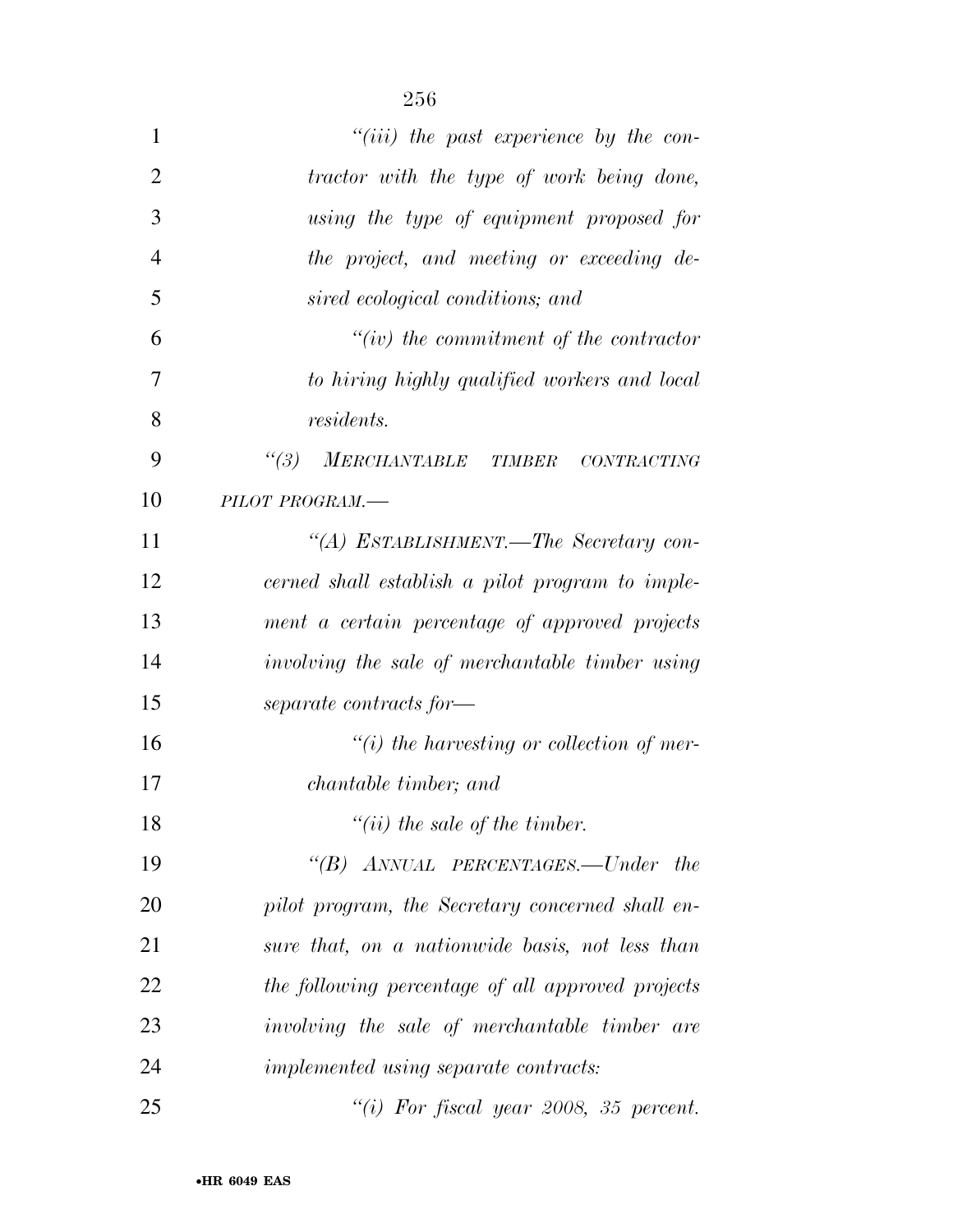| $\mathbf{1}$   | "(ii) For fiscal year 2009, 45 percent.           |
|----------------|---------------------------------------------------|
| $\overline{2}$ | "(iii) For each of fiscal years 2010 and          |
| 3              | 2011, 50 percent.                                 |
| $\overline{4}$ | "(C) INCLUSION IN PILOT PROGRAM.—The              |
| 5              | decision whether to use separate contracts to im- |
| 6              | plement a project involving the sale of merchant- |
| 7              | able timber shall be made by the Secretary con-   |
| 8              | cerned after the approval of the project under    |
| 9              | this title.                                       |
| 10             | "(D) ASSISTANCE.—                                 |
| 11             | "(i) IN GENERAL.—The Secretary con-               |
| 12             | cerned may use funds from any appro-              |
| 13             | priated account available to the Secretary        |
| 14             | for the Federal land to assist in the admin-      |
| 15             | <i>istration of projects conducted under the</i>  |
| 16             | pilot program.                                    |
| 17             | "(ii) MAXIMUM AMOUNT OF ASSIST-                   |
| 18             | ANCE.—The total amount obligated under            |
| 19             | this<br>subparagraph may not<br>exceed            |
| 20             | $$1,000,000$ for any fiscal year during which     |
| 21             | the pilot program is in effect.                   |
| 22             | "(E) REVIEW AND REPORT.—                          |
| 23             | "(i) INITIAL REPORT.—Not later than               |
| 24             | September 30, 2010, the Comptroller Gen-          |
| 25             | eral shall submit to the Committees on Ag-        |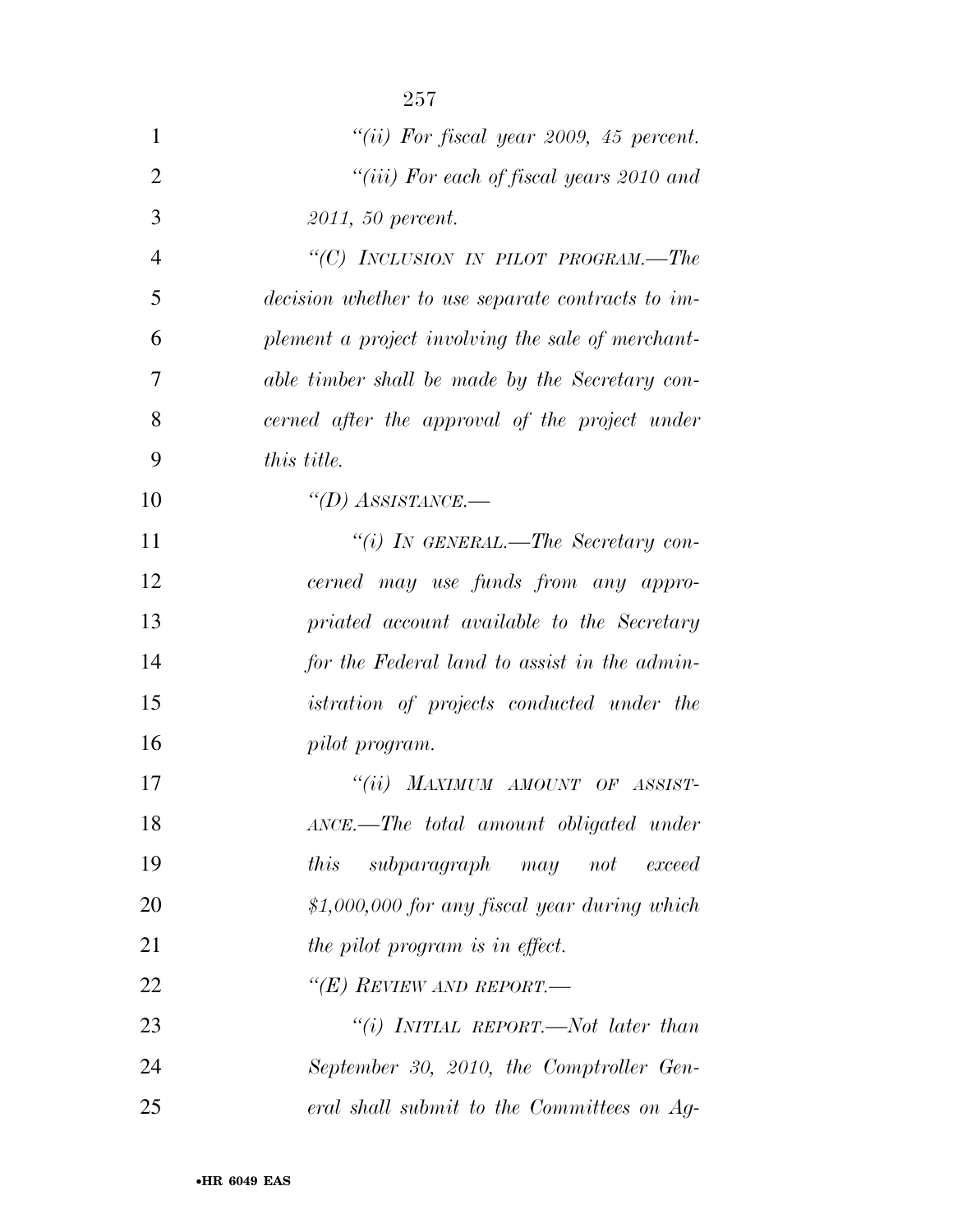| $\mathbf{1}$   | riculture, Nutrition, and Forestry and En-                  |
|----------------|-------------------------------------------------------------|
| $\overline{2}$ | ergy and Natural Resources of the Senate                    |
| 3              | and the Committees on Agriculture and                       |
| $\overline{4}$ | Natural Resources of the House of Rep-                      |
| 5              | resentatives a report assessing the pilot pro-              |
| 6              | gram.                                                       |
| 7              | "(ii) ANNUAL REPORT.—The Secretary                          |
| 8              | concerned shall submit to the Committees on                 |
| 9              | Agriculture, Nutrition, and Forestry and                    |
| 10             | Energy and Natural Resources of the Senate                  |
| 11             | and the Committees on Agriculture and                       |
| 12             | Natural Resources of the House of Rep-                      |
| 13             | resentatives an annual report describing the                |
| 14             | results of the pilot program.                               |
| 15             | "(f) REQUIREMENTS FOR PROJECT FUNDS.—The Sec-               |
| 16             | retary shall ensure that at least 50 percent of all project |
|                | 17 funds be used for projects that are primarily dedicated— |
| 18             | $\lq(1)$ to road maintenance, decommissioning, or           |
| 19             | <i>obliteration</i> ; <i>or</i>                             |
| 20             | $\lq(2)$ to restoration of streams and watersheds.          |
| 21             | "SEC. 205. RESOURCE ADVISORY COMMITTEES.                    |
| 22             | "(a) ESTABLISHMENT AND PURPOSE OF RESOURCE                  |
| 23             | ADVISORY COMMITTEES.-                                       |
| 24             | "(1) ESTABLISHMENT.—The Secretary concerned                 |
| 25             | shall establish and maintain resource advisory com-         |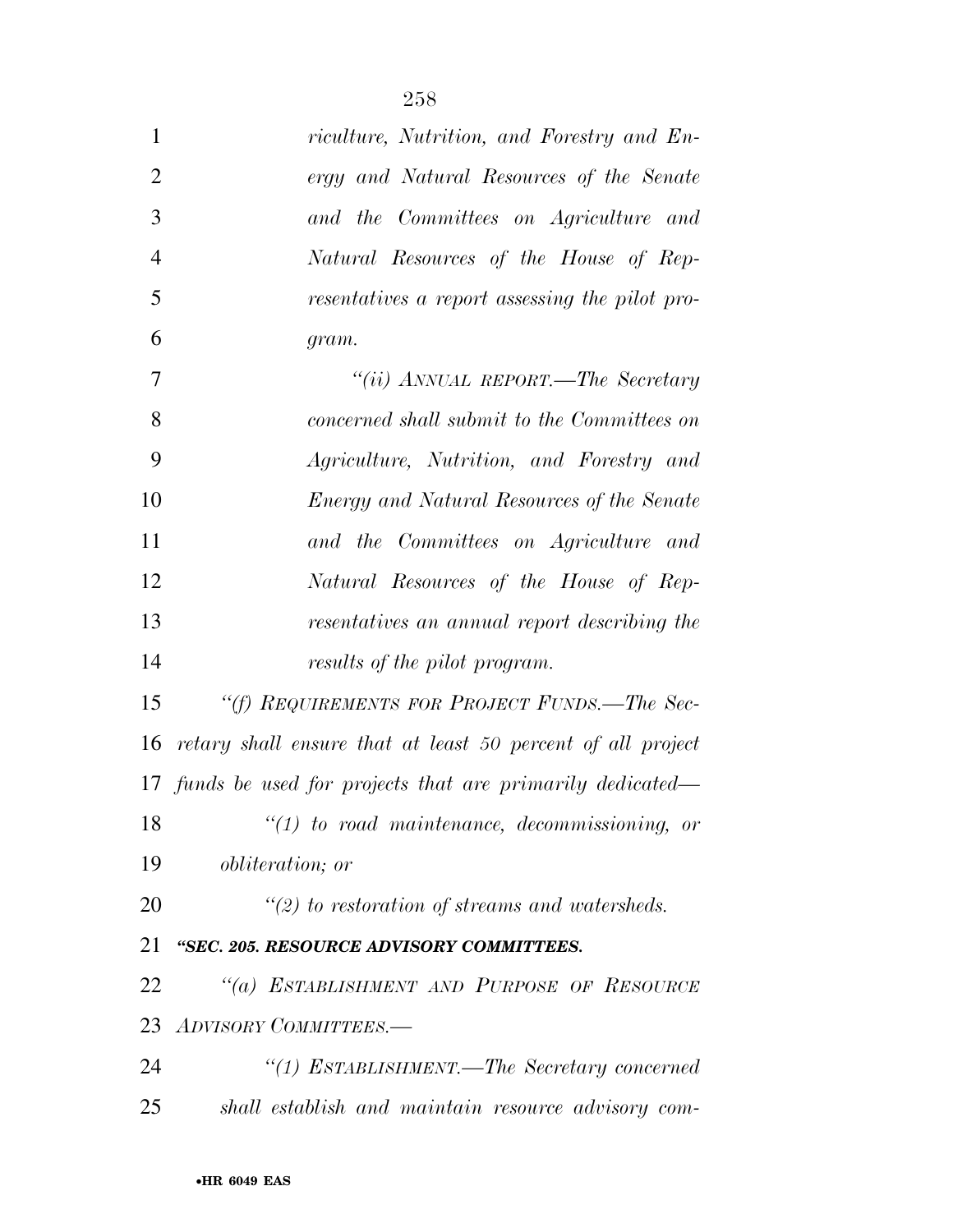| $\mathbf{1}$   | mittees to perform the duties in subsection (b), except |
|----------------|---------------------------------------------------------|
| $\overline{2}$ | as provided in paragraph $(4)$ .                        |
| 3              | "(2) PURPOSE.—The purpose of a resource advi-           |
| $\overline{4}$ | sory committee shall be—                                |
| 5              | $\lq (A)$ to improve collaborative relationships;       |
| 6              | and                                                     |
| 7              | $\lq\lq B$ to provide advice and recommenda-            |
| 8              | tions to the land management agencies consistent        |
| 9              | with the purposes of this title.                        |
| 10             | "(3) ACCESS TO RESOURCE ADVISORY COMMIT-                |
| 11             | TEES.—To ensure that each unit of Federal land has      |
| 12             | access to a resource advisory committee, and that       |
| 13             | there is sufficient interest in participation on a com- |
| 14             | mittee to ensure that membership can be balanced in     |
| 15             | terms of the points of view represented and the func-   |
| 16             | tions to be performed, the Secretary concerned may,     |
| 17             | establish resource advisory committees for part of, or  |
| 18             | 1 or more, units of Federal land.                       |
| 19             | "(4) EXISTING ADVISORY COMMITTEES.-                     |
| 20             | "(A) In GENERAL.—An advisory committee                  |
| 21             | that meets the requirements of this section, a re-      |
| 22             | source advisory committee established before Sep-       |
| 23             | tember 29, 2006, or an advisory committee deter-        |
| 24             | mined by the Secretary concerned before Sep-            |
| 25             | tember 29, 2006, to meet the requirements of this       |

•**HR 6049 EAS**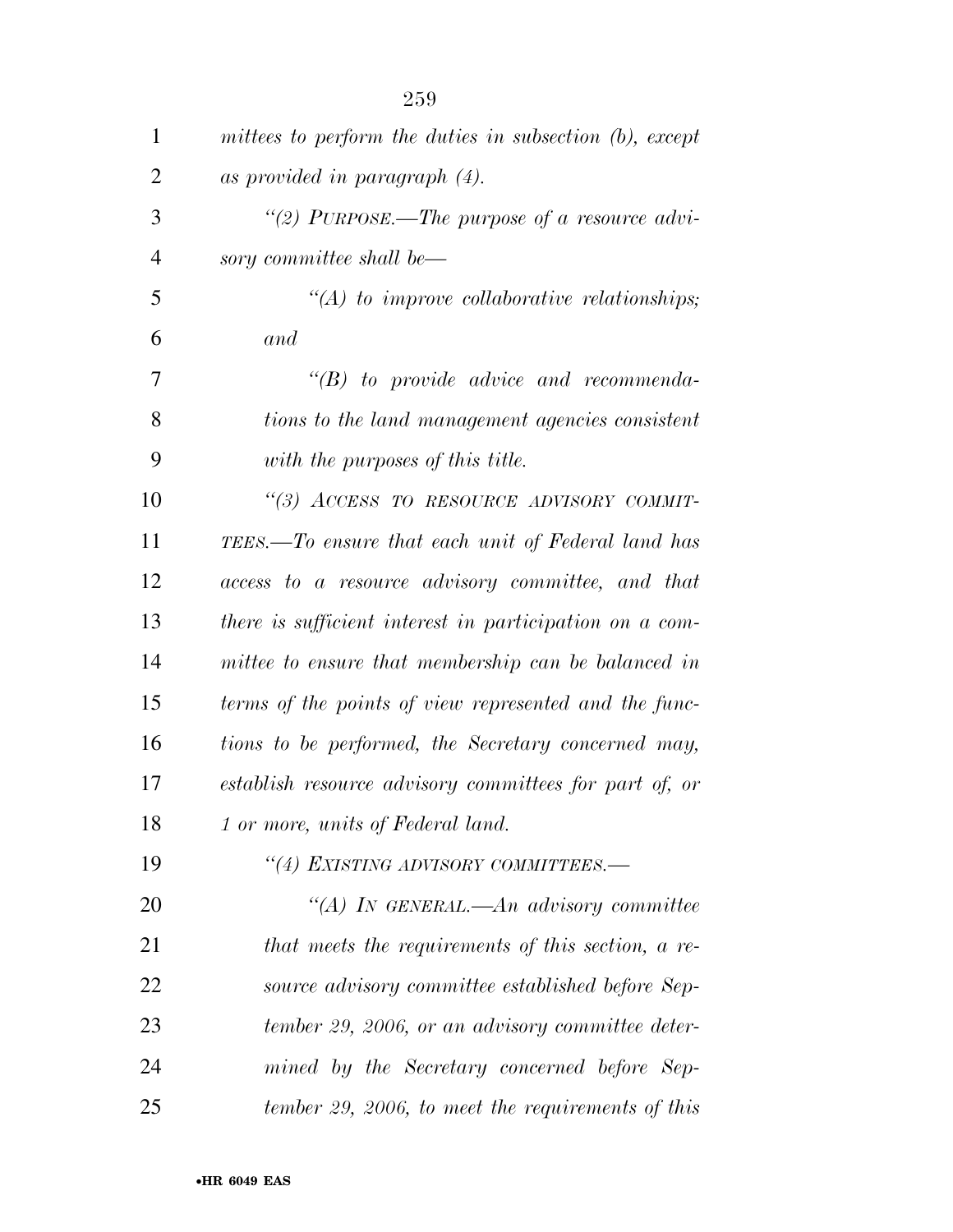| 1              | section may be deemed by the Secretary con-           |
|----------------|-------------------------------------------------------|
| $\overline{2}$ | cerned to be a resource advisory committee for        |
| 3              | the purposes of this title.                           |
| $\overline{4}$ | "(B) CHARTER.— $A$ charter for a committee            |
| 5              | described in subparagraph (A) that was filed on       |
| 6              | or before September 29, 2006, shall be considered     |
| 7              | to be filed for purposes of this Act.                 |
| 8              | "(C) BUREAU OF LAND MANAGEMENT ADVI-                  |
| 9              | SORY COMMITTEES.—The Secretary of the Inte-           |
| 10             | rior may deem a resource advisory committee           |
| 11             | meeting the requirements of subpart 1784 of part      |
| 12             | 1780 of title 43, Code of Federal Regulations, as     |
| 13             | a resource advisory committee for the purposes of     |
| 14             | <i>this title.</i>                                    |
| 15             | "(b) DUTIES.—A resource advisory committee shall—     |
| 16             | " $(1)$ review projects proposed under this title by  |
| 17             | participating counties and other persons;             |
| 18             | "(2) propose projects and funding to the Sec-         |
| 19             | retary concerned under section 203;                   |
| 20             | $\lq(3)$ provide early and continuous coordination    |
| 21             | with appropriate land management agency officials     |
| 22             | in recommending projects consistent with purposes of  |
| 23             | this Act under this title;                            |
| 24             | $\lq(4)$ provide frequent opportunities for citizens, |
| 25             | organizations, tribes, land management agencies, and  |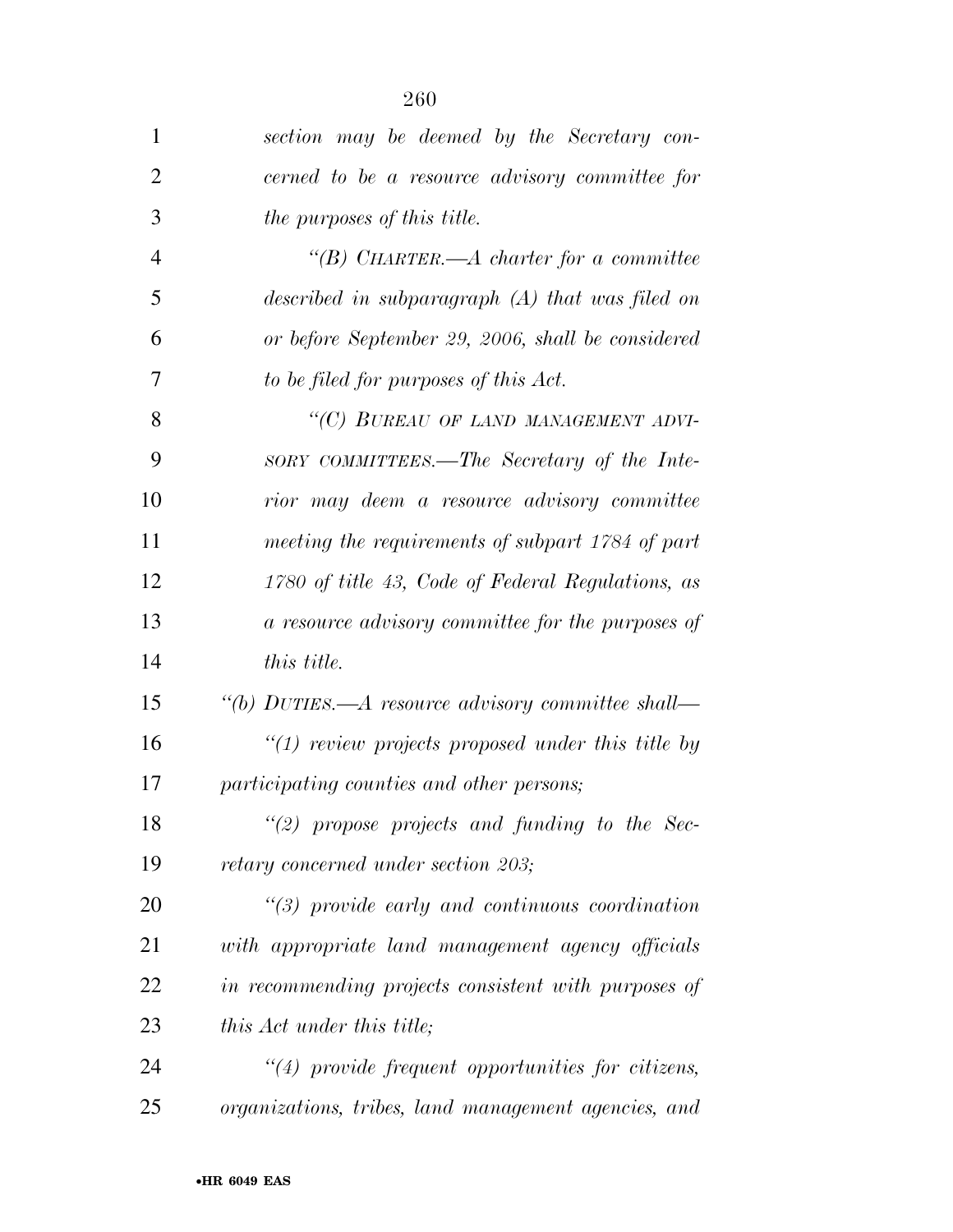| $\mathbf{1}$   | other interested parties to participate openly and        |
|----------------|-----------------------------------------------------------|
| $\overline{2}$ | meaningfully, beginning at the early stages of the        |
| 3              | project development process under this title;             |
| $\overline{4}$ | $\lq(5)(A)$ monitor projects that have been approved      |
| 5              | under section 204; and                                    |
| 6              | $\lq\lq(B)$ advise the designated Federal official on the |
| 7              | progress of the monitoring efforts under subparagraph     |
| 8              | $(A);$ and                                                |
| 9              | $\lq\lq\lq 6$ make recommendations to the Secretary       |
| 10             | concerned for any appropriate changes or adjustments      |
| 11             | to the projects being monitored by the resource advi-     |
| 12             | sory committee.                                           |
| 13             | "(c) APPOINTMENT BY THE SECRETARY.-                       |
| 14             | "(1) APPOINTMENT AND TERM.—                               |
| 15             | "(A) IN GENERAL.—The Secretary con-                       |
| 16             | cerned, shall appoint the members of resource ad-         |
| 17             | visory committees for a term of 4 years begin-            |
| 18             | ning on the date of appointment.                          |
| 19             | "(B) REAPPOINTMENT.—The Secretary con-                    |
| 20             | cerned may reappoint members to subsequent 4-             |
| 21             | year terms.                                               |
| 22             | "(2) BASIC REQUIREMENTS.—The Secretary con-               |
| 23             | cerned shall ensure that each resource advisory com-      |
| 24             | mittee established meets the requirements of subsection   |
| 25             | (d).                                                      |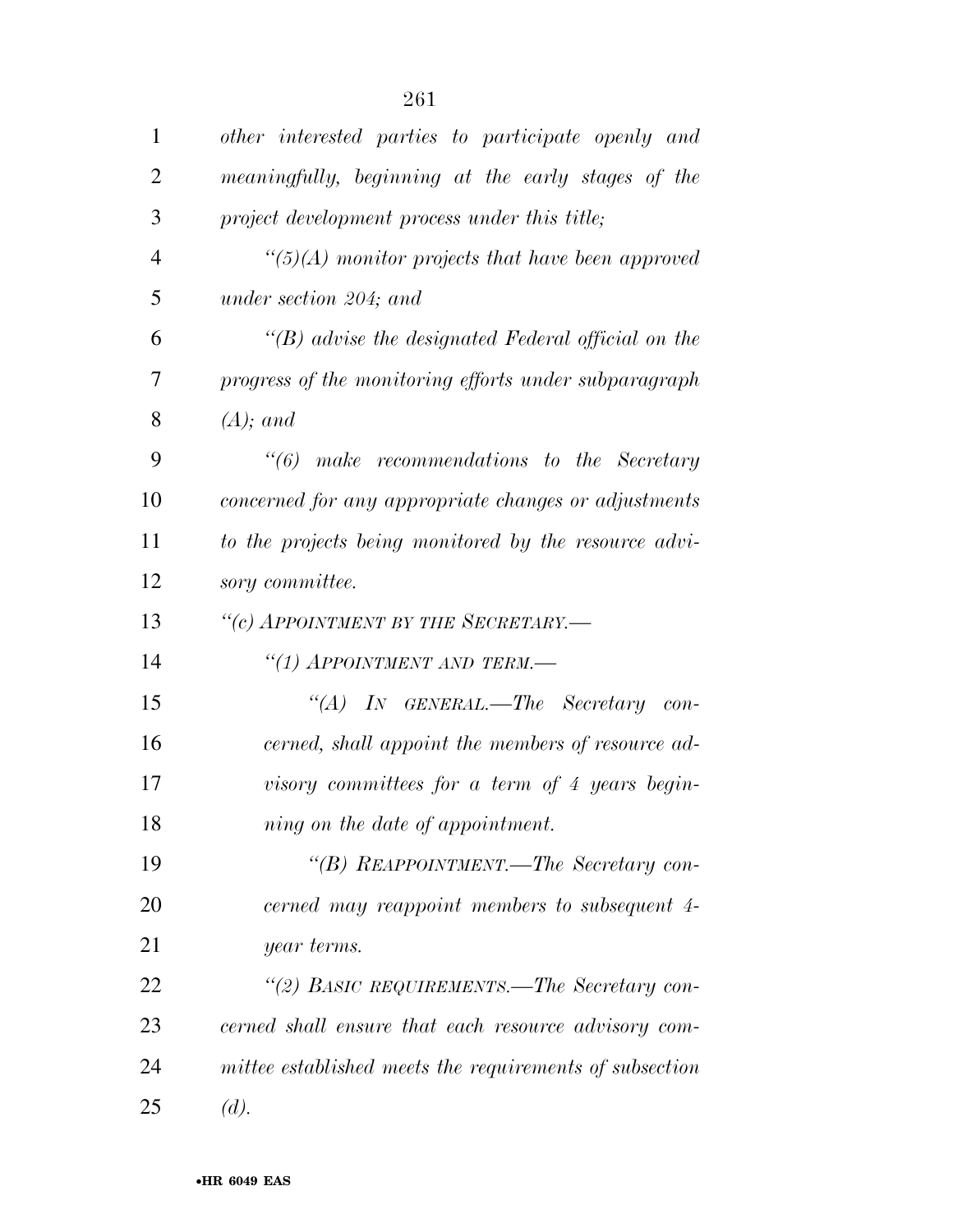| $\mathbf{1}$   | "(3) INITIAL APPOINTMENT.—Not later than 180          |
|----------------|-------------------------------------------------------|
| $\overline{2}$ | days after the date of the enactment of this Act, the |
| 3              | Secretary concerned shall make initial appointments   |
| $\overline{4}$ | to the resource advisory committees.                  |
| 5              | "(4) VACANCIES.—The Secretary concerned shall         |
| 6              | make appointments to fill vacancies on any resource   |
| 7              | advisory committee as soon as practicable after the   |
| 8              | vacancy has occurred.                                 |
| 9              | "(5) COMPENSATION.—Members of the resource            |
| 10             | advisory committees shall not receive any compensa-   |
| 11             | tion.                                                 |
| 12             | "(d) COMPOSITION OF ADVISORY COMMITTEE.-              |
| 13             | "(1) NUMBER.—Each resource advisory com-              |
| 14             | mittee shall be comprised of 15 members.              |
| 15             | "(2) COMMUNITY INTERESTS REPRESENTED.-                |
| 16             | Committee members shall be representative of the in-  |
| 17             | <i>terests of the following 3 categories:</i>         |
| 18             | "(A) 5 persons that-                                  |
| 19             | $"(i)$ represent organized labor or non-              |
| 20             | timber forest product harvester groups;               |
| 21             | $``(ii)$ represent developed outdoor recre-           |
| 22             | ation, off highway vehicle users, or commer-          |
| 23             | <i>cial recreation activities</i> ;                   |
| 24             | $``(iii)$ represent—                                  |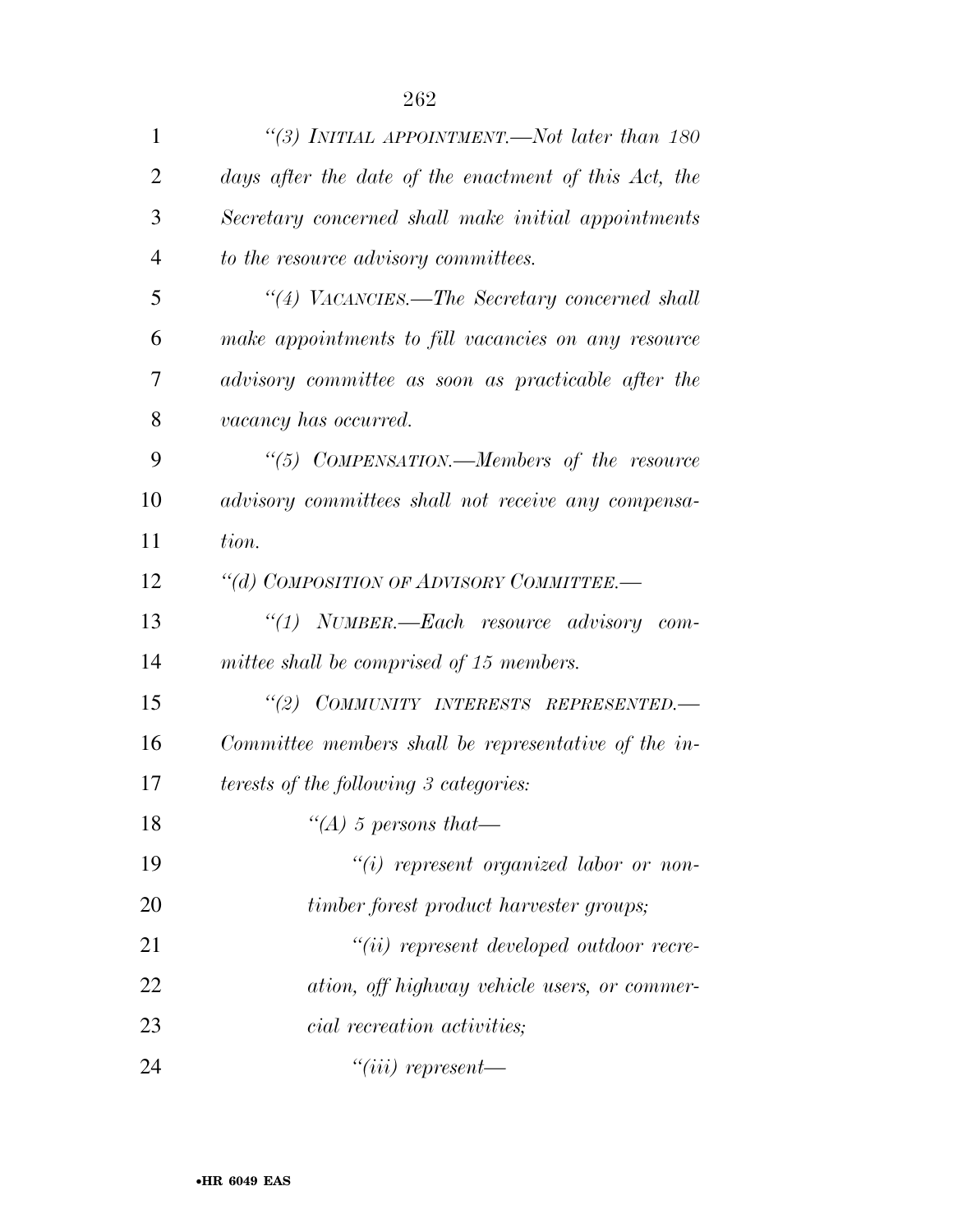|                | 263                                          |
|----------------|----------------------------------------------|
| 1              | $\lq (I)$ energy and mineral develop-        |
| $\overline{2}$ | ment interests; or                           |
| 3              | $``(II)$ commercial or recreational          |
| $\overline{4}$ | fishing interests;                           |
| 5              | $``(iv)$ represent the commercial timber     |
| 6              | <i>industry</i> ; <i>or</i>                  |
| 7              | $``(v)$ hold Federal grazing or other land   |
| 8              | use permits, or represent nonindustrial pri- |
| 9              | vate forest land owners, within the area for |
| 10             | which the committee is organized.            |
| 11             | "(B) 5 persons that represent—               |
| 12             | $``(i)$ nationally recognized environ-       |
| 13             | mental organizations;                        |
| 14             | $``(ii)$ regionally or locally recognized    |
| 15             | environmental organizations;                 |
| 16             | $"(iii)$ dispersed recreational activities;  |
| 17             | $``(iv)$ archaeological and historical in-   |
| 18             | terests; or                                  |
| 19             | $``(v)$ nationally or regionally recog-      |
| 20             | nized wild horse and burro interest groups,  |
| 21             | wildlife or hunting organizations, or water- |
| 22             | shed associations.                           |
| 23             | "(C) 5 persons that—                         |
| 24             | "(i) hold State elected office (or a des-    |
| 25             | <i>ignee)</i> ;                              |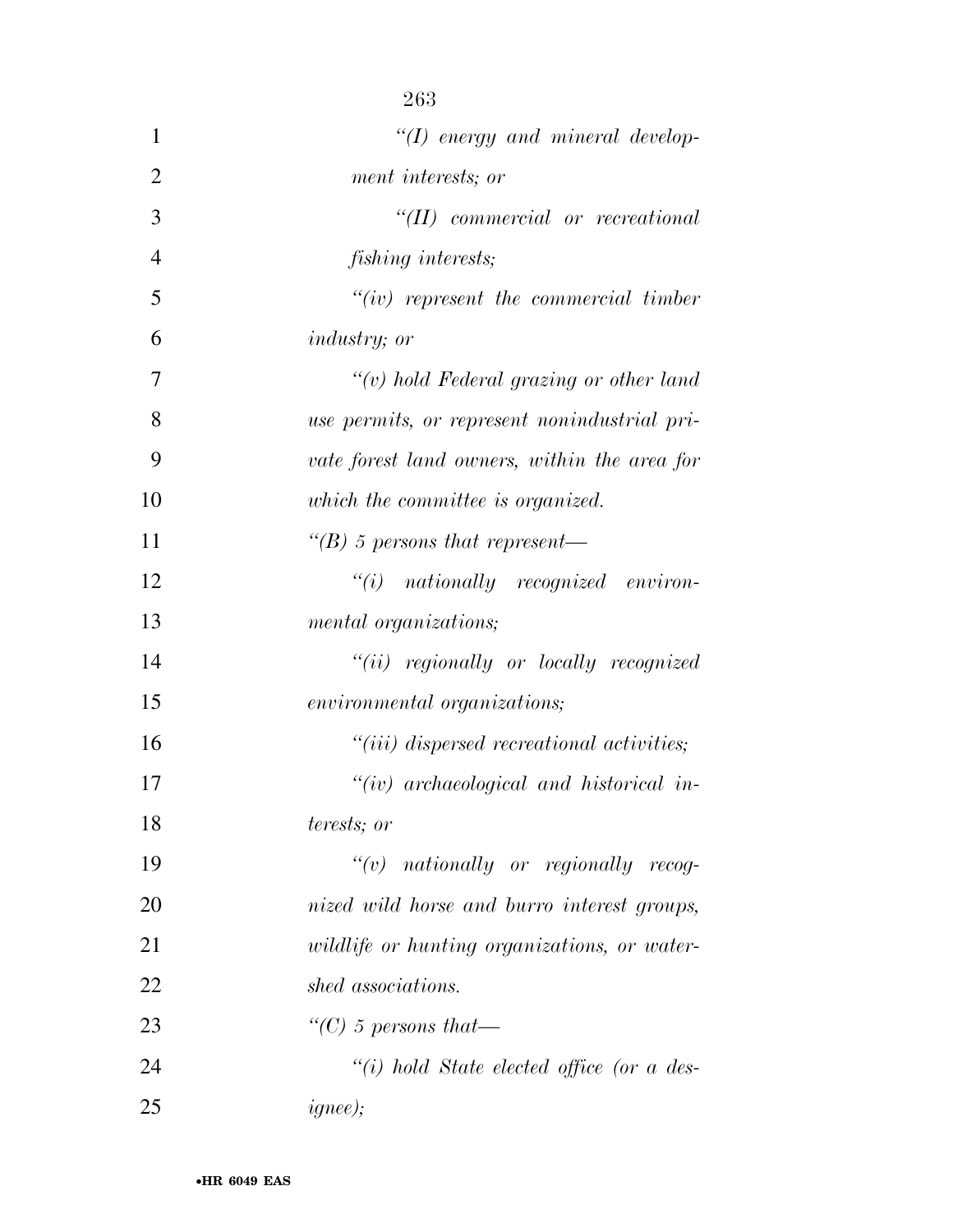| $\mathbf{1}$   | $``(ii)$ hold county or local elected office;          |
|----------------|--------------------------------------------------------|
| $\overline{2}$ | "(iii) represent American Indian tribes                |
| 3              | within or adjacent to the area for which the           |
| $\overline{4}$ | <i>committee is organized</i> ;                        |
| 5              | $``(iv)$ are school officials or teachers; or          |
| 6              | $``(v)$ represent the affected public at               |
| 7              | large.                                                 |
| 8              | "(3) BALANCED REPRESENTATION.-In appoint-              |
| 9              | ing committee members from the 3 categories in para-   |
| 10             | graph (2), the Secretary concerned shall provide for   |
| 11             | balanced and broad representation from within each     |
| 12             | category.                                              |
| 13             | "(4) GEOGRAPHIC DISTRIBUTION.—The members              |
| 14             | of a resource advisory committee shall reside within   |
| 15             | the State in which the committee has jurisdiction      |
| 16             | and, to extent practicable, the Secretary concerned    |
| 17             | shall ensure local representation in each category in  |
| 18             | paragraph (2).                                         |
| 19             | "(5) CHAIRPERSON.—A majority on each re-               |
| 20             | source advisory committee shall select the chairperson |
| 21             | of the committee.                                      |
| 22             | "(e) APPROVAL PROCEDURES.—                             |
| 23             | "(1) IN GENERAL.—Subject to paragraph $(3)$ ,          |
| 24             | each resource advisory committee shall establish pro-  |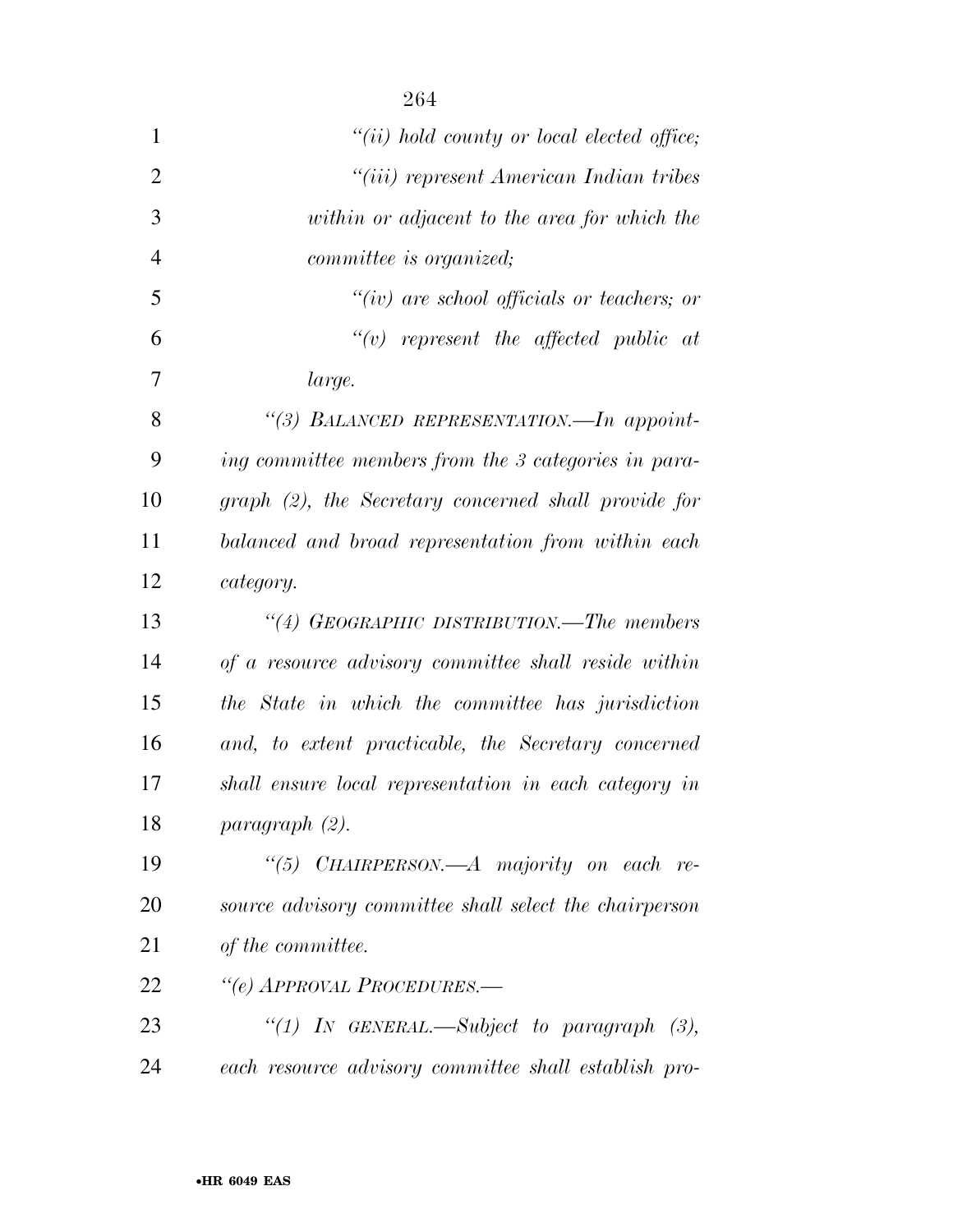| $\mathbf{1}$   | cedures for proposing projects to the Secretary con-      |
|----------------|-----------------------------------------------------------|
| $\overline{2}$ | cerned under this title.                                  |
| 3              | "(2) $QUORUM$ .—A quorum must be present to               |
| $\overline{4}$ | constitute an official meeting of the committee.          |
| 5              | "(3) APPROVAL BY MAJORITY OF MEMBERS.— $A$                |
| 6              | project may be proposed by a resource advisory com-       |
| 7              | mittee to the Secretary concerned under section           |
| 8              | $203(a)$ , if the project has been approved by a majority |
| 9              | of members of the committee from each of the 3 cat-       |
| 10             | equation (d)(2).                                          |
| 11             | "(f) OTHER COMMITTEE AUTHORITIES AND REQUIRE-             |
| 12             | MENTS.                                                    |
| 13             | "(1) STAFF ASSISTANCE.—A resource advisory                |
| 14             | committee may submit to the Secretary concerned a         |
| 15             | request for periodic staff assistance from Federal em-    |
| 16             | ployees under the jurisdiction of the Secretary.          |
| 17             | "(2) MEETINGS.—All meetings of a resource ad-             |
| 18             | visory committee shall be announced at least 1 week       |
| 19             | in advance in a local newspaper of record and shall       |
| 20             |                                                           |
|                | be open to the public.                                    |
| 21             | "(3) RECORDS.—A resource advisory committee               |
| 22             | shall maintain records of the meetings of the com-        |
| 23             | mittee and make the records available for public in-      |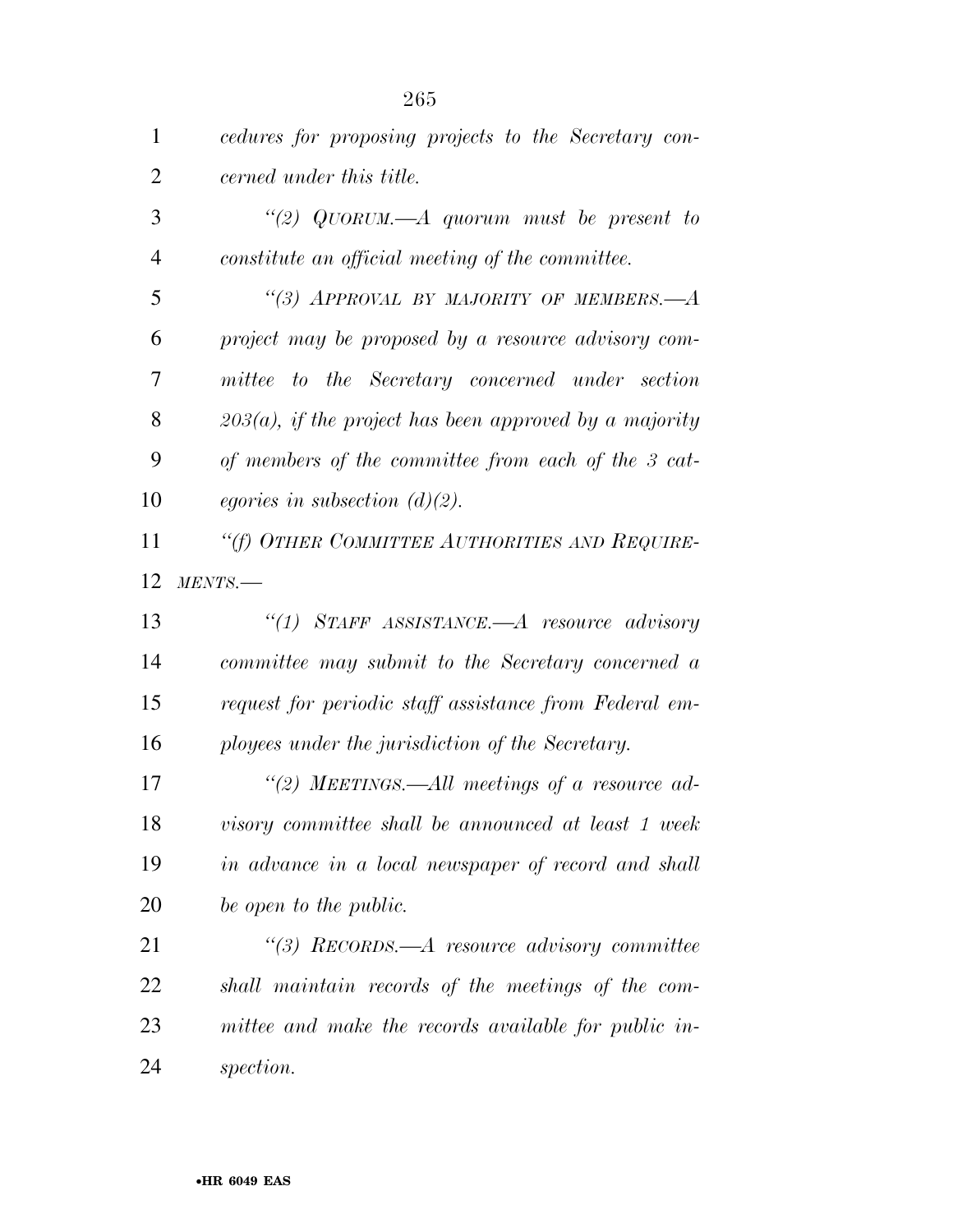# *''SEC. 206. USE OF PROJECT FUNDS.*

 *''(a) AGREEMENT REGARDING SCHEDULE AND COST OF PROJECT.—* 

| $\overline{4}$ | "(1) AGREEMENT BETWEEN PARTIES.—The Sec-                   |
|----------------|------------------------------------------------------------|
| 5              | retary concerned may carry out a project submitted         |
| 6              | by a resource advisory committee under section             |
| 7              | $203(a)$ using project funds or other funds described in   |
| 8              | section $203(a)(2)$ , if, as soon as practicable after the |
| 9              | issuance of a decision document for the project and        |
| 10             | the exhaustion of all administrative appeals and judi-     |
| 11             | cial review of the project decision, the Secretary con-    |
| 12             | cerned and the resource advisory committee enter into      |
| 13             | an agreement addressing, at a minimum, the fol-            |
| 14             | <i>lowing:</i>                                             |
| 15             | The schedule for completing the<br>$\lq (A)$               |

*project.* 

 *''(B) The total cost of the project, including the level of agency overhead to be assessed against the project.* 

 *''(C) For a multiyear project, the estimated cost of the project for each of the fiscal years in which it will be carried out.* 

 *''(D) The remedies for failure of the Sec- retary concerned to comply with the terms of the agreement consistent with current Federal law.*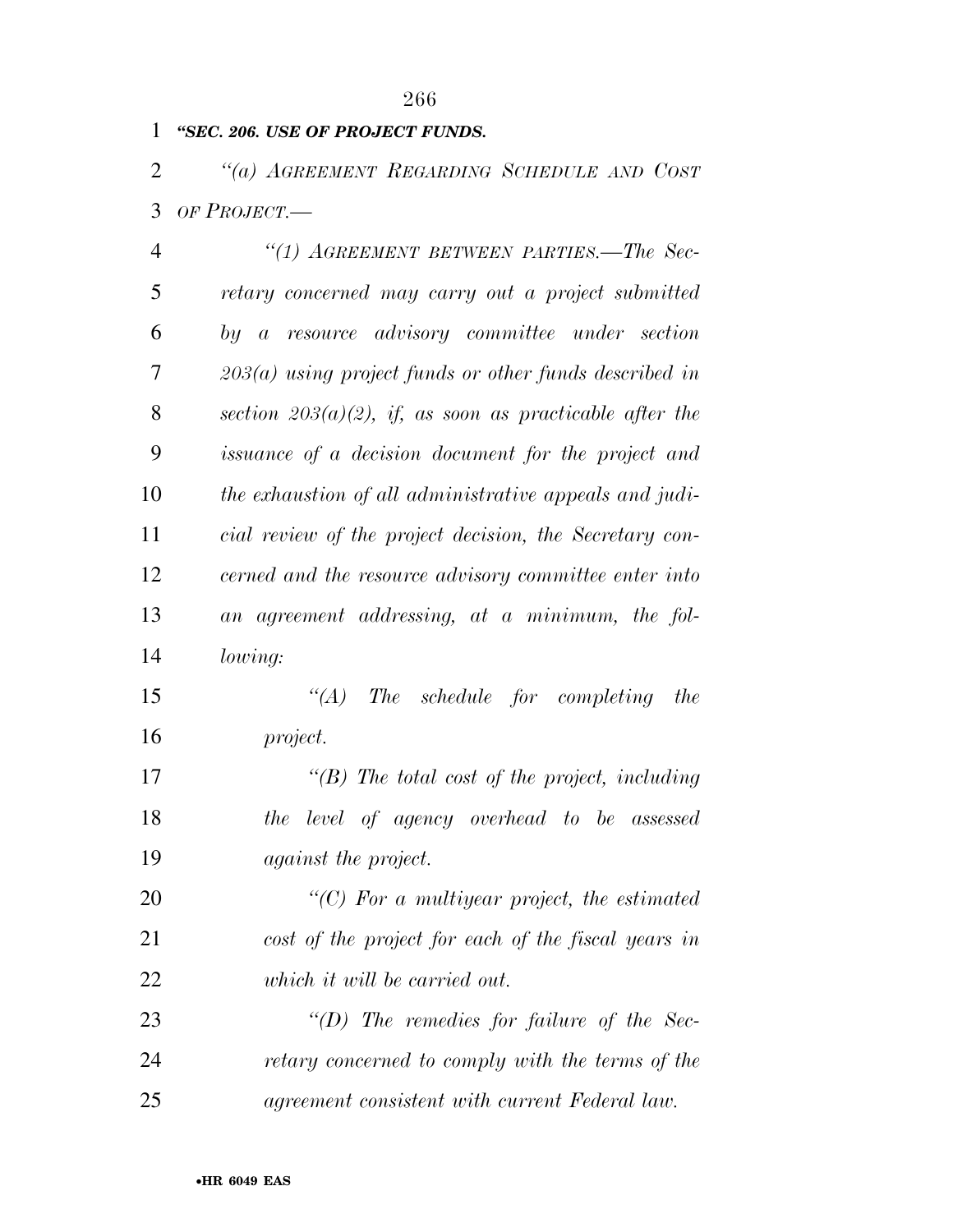| $\mathbf{1}$   | "(2) LIMITED USE OF FEDERAL FUNDS.—The                   |
|----------------|----------------------------------------------------------|
| 2              | Secretary concerned may decide, at the sole discretion   |
| 3              | of the Secretary concerned, to cover the costs of a por- |
| $\overline{4}$ | tion of an approved project using Federal funds ap-      |
| 5              | propriated or otherwise available to the Secretary for   |
| 6              | the same purposes as the project.                        |
| 7              | "(b) TRANSFER OF PROJECT FUNDS.-                         |
| 8              | "(1) INITIAL TRANSFER REQUIRED.—As soon as               |
| 9              | practicable after the agreement is reached under sub-    |
| 10             | section $(a)$ with regard to a project to be funded in   |
| 11             | whole or in part using project funds, or other funds     |
| 12             | described in section $203(a)(2)$ , the Secretary con-    |
| 13             | cerned shall transfer to the applicable unit of Na-      |
| 14             | tional Forest System land or Bureau of Land Man-         |
| 15             | agement District an amount of project funds equal        |
| 16             | $to-$                                                    |
| 17             | "(A) in the case of a project to be completed            |
| 18             | in a single fiscal year, the total amount specified      |
| 19             | in the agreement to be paid using project funds,         |
| 20             | or other funds described in section $203(a)(2)$ ; or     |
| 21             | $\lq\lq(B)$ in the case of a multiyear project, the      |
| 22             | amount specified in the agreement to be paid             |
| 23             | using project funds, or other funds described in         |
| 24             | section $203(a)(2)$ for the first fiscal year.           |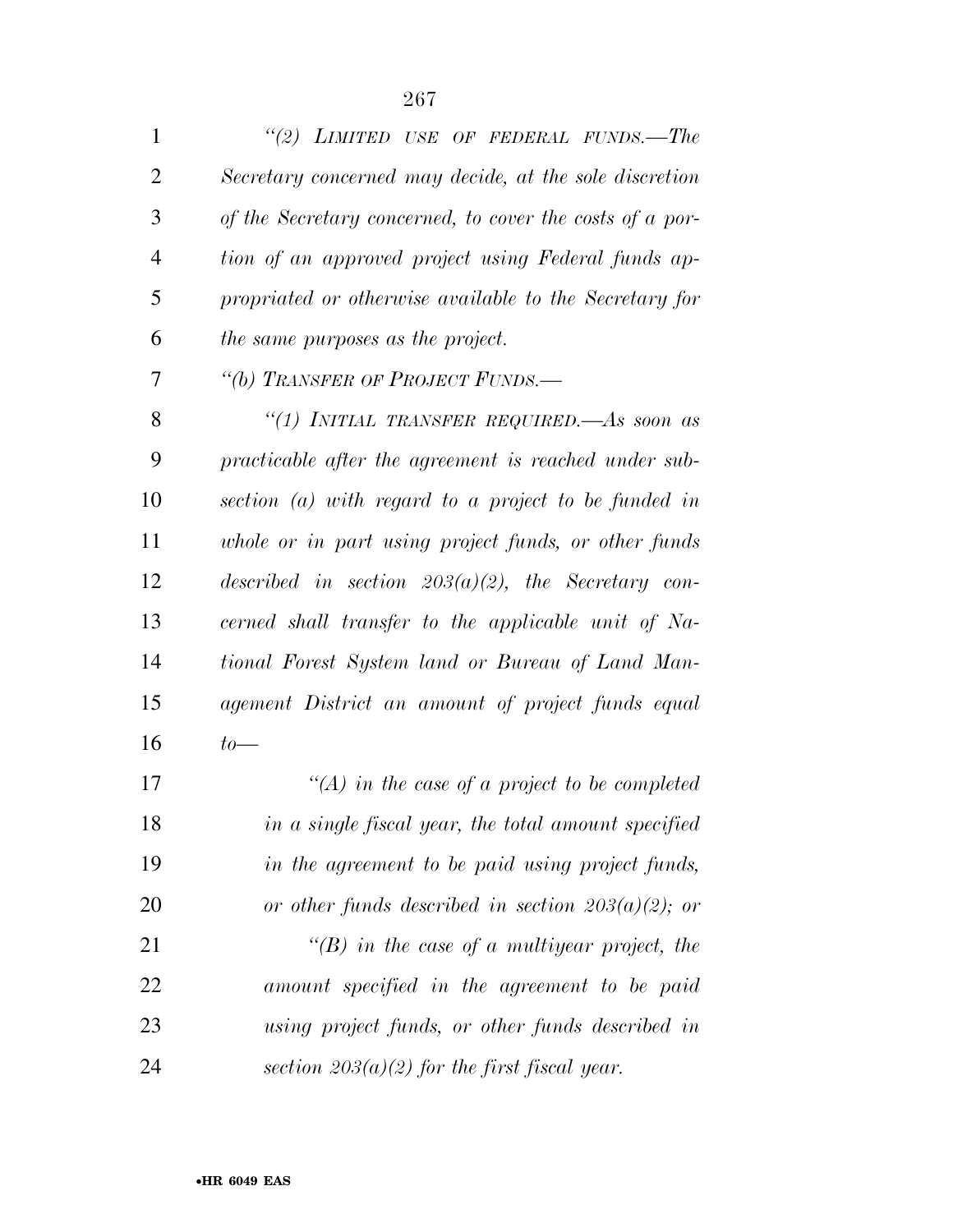| $\mathbf{1}$   | "(2) CONDITION ON PROJECT COMMENCEMENT.-              |
|----------------|-------------------------------------------------------|
| $\overline{2}$ | The unit of National Forest System land or Bureau     |
| 3              | of Land Management District concerned, shall not      |
| $\overline{4}$ | commence a project until the project funds, or other  |
| 5              | funds described in section $203(a)(2)$ required to be |
| 6              | transferred under paragraph (1) for the project, have |
| 7              | been made available by the Secretary concerned.       |
| 8              | "(3) SUBSEQUENT TRANSFERS FOR MULTIYEAR               |
| 9              | $PROJECTS$ .                                          |
| 10             | "(A) IN GENERAL.—For the second and sub-              |
| 11             | sequent fiscal years of a multiyear project to be     |
| 12             | funded in whole or in part using project funds,       |
| 13             | the unit of National Forest System land or Bu-        |
| 14             | reau of Land Management District concerned            |
| 15             | shall use the amount of project funds required to     |
| 16             | continue the project in that fiscal year according    |
| 17             | to the agreement entered into under subsection        |
| 18             | (a).                                                  |
| 19             | "(B) SUSPENSION OF WORK.—The Sec-                     |
| 20             | retary concerned shall suspend work on the            |
| 21             | project if the project funds required by the agree-   |
| 22             | ment in the second and subsequent fiscal years        |
| 23             | are not available.                                    |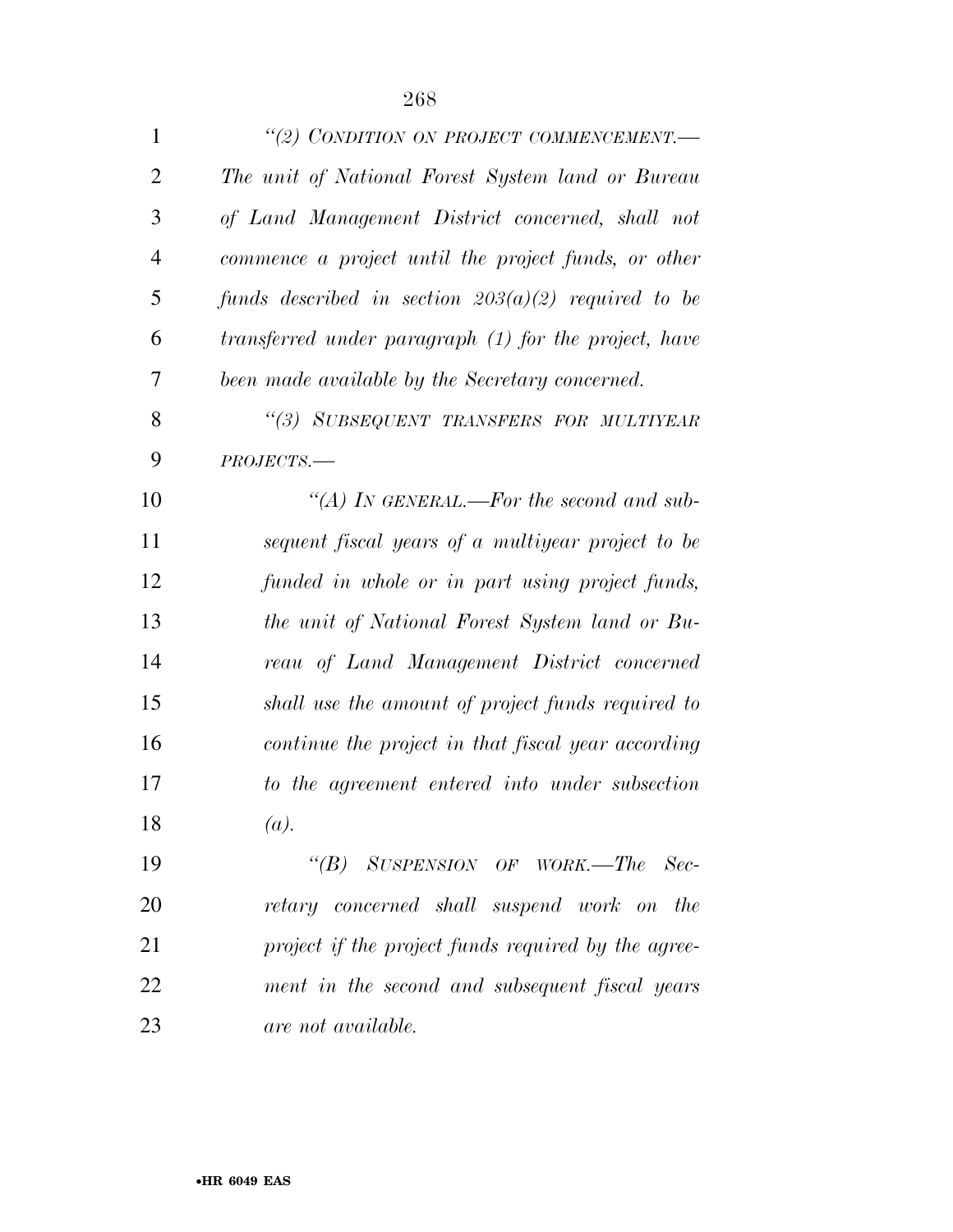# *''SEC. 207. AVAILABILITY OF PROJECT FUNDS.*

 *''(a) SUBMISSION OF PROPOSED PROJECTS TO OBLI- GATE FUNDS.—By September 30, 2008 (or as soon there- after as the Secretary concerned determines is practicable), and each September 30 thereafter for each succeeding fiscal year through fiscal year 2011, a resource advisory com- mittee shall submit to the Secretary concerned pursuant to section 203(a)(1) a sufficient number of project proposals that, if approved, would result in the obligation of at least the full amount of the project funds reserved by the partici-pating county in the preceding fiscal year.* 

 *''(b) USE OR TRANSFER OF UNOBLIGATED FUNDS.— Subject to section 208, if a resource advisory committee fails to comply with subsection (a) for a fiscal year, any project funds reserved by the participating county in the preceding fiscal year and remaining unobligated shall be available for use as part of the project submissions in the next fiscal year. ''(c) EFFECT OF REJECTION OF PROJECTS.—Subject to section 208, any project funds reserved by a partici- pating county in the preceding fiscal year that are unobli- gated at the end of a fiscal year because the Secretary con- cerned has rejected one or more proposed projects shall be available for use as part of the project submissions in the next fiscal year.* 

*''(d) EFFECT OF COURT ORDERS.—*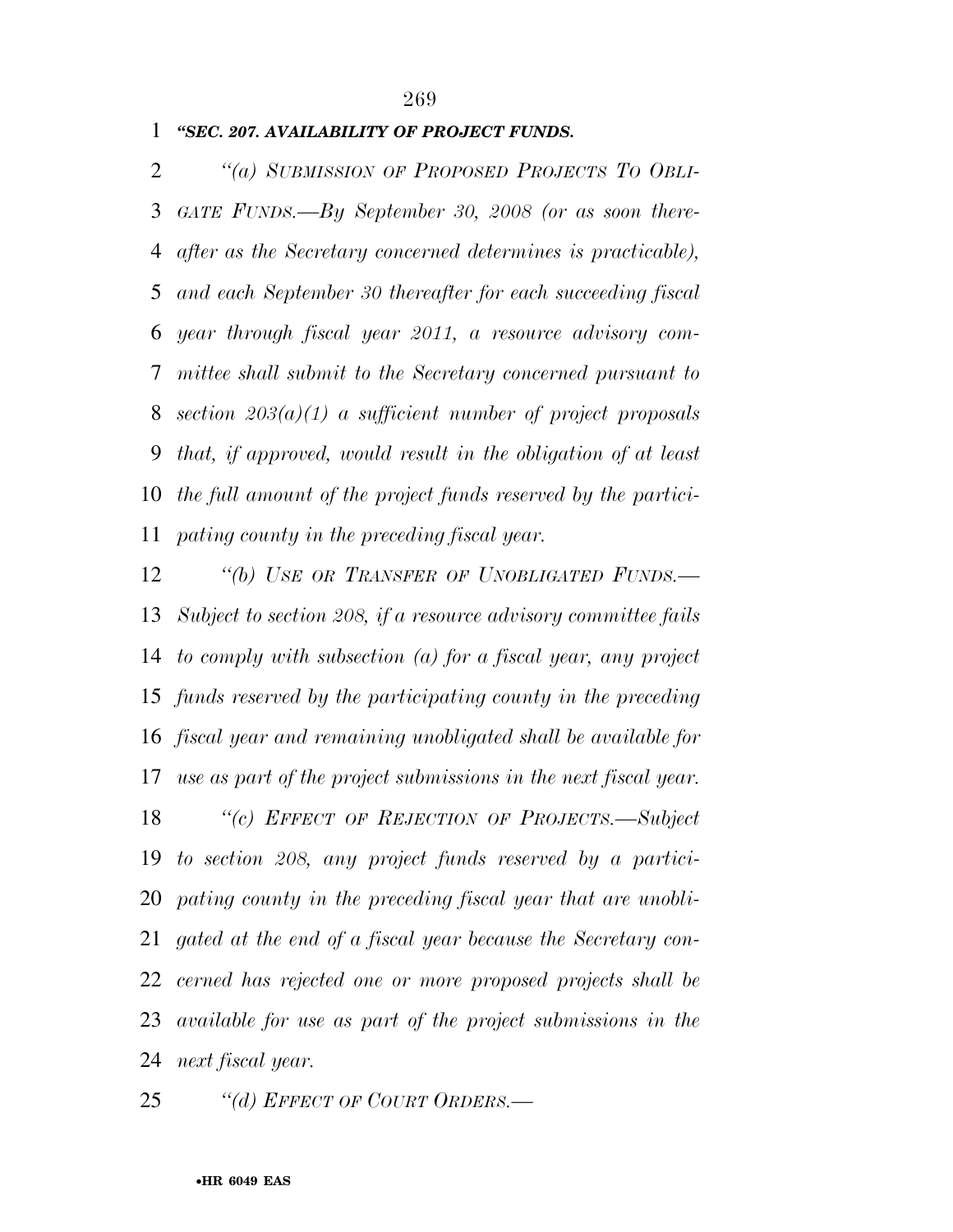| $\mathbf{1}$ | "(1) IN GENERAL.—If an approved project under          |
|--------------|--------------------------------------------------------|
| 2            | this Act is enjoined or prohibited by a Federal court, |
| 3            | the Secretary concerned shall return the unobligated   |
| 4            | project funds related to the project to the partici-   |
| 5            | pating county or counties that reserved the funds.     |
| 6            | "(2) EXPENDITURE OF FUNDS.—The returned                |
| 7            | funds shall be available for the county to expend in   |
| 8            | the same manner as the funds reserved by the county    |
| 9            | subparagraph $(B)$ or $(C)(i)$ of section<br>under     |
| 10           | $102(d)(1)$ .                                          |

## *''SEC. 208. TERMINATION OF AUTHORITY.*

 *''(a) IN GENERAL.—The authority to initiate projects under this title shall terminate on September 30, 2011.* 

 *''(b) DEPOSITS IN TREASURY.—Any project funds not obligated by September 30, 2012, shall be deposited in the Treasury of the United States.* 

# *''TITLE III—COUNTY FUNDS*

### *''SEC. 301. DEFINITIONS.*

*''In this title:* 

 *''(1) COUNTY FUNDS.—The term 'county funds' means all funds an eligible county elects under section 102(d) to reserve for expenditure in accordance with this title.* 

 *''(2) PARTICIPATING COUNTY.—The term 'par-ticipating county' means an eligible county that elects*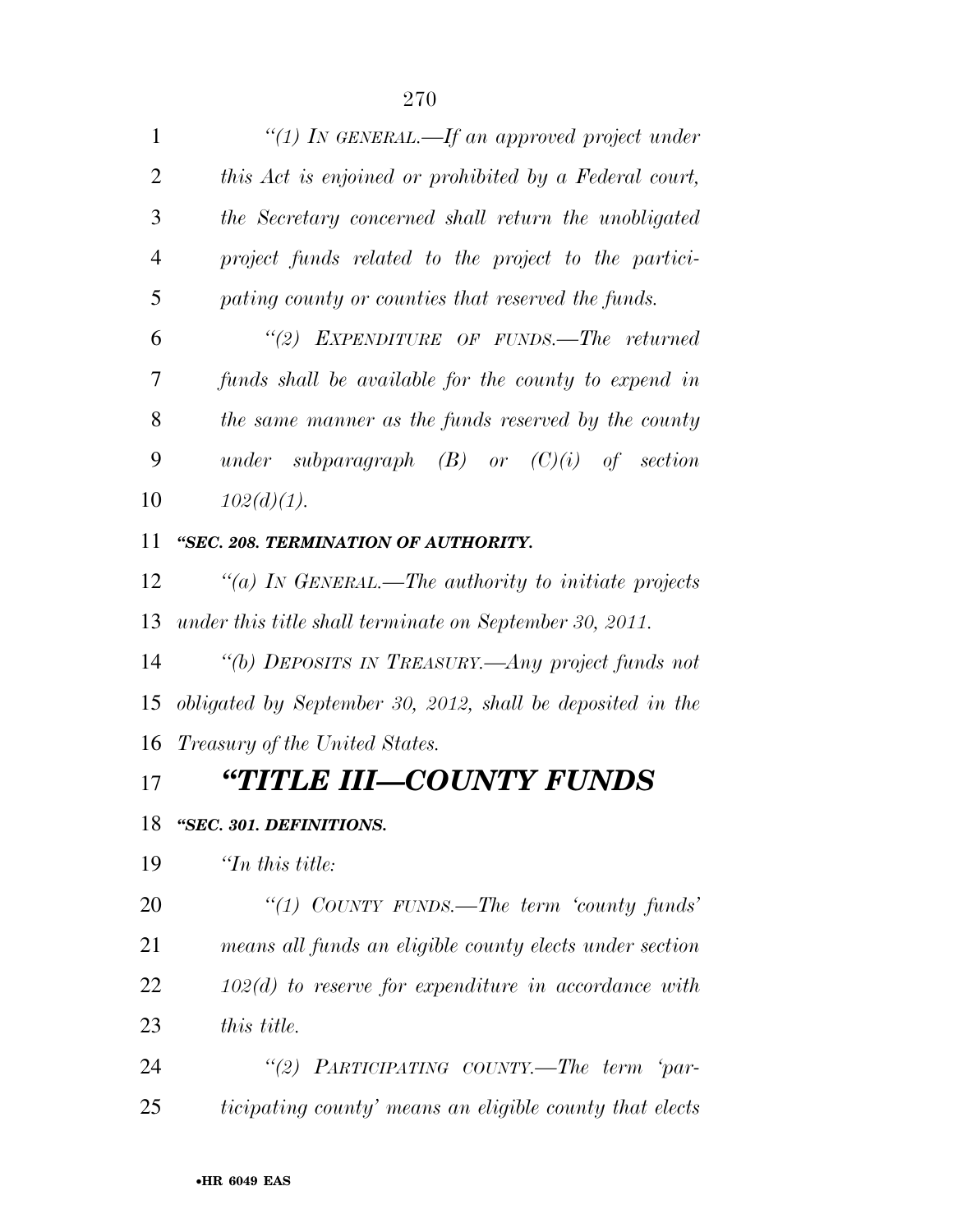*under section 102(d) to expend a portion of the Fed- eral funds received under section 102 in accordance with this title.* 

*''SEC. 302. USE.* 

 *''(a) AUTHORIZED USES.—A participating county, including any applicable agencies of the participating county, shall use county funds, in accordance with this title, only—* 

 *''(1) to carry out activities under the Firewise Communities program to provide to homeowners in fire-sensitive ecosystems education on, and assistance with implementing, techniques in home siting, home construction, and home landscaping that can increase the protection of people and property from wildfires; ''(2) to reimburse the participating county for search and rescue and other emergency services, in- cluding firefighting, that are— ''(A) performed on Federal land after the date on which the use was approved under sub- section (b); ''(B) paid for by the participating county; and ''(3) to develop community wildfire protection plans in coordination with the appropriate Secretary* 

*concerned.*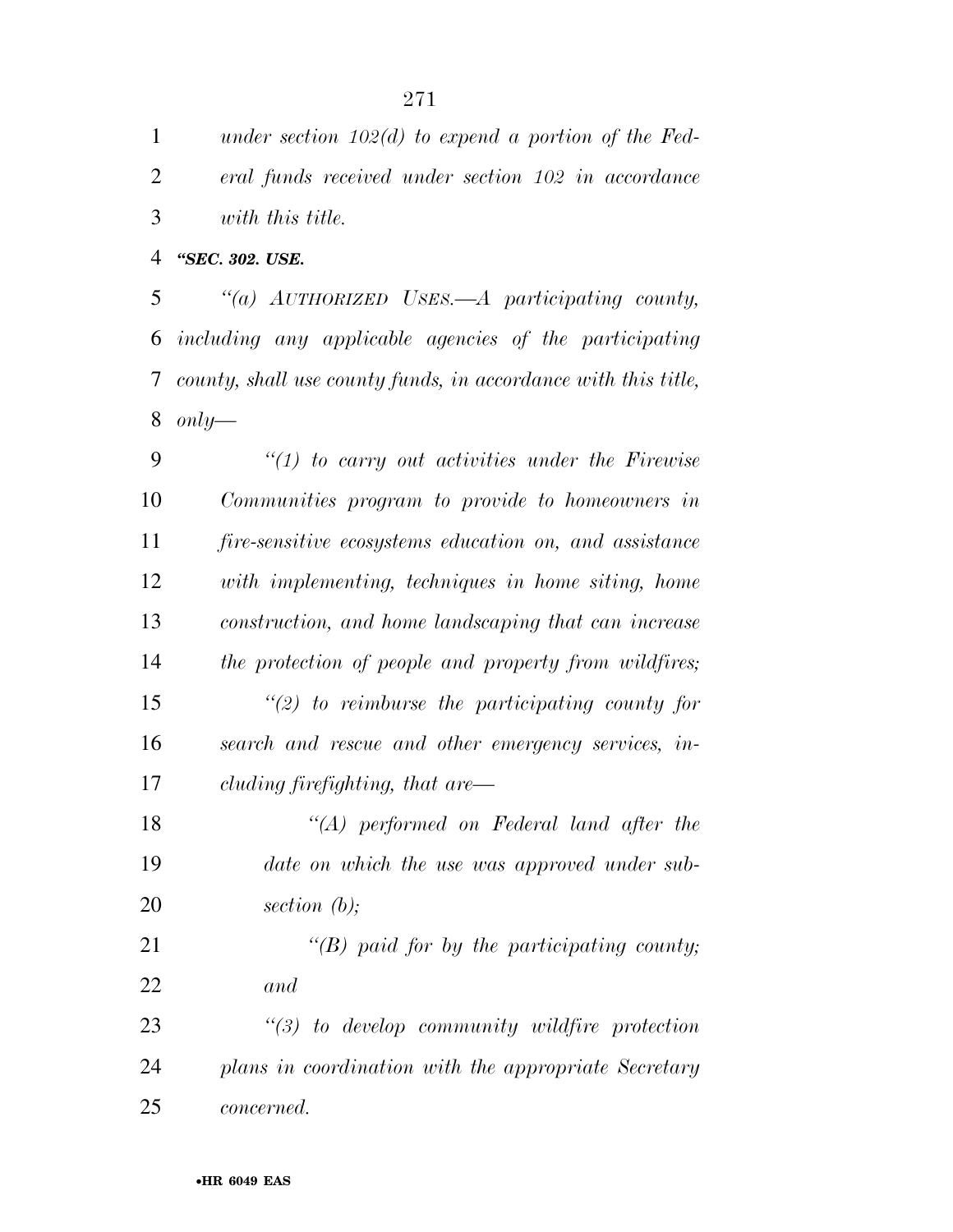*''(b) PROPOSALS.—A participating county shall use county funds for a use described in subsection (a) only after a 45-day public comment period, at the beginning of which the participating county shall—* 

 *''(1) publish in any publications of local record a proposal that describes the proposed use of the coun-ty funds; and* 

 *''(2) submit the proposal to any resource advi- sory committee established under section 205 for the participating county.* 

### *''SEC. 303. CERTIFICATION.*

 *''(a) IN GENERAL.—Not later than February 1 of the year after the year in which any county funds were ex- pended by a participating county, the appropriate official of the participating county shall submit to the Secretary concerned a certification that the county funds expended in the applicable year have been used for the uses authorized under section 302(a), including a description of the amounts expended and the uses for which the amounts were expended.* 

 *''(b) REVIEW.—The Secretary concerned shall review the certifications submitted under subsection (a) as the Sec-retary concerned determines to be appropriate.*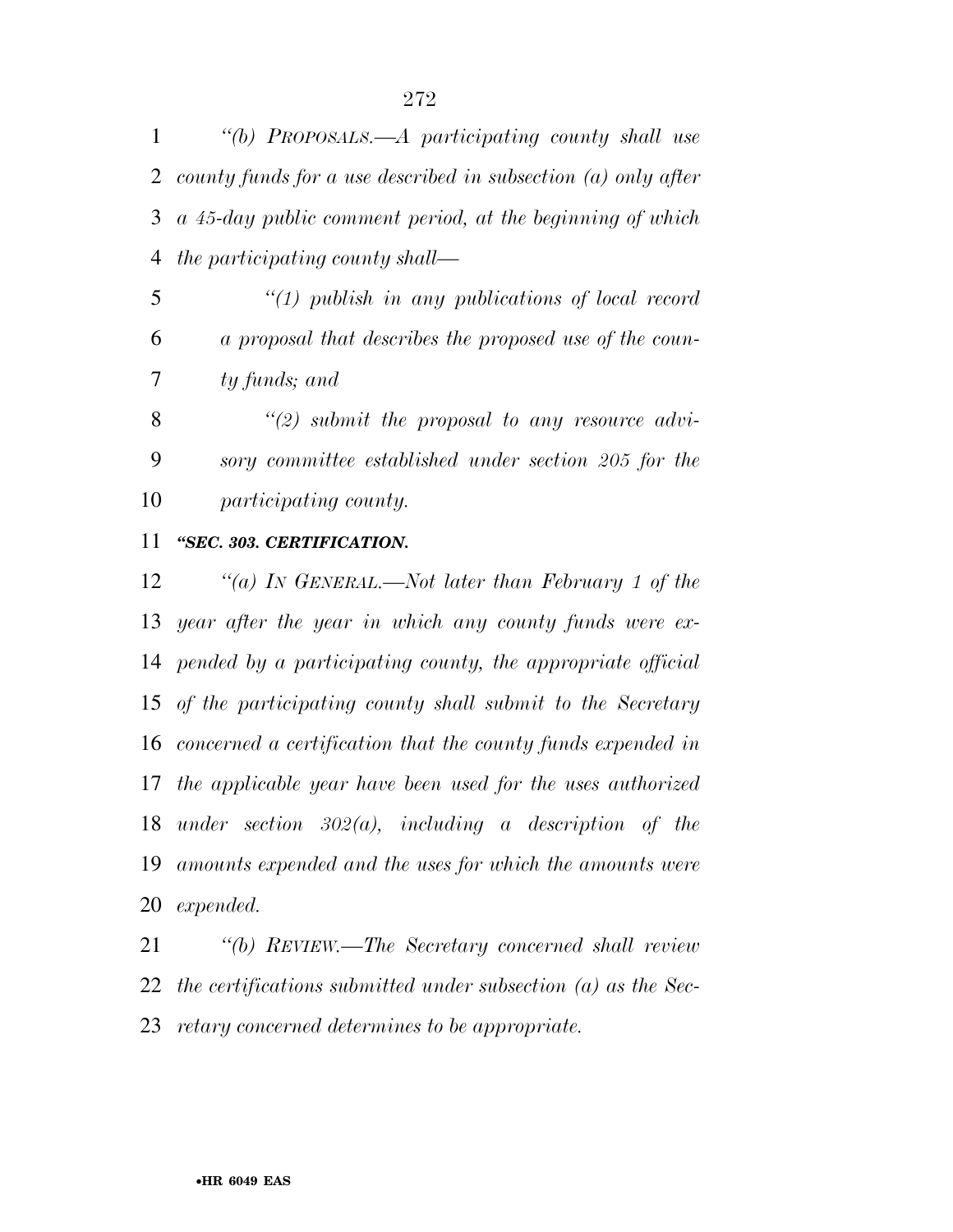# *''SEC. 304. TERMINATION OF AUTHORITY.*

 *''(a) IN GENERAL.—The authority to initiate projects under this title terminates on September 30, 2011.* 

 *''(b) AVAILABILITY.—Any county funds not obligated by September 30, 2012, shall be returned to the Treasury of the United States.* 

# *''TITLE IV—MISCELLANEOUS PROVISIONS*

# *''SEC. 401. REGULATIONS.*

 *''The Secretary of Agriculture and the Secretary of the Interior shall issue regulations to carry out the purposes of this Act.* 

### *''SEC. 402. AUTHORIZATION OF APPROPRIATIONS.*

 *''There are authorized to be appropriated such sums as are necessary to carry out this Act for each of fiscal years 2008 through 2011.* 

#### *''SEC. 403. TREATMENT OF FUNDS AND REVENUES.*

 *''(a) RELATION TO OTHER APPROPRIATIONS.—Funds made available under section 402 and funds made available to a Secretary concerned under section 206 shall be in addi- tion to any other annual appropriations for the Forest Service and the Bureau of Land Management.* 

 *''(b) DEPOSIT OF REVENUES AND OTHER FUNDS.— All revenues generated from projects pursuant to title II, including any interest accrued from the revenues, shall be deposited in the Treasury of the United States.''.*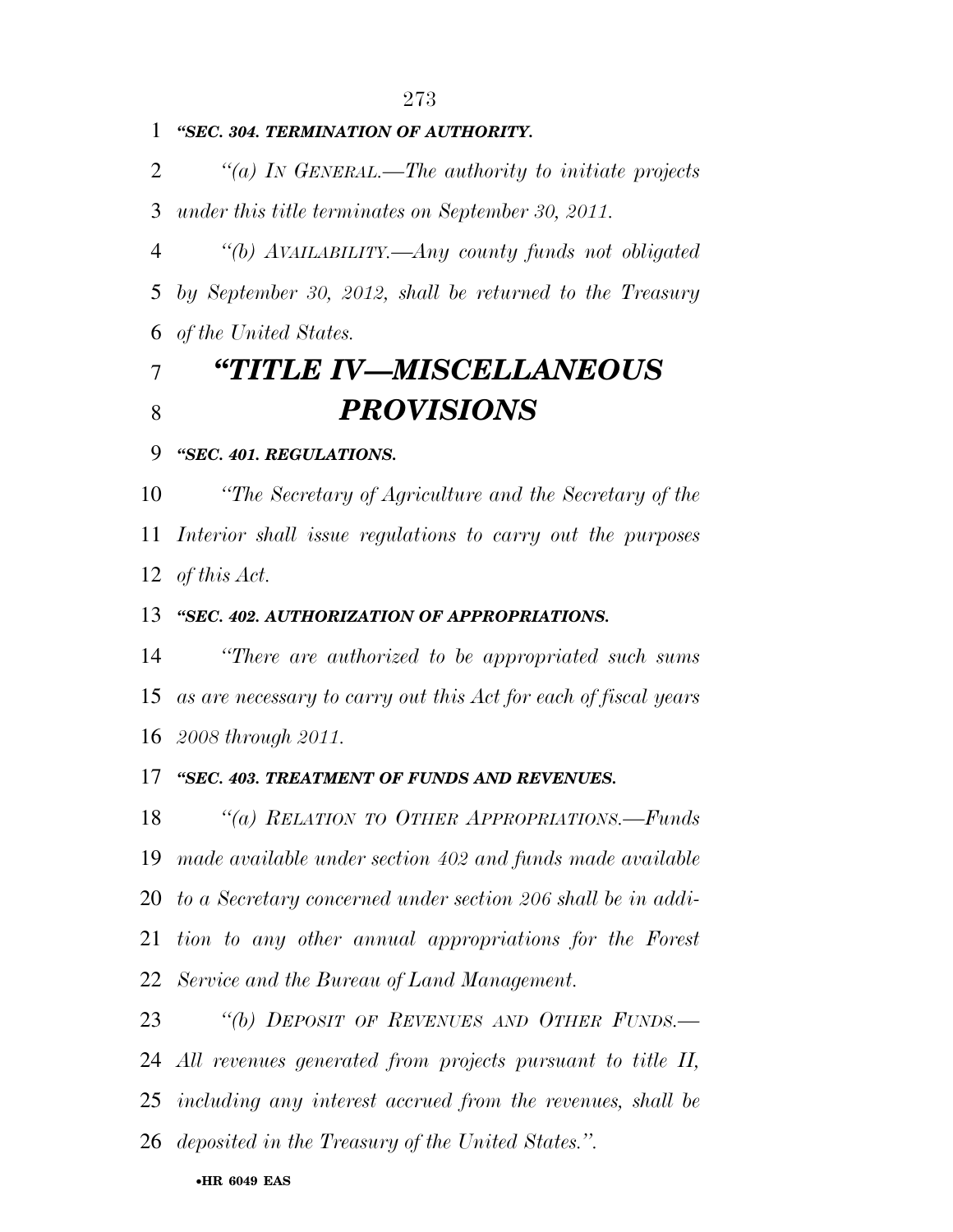*(b) FOREST RECEIPT PAYMENTS TO ELIGIBLE STATES AND COUNTIES.—* 

| 3              | (1) ACT OF MAY 23, 1908.—The sixth paragraph            |
|----------------|---------------------------------------------------------|
| $\overline{4}$ | under the heading "FOREST SERVICE" in the Act           |
| 5              | of May 23, 1908 (16 U.S.C. 500) is amended in the       |
| 6              | first sentence by striking "twenty-five percentum"      |
| 7              | and all that follows through "shall be paid" and in-    |
| 8              | serting the following: "an amount equal to the annual   |
| 9              | average of 25 percent of all amounts received for the   |
| 10             | applicable fiscal year and each of the preceding 6 fis- |
| 11             | cal years from each national forest shall be paid".     |
| 12             | (2) WEEKS LAW.—Section 13 of the Act of                 |
| 13             | March 1, 1911 (commonly known as the "Weeks"            |
| 14             | Law") (16 U.S.C. 500) is amended in the first sen-      |
| 15             | tence by striking "twenty-five percentum" and all       |
| 16             | that follows through "shall be paid" and inserting the  |
| 17             | following: "an amount equal to the annual average of    |
| 18             | 25 percent of all amounts received for the applicable   |
| 19             | fiscal year and each of the preceding 6 fiscal years    |
| 20             | from each national forest shall be paid".               |
| 21             | (c) PAYMENTS IN LIEU OF TAXES.-                         |
| 22             | $(1)$ IN GENERAL.—Section 6906 of title 31,             |
| 23             | United States Code, is amended to read as follows:      |
| 24             | "§6906. Funding                                         |

*''For each of fiscal years 2008 through 2012—*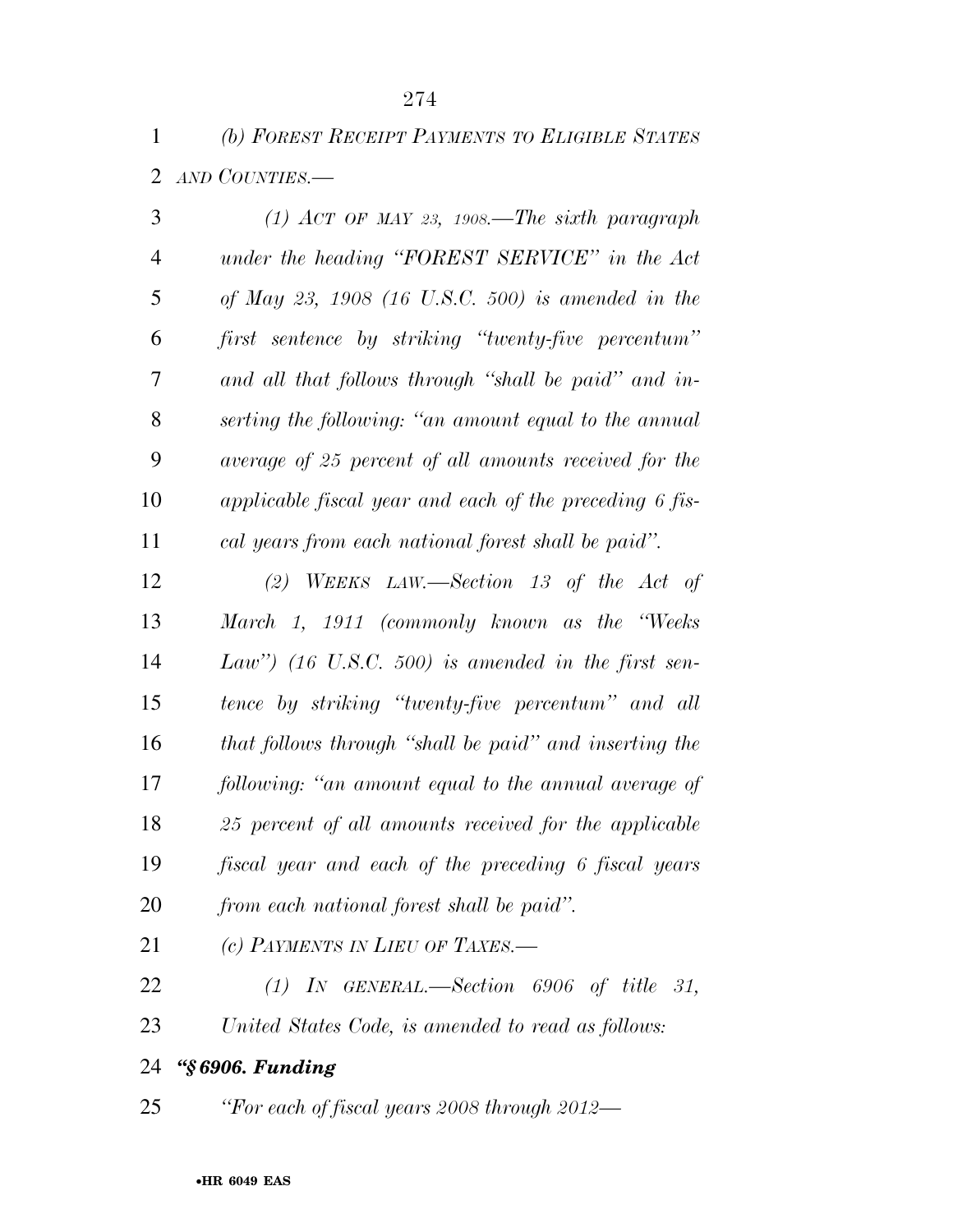|    | $\lq(1)$ each county or other eligible unit of local    |
|----|---------------------------------------------------------|
| 2  | government shall be entitled to payment under this      |
| 3  | <i>chapter</i> ; and                                    |
| 4  | $\lq(2)$ sums shall be made available to the Sec-       |
| 5  | retary of the Interior for obligation or expenditure in |
| 6  | <i>accordance with this chapter.</i> ".                 |
| 7  | (2) CONFORMING AMENDMENT.—The table of sec-             |
| 8  | tions for chapter 69 of title 31, United States Code,   |
| 9  | is amended by striking the item relating to section     |
| 10 | 6906 and inserting the following:                       |
|    | "6906. Funding.".                                       |
| 11 | (3) BUDGET SCOREKEEPING.—                               |

| 12 | $(A)$ In GENERAL.—Notwithstanding the              |
|----|----------------------------------------------------|
| 13 | Budget Scorekeeping Guidelines and the accom-      |
| 14 | panying list of programs and accounts set forth    |
| 15 | in the joint explanatory statement of the com-     |
| 16 | mittee of conference accompanying Conference       |
| 17 | Report 105–217, the section in this title regard-  |
| 18 | ing Payments in Lieu of Taxes shall be treated     |
| 19 | in the baseline for purposes of section 257 of the |
| 20 | Balanced Budget and Emergency Deficit Control      |
| 21 | Act of 1985 (as in effect prior to September 30,   |
| 22 | 2002), and by the Chairmen of the House and        |
| 23 | Senate Budget Committees, as appropriate, for      |
| 24 | purposes of budget enforcement in the House and    |
| 25 | Senate, and under the Congressional Budget Act     |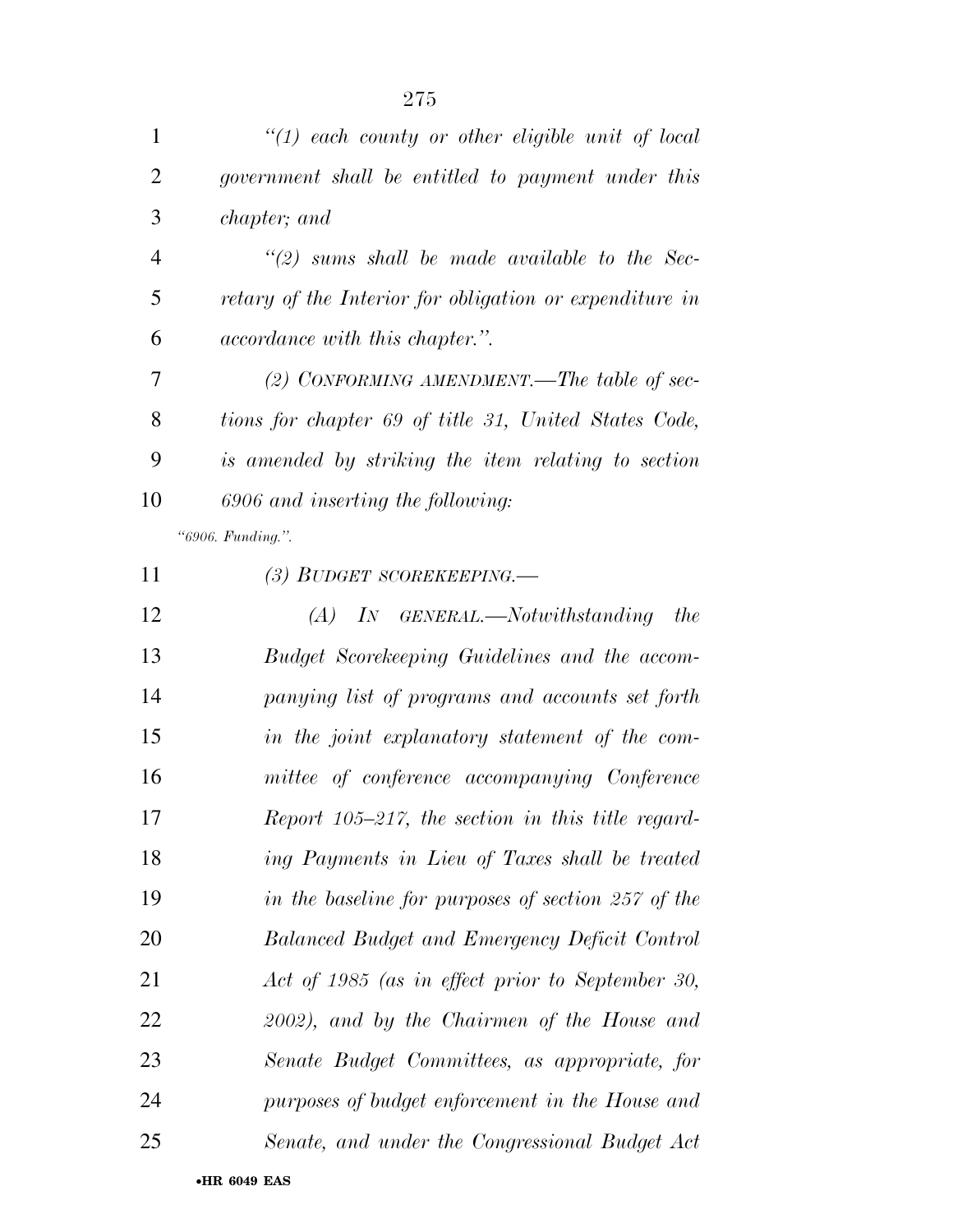| $\mathbf{1}$   | of 1974 as if Payment in Lieu of Taxes $(14-$                 |
|----------------|---------------------------------------------------------------|
| $\overline{2}$ | $1114 - 0 - 1 - 806$ were an account designated as            |
| 3              | Appropriated Entitlements and Mandatories for                 |
| $\overline{4}$ | Fiscal Year 1997 in the joint explanatory state-              |
| 5              | ment of the committee of conference accom-                    |
| 6              | panying Conference Report 105-217.                            |
| $\overline{7}$ | $(B)$ EFFECTIVE DATE.—This paragraph                          |
| 8              | shall remain in effect for the fiscal years to                |
| 9              | which the entitlement in section 6906 of title 31,            |
| 10             | United States Code (as amended by paragraph                   |
| 11             | $(1)$ , applies.                                              |
| 12             | SEC. 602. TRANSFER TO ABANDONED MINE RECLAMATION              |
| 13             | <b>FUND.</b>                                                  |
| 14             | Subparagraph (C) of section $402(i)(1)$ of the Surface        |
| 15             | Mining Control and Reclamation Act of 1977 (30 U.S.C.         |
| 16             | $(1232(i)(1))$ is amended by striking "and \$9,000,000 on Oc- |
|                | 17 tober 1, 2009" and inserting " $$9,000,000$ on October 1,  |
|                | 18 2009, and \$9,000,000 on October 1, 2010".                 |
|                |                                                               |
|                | TITLE VII—DISASTER RELIEF                                     |
|                | <b>Subtitle A–Heartland and</b>                               |
| 19<br>20<br>21 | <b>Hurricane Ike Disaster Relief</b>                          |
| 22             | SEC. 701. SHORT TITLE.                                        |
| 23             | This subtitle may be cited as the "Heartland Disaster"        |

*Tax Relief Act of 2008''.*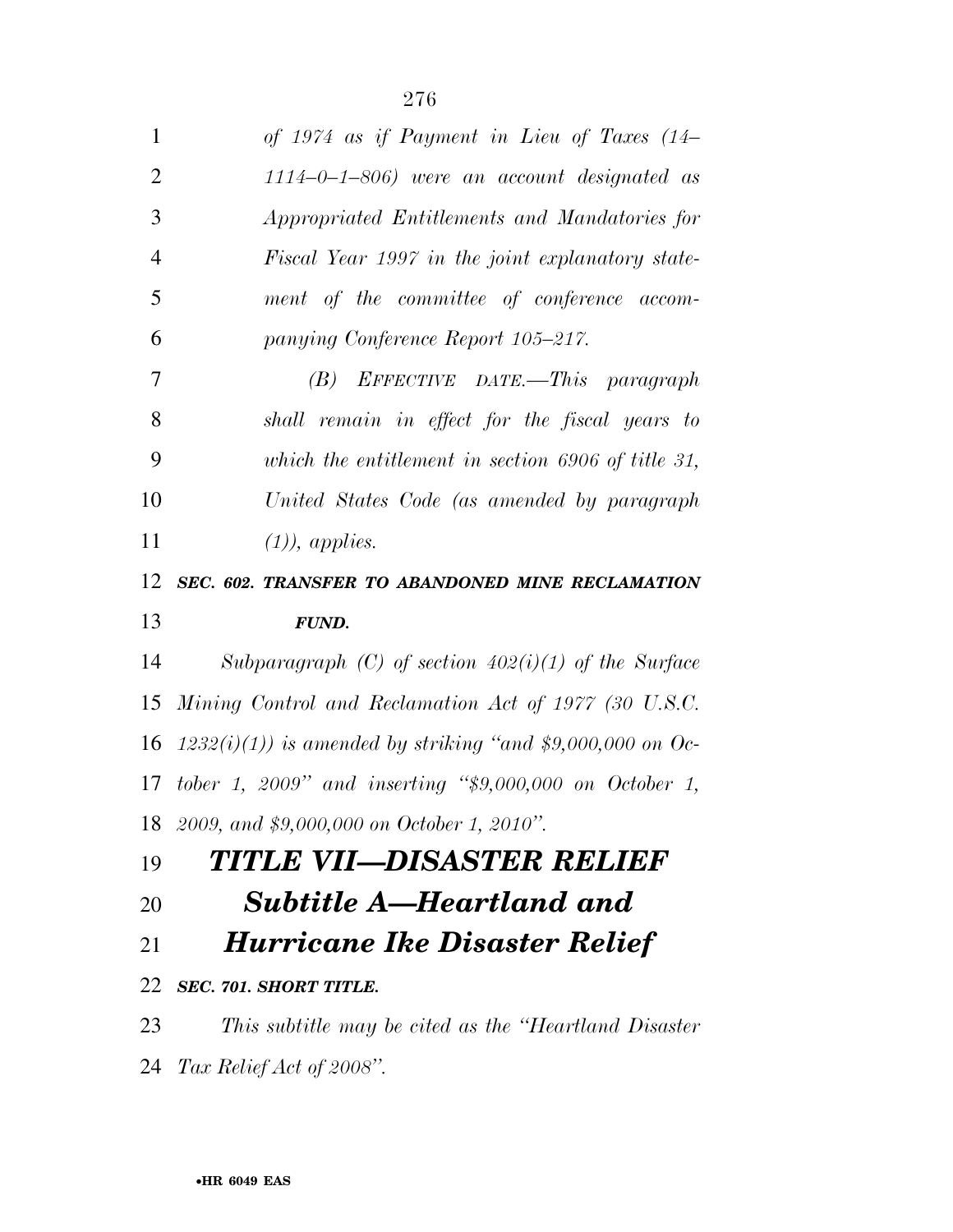| 1              | SEC. 702. TEMPORARY TAX RELIEF FOR AREAS DAMAGED               |
|----------------|----------------------------------------------------------------|
| 2              | BY 2008 MIDWESTERN SEVERE STORMS, TOR-                         |
| 3              | NADOS, AND FLOODING.                                           |
| $\overline{4}$ | (a) IN GENERAL.—Subject to the modifications de-               |
| 5              | scribed in this section, the following provisions of or relat- |
|                | 6 ing to the Internal Revenue Code of 1986 shall apply to      |
| 7              | any Midwestern disaster area in addition to the areas to       |
| 8              | which such provisions otherwise apply:                         |
| 9              | (1) GO ZONE BENEFITS.—                                         |
| 10             | $(A)$ Section 1400N (relating to tax benefits)                 |
| 11             | other than subsections (b), (d), (e), (i), (j), (m),           |
| 12             | and $(o)$ thereof.                                             |
| 13             | $(B)$ Section 14000 (relating to education                     |
| 14             | tax benefits).                                                 |
| 15             | $(C)$ Section 1400P (relating to housing tax                   |
| 16             | benefits).                                                     |
| 17             | $(D)$ Section 1400Q (relating to special rules                 |
| 18             | for use of retirement funds).                                  |
| 19             | $(E)$ Section 1400 $R(a)$ (relating to employee                |
| 20             | retention credit for employers).                               |
| 21             | $(F)$ Section 1400S (relating to additional                    |
| 22             | $tax$ relief) other than subsection (d) thereof.               |
| 23             | $(G)$ Section 1400T (relating to special rules                 |
| 24             | for mortgage revenue bonds).                                   |
| 25             | (2) OTHER BENEFITS INCLUDED IN KATRINA                         |
| 26             | EMERGENCY TAX RELIEF ACT OF 2005. Sections 302,                |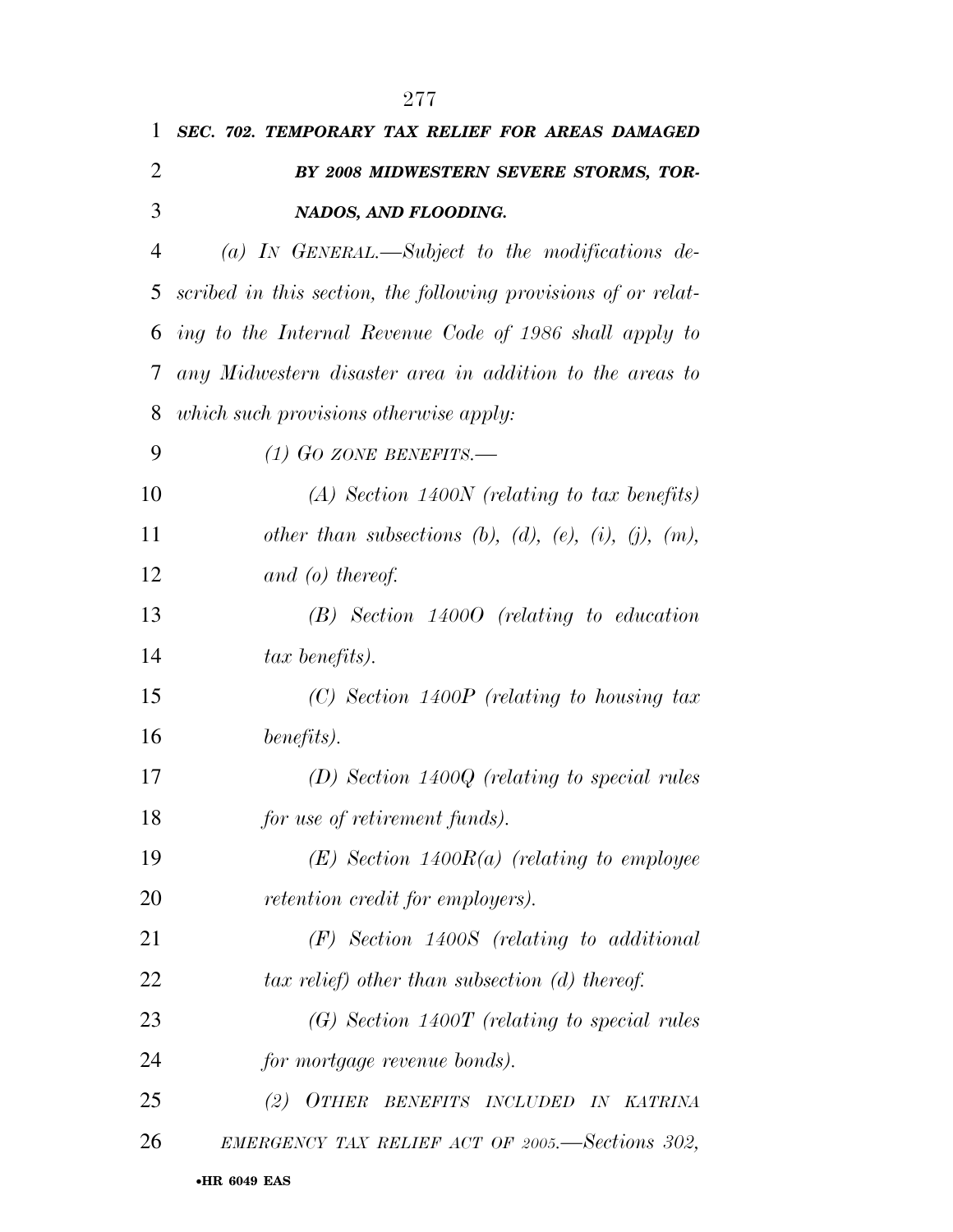| $\mathbf{1}$   | 303, 304, 401, and 405 of the Katrina Emergency          |
|----------------|----------------------------------------------------------|
| $\overline{2}$ | Tax Relief Act of 2005.                                  |
| 3              | (b) MIDWESTERN DISASTER AREA.-                           |
| $\overline{4}$ | $(1)$ IN GENERAL.—For purposes of this section           |
| 5              | and for applying the substitutions described in sub-     |
| 6              | sections (d) and (e), the term "Midwestern disaster      |
| 7              | area" means an area—                                     |
| 8              | $(A)$ with respect to which a major disaster             |
| 9              | has been declared by the President on or after           |
| 10             | May 20, 2008, and before August 1, 2008, under           |
| 11             | section 401 of the Robert T. Stafford Disaster           |
| 12             | Relief and Emergency Assistance Act by reason            |
| 13             | of severe storms, tornados, or flooding occurring        |
| 14             | in any of the States of Arkansas, Illinois, Indi-        |
| 15             | ana, Iowa, Kansas, Michigan, Minnesota, Mis-             |
| 16             | souri, Nebraska, and Wisconsin, and                      |
| 17             | (B) determined by the President to warrant               |
| 18             | individual or individual and public assistance           |
| 19             | from the Federal Government under such Act               |
| 20             | with respect to damages attributable to such se-         |
| 21             | vere storms, tornados, or flooding.                      |
| 22             | (2) CERTAIN BENEFITS AVAILABLE TO AREAS EL-              |
| 23             | IGIBLE ONLY FOR PUBLIC ASSISTANCE.-For purposes          |
| 24             | of applying this section to benefits under the following |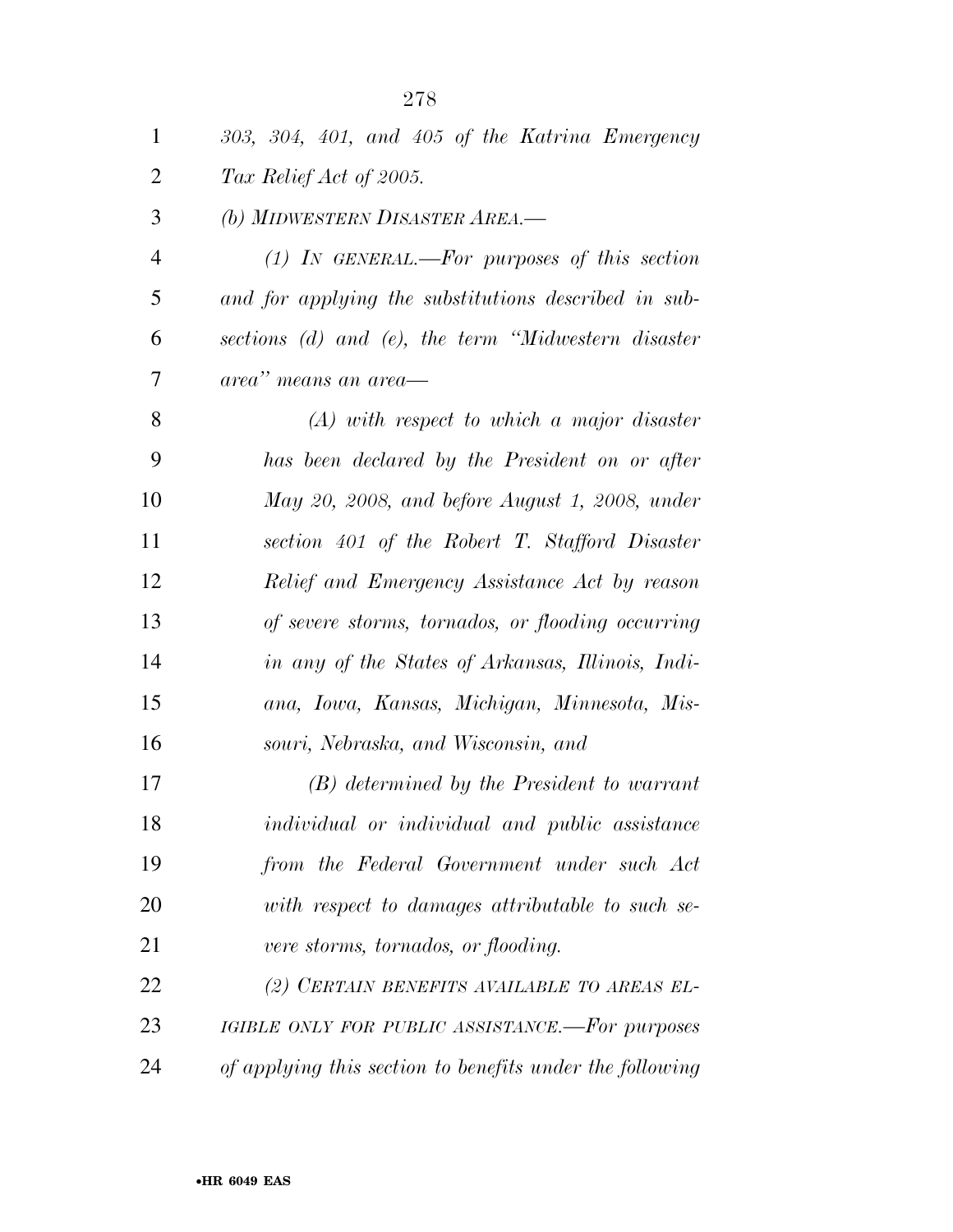| 1              | provisions, paragraph (1) shall be applied without re- |
|----------------|--------------------------------------------------------|
| $\overline{2}$ | gard to subparagraph $(B)$ :                           |
| 3              | Sections $1400Q$ , $1400S(b)$ ,<br>(A)<br>and          |
| $\overline{4}$ | $1400S(d)$ of the Internal Revenue Code of 1986.       |
| 5              | $(B)$ Sections 302, 401, and 405 of the                |
| 6              | Katrina Emergency Tax Relief Act of 2005.              |
| 7              | (c) REFERENCES.—                                       |
| 8              | $(1)$ AREA.—Any reference in such provisions to        |
| 9              | the Hurricane Katrina disaster area or the Gulf Op-    |
| 10             | portunity Zone shall be treated as a reference to any  |
| 11             | Midwestern disaster area and any reference to the      |
| 12             | Hurricane Katrina disaster area or the Gulf Oppor-     |
| 13             | tunity Zone within a State shall be treated as a ref-  |
| 14             | erence to all Midwestern disaster areas within the     |
| 15             | State.                                                 |
| 16             | (2) ITEMS ATTRIBUTABLE TO DISASTER.—Any                |
| 17             | reference in such provisions to any loss, damage, or   |
| 18             | other item attributable to Hurricane Katrina shall be  |
| 19             | treated as a reference to any loss, damage, or other   |
| 20             | item attributable to the severe storms, tornados, or   |
| 21             | flooding giving rise to any Presidential declaration   |
| 22             | described in subsection $(b)(1)(A)$ .                  |
| 23             | (3) APPLICABLE DISASTER DATE.-For purposes             |
| 24             | of applying the substitutions described in subsections |
| 25             | (d) and (e), the term "applicable disaster date"       |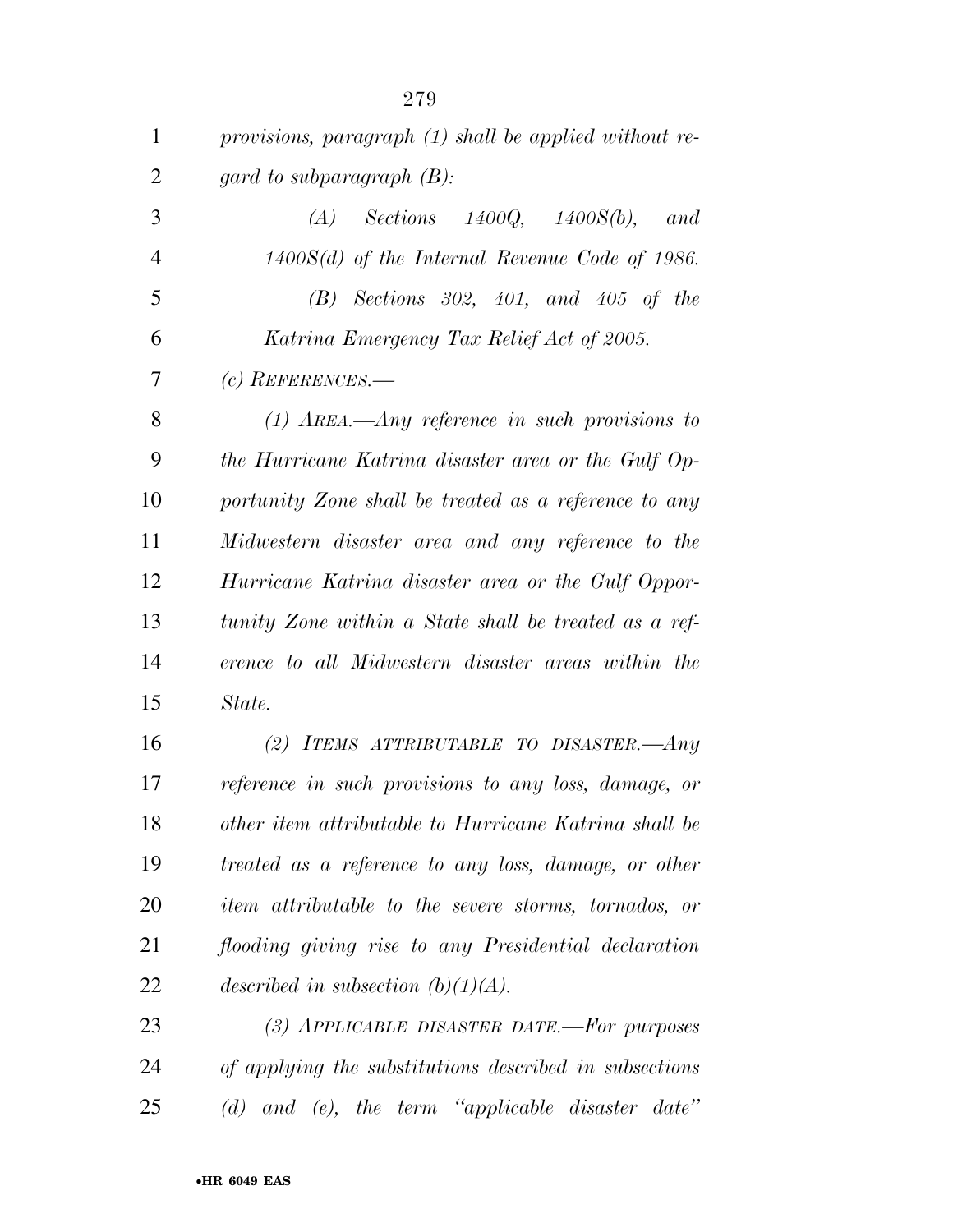| 1              | means, with respect to any Midwestern disaster area,     |
|----------------|----------------------------------------------------------|
| $\overline{2}$ | the date on which the severe storms, tornados, or        |
| 3              | flooding giving rise to the Presidential declaration de- |
| 4              | scribed in subsection $(b)(1)(A)$ occurred.              |
| 5              | (d) MODIFICATIONS TO 1986 CODE.—The following            |
| 6              | provisions of the Internal Revenue Code of 1986 shall be |
| 7              | applied with the following modifications:                |
| 8              | (1)<br>TAX-EXEMPT BOND FINANCING.—Section                |
| 9              | $1400N(a)$ —                                             |
| 10             | $(A)$ by substituting "qualified Midwestern"             |
| 11             | disaster area bond" for "qualified Gulf Oppor-           |
| 12             | tunity Zone Bond" each place it appears, except          |
| 13             | that in determining whether a bond is a quali-           |
| 14             | fied Midwestern disaster area bond—                      |
| 15             | (i) paragraph $(2)(A)(i)$ shall be ap-                   |
| 16             | plied by only treating costs as qualified                |
| 17             | project costs if—                                        |
| 18             | $(I)$ in the case of a project involv-                   |
| 19             | ing a private business use (as defined                   |
| 20             | in section $141(b)(6)$ , either the person               |
| 21             | using the property suffered a loss in $a$                |
| 22             | <i>trade or business attributable to the se-</i>         |
| 23             | vere storms, tornados, or flooding giv-                  |
| 24             | ing rise to any Presidential declara-                    |
| 25             | tion described in subsection $(b)(1)(A)$                 |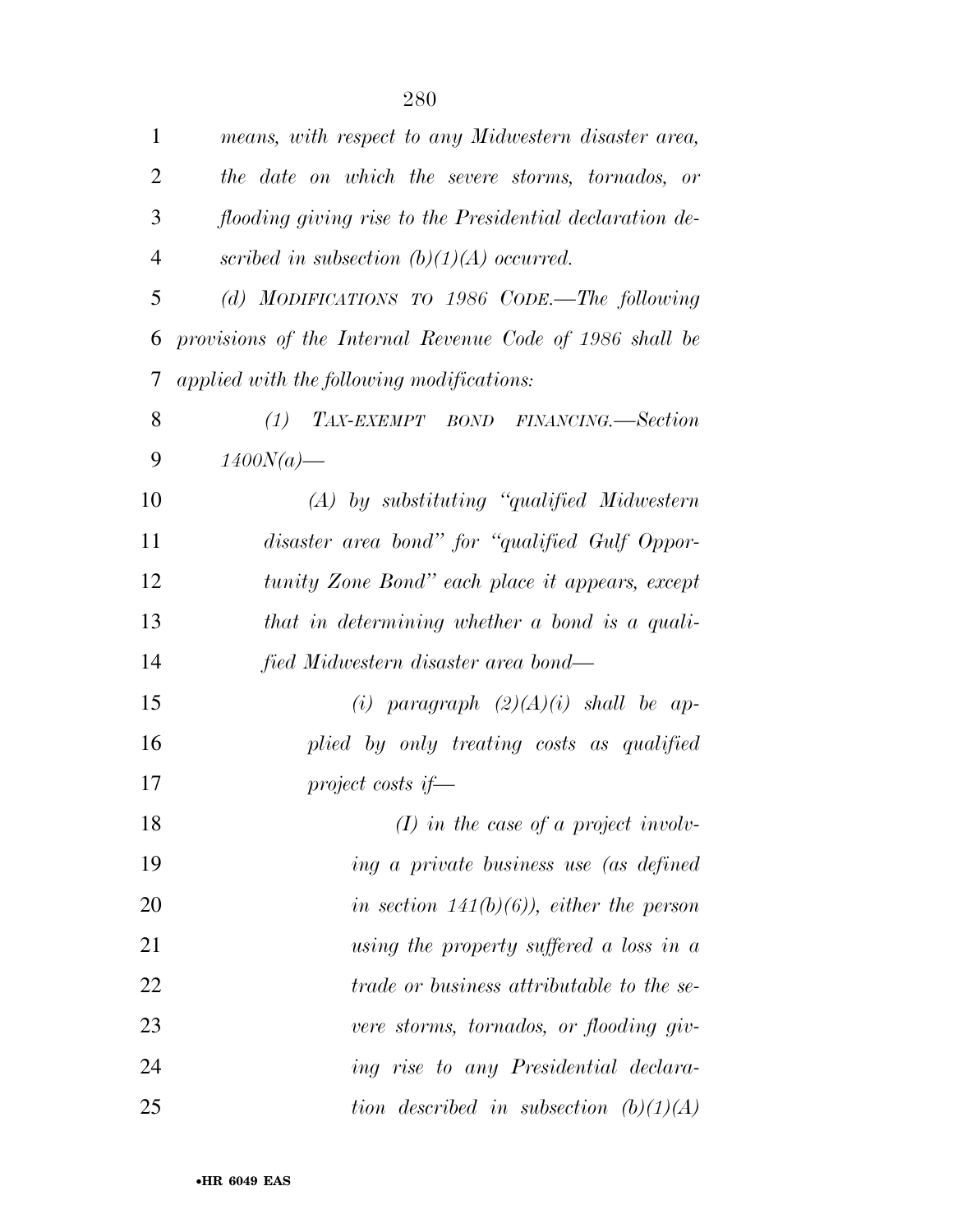| $\mathbf{1}$   | or is a person designated for purposes          |
|----------------|-------------------------------------------------|
| $\overline{2}$ | of this section by the Governor of the          |
| 3              | State in which the project is located as        |
| $\overline{4}$ | a person carrying on a trade or busi-           |
| 5              | ness replacing a trade or business with         |
| 6              | respect to which another person suf-            |
| 7              | fered such a loss, and                          |
| 8              | $(II)$ in the case of a project relat-          |
| 9              | ing to public utility property,<br>the          |
| 10             | project involves repair or reconstruc-          |
| 11             | tion of public utility property dam-            |
| 12             | aged by such severe storms, tornados,           |
| 13             | or flooding, and                                |
| 14             | (ii) paragraph $(2)(A)(ii)$ shall be ap-        |
| 15             | plied by treating an issue as a qualified       |
| 16             | mortgage issue only if 95 percent or more of    |
| 17             | the net proceeds (as defined in section         |
| 18             | $150(a)(3)$ of the issue are to be used to pro- |
| 19             | vide financing for mortgagors who suffered      |
| 20             | damages to their principal residences at-       |
| 21             | tributable to such severe storms, tornados,     |
| 22             | or flooding.                                    |
| 23             | $(B)$ by substituting "any State in which a     |
| 24             | Midwestern disaster area is located" for "the   |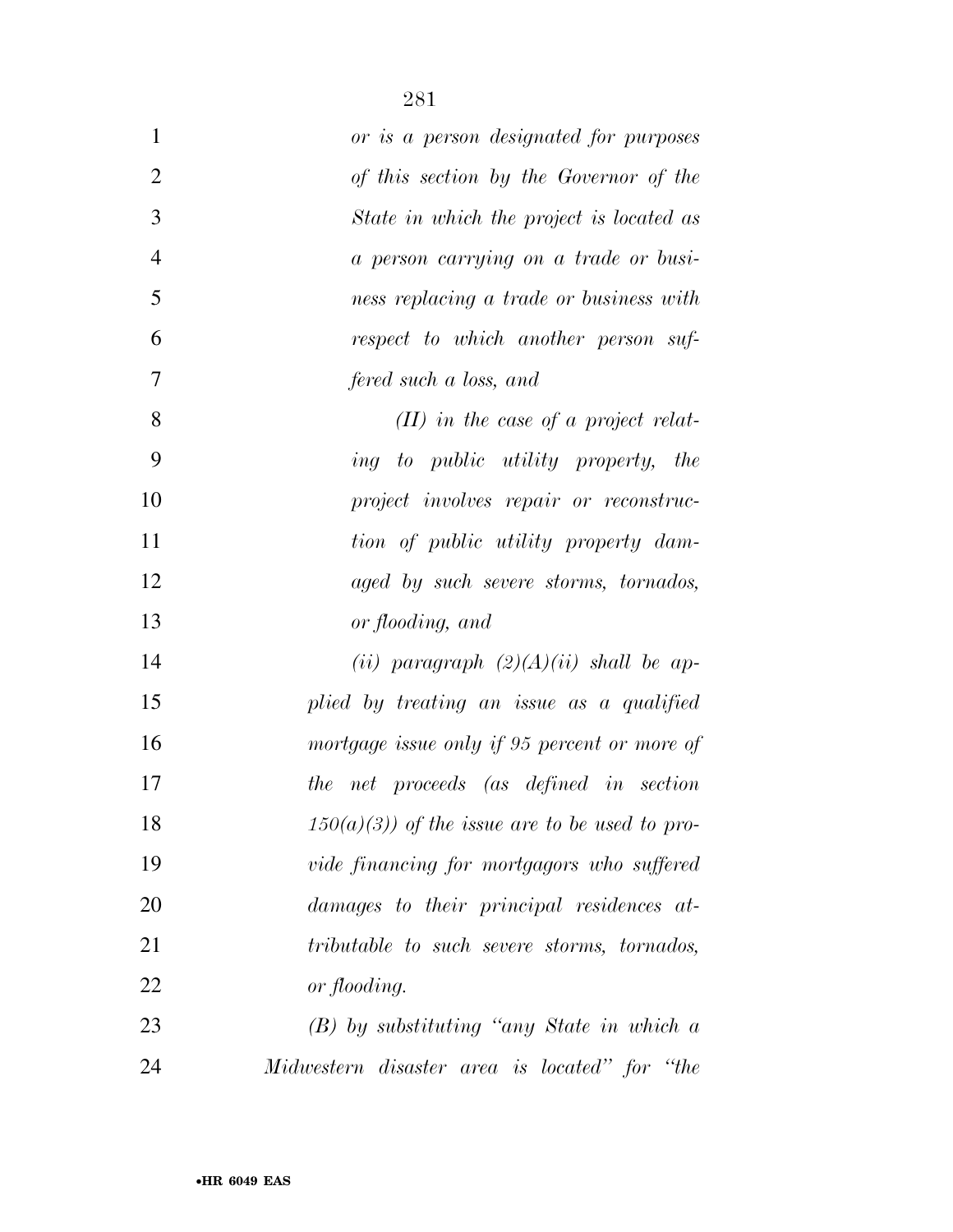| 1              | State of Alabama, Louisiana, or Mississippi" in     |
|----------------|-----------------------------------------------------|
| $\overline{2}$ | paragraph $(2)(B)$ ,                                |
| 3              | $(C)$ by substituting "designated for purposes"     |
| $\overline{4}$ | of this section (on the basis of providing assist-  |
| 5              | ance to areas in the order in which such assist-    |
| 6              | ance is most needed)" for "designated for pur-      |
| 7              | poses of this section" in paragraph $(2)(C)$ ,      |
| 8              | $(D)$ by substituting "January 1, 2013" for         |
| 9              | "January 1, 2011" in paragraph $(2)(D)$ ,           |
| 10             | $(E)$ in paragraph $(3)(A)$ —                       |
| 11             | (i) by substituting "\$1,000"<br>for                |
| 12             | " $$2,500"$ , and                                   |
| 13             | ( <i>ii</i> ) by substituting "before the earliest" |
| 14             | applicable disaster date for Midwestern dis-        |
| 15             | aster areas within the State" for "before"          |
| 16             | August 28, 2005",                                   |
| 17             | $(F)$ by substituting "qualified Midwestern"        |
| 18             | disaster area repair or construction" for "quali-   |
| 19             | fied GO Zone repair or construction" each place     |
| 20             | <i>it appears,</i>                                  |
| 21             | $(G)$ by substituting "after the date of the en-    |
| 22             | actment of the Heartland Disaster Tax Relief        |
| 23             | Act of 2008 and before January 1, 2013" for         |
| 24             | "after the date of the enactment of this para-      |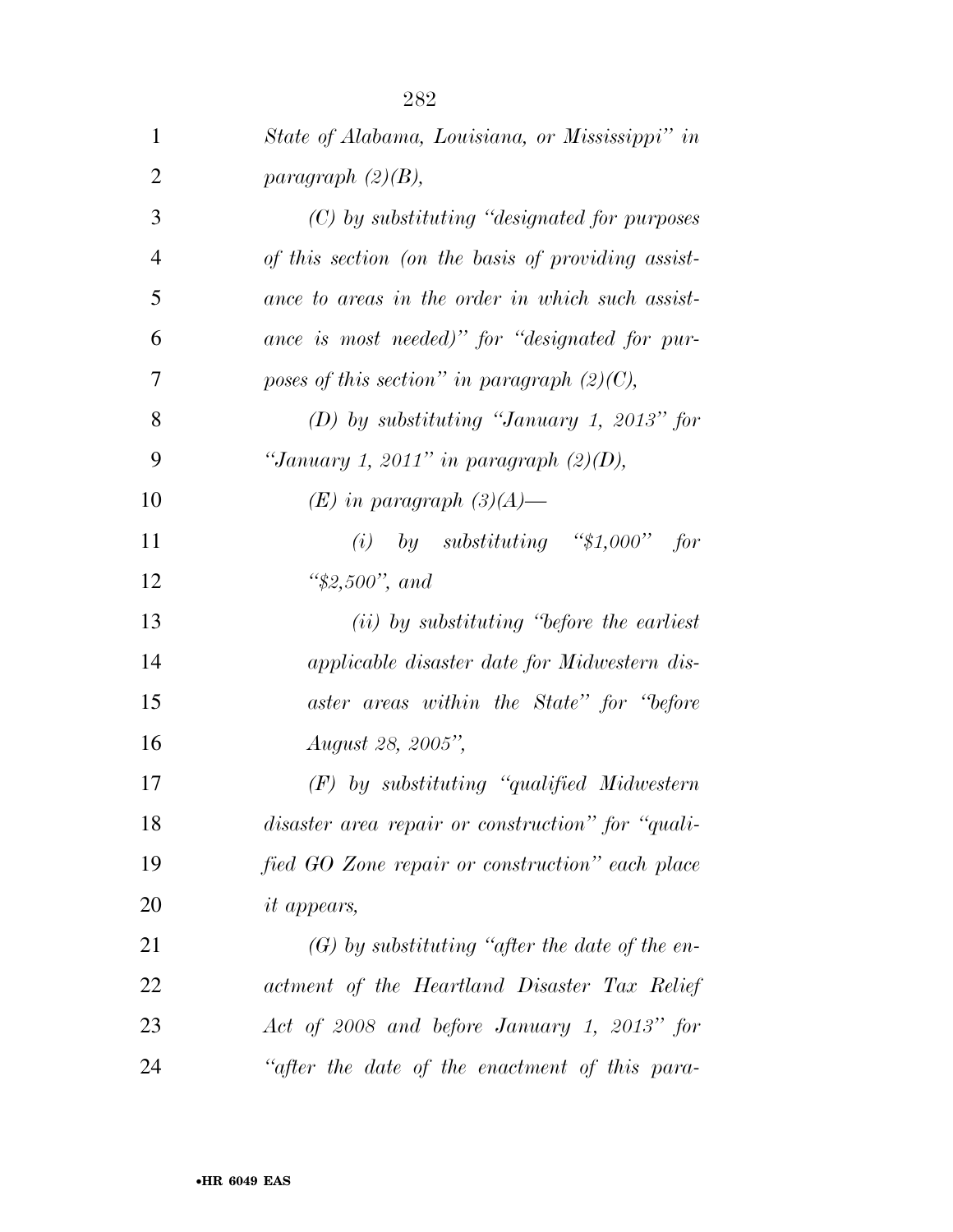| $\mathbf{1}$   | graph and before January 1, 2011" in para-                |
|----------------|-----------------------------------------------------------|
| $\overline{2}$ | graph $(7)(C)$ , and                                      |
| 3              | $(H)$ by disregarding paragraph $(8)$ thereof.            |
| $\overline{4}$ | (2) LOW-INCOME HOUSING CREDIT.—Section                    |
| 5              | $1400N(c)$ —                                              |
| 6              | $(A)$ only with respect to calendar years                 |
| 7              | 2008, 2009, and 2010,                                     |
| 8              | $(B)$ by substituting "Disaster Recovery As-              |
| 9              | sistance housing amount" for "Gulf Opportunity            |
| 10             | housing amount" each place it appears,                    |
| 11             | (C) in paragraph $(1)(B)$ —                               |
| 12             | (i) by substituting "\$8.00"<br>for                       |
| 13             | " $$18.00$ ", and                                         |
| 14             | $(ii)$ by substituting "before the earliest"              |
| 15             | applicable disaster date for Midwestern dis-              |
| 16             | aster areas within the State" for "before"                |
| 17             | <i>August 28, 2005", and</i>                              |
| 18             | $(D)$ determined without regard to para-                  |
| 19             | graphs $(2)$ , $(3)$ , $(4)$ , $(5)$ , and $(6)$ thereof. |
| 20             | (3) EXPENSING FOR CERTAIN DEMOLITION AND                  |
| 21             | CLEAN-UP COSTS.—Section $1400N(f)$ —                      |
| 22             | $(A)$ by substituting "qualified Disaster Re-             |
| 23             | covery Assistance clean-up cost" for "qualified           |
| 24             | Gulf Opportunity Zone clean-up cost" each place           |
| 25             | <i>it appears,</i>                                        |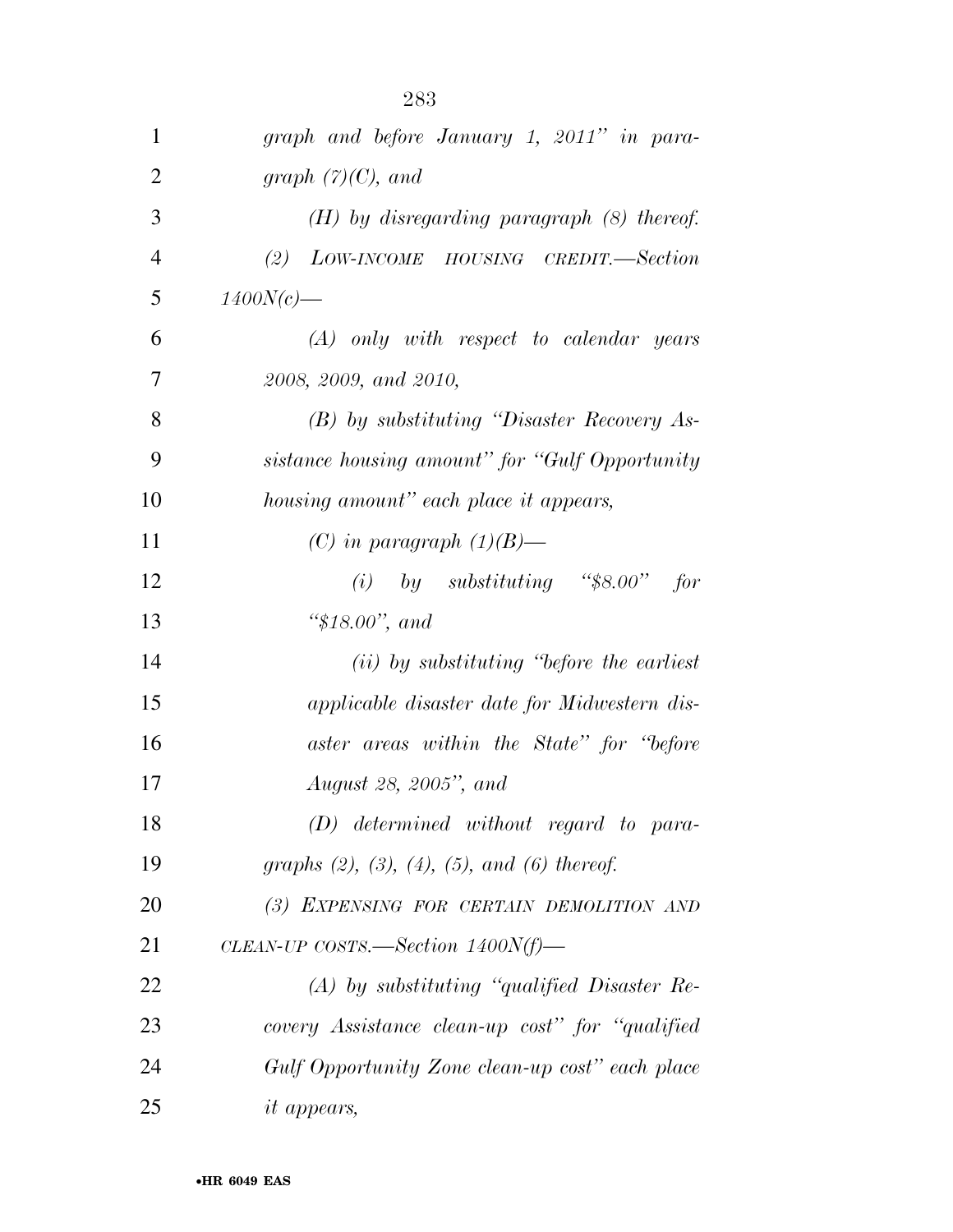| $\mathbf{1}$   | $(B)$ by substituting "beginning on the ap-          |
|----------------|------------------------------------------------------|
| $\overline{2}$ | plicable disaster date and ending on December        |
| 3              | 31, 2010" for "beginning on August 28, 2005,         |
| $\overline{4}$ | and ending on December 31, 2007" in para-            |
| 5              | graph(2), and                                        |
| 6              | $(C)$ by treating costs as qualified Disaster        |
| 7              | Recovery Assistance clean-up costs only if the re-   |
| 8              | moval of debris or demolition of any structure       |
| 9              | was necessary due to damage attributable to the      |
| 10             | severe storms, tornados, or flooding giving rise to  |
| 11             | any Presidential declaration described in sub-       |
| 12             | section $(b)(1)(A)$ .                                |
| 13             | (4) EXTENSION OF EXPENSING FOR ENVIRON-              |
| 14             | MENTAL REMEDIATION COSTS.—Section $1400N(g)$ —       |
| 15             | $(A)$ by substituting "the applicable disaster"      |
| 16             | date" for "August 28, 2005" each place it ap-        |
| 17             | pears,                                               |
| 18             | $(B)$ by substituting "January 1, 2011" for          |
| 19             | "January 1, 2008" in paragraph $(1)$ ,               |
| 20             | $(C)$ by substituting "December 31, 2010" for        |
| 21             | "December 31, 2007" in paragraph $(1)$ , and         |
| 22             | $(D)$ by treating a site as a qualified con-         |
| 23             | taminated site only if the release (or threat of re- |
| 24             | lease) or disposal of a hazardous substance at the   |
| 25             | site was attributable to the severe storms, tor-     |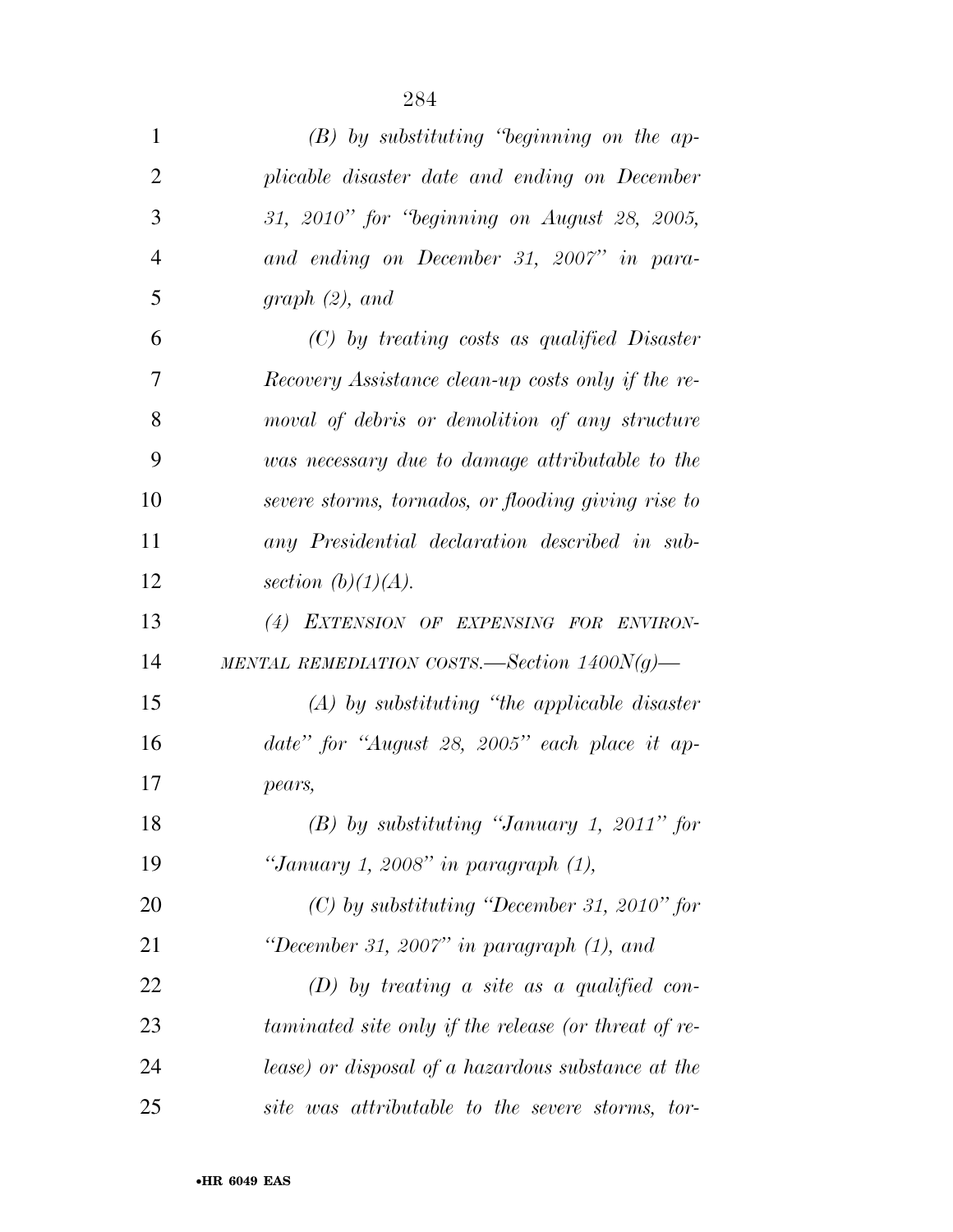| $\mathbf{1}$   | nados, or flooding giving rise to any Presidential            |
|----------------|---------------------------------------------------------------|
| $\overline{2}$ | declaration described in subsection $(b)(1)(A)$ .             |
| 3              | (5) INCREASE IN REHABILITATION CREDIT.-Sec-                   |
| $\overline{4}$ | tion 1400 $N(h)$ , as amended by this $Act$ —                 |
| 5              | $(A)$ by substituting "the applicable disaster"               |
| 6              | date" for "August 28, 2005",                                  |
| 7              | $(B)$ by substituting "December 31, 2011"                     |
| 8              | for "December 31, 2009" in paragraph $(1)$ , and              |
| 9              | $(C)$ by only applying such subsection to                     |
| 10             | qualified rehabilitation expenditures with respect            |
| 11             | to any building or structure which was damaged                |
| 12             | or destroyed as a result of the severe storms, tor-           |
| 13             | nados, or flooding giving rise to any Presidential            |
| 14             | declaration described in subsection $(b)(1)(A)$ .             |
| 15             | (6) TREATMENT OF NET OPERATING LOSSES AT-                     |
| 16             | LOSSES.—Section<br>TO<br><b>DISASTER</b><br><b>TRIBUTABLE</b> |
| 17             | $1400N(k)$ —                                                  |
| 18             | $(A)$ by substituting "qualified Disaster Re-                 |
| 19             | covery Assistance loss" for "qualified Gulf Op-               |
| 20             | portunity Zone loss" each place it appears,                   |
| 21             | $(B)$ by substituting "after the day before the               |
| 22             | applicable disaster date, and before January 1,               |
| 23             | $2011"$ for "after August 27, 2005, and before                |
| 24             | January 1, 2008" each place it appears,                       |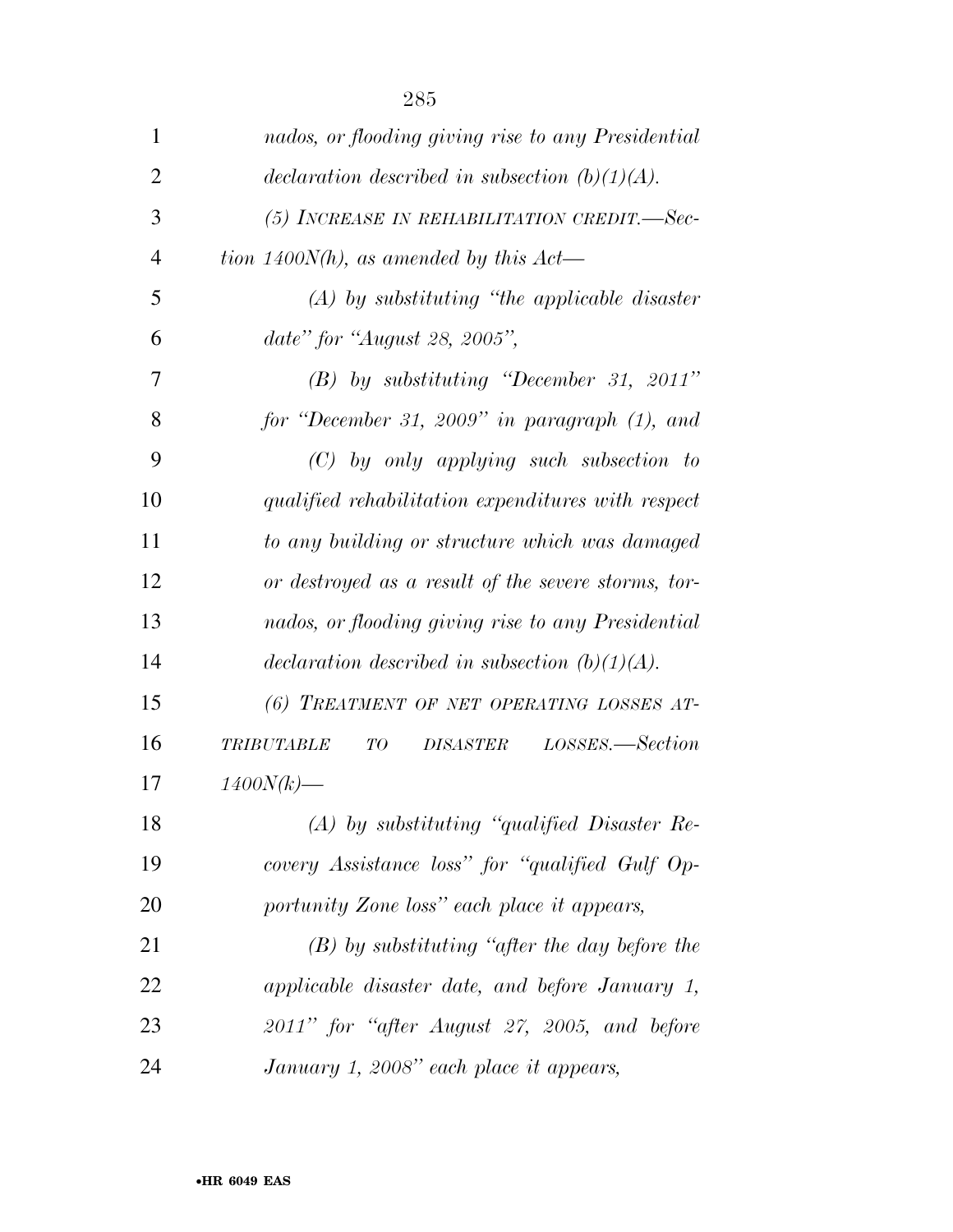| $\mathbf{1}$   | $(C)$ by substituting "the applicable disaster"                          |
|----------------|--------------------------------------------------------------------------|
| $\overline{2}$ | date" for "August 28, 2005" in paragraph                                 |
| 3              | (2)(B)(ii)(I),                                                           |
| $\overline{4}$ | $(D)$ by substituting "qualified Disaster Re-                            |
| 5              | covery Assistance property" for "qualified Gulf"                         |
| 6              | Opportunity Zone property" in paragraph                                  |
| 7              | $(2)(B)(iv)$ , and                                                       |
| 8              | $(E)$ by substituting "qualified Disaster Re-                            |
| 9              | covery Assistance casualty loss" for "qualified"                         |
| 10             | Gulf Opportunity Zone casualty loss" each place                          |
| 11             | <i>it appears.</i>                                                       |
| 12             | $(7)$ <i>CREDIT</i><br>TO HOLDERS OF<br>TAX CREDIT                       |
| 13             | $BONDS. \text{—Section 1400N(l)} \text{---}$                             |
| 14             | $(A)$ by substituting "Midwestern tax credit"                            |
| 15             | bond" for "Gulf tax credit bond" each place it                           |
| 16             | appears,                                                                 |
| 17             | $(B)$ by substituting "any State in which a                              |
| 18             | Midwestern disaster area is located or any in-                           |
| 19             | strumentality of the State" for "the State of Ala-                       |
| 20             | bama, Louisiana, or Mississippi" in paragraph                            |
| 21             | (4)(A)(i),                                                               |
| 22             | $(C) \quad by \quad substituting \quad ``after \quad December \quad 31,$ |
| 23             | 2008 and before January 1, 2010" for "after De-                          |
| 24             | cember 31, 2005, and before January 1, 2007",                            |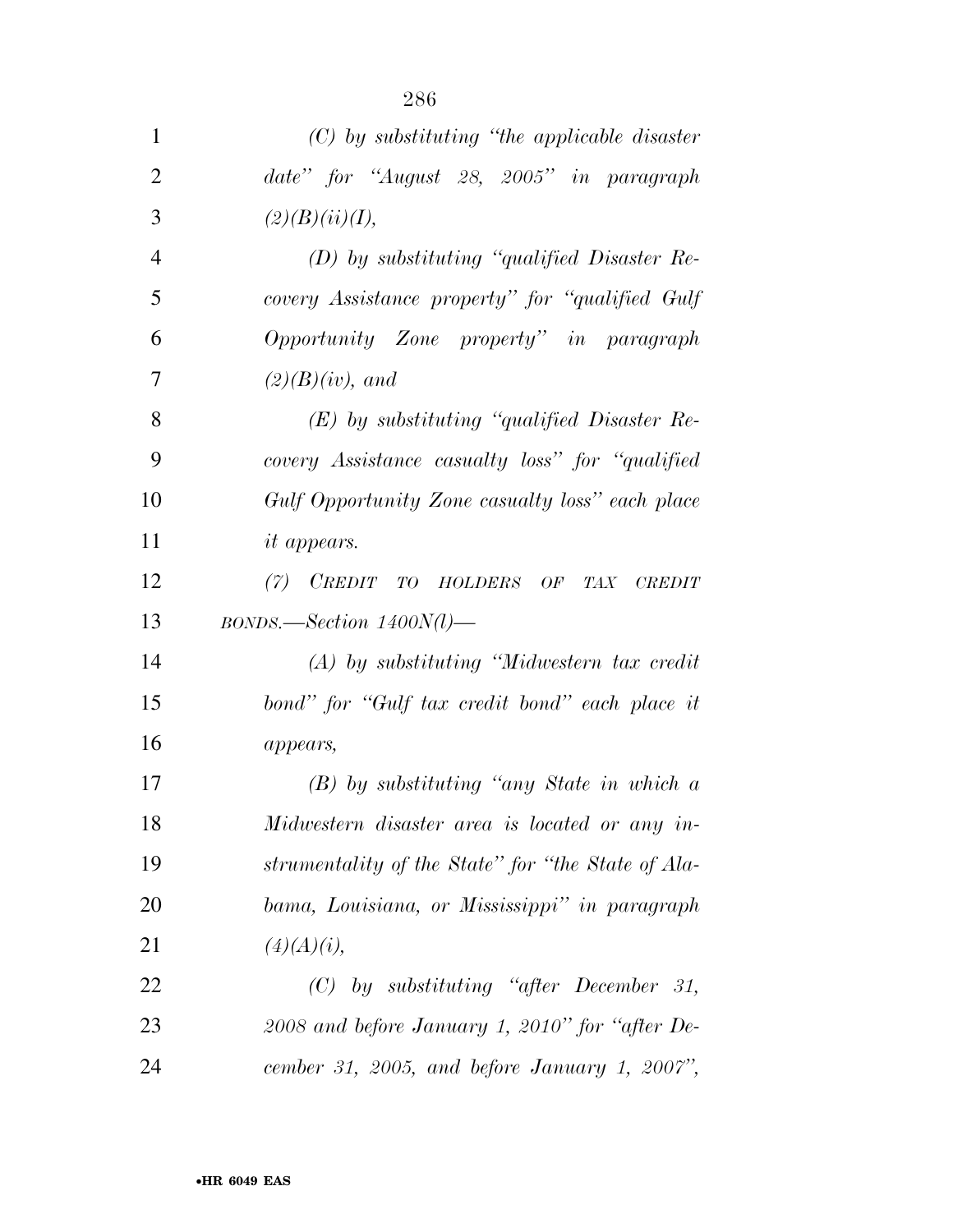| $\mathbf{1}$   | by substituting "shall not exceed<br>(D)                      |
|----------------|---------------------------------------------------------------|
| $\overline{2}$ | $$100,000,000$ for any State with an aggregate                |
| 3              | population located in all Midwestern disaster                 |
| $\overline{4}$ | $areas \ within \ the \ State \ of \ at \ least \ 2,000,000,$ |
| 5              | \$50,000,000 for any State with an aggregate                  |
| 6              | population located in all Midwestern disaster                 |
| 7              | areas within the State of at least $1,000,000$ but            |
| 8              | less than 2,000,000, and zero for any other State.            |
| 9              | The population of a State within any area shall               |
| 10             | be determined on the basis of the most recent cen-            |
| 11             | sus estimate of resident population released by               |
| 12             | the Bureau of Census before the earliest applica-             |
| 13             | ble disaster date for Midwestern disaster areas               |
| 14             | within the State." for "shall not exceed" and all             |
| 15             | that follows in paragraph $(4)(C)$ , and                      |
| 16             | $(E)$ by substituting "the earliest applicable                |
| 17             | disaster date for Midwestern disaster areas with-             |
| 18             | in the State" for "August 28, 2005" in para-                  |
| 19             | graph $(5)(A)$ .                                              |
| 20             | (8) EDUCATION TAX BENEFITS.—Section 14000,                    |
| 21             | by substituting "2008 or 2009" for "2005 or 2006".            |

 *(9) HOUSING TAX BENEFITS.—Section 1400P, by substituting ''the applicable disaster date'' for ''Au-gust 28, 2005'' in subsection (c)(1).*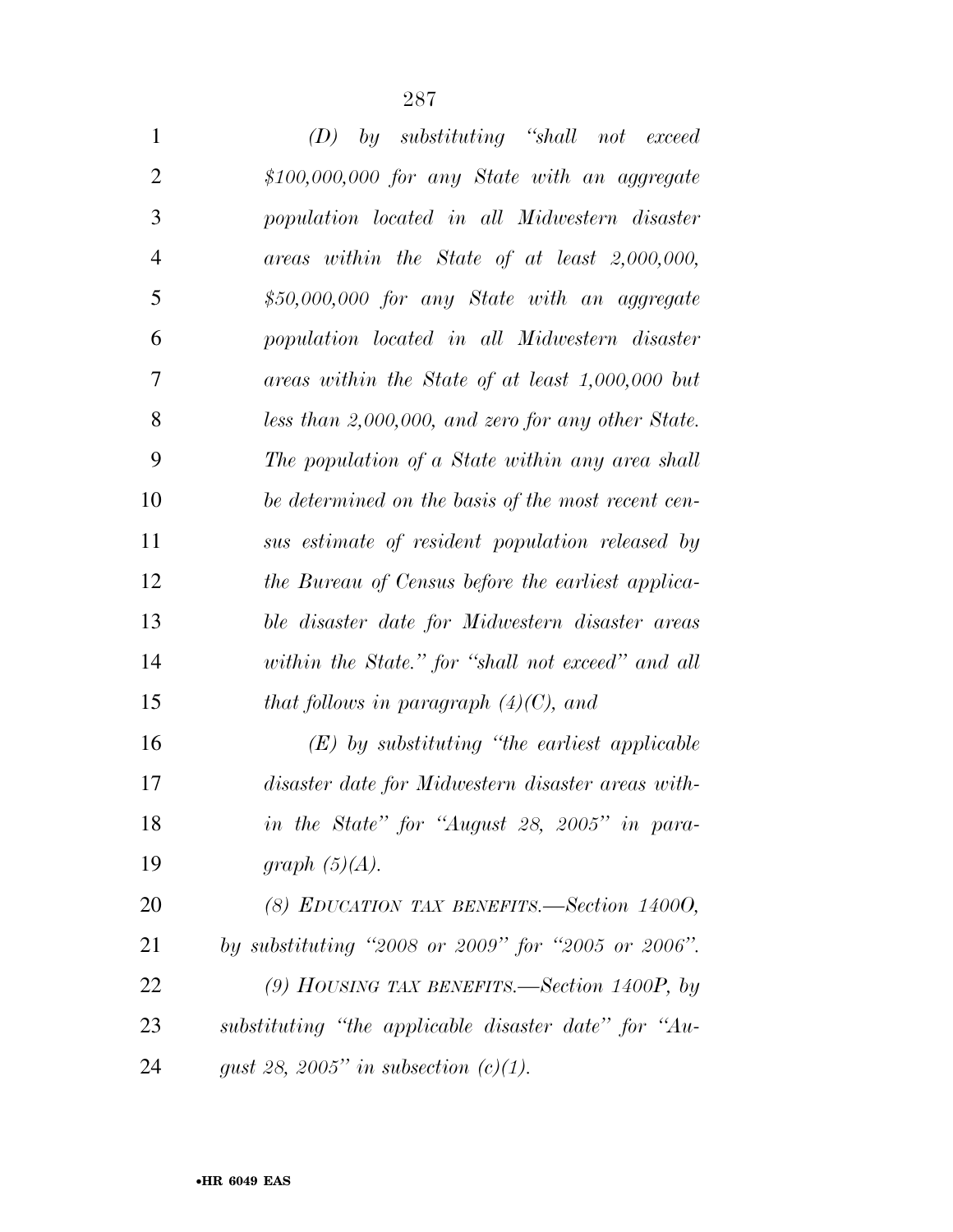| $\mathbf{1}$   | (10) SPECIAL RULES FOR USE OF RETIREMENT           |
|----------------|----------------------------------------------------|
| $\overline{2}$ | $FUNDS. - Section 1400Q -$                         |
| 3              | $(A)$ by substituting "qualified Disaster Re-      |
| $\overline{4}$ | covery Assistance distribution" for "qualified"    |
| 5              | hurricane distribution" each place it appears,     |
| 6              | $(B)$ by substituting "on or after the applica-    |
| 7              | ble disaster date and before January 1, 2010" for  |
| 8              | "on or after August 25, 2005, and before Janu-     |
| 9              | ary 1, 2007" in subsection $(a)(4)(A)(i)$ ,        |
| 10             | $(C)$ by substituting "the applicable disaster"    |
| 11             | date" for "August 28, 2005" in subsections         |
| 12             | $(a)(4)(A)(i)$ and $(c)(3)(B)$ ,                   |
| 13             | $(D)$ by disregarding clauses (ii) and (iii) of    |
| 14             | subsection $(a)(4)(A)$ thereof,                    |
| 15             | $(E)$ by substituting "qualified storm dam-        |
| 16             | age distribution" for "qualified Katrina dis-      |
| 17             | <i>tribution</i> " each place it appears,          |
| 18             | $(F)$ by substituting "after the date which is     |
| 19             | 6 months before the applicable disaster date and   |
| 20             | before the date which is the day after the appli-  |
| 21             | cable disaster date" for "after February 28,       |
| 22             | $2005$ , and before August 29, 2005" in subsection |
| 23             | (b)(2)(B)(ii),                                     |
| 24             | (G) by substituting "the Midwestern dis-           |
| 25             | aster area, but not so purchased or constructed    |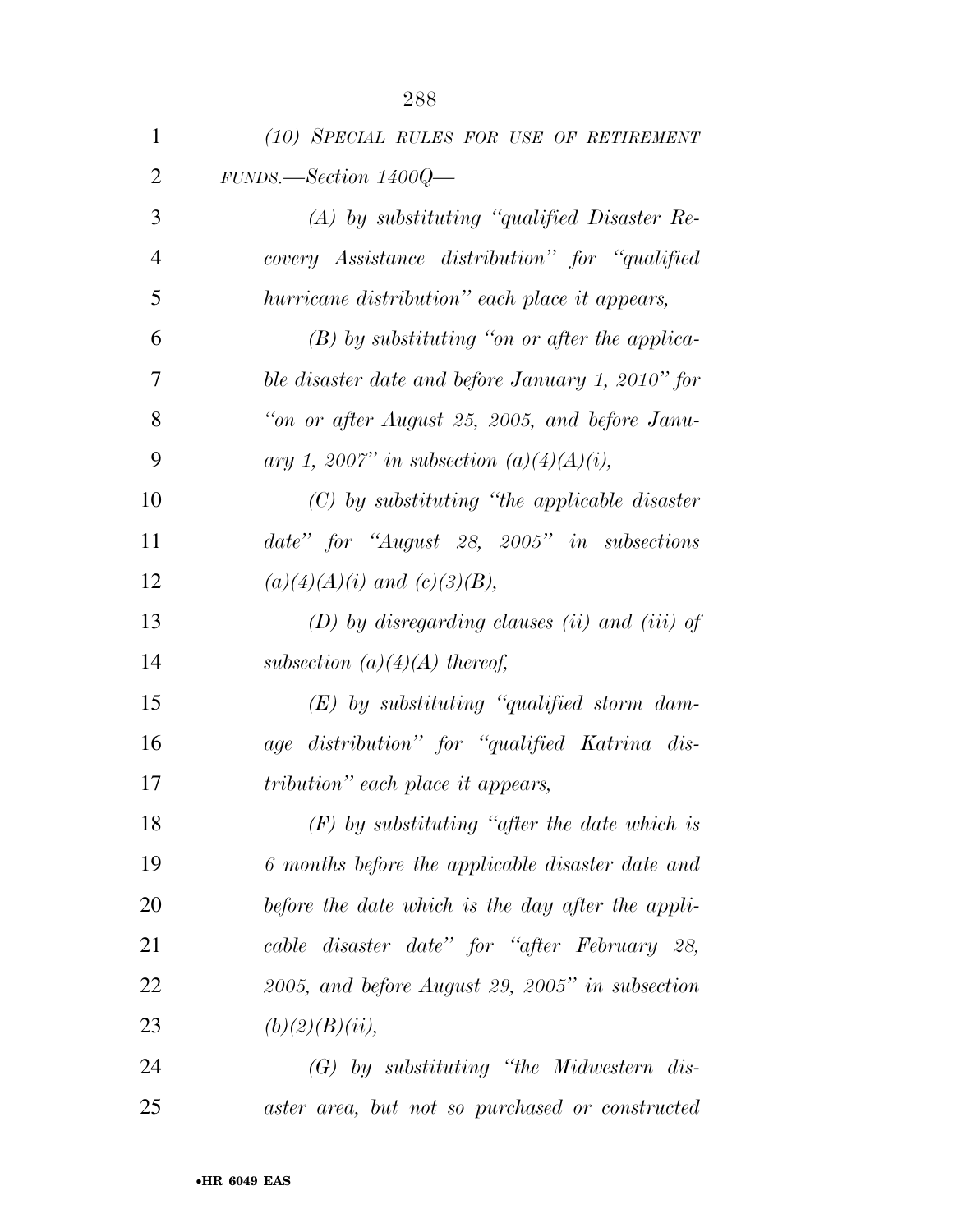| $\mathbf{1}$   | on account of severe storms, tornados, or flooding |
|----------------|----------------------------------------------------|
| $\overline{2}$ | giving rise to the designation of the area as a    |
| 3              | disaster area" for "the Hurricane Katrina dis-     |
| $\overline{4}$ | aster area, but not so purchased or constructed    |
| 5              | on account of Hurricane Katrina" in subsection     |
| 6              | $(b)(2)(B)(iii)$ ,                                 |
| 7              | $(H)$ by substituting "beginning on the ap-        |
| 8              | plicable disaster date and ending on the date      |
| 9              | which is 5 months after the date of the enactment  |
| 10             | of the Heartland Disaster Tax Relief Act of        |
| 11             | 2008" for "beginning on August 25, 2005, and       |
| 12             | ending on February 28, 2006" in subsection         |
| 13             | (b)(3)(A),                                         |
| 14             | $(I)$ by substituting "qualified storm damage"     |
| 15             | individual" for "qualified Hurricane Katrina       |
| 16             | <i>individual</i> " each place it appears,         |
| 17             | $(J)$ by substituting "December 31, 2009" for      |
| 18             | "December 31, 2006" in subsection $(c)(2)(A)$ ,    |
| 19             | $(K)$ by disregarding subparagraphs $(C)$ and      |
| 20             | (D) of subsection $(c)(3)$ thereof,                |
| 21             | $(L)$ by substituting "beginning on the date       |
| 22             | of the enactment of the Heartland Disaster Tax     |
| 23             | Relief Act of 2008 and ending on December 31,      |
| 24             | 2009" for "beginning on September 24, 2005,        |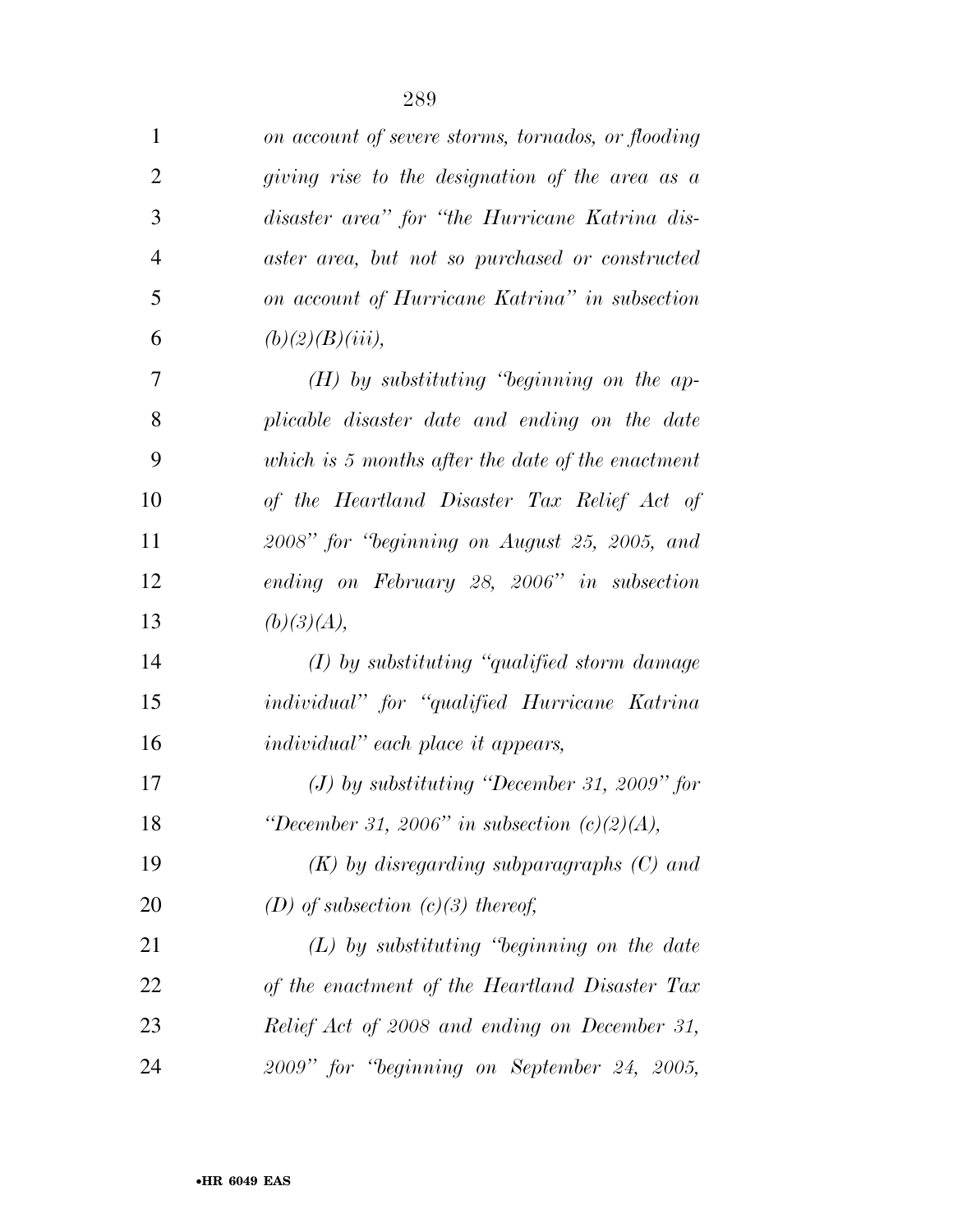| $\mathbf{1}$   | and ending on December 31, 2006" in subsection    |
|----------------|---------------------------------------------------|
| $\overline{2}$ | (c)(4)(A)(i),                                     |
| 3              | $(M)$ by substituting "the applicable disaster"   |
| $\overline{4}$ | date" for "August 25, 2005" in subsection         |
| 5              | $(c)(4)(A)(ii)$ , and                             |
| 6              | (N) by substituting "January 1, 2010" for         |
| 7              | "January 1, 2007" in subsection $(d)(2)(A)(ii)$ . |
| 8              | (11) EMPLOYEE RETENTION CREDIT FOR EM-            |
| 9              | PLOYERS AFFECTED BY SEVERE STORMS, TORNADOS,      |
| 10             | AND FLOODING.—Section $1400R(a)$ —                |
| 11             | $(A)$ by substituting "the applicable disaster"   |
| 12             | date" for "August 28, 2005" each place it ap-     |
| 13             | pears,                                            |
| 14             | $(B)$ by substituting "January 1, 2009" for       |
| 15             | "January 1, 2006" both places it appears, and     |
| 16             | $(C)$ only with respect to eligible employers     |
| 17             | who employed an average of not more than 200      |
| 18             | employees on business days during the taxable     |
| 19             | year before the applicable disaster date.         |
| 20             | (12) TEMPORARY SUSPENSION OF LIMITATIONS          |
| 21             | ON CHARITABLE CONTRIBUTIONS.—Section $1400S(a)$ , |
| 22             | by substituting the following paragraph for para- |
| 23             | $graph(4)$ thereof:                               |
| 24             | "(4) QUALIFIED CONTRIBUTIONS.—                    |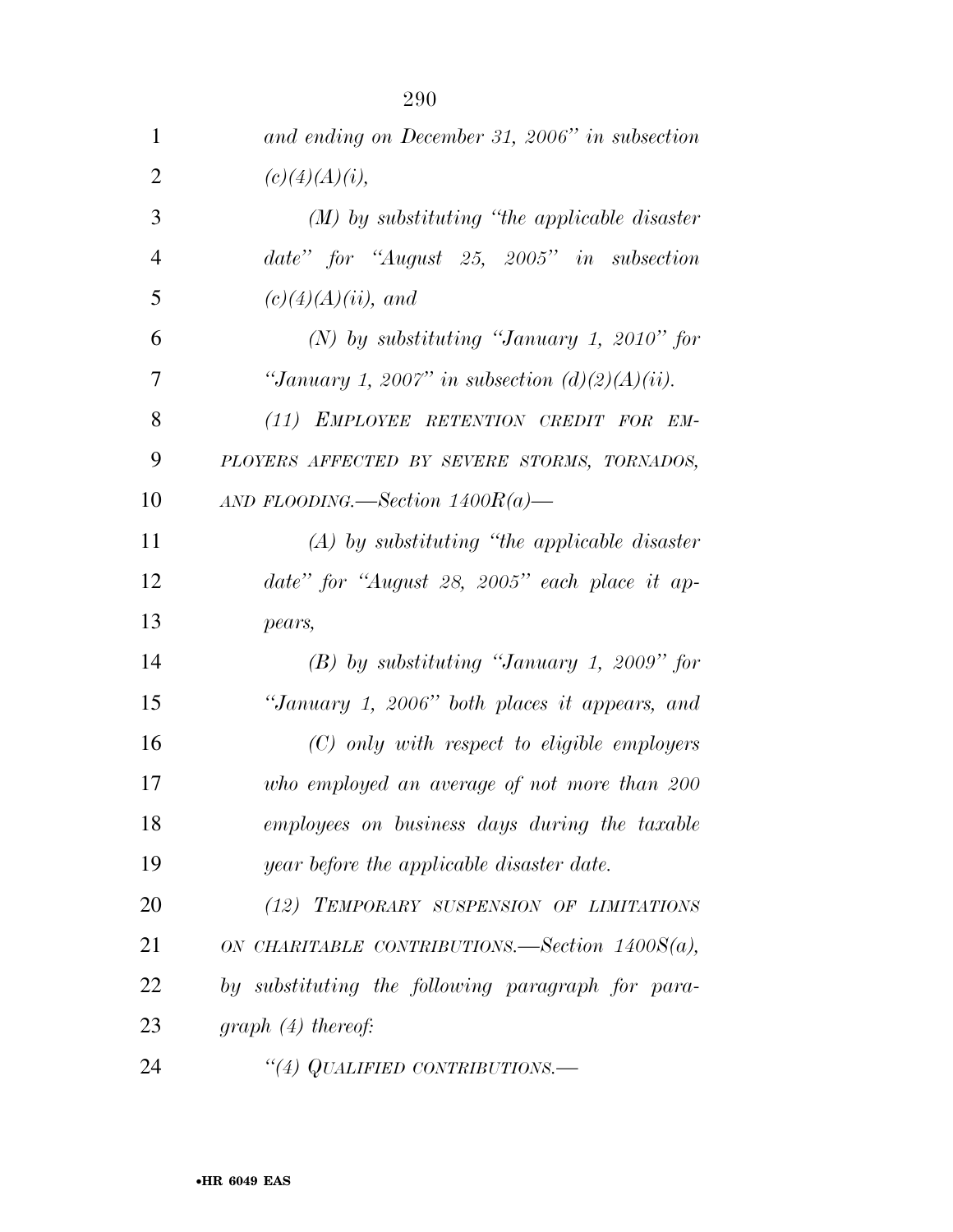| $\mathbf{1}$   | "(A) IN GENERAL.—For purposes of this            |
|----------------|--------------------------------------------------|
| $\overline{2}$ | subsection, the term 'qualified contribution'    |
| 3              | means any charitable contribution (as defined in |
| $\overline{4}$ | section $170(c)$ ) if—                           |
| 5              | $``(i) such$ contribution—                       |
| 6              | $\lq (I)$ is paid during the period be-          |
| 7              | ginning on the earliest applicable dis-          |
| 8              | aster date for all States and ending on          |
| 9              | December 31, 2008, in cash to an orga-           |
| 10             | nization<br>described<br>in<br>section           |
| 11             | $170(b)(1)(A)$ , and                             |
| 12             | $\lq\lq (II)$ is made for relief efforts in      |
| 13             | 1 or more Midwestern disaster areas,             |
| 14             | $``(ii)$ the taxpayer obtains from such          |
| 15             | organization contemporaneous written ac-         |
| 16             | knowledgment (within the meaning of sec-         |
| 17             | tion $170(f)(8)$ ) that such contribution was    |
| 18             | used (or is to be used) for relief efforts in    |
| 19             | 1 or more Midwestern disaster areas, and         |
| 20             | $``(iii)$ the taxpayer has elected the ap-       |
| 21             | plication of this subsection with respect to     |
| 22             | such contribution.                               |
| 23             | "(B) EXCEPTION.—Such term shall not in-          |
| 24             | clude a contribution by a donor if the contribu- |
| 25             | $tion\ is$ —                                     |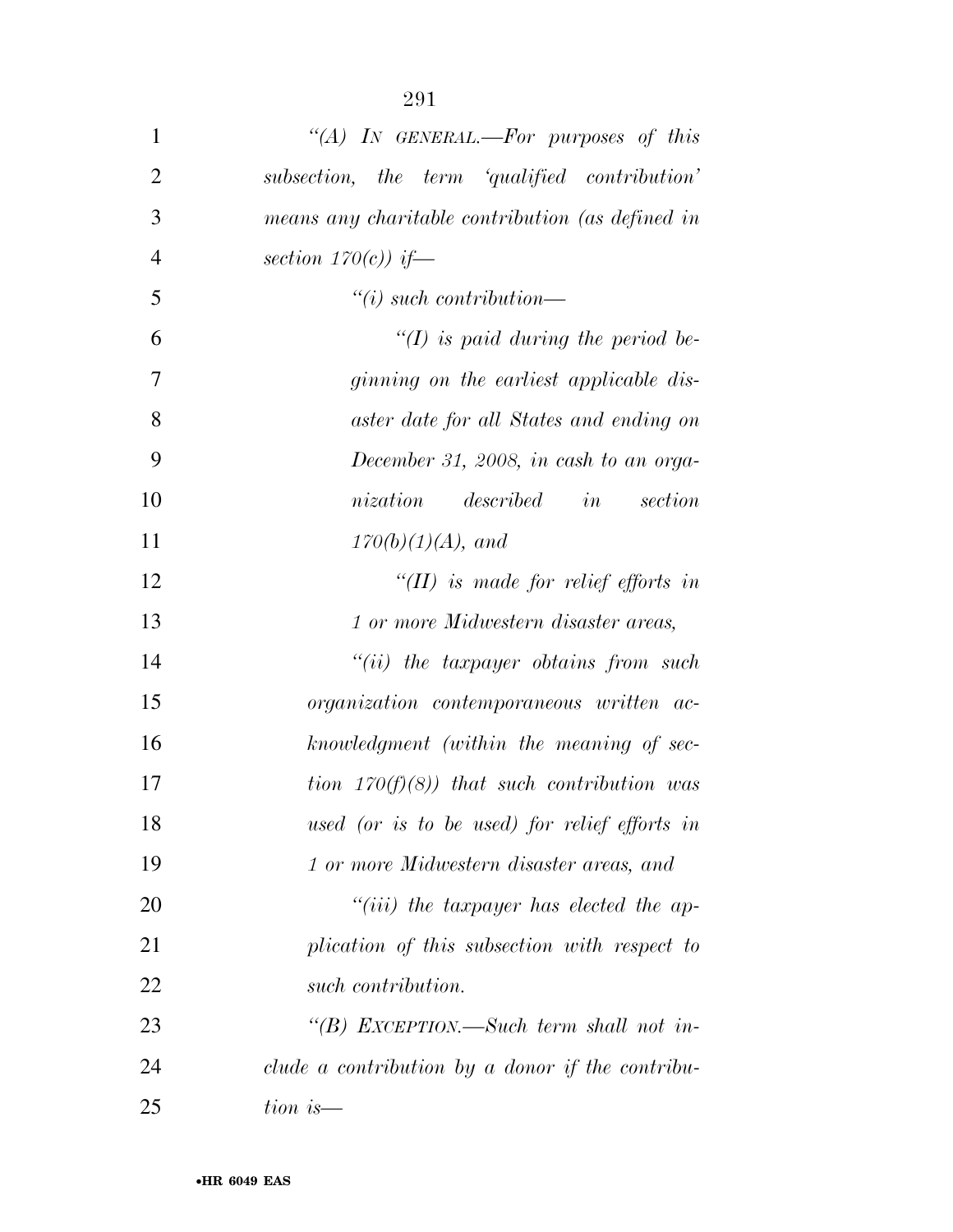| $\mathbf{1}$   | $``(i)$ to an organization described in            |
|----------------|----------------------------------------------------|
| $\overline{2}$ | section $509(a)(3)$ , or                           |
| 3              | $``(ii)$ for establishment of a new, or            |
| 4              | maintenance of an existing, donor advised          |
| 5              | fund (as defined in section $4966(d)(2)$ ).        |
| 6              | "(C) APPLICATION OF ELECTION TO PART-              |
| 7              | NERSHIPS AND S CORPORATIONS.—In the case of        |
| 8              | a partnership or S corporation, the election       |
| 9              | under subparagraph $(A)(iii)$ shall be made sepa-  |
| 10             | rately by each partner or shareholder.".           |
| 11             | (13) SUSPENSION OF CERTAIN LIMITATIONS ON          |
| 12             | PERSONAL CASUALTY LOSSES.—Section $1400S(b)(1)$ ,  |
| 13             | by substituting "the applicable disaster date" for |
| 14             | "August 25, 2005".                                 |
| 15             | (14) SPECIAL RULE FOR DETERMINING EARNED           |
| 16             | $INCOME$ . Section $1400S(d)$ .                    |
| 17             | $(A)$ by treating an individual as a qualified     |
| 18             | individual if such individual's principal place of |
| 19             | abode on the applicable disaster date was located  |
| 20             | <i>in a Midwestern disaster area,</i>              |
| 21             | $(B)$ by treating the applicable disaster date     |
| 22             | with respect to any such individual as the appli-  |
| 23             | cable date for purposes of such subsection, and    |
| 24             | $(C)$ by treating an area as described in          |
| 25             | paragraph $(2)(B)(ii)$ thereof if the area is a    |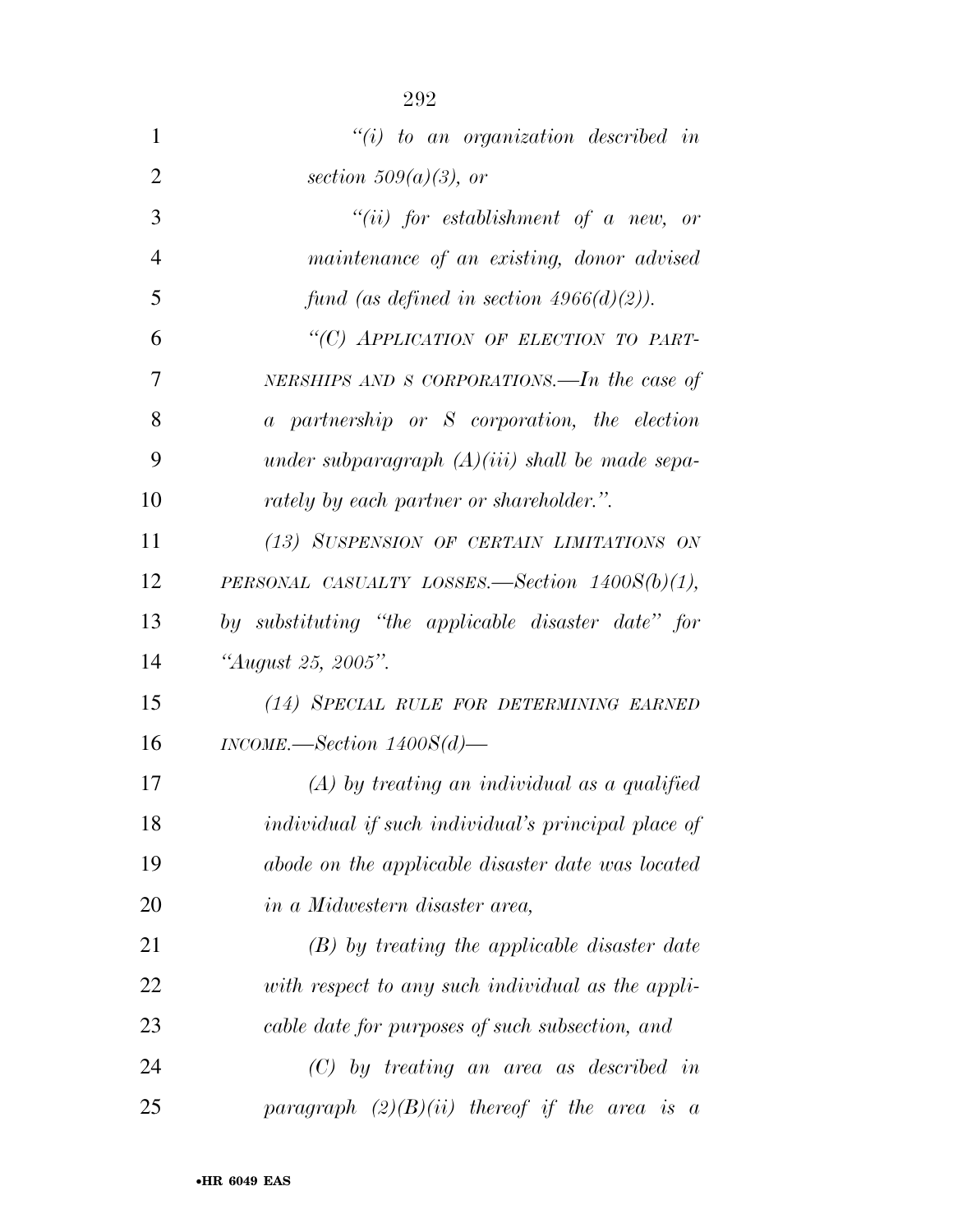| $\mathbf{1}$   | Midwestern disaster area only by reason of sub-           |
|----------------|-----------------------------------------------------------|
| $\overline{2}$ | section (b)(2) of this section (relating to areas el-     |
| 3              | <i>igible only for public assistance</i> ).               |
| $\overline{4}$ | (15) ADJUSTMENTS REGARDING TAXPAYER AND                   |
| 5              | DEPENDENCY STATUS.—Section $1400S(e)$ , by sub-           |
| 6              | stituting "2008 or 2009" for "2005 or 2006".              |
| 7              | (e) MODIFICATIONS TO KATRINA EMERGENCY TAX RE-            |
| 8              | LIEF $ACT$ OF 2005.—The following provisions of the       |
| 9              | Katrina Emergency Tax Relief Act of 2005 shall be applied |
| 10             | with the following modifications:                         |
| 11             | (1) ADDITIONAL EXEMPTION FOR HOUSING DIS-                 |
| 12             | PLACED INDIVIDUAL.—Section 302—                           |
| 13             | $(A)$ by substituting "2008 or 2009" for                  |
| 14             | "2005 or 2006" in subsection (a) thereof,                 |
| 15             | (B) by substituting "Midwestern displaced                 |
| 16             | individual" for "Hurricane Katrina displaced              |
| 17             | <i>individual</i> " each place it appears, and            |
| 18             | $(C)$ by treating an area as a core disaster              |
| 19             | $area$ for purposes of applying subsection $(c)$          |
| 20             | thereof if the area is a Midwestern disaster area         |
| 21             | without regard to subsection $(b)(2)$ of this section     |
| 22             | (relating to areas eligible only for public assist-       |
| 23             | ance).                                                    |
| 24             | (2) INCREASE IN STANDARD MILEAGE RATE.-                   |
| 25             | Section 303, by substituting "beginning on the appli-     |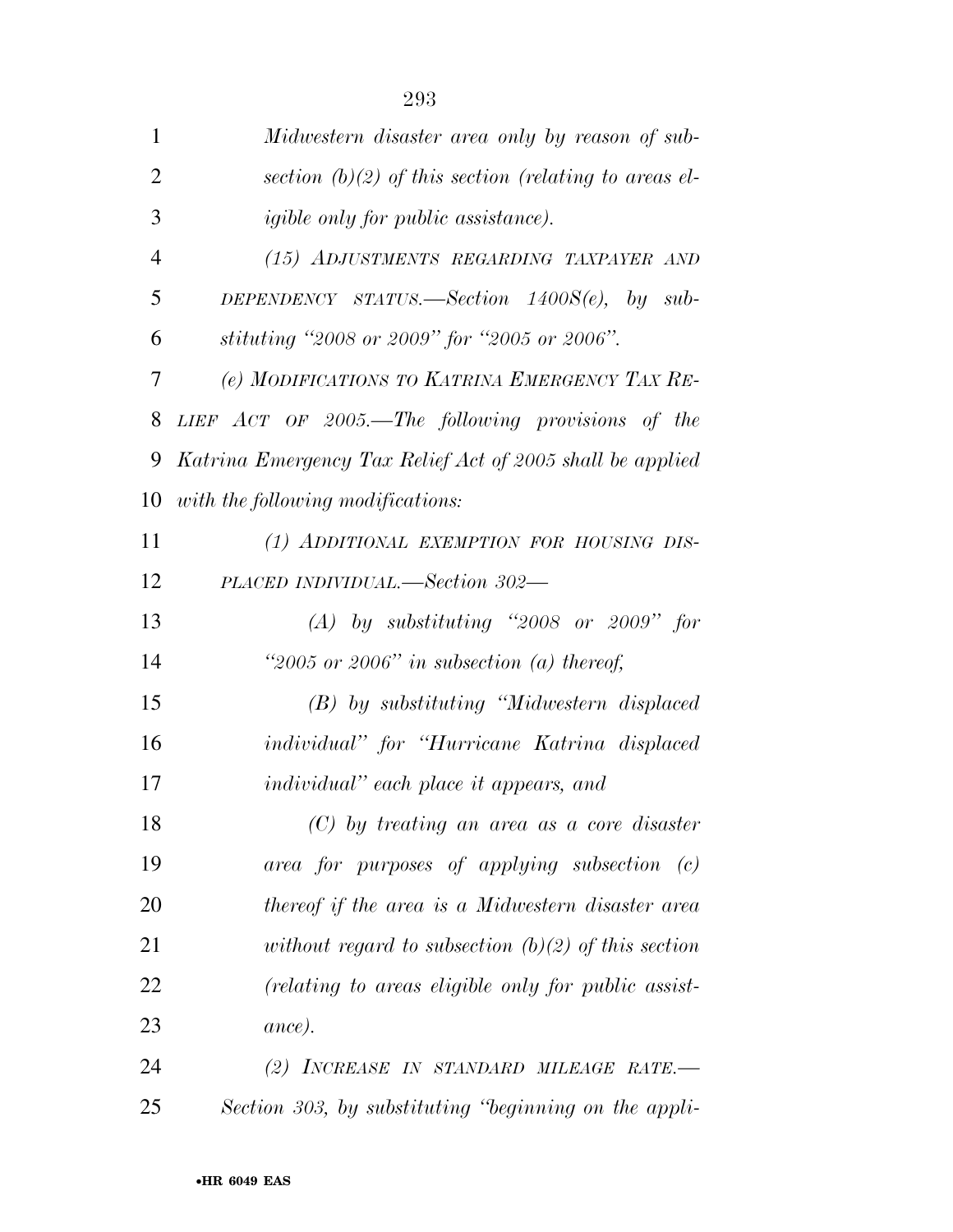| $\mathbf{1}$   | cable disaster date and ending on December 31, 2008" |
|----------------|------------------------------------------------------|
| $\overline{2}$ | for "beginning on August 25, 2005, and ending on     |
| 3              | December 31, 2006".                                  |
| $\overline{4}$ | (3)<br>MILEAGE REIMBURSEMENTS FOR<br>CHARI-          |
| 5              | TABLE VOLUNTEERS.—Section 304—                       |
| 6              | $(A)$ by substituting "beginning on the ap-          |
| 7              | plicable disaster date and ending on December        |
| 8              | 31, 2008" for "beginning on August 25, 2005,         |
| 9              | and ending on December 31, 2006" in subsection       |
| 10             | $(a)$ , and                                          |
| 11             | $(B)$ by substituting "the applicable disaster"      |
| 12             | date" for "August 25, 2005" in subsection $(a)$ .    |
| 13             | (4) EXCLUSION OF CERTAIN CANCELLATION OF             |
| 14             | INDEBTEDNESS INCOME.-Section 401-                    |
| 15             | $(A)$ by treating an individual whose prin-          |
| 16             | cipal place of abode on the applicable disaster      |
| 17             | date was in a Midwestern disaster area (deter-       |
| 18             | mined without regard to subsection $(b)(2)$ of this  |
| 19             | section) as an individual described in subsection    |
| 20             | $(b)(1)$ thereof, and by treating an individual      |
| 21             | whose principal place of abode on the applicable     |
| 22             | disaster date was in a Midwestern disaster area      |
| 23             | solely by reason of subsection $(b)(2)$ of this sec- |
| 24             | tion as an individual described in subsection        |
| 25             | $(b)(2)$ thereof,                                    |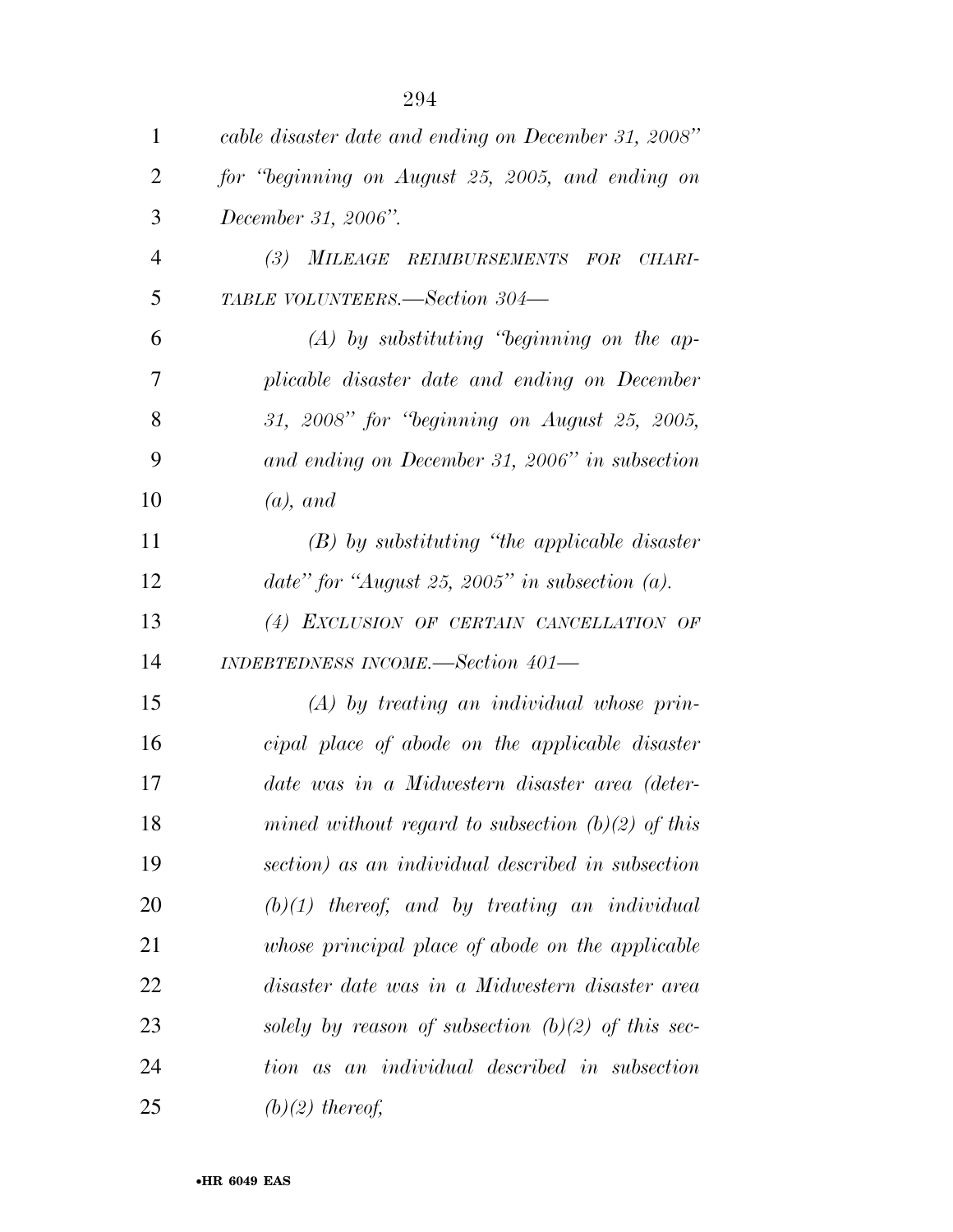| $\mathbf{1}$   | $(B)$ by substituting "the applicable disaster"                |
|----------------|----------------------------------------------------------------|
| $\overline{2}$ | date" for "August 28, 2005" both places it ap-                 |
| 3              | pears, and                                                     |
| $\overline{4}$ | $(C)$ by substituting "January 1, 2010" for                    |
| 5              | "January 1, 2007" in subsection $(e)$ .                        |
| 6              | (5) EXTENSION OF REPLACEMENT PERIOD FOR                        |
| 7              | $NONRECOGNITION$ OF GAIN.—Section 405, by sub-                 |
| 8              | stituting "on or after the applicable disaster date" for       |
| 9              | "on or after August 25, 2005".                                 |
| 10             | SEC. 703. REPORTING REQUIREMENTS RELATING TO DIS-              |
| 11             | <b>ASTER RELIEF CONTRIBUTIONS.</b>                             |
| 12             | (a) In GENERAL.—Section 6033(b) (relating to returns           |
| 13             | of certain organizations described in section $501(c)(3)$ ) is |
|                | 14 amended by striking "and" at the end of paragraph (13),     |
|                | 15 by redesignating paragraph $(14)$ as paragraph $(15)$ , and |
|                | 16 by adding after paragraph $(13)$ the following new para-    |
|                | $17 \quad graph:$                                              |
| 18             | $\lq(14)$ such information as the Secretary may re-            |
| 19             | quire with respect to disaster relief activities, includ-      |
| 20             | ing the amount and use of qualified contributions to           |
| 21             | which section $1400S(a)$ applies, and".                        |
| 22             | (b) EFFECTIVE DATE.—The amendments made by this                |
| 23             | section shall apply to returns the due date for which (deter-  |
| 24             | mined without regard to any extension) occurs after Decem-     |
| 25             | ber 31, 2008.                                                  |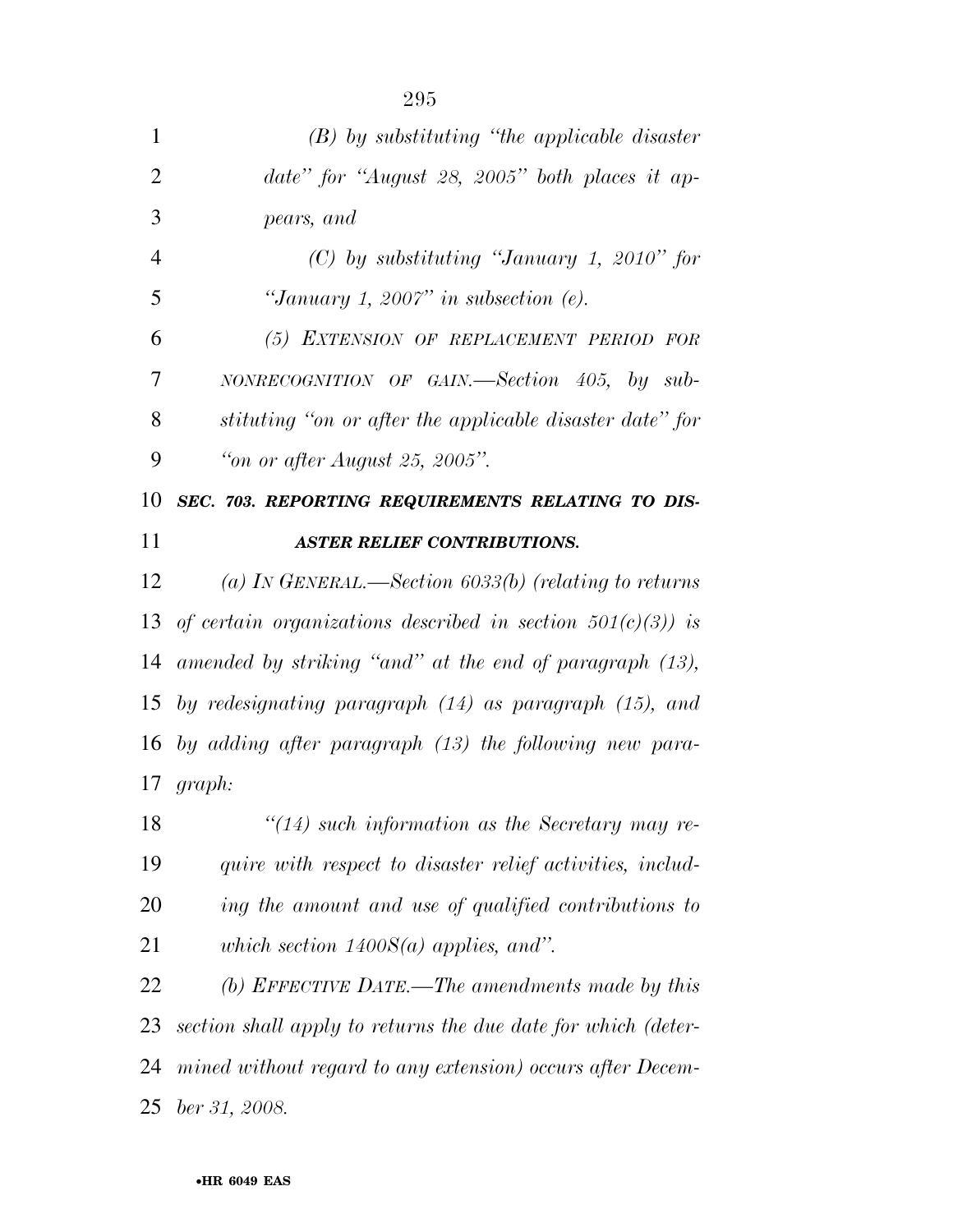| 1              | SEC. 704. TEMPORARY TAX-EXEMPT BOND FINANCING AND                    |
|----------------|----------------------------------------------------------------------|
| $\overline{2}$ | LOW-INCOME HOUSING TAX RELIEF<br><b>FOR</b>                          |
| 3              | AREAS DAMAGED BY HURRICANE IKE.                                      |
| $\overline{4}$ | TAX-EXEMPT<br><b>BOND</b><br>FINANCING.-Section<br>$\left( a\right)$ |
| 5              | $1400N(a)$ of the Internal Revenue Code of 1986 shall apply          |
| 6              | to any Hurricane Ike disaster area in addition to any other          |
| 7              | area referenced in such section, but with the following modi-        |
| 8              | <i>fications:</i>                                                    |
| 9              | $(1)$ By substituting "qualified Hurricane Ike                       |
| 10             | disaster area bond" for "qualified Gulf Opportunity                  |
| 11             | Zone Bond" each place it appears, except that in de-                 |
| 12             | termining whether a bond is a qualified Hurricane                    |
| 13             | <i>Ike disaster area bond—</i>                                       |
| 14             | (A) paragraph $(2)(A)(i)$ shall be applied by                        |
| 15             | only treating costs as qualified project costs if-                   |
| 16             | $(i)$ in the case of a project involving a                           |
| 17             | private business use (as defined in section                          |
| 18             | $141(b)(6)$ , either the person using the prop-                      |
| 19             | erty suffered a loss in a trade or business                          |
| 20             | attributable to Hurricane Ike or is a person                         |
| 21             | designated for purposes of this section by                           |
| 22             | the Governor of the State in which the                               |
| 23             | project is located as a person carrying on a                         |
| 24             | <i>trade or business replacing a trade or busi-</i>                  |
| 25             | ness with respect to which another person                            |
| 26             | suffered such a loss, and                                            |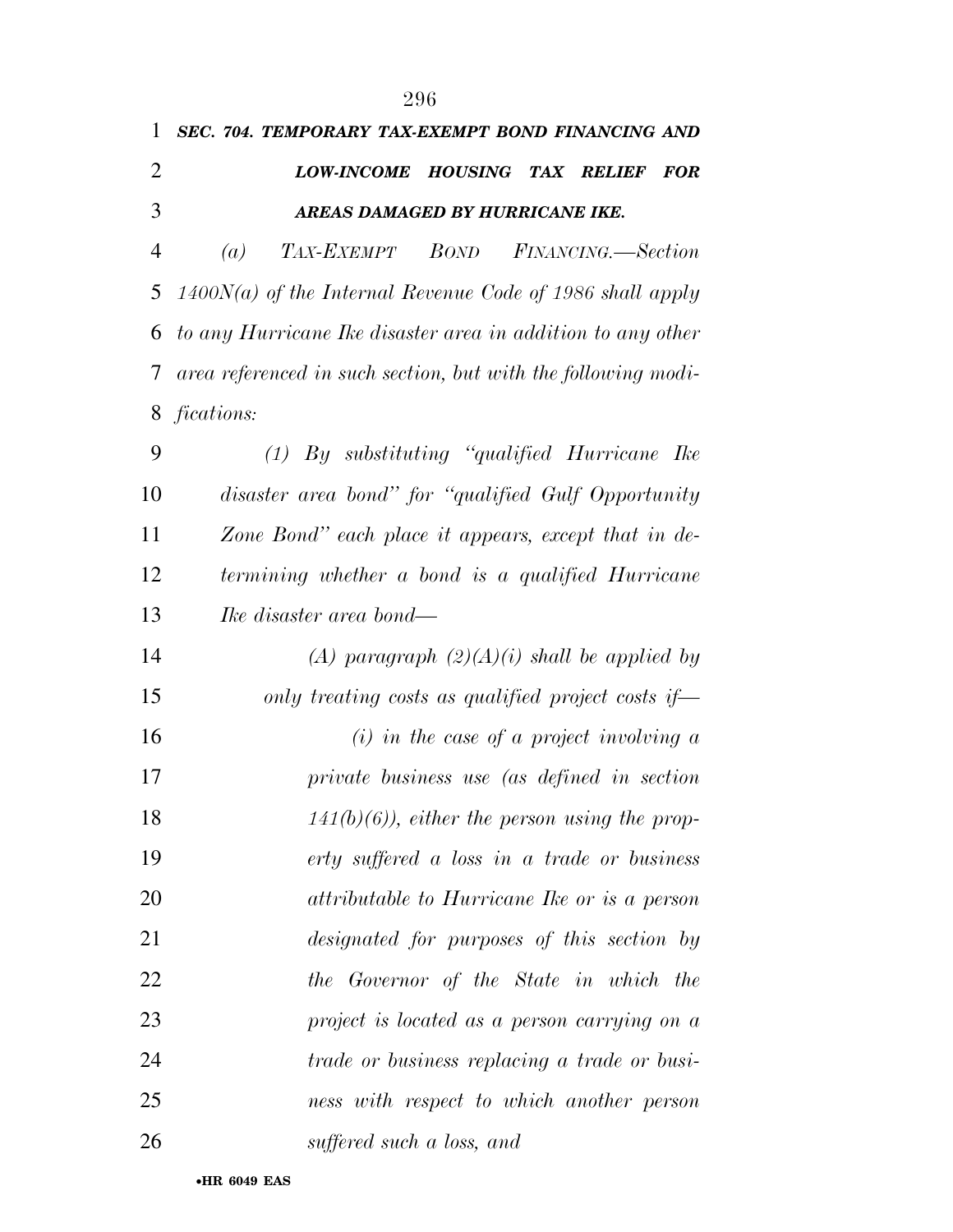| $\mathbf{1}$   | $(ii)$ in the case of a project relating to             |
|----------------|---------------------------------------------------------|
| $\overline{2}$ | <i>public utility property, the project involves</i>    |
| 3              | repair or reconstruction of public utility              |
| $\overline{4}$ | property damaged by Hurricane Ike, and                  |
| 5              | $(B)$ paragraph $(2)(A)(ii)$ shall be applied           |
| 6              | by treating an issue as a qualified mortgage            |
| 7              | issue only if 95 percent or more of the net pro-        |
| 8              | ceeds (as defined in section $150(a)(3)$ ) of the       |
| 9              | <i>issue are to be used to provide financing for</i>    |
| 10             | mortgagors who suffered damages to their prin-          |
| 11             | cipal residences attributable to Hurricane Ike.         |
| 12             | $(2)$ By substituting "any State in which any           |
| 13             | Hurricane Ike disaster area is located" for "the State" |
| 14             | of Alabama, Louisiana, or Mississippi" in paragraph     |
| 15             | (2)(B).                                                 |
| 16             | $(3)$ By substituting "designated for purposes of       |
| 17             | this section (on the basis of providing assistance to   |
| 18             | areas in the order in which such assistance is most     |
| 19             | needed)" for "designated for purposes of this section"  |
| 20             | in paragraph $(2)(C)$ .                                 |
| 21             | $(4)$ By substituting "January 1, 2013" for "Jan-       |
| 22             | uary 1, 2011" in paragraph $(2)(D)$ .                   |
| 23             | $(5)$ By substituting the following for subpara-        |
| 24             | graph $(A)$ of paragraph $(3)$ :                        |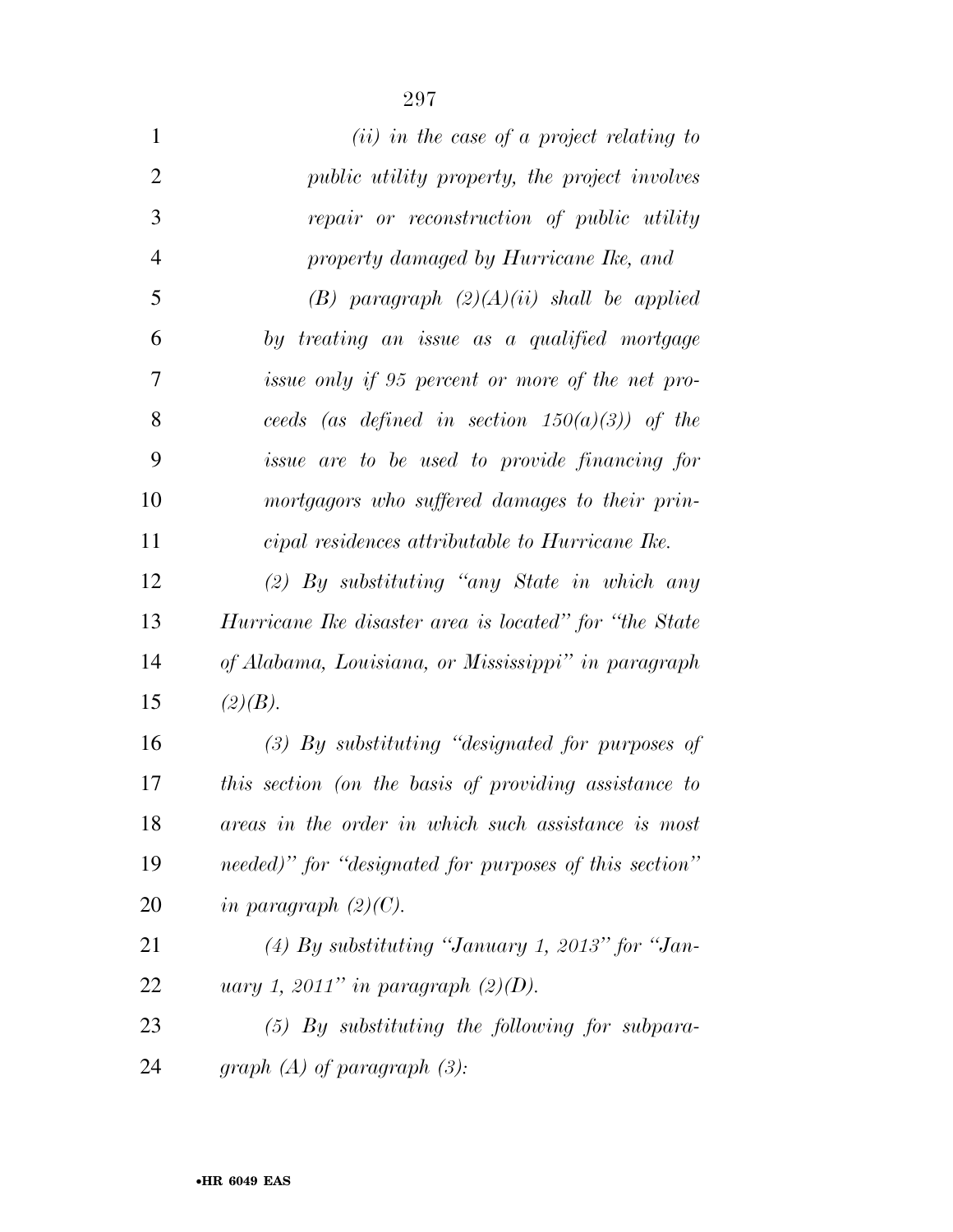| $\mathbf{1}$   | "(A) AGGREGATE AMOUNT DESIGNATED.-                   |
|----------------|------------------------------------------------------|
| $\overline{2}$ | The maximum aggregate face amount of bonds           |
| 3              | which may be designated under this subsection        |
| $\overline{4}$ | with respect to any State shall not exceed the       |
| 5              | product of $$2,000$ multiplied by the portion of     |
| 6              | the State population which is in—                    |
| 7              | $\lq\lq(i)$ in the case of Texas, the counties       |
| 8              | of Brazoria, Chambers, Galveston, Jefferson,         |
| 9              | and Orange, and                                      |
| 10             | "(ii) in the case of Louisiana, the par-             |
| 11             | <i>ishes of Calcasieu and Cameron,</i>               |
| 12             | (as determined on the basis of the most recent       |
| 13             | census estimate of resident population released      |
| 14             | by the Bureau of Census before September 13,         |
| 15             | $2008$ ).".                                          |
| 16             | $(6)$ By substituting "qualified Hurricane Ike       |
| 17             | disaster area repair or construction" for "qualified |
| 18             | GO Zone repair or construction" each place it ap-    |
| 19             | pears.                                               |
| 20             | $(7)$ By substituting "after the date of the enact-  |
| 21             | ment of the Heartland Disaster Tax Relief Act of     |
| 22             | 2008 and before January 1, 2013" for "after the date |
| 23             | of the enactment of this paragraph and before Janu-  |
| 24             | ary 1, 2011" in paragraph $(7)(C)$ .                 |
| 25             | $(8)$ By disregarding paragraph $(8)$ thereof.       |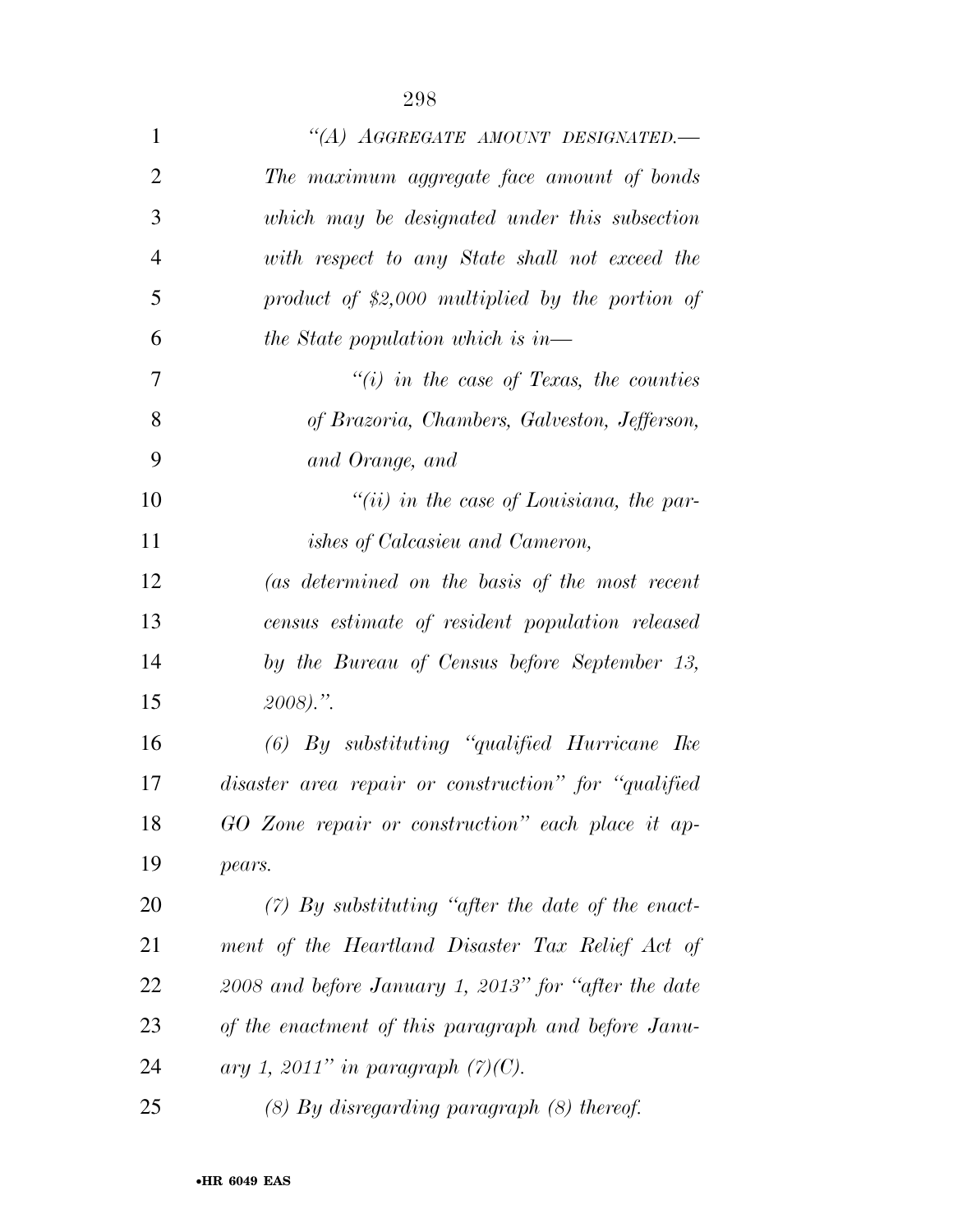| $\mathbf{1}$   | $(9)$ By substituting "any Hurricane Ike disaster"            |
|----------------|---------------------------------------------------------------|
| $\overline{2}$ | area" for "the Gulf Opportunity Zone" each place it           |
| 3              | appears.                                                      |
| $\overline{4}$ | LOW-INCOME HOUSING<br>(b)<br>CREDIT.—Section                  |
| 5              | $1400N(c)$ of the Internal Revenue Code of 1986 shall apply   |
| 6              | to any Hurricane Ike disaster area in addition to any other   |
| 7              | area referenced in such section, but with the following modi- |
| 8              | fications:                                                    |
| 9              | $(1)$ Only with respect to calendar years 2008,               |
| 10             | 2009, and 2010.                                               |
| 11             | $(2)$ By substituting "any Hurricane Ike disaster"            |
| 12             | area" for "the Gulf Opportunity Zone" each place it           |
| 13             | appears.                                                      |
| 14             | $(3)$ By substituting "Hurricane Ike Recovery As-             |
| 15             | sistance housing amount" for "Gulf Opportunity                |
| 16             | housing amount" each place it appears.                        |
| 17             | $(4)$ By substituting the following for subpara-              |
| 18             | $graph(B)$ of paragraph $(1)$ :                               |
| 19             | "(B) HURRICANE IKE HOUSING AMOUNT.-                           |
| 20             | For purposes of subparagraph $(A)$ , the term                 |
| 21             | 'Hurricane Ike housing amount' means, for any                 |
| 22             | calendar year, the amount equal to the product                |
| 23             | of \$16.00 multiplied by the portion of the State             |
| 24             | population which is in—                                       |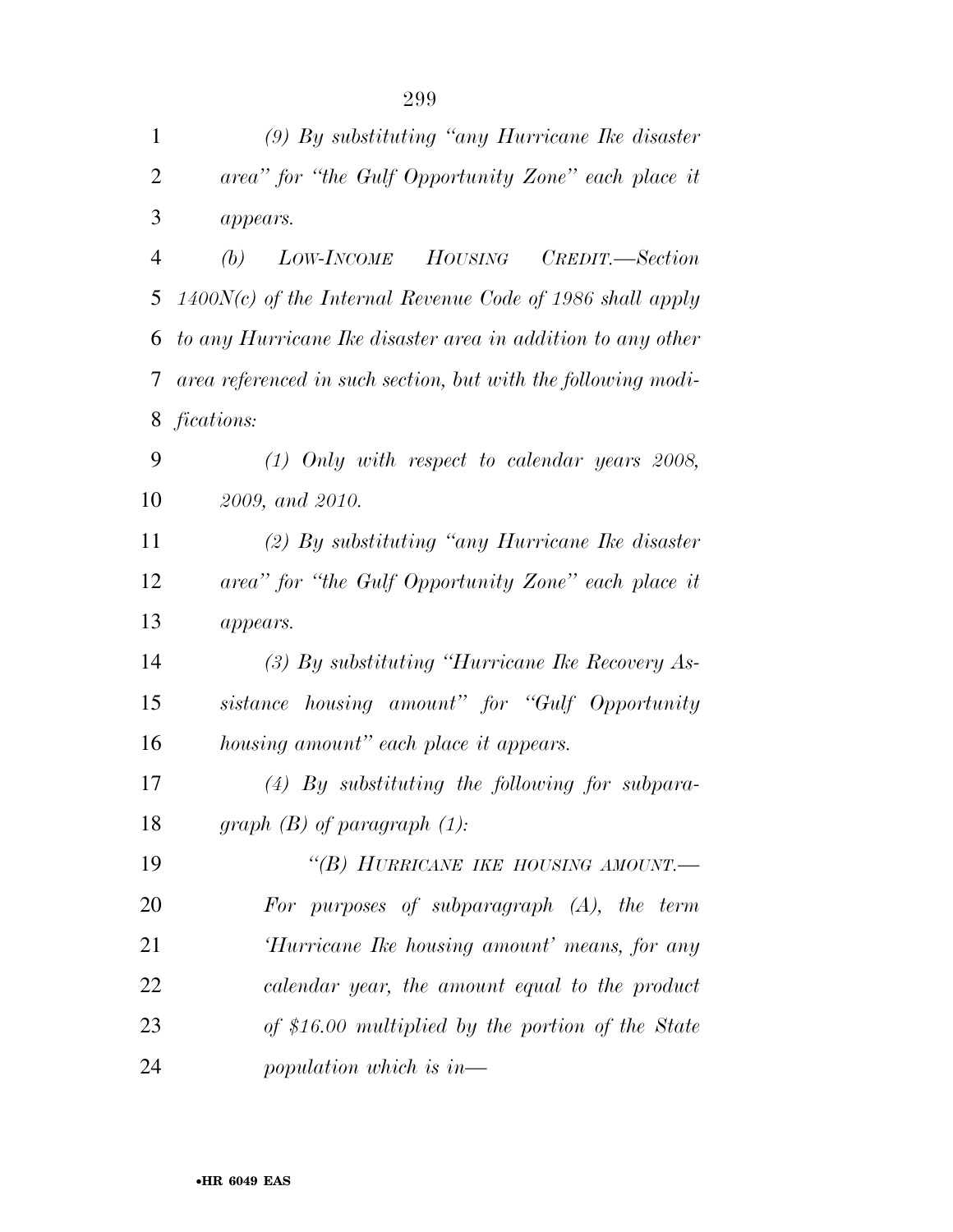| $\mathbf{1}$   | $\lq\lq(i)$ in the case of Texas, the counties                     |
|----------------|--------------------------------------------------------------------|
| $\overline{2}$ | of Brazoria, Chambers, Galveston, Jefferson,                       |
| 3              | and Orange, and                                                    |
| $\overline{4}$ | $``(ii)$ in the case of Louisiana, the par-                        |
| 5              | ishes of Calcasieu and Cameron,                                    |
| 6              | (as determined on the basis of the most recent                     |
| 7              | census estimate of resident population released                    |
| 8              | by the Bureau of Census before September 13,                       |
| 9              | $2008$ ).".                                                        |
| 10             | (5) Determined without regard to paragraphs                        |
| 11             | $(2), (3), (4), (5), and (6)$ thereof.                             |
| 12             | (c) HURRICANE IKE DISASTER AREA.-For purposes                      |
| 13             | of this section and for applying the substitutions described       |
| 14             | in subsections $(a)$ and $(b)$ , the term "Hurricane Ike disaster" |
| 15             | area" means an area in the State of Texas or Louisiana-            |
| 16             | $(1)$ with respect to which a major disaster has                   |
| 17             | been declared by the President on September 13, 2008,              |
| 18             | under section 401 of the Robert T. Stafford Disaster               |
| 19             | Relief and Emergency Assistance Act by reason of                   |
| 20             | Hurricane Ike, and                                                 |
| 21             | $(2)$ determined by the President to warrant indi-                 |
| 22             | vidual or individual and public assistance from the                |
| 23             | Federal Government under such Act with respect to                  |
| 24             | <i>damages attributable to Hurricane Ike.</i>                      |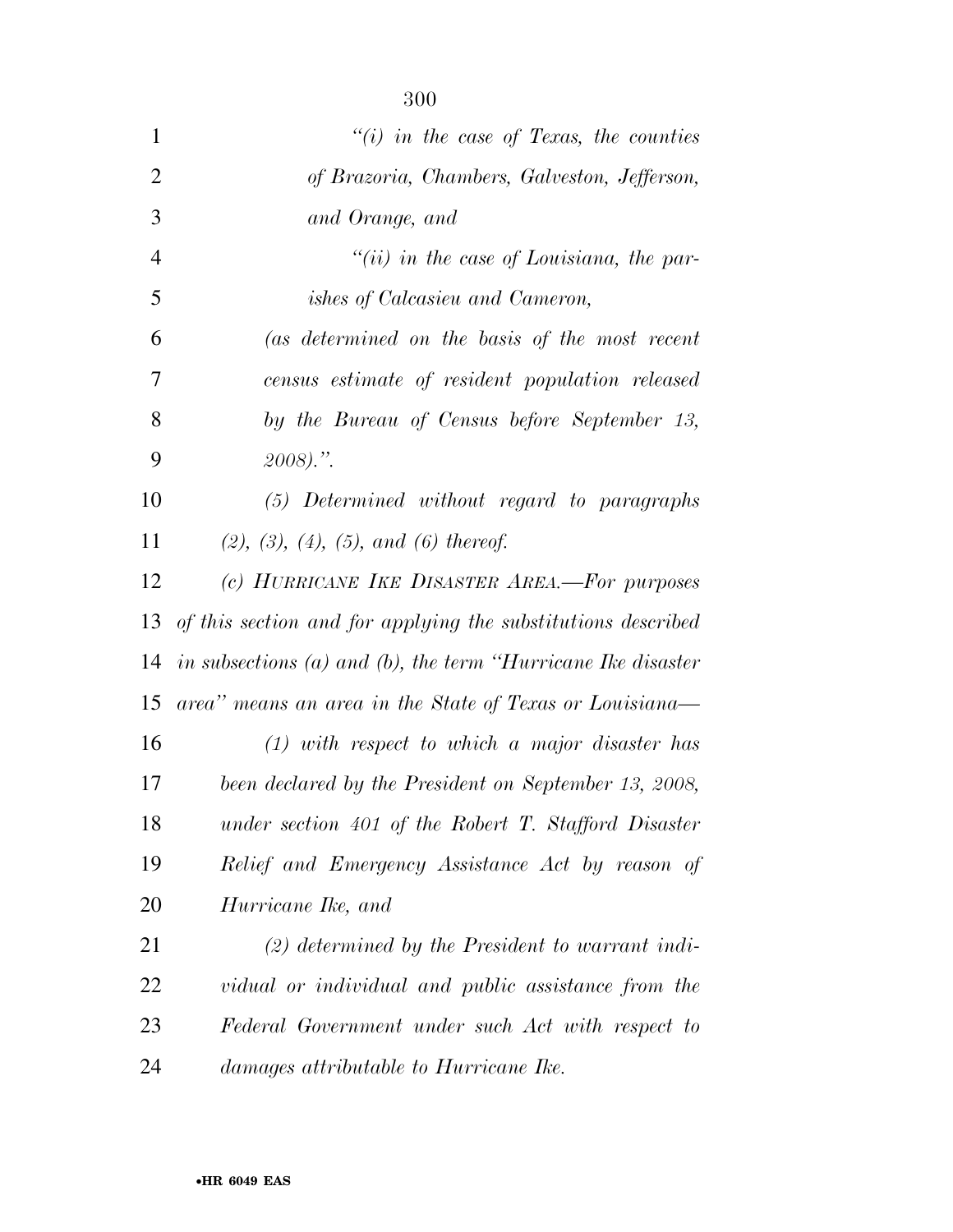|                | 301                                                      |
|----------------|----------------------------------------------------------|
| 1              | <b>Subtitle B-National Disaster</b>                      |
| $\overline{2}$ | <b>Relief</b>                                            |
| 3              | SEC. 706. LOSSES ATTRIBUTABLE TO FEDERALLY DE-           |
| 4              | <b>CLARED DISASTERS.</b>                                 |
| 5              | (a) WAIVER OF ADJUSTED GROSS INCOME LIMITA-              |
| 6              | $TION$ —                                                 |
| 7              | (1) IN GENERAL.—Subsection (h) of section 165            |
| 8              | is amended by redesignating paragraphs $(3)$ and $(4)$   |
| 9              | as paragraphs $(4)$ and $(5)$ , respectively, and by in- |
| 10             | serting after paragraph (2) the following new para-      |
| 11             | graph:                                                   |
| 12             | "(3) SPECIAL RULE FOR LOSSES IN FEDERALLY                |
| 13             | DECLARED DISASTERS.-                                     |
| 14             | "(A) IN GENERAL.—If an individual has a                  |
| 15             | net disaster loss for any taxable year, the              |
| 16             | amount determined under paragraph $(2)(A)(ii)$           |
| 17             | shall be the sum of $-$                                  |
| 18             | $"(i)$ such net disaster loss, and                       |
| 19             | $``(ii)$ so much of the excess referred to               |
| 20             | in the matter preceding clause (i) of para-              |
| 21             | graph $(2)(A)$ (reduced by the amount in                 |
| 22             | clause $(i)$ of this subparagraph) as exceeds            |
| 23             | 10 percent of the adjusted gross income of               |
| 24             | the <i>individual</i> .                                  |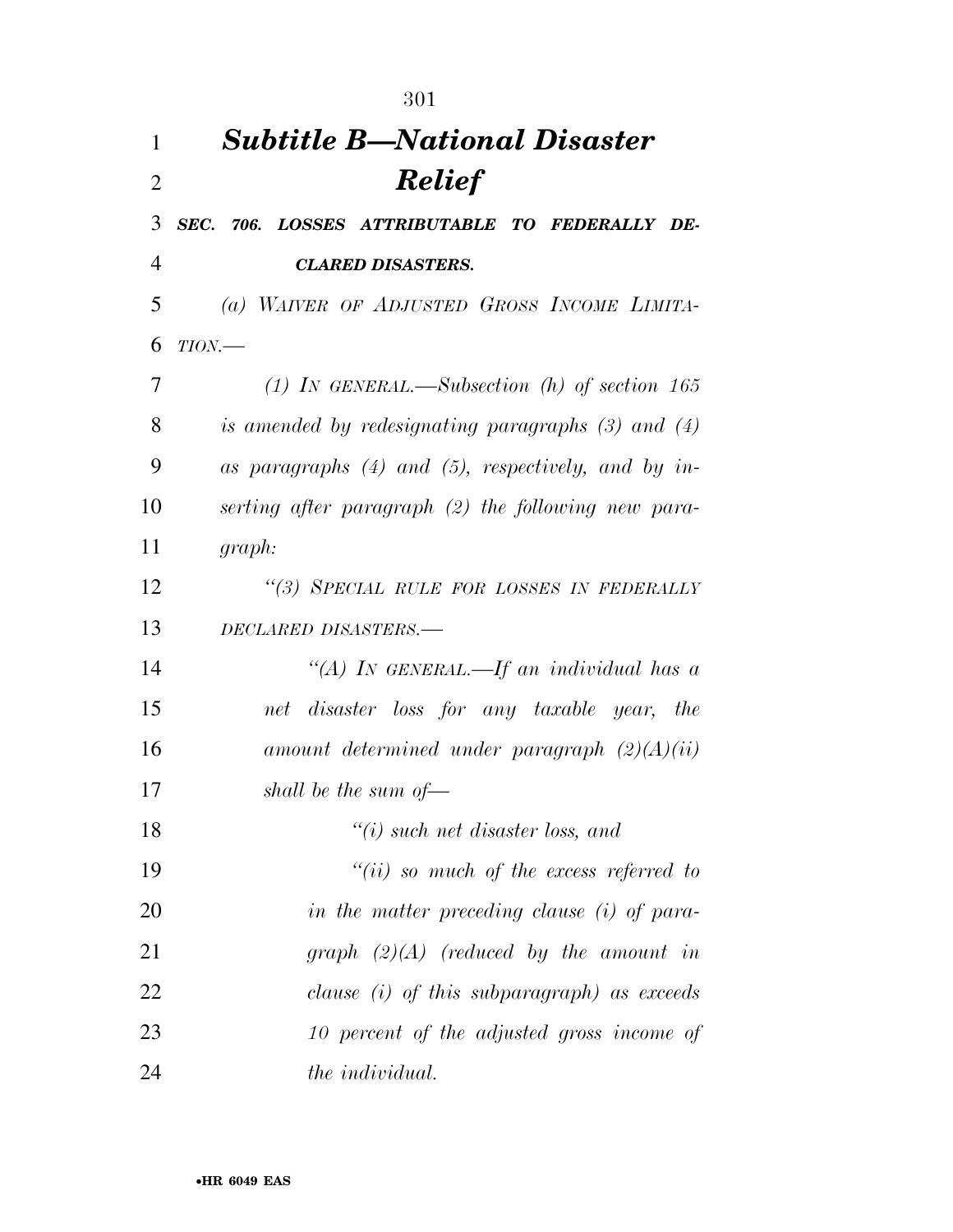| 1              | "(B) NET DISASTER LOSS.—For purposes of           |
|----------------|---------------------------------------------------|
| $\overline{2}$ | subparagraph $(A)$ , the term 'net disaster loss' |
| 3              | means the excess of $-$                           |
| $\overline{4}$ | $``(i)$ the personal casualty losses—             |
| 5              | "(I) attributable to a federally de-              |
| 6              | clared disaster occurring before Janu-            |
| 7              | ary 1, 2010, and                                  |
| 8              | "(II) occurring in a disaster area,               |
| 9              | over                                              |
| 10             | $``(ii)$ personal casualty gains.                 |
| 11             | "(C) FEDERALLY DECLARED DISASTER.-                |
| 12             | For purposes of this paragraph—                   |
| 13             | $``(i)$ FEDERALLY DECLARED<br>DIS-                |
| 14             | ASTER.—The term 'federally declared dis-          |
| 15             | aster' means any disaster subsequently de-        |
| 16             | termined by the President of the United           |
| 17             | States to warrant assistance by the Federal       |
| 18             | Government under the Robert T. Stafford           |
| 19             | Disaster Relief and Emergency Assistance          |
| 20             | Act.                                              |
| 21             | "(ii) DISASTER AREA.—The term 'dis-               |
| 22             | aster area' means the area so determined to       |
| 23             | <i>warrant such assistance.</i> ".                |
| 24             | (2) CONFORMING AMENDMENTS.-                       |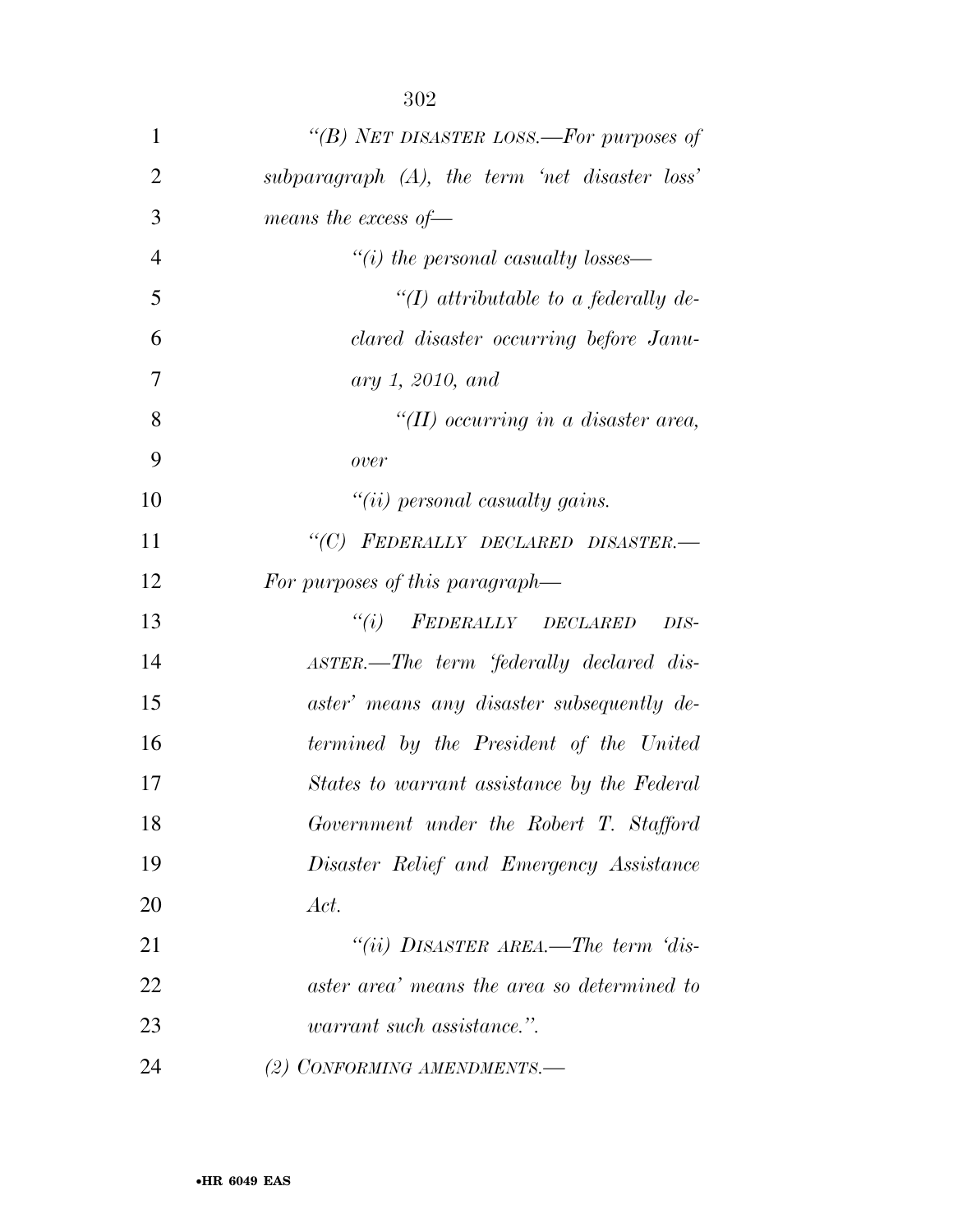| $\mathbf{1}$   | (A) Section $165(h)(4)(B)$ (as so redesig-                |
|----------------|-----------------------------------------------------------|
| $\overline{2}$ | nated) is amended by striking "paragraph $(2)$ "          |
| 3              | and inserting "paragraphs $(2)$ and $(3)$ ".              |
| $\overline{4}$ | (B) Section $165(i)(1)$ is amended by strik-              |
| 5              | ing "loss" and all that follows through "Act"             |
| 6              | and inserting "loss occurring in a disaster area          |
| 7              | (as defined by clause (ii) of subsection $(h)(3)(C)$ )    |
| 8              | and attributable to a federally declared disaster         |
| 9              | (as defined by clause $(i)$ of such subsection)".         |
| 10             | (C) Section $165(i)(4)$ is amended by strik-              |
| 11             | ing "Presidentially declared disaster (as defined         |
| 12             | by section $1033(h)(3)$ )" and inserting "federally       |
| 13             | declared disaster (as defined by subsection               |
| 14             | $(h)(3)(C)(i)$ ".                                         |
| 15             | $(D)(i)$ So much of subsection (h) of section             |
| 16             | $1033$ as precedes subparagraph $(A)$ of paragraph        |
| 17             | $(1)$ thereof is amended to read as follows:              |
| 18             | "(h) SPECIAL RULES FOR PROPERTY DAMAGED BY                |
| 19             | FEDERALLY DECLARED DISASTERS.-                            |
| 20             | "(1) PRINCIPAL RESIDENCES.—If the taxpayer's              |
| 21             | principal residence or any of its contents is located     |
| <u>22</u>      | in a disaster area and is compulsorily or involun-        |
| 23             | tarily converted as a result of a federally declared dis- |
| 24             | $aster$ .                                                 |

•**HR 6049 EAS**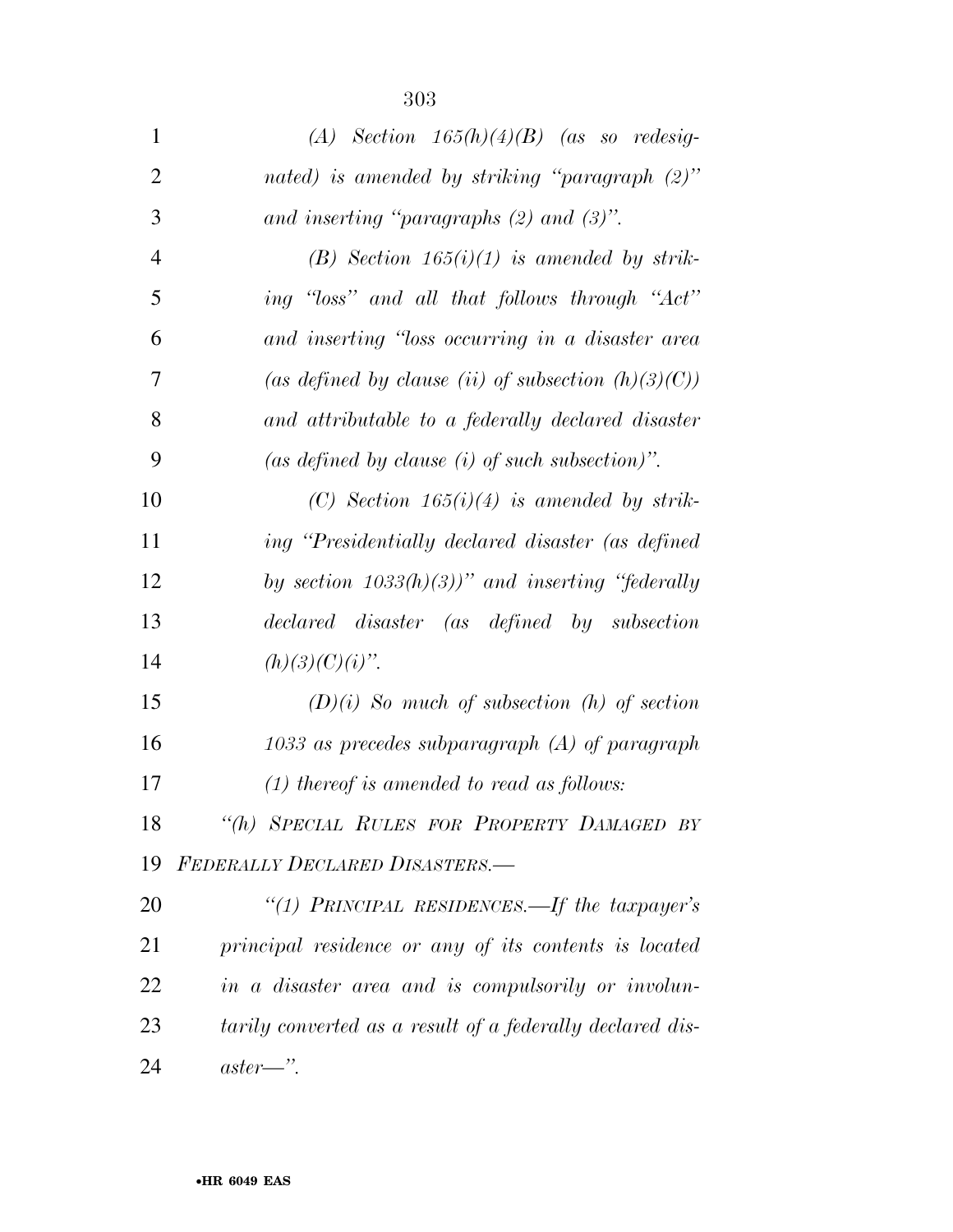| $\mathbf{1}$   | (ii) Paragraph $(2)$ of section $1033(h)$ is           |
|----------------|--------------------------------------------------------|
| $\overline{2}$ | amended by striking "investment" and all that          |
| 3              | follows through "disaster" and inserting "invest-      |
| $\overline{4}$ | ment located in a disaster area and compulsorily       |
| 5              | or involuntarily converted as a result of a feder-     |
| 6              | ally declared disaster".                               |
| 7              | (iii) Paragraph $(3)$ of section $1033(h)$ is          |
| 8              | amended to read as follows:                            |
| 9              | "(3) FEDERALLY DECLARED DISASTER;<br>DIS-              |
| 10             | ASTER AREA.—The terms "federally declared disaster"    |
| 11             | and "disaster area" shall have the respective meaning  |
| 12             | given such terms by section $165(h)(3)(C)$ .".         |
| 13             | (iv) Section $139(c)(2)$ is amended to read as         |
| 14             | follows:                                               |
| 15             | $\lq(2)$ federally declared disaster (as defined by    |
| 16             | section $165(h)(3)(C)(i)$ ,".                          |
| 17             | (II)<br>Subclause<br>(v)<br>of<br>section              |
| 18             | $172(b)(1)(F)(ii)$ is amended by striking "Presi-      |
| 19             | dentially declared disasters (as defined in section    |
| 20             | $(1033(h)(3))$ " and inserting "federally declared     |
| 21             | disasters (as defined by subsection $(h)(3)(C)(i))$ ". |
| 22             | Subclause (III) of section<br>(vi)                     |
| 23             | $172(b)(1)(F)(ii)$ is amended by striking "Presi-      |
| 24             | dentially declared disasters" and inserting "fed-      |
| 25             | erally declared disasters".                            |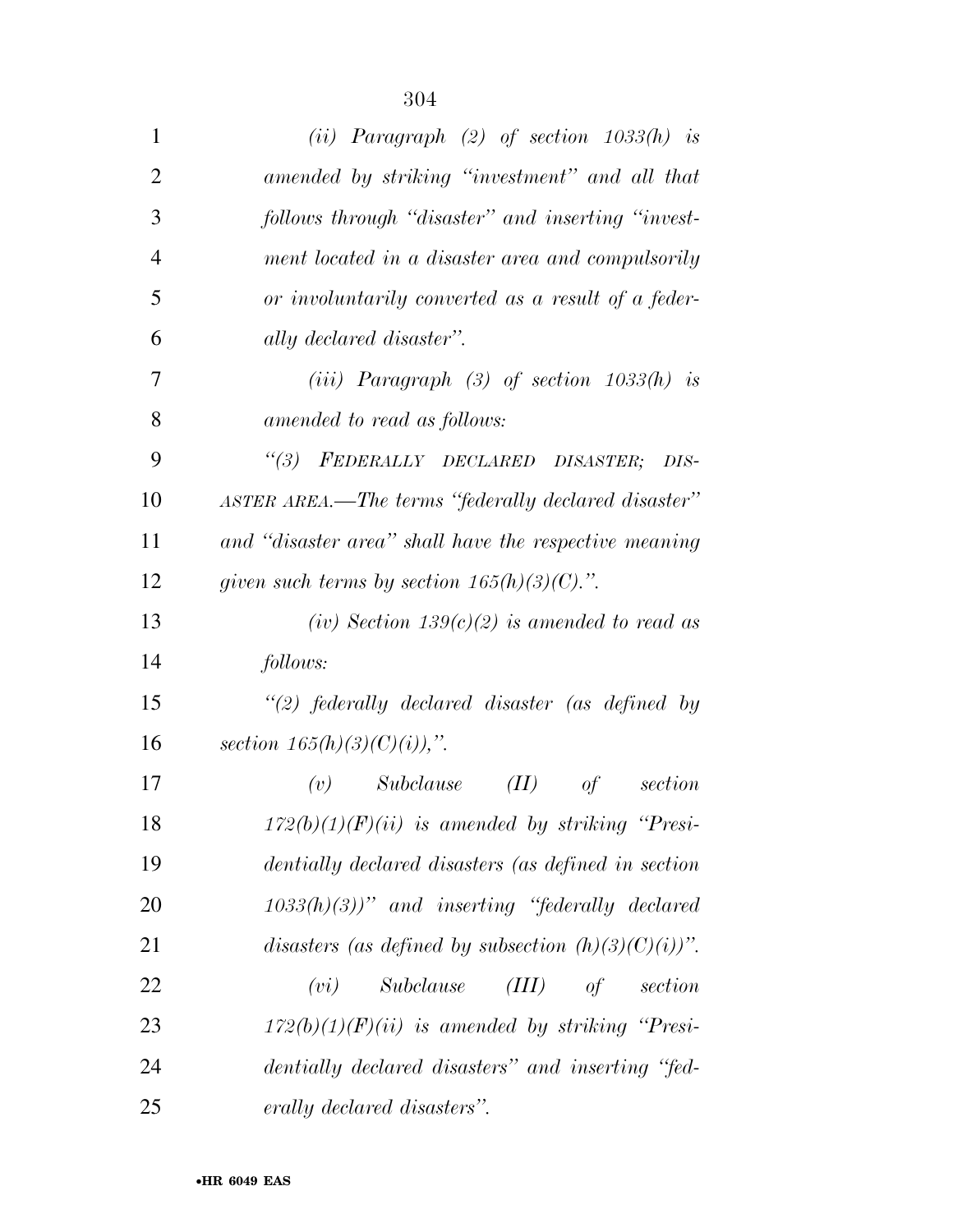| $\mathbf{1}$   | $(vii)$ Subsection (a) of section 7508A is               |
|----------------|----------------------------------------------------------|
| $\overline{2}$ | amended by striking "Presidentially declared             |
| 3              | disaster (as defined in section $1033(h)(3)$ )" and      |
| $\overline{4}$ | inserting "federally declared disaster (as defined       |
| 5              | by section $165(h)(3)(C)(i))$ ".                         |
| 6              | (b) INCREASE IN STANDARD DEDUCTION BY DISASTER           |
| 7              | CASUALTY LOSS.—                                          |
| 8              | $(1)$ IN GENERAL.—Paragraph $(1)$ of section             |
| 9              | $63(c)$ , as amended by the Housing Assistance Tax Act   |
| 10             | of 2008, is amended by striking "and" at the end of      |
| 11             | subparagraph $(B)$ , by striking the period at the end   |
| 12             | of subparagraph $(C)$ and inserting ", and", and by      |
| 13             | adding at the end the following new subparagraph:        |
| 14             | "(D) the disaster loss deduction.".                      |
| 15             | (2) DISASTER LOSS DEDUCTION.—Subsection $(c)$            |
| 16             | of section 63, as amended by the Housing Assistance      |
| 17             | Tax Act of 2008, is amended by adding at the end         |
| 18             | the following new paragraph:                             |
| 19             | "(8) DISASTER LOSS DEDUCTION.—For the pur-               |
| 20             | poses of paragraph (1), the term 'disaster loss deduc-   |
| 21             | tion' means the net disaster loss (as defined in section |
| 22             | $165(h)(3)(B)$ .".                                       |
| 23             | (3) ALLOWANCE IN COMPUTING ALTERNATIVE                   |
| 24             | MINIMUM TAXABLE INCOME.—Subparagraph $(E)$ of            |
| 25             | section $56(b)(1)$ is amended by adding at the end the   |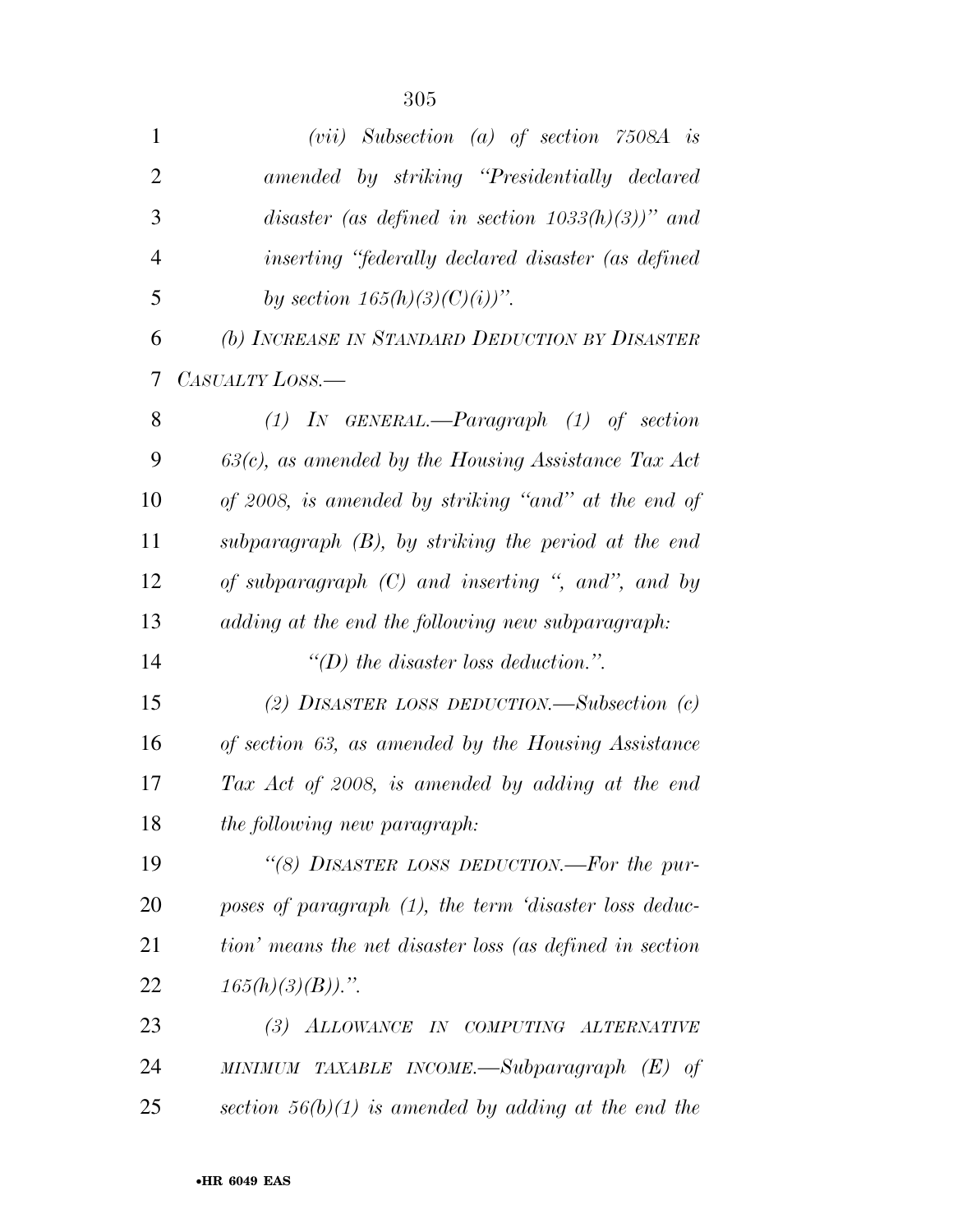| $\mathbf{1}$   | following new sentence: "The preceding sentence shall       |
|----------------|-------------------------------------------------------------|
| $\overline{2}$ | not apply to so much of the standard deduction as is        |
| 3              | determined under section $63(c)(1)(D)$ .".                  |
| $\overline{4}$ | (c) INCREASE IN LIMITATION ON INDIVIDUAL LOSS               |
| 5              | PER CASUALTY.—Paragraph $(1)$ of section $165(h)$ is        |
| 6              | amended by striking "\$100" and inserting "\$500 (\$100 for |
| 7              | taxable years beginning after December 31, 2009)".          |
| 8              | (d) EFFECTIVE DATES.—                                       |
| 9              | $(1)$ In GENERAL.—Except as provided by para-               |
| 10             | $graph (2)$ , the amendments made by this section shall     |
| 11             | apply to disasters declared in taxable years beginning      |
| 12             | after December 31, 2007.                                    |
| 13             | (2) INCREASE IN LIMITATION ON INDIVIDUAL                    |
| 14             | LOSS PER CASUALTY.—The amendment made by sub-               |
| 15             | section (c) shall apply to taxable years beginning          |
| 16             | after December 31, 2008.                                    |
| 17             | SEC. 707. EXPENSING OF QUALIFIED DISASTER EXPENSES.         |
| 18             | (a) IN GENERAL.—Part VI of subchapter B of chapter          |
| 19             | 1 is amended by inserting after section 198 the following   |
| 20             | new section:                                                |
| 21             | "SEC. 198A. EXPENSING OF QUALIFIED DISASTER EX-             |
| 22             | <b>PENSES.</b>                                              |
| 23             | "(a) IN GENERAL.—A taxpayer may elect to treat any          |
| 24             | qualified disaster expenses which are paid or incurred by   |
| 25             | the taxpayer as an expense which is not chargeable to cap-  |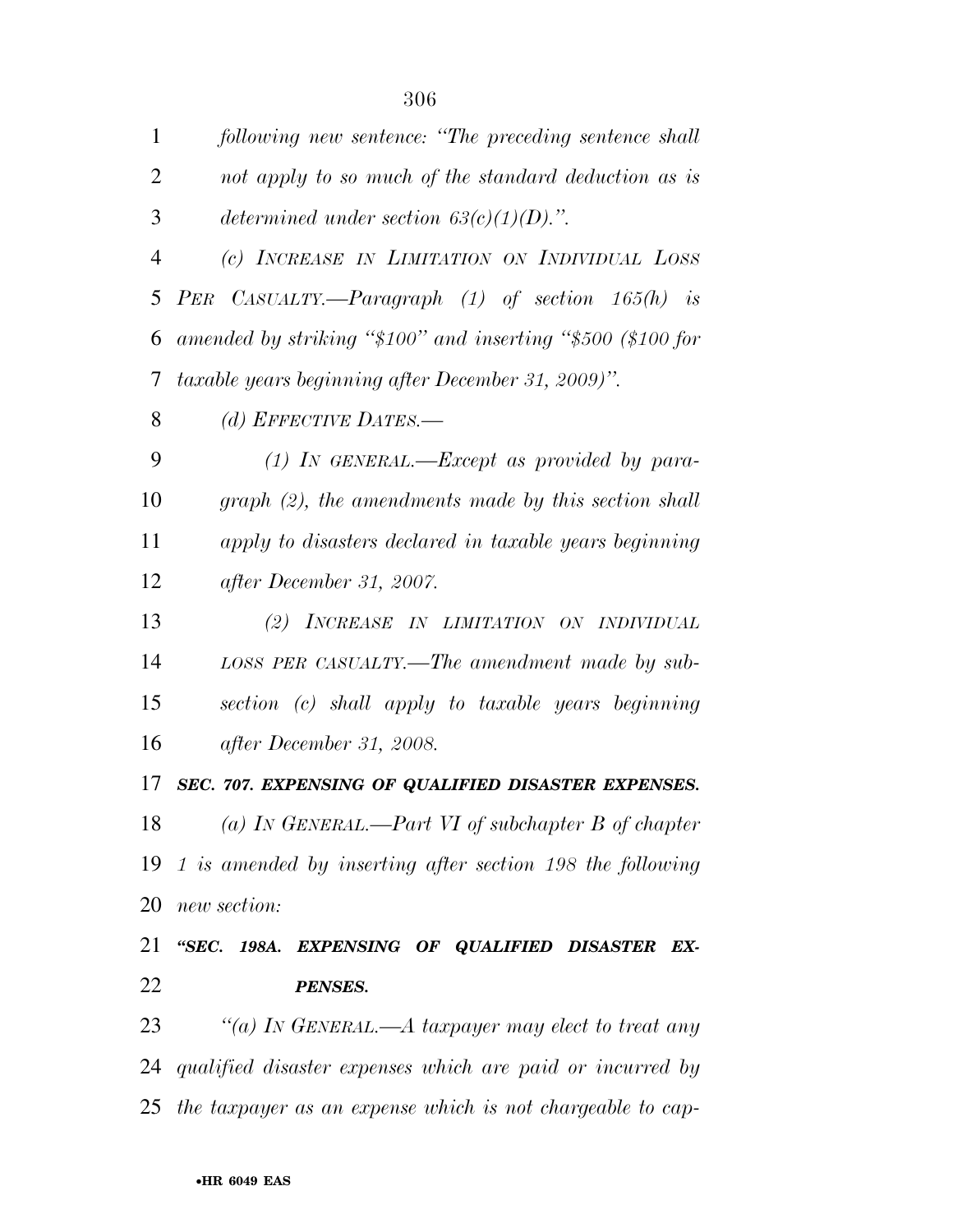| 1  | ital account. Any expense which is so treated shall be al-   |
|----|--------------------------------------------------------------|
| 2  | lowed as a deduction for the taxable year in which it is     |
| 3  | paid or incurred.                                            |
| 4  | "(b) QUALIFIED DISASTER EXPENSE.-For purposes                |
| 5  | of this section, the term 'qualified disaster expense' means |
| 6  | any expenditure-                                             |
| 7  | $"(1)$ which is paid or incurred in connection               |
| 8  | with a trade or business or with business-related            |
| 9  | property,                                                    |
| 10 | $\lq(2)$ which is —                                          |
| 11 | $\lq (A)$ for the abatement or control of haz-               |
| 12 | ardous substances that were released on account              |
| 13 | of a federally declared disaster occurring before            |
| 14 | January 1, 2010,                                             |
| 15 | $\lq (B)$ for the removal of debris from, or the             |
| 16 | demolition of structures on, real property which             |
| 17 | is business-related property damaged or de-                  |
| 18 | stroyed as a result of a federally declared dis-             |
| 19 | aster occurring before such date, or                         |
| 20 | $"$ (C) for the repair of business-related prop-             |
| 21 | erty damaged as a result of a federally declared             |
| 22 | disaster occurring before such date, and                     |
| 23 | $\lq(3)$ which is otherwise chargeable to capital ac-        |
| 24 | count.                                                       |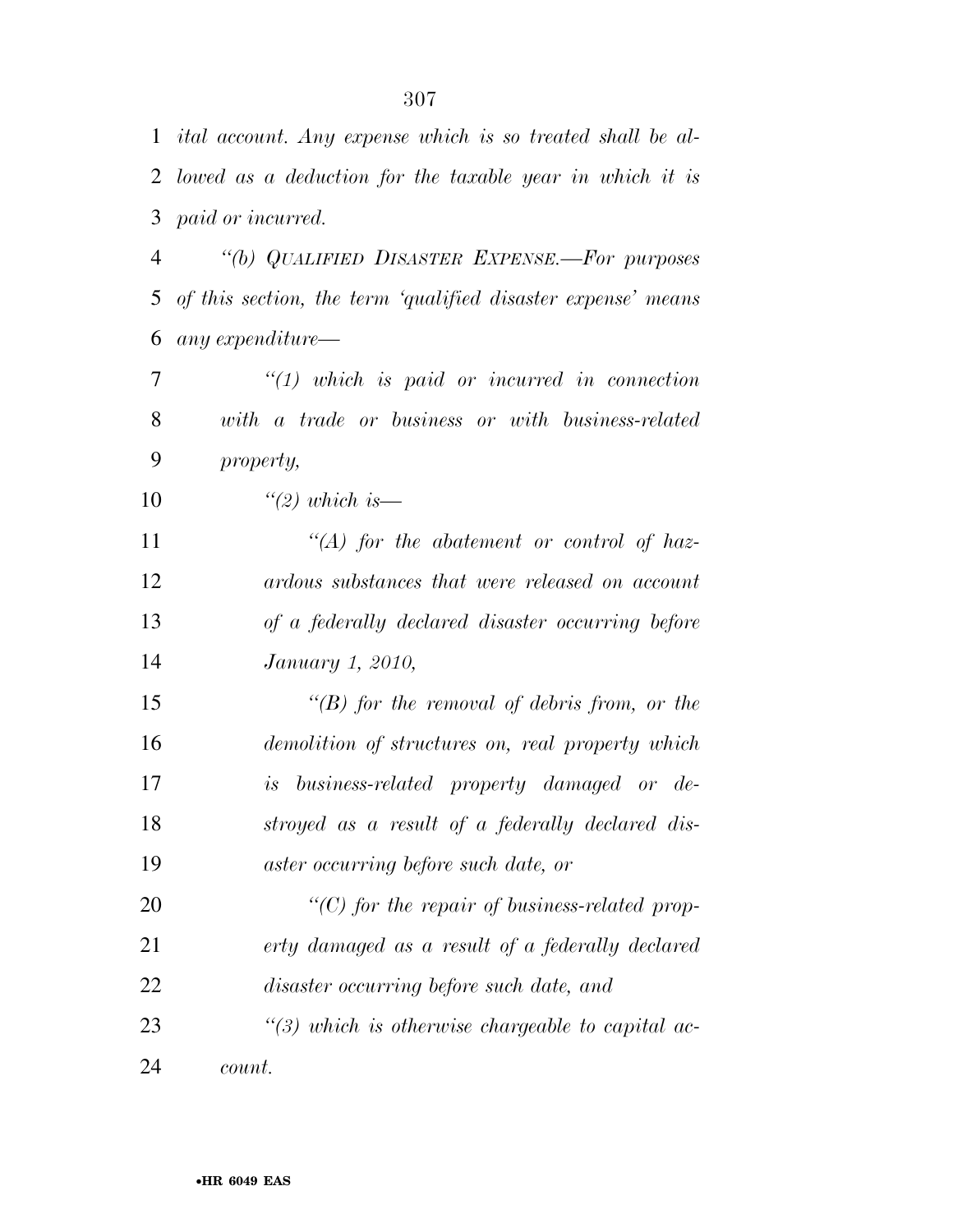| 1  | "(c) OTHER DEFINITIONS.—For purposes of this sec-            |
|----|--------------------------------------------------------------|
| 2  | $tion$ —                                                     |
| 3  | "(1) BUSINESS-RELATED PROPERTY.—The term                     |
| 4  | business-related property' means property—                   |
| 5  | "(A) held by the taxpayer for use in a trade                 |
| 6  | or business or for the production of income, or              |
| 7  | "(B) described in section $1221(a)(1)$ in the                |
| 8  | hands of the taxpayer.                                       |
| 9  | "(2) FEDERALLY DECLARED DISASTER.-The                        |
| 10 | term 'federally declared disaster' has the meaning           |
| 11 | given such term by section $165(h)(3)(C)(i)$ .               |
| 12 | "(d) DEDUCTION RECAPTURED AS ORDINARY INCOME                 |
| 13 | ON SALE, ETC.—Solely for purposes of section 1245, in the    |
| 14 | case of property to which a qualified disaster expense would |
| 15 | have been capitalized but for this section—                  |
| 16 | $\lq(1)$ the deduction allowed by this section for           |
| 17 | such expense shall be treated as a deduction for depre-      |
| 18 | ciation, and                                                 |
| 19 | $\lq(2)$ such property (if not otherwise section 1245)       |
| 20 | property) shall be treated as section 1245 property          |
| 21 | solely for purposes of applying section 1245 to such         |
| 22 | <i>deduction.</i>                                            |
| 23 | "(e) COORDINATION WITH OTHER PROVISIONS.—Sec-                |
| 24 | tions 198, 280B, and 468 shall not apply to amounts which    |
| 25 | are treated as expenses under this section.                  |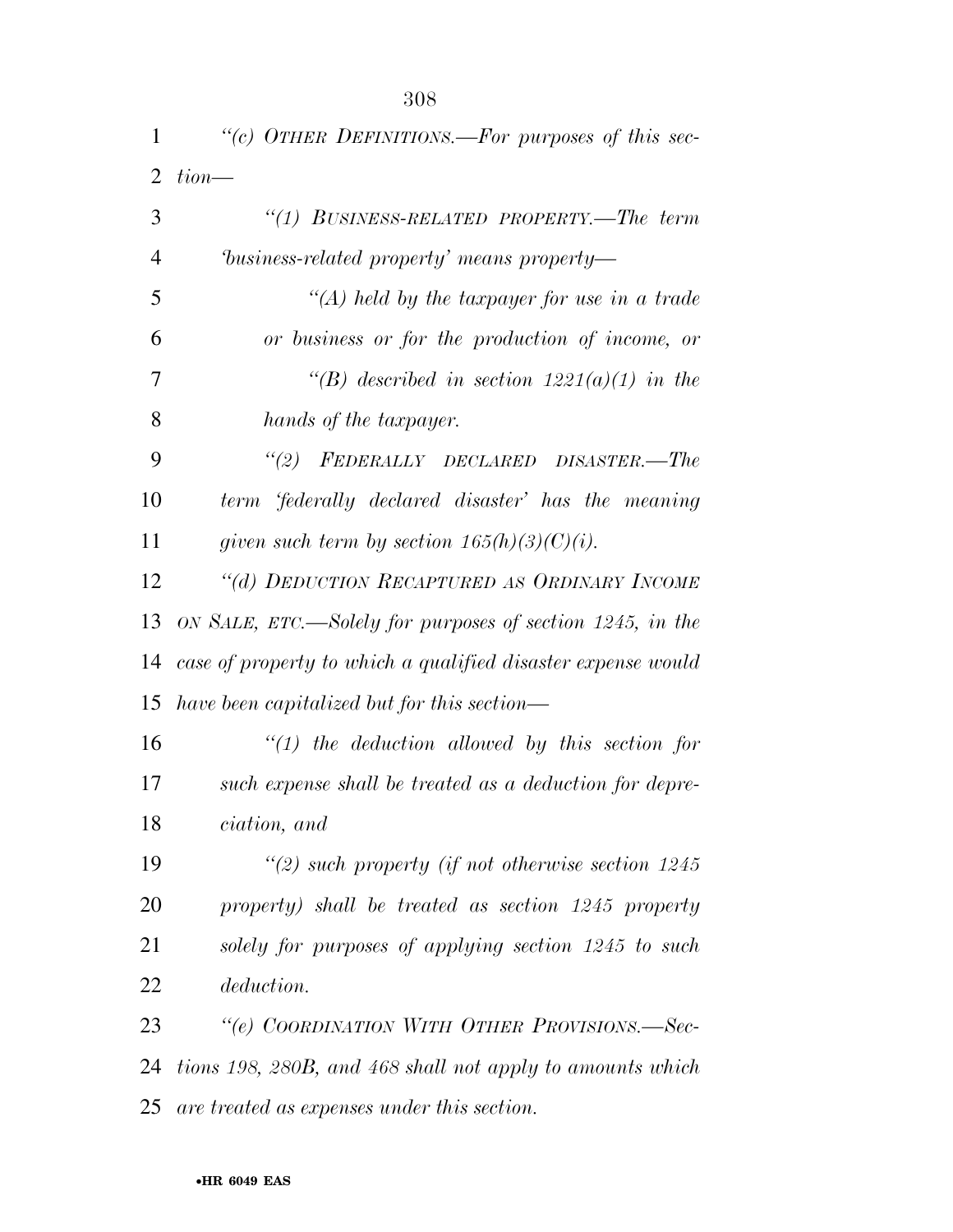*''(f) REGULATIONS.—The Secretary shall prescribe such regulations as may be necessary or appropriate to carry out the purposes of this section.''.* 

 *(b) CLERICAL AMENDMENT.—The table of sections for part VI of subchapter B of chapter 1 is amended by insert- ing after the item relating to section 198 the following new item:* 

*''Sec. 198A. Expensing of Qualified Disaster Expenses.''.* 

 *(c) EFFECTIVE DATE.—The amendments made by this section shall apply to amounts paid or incurred after De- cember 31, 2007 in connection with disaster declared after such date.* 

## *SEC. 708. NET OPERATING LOSSES ATTRIBUTABLE TO FED-ERALLY DECLARED DISASTERS.*

 *(a) IN GENERAL.—Paragraph (1) of section 172(b) is amended by adding at the end the following new subpara-graph:* 

 *''(J) CERTAIN LOSSES ATTRIBUTABLE FED- ERALLY DECLARED DISASTERS.—In the case of a taxpayer who has a qualified disaster loss (as de- fined in subsection (j)), such loss shall be a net operating loss carryback to each of the 5 taxable years preceding the taxable year of such loss.''. (b) QUALIFIED DISASTER LOSS.—Section 172 is* 

*amended by redesignating subsections (j) and (k) as sub-*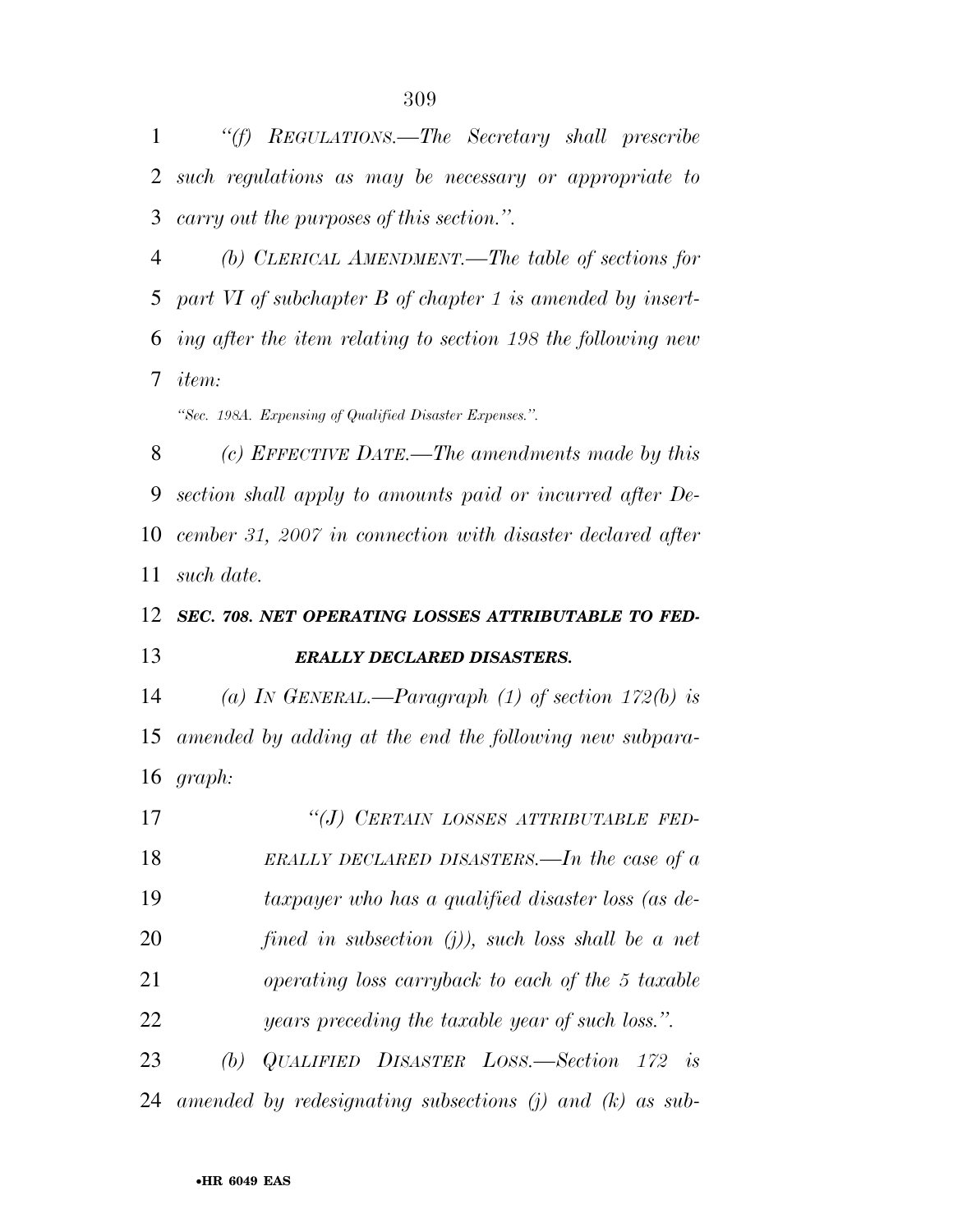| $\mathbf{1}$   | sections $(k)$ and $(l)$ , respectively, and by inserting after sub- |
|----------------|----------------------------------------------------------------------|
| $\overline{2}$ | section (i) the following new subsection:                            |
| 3              | RULES RELATING TO QUALIFIED DISASTER<br>``(j)                        |
| 4              | $LossES.$ For purposes of this section—                              |
| 5              | "(1) IN GENERAL.—The term 'qualified disaster                        |
| 6              | $loss'$ means the lesser of-                                         |
| 7              | "(A) the sum of $-$                                                  |
| 8              | $``(i)$ the losses allowable under section                           |
| 9              | 165 for the taxable year—                                            |
| 10             | "(I) attributable to a federally de-                                 |
| 11             | clared disaster (as defined in section                               |
| 12             | $165(h)(3)(C)(i)$ occurring before Janu-                             |
| 13             | ary 1, 2010, and                                                     |
| 14             | "(II) occurring in a disaster area                                   |
| 15             | (as defined in section $165(h)(3)(C)(ii)$ ),                         |
| 16             | and                                                                  |
| 17             | $``(ii)$ the deduction for the taxable year                          |
| 18             | for qualified disaster expenses which is al-                         |
| 19             | lowable under section $198A(a)$ or which                             |
| 20             | would be so allowable if not otherwise treat-                        |
| 21             | ed as an expense, or                                                 |
| 22             | $\lq\lq(B)$ the net operating loss for such taxable                  |
| 23             | year.                                                                |
| 24             | "(2) COORDINATION WITH SUBSECTION $(b)(2)$ .                         |
| 25             | For purposes of applying subsection $(b)(2)$ , a quali-              |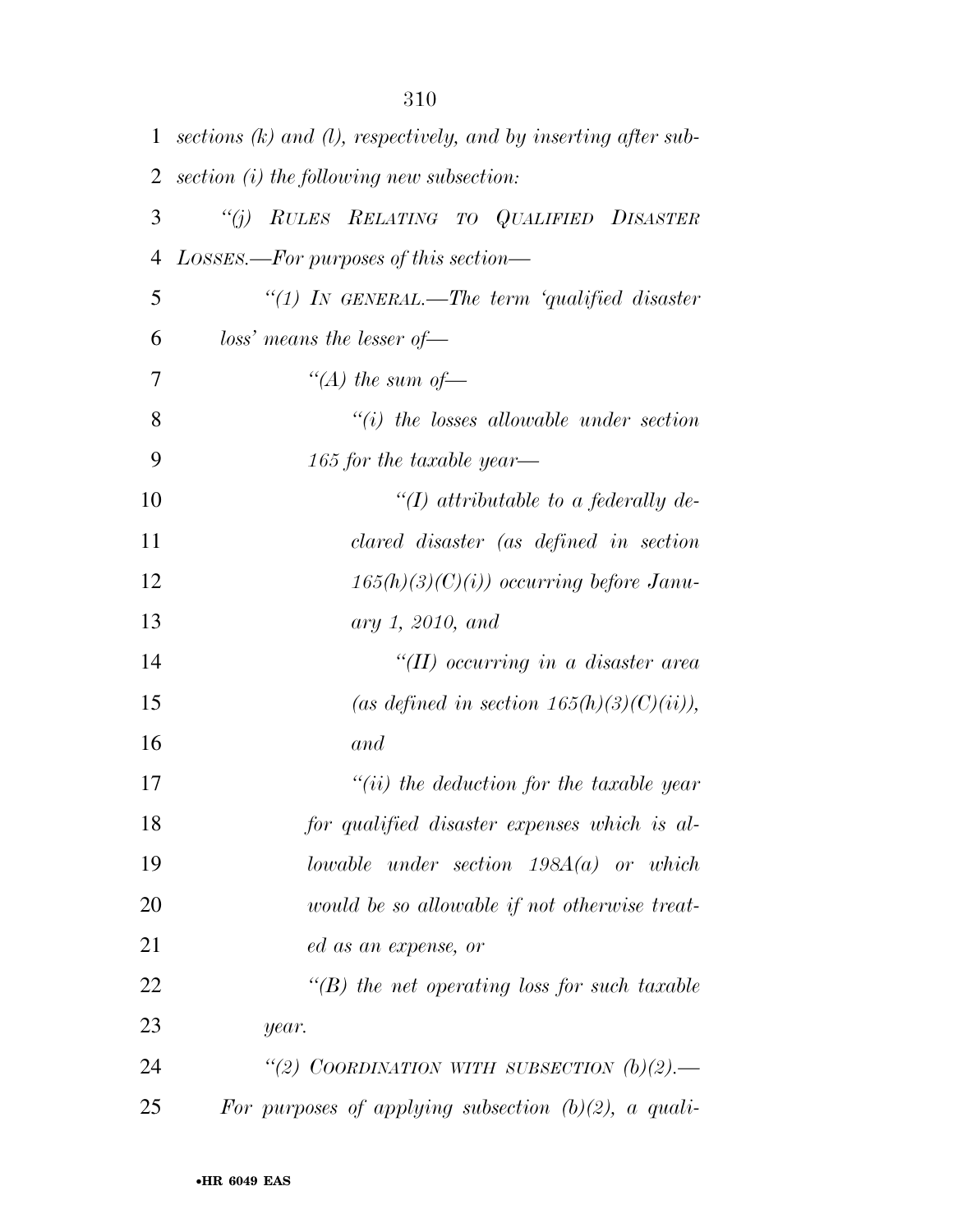*fied disaster loss for any taxable year shall be treated in a manner similar to the manner in which a speci-fied liability loss is treated.* 

 *''(3) ELECTION.—Any taxpayer entitled to a 5- year carryback under subsection (b)(1)(J) from any loss year may elect to have the carryback period with respect to such loss year determined without regard to subsection (b)(1)(J). Such election shall be made in such manner as may be prescribed by the Secretary and shall be made by the due date (including exten- sions of time) for filing the taxpayer's return for the taxable year of the net operating loss. Such election, once made for any taxable year, shall be irrevocable for such taxable year.* 

 *''(4) EXCLUSION.—The term 'qualified disaster loss' shall not include any loss with respect to any property described in section 1400N(p)(3).''.* 

 *(c) LOSS DEDUCTION ALLOWED IN COMPUTING AL- TERNATIVE MINIMUM TAXABLE INCOME.—Subsection (d) of section 56 is amended by adding at the end the following new paragraph:* 

 *''(3) NET OPERATING LOSS ATTRIBUTABLE TO FEDERALLY DECLARED DISASTERS.—In the case of a taxpayer which has a qualified disaster loss (as de-fined by section 172(b)(1)(J)) for the taxable year,*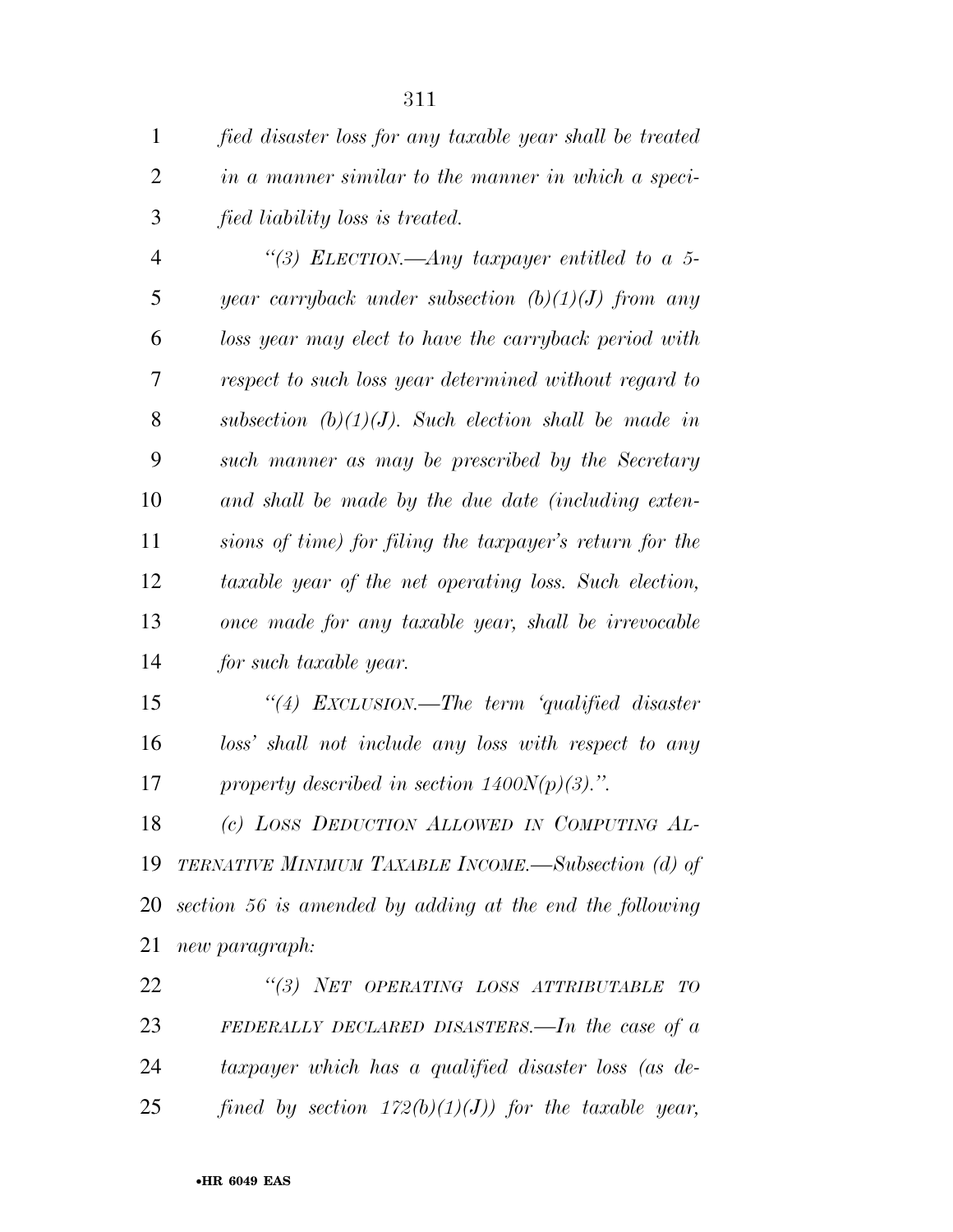| $\mathbf{1}$   | paragraph (1) shall be applied by increasing the              |
|----------------|---------------------------------------------------------------|
| $\overline{2}$ | amount determined under subparagraph $(A)(ii)(I)$             |
| 3              | thereof by the sum of the carrybacks and carryovers           |
| $\overline{4}$ | of such loss.".                                               |
| 5              | (d) CONFORMING AMENDMENTS.-                                   |
| 6              | (1) Clause (ii) of section $172(b)(1)(F)$ is amend-           |
| 7              | ed by inserting "or qualified disaster loss (as defined       |
| 8              | in subsection $(j)$ )" before the period at the end of the    |
| 9              | last sentence.                                                |
| 10             | (2) Paragraph $(1)$ of section $172(i)$ is amended            |
| 11             | by adding at the end the following new flush sentence:        |
| 12             | "Such term shall not include any qualified disaster           |
| 13             | loss (as defined in subsection $(j)$ ).".                     |
| 14             | (e) EFFECTIVE DATE.—The amendments made by this               |
| 15             | section shall apply to losses arising in taxable years begin- |
| 16             | ning after December 31, 2007, in connection with disasters    |
| 17             | declared after such date.                                     |
|                | 18 SEC. 709. WAIVER OF CERTAIN MORTGAGE REVENUE BOND          |
| 19             | REQUIREMENTS FOLLOWING FEDERALLY DE-                          |
| 20             | <b>CLARED DISASTERS.</b>                                      |
| 21             | (a) IN GENERAL.—Subsection (k) of section 143 is              |
| 22             | amended by adding at the end the following new paragraph:     |
| 23             | "(12) SPECIAL RULES FOR RESIDENCES DE-                        |
| 24             | STROYED IN FEDERALLY DECLARED DISASTERS.-                     |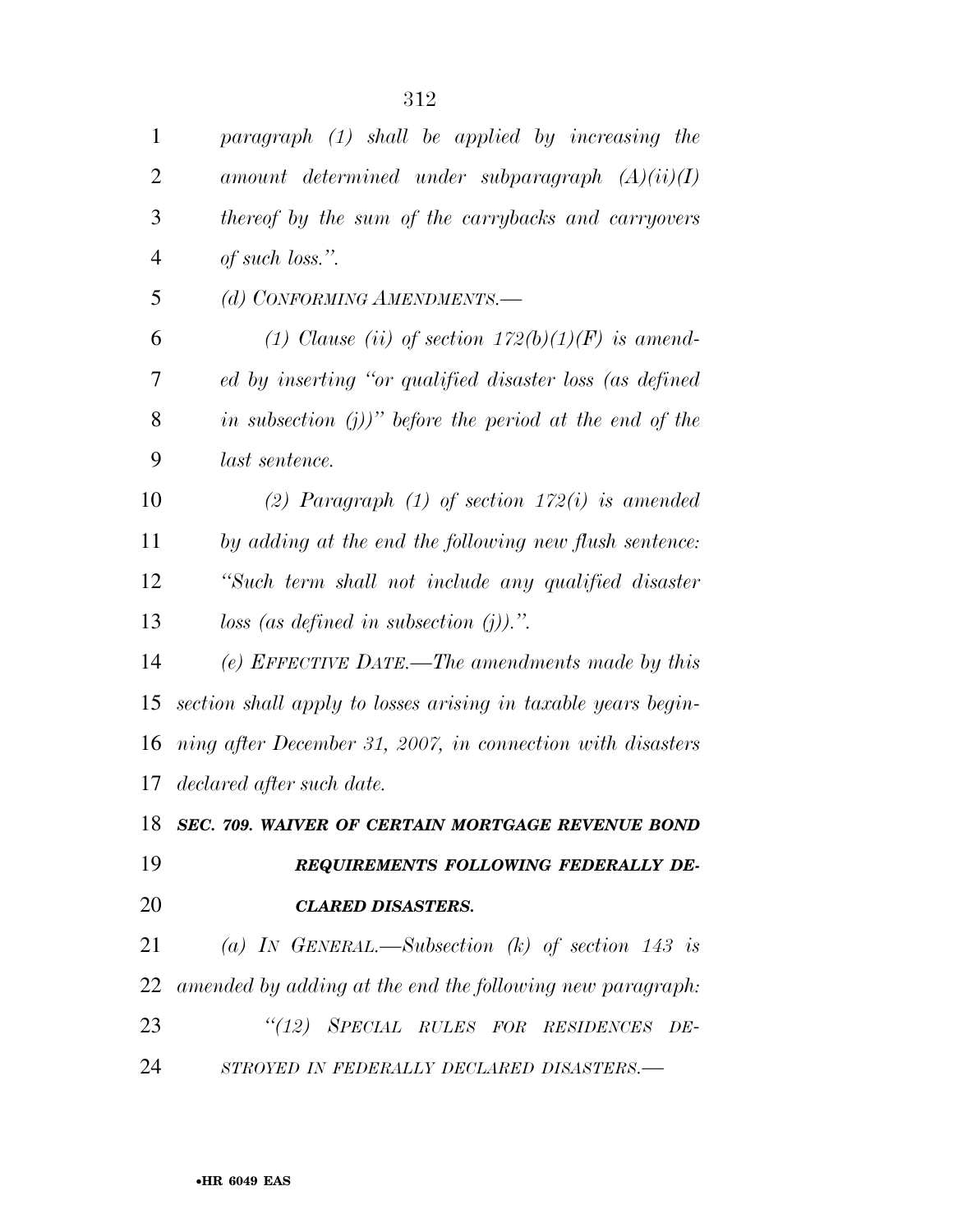| $\mathbf{1}$   | "(A) PRINCIPAL RESIDENCE DESTROYED.—                   |
|----------------|--------------------------------------------------------|
| $\overline{2}$ | At the election of the taxpayer, if the principal      |
| 3              | residence (within the meaning of section 121) of       |
| $\overline{4}$ | such taxpayer is—                                      |
| 5              | $``(i)$ rendered unsafe for use as a resi-             |
| 6              | dence by reason of a federally declared dis-           |
| 7              | aster occurring before January 1, 2010, or             |
| 8              | "(ii) demolished or relocated by reason                |
| 9              | of an order of the government of a State or            |
| 10             | political subdivision thereof on account of a          |
| 11             | federally declared disaster occurring before           |
| 12             | such date,                                             |
| 13             | then, for the 2-year period beginning on the date      |
| 14             | of the disaster declaration, subsection $(d)(1)$ shall |
| 15             | not apply with respect to such taxpayer and sub-       |
| 16             | section (e) shall be applied by substituting $110'$    |
| 17             | for '90' in paragraph $(1)$ thereof.                   |
| 18             | "(B) PRINCIPAL RESIDENCE DAMAGED.-                     |
| 19             | "(i) IN GENERAL.—At the election of                    |
| 20             | the taxpayer, if the principal residence               |
| 21             | (within the meaning of section 121) of such            |
| 22             | taxpayer was damaged as the result of a                |
| 23             | federally declared disaster occurring before           |
| 24             | January 1, 2010, any owner-financing pro-              |
| 25             | vided in connection with the repair or re-             |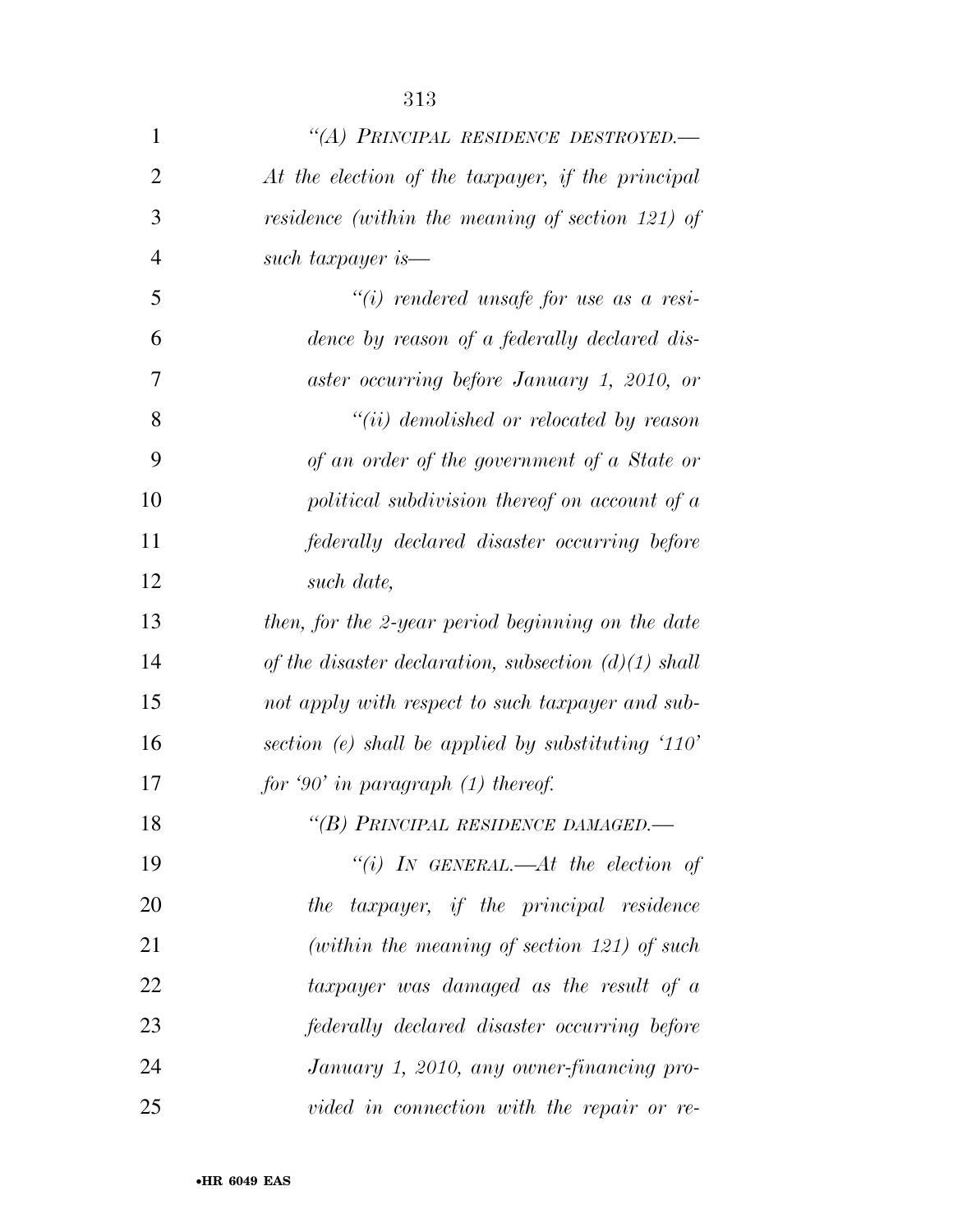| 1              | construction of such residence shall be treat-                |
|----------------|---------------------------------------------------------------|
| $\overline{2}$ | ed as a qualified rehabilitation loan.                        |
| 3              | "(ii) $L$ <i>IMITATION.—The aggregate</i>                     |
| $\overline{4}$ | owner-financing to which clause (i) applies                   |
| 5              | shall not exceed the lesser of-                               |
| 6              | $H(f)$ the cost of such repair or re-                         |
| 7              | construction, or                                              |
| 8              | "(II) $$150,000$ .                                            |
| 9              | "(C) FEDERALLY DECLARED DISASTER.-                            |
| 10             | For purposes of this paragraph, the term 'feder-              |
| 11             | ally declared disaster' has the meaning given                 |
| 12             | such term by section $165(h)(3)(C)(i)$ .                      |
| 13             | "(D) ELECTION; DENIAL OF DOUBLE BEN-                          |
| 14             | $EFIT$ .                                                      |
| 15             | $``(i)$ ELECTION.—An election under                           |
| 16             | this paragraph may not be revoked except                      |
| 17             | with the consent of the Secretary.                            |
| 18             | "(ii) DENIAL OF DOUBLE BENEFIT.-If                            |
| 19             | a taxpayer elects the application of this                     |
| 20             | paragraph, paragraph (11) shall not apply                     |
| 21             | with respect to the purchase or financing of                  |
| 22             | any residence by such taxpayer.".                             |
| 23             | (b) EFFECTIVE DATE.—The amendment made by sub-                |
| 24             | section (a) shall apply to disasters occurring after December |
|                | 25 31, 2007.                                                  |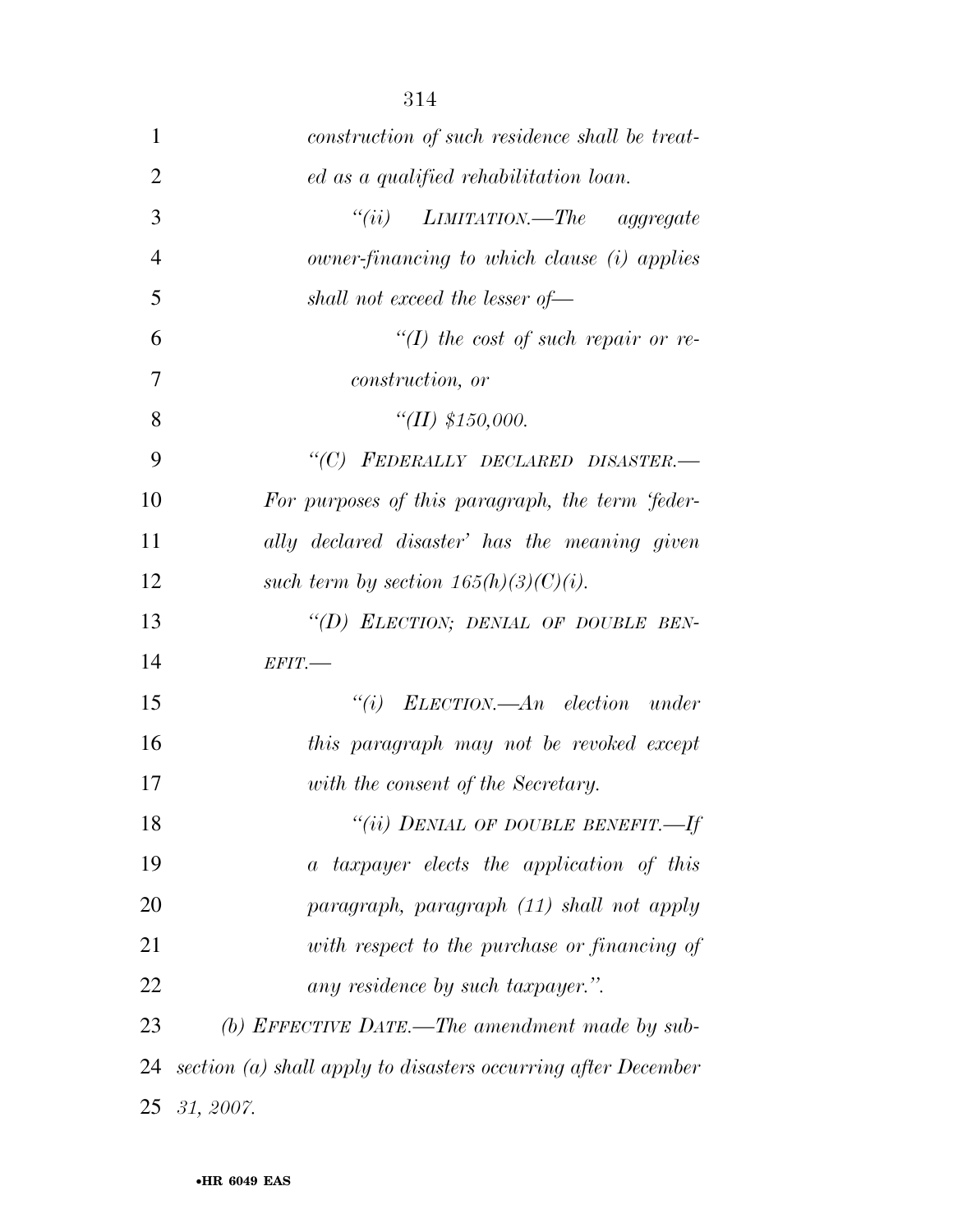|               | 1 SEC. 710. SPECIAL DEPRECIATION ALLOWANCE FOR QUALI-    |
|---------------|----------------------------------------------------------|
| $\mathcal{L}$ | <b>FIED DISASTER PROPERTY.</b>                           |
| $\mathcal{E}$ | (a) IN GENERAL.—Section 168, as amended by this          |
|               | 4 Act, is amended by adding at the end the following new |

*subsection:* 

 *''(n) SPECIAL ALLOWANCE FOR QUALIFIED DISASTER ASSISTANCE PROPERTY.—* 

 *''(1) IN GENERAL.—In the case of any qualified disaster assistance property—* 

 *''(A) the depreciation deduction provided by section 167(a) for the taxable year in which such property is placed in service shall include an al- lowance equal to 50 percent of the adjusted basis of the qualified disaster assistance property, and ''(B) the adjusted basis of the qualified dis- aster assistance property shall be reduced by the amount of such deduction before computing the amount otherwise allowable as a depreciation de- duction under this chapter for such taxable year and any subsequent taxable year.* 

 *''(2) QUALIFIED DISASTER ASSISTANCE PROP-ERTY.—For purposes of this subsection—* 

 *''(A) IN GENERAL.—The term 'qualified dis- aster assistance property' means any property— ''(i)(I) which is described in subsection (k)(2)(A)(i), or*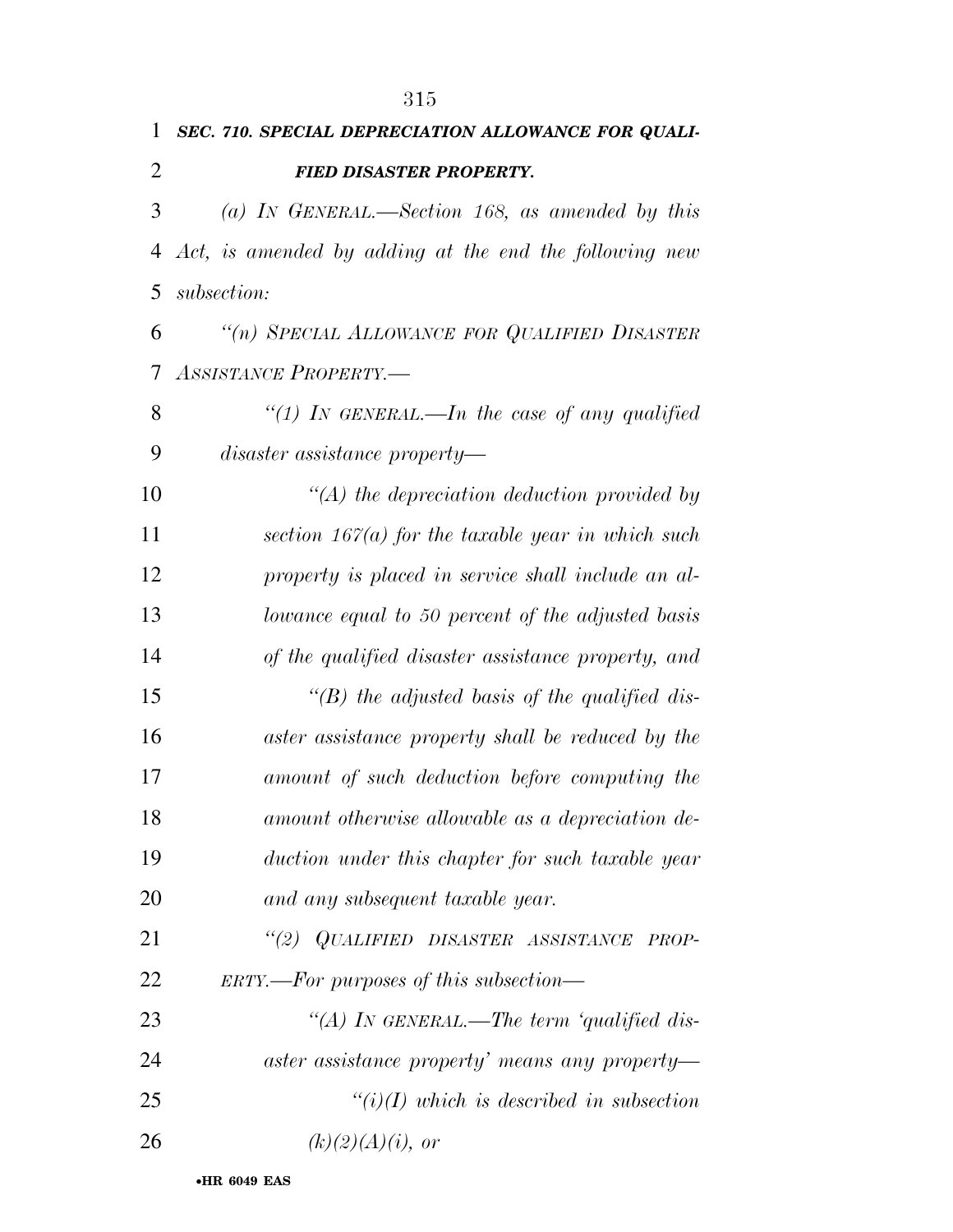| 1              | $``(II)$ which is nonresidential real    |
|----------------|------------------------------------------|
| $\overline{2}$ | property or residential rental property, |
| 3              | "(ii) substantially all of the use of    |
| 4              | which is $-$                             |
| 5              | $\lq (I)$ in a disaster area with re-    |
| 6              | spect to a federally declared disaster   |
| 7              | occurring before January 1, 2010, and    |
| 8              | $``(II)$ in the active conduct of a      |
| 9              | trade or business by the taxpayer in     |
| 10             | such disaster area,                      |
| 11             | $``(iii) which \_\_$                     |
| 12             | $\lq (I)$ rehabilitates property dam-    |
| 13             | aged, or replaces property destroyed or  |
| 14             | condemned, as a result of such feder-    |
| 15             | ally declared disaster, except that, for |
| 16             | purposes of this clause, property shall  |
| 17             | be treated as replacing property de-     |
| 18             | stroyed or condemned if, as part of an   |
| 19             | integrated plan, such property replaces  |
| 20             | property which is included in a con-     |
| 21             | tinuous area which includes real prop-   |
| 22             | erty destroyed or condemned, and         |
| 23             | $H(H)$ is similar in nature to, and      |
| 24             | located in the same county as, the       |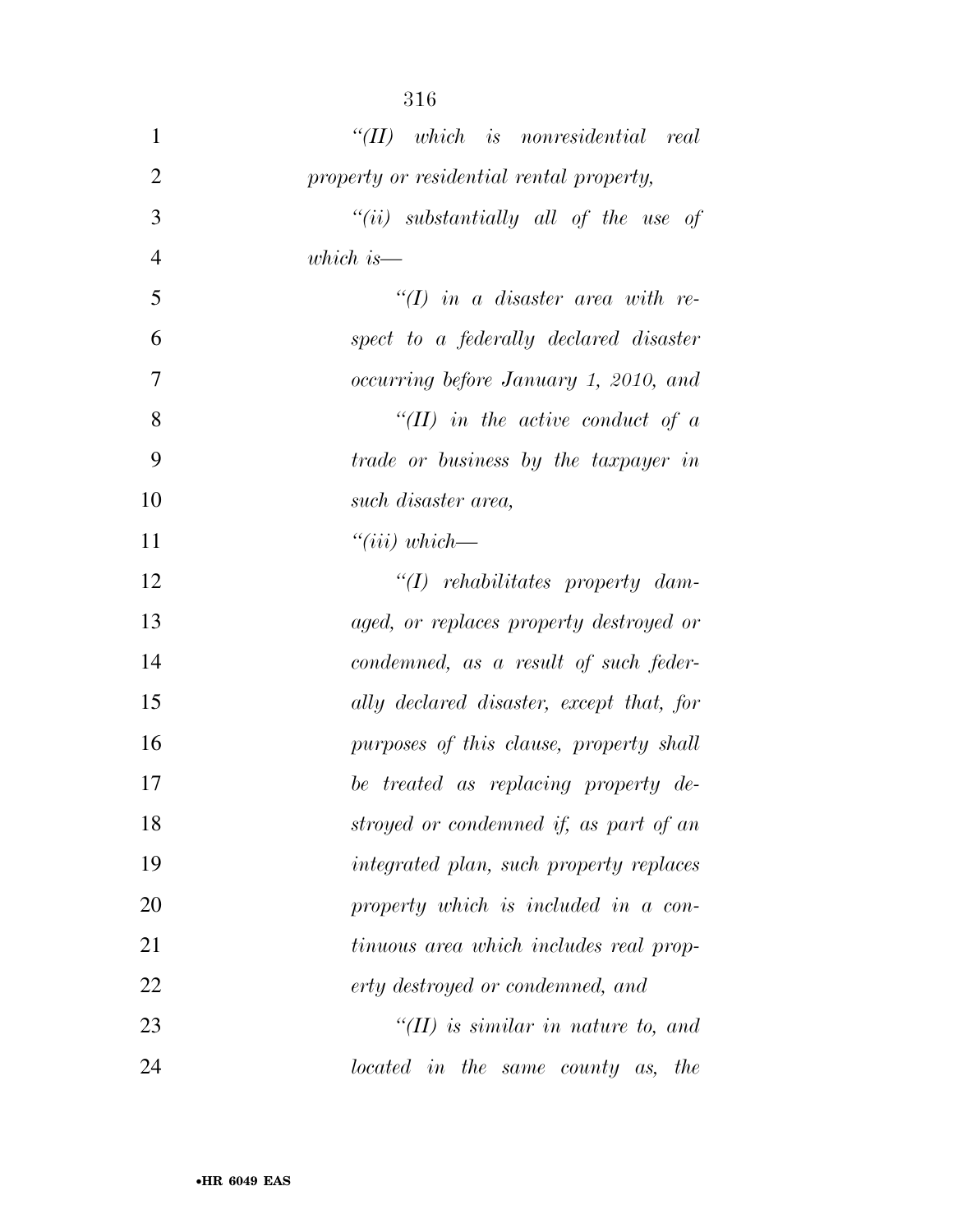| $\mathbf{1}$   | property being rehabilitated or re-            |
|----------------|------------------------------------------------|
| $\overline{2}$ | placed,                                        |
| 3              | $``(iv)$ the original use of which in such     |
| $\overline{4}$ | disaster area commences with an eligible       |
| 5              | taxpayer on or after the applicable disaster   |
| 6              | date,                                          |
| 7              | $\lq\lq(v)$ which is acquired by such eligible |
| 8              | taxpayer by purchase (as defined in section    |
| 9              | $179(d)$ on or after the applicable disaster   |
| 10             | date, but only if no written binding con-      |
| 11             | tract for the acquisition was in effect before |
| 12             | such date, and                                 |
| 13             | $``(vi)$ which is placed in service by such    |
| 14             | eligible taxpayer on or before the date which  |
| 15             | is the last day of the third calendar year     |
| 16             | following the applicable disaster date (the    |
| 17             | fourth calendar year in the case of nonresi-   |
| 18             | dential real property and residential rental   |
| 19             | <i>property).</i>                              |
| 20             | "(B) EXCEPTIONS.—                              |
| 21             | "(i) OTHER BONUS DEPRECIATION                  |
| 22             | PROPERTY.—The term 'qualified disaster         |
| 23             | assistance property' shall not include—        |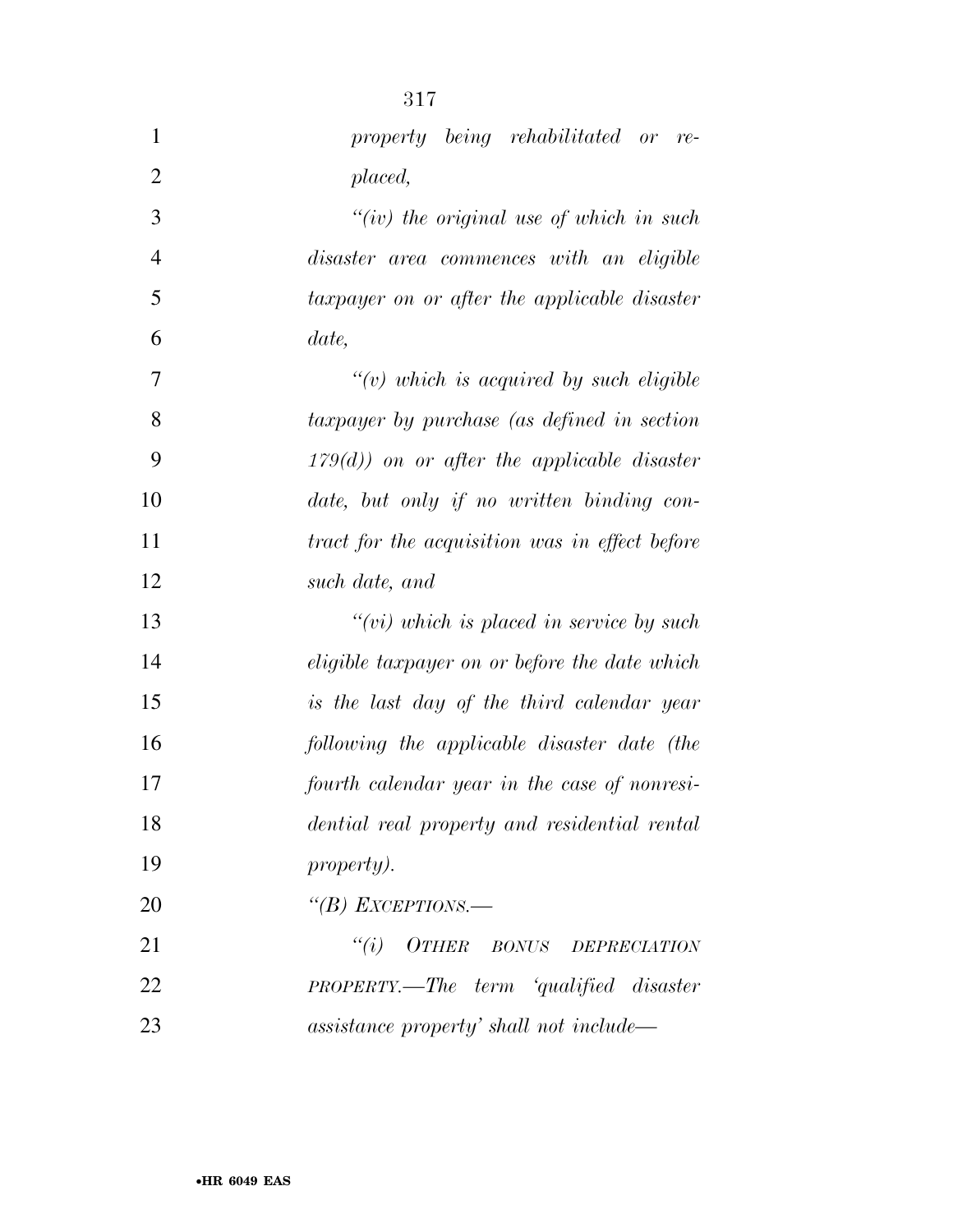| $\mathbf{1}$   | $\lq (I)$ any property to which sub-                                              |
|----------------|-----------------------------------------------------------------------------------|
| $\overline{2}$ | section (k) (determined without regard                                            |
| 3              | to paragraph $(4)$ ), $(1)$ , or $(m)$ applies,                                   |
| $\overline{4}$ | "(II) any property to which sec-                                                  |
| 5              | tion $1400N(d)$ applies, and                                                      |
| 6              | "(III) any property described in                                                  |
| 7              | section $1400N(p)(3)$ .                                                           |
| 8              | ALTERNATIVE DEPRECIATION<br>``(ii)                                                |
| 9              | PROPERTY.—The term 'qualified disaster                                            |
| 10             | assistance property' shall not include any                                        |
| 11             | property to which the alternative deprecia-                                       |
| 12             | tion system under subsection (g) applies, de-                                     |
| 13             | termined without regard to paragraph $(7)$                                        |
| 14             | of subsection $(g)$ (relating to election to have                                 |
| 15             | system apply).                                                                    |
| 16             | "(iii) TAX-EXEMPT BOND FINANCED                                                   |
| 17             | PROPERTY.—Such term shall not include                                             |
| 18             | any property any portion of which is fi-                                          |
| 19             | nanced with the proceeds of any obligation                                        |
| 20             | the interest on which is exempt from tax                                          |
| 21             | under section 103.                                                                |
| 22             | ``(iv)<br>$\hspace{0.1cm} QUALIFIED \hspace{0.3cm} REVITALIZATION \hspace{0.3cm}$ |
| 23             | BUILDINGS.—Such term shall not include                                            |
| 24             | any qualified revitalization building with                                        |
| 25             | respect to which the taxpayer has elected the                                     |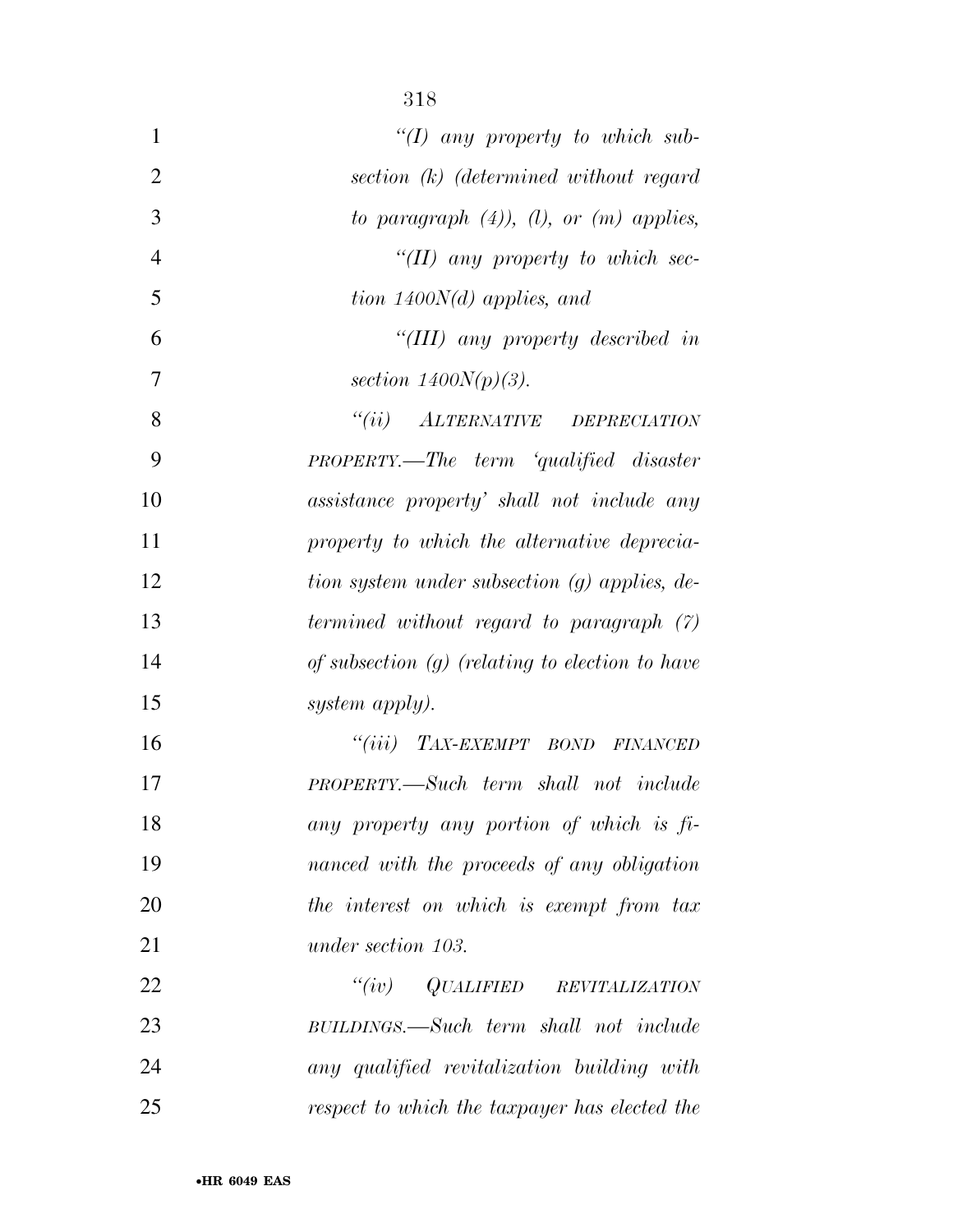| 1              | application of paragraph $(1)$ or $(2)$ of sec-        |
|----------------|--------------------------------------------------------|
| $\overline{2}$ | tion $1400I(a)$ .                                      |
| 3              | "(v) ELECTION OUT.—If a taxpayer                       |
| 4              | makes an election under this clause with re-           |
| 5              | spect to any class of property for any tax-            |
| 6              | able year, this subsection shall not apply to          |
| 7              | all property in such class placed in service           |
| 8              | during such taxable year.                              |
| 9              | "(C) SPECIAL RULES.—For purposes of this               |
| 10             | subsection, rules similar to the rules of subpara-     |
| 11             | graph $(E)$ of subsection $(k)(2)$ shall apply, except |
| 12             | that such subparagraph shall be applied—               |
| 13             | "(i) by substituting 'the applicable dis-              |
| 14             | aster date' for 'December 31, 2007' each               |
| 15             | place it appears therein,                              |
| 16             | $``(ii)$ without regard to 'and before                 |
| 17             | January 1, 2009' in clause (i) thereof, and            |
| 18             | $``(iii)$ by substituting 'qualified dis-              |
| 19             | aster assistance property' for 'qualified              |
| 20             | property' in clause (iv) thereof.                      |
| 21             | "(D) ALLOWANCE AGAINST ALTERNATIVE                     |
| 22             | MINIMUM TAX.—For purposes of this subsection,          |
| 23             | rules similar to the rules of subsection $(k)(2)(G)$   |
| 24             | shall apply.                                           |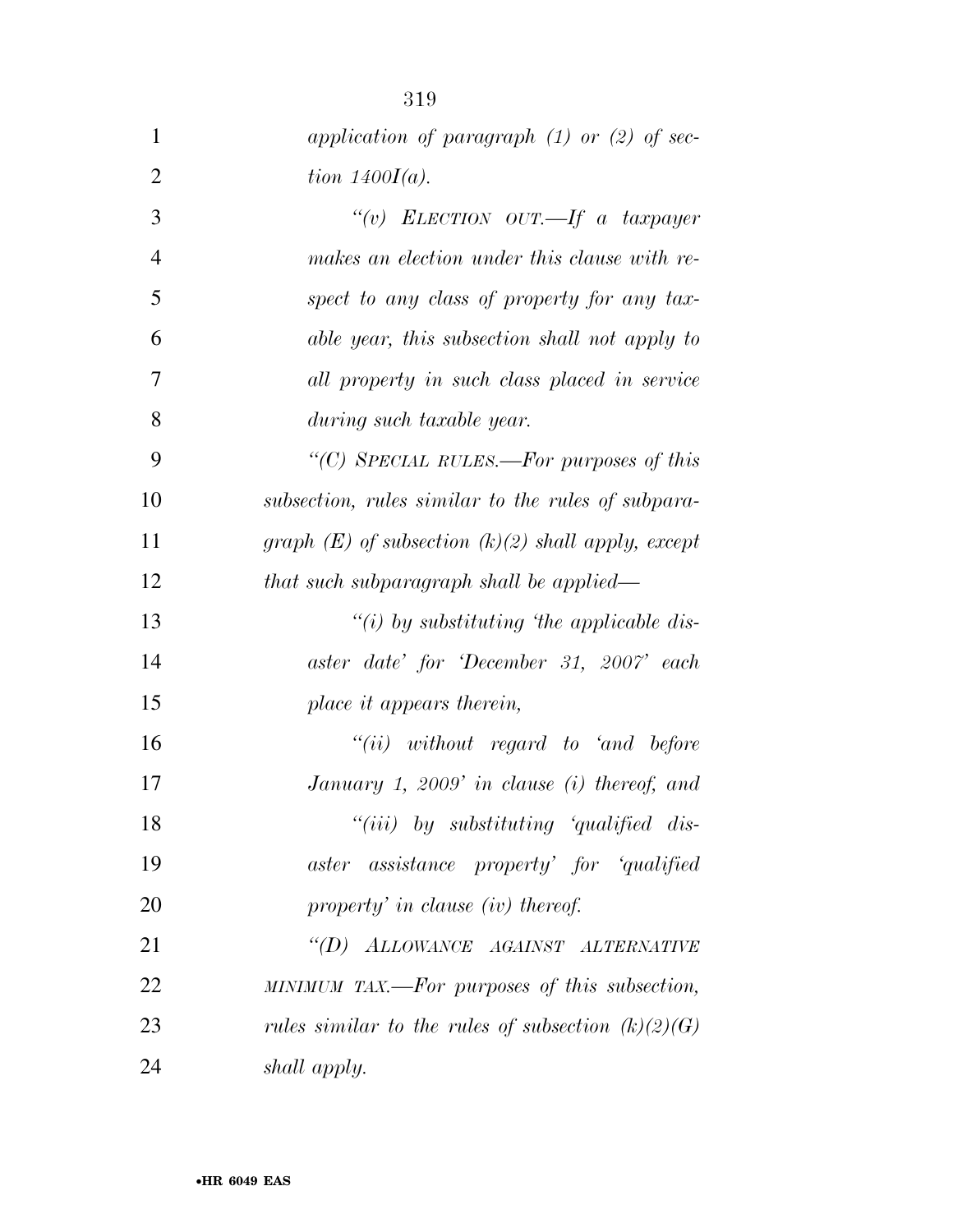| 1              | "(3) OTHER DEFINITIONS.—For purposes of this                |
|----------------|-------------------------------------------------------------|
| $\overline{2}$ | $subsection$ —                                              |
| 3              | "(A) APPLICABLE DISASTER DATE.—The                          |
| $\overline{4}$ | term 'applicable disaster date' means, with re-             |
| 5              | spect to any federally declared disaster, the date          |
| 6              | on which such federally declared disaster occurs.           |
| $\tau$         | "(B) FEDERALLY DECLARED DISASTER.-                          |
| 8              | The term 'federally declared disaster' has the              |
| 9              | meaning given such term under section                       |
| 10             | $165(h)(3)(C)(i)$ .                                         |
| 11             | "(C) DISASTER AREA.—The term 'disaster                      |
| 12             | area' has the meaning given such term under                 |
| 13             | section $165(h)(3)(C)(ii)$ .                                |
| 14             | "(D) ELIGIBLE TAXPAYER.—The term 'eli-                      |
| 15             | gible taxpayer' means a taxpayer who has suf-               |
| 16             | fered an economic loss attributable to a federally          |
| 17             | declared disaster.                                          |
| 18             | "(4) $RECAPTURE.$ —For purposes of this sub-                |
| 19             | section, rules similar to the rules under section           |
| 20             | $179(d)(10)$ shall apply with respect to any qualified      |
| 21             | disaster assistance property which ceases to be quali-      |
| 22             | fied disaster assistance property.".                        |
| 23             | (b) EFFECTIVE DATE.—The amendment made by this              |
| 24             | section shall apply to property placed in service after De- |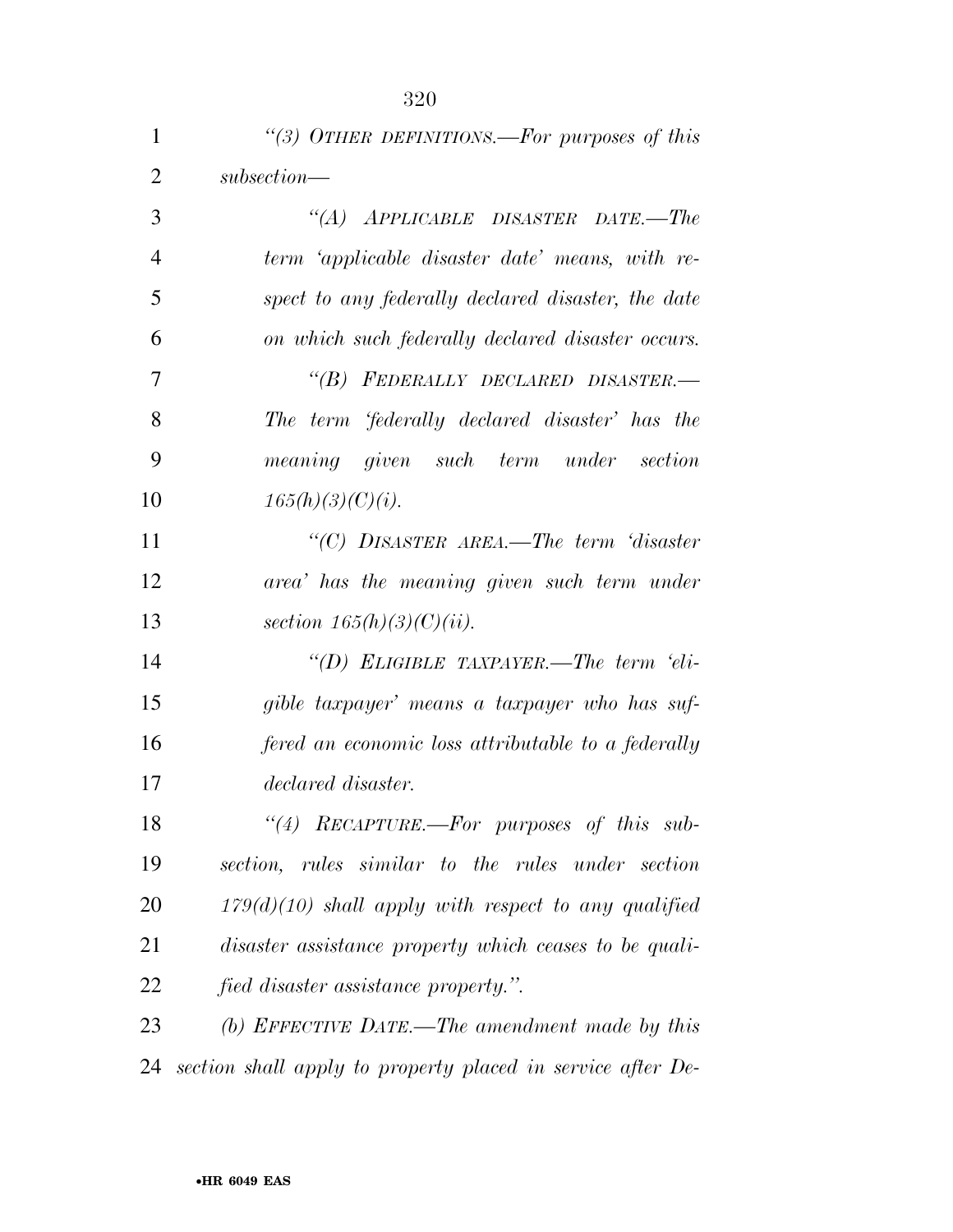|    | 1 cember 31, 2007, with respect disasters declared after such |
|----|---------------------------------------------------------------|
| 2  | date.                                                         |
| 3  | SEC. 711. INCREASED EXPENSING FOR QUALIFIED DIS-              |
| 4  | <b>ASTER ASSISTANCE PROPERTY.</b>                             |
| 5  | (a) IN GENERAL.—Section 179 is amended by adding              |
| 6  | at the end the following new subsection:                      |
| 7  | "(e) SPECIAL RULES FOR QUALIFIED DISASTER AS-                 |
| 8  | SISTANCE PROPERTY.-                                           |
| 9  | "(1) IN GENERAL.—For purposes of this sec-                    |
| 10 | $tion$ —                                                      |
| 11 | $\lq (A)$ the dollar amount in effect under sub-              |
| 12 | section $(b)(1)$ for the taxable year shall be in-            |
| 13 | creased by the lesser of $-$                                  |
| 14 | "(i) $$100,000, or$                                           |
| 15 | $``(ii)$ the cost of qualified section 179                    |
| 16 | disaster assistance property placed in serv-                  |
| 17 | <i>ice during the taxable year, and</i>                       |
| 18 | $\lq\lq(B)$ the dollar amount in effect under sub-            |
| 19 | section $(b)(2)$ for the taxable year shall be in-            |
| 20 | creased by the lesser of $\equiv$                             |
| 21 | "(i) $$600,000, or$                                           |
| 22 | $``(ii)$ the cost of qualified section 179                    |
| 23 | disaster assistance property placed in serv-                  |
| 24 | <i>ice during the taxable year.</i>                           |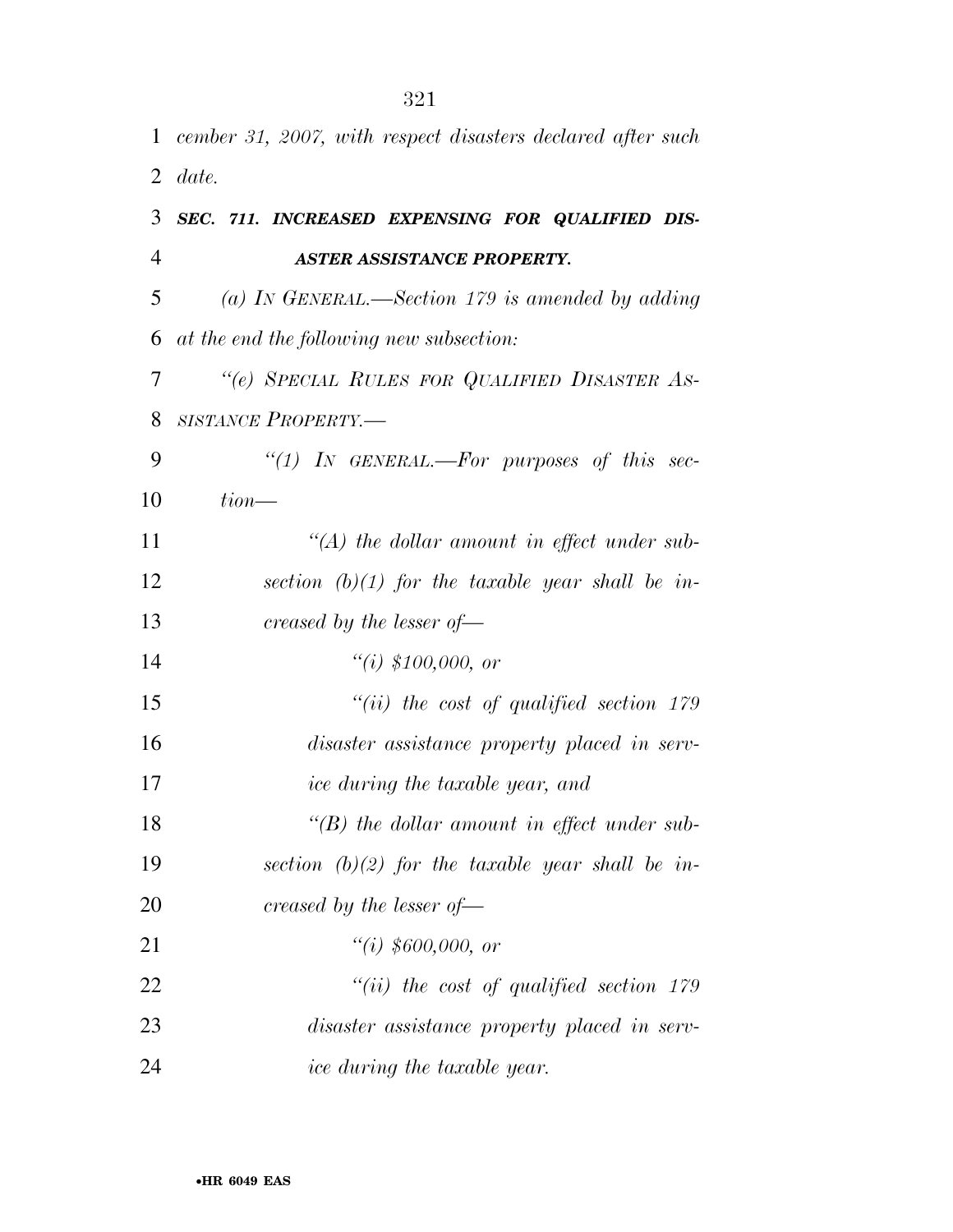| 1              | "(2) QUALIFIED SECTION 179 DISASTER ASSIST-              |
|----------------|----------------------------------------------------------|
| $\overline{2}$ | ANCE PROPERTY.—For purposes of this subsection, the      |
| 3              | term 'qualified section 179 disaster assistance prop-    |
| $\overline{4}$ | erty' means section 179 property (as defined in sub-     |
| 5              | section (d)) which is qualified disaster assistance      |
| 6              | property (as defined in section $168(n)(2)$ ).           |
| 7              | "(3) COORDINATION WITH EMPOWERMENT ZONES                 |
| 8              | AND RENEWAL COMMUNITIES.—For purposes of sec-            |
| 9              | tions 1397A and 1400J, qualified section 179 disaster    |
| 10             | assistance property shall not be treated as qualified    |
| 11             | zone property or qualified renewal property, unless      |
| 12             | the taxpayer elects not to take such qualified section   |
| 13             | 179 disaster assistance property into account for pur-   |
| 14             | poses of this subsection.                                |
| 15             | "(4) RECAPTURE.—For purposes of this sub-                |
| 16             | section, rules similar to the rules under subsection     |
| 17             | $(d)(10)$ shall apply with respect to any qualified sec- |
| 18             | tion 179 disaster assistance property which ceases to    |
| 19             | be qualified section 179 disaster assistance property.". |
| 20             | (b) EFFECTIVE DATE.—The amendment made by this           |

 *section shall apply to property placed in service after De- cember 31, 2007, with respect disasters declared after such date.*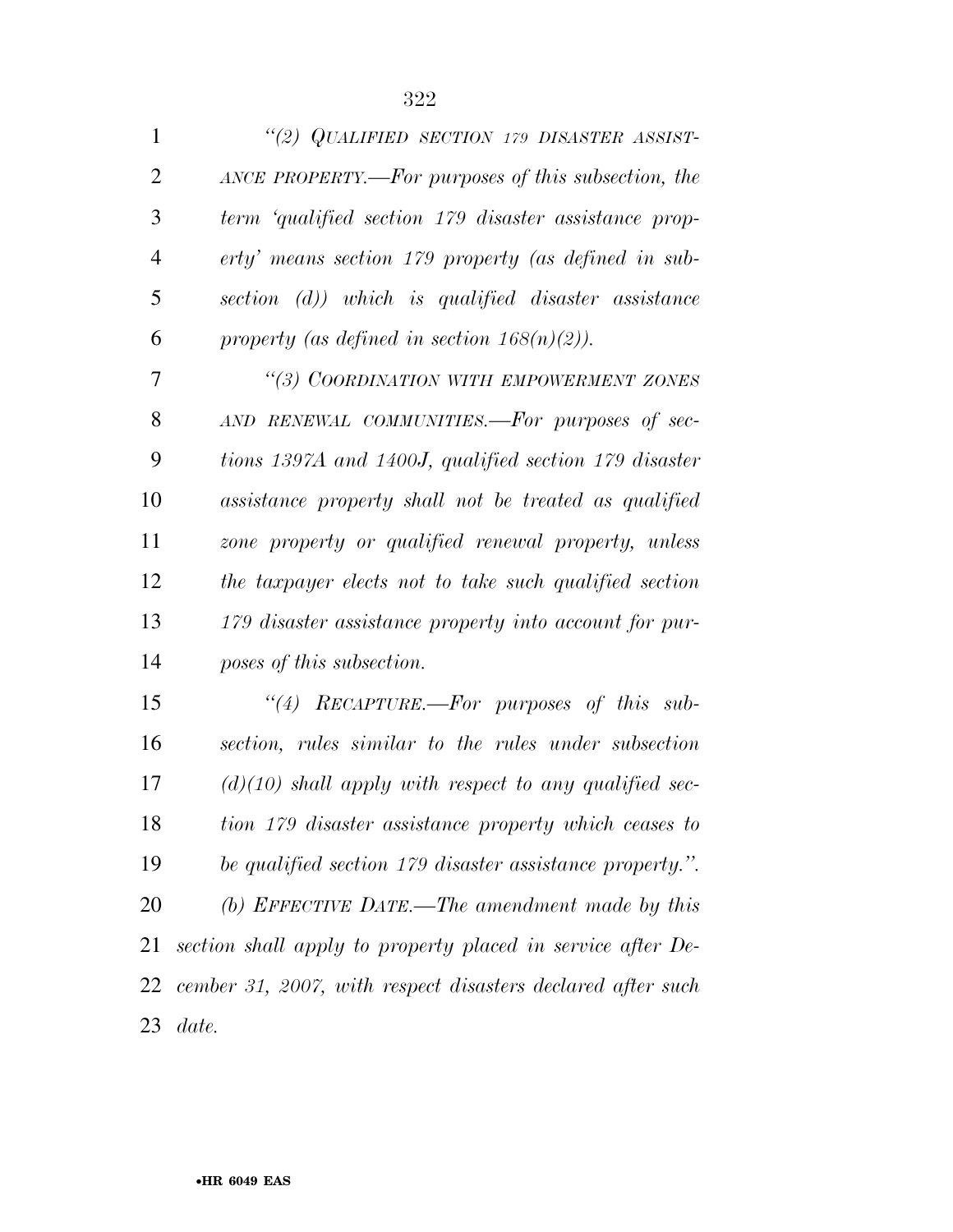*SEC. 712. COORDINATION WITH HEARTLAND DISASTER RE-*

*The amendments made by this subtitle, other than the* 

*amendments made by sections 706(a)(2), 710, and 711,* 

*shall not apply to any disaster described in section* 

*702(c)(1)(A), or to any expenditure or loss resulting from* 

*LIEF.* 

*such disaster.* 

## •**HR 6049 EAS**  *TITLE VIII—SPENDING REDUC- TIONS AND APPROPRIATE REVENUE RAISERS FOR NEW TAX RELIEF POLICY SEC. 801. NONQUALIFIED DEFERRED COMPENSATION FROM CERTAIN TAX INDIFFERENT PARTIES. (a) IN GENERAL.—Subpart B of part II of subchapter E of chapter 1 is amended by inserting after section 457 the following new section: ''SEC. 457A. NONQUALIFIED DEFERRED COMPENSATION FROM CERTAIN TAX INDIFFERENT PARTIES. ''(a) IN GENERAL.—Any compensation which is de- ferred under a nonqualified deferred compensation plan of a nonqualified entity shall be includible in gross income when there is no substantial risk of forfeiture of the rights to such compensation. ''(b) NONQUALIFIED ENTITY.—For purposes of this section, the term 'nonqualified entity' means—*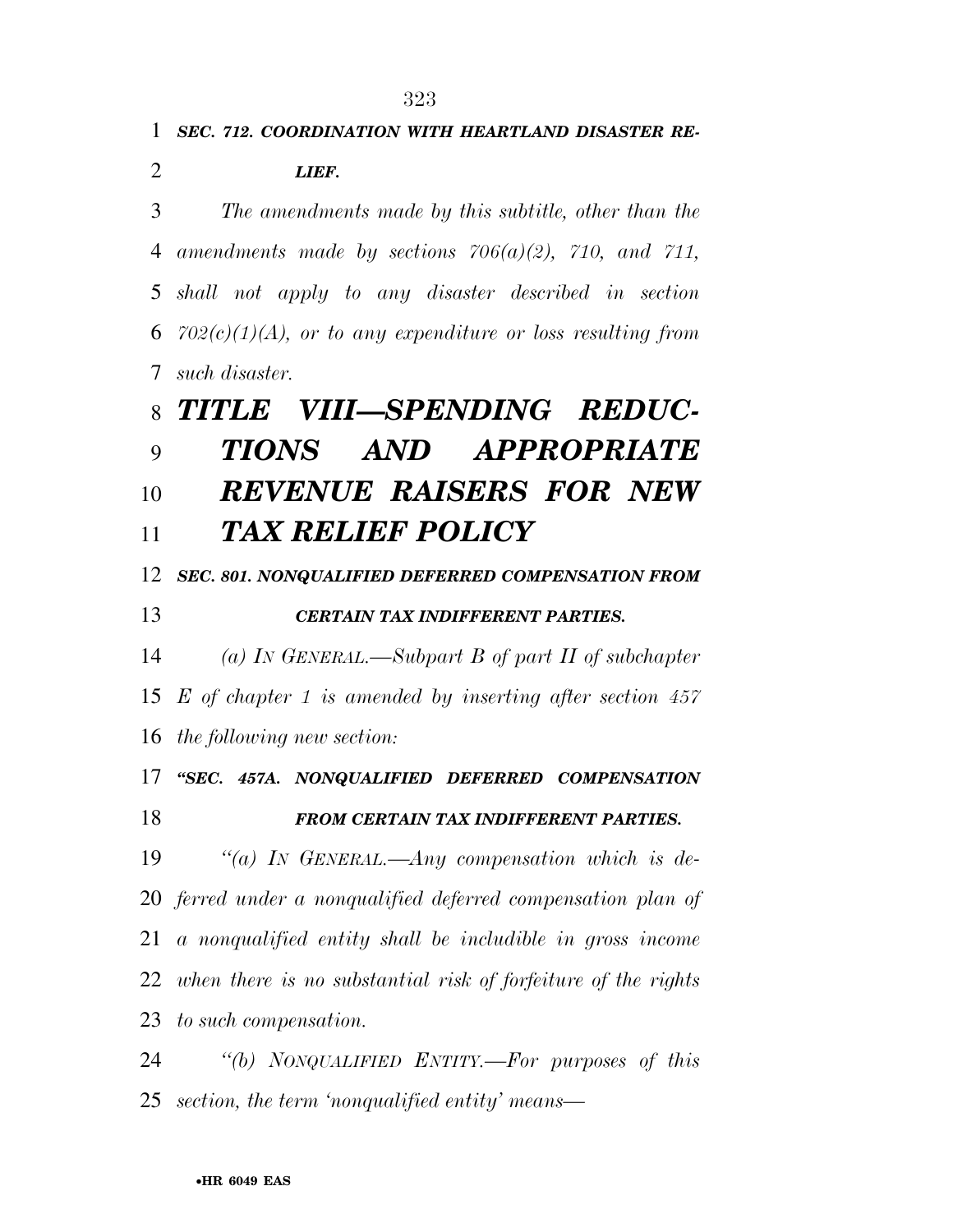| $\mathbf{1}$   | " $(1)$ any foreign corporation unless substantially  |
|----------------|-------------------------------------------------------|
| $\overline{2}$ | all of its income is—                                 |
| 3              | $\lq (A)$ effectively connected with the conduct      |
| $\overline{4}$ | of a trade or business in the United States, or       |
| 5              | $\lq (B)$ subject to a comprehensive foreign in-      |
| 6              | come tax, and                                         |
| 7              | "(2) any partnership unless substantially all of      |
| 8              | <i>its income is allocated to persons other than—</i> |
| 9              | $\lq (A)$ foreign persons with respect to whom        |
| 10             | such income is not subject to a comprehensive         |
| 11             | foreign income tax, and                               |
| 12             | $\lq\lq(B)$ organizations which are exempt from       |
| 13             | tax under this title.                                 |
| 14             | "(c) DETERMINABILITY OF AMOUNTS OF COMPENSA-          |
| 15             | $TION$ —                                              |
| 16             | "(1) IN GENERAL.—If the amount of any com-            |
| 17             | pensation is not determinable at the time that such   |
| 18             | compensation is otherwise includible in gross income  |
| 19             | under subsection $(a)$ —                              |
| 20             | $\lq (A)$ such amount shall be so includible in       |
| 21             | gross income when determinable, and                   |
| 22             | $\lq\lq(B)$ the tax imposed under this chapter for    |
| 23             | the taxable year in which such compensation is        |
| 24             | includible in gross income shall be increased by      |
| 25             | the sum of $-$                                        |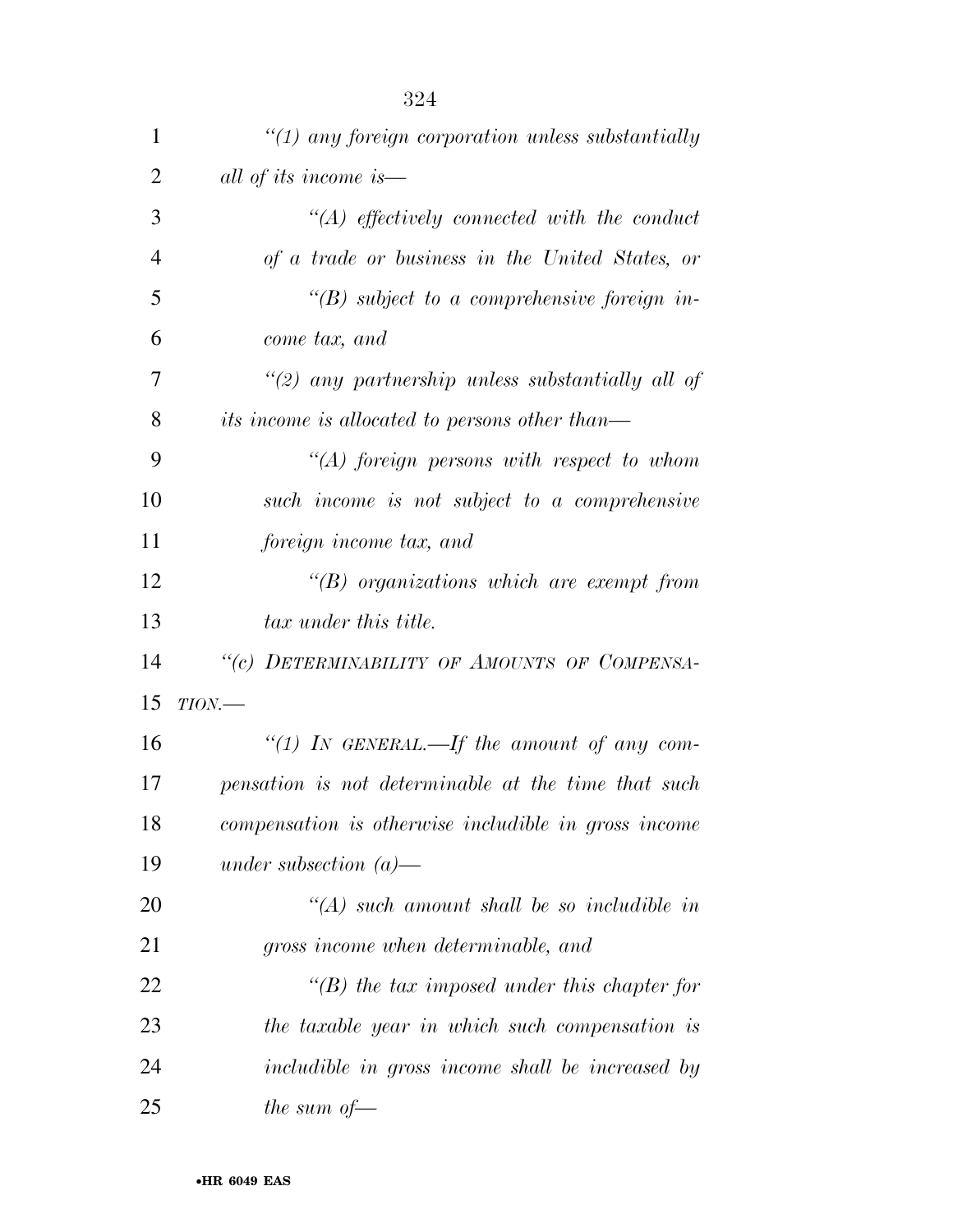| $\mathbf{1}$   | $"(i)$ the amount of interest determined               |
|----------------|--------------------------------------------------------|
| $\overline{2}$ | under paragraph $(2)$ , and                            |
| 3              | $``(ii)$ an amount equal to 20 percent of              |
| $\overline{4}$ | the amount of such compensation.                       |
| 5              | "(2) INTEREST.—For purposes of paragraph               |
| 6              | $(1)(B)(i)$ , the interest determined under this para- |
| 7              | graph for any taxable year is the amount of interest   |
| 8              | at the underpayment rate under section 6621 plus 1     |
| 9              | percentage point on the underpayments that would       |
| 10             | have occurred had the deferred compensation been in-   |
| 11             | cludible in gross income for the taxable year in which |
| 12             | first deferred or, if later, the first taxable year in |
| 13             | which such deferred compensation is not subject to a   |
| 14             | substantial risk of forfeiture.                        |
| 15             | "(d) OTHER DEFINITIONS AND SPECIAL RULES.-For          |
| 16             | $purposes$ of this section—                            |
| 17             | "(1) SUBSTANTIAL RISK OF FORFEITURE.-                  |
| 18             | "(A) IN GENERAL.—The rights of a person                |
| 19             | to compensation shall be treated as subject to a       |
| 20             | substantial risk of forfeiture only if such person's   |
| 21             | rights to such compensation are conditioned            |
| 22             | upon the future performance of substantial serv-       |
| 23             | ices by any individual.                                |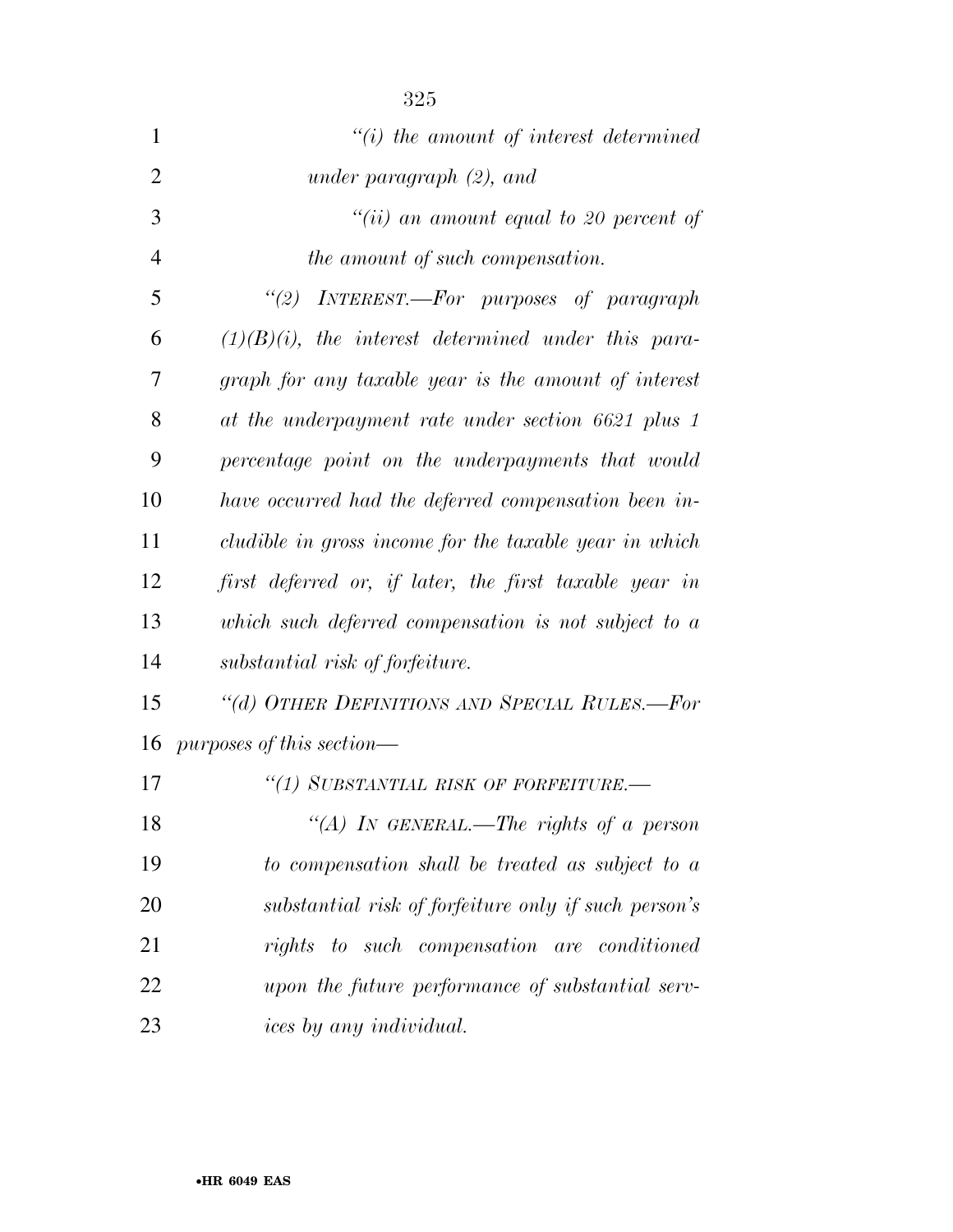| $\mathbf{1}$   | EXCEPTION FOR COMPENSATION<br>$\lq(B)$        |
|----------------|-----------------------------------------------|
| $\overline{2}$ | BASED ON GAIN RECOGNIZED ON AN INVESTMENT     |
| 3              | ASSET.                                        |
| $\overline{4}$ | "(i) IN GENERAL.—To the extent pro-           |
| 5              | vided in regulations prescribed by the Sec-   |
| 6              | retary, if compensation is determined solely  |
| 7              | by reference to the amount of gain recog-     |
| 8              | nized on the disposition of an investment     |
| 9              | asset, such compensation shall be treated as  |
| 10             | subject to a substantial risk of forfeiture   |
| 11             | until the date of such disposition.           |
| 12             | "(ii) $INVESTMENT$ $ASSET.$ -For pur-         |
| 13             | poses of clause $(i)$ , the term 'investment' |
| 14             | asset' means any single asset (other than an  |
| 15             | investment fund or similar entity)—           |
| 16             | "(I) acquired directly by an in-              |
| 17             | vestment fund or similar entity,              |
| 18             | $H(H)$ with respect to which such             |
| 19             | entity does not (nor does any person          |
| 20             | related to such entity) participate in        |
| 21             | the active management of such asset           |
| 22             | $(or if such asset is an interest in an$      |
| 23             | entity, in the active management of the       |
| 24             | activities of such entity), and               |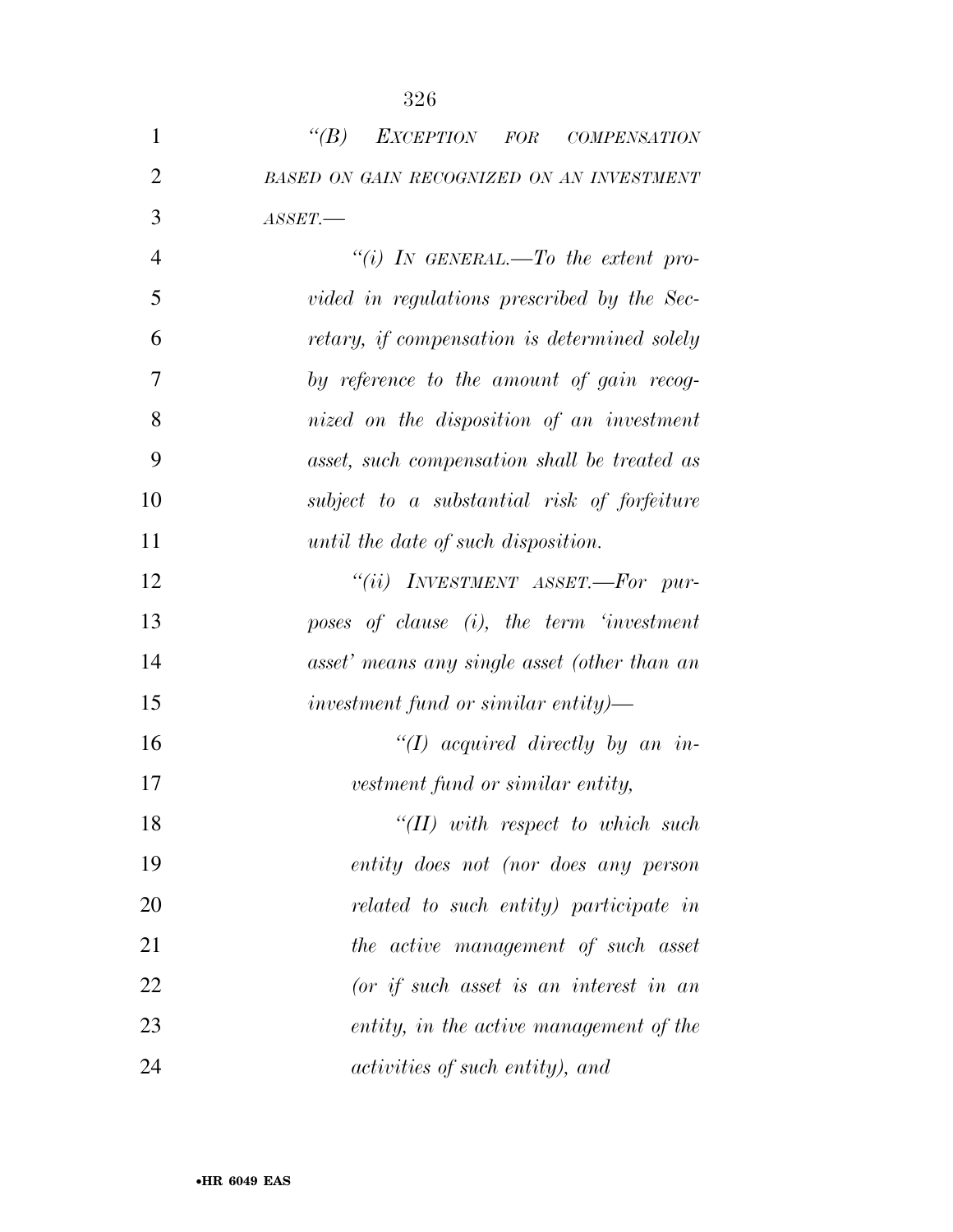| $\mathbf{1}$   | "(III) substantially all of any                       |
|----------------|-------------------------------------------------------|
| $\overline{2}$ | <i>gain</i> on the disposition of which (other        |
| 3              | than such deferred compensation) is al-               |
| 4              | located to investors in such entity.                  |
| 5              | ``(iii)<br>COORDINATION WITH SPECIAL                  |
| 6              | $RULE.$ —Paragraph $(3)(B)$ shall not apply           |
| 7              | to any compensation to which clause (i) ap-           |
| 8              | plies.                                                |
| 9              | "(2) COMPREHENSIVE FOREIGN INCOME TAX.-               |
| 10             | The term 'comprehensive foreign income tax' means,    |
| 11             | with respect to any foreign person, the income tax of |
| 12             | a foreign country if—                                 |
| 13             | $\lq (A)$ such person is eligible for the benefits    |
| 14             | of a comprehensive income tax treaty between          |
| 15             | such foreign country and the United States, or        |
| 16             | $\lq\lq(B)$ such person demonstrates to the satis-    |
| 17             | faction of the Secretary that such foreign country    |
| 18             | has a comprehensive income tax.                       |
| 19             | "(3) NONQUALIFIED DEFERRED COMPENSATION               |
| 20             | $PLAN$ —                                              |
| 21             | "(A) IN GENERAL.—The term 'nonqualified               |
| 22             | deferred compensation plan' has the meaning           |
| 23             | given such term under section $409A(d)$ , except      |
| 24             | that such term shall include any plan that pro-       |
|                |                                                       |

*vides a right to compensation based on the ap-*

•**HR 6049 EAS**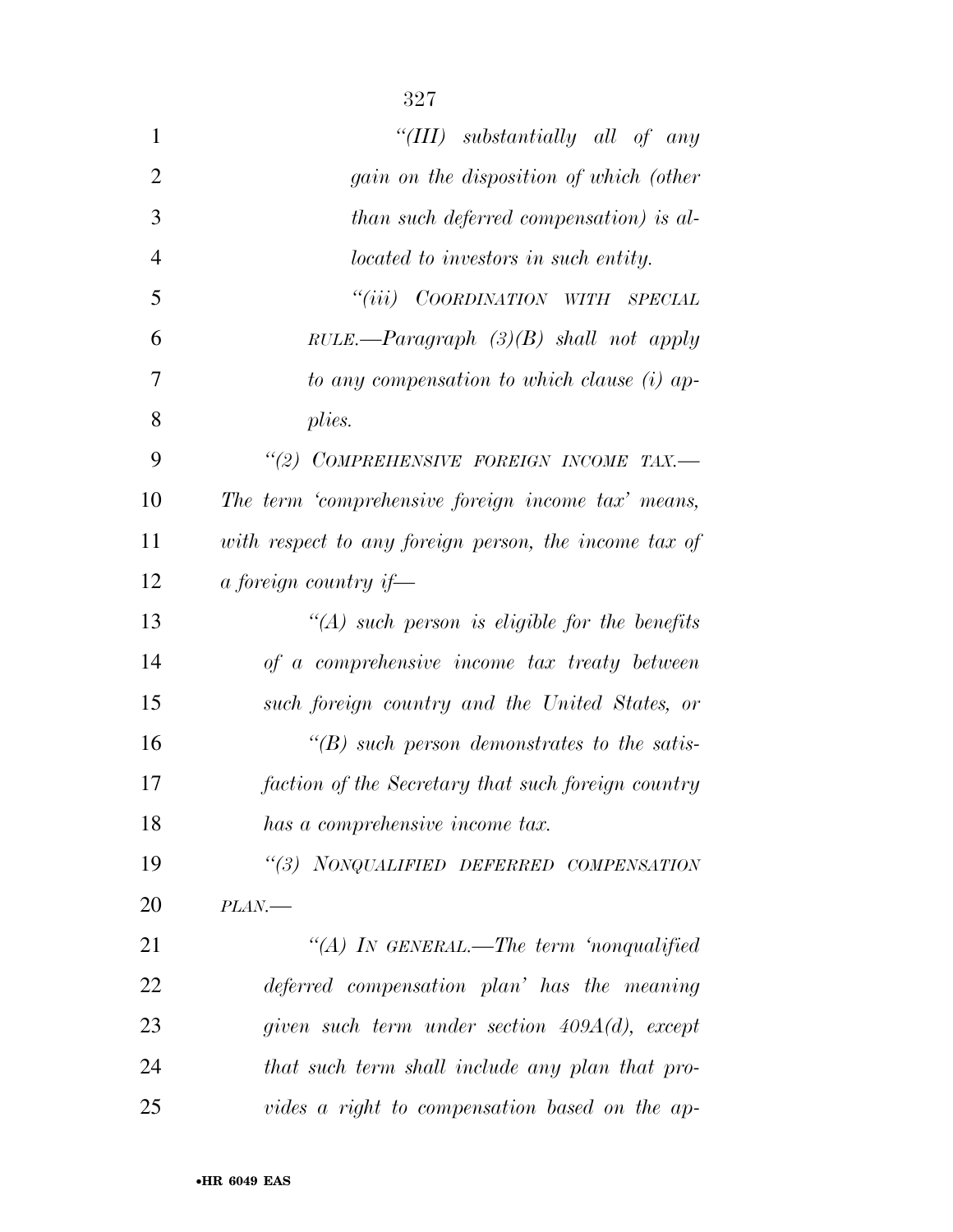| $\mathbf{1}$   | preciation in value of a specified number of eq-              |
|----------------|---------------------------------------------------------------|
| $\overline{2}$ | <i>uity units</i> of the service recipient.                   |
| 3              | "(B) EXCEPTION.—Compensation shall not                        |
| $\overline{4}$ | be treated as deferred for purposes of this section           |
| 5              | if the service provider receives payment of such              |
| 6              | compensation not later than 12 months after the               |
| 7              | end of the taxable year of the service recipient              |
| 8              | during which the right to the payment of such                 |
| 9              | compensation is no longer subject to a substan-               |
| 10             | tial risk of forfeiture.                                      |
| 11             | "(4) EXCEPTION FOR CERTAIN COMPENSATION                       |
| 12             | RESPECT<br>TO<br>EFFECTIVELY CONNECTED<br>$IN-$<br>WITH       |
| 13             | $COME$ —In the case a foreign corporation with income         |
| 14             | which is taxable under section 882, this section shall        |
| 15             | not apply to compensation which, had such com-                |
| 16             | pensation had been paid in cash on the date that such         |
| 17             | compensation ceased to be subject to a substantial risk       |
| 18             | of forfeiture, would have been deductible by such for-        |
| 19             | <i>eign</i> corporation against such income.                  |
| 20             | "(5) APPLICATION OF RULES.—Rules similar to                   |
| 21             | the rules of paragraphs $(5)$ and $(6)$ of section $409A(d)$  |
| 22             | shall apply.                                                  |
| 23             | "(e) REGULATIONS.—The Secretary shall prescribe               |
| 24             | such regulations as may be necessary or appropriate to        |
| 25             | carry out the purposes of this section, including regulations |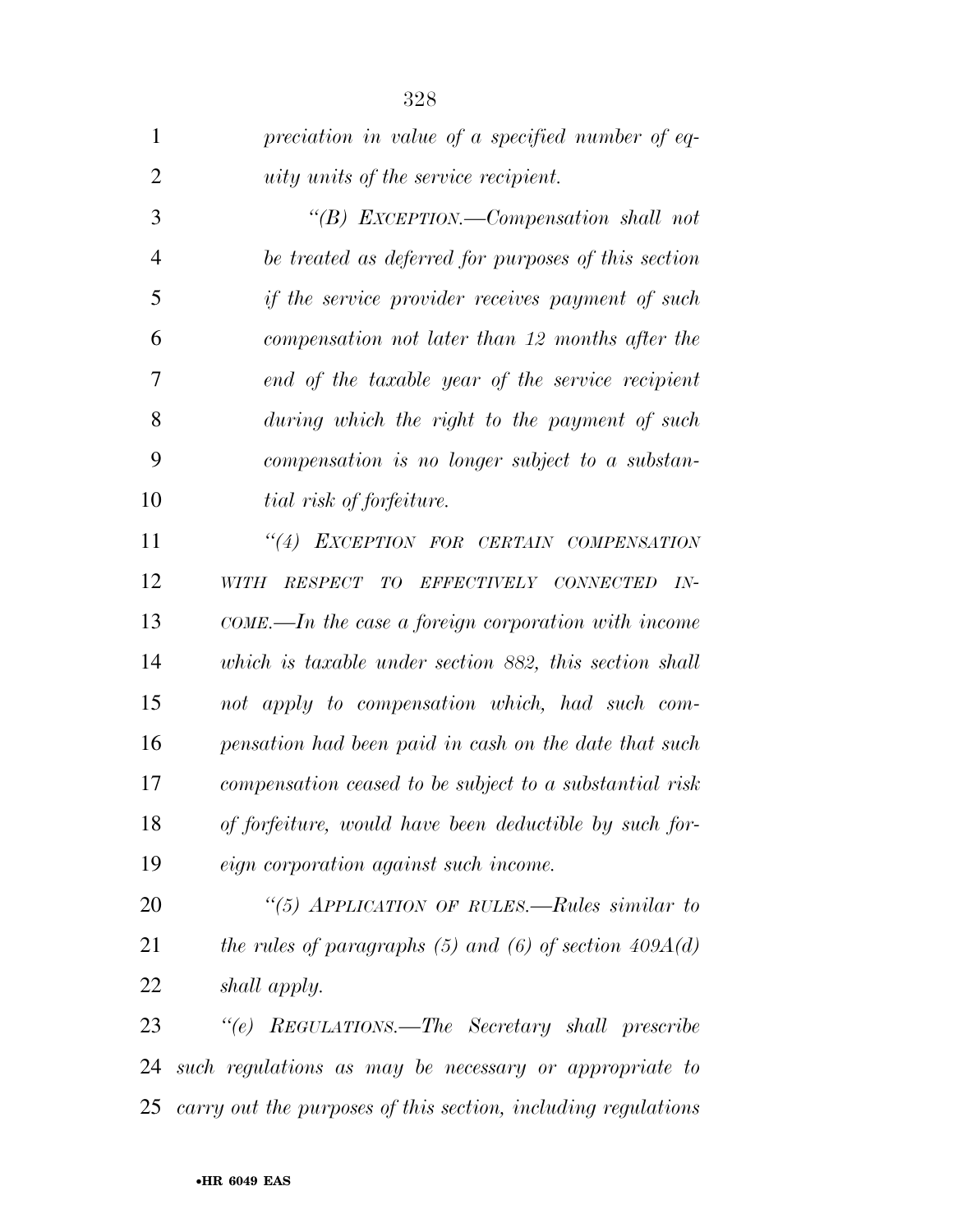*disregarding a substantial risk of forfeiture in cases where necessary to carry out the purposes of this section.''.* 

 *(b) CONFORMING AMENDMENT.—Section 26(b)(2), as amended by the Housing Assistance Tax Act of 2008, is amended by striking ''and'' at the end of subparagraph (V), by striking the period at the end of subparagraph (W) and inserting '', and'', and by adding at the end the following new subparagraph:* 

 *''(X) section 457A(c)(1)(B) (relating to de-terminability of amounts of compensation).''.* 

 *(c) CLERICAL AMENDMENT.—The table of sections of subpart B of part II of subchapter E of chapter 1 is amend- ed by inserting after the item relating to section 457 the following new item:* 

*''Sec. 457A. Nonqualified deferred compensation from certain tax indifferent parties.''.* 

*(d) EFFECTIVE DATE.—* 

 *(1) IN GENERAL.—Except as otherwise provided in this subsection, the amendments made by this sec- tion shall apply to amounts deferred which are attrib- utable to services performed after December 31, 2008. (2) APPLICATION TO EXISTING DEFERRALS.—In the case of any amount deferred to which the amend- ments made by this section do not apply solely by reason of the fact that the amount is attributable to*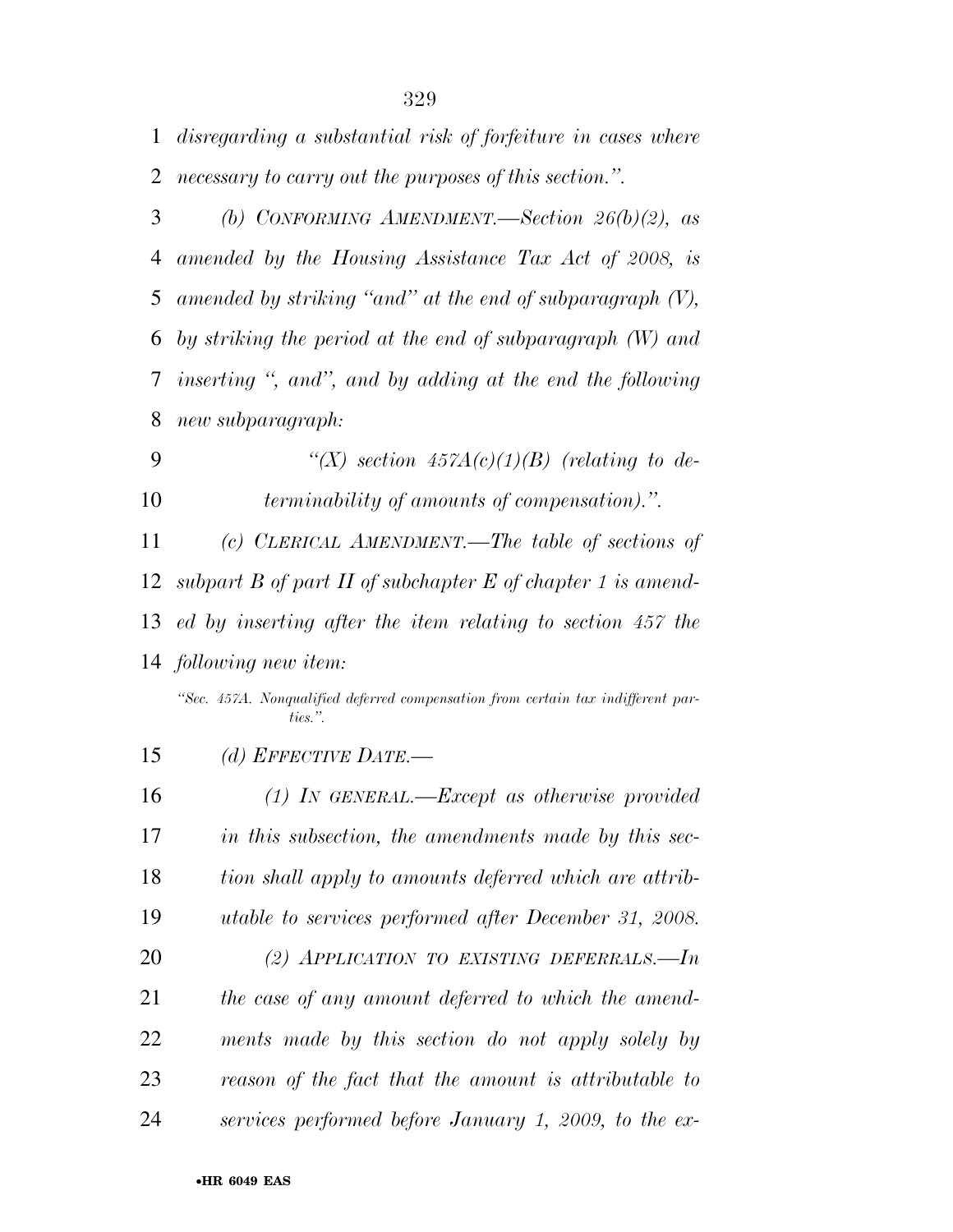| $\mathbf{1}$   | tent such amount is not includible in gross income in  |
|----------------|--------------------------------------------------------|
| 2              | a taxable year beginning before 2018, such amounts     |
| 3              | shall be includible in gross income in the later of-   |
| $\overline{4}$ | $(A)$ the last taxable year beginning before           |
| 5              | 2018, or                                               |
| 6              | $(B)$ the taxable year in which there is no            |
| 7              | substantial risk of forfeiture of the rights to such   |
| 8              | compensation (determined in the same manner            |
| 9              | as determined for purposes of section 457A of the      |
| 10             | Internal Revenue Code of 1986, as added by this        |
| 11             | section).                                              |
| 12             | $(3)$ ACCELERATED PAYMENTS. No later than              |
| 13             | 120 days after the date of the enactment of this Act,  |
| 14             | the Secretary shall issue guidance providing a limited |
| 15             | period of time during which a nonqualified deferred    |
| 16             | compensation arrangement attributable to services      |
| 17             | performed on or before December 31, 2008, may, with-   |
| 18             | out violating the requirements of section $409A(a)$ of |
| 19             | the Internal Revenue Code of 1986, be amended to       |
| 20             | conform the date of distribution to the date the       |
| 21             | amounts are required to be included in income.         |
| 22             | (4) CERTAIN BACK-TO-BACK ARRANGEMENTS.-If              |
| 23             | the taxpayer is also a service recipient and maintains |
| 24             | one or more nonqualified deferred compensation ar-     |
| 25             | rangements for its service providers under which any   |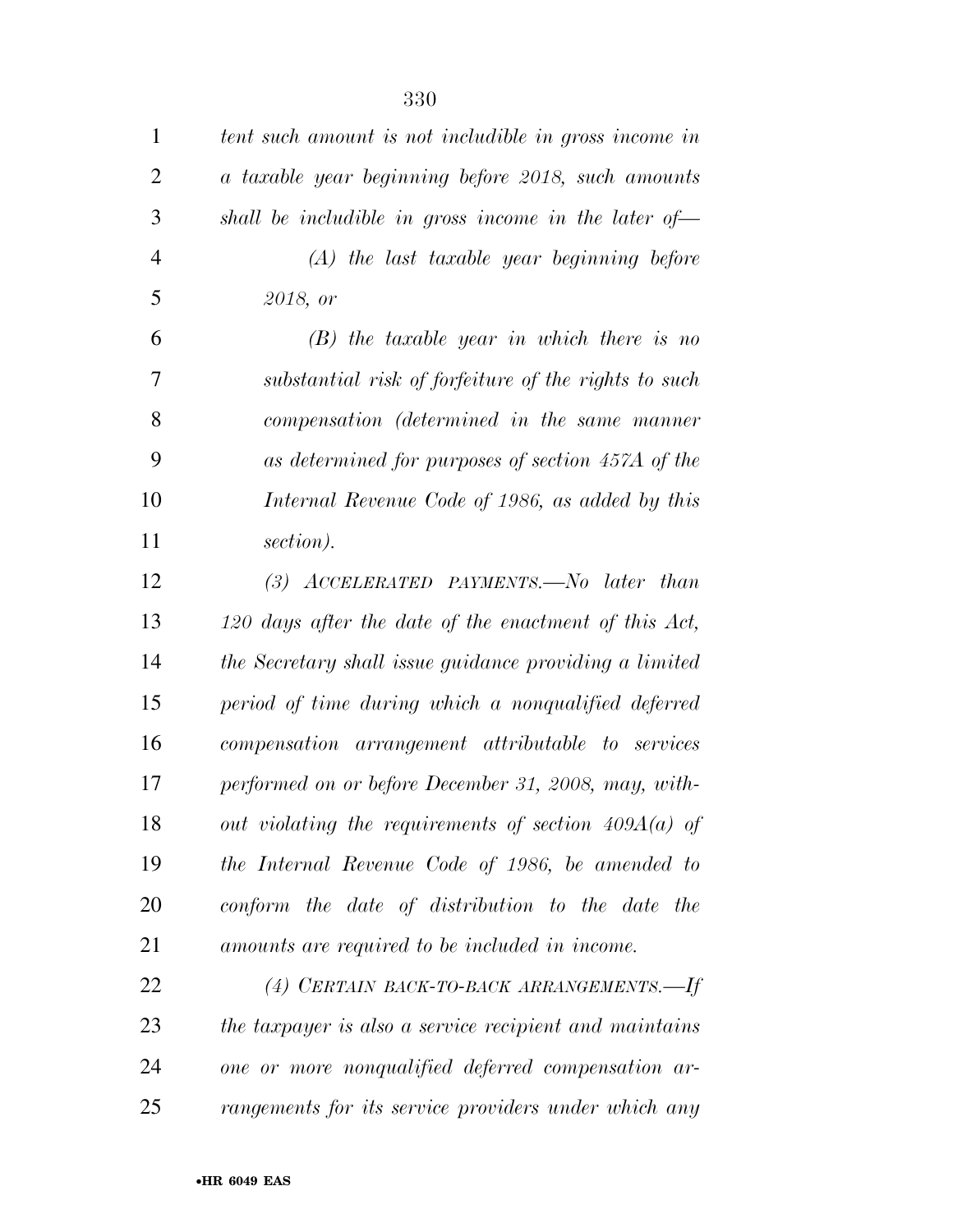| $\mathbf{1}$ | amount is attributable to services performed on or be- |
|--------------|--------------------------------------------------------|
| 2            | fore December 31, 2008, the guidance issued under      |
| 3            | paragraph (4) shall permit such arrangements to be     |
| 4            | amended to conform the dates of distribution under     |
| 5            | such arrangement to the date amounts are required to   |
| 6            | be included in the income of such taxpayer under this  |
| 7            | subsection.                                            |
| 8            | (5) ACCELERATED PAYMENT NOT TREATED AS                 |
| 9            | $MATERIAL$ MODIFICATION.— $Any$ amendment to a         |
| 10           | nonqualified deferred compensation arrangement         |
| 11           | made pursuant to paragraph $(4)$ or $(5)$ shall not be |

*treated as a material modification of the arrangement* 

*for purposes of section 409A of the Internal Revenue* 

*Secretary.* 

*Code of 1986.* 

Attest: